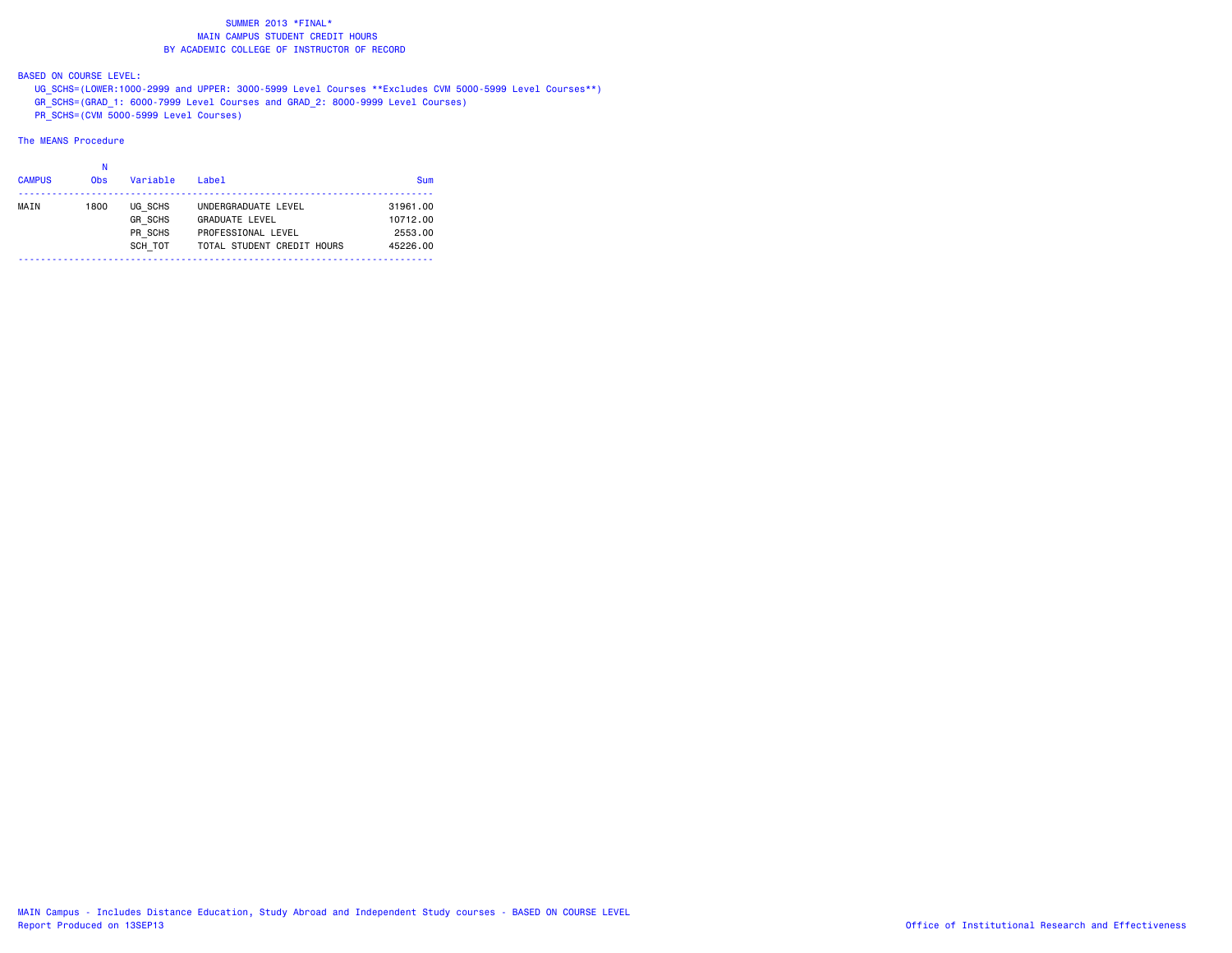## BASED ON COURSE LEVEL:

 UG\_SCHS=(LOWER:1000-2999 and UPPER: 3000-5999 Level Courses \*\*Excludes CVM 5000-5999 Level Courses\*\*) GR\_SCHS=(GRAD\_1: 6000-7999 Level Courses and GRAD\_2: 8000-9999 Level Courses)  $\overline{PR}$  SCHS=(CVM 5000-5999 Level Courses)

| <b>COURSE CAMPUS</b> | N<br><b>Obs</b> | Variable | Label                      | <b>Sum</b> |
|----------------------|-----------------|----------|----------------------------|------------|
| Starkville           | 1527            | UG SCHS  | UNDERGRADUATE LEVEL        | 26680.00   |
|                      |                 | GR SCHS  | <b>GRADUATE LEVEL</b>      | 7054.00    |
|                      |                 | PR SCHS  | PROFESSIONAL LEVEL         | 2553.00    |
|                      |                 | SCH TOT  | TOTAL STUDENT CREDIT HOURS | 36287.00   |
| Distance Education   | 249             | UG SCHS  | UNDERGRADUATE LEVEL        | 4437.00    |
|                      |                 | GR SCHS  | <b>GRADUATE LEVEL</b>      | 3652.00    |
|                      |                 | PR SCHS  | PROFESSIONAL LEVEL         | 0.00       |
|                      |                 | SCH TOT  | TOTAL STUDENT CREDIT HOURS | 8089,00    |
| Study Abroad         | 24              | UG SCHS  | UNDERGRADUATE LEVEL        | 844.00     |
|                      |                 | GR SCHS  | <b>GRADUATE LEVEL</b>      | 6.00       |
|                      |                 | PR SCHS  | PROFESSIONAL LEVEL         | 0.00       |
|                      |                 | SCH TOT  | TOTAL STUDENT CREDIT HOURS | 850,00     |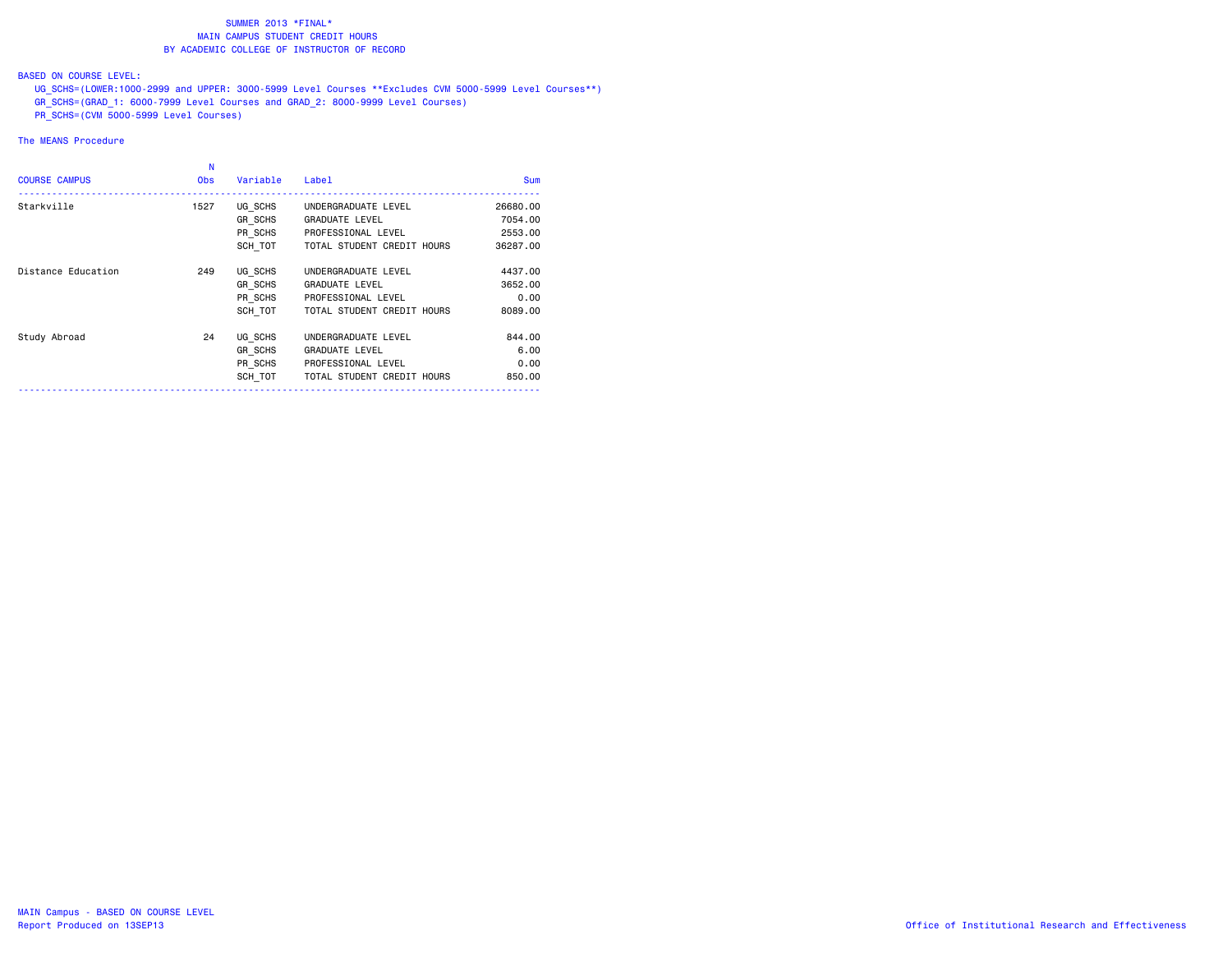## BASED ON COURSE LEVEL:

 UG\_SCHS=(LOWER:1000-2999 and UPPER: 3000-5999 Level Courses \*\*Excludes CVM 5000-5999 Level Courses\*\*) GR\_SCHS=(GRAD\_1: 6000-7999 Level Courses and GRAD\_2: 8000-9999 Level Courses)  $\overline{PR}$  SCHS=(CVM 5000-5999 Level Courses)

|                                  | N          |          |                            |          |
|----------------------------------|------------|----------|----------------------------|----------|
| <b>ACADEMIC COLLEGE</b>          | <b>Obs</b> | Variable | Label                      | Sum      |
| AG & LIFE SCIENCES               | 211        | UG SCHS  | UNDERGRADUATE LEVEL        | 937.00   |
|                                  |            | GR SCHS  | GRADUATE LEVEL             | 1388.00  |
|                                  |            | PR_SCHS  | PROFESSIONAL LEVEL         | 0.00     |
|                                  |            | SCH TOT  | TOTAL STUDENT CREDIT HOURS | 2325.00  |
| ARCHITECTURE, ART & DESIGN       | 37         | UG SCHS  | UNDERGRADUATE LEVEL        | 869.00   |
|                                  |            | GR SCHS  | GRADUATE LEVEL             | 6.00     |
|                                  |            | PR_SCHS  | PROFESSIONAL LEVEL         | 0.00     |
|                                  |            | SCH TOT  | TOTAL STUDENT CREDIT HOURS | 875.00   |
| ARTS & SCIENCES                  | 611        | UG SCHS  | UNDERGRADUATE LEVEL        | 15176.00 |
|                                  |            | GR SCHS  | <b>GRADUATE LEVEL</b>      | 2608.00  |
|                                  |            | PR SCHS  | PROFESSIONAL LEVEL         | 0.00     |
|                                  |            | SCH TOT  | TOTAL STUDENT CREDIT HOURS | 17784.00 |
| <b>BUSINESS</b>                  | 138        | UG SCHS  | UNDERGRADUATE LEVEL        | 4623.00  |
|                                  |            | GR_SCHS  | GRADUATE LEVEL             | 1386.00  |
|                                  |            | PR SCHS  | PROFESSIONAL LEVEL         | 0.00     |
|                                  |            | SCH TOT  | TOTAL STUDENT CREDIT HOURS | 6009.00  |
| EDUCATION                        | 384        | UG SCHS  | UNDERGRADUATE LEVEL        | 7054.00  |
|                                  |            | GR SCHS  | GRADUATE LEVEL             | 3219.00  |
|                                  |            | PR_SCHS  | PROFESSIONAL LEVEL         | 0.00     |
|                                  |            | SCH TOT  | TOTAL STUDENT CREDIT HOURS | 10273.00 |
| ENGINEERING                      | 242        | UG SCHS  | UNDERGRADUATE LEVEL        | 2464.00  |
|                                  |            | GR SCHS  | GRADUATE LEVEL             | 1287.00  |
|                                  |            | PR SCHS  | PROFESSIONAL LEVEL         | 0.00     |
|                                  |            | SCH TOT  | TOTAL STUDENT CREDIT HOURS | 3751.00  |
| FOREST RESOURCES                 | 76         | UG SCHS  | UNDERGRADUATE LEVEL        | 290.00   |
|                                  |            | GR SCHS  | GRADUATE LEVEL             | 554.00   |
|                                  |            | PR_SCHS  | PROFESSIONAL LEVEL         | 0.00     |
|                                  |            | SCH TOT  | TOTAL STUDENT CREDIT HOURS | 844.00   |
| VETERINARY MEDICINE              | 92         | UG SCHS  | UNDERGRADUATE LEVEL        | 183.00   |
|                                  |            | GR SCHS  | GRADUATE LEVEL             | 264.00   |
|                                  |            | PR SCHS  | PROFESSIONAL LEVEL         | 2553.00  |
|                                  |            | SCH TOT  | TOTAL STUDENT CREDIT HOURS | 3000.00  |
| ACADEMIC AFFAIRS                 | 9          | UG SCHS  | UNDERGRADUATE LEVEL        | 365.00   |
|                                  |            | GR_SCHS  | GRADUATE LEVEL             | 0.00     |
|                                  |            | PR_SCHS  | PROFESSIONAL LEVEL         | 0.00     |
|                                  |            | SCH_TOT  | TOTAL STUDENT CREDIT HOURS | 365.00   |
| -------------------------------- |            |          |                            |          |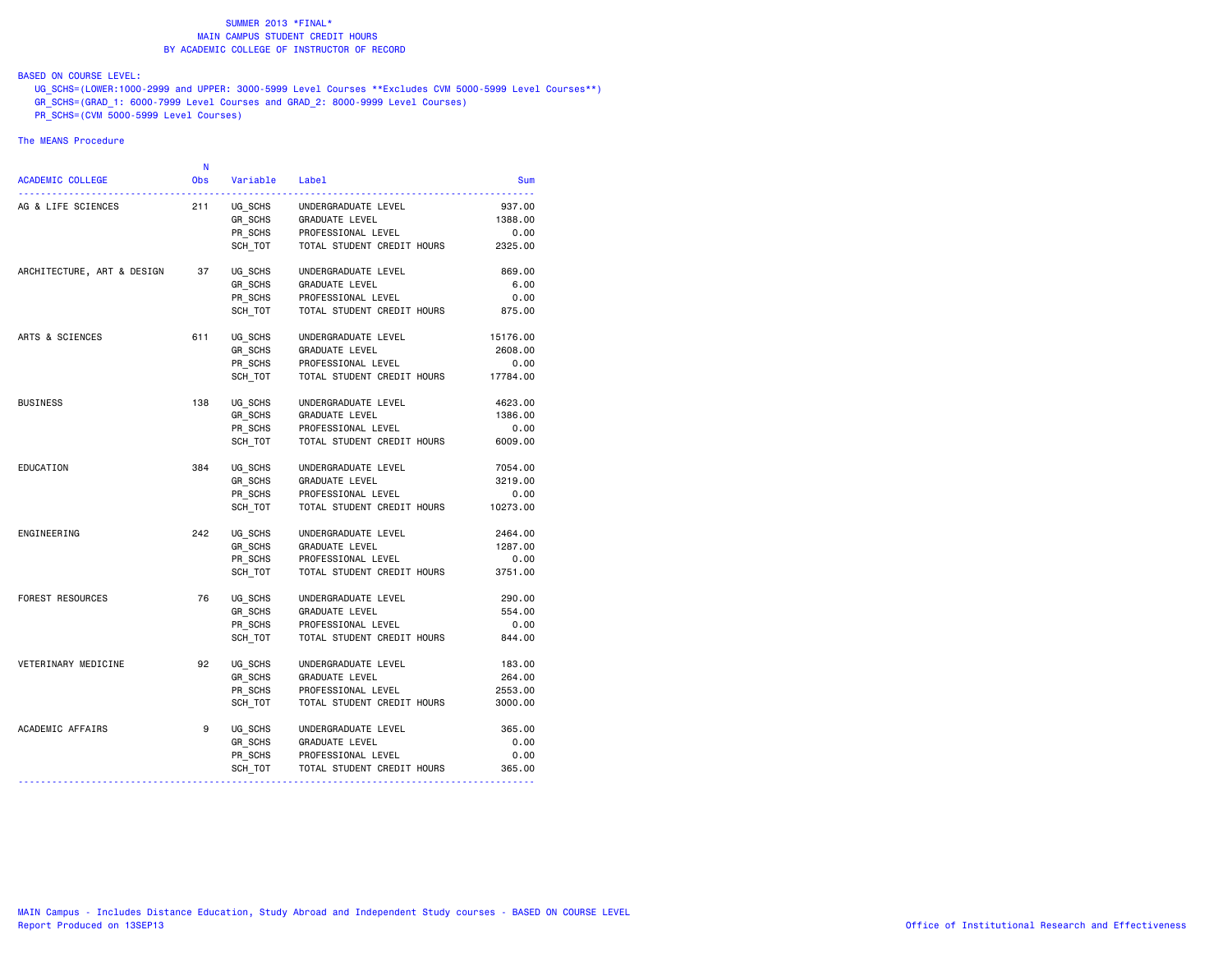BASED ON COURSE LEVEL:

 UG\_SCHS=(LOWER:1000-2999 and UPPER: 3000-5999 Level Courses \*\*Excludes CVM 5000-5999 Level Courses\*\*) GR\_SCHS=(GRAD\_1: 6000-7999 Level Courses and GRAD\_2: 8000-9999 Level Courses)  $P$ R $\overline{\phantom{0}}$ SCHS=(CVM 5000-5999 Level Courses)

|                            |                      | <b>N</b>   |          |                            |            |
|----------------------------|----------------------|------------|----------|----------------------------|------------|
| <b>ACADEMIC COLLEGE</b>    | <b>COURSE CAMPUS</b> | <b>Obs</b> | Variable | Label                      | <b>Sum</b> |
| AG & LIFE SCIENCES         | Starkville           | 200        | UG SCHS  | UNDERGRADUATE LEVEL        | 712.00     |
|                            |                      |            | GR_SCHS  | GRADUATE LEVEL             | 1229.00    |
|                            |                      |            | PR_SCHS  | PROFESSIONAL LEVEL         | 0.00       |
|                            |                      |            | SCH_TOT  | TOTAL STUDENT CREDIT HOURS | 1941.00    |
|                            | Distance Education   | 11         | UG SCHS  | UNDERGRADUATE LEVEL        | 225.00     |
|                            |                      |            | GR_SCHS  | GRADUATE LEVEL             | 159.00     |
|                            |                      |            | PR_SCHS  | PROFESSIONAL LEVEL         | 0.00       |
|                            |                      |            | SCH_TOT  | TOTAL STUDENT CREDIT HOURS | 384.00     |
|                            |                      | 29         |          |                            |            |
| ARCHITECTURE, ART & DESIGN | Starkville           |            | UG SCHS  | UNDERGRADUATE LEVEL        | 680.00     |
|                            |                      |            | GR_SCHS  | <b>GRADUATE LEVEL</b>      | 0.00       |
|                            |                      |            | PR_SCHS  | PROFESSIONAL LEVEL         | 0.00       |
|                            |                      |            | SCH TOT  | TOTAL STUDENT CREDIT HOURS | 680.00     |
|                            | Distance Education   | 3          | UG_SCHS  | UNDERGRADUATE LEVEL        | 78.00      |
|                            |                      |            | GR_SCHS  | GRADUATE LEVEL             | 6.00       |
|                            |                      |            | PR SCHS  | PROFESSIONAL LEVEL         | 0.00       |
|                            |                      |            | SCH_TOT  | TOTAL STUDENT CREDIT HOURS | 84.00      |
|                            | Study Abroad         | 5          | UG SCHS  | UNDERGRADUATE LEVEL        | 111.00     |
|                            |                      |            | GR_SCHS  | <b>GRADUATE LEVEL</b>      | 0.00       |
|                            |                      |            | PR SCHS  | PROFESSIONAL LEVEL         | 0.00       |
|                            |                      |            | SCH_TOT  | TOTAL STUDENT CREDIT HOURS | 111.00     |
| ARTS & SCIENCES            | Starkville           | 481        | UG_SCHS  | UNDERGRADUATE LEVEL        | 11756.00   |
|                            |                      |            | GR SCHS  | <b>GRADUATE LEVEL</b>      | 1164.00    |
|                            |                      |            | PR SCHS  | PROFESSIONAL LEVEL         | 0.00       |
|                            |                      |            | SCH_TOT  | TOTAL STUDENT CREDIT HOURS | 12920.00   |
|                            | Distance Education   | 121        | UG_SCHS  | UNDERGRADUATE LEVEL        | 3072.00    |
|                            |                      |            | GR SCHS  | GRADUATE LEVEL             | 1444.00    |
|                            |                      |            | PR SCHS  | PROFESSIONAL LEVEL         | 0.00       |
|                            |                      |            | SCH_TOT  | TOTAL STUDENT CREDIT HOURS | 4516.00    |
|                            | Study Abroad         | 9          | UG_SCHS  | UNDERGRADUATE LEVEL        | 348,00     |
|                            |                      |            | GR SCHS  | <b>GRADUATE LEVEL</b>      | 0.00       |
|                            |                      |            | PR SCHS  | PROFESSIONAL LEVEL         | 0.00       |
|                            |                      |            | SCH_TOT  | TOTAL STUDENT CREDIT HOURS | 348.00     |
| <b>BUSINESS</b>            | Starkville           | 117        | UG SCHS  | UNDERGRADUATE LEVEL        | 4185.00    |
|                            |                      |            | GR_SCHS  | GRADUATE LEVEL             | 567.00     |
|                            |                      |            | PR SCHS  | PROFESSIONAL LEVEL         | 0.00       |
|                            |                      |            | SCH_TOT  | TOTAL STUDENT CREDIT HOURS | 4752.00    |
|                            | Distance Education   | 21         | UG_SCHS  | UNDERGRADUATE LEVEL        | 438.00     |
|                            |                      |            | GR_SCHS  | <b>GRADUATE LEVEL</b>      | 819.00     |
|                            |                      |            | PR_SCHS  | PROFESSIONAL LEVEL         | 0.00       |
|                            |                      |            | SCH_TOT  | TOTAL STUDENT CREDIT HOURS | 1257.00    |
| EDUCATION                  | Starkville           | 318        | UG_SCHS  | UNDERGRADUATE LEVEL        | 6430.00    |
|                            |                      |            | GR_SCHS  | GRADUATE LEVEL             | 2187.00    |
|                            |                      |            |          |                            |            |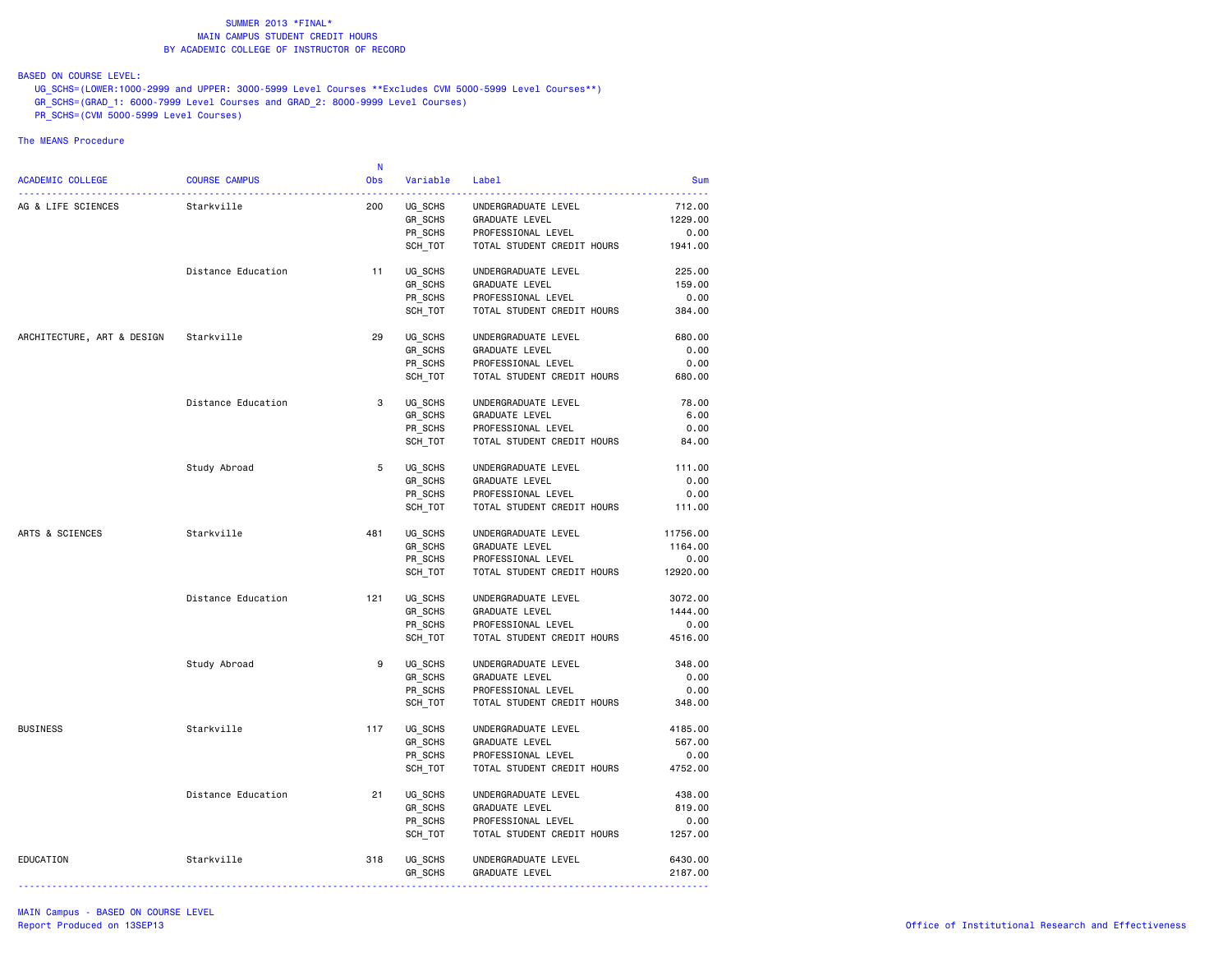## BASED ON COURSE LEVEL:

 UG\_SCHS=(LOWER:1000-2999 and UPPER: 3000-5999 Level Courses \*\*Excludes CVM 5000-5999 Level Courses\*\*) GR\_SCHS=(GRAD\_1: 6000-7999 Level Courses and GRAD\_2: 8000-9999 Level Courses)  $P$ R $\overline{\phantom{0}}$ SCHS=(CVM 5000-5999 Level Courses)

|                         |                      | N.             |                |                            |            |
|-------------------------|----------------------|----------------|----------------|----------------------------|------------|
| <b>ACADEMIC COLLEGE</b> | <b>COURSE CAMPUS</b> | <b>Obs</b>     | Variable Label |                            | <b>Sum</b> |
| EDUCATION               | Starkville           | 318            | PR SCHS        | PROFESSIONAL LEVEL         | 0.00       |
|                         |                      |                | SCH TOT        | TOTAL STUDENT CREDIT HOURS | 8617.00    |
|                         | Distance Education   | 66             | UG SCHS        | UNDERGRADUATE LEVEL        | 624.00     |
|                         |                      |                | GR_SCHS        | <b>GRADUATE LEVEL</b>      | 1032.00    |
|                         |                      |                | PR SCHS        | PROFESSIONAL LEVEL         | 0.00       |
|                         |                      |                | SCH_TOT        | TOTAL STUDENT CREDIT HOURS | 1656.00    |
| ENGINEERING             | Starkville           | 213            | UG SCHS        | UNDERGRADUATE LEVEL        | 2336.00    |
|                         |                      |                | GR_SCHS        | <b>GRADUATE LEVEL</b>      | 1096.00    |
|                         |                      |                | PR_SCHS        | PROFESSIONAL LEVEL         | 0.00       |
|                         |                      |                | SCH TOT        | TOTAL STUDENT CREDIT HOURS | 3432.00    |
|                         | Distance Education   | 24             | UG SCHS        | UNDERGRADUATE LEVEL        | 0.00       |
|                         |                      |                | GR_SCHS        | GRADUATE LEVEL             | 185.00     |
|                         |                      |                | PR SCHS        | PROFESSIONAL LEVEL         | 0.00       |
|                         |                      |                | SCH_TOT        | TOTAL STUDENT CREDIT HOURS | 185.00     |
|                         | Study Abroad         | 5              | UG SCHS        | UNDERGRADUATE LEVEL        | 128,00     |
|                         |                      |                | GR_SCHS        | GRADUATE LEVEL             | 6.00       |
|                         |                      |                | PR_SCHS        | PROFESSIONAL LEVEL         | 0.00       |
|                         |                      |                | SCH TOT        | TOTAL STUDENT CREDIT HOURS | 134.00     |
| FOREST RESOURCES        | Starkville           | 73             | UG_SCHS        | UNDERGRADUATE LEVEL        | 290.00     |
|                         |                      |                | GR SCHS        | GRADUATE LEVEL             | 547.00     |
|                         |                      |                | PR SCHS        | PROFESSIONAL LEVEL         | 0.00       |
|                         |                      |                | SCH_TOT        | TOTAL STUDENT CREDIT HOURS | 837.00     |
|                         | Distance Education   | 3              | UG SCHS        | UNDERGRADUATE LEVEL        | 0.00       |
|                         |                      |                | GR_SCHS        | GRADUATE LEVEL             | 7.00       |
|                         |                      |                | PR_SCHS        | PROFESSIONAL LEVEL         | 0.00       |
|                         |                      |                | SCH_TOT        | TOTAL STUDENT CREDIT HOURS | 7.00       |
| VETERINARY MEDICINE     | Starkville           | 92             | UG_SCHS        | UNDERGRADUATE LEVEL        | 183.00     |
|                         |                      |                | GR_SCHS        | <b>GRADUATE LEVEL</b>      | 264.00     |
|                         |                      |                | PR SCHS        | PROFESSIONAL LEVEL         | 2553.00    |
|                         |                      |                | SCH_TOT        | TOTAL STUDENT CREDIT HOURS | 3000.00    |
| ACADEMIC AFFAIRS        | Starkville           | $\overline{4}$ | UG SCHS        | UNDERGRADUATE LEVEL        | 108.00     |
|                         |                      |                | GR SCHS        | <b>GRADUATE LEVEL</b>      | 0.00       |
|                         |                      |                | PR SCHS        | PROFESSIONAL LEVEL         | 0.00       |
|                         |                      |                | SCH TOT        | TOTAL STUDENT CREDIT HOURS | 108.00     |
|                         | Study Abroad         | 5              | UG_SCHS        | UNDERGRADUATE LEVEL        | 257.00     |
|                         |                      |                | GR SCHS        | GRADUATE LEVEL             | 0.00       |
|                         |                      |                | PR SCHS        | PROFESSIONAL LEVEL         | 0.00       |
|                         |                      |                | SCH_TOT        | TOTAL STUDENT CREDIT HOURS | 257.00     |
|                         |                      |                |                |                            |            |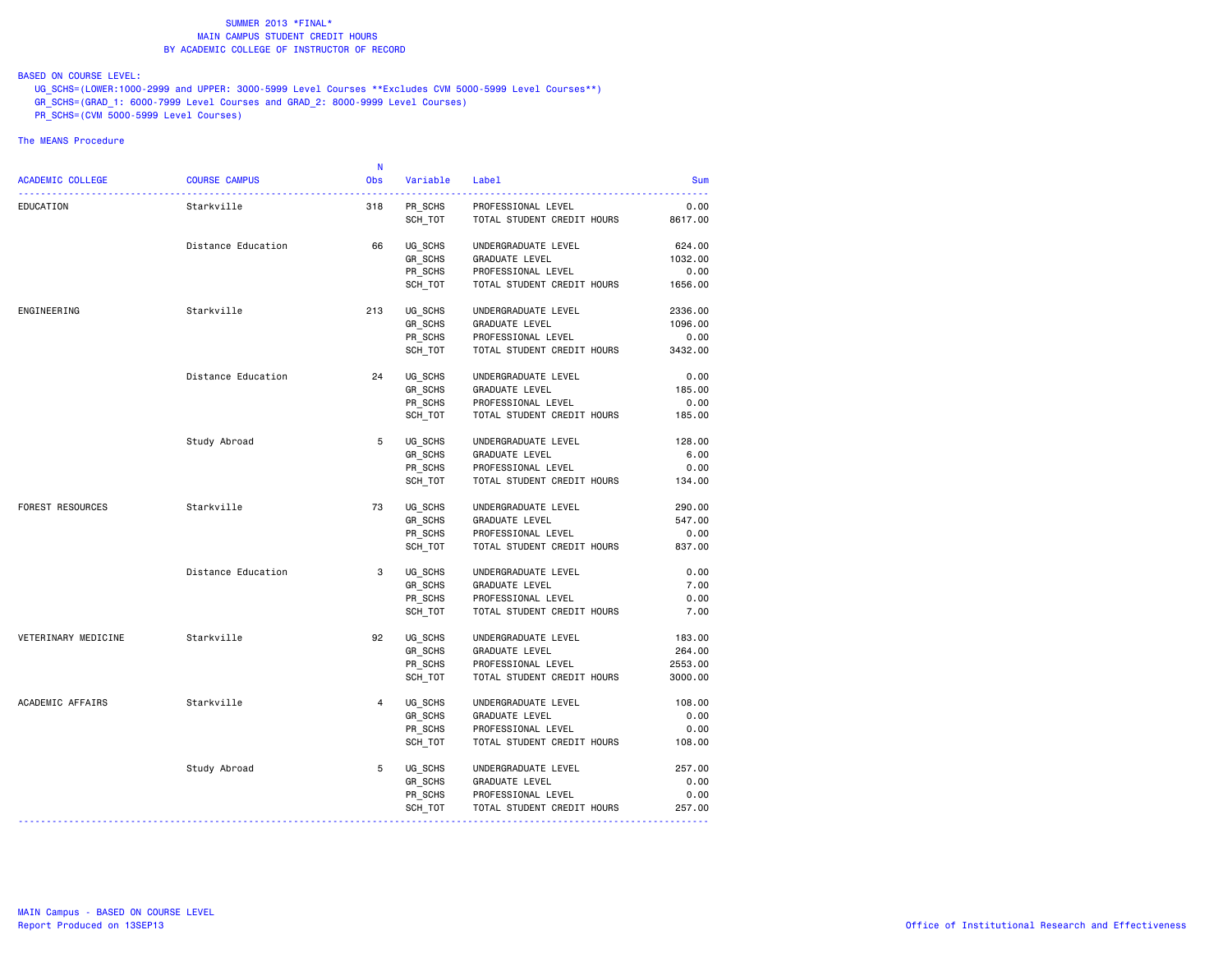## BASED ON COURSE LEVEL:

 UG\_SCHS=(LOWER:1000-2999 and UPPER: 3000-5999 Level Courses \*\*Excludes CVM 5000-5999 Level Courses\*\*) GR\_SCHS=(GRAD\_1: 6000-7999 Level Courses and GRAD\_2: 8000-9999 Level Courses) PR\_SCHS=(CVM 5000-5999 Level Courses)

| <b>ACADEMIC DEPARTMENT</b>                                    | <b>UNDERGRADUATE</b><br><b>LEVEL</b> | <b>GRADUATE</b><br><b>LEVEL</b> | PROFESSIONAL<br><b>LEVEL</b> | <b>TOTAL</b> |
|---------------------------------------------------------------|--------------------------------------|---------------------------------|------------------------------|--------------|
|                                                               |                                      |                                 |                              |              |
| Ag & Bio Engineering                                          | 3.00                                 | 73.00                           | 0.00                         | 76.00        |
| Agricultural Economics                                        | 26.00                                | 72.00                           | 0.00                         | 98.00        |
| Animal Dairy Science                                          | 20.00                                | 55.00                           | 0.00                         | 75.00        |
| Biochemistry, Molecular Biology, Entomology & Plant Pathology | 27.00                                | 310,00                          | 0.00                         | 337.00       |
| Food Science, Nutrition & Health Promotion                    | 60.00                                | 264.00                          | 0.00                         | 324.00       |
| Landscape Architecture                                        | 66.00                                | 20.00                           | 0.00                         | 86.00        |
| Plant & Soil Sciences                                         | 19.00                                | 295.00                          | 0.00                         | 314,00       |
| Poultry Science                                               | 21,00                                | 67.00                           | 0.00                         | 88,00        |
| School of Human Sciences                                      | 695.00                               | 232.00                          | 0.00                         | 927.00       |
|                                                               |                                      |                                 |                              |              |
|                                                               | 937.00                               | 1388.00                         | 0.00                         | 2325.00      |
|                                                               | ==============                       | ==============                  | ==============               |              |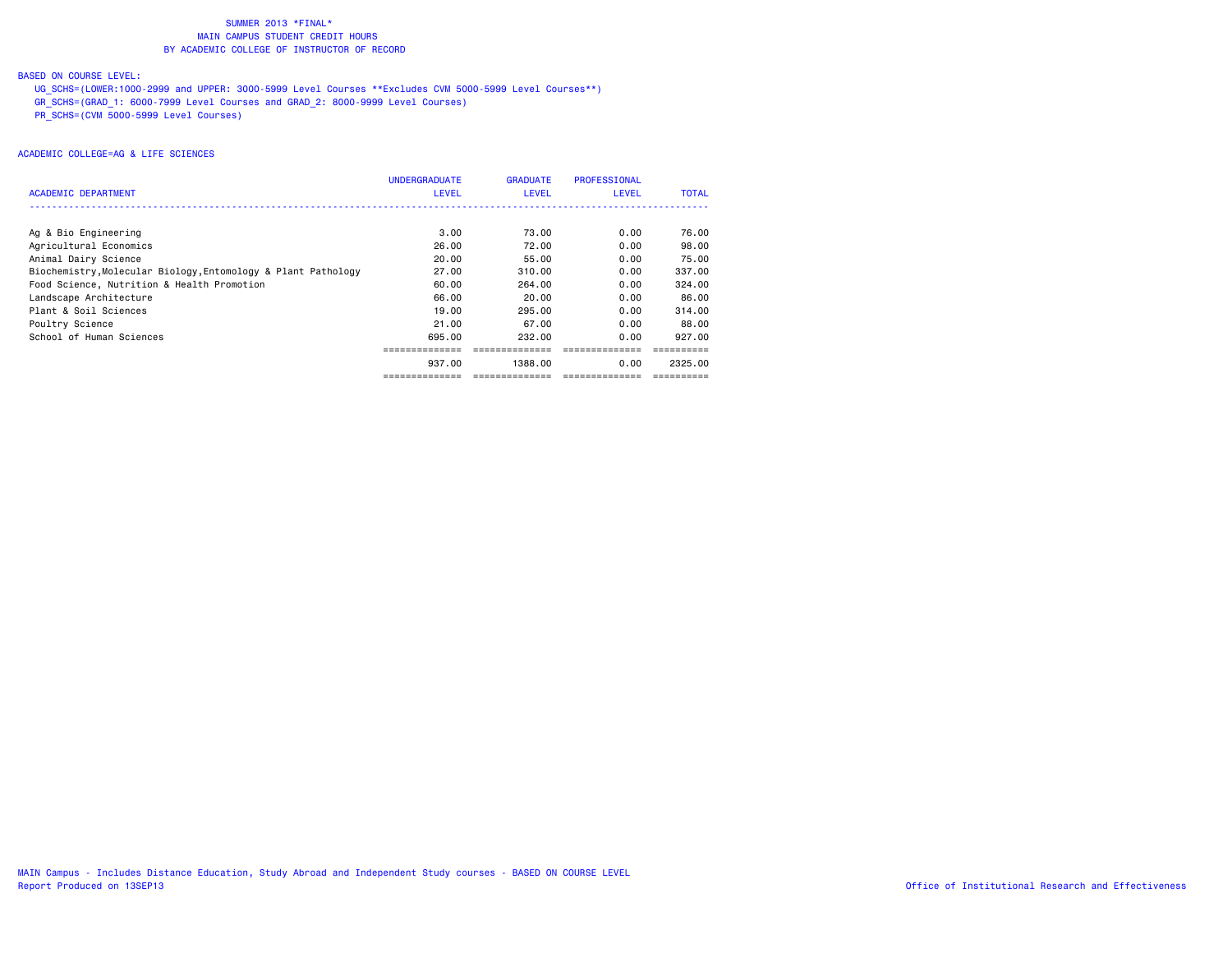## BASED ON COURSE LEVEL:

 UG\_SCHS=(LOWER:1000-2999 and UPPER: 3000-5999 Level Courses \*\*Excludes CVM 5000-5999 Level Courses\*\*) GR\_SCHS=(GRAD\_1: 6000-7999 Level Courses and GRAD\_2: 8000-9999 Level Courses)  $\overline{C}$ CVM 5000-5999 Level Courses)

|                               | <b>UNDERGRADUATE</b> | <b>GRADUATE</b> | <b>PROFESSIONAL</b> |              |
|-------------------------------|----------------------|-----------------|---------------------|--------------|
| <b>ACADEMIC DEPARTMENT</b>    | <b>LEVEL</b>         | <b>LEVEL</b>    | <b>LEVEL</b>        | <b>TOTAL</b> |
| Art AAD                       | 381,00               | 0.00            | 0.00                | 381,00       |
| Building Construction Science | 42.00                | 6.00            | 0.00                | 48.00        |
| Design                        | 139,00               | 0.00            | 0.00                | 139,00       |
| School of Architecture        | 307.00               | 0.00            | 0.00                | 307,00       |
|                               |                      |                 |                     |              |
|                               | 869,00               | 6.00            | 0.00                | 875.00       |
|                               |                      |                 |                     |              |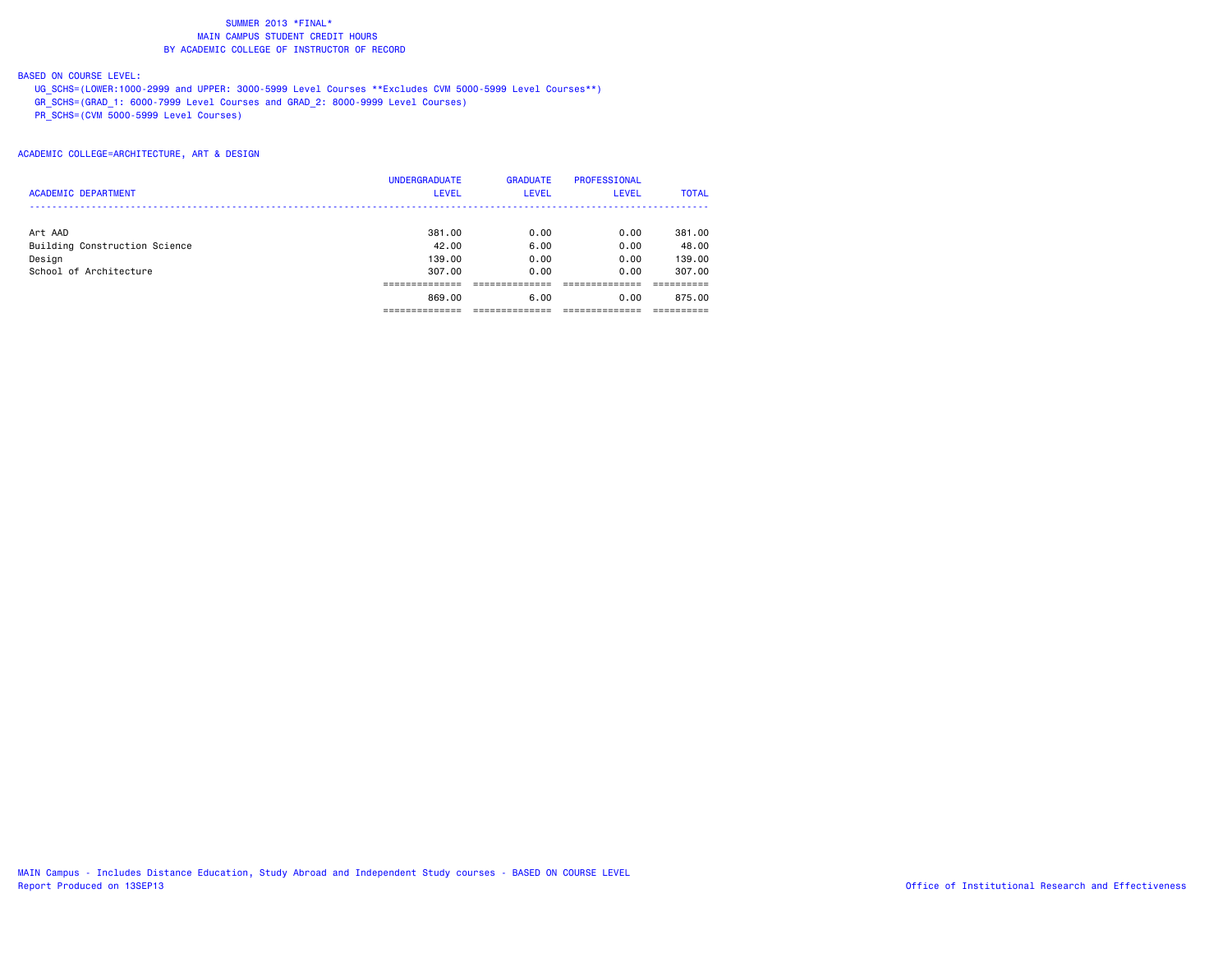## BASED ON COURSE LEVEL:

 UG\_SCHS=(LOWER:1000-2999 and UPPER: 3000-5999 Level Courses \*\*Excludes CVM 5000-5999 Level Courses\*\*) GR\_SCHS=(GRAD\_1: 6000-7999 Level Courses and GRAD\_2: 8000-9999 Level Courses) PR\_SCHS=(CVM 5000-5999 Level Courses)

|                                            | <b>UNDERGRADUATE</b> | <b>GRADUATE</b> | <b>PROFESSIONAL</b> |              |
|--------------------------------------------|----------------------|-----------------|---------------------|--------------|
| <b>ACADEMIC DEPARTMENT</b>                 | <b>LEVEL</b>         | <b>LEVEL</b>    | LEVEL               | <b>TOTAL</b> |
|                                            |                      |                 |                     |              |
|                                            |                      |                 |                     |              |
| Anthropology & Middle Eastern Cultures     | 210.00               | 13.00           | 0.00                | 223,00       |
| Biological Sciences                        | 812,00               | 293,00          | 0.00                | 1105.00      |
| Chemistry                                  | 1061.00              | 304,00          | 0.00                | 1365,00      |
| Classical & Modern Languages & Literatures | 672.00               | 18,00           | 0.00                | 690,00       |
| Communication                              | 1725.00              | 60.00           | 0.00                | 1785.00      |
| English                                    | 960.00               | 99.00           | 0.00                | 1059.00      |
| Geosciences                                | 1775.00              | 1201.00         | 0.00                | 2976.00      |
| History                                    | 507.00               | 37.00           | 0.00                | 544.00       |
| Mathematics & Statistics                   | 2991.00              | 131,00          | 0.00                | 3122.00      |
| Military Science                           | 144.00               | 0.00            | 0.00                | 144.00       |
| Philosophy & Religion                      | 1069.00              | 0.00            | 0.00                | 1069,00      |
| Physics & Astronomy                        | 830,00               | 13.00           | 0.00                | 843,00       |
| Political Science & Public Administration  | 604.00               | 218,00          | 0.00                | 822,00       |
| Psychology                                 | 915,00               | 63.00           | 0.00                | 978.00       |
| Sociology                                  | 901.00               | 158,00          | 0.00                | 1059.00      |
|                                            |                      | =============== |                     |              |
|                                            | 15176.00             | 2608.00         | 0.00                | 17784.00     |
|                                            | ==============       | --------------  | ---------------     | ==========   |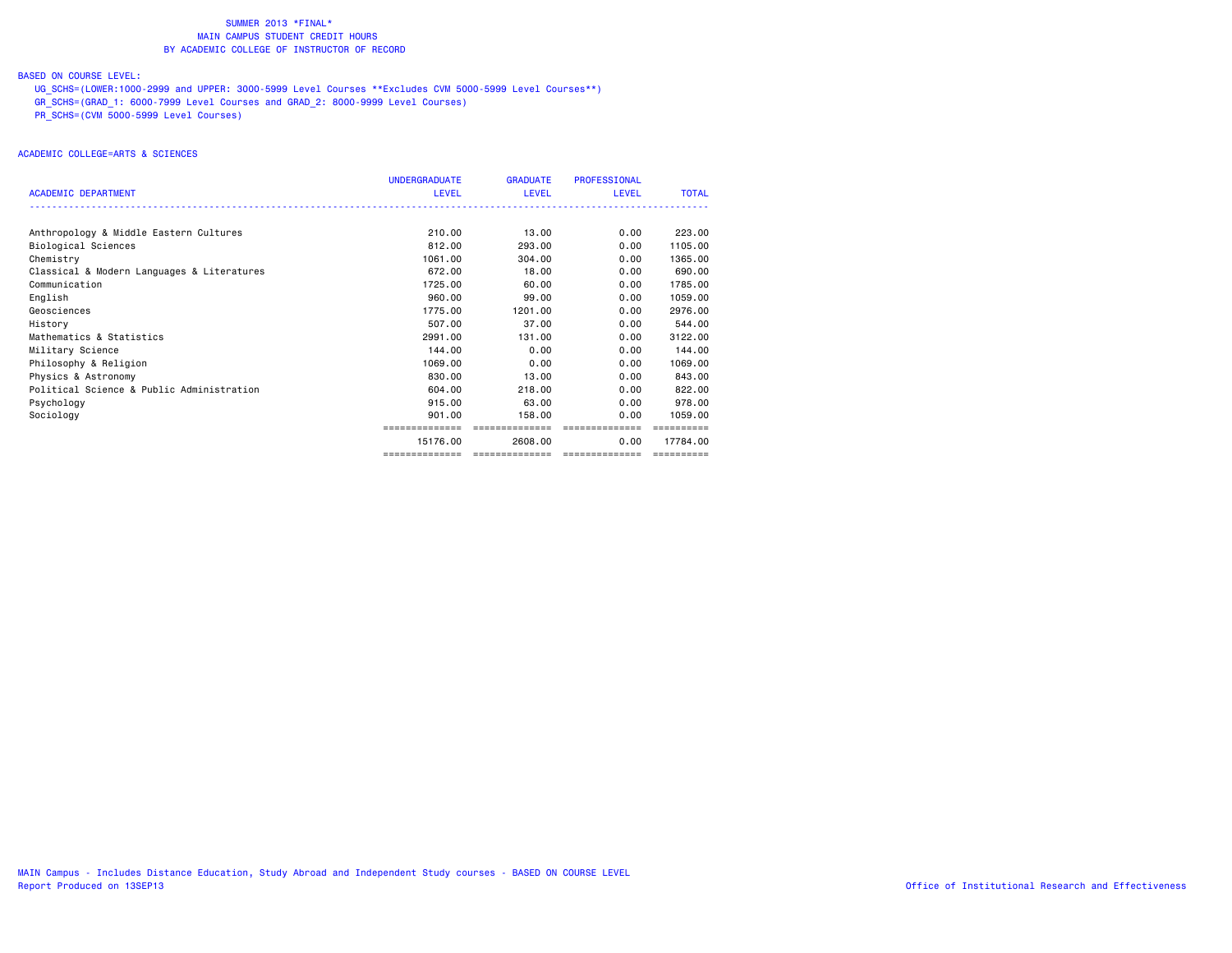## BASED ON COURSE LEVEL:

 UG\_SCHS=(LOWER:1000-2999 and UPPER: 3000-5999 Level Courses \*\*Excludes CVM 5000-5999 Level Courses\*\*) GR\_SCHS=(GRAD\_1: 6000-7999 Level Courses and GRAD\_2: 8000-9999 Level Courses) PR\_SCHS=(CVM 5000-5999 Level Courses)

## ACADEMIC COLLEGE=BUSINESS

| <b>ACADEMIC DEPARTMENT</b>                      | <b>UNDERGRADUATE</b><br><b>LEVEL</b> | <b>GRADUATE</b><br>LEVEL | PROFESSIONAL<br>LEVEL | <b>TOTAL</b> |
|-------------------------------------------------|--------------------------------------|--------------------------|-----------------------|--------------|
| Finance & Economics                             | 1375.00                              | 208.00                   | 0.00                  | 1583.00      |
| Management & Information Systems                | 1022.00                              | 449.00                   | 0.00                  | 1471.00      |
| Marketing, Quantitative Analysis & Business Law | 1149.00                              | 466.00                   | 0.00                  | 1615.00      |
| School of Accountancy                           | 1077.00                              | 263.00                   | 0.00                  | 1340.00      |
|                                                 |                                      |                          |                       |              |
|                                                 | 4623.00                              | 1386.00                  | 0.00                  | 6009.00      |
|                                                 |                                      |                          |                       |              |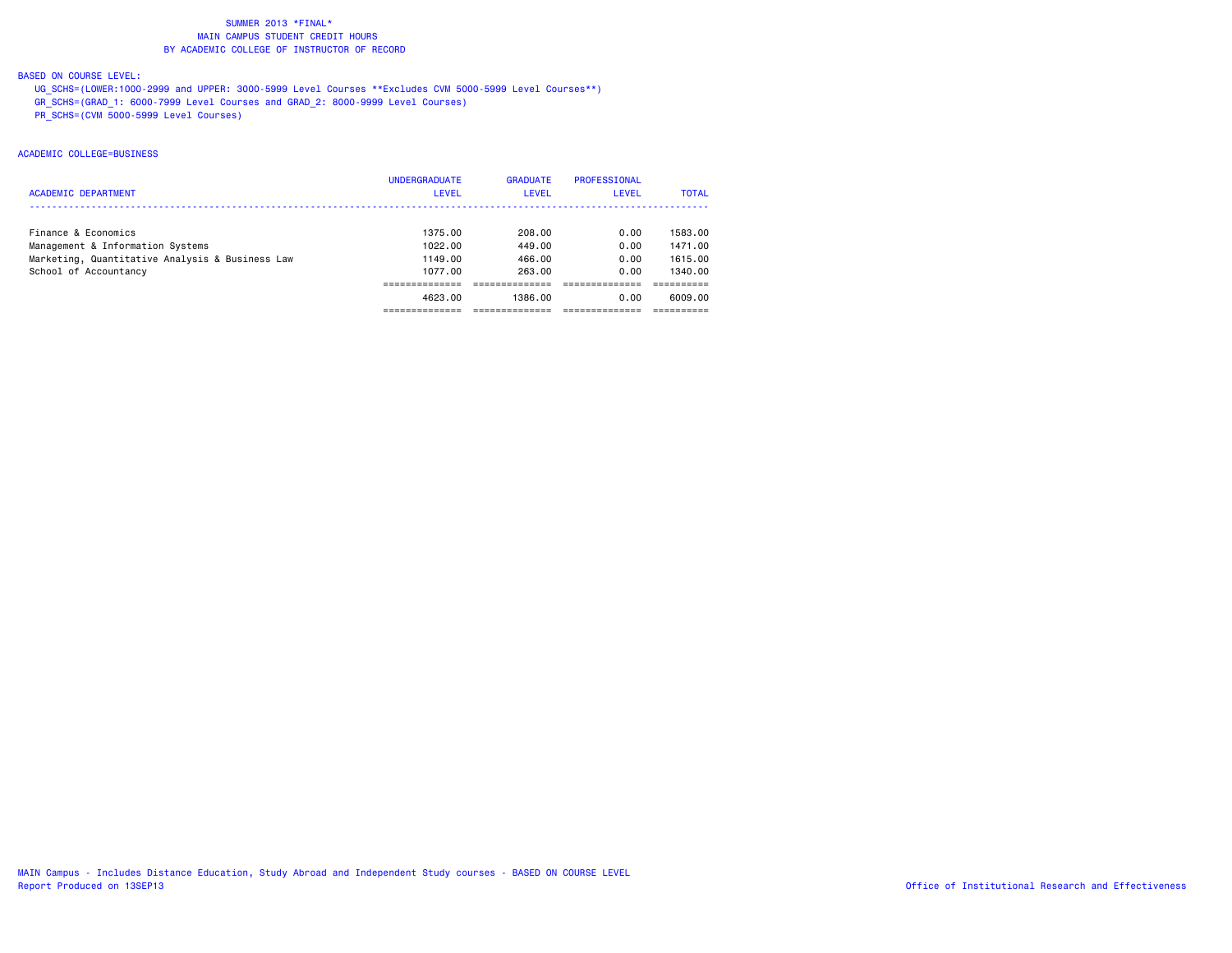## BASED ON COURSE LEVEL:

 UG\_SCHS=(LOWER:1000-2999 and UPPER: 3000-5999 Level Courses \*\*Excludes CVM 5000-5999 Level Courses\*\*) GR\_SCHS=(GRAD\_1: 6000-7999 Level Courses and GRAD\_2: 8000-9999 Level Courses)  $\overline{PR}$  SCHS=(CVM 5000-5999 Level Courses)

## ACADEMIC COLLEGE=EDUCATION

| <b>ACADEMIC DEPARTMENT</b>                    | <b>UNDERGRADUATE</b><br><b>LEVEL</b> | <b>GRADUATE</b><br><b>LEVEL</b> | PROFESSIONAL<br><b>LEVEL</b> | <b>TOTAL</b> |
|-----------------------------------------------|--------------------------------------|---------------------------------|------------------------------|--------------|
| Counseling & Educational Psychology           | 1707.75                              | 1160.24                         | 0.00                         | 2867.99      |
| Curriculum, Instruction & Special Education   | 944.25                               | 819.76                          | 0.00                         | 1764.01      |
| Instructional Systems & Workforce Development | 1169.00                              | 299.00                          | 0.00                         | 1468.00      |
| Kinesiology                                   | 2879.00                              | 211.00                          | 0.00                         | 3090.00      |
| Leadership and Foundations                    | 261.00                               | 729.00                          | 0.00                         | 990.00       |
| Music                                         | 93.00                                | 0.00                            | 0.00                         | 93.00        |
|                                               |                                      |                                 |                              |              |
|                                               | 7054.00                              | 3219.00                         | 0.00                         | 10273.00     |
|                                               |                                      |                                 |                              |              |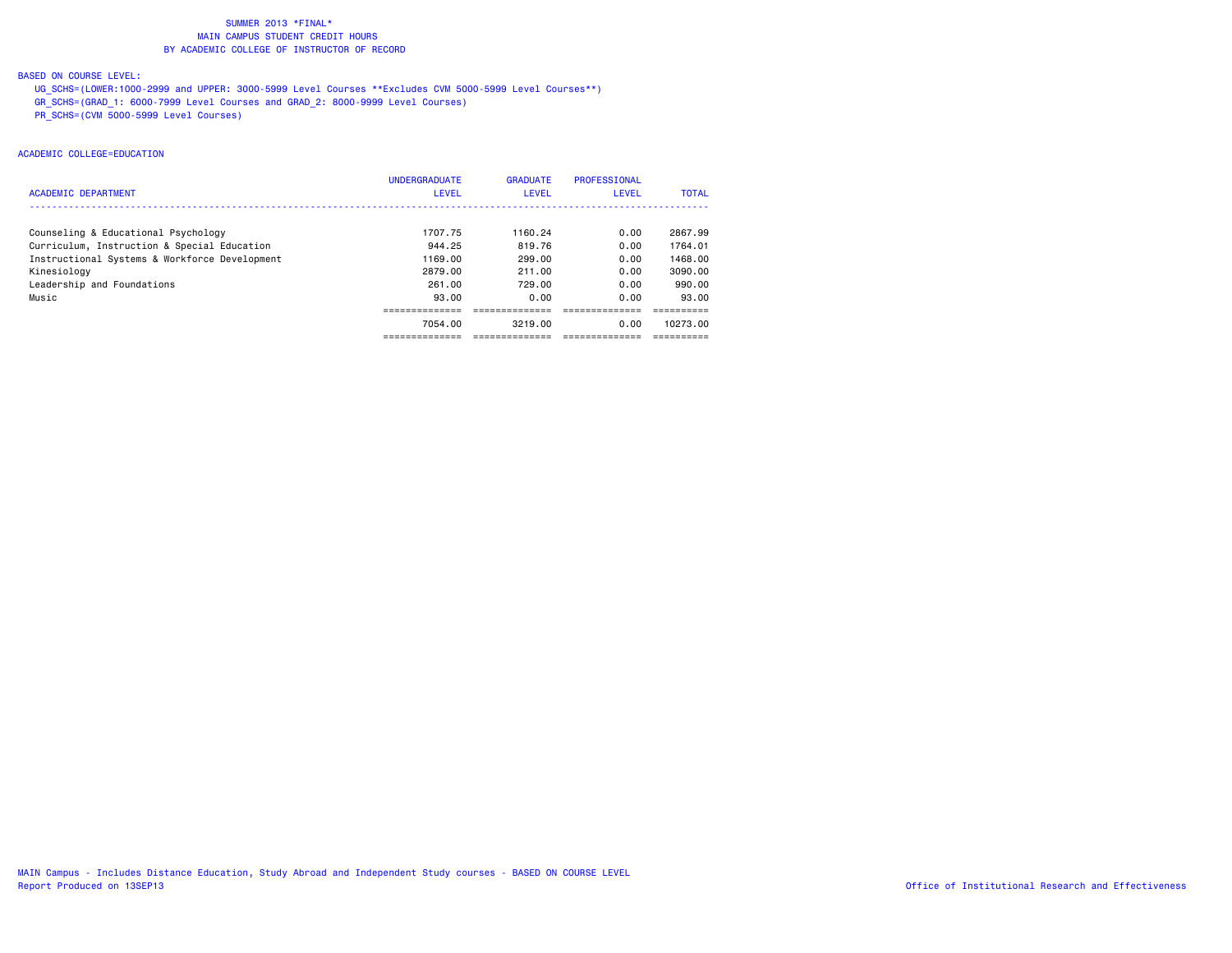## BASED ON COURSE LEVEL:

 UG\_SCHS=(LOWER:1000-2999 and UPPER: 3000-5999 Level Courses \*\*Excludes CVM 5000-5999 Level Courses\*\*) GR\_SCHS=(GRAD\_1: 6000-7999 Level Courses and GRAD\_2: 8000-9999 Level Courses) PR\_SCHS=(CVM 5000-5999 Level Courses)

## ACADEMIC COLLEGE=ENGINEERING

| ACADEMIC DEPARTMENT               | <b>UNDERGRADUATE</b><br><b>LEVEL</b> | <b>GRADUATE</b><br><b>LEVEL</b> | <b>PROFESSIONAL</b><br><b>LEVEL</b> | <b>TOTAL</b> |
|-----------------------------------|--------------------------------------|---------------------------------|-------------------------------------|--------------|
|                                   |                                      |                                 |                                     |              |
| Aerospace Engineering             | 498,00                               | 94.00                           | 0.00                                | 592.00       |
| Ag & Bio Engineering              | 0.00                                 | 74.00                           | 0.00                                | 74.00        |
| Civil & Environmental Engineering | 99.00                                | 135,00                          | 0.00                                | 234,00       |
| Computer Science & Engineering    | 181.00                               | 232.00                          | 0.00                                | 413,00       |
| Electrical & Computer Engineering | 512.00                               | 221.00                          | 0.00                                | 733,00       |
| General Engineering               | 0.00                                 | 6.00                            | 0.00                                | 6.00         |
| Industrial & Systems Engineering  | 556.00                               | 176.00                          | 0.00                                | 732.00       |
| Mechanical Engineering            | 489.00                               | 256.00                          | 0.00                                | 745.00       |
| School of Chemical Engineering    | 129,00                               | 93.00                           | 0.00                                | 222.00       |
|                                   |                                      |                                 |                                     |              |
|                                   | 2464.00                              | 1287.00                         | 0.00                                | 3751.00      |
|                                   | ==============                       | ==============                  | ==============                      | ==========   |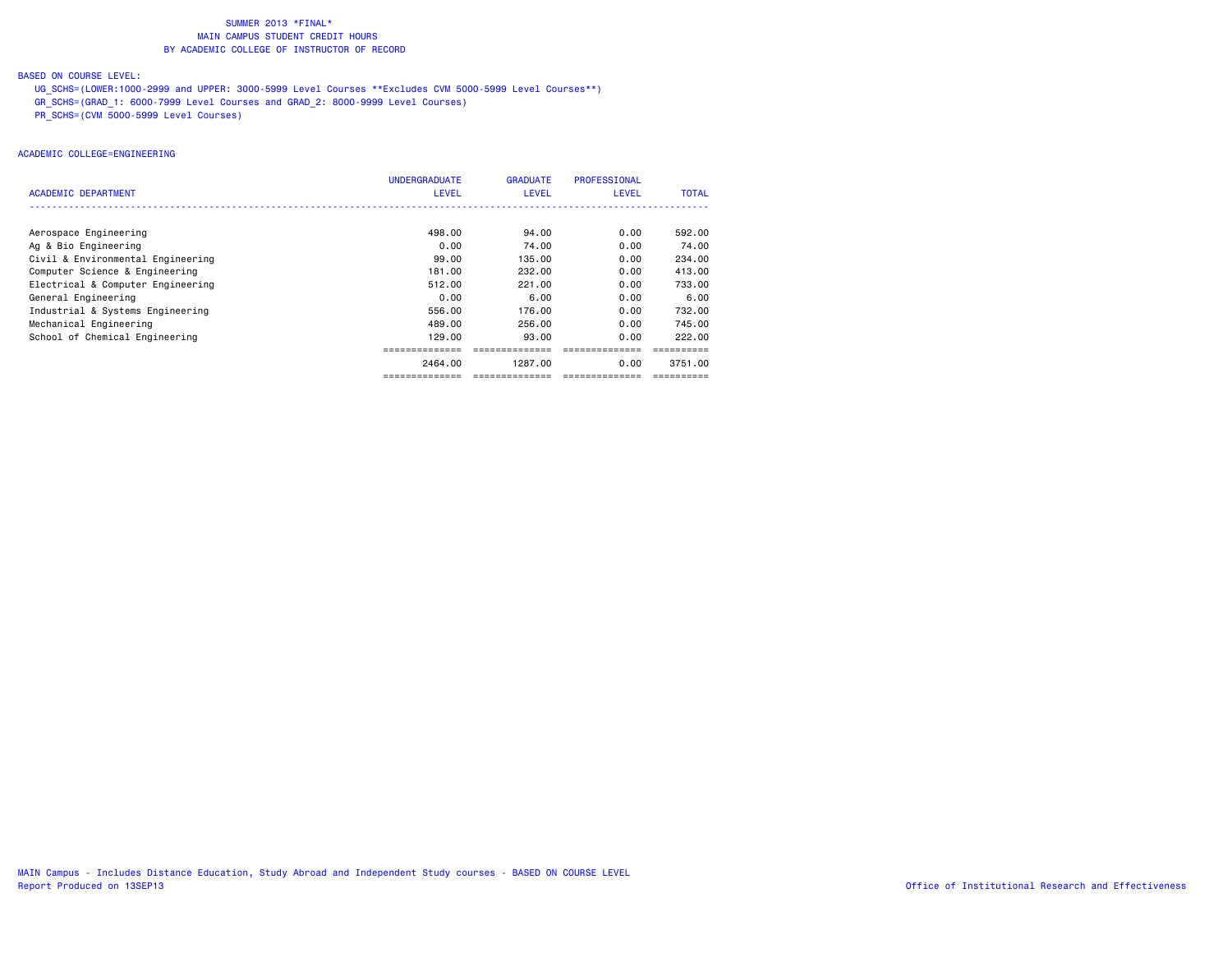## BASED ON COURSE LEVEL:

 UG\_SCHS=(LOWER:1000-2999 and UPPER: 3000-5999 Level Courses \*\*Excludes CVM 5000-5999 Level Courses\*\*) GR\_SCHS=(GRAD\_1: 6000-7999 Level Courses and GRAD\_2: 8000-9999 Level Courses) PR\_SCHS=(CVM 5000-5999 Level Courses)

## ACADEMIC COLLEGE=FOREST RESOURCES

|                                   | <b>UNDERGRADUATE</b> | <b>GRADUATE</b> | PROFESSIONAL |              |
|-----------------------------------|----------------------|-----------------|--------------|--------------|
| <b>ACADEMIC DEPARTMENT</b>        | <b>LEVEL</b>         | <b>LEVEL</b>    | <b>LEVEL</b> | <b>TOTAL</b> |
|                                   |                      |                 |              |              |
| Forest Products                   | 0.00                 | 72.00           | 0.00         | 72.00        |
| Forestry                          | 237,00               | 169,00          | 0.00         | 406,00       |
| Wildlife, Fisheries & Aquaculture | 53.00                | 313,00          | 0.00         | 366,00       |
|                                   |                      |                 |              |              |
|                                   | 290,00               | 554.00          | 0.00         | 844,00       |
|                                   |                      |                 |              |              |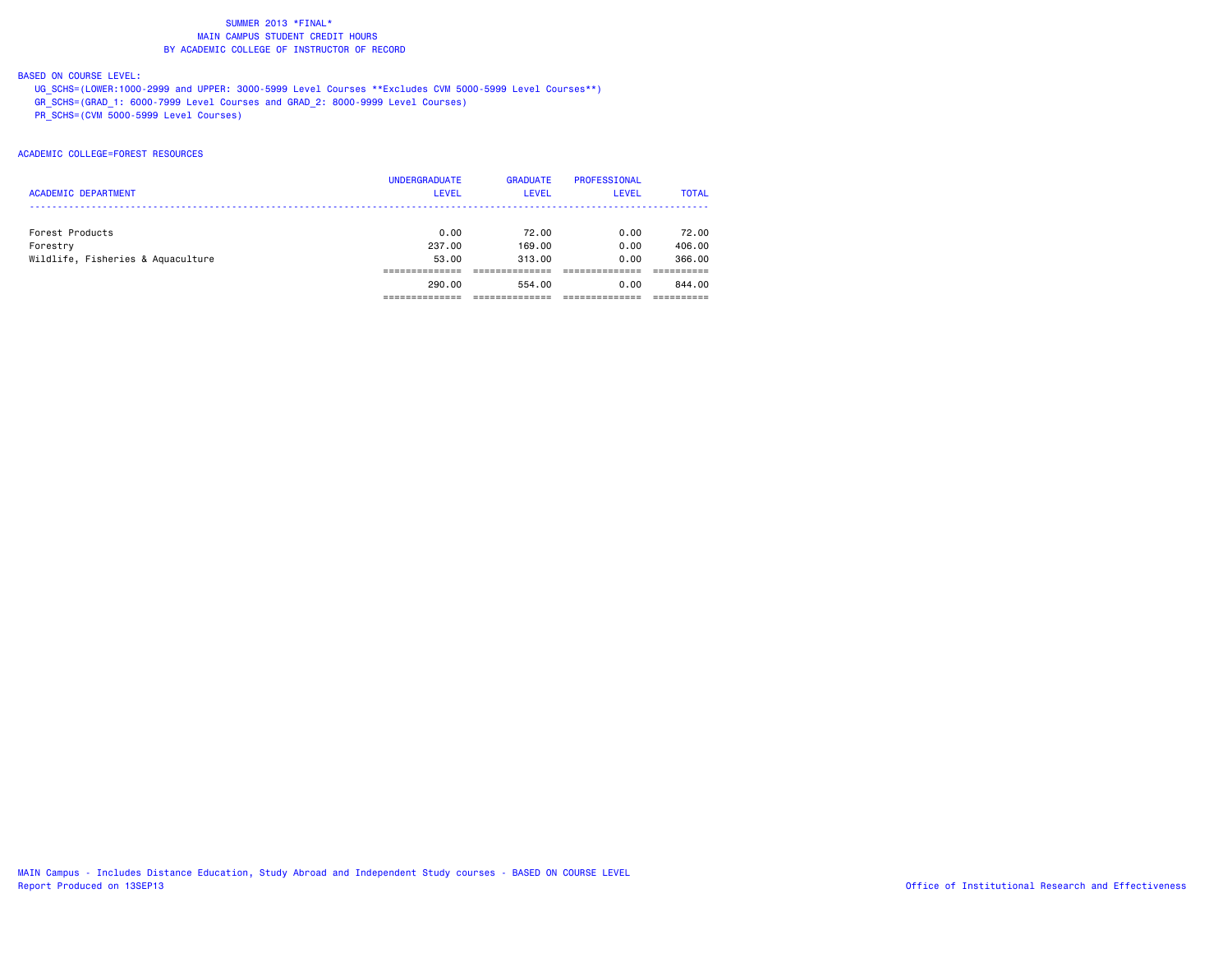## BASED ON COURSE LEVEL:

 UG\_SCHS=(LOWER:1000-2999 and UPPER: 3000-5999 Level Courses \*\*Excludes CVM 5000-5999 Level Courses\*\*) GR\_SCHS=(GRAD\_1: 6000-7999 Level Courses and GRAD\_2: 8000-9999 Level Courses) PR\_SCHS=(CVM 5000-5999 Level Courses)

### ACADEMIC COLLEGE=VETERINARY MEDICINE

| <b>ACADEMIC DEPARTMENT</b>                           | <b>UNDERGRADUATE</b><br><b>LEVEL</b> | <b>GRADUATE</b><br><b>LEVEL</b> | PROFESSIONAL<br><b>LEVEL</b> | <b>TOTAL</b>     |
|------------------------------------------------------|--------------------------------------|---------------------------------|------------------------------|------------------|
| Veterinary Medical Technology<br>Veterinary Medicine | 20.00<br>163,00                      | 0.00<br>264.00                  | 0.00<br>2553.00              | 20.00<br>2980.00 |
|                                                      | 183.00                               | 264.00                          | 2553.00                      | 3000.00          |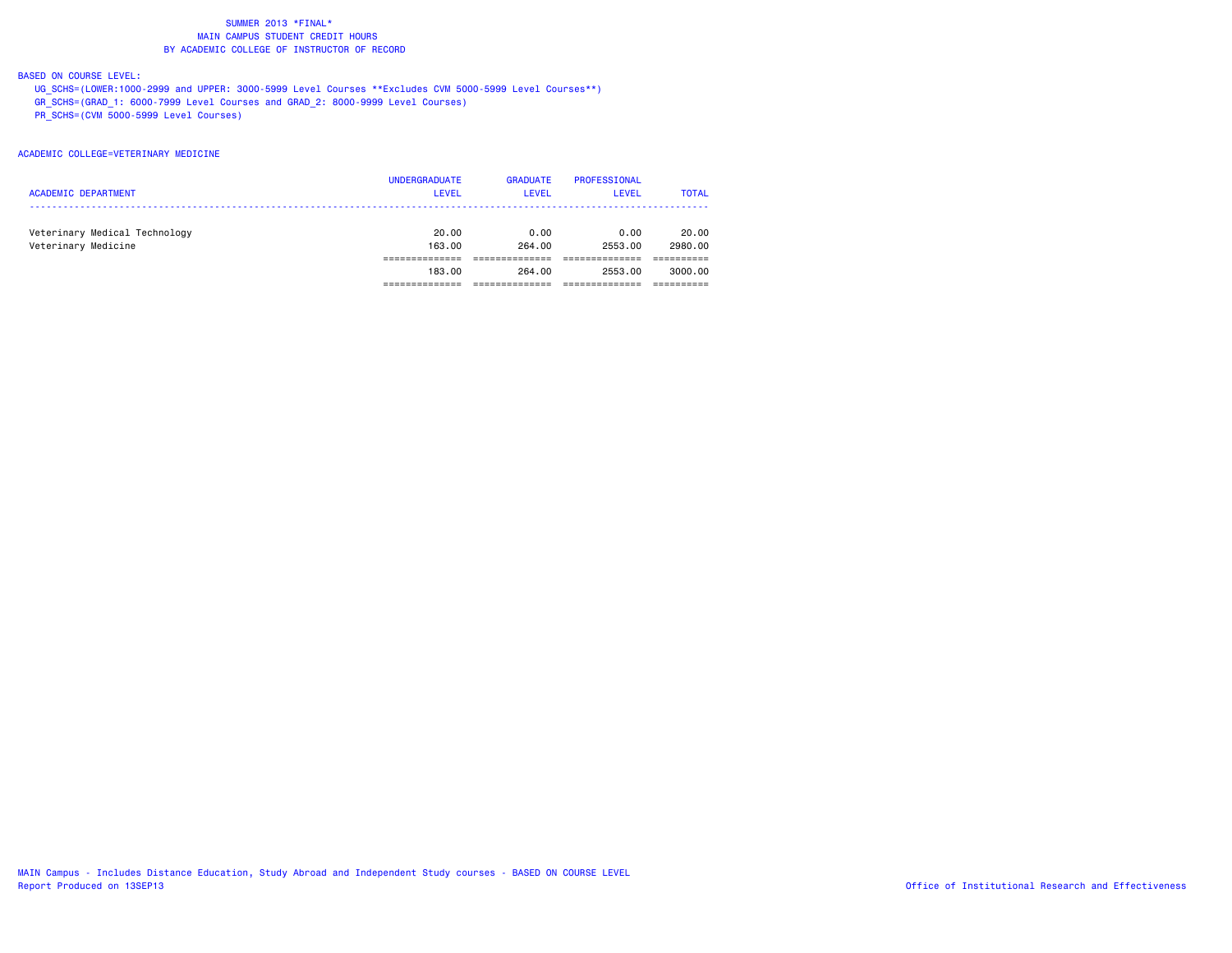## BASED ON COURSE LEVEL:

 UG\_SCHS=(LOWER:1000-2999 and UPPER: 3000-5999 Level Courses \*\*Excludes CVM 5000-5999 Level Courses\*\*) GR\_SCHS=(GRAD\_1: 6000-7999 Level Courses and GRAD\_2: 8000-9999 Level Courses) PR\_SCHS=(CVM 5000-5999 Level Courses)

### ACADEMIC COLLEGE=ACADEMIC AFFAIRS

| <b>ACADEMIC DEPARTMENT</b> | <b>UNDERGRADUATE</b><br><b>LEVEL</b> | <b>GRADUATE</b><br>LEVEL | PROFESSIONAL<br><b>LEVEL</b> | <b>TOTAL</b> |
|----------------------------|--------------------------------------|--------------------------|------------------------------|--------------|
| Provost Office             | 365.00                               | 0.00                     | 0.00                         | 365,00       |
|                            | 365.00                               | 0.00                     | 0.00                         | 365,00       |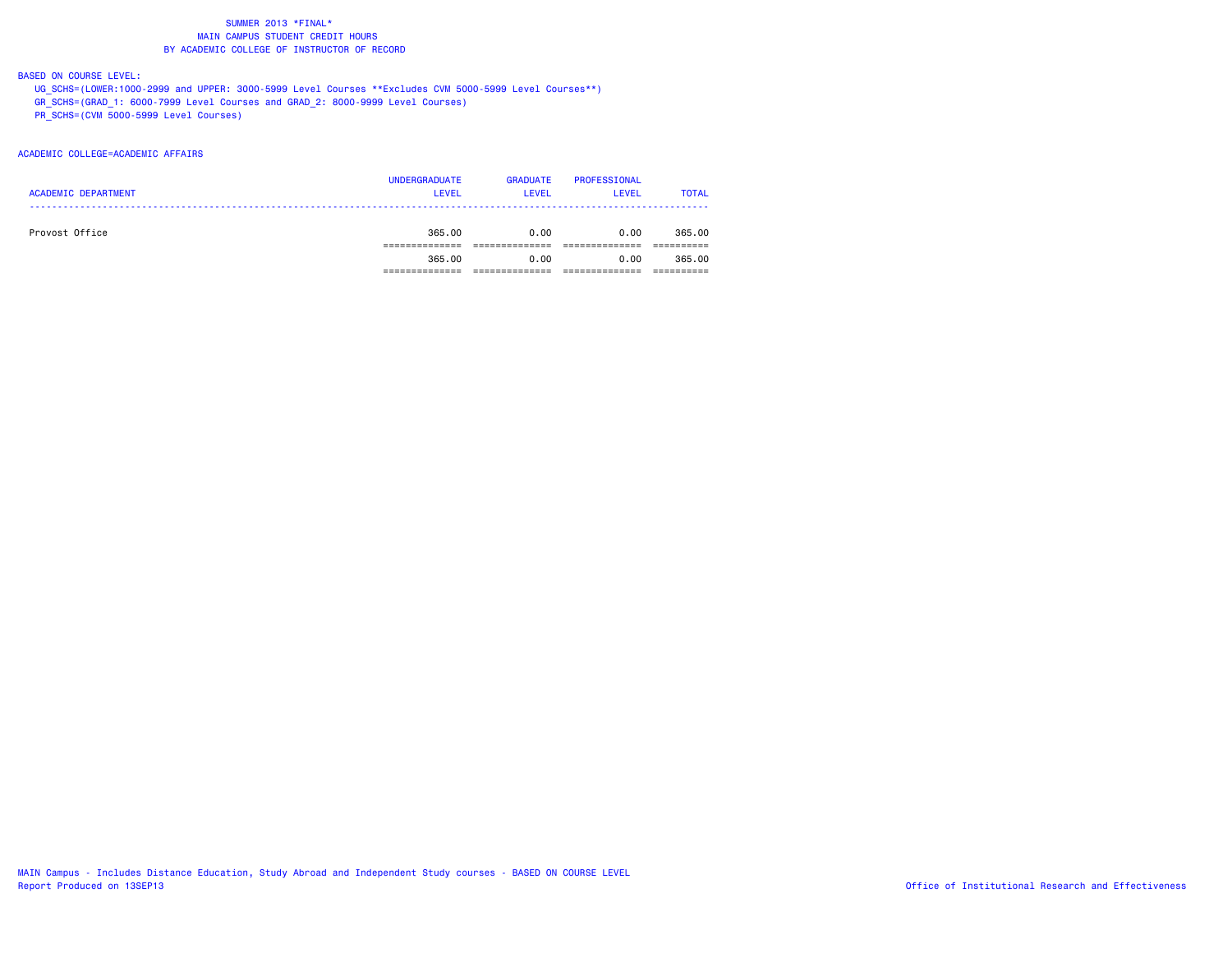|                            |                        |                               | <b>Tenure</b> | <b>Course</b> |            |                |                  | Crs  |                      | Inst | <b>UG</b>        | <b>GR</b>   | <b>PR</b>   | Total               |
|----------------------------|------------------------|-------------------------------|---------------|---------------|------------|----------------|------------------|------|----------------------|------|------------------|-------------|-------------|---------------------|
| <b>ACADEMIC DEPARTMENT</b> | <b>Instructor Name</b> | Rank                          | <b>Status</b> | Cip#          | <b>CRN</b> | Course #       | Sec              | Type | Title                | Per  | <b>SCHS</b>      | <b>SCHS</b> | <b>SCHS</b> | <b>SCHS</b>         |
|                            |                        |                               |               |               |            |                |                  |      |                      |      |                  |             |             |                     |
| Ag & Bio Engineering       | Davis, Jeremiah        | Assistant Professor Ten Track |               | 140301        | 22361      | ABE 9000       | 102 <sub>D</sub> |      | Research / Diss      | 1.00 | 0.00             | 18.00       | 0.00        | 18.00               |
|                            |                        |                               |               |               | 23260      | ABE 8000       | 103 D            |      | Research / Thesis    | 1.00 | 0.00             | 6.00        | 0.00        | 6.00                |
|                            |                        |                               |               |               | 23564      | ABE 8000       | 01 D             |      | Research / Thesis    | 1.00 | 0.00             | 3.00        | 0.00        | 3.00                |
|                            |                        |                               |               |               | 23701      | ABE 8000       | 52 D             |      | Research / Thesis    | 1.00 | 0.00             | 1.00        | 0.00        | 1.00                |
|                            |                        |                               |               |               |            |                |                  |      |                      |      |                  |             |             | .                   |
|                            |                        |                               |               |               |            |                |                  |      |                      |      | 0.00             | 28.00       | 0.00        | 28.00               |
|                            | Paz, Joel              | Assistant Professor Ten Track |               | 140301        | 22365      | ABE 9000       | 106 D            |      | Research / Diss      | 1.00 | 0.00             | 6.00        | 0.00        | 6.00                |
|                            |                        |                               |               |               | 23265      | ABE 8000       | 108 D            |      | Research / Thesis    | 1.00 | 0.00             | 12.00       | 0.00        | 12.00               |
|                            |                        |                               |               |               | 23427      | ABE 4000       | $02 \quad I$     |      | Directed Indiv Study | 1.00 | 3.00             | 0.00        | 0.00        | 3.00                |
|                            |                        |                               |               |               |            |                |                  |      |                      |      | --------<br>3.00 | 18.00       | 0.00        | 21.00               |
|                            | Yu, Fei                | Assistant Professor Ten Track |               | 140301        | 22370      | ABE 8000       | $101$ D          |      | Research / Thesis    | 1.00 | 0.00             | 3.00        | 0.00        | 3.00                |
|                            |                        |                               |               |               | 23258      | ABE 9000       | $111$ D          |      | Research / Diss      | 1.00 | 0.00             | 21.00       | 0.00        | 21.00               |
|                            |                        |                               |               |               |            | 23593 ABE 7000 | $01$ I           |      | Directed Indiv Study | 1.00 | 0.00             | 3.00        | 0.00        | 3,00                |
|                            |                        |                               |               |               |            |                |                  |      |                      |      | <u>.</u><br>0.00 | 27.00       | .<br>0.00   | ----------<br>27.00 |
|                            |                        |                               |               |               |            |                |                  |      |                      |      | ========         | ========    | ========    | ==========          |
| Ag & Bio Engineering       |                        |                               |               |               |            |                |                  |      |                      |      | 3.00             | 73.00       | 0.00        | 76.00               |
|                            |                        |                               |               |               |            |                |                  |      |                      |      | ========         | ========    | ========    | ==========          |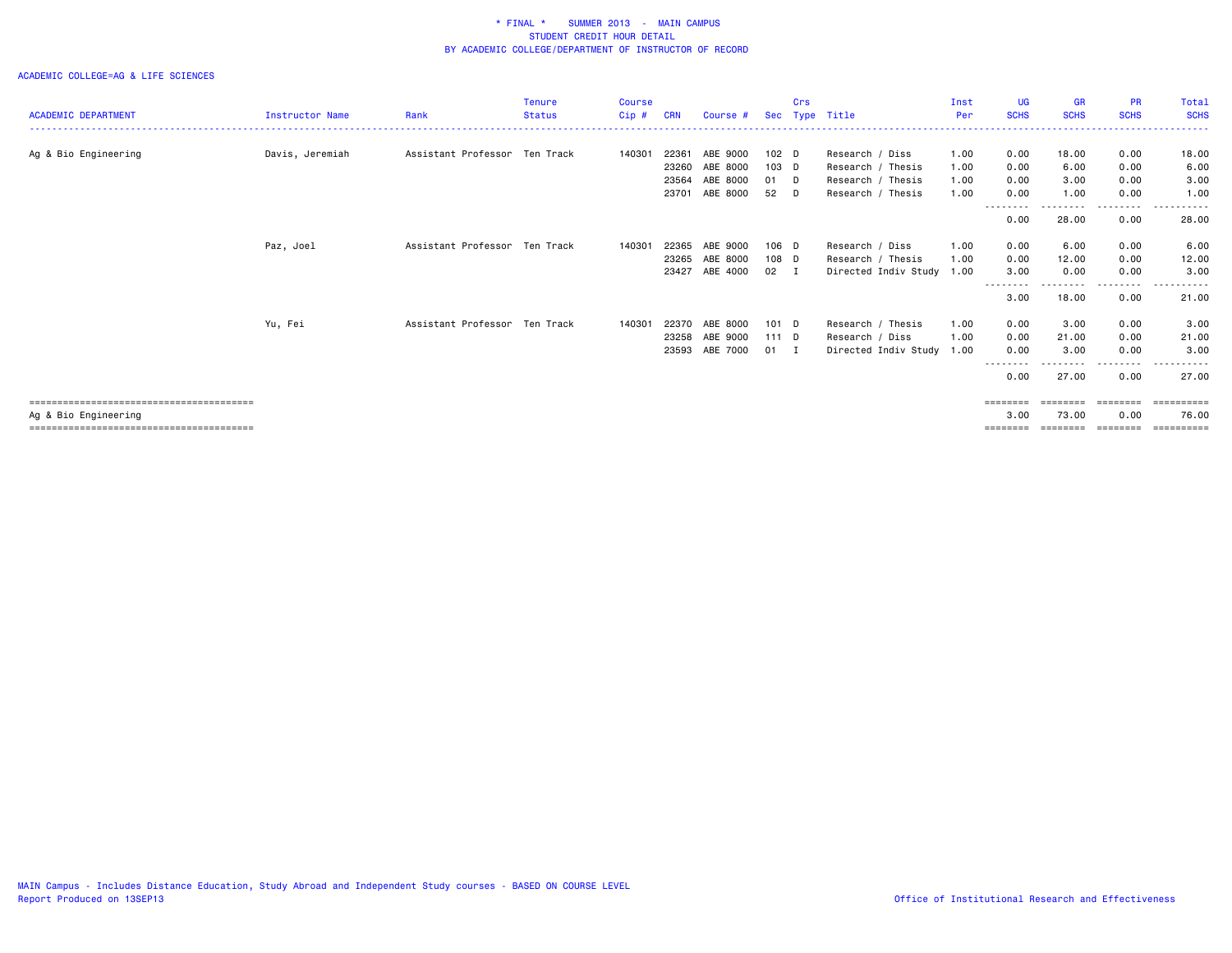| <b>ACADEMIC DEPARTMENT</b>             | Instructor Name    | Rank<br>.                         | <b>Tenure</b><br><b>Status</b> | <b>Course</b><br>Cip# | <b>CRN</b>   | Course #              |                  | Crs          | Sec Type Title<br><u>.</u> | Inst<br>Per | <b>UG</b><br><b>SCHS</b>             | <b>GR</b><br><b>SCHS</b>            | PR<br><b>SCHS</b>   | Total<br><b>SCHS</b>                                                                                                                                                                                                                                                                                                                                                                                                                                                                      |
|----------------------------------------|--------------------|-----------------------------------|--------------------------------|-----------------------|--------------|-----------------------|------------------|--------------|----------------------------|-------------|--------------------------------------|-------------------------------------|---------------------|-------------------------------------------------------------------------------------------------------------------------------------------------------------------------------------------------------------------------------------------------------------------------------------------------------------------------------------------------------------------------------------------------------------------------------------------------------------------------------------------|
| Agricultural Economics                 | Barnett, Barry     | Professor                         | Tenured                        |                       |              | 010103 22654 AEC 8000 | $101$ D          |              | Research / Thesis          | 1.00        | 0.00<br>.                            | 3.00                                | 0.00                | 3,00                                                                                                                                                                                                                                                                                                                                                                                                                                                                                      |
|                                        |                    |                                   |                                |                       |              |                       |                  |              |                            |             | 0.00                                 | 3.00                                | 0.00                | 3.00                                                                                                                                                                                                                                                                                                                                                                                                                                                                                      |
|                                        | Coatney, Kalyn     | Assistant Professor Ten Track     |                                |                       | 010103 22655 | AEC 8000              | 102 <sub>D</sub> |              | Research / Thesis          | 1.00        | 0.00                                 | 3.00                                | 0.00                | 3.00                                                                                                                                                                                                                                                                                                                                                                                                                                                                                      |
|                                        |                    |                                   |                                |                       | 22820        | AEC 4000              | 51 I             |              | Directed Indiv Study       | 1.00        | 5.00<br>. <b>.</b>                   | 0.00<br>$\sim$ $\sim$ $\sim$ $\sim$ | 0.00<br>بالمستحدث   | 5.00                                                                                                                                                                                                                                                                                                                                                                                                                                                                                      |
|                                        |                    |                                   |                                |                       |              |                       |                  |              |                            |             | 5.00                                 | 3.00                                | 0.00                | 8.00                                                                                                                                                                                                                                                                                                                                                                                                                                                                                      |
|                                        | Coble, Keith       | Professor                         | Tenured                        |                       |              | 010103 22656 AEC 8000 | 103 D            |              | Research / Thesis          | 1.00        | 0.00<br>$- - - -$                    | 9.00<br>----                        | 0.00                | 9.00                                                                                                                                                                                                                                                                                                                                                                                                                                                                                      |
|                                        |                    |                                   |                                |                       |              |                       |                  |              |                            |             | 0.00                                 | 9.00                                | 0.00                | 9.00                                                                                                                                                                                                                                                                                                                                                                                                                                                                                      |
|                                        | Falconer, Lawrence | Extension Professor Non-Ten Track |                                |                       |              | 010103 23609 AEC 4000 | 102 I            |              | Directed Indiv Study 1.00  |             | 3.00                                 | 0.00                                | 0.00                | 3.00                                                                                                                                                                                                                                                                                                                                                                                                                                                                                      |
|                                        |                    |                                   |                                |                       |              |                       |                  |              |                            |             | 3.00                                 | .<br>0.00                           | .<br>0.00           | 3.00                                                                                                                                                                                                                                                                                                                                                                                                                                                                                      |
|                                        | Freeman, Matthew   | Assistant Professor Ten Track     |                                |                       |              | 010103 22676 AEC 8000 | 54               | $\Box$       | Research / Thesis          | 1.00        | 0.00                                 | 3.00                                | 0.00                | 3.00                                                                                                                                                                                                                                                                                                                                                                                                                                                                                      |
|                                        |                    |                                   |                                |                       |              |                       |                  |              |                            |             | $\sim$ $\sim$ $\sim$ $\sim$<br>0.00  | $\omega$ is a $\omega$<br>3.00      | .<br>0.00           | 3.00                                                                                                                                                                                                                                                                                                                                                                                                                                                                                      |
|                                        | Harri, Ardian      | Associate Professor Tenured       |                                | 010103                | 22668        | AEC 8000              | 07               | $\mathsf{D}$ | Research / Thesis          | 1.00        | 0.00                                 | 3.00                                | 0.00                | 3.00                                                                                                                                                                                                                                                                                                                                                                                                                                                                                      |
|                                        |                    |                                   |                                |                       | 450602 20037 | AEC 8843              | 001 C            |              | Survey Design & Exp        | 0.50        | 0.00                                 | 10.50                               | 0.00                | 10.50                                                                                                                                                                                                                                                                                                                                                                                                                                                                                     |
|                                        |                    |                                   |                                |                       |              |                       |                  |              |                            |             | 0.00                                 | 13.50                               | 0.00                | 13.50                                                                                                                                                                                                                                                                                                                                                                                                                                                                                     |
|                                        | Interis, Matthew   | Assistant Professor Ten Track     |                                | 010103                | 22659        | AEC 8000              | $106$ D          |              | Research / Thesis          | 1.00        | 0.00                                 | 9.00                                | 0.00                | 9.00                                                                                                                                                                                                                                                                                                                                                                                                                                                                                      |
|                                        |                    |                                   |                                |                       |              | 450602 20037 AEC 8843 | 001 C            |              | Survey Design & Exp        | 0.50        | 0.00                                 | 10.50                               | 0.00                | 10.50                                                                                                                                                                                                                                                                                                                                                                                                                                                                                     |
|                                        |                    |                                   |                                |                       |              |                       |                  |              |                            |             | .<br>0.00                            | .<br>19.50                          | $- - - - -$<br>0.00 | .<br>19.50                                                                                                                                                                                                                                                                                                                                                                                                                                                                                |
|                                        | Little, Randall    | Professor                         | Tenured                        |                       | 010101 20033 | AEC 4530              | 01 E             |              | Internship AEC-AGBM        | 1.00        | 6.00                                 | 0.00                                | 0.00                | 6.00                                                                                                                                                                                                                                                                                                                                                                                                                                                                                      |
|                                        |                    |                                   |                                |                       | 20034        | AEC 4530              | 51               | E            | Internship AEC-AGBM        | 1.00        | 9.00                                 | 0.00                                | 0.00                | 9.00                                                                                                                                                                                                                                                                                                                                                                                                                                                                                      |
|                                        |                    |                                   |                                |                       | 20035        | AEC 6530              | 01               | E            | Internship AEC-AGBM        | 1.00        | 0.00                                 | 3.00                                | 0.00                | 3.00                                                                                                                                                                                                                                                                                                                                                                                                                                                                                      |
|                                        |                    |                                   |                                |                       |              | 010103 23585 AEC 4000 | $101$ I          |              | Directed Indiv Study       | 1.00        | 3.00<br>.                            | 0.00<br>د د د د                     | 0.00<br>.           | 3,00                                                                                                                                                                                                                                                                                                                                                                                                                                                                                      |
|                                        |                    |                                   |                                |                       |              |                       |                  |              |                            |             | 18.00                                | 3.00                                | 0.00                | 21.00                                                                                                                                                                                                                                                                                                                                                                                                                                                                                     |
|                                        | Morgan, Kimberly   | Extension Assist Pr Non-Ten Track |                                |                       |              | 010103 22661 AEC 8000 | 108 D            |              | Research / Thesis          | 1.00        | 0.00<br>$- - - - -$<br>$\sim$ $\sim$ | 3.00<br>.                           | 0.00<br>$- - - - -$ | 3.00                                                                                                                                                                                                                                                                                                                                                                                                                                                                                      |
|                                        |                    |                                   |                                |                       |              |                       |                  |              |                            |             | 0.00                                 | 3.00                                | 0.00                | 3.00                                                                                                                                                                                                                                                                                                                                                                                                                                                                                      |
|                                        | Petrolia, Daniel   | Associate Professor Tenured       |                                | 010103                |              | 22662 AEC 8000        | 01               | D            | Research / Thesis          | 1.00        | 0.00                                 | 9.00                                | 0.00                | 9.00                                                                                                                                                                                                                                                                                                                                                                                                                                                                                      |
|                                        |                    |                                   |                                |                       |              | 23584 AEC 7000        | 501 I            |              | Directed Indiv Study       | 1.00        | 0.00                                 | 3.00                                | 0.00                | 3.00                                                                                                                                                                                                                                                                                                                                                                                                                                                                                      |
|                                        |                    |                                   |                                |                       |              |                       |                  |              |                            |             | .<br>0.00                            | .<br>12.00                          | 0.00                | 12.00                                                                                                                                                                                                                                                                                                                                                                                                                                                                                     |
|                                        | Tack, Jesse        | Assistant Professor Ten Track     |                                |                       |              | 010103 22681 AEC 8000 | 59               | D            | Research / Thesis          | 1.00        | 0.00                                 | 3.00                                | 0.00                | 3.00                                                                                                                                                                                                                                                                                                                                                                                                                                                                                      |
|                                        |                    |                                   |                                |                       |              |                       |                  |              |                            |             | 0.00                                 | 3.00                                | 0.00                | 3.00                                                                                                                                                                                                                                                                                                                                                                                                                                                                                      |
| -------------------------------------- |                    |                                   |                                |                       |              |                       |                  |              |                            |             | ========                             | <b>ESSESSE</b>                      | ========            |                                                                                                                                                                                                                                                                                                                                                                                                                                                                                           |
| Agricultural Economics                 |                    |                                   |                                |                       |              |                       |                  |              |                            |             | 26.00                                | 72.00                               | 0.00                | 98.00                                                                                                                                                                                                                                                                                                                                                                                                                                                                                     |
|                                        |                    |                                   |                                |                       |              |                       |                  |              |                            |             | ========                             | <b>SEEBERE</b>                      | <b>ESSESSES</b>     | $\begin{minipage}{0.03\linewidth} \begin{tabular}{l} \multicolumn{2}{l}{} & \multicolumn{2}{l}{} & \multicolumn{2}{l}{} \\ \multicolumn{2}{l}{} & \multicolumn{2}{l}{} & \multicolumn{2}{l}{} \\ \multicolumn{2}{l}{} & \multicolumn{2}{l}{} & \multicolumn{2}{l}{} \\ \multicolumn{2}{l}{} & \multicolumn{2}{l}{} & \multicolumn{2}{l}{} \\ \multicolumn{2}{l}{} & \multicolumn{2}{l}{} & \multicolumn{2}{l}{} \\ \multicolumn{2}{l}{} & \multicolumn{2}{l}{} & \multicolumn{2}{l}{} \\$ |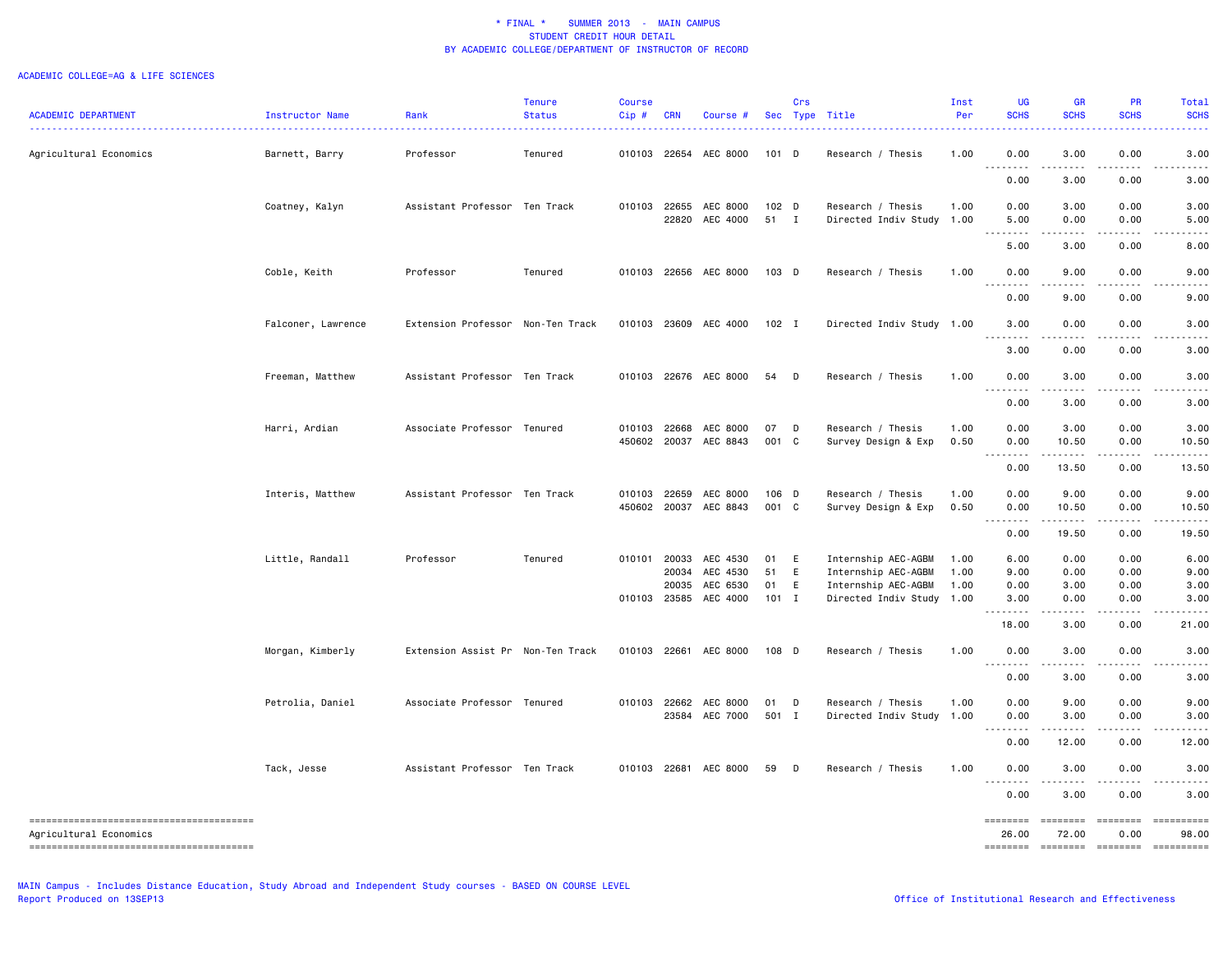| <b>ACADEMIC DEPARTMENT</b> | Instructor Name  | Rank                          | <b>Tenure</b><br><b>Status</b> | <b>Course</b><br>$Cip$ # | <b>CRN</b>     | Course #                    |              | Crs | Sec Type Title                            | Inst<br>Per | <b>UG</b><br><b>SCHS</b>                                                                                                          | <b>GR</b><br><b>SCHS</b>                                                                                                                                                                                                                                                                                                                     | <b>PR</b><br><b>SCHS</b>                                                                                                                                     | Total<br><b>SCHS</b>                                                                                                 |
|----------------------------|------------------|-------------------------------|--------------------------------|--------------------------|----------------|-----------------------------|--------------|-----|-------------------------------------------|-------------|-----------------------------------------------------------------------------------------------------------------------------------|----------------------------------------------------------------------------------------------------------------------------------------------------------------------------------------------------------------------------------------------------------------------------------------------------------------------------------------------|--------------------------------------------------------------------------------------------------------------------------------------------------------------|----------------------------------------------------------------------------------------------------------------------|
| Animal Dairy Science       | Graves, Jessica  | Instructor                    | Non-Ten Track                  |                          |                | 010101 20030 ADS 4423       | 101 E        |     | ADS Internship                            | 1.00        | 15.00                                                                                                                             | 0.00                                                                                                                                                                                                                                                                                                                                         | 0.00                                                                                                                                                         | 15.00                                                                                                                |
|                            |                  |                               |                                |                          |                |                             |              |     |                                           |             | .<br>15.00                                                                                                                        | .<br>0.00                                                                                                                                                                                                                                                                                                                                    | $\frac{1}{2} \left( \frac{1}{2} \right) \left( \frac{1}{2} \right) \left( \frac{1}{2} \right) \left( \frac{1}{2} \right) \left( \frac{1}{2} \right)$<br>0.00 | .<br>15.00                                                                                                           |
|                            | Larson, Jamie    | Assistant Professor Ten Track |                                | 020201                   |                | 22620 ADS 8000              | 101 D        |     | Research/Thesis                           | 1.00        | 0.00                                                                                                                              | 6.00                                                                                                                                                                                                                                                                                                                                         | 0.00                                                                                                                                                         | 6.00                                                                                                                 |
|                            |                  |                               |                                |                          |                |                             |              |     |                                           |             | .<br>0.00                                                                                                                         | $\sim$ $\sim$ $\sim$<br>6.00                                                                                                                                                                                                                                                                                                                 | 0.00                                                                                                                                                         | 6.00                                                                                                                 |
|                            | Lemley, Caleb    | Assistant Professor Ten Track |                                | 020201                   |                | 22632 ADS 8000              | 113 D        |     | Research/Thesis                           | 1.00        | 0.00                                                                                                                              | 12.00                                                                                                                                                                                                                                                                                                                                        | 0.00                                                                                                                                                         | 12.00                                                                                                                |
|                            |                  |                               |                                |                          |                |                             |              |     |                                           |             | 0.00                                                                                                                              | 12.00                                                                                                                                                                                                                                                                                                                                        | 0.00                                                                                                                                                         | 12.00                                                                                                                |
|                            | Martin, James    | Assistant Professor Ten Track |                                | 010401<br>190501         | 20679<br>23428 | FNH 8423<br><b>FNH 4000</b> | 51 C<br>51 I |     | Meat Science<br>Directed Indiv Study 1.00 | 1.00        | 0.00<br>3.00                                                                                                                      | 6.00<br>0.00                                                                                                                                                                                                                                                                                                                                 | 0.00<br>0.00<br>$   -$                                                                                                                                       | 6.00<br>3.00                                                                                                         |
|                            |                  |                               |                                |                          |                |                             |              |     |                                           |             | .<br>3.00                                                                                                                         | .<br>6.00                                                                                                                                                                                                                                                                                                                                    | 0.00                                                                                                                                                         | 9.00                                                                                                                 |
|                            | Memili, Erdogan  | Associate Professor Tenured   |                                | 260613                   |                | 23646 GNS 9000              | 01 D         |     | Research / Diss                           | 1.00        | 0.00<br><u>.</u>                                                                                                                  | 1.00                                                                                                                                                                                                                                                                                                                                         | 0.00                                                                                                                                                         | 1.00                                                                                                                 |
|                            |                  |                               |                                |                          |                |                             |              |     |                                           |             | 0.00                                                                                                                              | 1.00                                                                                                                                                                                                                                                                                                                                         | 0.00                                                                                                                                                         | 1.00                                                                                                                 |
|                            | Nicodemus, Molly | Associate Professor Tenured   |                                | 020201                   | 22623          | ADS 8000                    | 104 D        |     | Research/Thesis                           | 1.00        | 0.00                                                                                                                              | 6.00                                                                                                                                                                                                                                                                                                                                         | 0.00                                                                                                                                                         | 6.00                                                                                                                 |
|                            |                  |                               |                                |                          | 22638          | ADS 9000                    | 104 D        |     | Research/Diss                             | 1.00        | 0.00                                                                                                                              | 6.00                                                                                                                                                                                                                                                                                                                                         | 0.00                                                                                                                                                         | 6.00                                                                                                                 |
|                            |                  |                               |                                |                          | 22809          | ADS 4000                    | $101$ I      |     | Directed Indiv Study                      | 1.00        | 2.00                                                                                                                              | 0.00                                                                                                                                                                                                                                                                                                                                         | 0.00                                                                                                                                                         | 2.00                                                                                                                 |
|                            |                  |                               |                                |                          |                | 23284 ADS 7000              | $101$ I      |     | Directed Indiv Study 1.00                 |             | 0.00<br>$\frac{1}{2} \left( \frac{1}{2} \right) \left( \frac{1}{2} \right) \left( \frac{1}{2} \right) \left( \frac{1}{2} \right)$ | 1.00                                                                                                                                                                                                                                                                                                                                         | 0.00                                                                                                                                                         | 1.00                                                                                                                 |
|                            |                  |                               |                                |                          |                |                             |              |     |                                           |             | 2.00                                                                                                                              | 13.00                                                                                                                                                                                                                                                                                                                                        | 0.00                                                                                                                                                         | 15.00                                                                                                                |
|                            | Rude, Brian      | Professor                     | Tenured                        | 020201                   | 22625          | ADS 8000                    | 106 D        |     | Research/Thesis                           | 1.00        | 0.00                                                                                                                              | 6.00                                                                                                                                                                                                                                                                                                                                         | 0.00                                                                                                                                                         | 6.00                                                                                                                 |
|                            |                  |                               |                                |                          |                | 22640 ADS 9000              | 106 D        |     | Research/Diss                             | 1.00        | 0.00<br>. <b>.</b>                                                                                                                | 7.00<br>$\frac{1}{2} \left( \begin{array}{ccc} 1 & 0 & 0 & 0 \\ 0 & 0 & 0 & 0 \\ 0 & 0 & 0 & 0 \\ 0 & 0 & 0 & 0 \\ 0 & 0 & 0 & 0 \\ 0 & 0 & 0 & 0 \\ 0 & 0 & 0 & 0 \\ 0 & 0 & 0 & 0 \\ 0 & 0 & 0 & 0 \\ 0 & 0 & 0 & 0 \\ 0 & 0 & 0 & 0 & 0 \\ 0 & 0 & 0 & 0 & 0 \\ 0 & 0 & 0 & 0 & 0 \\ 0 & 0 & 0 & 0 & 0 \\ 0 & 0 & 0 & 0 & 0 \\ 0 & 0 & 0$ | 0.00<br><u>.</u>                                                                                                                                             | 7.00<br>.                                                                                                            |
|                            |                  |                               |                                |                          |                |                             |              |     |                                           |             | 0.00                                                                                                                              | 13.00                                                                                                                                                                                                                                                                                                                                        | 0.00                                                                                                                                                         | 13.00                                                                                                                |
|                            | Smith, Trent     | Assistant Professor Ten Track |                                | 020201                   |                | 22627 ADS 8000              | 108 D        |     | Research/Thesis                           | 1.00        | 0.00                                                                                                                              | 3.00                                                                                                                                                                                                                                                                                                                                         | 0.00                                                                                                                                                         | 3.00                                                                                                                 |
|                            |                  |                               |                                |                          |                |                             |              |     |                                           |             | .<br>0.00                                                                                                                         | ---<br>3.00                                                                                                                                                                                                                                                                                                                                  | 0.00                                                                                                                                                         | 3.00                                                                                                                 |
|                            | Vann, Rhonda     | Research Professor            | Non-Ten Track                  | 260707                   |                | 23211 PHY 8000              | 106 D        |     | Research / Thesis                         | 1.00        | 0.00                                                                                                                              | 1.00                                                                                                                                                                                                                                                                                                                                         | 0.00                                                                                                                                                         | 1.00                                                                                                                 |
|                            |                  |                               |                                |                          |                |                             |              |     |                                           |             | .<br>0.00                                                                                                                         | $\sim$ $\sim$ $\sim$ $\sim$<br>1.00                                                                                                                                                                                                                                                                                                          | 0.00                                                                                                                                                         | 1.00                                                                                                                 |
| Animal Dairy Science       |                  |                               |                                |                          |                |                             |              |     |                                           |             | ========<br>20,00                                                                                                                 | ========<br>55.00                                                                                                                                                                                                                                                                                                                            | <b>ESSESSES</b><br>0.00                                                                                                                                      | 75.00                                                                                                                |
|                            |                  |                               |                                |                          |                |                             |              |     |                                           |             | ========                                                                                                                          | <b>EDEDEDED</b>                                                                                                                                                                                                                                                                                                                              | $=$                                                                                                                                                          | $\begin{minipage}{0.03\linewidth} \hspace*{-0.2cm} \textbf{m} = \textbf{m} = \textbf{m} = \textbf{m} \end{minipage}$ |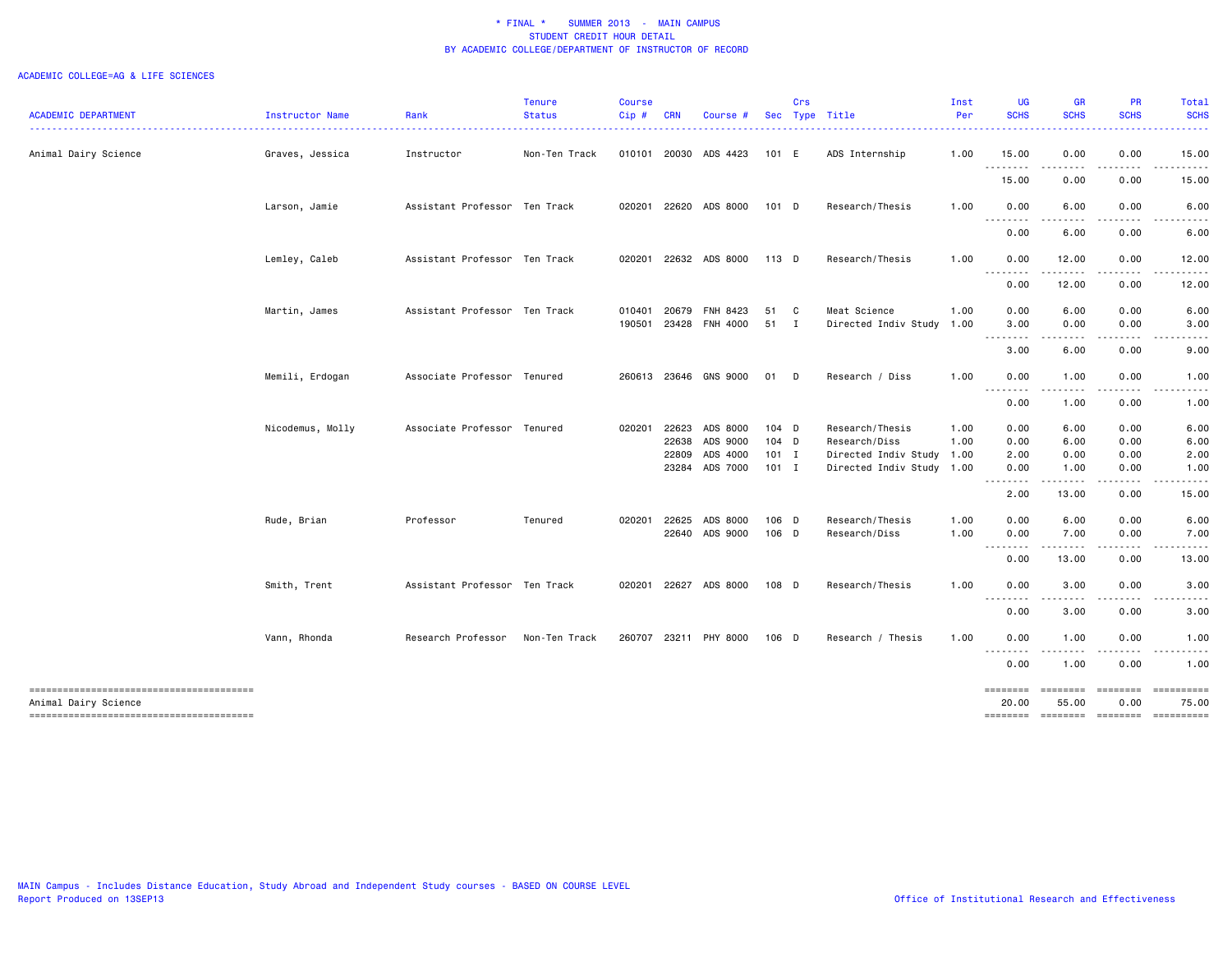|                                                           |                      |                                   | <b>Tenure</b> | <b>Course</b> |              |                            |                | Crs |                                         | Inst         | <b>UG</b><br><b>SCHS</b>                       | <b>GR</b><br><b>SCHS</b>                                                                                                                                     | <b>PR</b><br><b>SCHS</b> | Total<br><b>SCHS</b>                                                                                                              |
|-----------------------------------------------------------|----------------------|-----------------------------------|---------------|---------------|--------------|----------------------------|----------------|-----|-----------------------------------------|--------------|------------------------------------------------|--------------------------------------------------------------------------------------------------------------------------------------------------------------|--------------------------|-----------------------------------------------------------------------------------------------------------------------------------|
| <b>ACADEMIC DEPARTMENT</b>                                | Instructor Name      | Rank                              | <b>Status</b> | $Cip$ #       | <b>CRN</b>   | Course #                   |                |     | Sec Type Title                          | Per          |                                                |                                                                                                                                                              |                          |                                                                                                                                   |
| Biochemistry, Molecular Biology, Entomolog Baird, Richard |                      | Professor                         | Tenured       |               |              | 260305 22156 EPP 8173      | 001 L          |     | Clinical Plant Path                     | 1.00         | 0.00<br>.                                      | 6.00<br>.                                                                                                                                                    | 0.00                     | 6.00<br>$\frac{1}{2}$                                                                                                             |
|                                                           |                      |                                   |               |               |              |                            |                |     |                                         |              | 0.00                                           | 6.00                                                                                                                                                         | 0.00                     | 6.00                                                                                                                              |
|                                                           | Brown Johnson, Ashli | Assistant Professor Ten Track     |               | 260202 22070  |              | <b>BCH 8000</b>            | 103 D          |     | Research / Thesis                       | 1.00         | 0.00                                           | 4.00                                                                                                                                                         | 0.00                     | 4.00                                                                                                                              |
|                                                           |                      |                                   |               |               | 22087        | <b>BCH 9000</b>            | 103 D          |     | Research/Diss                           | 1.00         | 0.00<br>.<br>$\sim$ $\sim$                     | 18.00<br>.                                                                                                                                                   | 0.00<br>.                | 18.00<br>$    -$                                                                                                                  |
|                                                           |                      |                                   |               |               |              |                            |                |     |                                         |              | 0.00                                           | 22.00                                                                                                                                                        | 0.00                     | 22.00                                                                                                                             |
|                                                           | Brown, Richard       | Professor                         | Tenured       | 260702 22106  |              | EPP 8000                   | $104$ D        |     | Research / Thesis                       | 1.00         | 0.00                                           | 7.00                                                                                                                                                         | 0.00                     | 7.00                                                                                                                              |
|                                                           |                      |                                   |               |               |              | 22128 EPP 9000             | $104$ D        |     | Research / Diss                         | 1.00         | 0.00<br>.                                      | 6.00<br>.                                                                                                                                                    | 0.00<br>.                | 6.00<br>.                                                                                                                         |
|                                                           |                      |                                   |               |               |              |                            |                |     |                                         |              | 0.00                                           | 13.00                                                                                                                                                        | 0.00                     | 13.00                                                                                                                             |
|                                                           | Catchot, Angus       | Extension Assoc Pro Non-Ten Track |               | 260702        | 22108        | EPP 8000                   | 106 D          |     | Research / Thesis                       | 1.00         | 0.00                                           | 48.00                                                                                                                                                        | 0.00                     | 48.00                                                                                                                             |
|                                                           |                      |                                   |               |               | 22130        | EPP 9000<br>23408 EPP 7000 | 106 D<br>01 I  |     | Research / Diss<br>Directed Indiv Study | 1.00<br>1.00 | 0.00<br>0.00                                   | 12.00<br>3.00                                                                                                                                                | 0.00<br>0.00             | 12.00<br>3.00                                                                                                                     |
|                                                           |                      |                                   |               |               |              |                            |                |     |                                         |              | $- - - - -$<br>$  -$                           | .                                                                                                                                                            | .                        | . <u>.</u>                                                                                                                        |
|                                                           |                      |                                   |               |               |              |                            |                |     |                                         |              | 0.00                                           | 63.00                                                                                                                                                        | 0.00                     | 63.00                                                                                                                             |
|                                                           | Goddard, Jerome      | Extension Assoc Pro Non-Ten Track |               |               | 260702 22112 | EPP 8000                   | 109 D          |     | Research / Thesis                       | 1.00         | 0.00                                           | 6.00                                                                                                                                                         | 0.00                     | 6.00                                                                                                                              |
|                                                           |                      |                                   |               |               |              | 22133 EPP 9000             | 109 D          |     | Research / Diss                         | 1.00         | 0.00<br>.<br>$\sim$ $\sim$                     | 4.00<br>.                                                                                                                                                    | 0.00<br>.                | 4.00<br>$    -$                                                                                                                   |
|                                                           |                      |                                   |               |               |              |                            |                |     |                                         |              | 0.00                                           | 10.00                                                                                                                                                        | 0.00                     | 10.00                                                                                                                             |
|                                                           | Hoffmann, Federico   | Assistant Professor Ten Track     |               | 260202 22071  |              | <b>BCH 8000</b>            | $104$ D        |     | Research / Thesis                       | 1.00         | 0.00                                           | 1.00                                                                                                                                                         | 0.00                     | 1.00                                                                                                                              |
|                                                           |                      |                                   |               |               | 22088        | <b>BCH 9000</b>            | 104 D          |     | Research/Diss                           | 1.00         | 0.00<br>$\sim$ $\sim$<br>د د د د               | 6.00<br>.                                                                                                                                                    | 0.00                     | 6.00<br>.                                                                                                                         |
|                                                           |                      |                                   |               |               |              |                            |                |     |                                         |              | 0.00                                           | 7.00                                                                                                                                                         | 0.00                     | 7.00                                                                                                                              |
|                                                           | Lawrence, Gary       | Associate Professor Tenured       |               |               |              | 260702 22114 EPP 8000      | 111 D          |     | Research / Thesis                       | 1.00         | 0.00                                           | 6.00                                                                                                                                                         | 0.00                     | 6.00                                                                                                                              |
|                                                           |                      |                                   |               |               |              |                            |                |     |                                         |              | 0.00                                           | 6.00                                                                                                                                                         | 0.00                     | 6.00                                                                                                                              |
|                                                           |                      |                                   |               |               |              |                            |                |     |                                         |              |                                                |                                                                                                                                                              |                          |                                                                                                                                   |
|                                                           | Li, Jiaxu            | Associate Professor Tenured       |               |               |              | 260202 22090 BCH 9000      | 106 D          |     | Research/Diss                           | 1.00         | 0.00<br>$\sim$ $\sim$                          | 12.00<br>.                                                                                                                                                   | 0.00<br>.                | 12.00<br>والمستحدث                                                                                                                |
|                                                           |                      |                                   |               |               |              |                            |                |     |                                         |              | 0.00                                           | 12.00                                                                                                                                                        | 0.00                     | 12.00                                                                                                                             |
|                                                           | Lu, Shien            | Associate Professor Tenured       |               |               |              | 260702 22136 EPP 9000      | 112 D          |     | Research / Diss                         | 1.00         | 0.00<br>.                                      | 4.00                                                                                                                                                         | 0.00                     | 4.00<br>$\frac{1}{2} \left( \frac{1}{2} \right) \left( \frac{1}{2} \right) \left( \frac{1}{2} \right) \left( \frac{1}{2} \right)$ |
|                                                           |                      |                                   |               |               |              |                            |                |     |                                         |              | 0.00                                           | 4.00                                                                                                                                                         | 0.00                     | 4.00                                                                                                                              |
|                                                           | Ma, Din-Pow          | Professor                         | Tenured       |               |              | 260202 22074 BCH 8000      | 107 D          |     | Research / Thesis                       | 1.00         | 0.00                                           | 6.00                                                                                                                                                         | 0.00                     | 6.00                                                                                                                              |
|                                                           |                      |                                   |               |               |              |                            |                |     |                                         |              | $\sim$ $\sim$ $\sim$ $\sim$<br>د د د د<br>0.00 | $\frac{1}{2} \left( \frac{1}{2} \right) \left( \frac{1}{2} \right) \left( \frac{1}{2} \right) \left( \frac{1}{2} \right) \left( \frac{1}{2} \right)$<br>6.00 | 0.00                     | .<br>6.00                                                                                                                         |
|                                                           |                      |                                   |               |               |              |                            |                |     |                                         |              |                                                |                                                                                                                                                              |                          |                                                                                                                                   |
|                                                           | Meyer, Florencia     | Assistant Professor Ten Track     |               |               |              | 260202 22075 BCH 8000      | 108 D          |     | Research / Thesis                       | 1.00         | 0.00                                           | 6.00                                                                                                                                                         | 0.00                     | 6.00                                                                                                                              |
|                                                           |                      |                                   |               |               |              |                            |                |     |                                         |              | 0.00                                           | 6.00                                                                                                                                                         | 0.00                     | 6.00                                                                                                                              |
|                                                           | Musser, Fred         | Associate Professor Tenured       |               | 011102 21095  |              | PSS 3423                   | 101 E          |     | Agronomy Internship                     | 1.00         | 9.00                                           | 0.00                                                                                                                                                         | 0.00                     | 9.00                                                                                                                              |
|                                                           |                      |                                   |               | 260702 22117  | 22137        | EPP 8000<br>EPP 9000       | 114 D<br>113 D |     | Research / Thesis<br>Research / Diss    | 1.00<br>1.00 | 0.00<br>0.00                                   | 2.00<br>12.00                                                                                                                                                | 0.00<br>0.00             | 2.00<br>12.00                                                                                                                     |
|                                                           |                      |                                   |               |               |              |                            |                |     |                                         |              |                                                |                                                                                                                                                              |                          |                                                                                                                                   |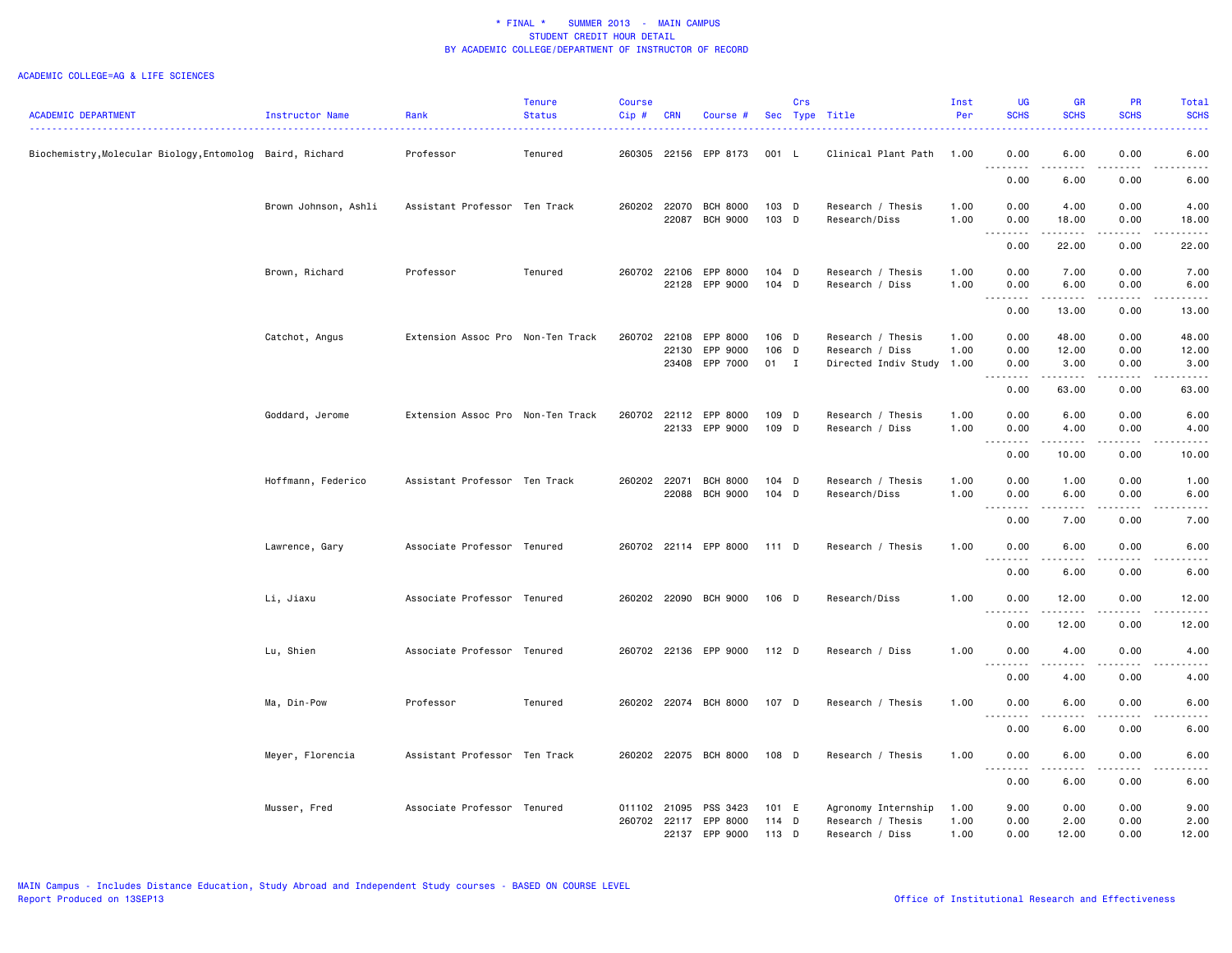|                                                          |                        |                                   | <b>Tenure</b> | <b>Course</b> |              |                       |         | Crs |                      | Inst | <b>UG</b>        | <b>GR</b>         | <b>PR</b>        | <b>Total</b>               |
|----------------------------------------------------------|------------------------|-----------------------------------|---------------|---------------|--------------|-----------------------|---------|-----|----------------------|------|------------------|-------------------|------------------|----------------------------|
| <b>ACADEMIC DEPARTMENT</b>                               | Instructor Name        | Rank                              | <b>Status</b> | $Cip$ #       | <b>CRN</b>   | Course #              |         |     | Sec Type Title<br>.  | Per  | <b>SCHS</b>      | <b>SCHS</b>       | <b>SCHS</b>      | <b>SCHS</b>                |
|                                                          |                        |                                   |               |               |              |                       |         |     |                      |      |                  |                   |                  |                            |
|                                                          |                        |                                   |               |               |              |                       |         |     |                      |      | <u>.</u><br>9.00 | $\cdots$<br>14.00 | .<br>0.00        | 23.00                      |
| Biochemistry, Molecular Biology, Entomolog Peng, Zhaohua |                        | Associate Professor Tenured       |               |               |              | 260202 22093 BCH 9000 | 109 D   |     | Research/Diss        | 1.00 | 0.00             | 31.00             | 0.00             | 31.00                      |
|                                                          |                        |                                   |               |               |              |                       |         |     |                      |      | .<br>0.00        | .<br>31.00        | <u>.</u><br>0.00 | 31.00                      |
|                                                          | Ray, David             | Assistant Professor Ten Track     |               |               |              | 260202 22078 BCH 8000 | $111$ D |     | Research / Thesis    | 1.00 | 0.00             | 6.00              | 0.00             | 6.00                       |
|                                                          |                        |                                   |               |               |              | 22095 BCH 9000        | $111$ D |     | Research/Diss        | 1.00 | 0.00             | 6.00              | 0.00             | 6.00                       |
|                                                          |                        |                                   |               |               |              |                       |         |     |                      |      | .<br>0.00        | .<br>12.00        | 0.00             | 12.00                      |
|                                                          | Riggins, John          | Assistant Professor Ten Track     |               |               |              | 260702 22138 EPP 9000 | 114 D   |     | Research / Diss      | 1.00 | 0.00             | 6.00              | 0.00             | 6.00                       |
|                                                          |                        |                                   |               |               |              |                       |         |     |                      |      | .<br>0.00        | ----<br>6.00      | 0.00             | 6.00                       |
|                                                          | Sabanadzovic, Sead     | Professor                         | Tenured       |               |              | 260702 22119 EPP 8000 | 116 D   |     | Research / Thesis    | 1.00 | 0.00             | 6.00              | 0.00             | 6.00                       |
|                                                          |                        |                                   |               |               |              |                       |         |     |                      |      | .<br>0.00        | .<br>6.00         | 0.00             | 6.00                       |
|                                                          | Shan, Xueyan           | Research Assist Pro Non-Ten Track |               | 260202        | 22096        | <b>BCH 9000</b>       | $112$ D |     | Research/Diss        | 1.00 | 0.00             | 3.00              | 0.00             | 3.00                       |
|                                                          |                        |                                   |               |               | 23090        | <b>BCH 7000</b>       | 51 I    |     | Directed Indiv Study | 1.00 | 0.00             | 3.00              | 0.00             | 3.00                       |
|                                                          |                        |                                   |               |               |              | 23717 BCH 8000        | 51 D    |     | Research / Thesis    | 1.00 | 0.00             | 6.00              | 0.00             | 6.00                       |
|                                                          |                        |                                   |               |               |              |                       |         |     |                      |      | --------<br>0.00 | 12.00             | 0.00             | 12.00                      |
|                                                          | Sparks, Darrell        | Assistant Professor Ten Track     |               |               | 260202 22080 | <b>BCH 8000</b>       | 113 D   |     | Research / Thesis    | 1.00 | 0.00             | 12.00             | 0.00             | 12.00                      |
|                                                          |                        |                                   |               |               | 22097        | <b>BCH 9000</b>       | 113 D   |     | Research/Diss        | 1.00 | 0.00<br>.        | 6.00<br>د د د د د | 0.00<br>.        | 6.00<br>. <u>.</u>         |
|                                                          |                        |                                   |               |               |              |                       |         |     |                      |      | 0.00             | 18.00             | 0.00             | 18.00                      |
|                                                          | Tomaso-Peterson, Maria | Research Assoc Prof Non-Ten Track |               |               |              | 260702 22123 EPP 8000 | 120 D   |     | Research / Thesis    | 1.00 | 0.00             | 21.00             | 0.00             | 21.00                      |
|                                                          |                        |                                   |               |               |              |                       |         |     |                      |      | .<br>0.00        | .<br>21.00        | 0.00             | 21.00                      |
|                                                          | Willard, Scott         | Professor                         | Tenured       |               | 260202 22081 | <b>BCH 8000</b>       | 114 D   |     | Research / Thesis    | 1.00 | 0.00             | 1.00              | 0.00             | 1.00                       |
|                                                          |                        |                                   |               |               | 22098        | <b>BCH 9000</b>       | $114$ D |     | Research/Diss        | 1.00 | 0.00             | 3.00              | 0.00             | 3.00                       |
|                                                          |                        |                                   |               |               | 23633        | <b>BCH 7000</b>       | 52 I    |     | Directed Indiv Study | 1.00 | 0.00             | 3.00              | 0.00             | 3.00                       |
|                                                          |                        |                                   |               |               |              | 260707 23216 PHY 9000 | 105 D   |     | Research / Diss      | 1.00 | 0.00<br>.        | 19.00<br>.        | 0.00<br>.        | 19.00<br>. <u>.</u>        |
|                                                          |                        |                                   |               |               |              |                       |         |     |                      |      | 0.00             | 26.00             | 0.00             | 26.00                      |
|                                                          | Willeford, Kenneth     | Professor                         | Tenured       | 260202        | 22099        | <b>BCH 9000</b>       | 115 D   |     | Research/Diss        | 1.00 | 0.00             | 3.00              | 0.00             | 3.00                       |
|                                                          |                        |                                   |               | 260402        | 20085        | BCH 4113              | 01      | C   | Essentials Mol Genet | 1.00 | 18.00            | 0.00              | 0.00             | 18.00                      |
|                                                          |                        |                                   |               |               | 20086        | BCH 6113              | 01      | C   | Essentials Mol Genet | 1.00 | 0.00<br>.        | 6.00<br>$- - - -$ | 0.00             | 6.00                       |
|                                                          |                        |                                   |               |               |              |                       |         |     |                      |      | 18.00            | 9.00              | 0.00             | 27,00                      |
| --------------------------------------                   |                        |                                   |               |               |              |                       |         |     |                      |      | ========         | ========          | ========         | -==========                |
| Biochemistry, Molecular Biology, Entomolog               |                        |                                   |               |               |              |                       |         |     |                      |      | 27.00            | 310.00            | 0.00             | 337.00                     |
|                                                          |                        |                                   |               |               |              |                       |         |     |                      |      |                  |                   |                  | -------- ------- --------- |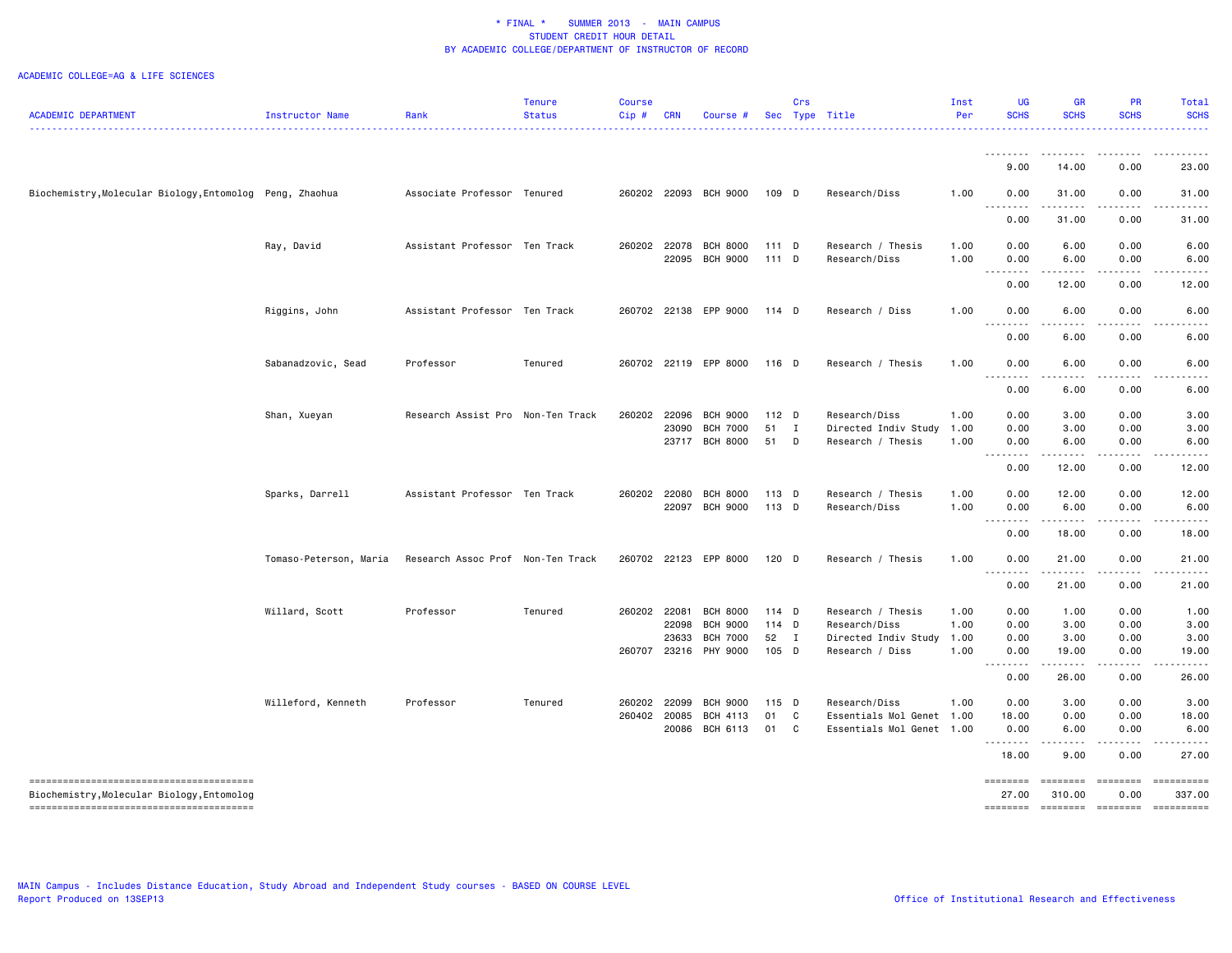|                                                       |                                                           |                             | <b>Tenure</b> | <b>Course</b> |                |                 |                  | Crs          |                           | Inst | <b>UG</b>                                                                                                                         | <b>GR</b>                                                                                                                                                                                                                                                                                                                            | PR                    | Total                     |
|-------------------------------------------------------|-----------------------------------------------------------|-----------------------------|---------------|---------------|----------------|-----------------|------------------|--------------|---------------------------|------|-----------------------------------------------------------------------------------------------------------------------------------|--------------------------------------------------------------------------------------------------------------------------------------------------------------------------------------------------------------------------------------------------------------------------------------------------------------------------------------|-----------------------|---------------------------|
| <b>ACADEMIC DEPARTMENT</b>                            | Instructor Name                                           | Rank                        | <b>Status</b> | Cip#          | <b>CRN</b>     | Course #        |                  |              | Sec Type Title            | Per  | <b>SCHS</b>                                                                                                                       | <b>SCHS</b>                                                                                                                                                                                                                                                                                                                          | <b>SCHS</b>           | <b>SCHS</b><br>ا کا کا کا |
| Food Science, Nutrition & Health Promoti Byrd, Sylvia |                                                           | Professor                   | Tenured       | 190501        | 20676          | <b>FNH 2293</b> | 001 C            |              | Indiv & Family Nutri 1.00 |      | 15.00                                                                                                                             | 0.00                                                                                                                                                                                                                                                                                                                                 | 0.00                  | 15.00                     |
|                                                       |                                                           |                             |               |               | 20677          | FNH 3003        | 101 E            |              | NTR Work Experience       | 0.10 | 1.20                                                                                                                              | 0.00                                                                                                                                                                                                                                                                                                                                 | 0.00                  | 1.20                      |
|                                                       |                                                           |                             |               | 190503        | 20735          | HS 2293         | 001 C            |              | Indiv & Family Nutri 1.00 |      | 12.00                                                                                                                             | 0.00                                                                                                                                                                                                                                                                                                                                 | 0.00                  | 12.00                     |
|                                                       |                                                           |                             |               | 190599        | 23385          | <b>FNH 9000</b> | $101$ D          |              | Research/Diss             | 1.00 | 0.00                                                                                                                              | 7.00                                                                                                                                                                                                                                                                                                                                 | 0.00                  | 7.00                      |
|                                                       |                                                           |                             |               |               |                |                 | 103 D            |              |                           |      |                                                                                                                                   |                                                                                                                                                                                                                                                                                                                                      |                       |                           |
|                                                       |                                                           |                             |               |               | 23386          | FNH 8000        |                  |              | Research/Thesis           | 1.00 | 0.00                                                                                                                              | 6.00                                                                                                                                                                                                                                                                                                                                 | 0.00                  | 6.00                      |
|                                                       |                                                           |                             |               |               |                | 23470 FNH 8000  | 54               | D            | Research/Thesis           | 1.00 | 0.00<br>.                                                                                                                         | 3.00<br>.                                                                                                                                                                                                                                                                                                                            | 0.00<br>.             | 3.00<br>.                 |
|                                                       |                                                           |                             |               |               |                |                 |                  |              |                           |      | 28.20                                                                                                                             | 16.00                                                                                                                                                                                                                                                                                                                                | 0.00                  | 44.20                     |
|                                                       | Chang, Kow-Ching                                          | Professor                   | Tenured       | 190599        |                | 23437 FNH 9000  | 102 <sub>D</sub> |              | Research/Diss             | 1.00 | 0.00<br>$\frac{1}{2} \left( \frac{1}{2} \right) \left( \frac{1}{2} \right) \left( \frac{1}{2} \right) \left( \frac{1}{2} \right)$ | 6.00                                                                                                                                                                                                                                                                                                                                 | 0.00<br>. <b>.</b> .  | 6.00<br>.                 |
|                                                       |                                                           |                             |               |               |                |                 |                  |              |                           |      | 0.00                                                                                                                              | 6.00                                                                                                                                                                                                                                                                                                                                 | 0.00                  | 6.00                      |
|                                                       | Haque, Zahur                                              | Professor                   | Tenured       | 190599        | 23421          | <b>FNH 8000</b> | $104$ D          |              | Research/Thesis           | 1.00 | 0.00<br>.                                                                                                                         | 1.00<br>.                                                                                                                                                                                                                                                                                                                            | 0.00<br>.             | 1.00<br>22222             |
|                                                       |                                                           |                             |               |               |                |                 |                  |              |                           |      | 0.00                                                                                                                              | 1.00                                                                                                                                                                                                                                                                                                                                 | 0.00                  | 1.00                      |
|                                                       | Hunt, Barry                                               | Professor                   | Tenured       | 190501        | 23364          | <b>FNH 8990</b> | 501 C            |              | Special Topic in FNH 1.00 |      | 0.00<br>. <b>.</b>                                                                                                                | 30.00<br>.                                                                                                                                                                                                                                                                                                                           | 0.00<br>$\frac{1}{2}$ | 30.00<br>.                |
|                                                       |                                                           |                             |               |               |                |                 |                  |              |                           |      | 0.00                                                                                                                              | 30.00                                                                                                                                                                                                                                                                                                                                | 0.00                  | 30.00                     |
|                                                       | Kim, Tae Jo                                               | Research Assist Pro         | Non-Ten Track | 190599        | 23432          | <b>FNH 8000</b> | 106 D            |              | Research/Thesis           | 1.00 | 0.00                                                                                                                              | 6.00                                                                                                                                                                                                                                                                                                                                 | 0.00                  | 6.00                      |
|                                                       |                                                           |                             |               |               |                | FNH 8000        | 58               |              | Research/Thesis           |      | 0.00                                                                                                                              |                                                                                                                                                                                                                                                                                                                                      | 0.00                  |                           |
|                                                       |                                                           |                             |               |               | 23474<br>23645 | <b>FNH 7000</b> | $101$ I          | D            |                           | 1.00 | 0.00                                                                                                                              | 1.00<br>2.00                                                                                                                                                                                                                                                                                                                         | 0.00                  | 1.00<br>2.00              |
|                                                       |                                                           |                             |               |               |                |                 |                  |              | Directed Indiv Study 1.00 |      | .<br>$\sim$ $\sim$ $\sim$                                                                                                         | $\frac{1}{2} \left( \begin{array}{ccc} 1 & 0 & 0 & 0 \\ 0 & 0 & 0 & 0 \\ 0 & 0 & 0 & 0 \\ 0 & 0 & 0 & 0 \\ 0 & 0 & 0 & 0 \\ 0 & 0 & 0 & 0 \\ 0 & 0 & 0 & 0 \\ 0 & 0 & 0 & 0 \\ 0 & 0 & 0 & 0 \\ 0 & 0 & 0 & 0 \\ 0 & 0 & 0 & 0 & 0 \\ 0 & 0 & 0 & 0 & 0 \\ 0 & 0 & 0 & 0 & 0 \\ 0 & 0 & 0 & 0 & 0 \\ 0 & 0 & 0 & 0 & 0 \\ 0 & 0 & 0$ | .                     | -----                     |
|                                                       |                                                           |                             |               |               |                |                 |                  |              |                           |      | 0.00                                                                                                                              | 9.00                                                                                                                                                                                                                                                                                                                                 | 0.00                  | 9.00                      |
|                                                       | Matich, June                                              | Lecturer                    | Non-Ten Track | 190501        |                | 20677 FNH 3003  | 101 E            |              | NTR Work Experience       | 0.90 | 10.80<br>.                                                                                                                        | 0.00<br>-----                                                                                                                                                                                                                                                                                                                        | 0.00<br>.             | 10.80<br>.                |
|                                                       |                                                           |                             |               |               |                |                 |                  |              |                           |      | 10.80                                                                                                                             | 0.00                                                                                                                                                                                                                                                                                                                                 | 0.00                  | 10.80                     |
|                                                       | Nannapaneni, Ramakrishn Research Assoc Prof Non-Ten Track |                             |               | 190599        | 23285          | <b>FNH 8000</b> | $101$ D          |              | Research/Thesis           | 1.00 | 0.00<br>$\sim$ $\sim$ $\sim$<br>.                                                                                                 | 9.00                                                                                                                                                                                                                                                                                                                                 | 0.00                  | 9.00<br>.                 |
|                                                       |                                                           |                             |               |               |                |                 |                  |              |                           |      | 0.00                                                                                                                              | 9.00                                                                                                                                                                                                                                                                                                                                 | 0.00                  | 9.00                      |
|                                                       | Schilling, Mark                                           | Associate Professor Tenured |               | 190501        | 23687          | FNH 4000        | 52               | $\mathbf{I}$ | Directed Indiv Study 1.00 |      | 3.00                                                                                                                              | 0.00                                                                                                                                                                                                                                                                                                                                 | 0.00                  | 3.00                      |
|                                                       |                                                           |                             |               | 190599        | 23433          | <b>FNH 8000</b> | 107 D            |              | Research/Thesis           | 1.00 | 0.00                                                                                                                              | 6.00                                                                                                                                                                                                                                                                                                                                 | 0.00                  | 6.00                      |
|                                                       |                                                           |                             |               |               | 23441          | <b>FNH 9000</b> | 106 D            |              | Research/Diss             | 1.00 | 0.00                                                                                                                              | 13.00                                                                                                                                                                                                                                                                                                                                | 0.00                  | 13.00                     |
|                                                       |                                                           |                             |               |               | 23465          | FNH 8000        | 09               | D            | Research/Thesis           | 1.00 | 0.00                                                                                                                              | 3.00                                                                                                                                                                                                                                                                                                                                 | 0.00                  | 3.00                      |
|                                                       |                                                           |                             |               |               | 23475          | <b>FNH 8000</b> | 59               | D            | Research/Thesis           | 1.00 | 0.00                                                                                                                              | 6.00                                                                                                                                                                                                                                                                                                                                 | 0.00                  | 6.00<br><u>.</u>          |
|                                                       |                                                           |                             |               |               |                |                 |                  |              |                           |      | .<br>3.00                                                                                                                         | $- - - - -$<br>28.00                                                                                                                                                                                                                                                                                                                 | $\frac{1}{2}$<br>0.00 | 31.00                     |
|                                                       | Silva, Juan                                               | Professor                   | Tenured       | 190599 23434  |                | <b>FNH 8000</b> | 108 D            |              | Research/Thesis           | 1.00 | 0.00                                                                                                                              | 3.00                                                                                                                                                                                                                                                                                                                                 | 0.00                  | 3.00                      |
|                                                       |                                                           |                             |               |               | 23442          | FNH 9000        | 107              | D            | Research/Diss             | 1.00 | 0.00                                                                                                                              | 6.00                                                                                                                                                                                                                                                                                                                                 | 0.00                  | 6.00                      |
|                                                       |                                                           |                             |               |               | 23466          | <b>FNH 8000</b> | 10               | D            | Research/Thesis           | 1.00 | 0.00<br>.                                                                                                                         | 3.00<br>د د د د د                                                                                                                                                                                                                                                                                                                    | 0.00<br>.             | 3.00<br>.                 |
|                                                       |                                                           |                             |               |               |                |                 |                  |              |                           |      | 0.00                                                                                                                              | 12.00                                                                                                                                                                                                                                                                                                                                | 0.00                  | 12.00                     |
|                                                       | Thompson, Amy                                             | Lecturer                    | Non-Ten Track | 190501 21432  |                | FNH 4783        | 551 C            |              | Sch Comm Drug Use Pr 1.00 |      | 18.00                                                                                                                             | 0.00                                                                                                                                                                                                                                                                                                                                 | 0.00                  | 18.00                     |
|                                                       |                                                           |                             |               |               | 21433          | FNH 6393        | 501 C            |              | Prevention of Diseas 1.00 |      | 0.00                                                                                                                              | 36.00                                                                                                                                                                                                                                                                                                                                | 0.00                  | 36.00                     |
|                                                       |                                                           |                             |               | 190502 21434  |                | FNH 6783        | 551 C            |              | Sch Comm Drug Use Pr 1.00 |      | 0.00                                                                                                                              | 27.00                                                                                                                                                                                                                                                                                                                                | 0.00                  | 27.00                     |
|                                                       |                                                           |                             |               |               |                |                 |                  |              |                           |      | .<br>18,00                                                                                                                        | 63.00                                                                                                                                                                                                                                                                                                                                | ----<br>0.00          | ه د د د د<br>81.00        |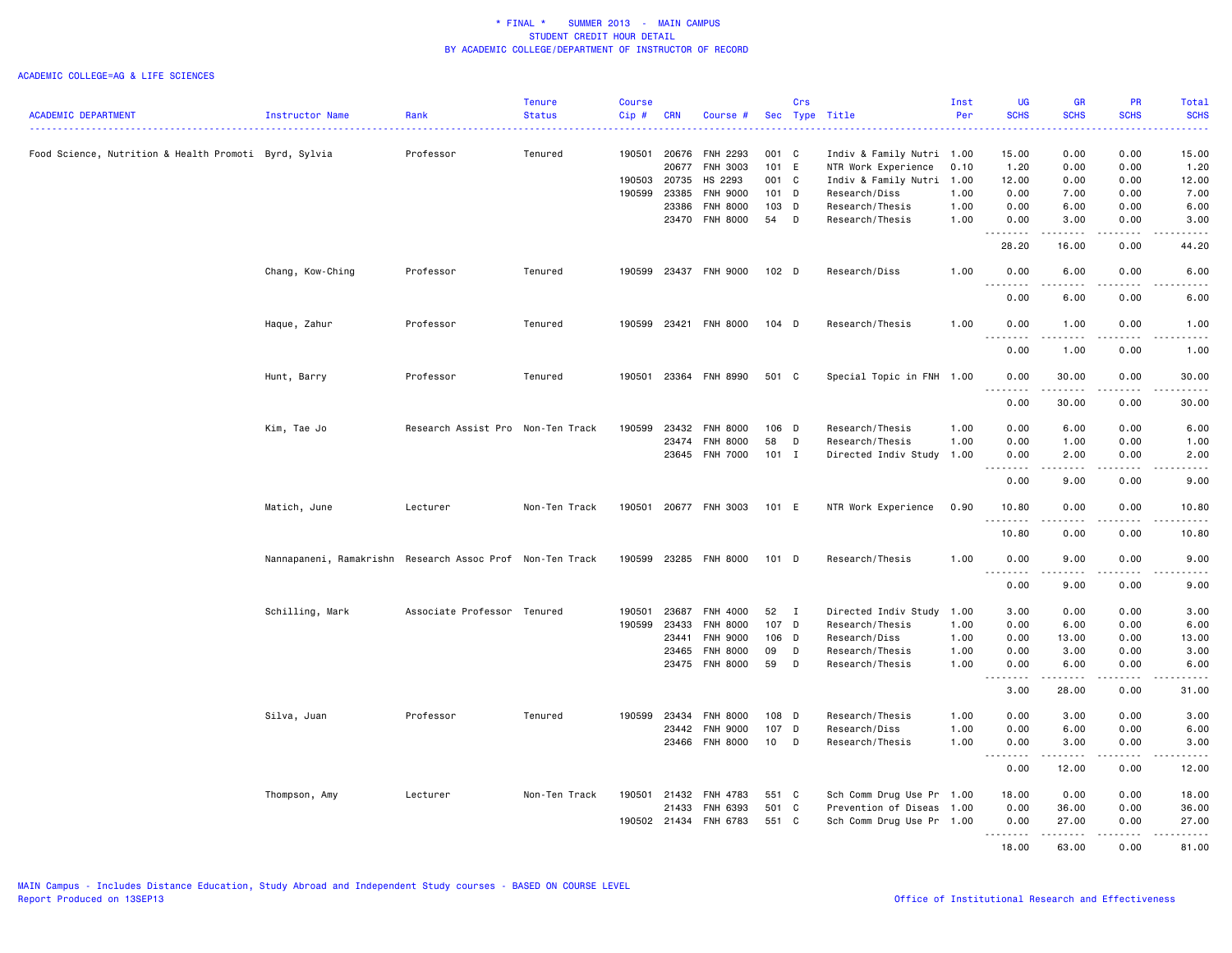|                                                         |                        |                               | Tenure        | Course  |            |                 |                  | Crs |                  | Inst       | <b>UG</b>         | <b>GR</b>   | <b>PR</b>         | Total               |
|---------------------------------------------------------|------------------------|-------------------------------|---------------|---------|------------|-----------------|------------------|-----|------------------|------------|-------------------|-------------|-------------------|---------------------|
| <b>ACADEMIC DEPARTMENT</b>                              | <b>Instructor Name</b> | Rank                          | <b>Status</b> | $Cip$ # | <b>CRN</b> | Course #        |                  |     | Sec Type Title   | <b>Per</b> | <b>SCHS</b>       | <b>SCHS</b> | <b>SCHS</b>       | <b>SCHS</b>         |
|                                                         |                        |                               |               |         |            |                 |                  |     |                  |            |                   |             |                   |                     |
| Food Science, Nutrition & Health Promoti Tidwell, Diane |                        | Associate Professor Tenured   |               | 190599  | 22880      | <b>FNH 8000</b> | 01               | D.  | Research/Thesis  | 1.00       | 0.00              | 3.00        | 0.00              | 3.00                |
|                                                         |                        |                               |               |         | 22881      | <b>FNH 8000</b> | 51               | D.  | Research/Thesis  | 1.00       | 0.00              | 9.00        | 0.00              | 9.00                |
|                                                         |                        |                               |               |         | 22883      | FNH 9000        | 51 D             |     | Research/Diss    | 1.00       | 0.00              | 12.00       | 0.00              | 12.00               |
|                                                         |                        |                               |               |         |            | 23286 FNH 8000  | 102 <sub>D</sub> |     | Research/Thesis  | 1.00       | 0.00              | 3.00        | 0.00              | 3.00                |
|                                                         |                        |                               |               |         |            |                 |                  |     |                  |            | --------<br>0.00  | 27.00       | ---------<br>0.00 | ----------<br>27.00 |
|                                                         | Williams, Ronald       | Assistant Professor Ten Track |               | 190501  | 21435      | FNH 8653        | 501 C            |     | Imp Eval Hp Prog | 1.00       | 0.00              | 42.00       | 0.00              | 42.00               |
|                                                         |                        |                               |               |         |            | 23128 FNH 8653  | 551 C            |     | Imp Eval Hp Prog | 1.00       | 0.00              | 21.00       | 0.00              | 21.00               |
|                                                         |                        |                               |               |         |            |                 |                  |     |                  |            | .<br>0.00         | .<br>63.00  | .<br>0.00         | .<br>63.00          |
|                                                         |                        |                               |               |         |            |                 |                  |     |                  |            | $=$ = = = = = = = | ========    | ========          | ==========          |
| Food Science, Nutrition & Health Promoti                |                        |                               |               |         |            |                 |                  |     |                  |            | 60.00             | 264.00      | 0.00              | 324.00              |
|                                                         |                        |                               |               |         |            |                 |                  |     |                  |            |                   |             |                   | =========           |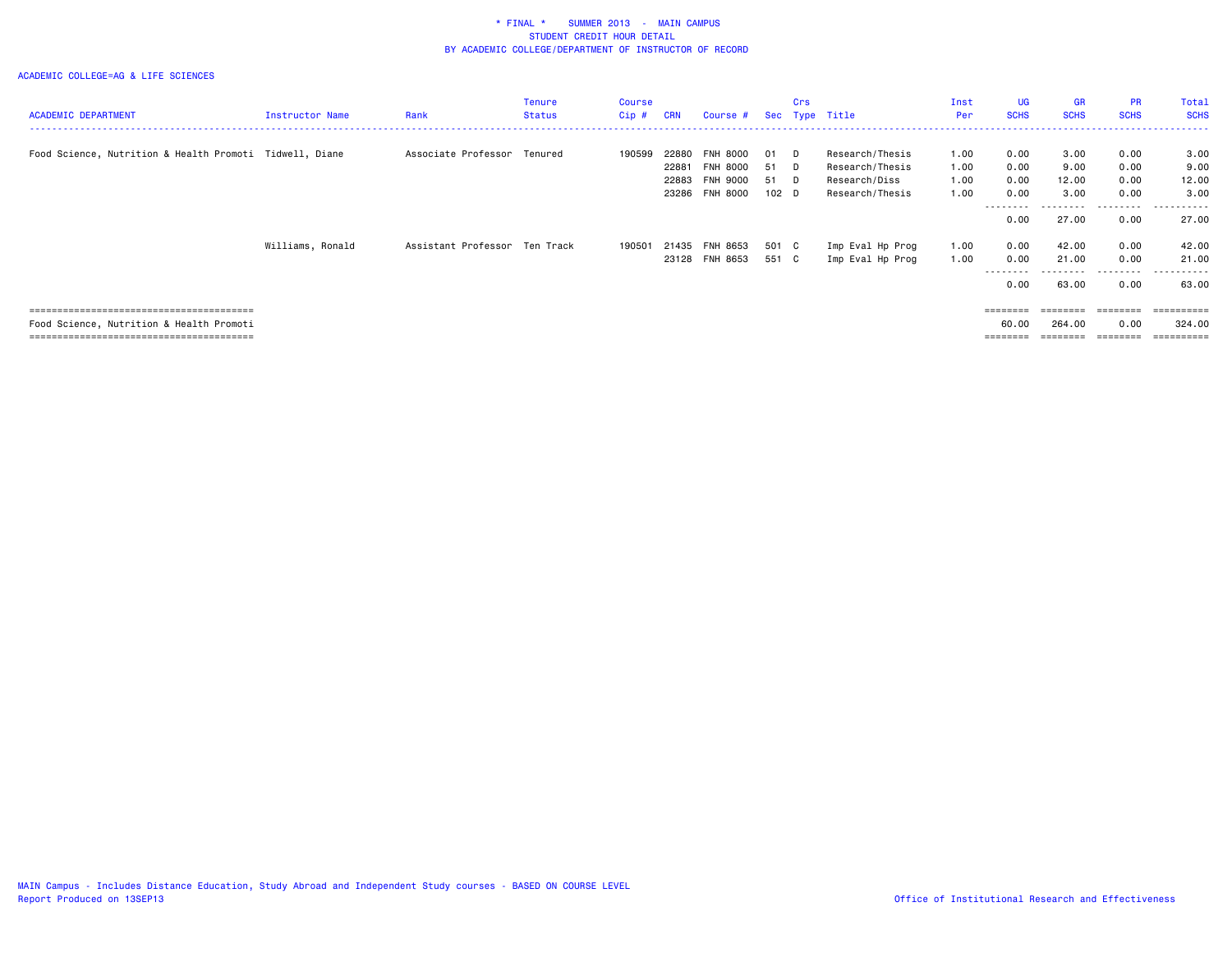|                                                                  |                      |                               | <b>Tenure</b> | Course |            |               |                  | Crs |                           | Inst | <b>UG</b>         | <b>GR</b>                                                                                                                                                    | PR                    | Total                                                                                                                                                        |
|------------------------------------------------------------------|----------------------|-------------------------------|---------------|--------|------------|---------------|------------------|-----|---------------------------|------|-------------------|--------------------------------------------------------------------------------------------------------------------------------------------------------------|-----------------------|--------------------------------------------------------------------------------------------------------------------------------------------------------------|
| <b>ACADEMIC DEPARTMENT</b>                                       | Instructor Name      | Rank                          | <b>Status</b> | Cip#   | <b>CRN</b> | <b>Course</b> |                  |     | Sec Type Title            | Per  | <b>SCHS</b>       | <b>SCHS</b>                                                                                                                                                  | <b>SCHS</b>           | <b>SCHS</b><br><b><i><u><u>.</u></u></i></b>                                                                                                                 |
| Landscape Architecture                                           | Fulford, Charles     | Associate Professor Tenured   |               | 040601 | 23397      | LA 8000       | 102 <sub>D</sub> |     | Research / Thesis         | 1.00 | 0.00              | 1.00                                                                                                                                                         | 0.00                  | 1.00                                                                                                                                                         |
|                                                                  |                      |                               |               |        |            |               |                  |     |                           |      | .<br>0.00         | .<br>1.00                                                                                                                                                    | 0.00                  | 1.00                                                                                                                                                         |
|                                                                  | Gallo, Warren        | Assistant Professor Ten Track |               | 040601 |            | 23278 LA 7000 | $01$ I           |     | Directed Indiv Study 1.00 |      | 0.00              | 3.00                                                                                                                                                         | 0.00                  | 3.00                                                                                                                                                         |
|                                                                  |                      |                               |               |        |            |               |                  |     |                           |      | .<br>0.00         | $- - -$<br>3.00                                                                                                                                              | 0.00                  | 3.00                                                                                                                                                         |
|                                                                  | Payne, Elizabeth     | Assistant Professor Ten Track |               | 040601 |            | 23400 LA 8000 | 105 D            |     | Research / Thesis         | 1.00 | 0.00<br>.         | 4.00                                                                                                                                                         | 0.00                  | 4.00                                                                                                                                                         |
|                                                                  |                      |                               |               |        |            |               |                  |     |                           |      | 0.00              | 4.00                                                                                                                                                         | 0.00                  | 4.00                                                                                                                                                         |
|                                                                  | Rood, Cynthia        | Lecturer                      | Non-Ten Track | 040601 |            | 21514 LA 1803 | 501 C            |     | Land Arch Appre           | 1.00 | 30.00<br>-------- | 0.00<br>$\frac{1}{2} \left( \frac{1}{2} \right) \left( \frac{1}{2} \right) \left( \frac{1}{2} \right) \left( \frac{1}{2} \right) \left( \frac{1}{2} \right)$ | 0.00<br>$\frac{1}{2}$ | 30.00<br>.                                                                                                                                                   |
|                                                                  |                      |                               |               |        |            |               |                  |     |                           |      | 30.00             | 0.00                                                                                                                                                         | 0.00                  | 30.00                                                                                                                                                        |
|                                                                  | Schauwecker, Timothy | Associate Professor Tenured   |               | 010605 |            | 20801 LA 1711 | 101 E            |     | LC Internship I           | 1.00 | 9.00              | 0.00                                                                                                                                                         | 0.00                  | 9.00                                                                                                                                                         |
|                                                                  |                      |                               |               |        |            | 20803 LA 2711 | 101 E            |     | LC Internship II          | 1.00 | 4.00              | 0.00                                                                                                                                                         | 0.00                  | 4.00                                                                                                                                                         |
|                                                                  |                      |                               |               |        |            | 20804 LA 3711 | 101 E            |     | LC Internship III         | 1.00 | 7.00<br>.         | 0.00<br>$\frac{1}{2} \left( \frac{1}{2} \right) \left( \frac{1}{2} \right) \left( \frac{1}{2} \right) \left( \frac{1}{2} \right) \left( \frac{1}{2} \right)$ | 0.00<br>.             | 7.00<br>$\frac{1}{2} \left( \frac{1}{2} \right) \left( \frac{1}{2} \right) \left( \frac{1}{2} \right) \left( \frac{1}{2} \right) \left( \frac{1}{2} \right)$ |
|                                                                  |                      |                               |               |        |            |               |                  |     |                           |      | 20.00             | 0.00                                                                                                                                                         | 0.00                  | 20.00                                                                                                                                                        |
|                                                                  | Seymour, Michael     | Associate Professor Tenured   |               | 040601 | 23553      | LA 7000       | 51 I             |     | Directed Indiv Study 1.00 |      | 0.00              | 3.00                                                                                                                                                         | 0.00                  | 3.00                                                                                                                                                         |
|                                                                  |                      |                               |               |        |            | 23554 LA 7000 | 52 I             |     | Directed Indiv Study 1.00 |      | 0.00              | 3.00                                                                                                                                                         | 0.00                  | 3.00                                                                                                                                                         |
|                                                                  |                      |                               |               |        |            | 23555 LA 7000 | 53 I             |     | Directed Indiv Study 1.00 |      | 0.00<br>.         | 3.00                                                                                                                                                         | 0.00                  | 3.00                                                                                                                                                         |
|                                                                  |                      |                               |               |        |            |               |                  |     |                           |      | 0.00              | 9.00                                                                                                                                                         | 0.00                  | 9.00                                                                                                                                                         |
|                                                                  | Walker, Jason        | Associate Professor Tenured   |               | 040601 |            | 21743 LA 2652 | 001 Q            |     | LA Precedent Studies 1.00 |      | 16.00<br>.        | 0.00<br>.                                                                                                                                                    | 0.00                  | 16.00                                                                                                                                                        |
|                                                                  |                      |                               |               |        |            |               |                  |     |                           |      | 16.00             | 0.00                                                                                                                                                         | 0.00                  | 16.00                                                                                                                                                        |
|                                                                  | Wilkerson, Gerald    | Non-Faculty                   | Tenured       | 040601 |            | 23404 LA 8000 | 109 D            |     | Research / Thesis         | 1.00 | 0.00<br>.         | 3.00                                                                                                                                                         | 0.00                  | 3.00                                                                                                                                                         |
|                                                                  |                      |                               |               |        |            |               |                  |     |                           |      | 0.00              | 3.00                                                                                                                                                         | 0.00                  | 3.00                                                                                                                                                         |
| --------------------------------------<br>Landscape Architecture |                      |                               |               |        |            |               |                  |     |                           |      | ========<br>66.00 | 20.00                                                                                                                                                        | ========<br>0.00      | ==========<br>86.00                                                                                                                                          |
| --------------------------------------                           |                      |                               |               |        |            |               |                  |     |                           |      | ========          |                                                                                                                                                              |                       | ======== ======== =========                                                                                                                                  |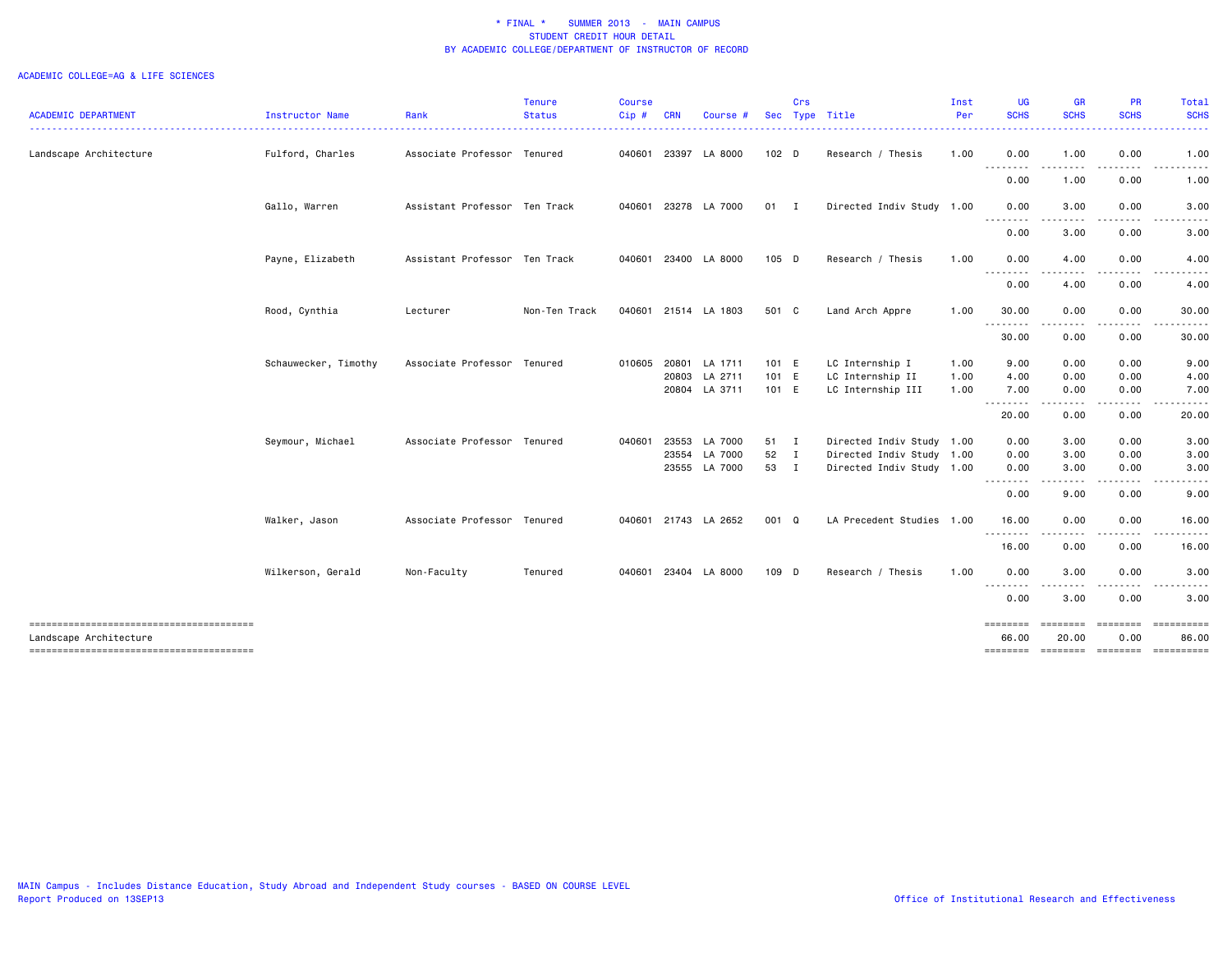|                            |                    |                                   | <b>Tenure</b> | <b>Course</b>    |                |                             |                | Crs |                                  | Inst         | UG              | <b>GR</b>                                                                                                                                                     | PR            | Total                                                                                                                             |
|----------------------------|--------------------|-----------------------------------|---------------|------------------|----------------|-----------------------------|----------------|-----|----------------------------------|--------------|-----------------|---------------------------------------------------------------------------------------------------------------------------------------------------------------|---------------|-----------------------------------------------------------------------------------------------------------------------------------|
| <b>ACADEMIC DEPARTMENT</b> | Instructor Name    | Rank                              | <b>Status</b> | Cip#             | <b>CRN</b>     | Course #                    |                |     | Sec Type Title                   | Per          | <b>SCHS</b>     | <b>SCHS</b>                                                                                                                                                   | <b>SCHS</b>   | <b>SCHS</b>                                                                                                                       |
| Plant & Soil Sciences      | Arancibia, Ramon   | Research Assist Pro Non-Ten Track |               |                  | 020402 22276   | PSS 9000                    | $101$ D        |     | Research / Diss                  | 1.00         | 0.00            | 6.00                                                                                                                                                          | 0.00          | 6.00                                                                                                                              |
|                            |                    |                                   |               |                  |                |                             |                |     |                                  |              | .<br>0.00       | 6.00                                                                                                                                                          | 0.00          | 6.00                                                                                                                              |
|                            |                    |                                   |               |                  |                |                             |                |     |                                  |              |                 |                                                                                                                                                               |               |                                                                                                                                   |
|                            | Baldwin, Brian     | Professor                         | Tenured       | 020401           | 22190          | PSS 8000                    | 102 D          |     | Research / Thesis                | 1.00         | 0.00            | 7.00                                                                                                                                                          | 0.00          | 7.00                                                                                                                              |
|                            |                    |                                   |               | 020402<br>260202 | 22277<br>22085 | PSS 9000<br><b>BCH 9000</b> | 102 D<br>101 D |     | Research / Diss<br>Research/Diss | 1.00<br>1.00 | 0.00<br>0.00    | 6.00<br>3.00                                                                                                                                                  | 0.00<br>0.00  | 6.00<br>3.00                                                                                                                      |
|                            |                    |                                   |               |                  |                |                             |                |     |                                  |              | .               | $\frac{1}{2} \left( \frac{1}{2} \right) \left( \frac{1}{2} \right) \left( \frac{1}{2} \right) \left( \frac{1}{2} \right) \left( \frac{1}{2} \right)$          |               |                                                                                                                                   |
|                            |                    |                                   |               |                  |                |                             |                |     |                                  |              | 0.00            | 16.00                                                                                                                                                         | 0.00          | 16.00                                                                                                                             |
|                            | Baldwin, Christian | Assistant Professor Ten Track     |               | 020401           | 22191          | PSS 8000                    | 103 D          |     | Research / Thesis                | 1.00         | 0.00            | 6.00                                                                                                                                                          | 0.00          | 6.00                                                                                                                              |
|                            |                    |                                   |               |                  |                |                             |                |     |                                  |              | 0.00            | 6.00                                                                                                                                                          | 0.00          | 6.00                                                                                                                              |
|                            | Bond, Jason        | Research Assoc Prof Non-Ten Track |               | 020401           |                | 22192 PSS 8000              | $104$ D        |     | Research / Thesis                | 1.00         | 0.00            | 1.00<br>.                                                                                                                                                     | 0.00          | 1.00                                                                                                                              |
|                            |                    |                                   |               |                  |                |                             |                |     |                                  |              | 0.00            | 1.00                                                                                                                                                          | 0.00          | 1.00                                                                                                                              |
|                            | Byrd, John         | Extension Professor Non-Ten Track |               |                  |                | 020401 22193 PSS 8000       | 105 D          |     | Research / Thesis                | 1.00         | 0.00            | 2.00                                                                                                                                                          | 0.00          | 2.00                                                                                                                              |
|                            |                    |                                   |               |                  |                |                             |                |     |                                  |              | -----<br>0.00   | المتماما<br>2.00                                                                                                                                              | .<br>0.00     | 2.00                                                                                                                              |
|                            | Coker, Christine   | Research Assoc Prof Non-Ten Track |               | 020402           | 22279          | PSS 9000                    | $104$ D        |     | Research / Diss                  | 1.00         | 0.00            | 6.00                                                                                                                                                          | 0.00          | 6.00                                                                                                                              |
|                            |                    |                                   |               |                  |                |                             |                |     |                                  |              | د د د د<br>0.00 | 6.00                                                                                                                                                          | 0.00          | 6.00                                                                                                                              |
|                            | Cox, Michael       | Professor                         | Tenured       | 020401           | 22195          | PSS 8000                    | 107 D          |     | Research / Thesis                | 1.00         | 0.00            | 1.00                                                                                                                                                          | 0.00          | 1.00                                                                                                                              |
|                            |                    |                                   |               |                  | 22224          | PSS 8000                    | 07 D           |     | Research / Thesis                | 1.00         | 0.00            | 1.00                                                                                                                                                          | 0.00          | 1.00                                                                                                                              |
|                            |                    |                                   |               |                  |                |                             |                |     |                                  |              | .<br>0.00       | $\frac{1}{2} \left( \frac{1}{2} \right) \left( \frac{1}{2} \right) \left( \frac{1}{2} \right) \left( \frac{1}{2} \right)$<br>2.00                             | .<br>0.00     | $\frac{1}{2} \left( \frac{1}{2} \right) \left( \frac{1}{2} \right) \left( \frac{1}{2} \right) \left( \frac{1}{2} \right)$<br>2.00 |
|                            | Dodds, Darrin      | Extension Assist Pr Non-Ten Track |               | 020401           |                | 22196 PSS 8000              | 108 D          |     | Research / Thesis                | 1.00         | 0.00            | 9.00                                                                                                                                                          | 0.00          | 9.00                                                                                                                              |
|                            |                    |                                   |               |                  |                |                             |                |     |                                  |              | 0.00            | .<br>9.00                                                                                                                                                     | -----<br>0.00 | $\sim$ $\sim$ $\sim$ $\sim$<br>9.00                                                                                               |
|                            | Eubank, Thomas     | Research Assist Pro Non-Ten Track |               | 020401           |                | 22197 PSS 8000              | 109 D          |     | Research / Thesis                | 1.00         | 0.00            | 13.00                                                                                                                                                         | 0.00          | 13.00                                                                                                                             |
|                            |                    |                                   |               |                  |                |                             |                |     |                                  |              | .<br>0.00       | 13.00                                                                                                                                                         | 0.00          | 13.00                                                                                                                             |
|                            | Harkess, Richard   | Professor                         | Tenured       | 010601           | 21097          | PSS 3433                    | 101 E          |     | Hort Internship                  | 1.00         | 9.00            | 0.00                                                                                                                                                          | 0.00          | 9.00                                                                                                                              |
|                            |                    |                                   |               | 020401           | 22199          | PSS 8000                    | 111 D          |     | Research / Thesis                | 1.00         | 0.00            | 6.00                                                                                                                                                          | 0.00          | 6.00                                                                                                                              |
|                            |                    |                                   |               |                  | 22228          | PSS 8000                    | $11$ D         |     | Research / Thesis                | 1.00         | 0.00            | 3.00                                                                                                                                                          | 0.00          | 3.00                                                                                                                              |
|                            |                    |                                   |               |                  | 020402 22280   | PSS 9000                    | 105 D          |     | Research / Diss                  | 1.00         | 0.00            | 18.00                                                                                                                                                         | 0.00          | 18.00                                                                                                                             |
|                            |                    |                                   |               |                  | 23695          | PSS 7000                    | 51 I           |     | Directed Indiv Study             | 1.00         | 0.00            | 3.00                                                                                                                                                          | 0.00          | 3.00                                                                                                                              |
|                            |                    |                                   |               |                  |                |                             |                |     |                                  |              | .<br>9.00       | $\frac{1}{2} \left( \frac{1}{2} \right) \left( \frac{1}{2} \right) \left( \frac{1}{2} \right) \left( \frac{1}{2} \right) \left( \frac{1}{2} \right)$<br>30.00 | .<br>0.00     | 39.00                                                                                                                             |
|                            |                    |                                   |               |                  |                |                             |                |     |                                  |              |                 |                                                                                                                                                               |               |                                                                                                                                   |
|                            | Henry, William     | Associate Professor Ten Track     |               | 020401           | 22200          | PSS 8000                    | 112 D          |     | Research / Thesis                | 1.00         | 0.00            | 6.00                                                                                                                                                          | 0.00          | 6.00                                                                                                                              |
|                            |                    |                                   |               |                  |                | 020402 23563 PSS 4000       | 51 I           |     | Directed Indiv Study             | 1.00         | 1.00<br>.       | 0.00<br>.                                                                                                                                                     | 0.00<br>.     | 1.00<br>.                                                                                                                         |
|                            |                    |                                   |               |                  |                |                             |                |     |                                  |              | 1.00            | 6.00                                                                                                                                                          | 0.00          | 7.00                                                                                                                              |
|                            | Irby, Jon          | Extension Assist Pr Non-Ten Track |               | 020401           |                | 22201 PSS 8000              | 113 D          |     | Research / Thesis                | 1.00         | 0.00            | 6.00                                                                                                                                                          | 0.00          | 6.00                                                                                                                              |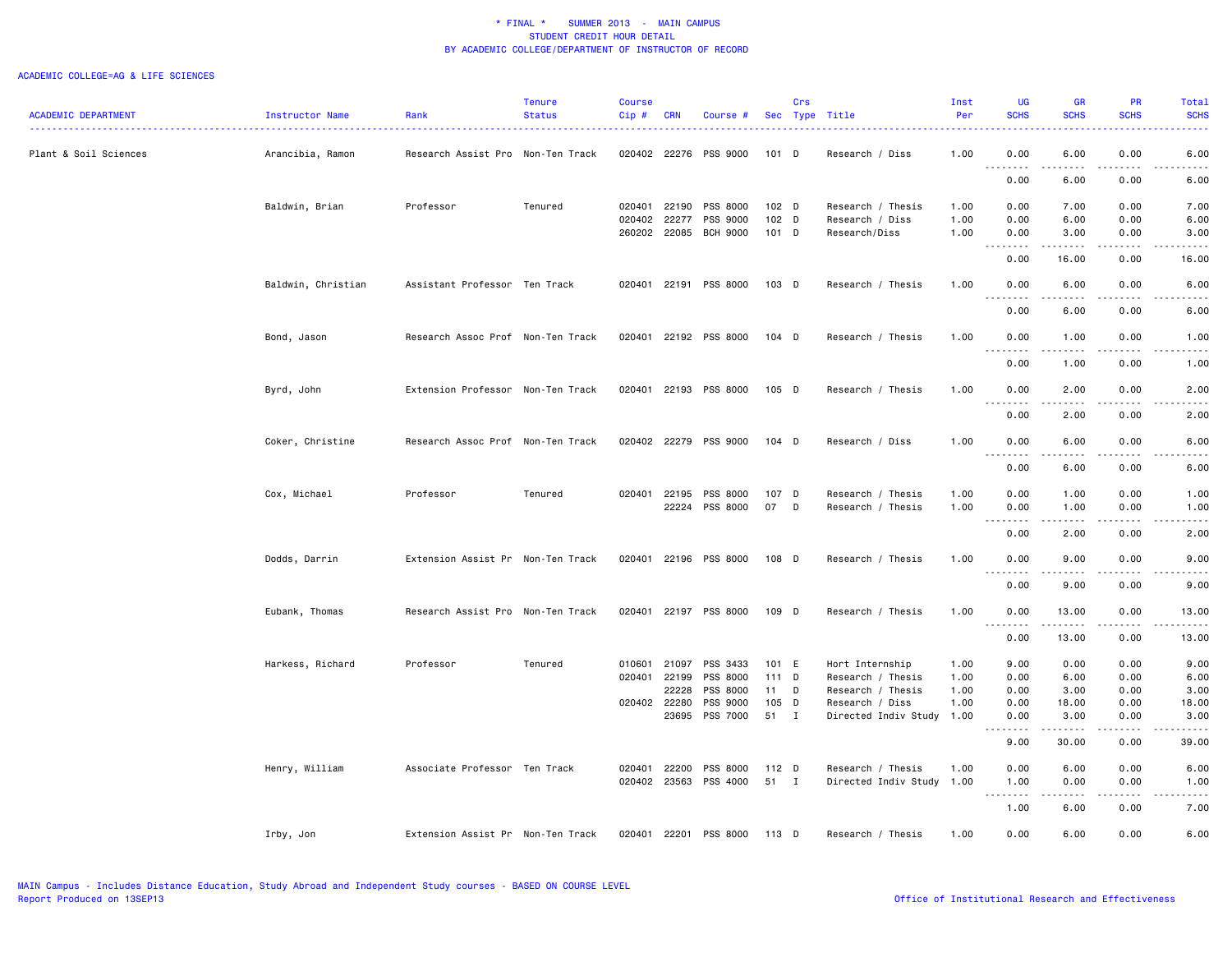|                            |                    |                                   | Tenure        | <b>Course</b> |            |                       |         | Crs |                           | Inst | UG                                                                                                                                                   | <b>GR</b>                   | <b>PR</b>     | Total                                                                                                                                                |
|----------------------------|--------------------|-----------------------------------|---------------|---------------|------------|-----------------------|---------|-----|---------------------------|------|------------------------------------------------------------------------------------------------------------------------------------------------------|-----------------------------|---------------|------------------------------------------------------------------------------------------------------------------------------------------------------|
| <b>ACADEMIC DEPARTMENT</b> | Instructor Name    | Rank                              | <b>Status</b> | Cip#          | <b>CRN</b> | Course #              |         |     | Sec Type Title            | Per  | <b>SCHS</b>                                                                                                                                          | <b>SCHS</b>                 | <b>SCHS</b>   | <b>SCHS</b>                                                                                                                                          |
|                            |                    |                                   | . <b>.</b>    |               |            |                       |         |     |                           |      |                                                                                                                                                      |                             |               |                                                                                                                                                      |
|                            |                    |                                   |               |               |            |                       |         |     |                           |      | . <b>.</b>                                                                                                                                           | .                           | .             | .                                                                                                                                                    |
|                            |                    |                                   |               |               |            |                       |         |     |                           |      | 0.00                                                                                                                                                 | 6.00                        | 0.00          | 6.00                                                                                                                                                 |
|                            |                    |                                   |               |               |            |                       |         |     |                           |      |                                                                                                                                                      |                             |               |                                                                                                                                                      |
| Plant & Soil Sciences      | Lang, David        | Professor                         | Tenured       |               |            | 020402 22282 PSS 9000 | 107 D   |     | Research / Diss           | 1.00 | 0.00                                                                                                                                                 | 6.00                        | 0.00          | 6.00                                                                                                                                                 |
|                            |                    |                                   |               |               |            |                       |         |     |                           |      |                                                                                                                                                      |                             |               |                                                                                                                                                      |
|                            |                    |                                   |               |               |            |                       |         |     |                           |      | 0.00                                                                                                                                                 | 6.00                        | 0.00          | 6.00                                                                                                                                                 |
|                            |                    |                                   |               |               |            |                       |         |     |                           |      |                                                                                                                                                      |                             |               |                                                                                                                                                      |
|                            | Larson, Erick      | Extension Assoc Pro Non-Ten Track |               |               |            | 020401 22203 PSS 8000 | 115 D   |     | Research / Thesis         | 1.00 | 0.00                                                                                                                                                 | 6.00                        | 0.00          | 6.00                                                                                                                                                 |
|                            |                    |                                   |               |               |            |                       |         |     |                           |      | $\frac{1}{2} \left( \frac{1}{2} \right) \left( \frac{1}{2} \right) \left( \frac{1}{2} \right) \left( \frac{1}{2} \right) \left( \frac{1}{2} \right)$ | $\sim$ $\sim$ $\sim$ $\sim$ | $   -$        |                                                                                                                                                      |
|                            |                    |                                   |               |               |            |                       |         |     |                           |      | 0.00                                                                                                                                                 | 6.00                        | 0.00          | 6.00                                                                                                                                                 |
|                            |                    |                                   |               |               |            |                       |         |     |                           |      |                                                                                                                                                      |                             |               |                                                                                                                                                      |
|                            | Lemus, Rocky       | Extension Assoc Pro Non-Ten Track |               |               |            | 020401 22204 PSS 8000 | 116 D   |     | Research / Thesis         | 1.00 | 0.00                                                                                                                                                 | 9.00                        | 0.00          | 9.00                                                                                                                                                 |
|                            |                    |                                   |               |               |            |                       |         |     |                           |      | .                                                                                                                                                    | <u>.</u>                    | .             | $\frac{1}{2}$                                                                                                                                        |
|                            |                    |                                   |               |               |            |                       |         |     |                           |      | 0.00                                                                                                                                                 | 9.00                        | 0.00          | 9.00                                                                                                                                                 |
|                            |                    |                                   |               |               |            |                       |         |     |                           |      |                                                                                                                                                      |                             |               |                                                                                                                                                      |
|                            | Macoon, Bisoondat  | Research Assoc Prof Non-Ten Track |               |               |            | 020402 22283 PSS 9000 | 108 D   |     | Research / Diss           | 1.00 | 0.00<br>د د د د                                                                                                                                      | 12.00<br>.                  | 0.00<br>.     | 12.00<br>.                                                                                                                                           |
|                            |                    |                                   |               |               |            |                       |         |     |                           |      |                                                                                                                                                      |                             | 0.00          |                                                                                                                                                      |
|                            |                    |                                   |               |               |            |                       |         |     |                           |      | 0.00                                                                                                                                                 | 12.00                       |               | 12.00                                                                                                                                                |
|                            | Madsen, John       | Extension Assoc Pro Non-Ten Track |               | 020401        | 22206      | PSS 8000              | 118 D   |     | Research / Thesis         | 1.00 | 0.00                                                                                                                                                 | 1.00                        | 0.00          | 1.00                                                                                                                                                 |
|                            |                    |                                   |               |               | 22235      | PSS 8000              | 18      | D   | Research / Thesis         | 1.00 | 0.00                                                                                                                                                 | 6.00                        | 0.00          | 6.00                                                                                                                                                 |
|                            |                    |                                   |               |               |            |                       |         |     |                           |      | $\sim$ $\sim$ $\sim$ $\sim$<br>$\sim$ $\sim$ $\sim$                                                                                                  |                             |               | .                                                                                                                                                    |
|                            |                    |                                   |               |               |            |                       |         |     |                           |      | 0.00                                                                                                                                                 | 7.00                        | 0.00          | 7.00                                                                                                                                                 |
|                            |                    |                                   |               |               |            |                       |         |     |                           |      |                                                                                                                                                      |                             |               |                                                                                                                                                      |
|                            | Matta, Frank       | Professor                         | Tenured       | 020401        | 22208      | PSS 8000              | $120$ D |     | Research / Thesis         | 1.00 | 0.00                                                                                                                                                 | 2.00                        | 0.00          | 2.00                                                                                                                                                 |
|                            |                    |                                   |               |               |            | 020402 22286 PSS 9000 | 111 D   |     | Research / Diss           | 1.00 | 0.00                                                                                                                                                 | 6.00                        | 0.00          | 6.00                                                                                                                                                 |
|                            |                    |                                   |               |               |            |                       |         |     |                           |      | $\frac{1}{2} \left( \frac{1}{2} \right) \left( \frac{1}{2} \right) \left( \frac{1}{2} \right) \left( \frac{1}{2} \right)$                            | .                           | .             | .                                                                                                                                                    |
|                            |                    |                                   |               |               |            |                       |         |     |                           |      | 0.00                                                                                                                                                 | 8.00                        | 0.00          | 8.00                                                                                                                                                 |
|                            |                    |                                   |               |               |            |                       |         |     |                           |      |                                                                                                                                                      |                             |               |                                                                                                                                                      |
|                            | McDougald, Lynette | Instructor                        | Non-Ten Track |               |            | 020403 21094 PSS 3413 | 101 E   |     | Floristry Internship 1.00 |      | 9.00                                                                                                                                                 | 0.00                        | 0.00          | 9.00                                                                                                                                                 |
|                            |                    |                                   |               |               |            |                       |         |     |                           |      | $\sim$ $\sim$                                                                                                                                        | $\sim$ $\sim$ $\sim$ $\sim$ |               |                                                                                                                                                      |
|                            |                    |                                   |               |               |            |                       |         |     |                           |      | 9.00                                                                                                                                                 | 0.00                        | 0.00          | 9.00                                                                                                                                                 |
|                            | Peterson, Daniel   |                                   | Tenured       | 020401 23753  |            | PSS 8000              | 80      | D   | Research / Thesis         | 1.00 | 0.00                                                                                                                                                 | 1.00                        | 0.00          | 1.00                                                                                                                                                 |
|                            |                    | Non-Faculty                       |               |               |            | 260202 22094 BCH 9000 | 110 D   |     | Research/Diss             | 1.00 | 0.00                                                                                                                                                 | 6.00                        | 0.00          | 6.00                                                                                                                                                 |
|                            |                    |                                   |               |               |            |                       |         |     |                           |      | .<br>$\sim$ $\sim$                                                                                                                                   | 2.2.2.2.2                   | .             | $\frac{1}{2} \left( \frac{1}{2} \right) \left( \frac{1}{2} \right) \left( \frac{1}{2} \right) \left( \frac{1}{2} \right) \left( \frac{1}{2} \right)$ |
|                            |                    |                                   |               |               |            |                       |         |     |                           |      | 0.00                                                                                                                                                 | 7.00                        | 0.00          | 7.00                                                                                                                                                 |
|                            |                    |                                   |               |               |            |                       |         |     |                           |      |                                                                                                                                                      |                             |               |                                                                                                                                                      |
|                            | Reddy, Kambham     | Research Professor                | Non-Ten Track | 020402        | 22287      | PSS 9000              | $112$ D |     | Research / Diss           | 1.00 | 0.00                                                                                                                                                 | 15.00                       | 0.00          | 15.00                                                                                                                                                |
|                            |                    |                                   |               |               |            |                       |         |     |                           |      | $\sim$ $\sim$ $\sim$<br>.                                                                                                                            | . <u>.</u>                  | $\frac{1}{2}$ | .                                                                                                                                                    |
|                            |                    |                                   |               |               |            |                       |         |     |                           |      | 0.00                                                                                                                                                 | 15.00                       | 0.00          | 15.00                                                                                                                                                |
|                            |                    |                                   |               |               |            |                       |         |     |                           |      |                                                                                                                                                      |                             |               |                                                                                                                                                      |
|                            | Reynolds, Daniel   | Professor                         | Tenured       | 011105        | 21099      | PSS 8655              | 101 C   |     | Field Appl Weed Sc P      | 1.00 | 0.00                                                                                                                                                 | 40.00                       | 0.00          | 40.00                                                                                                                                                |
|                            |                    |                                   |               | 020401 21098  |            | PSS 8645              | 101 C   |     | Field Appl Weed Sc P      | 1.00 | 0.00                                                                                                                                                 | 20.00                       | 0.00          | 20.00                                                                                                                                                |
|                            |                    |                                   |               |               | 22212      | PSS 8000              | $124$ D |     | Research / Thesis         | 1.00 | 0.00                                                                                                                                                 | 6.00                        | 0.00          | 6.00                                                                                                                                                 |
|                            |                    |                                   |               | 020402 22288  |            | PSS 9000              | 113 D   |     | Research / Diss           | 1.00 | 0.00                                                                                                                                                 | 13.00                       | 0.00          | 13.00                                                                                                                                                |
|                            |                    |                                   |               |               |            |                       |         |     |                           |      | $\sim$ $\sim$ $\sim$ $\sim$                                                                                                                          | .                           | .             | $\sim$ $\sim$ $\sim$ $\sim$ $\sim$                                                                                                                   |
|                            |                    |                                   |               |               |            |                       |         |     |                           |      | 0.00                                                                                                                                                 | 79.00                       | 0.00          | 79.00                                                                                                                                                |
|                            |                    |                                   |               | 020401        |            | 22214 PSS 8000        | $126$ D |     | Research / Thesis         | 1.00 | 0.00                                                                                                                                                 | 12.00                       | 0.00          |                                                                                                                                                      |
|                            | Stewart, Barry     | Associate Professor Tenured       |               |               |            |                       |         |     |                           |      | $- - - - -$<br>$  -$                                                                                                                                 | .                           | .             | 12.00<br>.                                                                                                                                           |
|                            |                    |                                   |               |               |            |                       |         |     |                           |      | 0.00                                                                                                                                                 | 12.00                       | 0.00          | 12.00                                                                                                                                                |
|                            |                    |                                   |               |               |            |                       |         |     |                           |      |                                                                                                                                                      |                             |               |                                                                                                                                                      |
|                            | Varco, Jac         | Professor                         | Tenured       | 020401        | 22215      | PSS 8000              | 127 D   |     | Research / Thesis         | 1.00 | 0.00                                                                                                                                                 | 7.00                        | 0.00          | 7.00                                                                                                                                                 |
|                            |                    |                                   |               | 020402        | 22291      | PSS 9000              | 116 D   |     | Research / Diss           | 1.00 | 0.00                                                                                                                                                 | 18.00                       | 0.00          | 18.00                                                                                                                                                |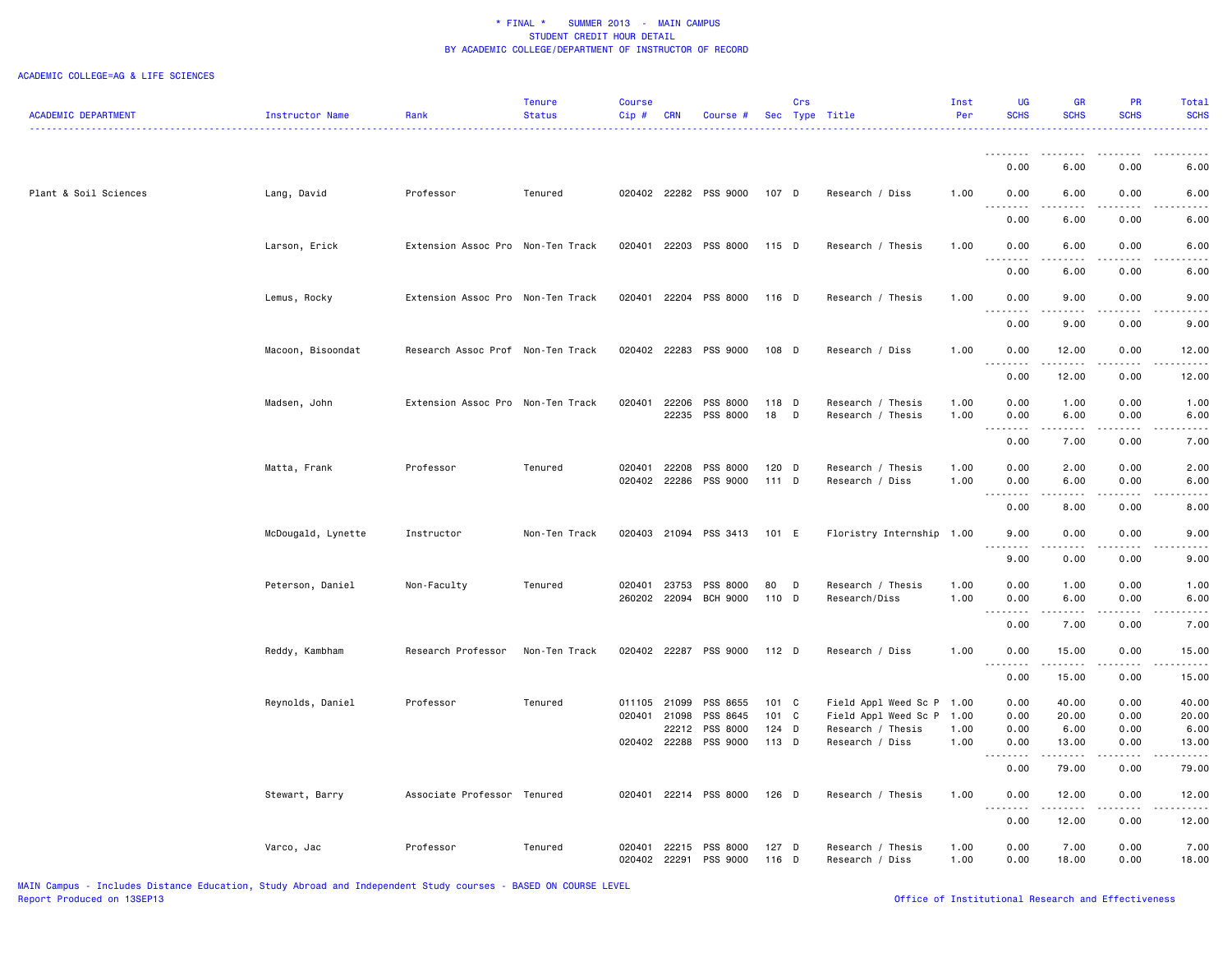| <b>ACADEMIC DEPARTMENT</b> | <b>Instructor Name</b> | Rank         | Tenure<br>Status | Course<br>Cip # | CRN | Course # Sec Type Title |       | Crs |                   | Inst<br>Per | <b>UG</b><br><b>SCHS</b> | <b>GR</b><br><b>SCHS</b> | <b>PR</b><br><b>SCHS</b> | Total<br><b>SCHS</b><br>----------------------------- |
|----------------------------|------------------------|--------------|------------------|-----------------|-----|-------------------------|-------|-----|-------------------|-------------|--------------------------|--------------------------|--------------------------|-------------------------------------------------------|
|                            |                        |              |                  |                 |     |                         |       |     |                   |             | 0.00                     | 25.00                    | 0.00                     | 25.00                                                 |
| Plant & Soil Sciences      | Williams, W.           | Non-Employee | Non-Faculty      |                 |     | 260202 22083 BCH 8000   | 116 D |     | Research / Thesis | 1.00        | 0.00<br>.                | 6.00<br>.                | 0.00<br>.                | 6.00<br>.                                             |
|                            |                        |              |                  |                 |     |                         |       |     |                   |             | 0.00                     | 6.00                     | 0.00                     | 6.00                                                  |
|                            |                        |              |                  |                 |     |                         |       |     |                   |             | ========                 | ========                 | ========                 | ==========                                            |
| Plant & Soil Sciences      |                        |              |                  |                 |     |                         |       |     |                   |             | 19.00                    | 295,00                   | 0.00                     | 314.00                                                |
|                            |                        |              |                  |                 |     |                         |       |     |                   |             | $=$ = = = = = = =        | $=$ = = = = = = =        | ========                 | ==========                                            |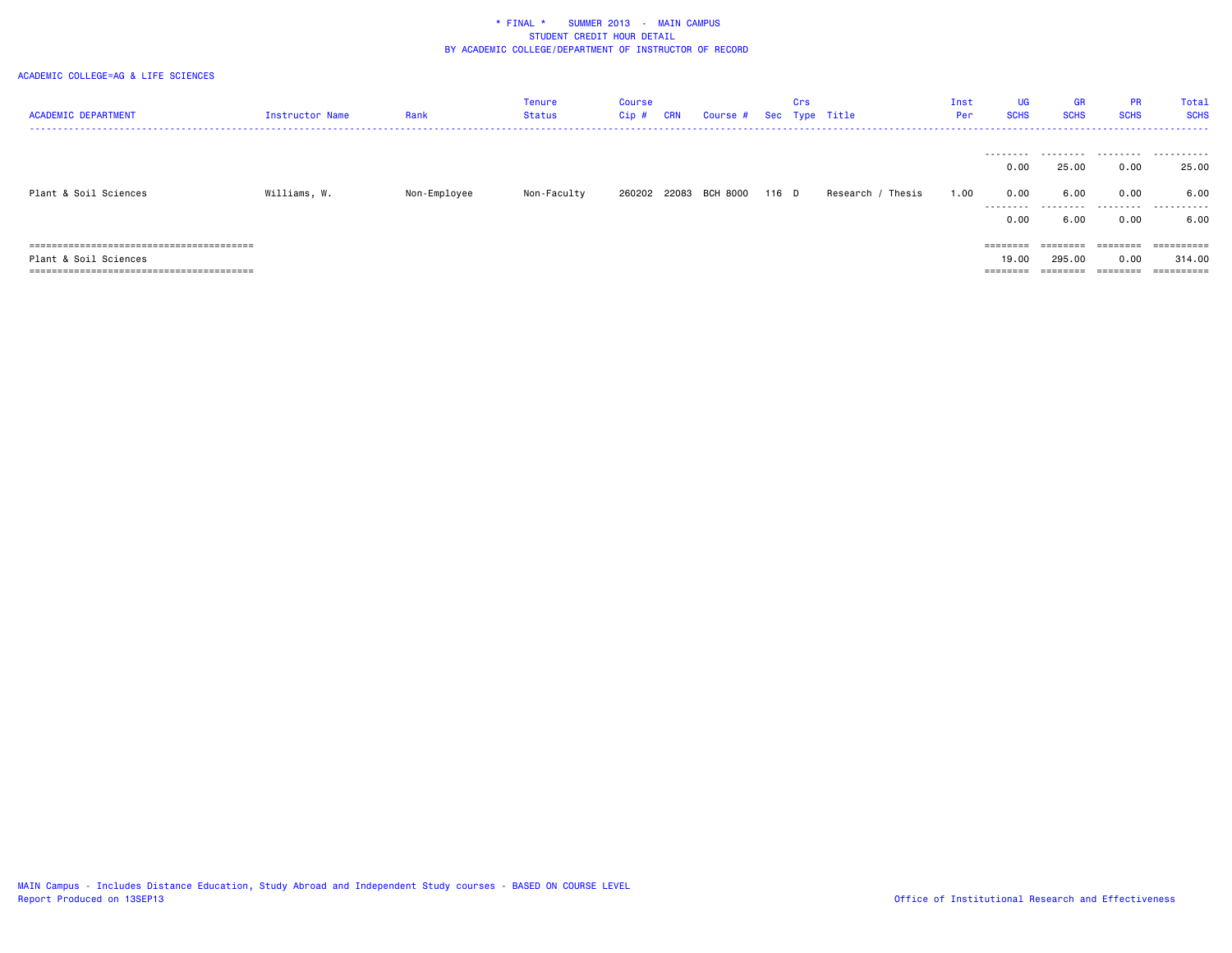|                                                           |                       |                                   | <b>Tenure</b>      | <b>Course</b> |            |               |         | Crs |                           | Inst | <b>UG</b>         | <b>GR</b>                                                                                                                                                           | <b>PR</b>                                                                                                               | Total                                                                                                                                                               |
|-----------------------------------------------------------|-----------------------|-----------------------------------|--------------------|---------------|------------|---------------|---------|-----|---------------------------|------|-------------------|---------------------------------------------------------------------------------------------------------------------------------------------------------------------|-------------------------------------------------------------------------------------------------------------------------|---------------------------------------------------------------------------------------------------------------------------------------------------------------------|
| <b>ACADEMIC DEPARTMENT</b>                                | Instructor Name       | Rank                              | <b>Status</b><br>. | $Cip \#$      | <b>CRN</b> | Course        |         |     | Sec Type Title            | Per  | <b>SCHS</b><br>.  | <b>SCHS</b><br>$\frac{1}{2} \left( \frac{1}{2} \right) \left( \frac{1}{2} \right) \left( \frac{1}{2} \right) \left( \frac{1}{2} \right) \left( \frac{1}{2} \right)$ | <b>SCHS</b>                                                                                                             | <b>SCHS</b><br>$\frac{1}{2} \left( \frac{1}{2} \right) \left( \frac{1}{2} \right) \left( \frac{1}{2} \right) \left( \frac{1}{2} \right) \left( \frac{1}{2} \right)$ |
| Poultry Science                                           | Kiess, Aaron          | Assistant Professor Ten Track     |                    | 020209 22457  |            | PO 4000       | 51 I    |     | Directed Indiv Study 1.00 |      | 3.00              | 0.00                                                                                                                                                                | 0.00                                                                                                                    | 3.00                                                                                                                                                                |
|                                                           |                       |                                   |                    |               |            | 23152 PO 9000 | 101 D   |     | Research / Diss           | 1.00 | 0.00<br>.         | 3.00<br>$- - - -$                                                                                                                                                   | 0.00                                                                                                                    | 3.00                                                                                                                                                                |
|                                                           |                       |                                   |                    |               |            |               |         |     |                           |      | 3.00              | 3.00                                                                                                                                                                | 0.00                                                                                                                    | 6.00                                                                                                                                                                |
|                                                           | McDaniel, Christopher | Professor                         | Tenured            | 020209        |            | 23155 PO 8000 | $101$ D |     | Research / Thesis         | 1.00 | 0.00              | 3.00                                                                                                                                                                | 0.00                                                                                                                    | 3.00                                                                                                                                                                |
|                                                           |                       |                                   |                    |               |            | 23573 PO 9000 | $104$ D |     | Research / Diss           | 1.00 | 0.00              | 1.00                                                                                                                                                                | 0.00                                                                                                                    | 1.00                                                                                                                                                                |
|                                                           |                       |                                   |                    |               |            | 23656 PO 8000 | 51 D    |     | Research / Thesis         | 1.00 | 0.00              | 6.00                                                                                                                                                                | 0.00                                                                                                                    | 6.00                                                                                                                                                                |
|                                                           |                       |                                   |                    |               |            |               |         |     |                           |      | <u>.</u><br>0.00  | $- - - - -$<br>10.00                                                                                                                                                | .<br>0.00                                                                                                               | 10.00                                                                                                                                                               |
|                                                           | Peebles, Edgar        | Professor                         | Tenured            | 020209        | 23153      | PO 9000       | $102$ D |     | Research / Diss           | 1.00 | 0.00              | 6.00                                                                                                                                                                | 0.00                                                                                                                    | 6.00                                                                                                                                                                |
|                                                           |                       |                                   |                    |               |            | 23686 PO 8000 | 52 D    |     | Research / Thesis         | 1.00 | 0.00              | 3.00                                                                                                                                                                | 0.00                                                                                                                    | 3.00                                                                                                                                                                |
|                                                           |                       |                                   |                    |               |            |               |         |     |                           |      | ---------<br>0.00 | $\frac{1}{2} \left( \frac{1}{2} \right) \left( \frac{1}{2} \right) \left( \frac{1}{2} \right) \left( \frac{1}{2} \right)$<br>9.00                                   | -----<br>0.00                                                                                                           | -----<br>9.00                                                                                                                                                       |
|                                                           | Sharma, Chander       | Assistant Professor Ten Track     |                    | 020209        |            | 23154 PO 9000 | 103 D   |     | Research / Diss           | 1.00 | 0.00              | 6.00                                                                                                                                                                | 0.00                                                                                                                    | 6.00                                                                                                                                                                |
|                                                           |                       |                                   |                    |               |            | 23156 PO 8000 | 102 D   |     | Research / Thesis         | 1.00 | 0.00              | 6.00                                                                                                                                                                | 0.00                                                                                                                    | 6.00                                                                                                                                                                |
|                                                           |                       |                                   |                    |               |            | 23735 PO 8000 | 53 D    |     | Research / Thesis         | 1.00 | 0.00              | 6.00                                                                                                                                                                | 0.00                                                                                                                    | 6.00                                                                                                                                                                |
|                                                           |                       |                                   |                    |               |            |               |         |     |                           |      | .<br>0.00         | .<br>18.00                                                                                                                                                          | 0.00                                                                                                                    | 18.00                                                                                                                                                               |
|                                                           | Wamsley, Kelley       | Assistant Professor Ten Track     |                    | 020209        |            | 23572 PO 8000 | 104 D   |     | Research / Thesis         | 1.00 | 0.00              | 3.00                                                                                                                                                                | 0.00                                                                                                                    | 3.00                                                                                                                                                                |
|                                                           |                       |                                   |                    |               |            |               |         |     |                           |      | <u>.</u><br>0.00  | .<br>3.00                                                                                                                                                           | 0.00                                                                                                                    | 3.00                                                                                                                                                                |
|                                                           | Wells, Jessica        | Extension Instructo Non-Ten Track |                    | 010907        |            | 21075 PO 3353 | 101 E   |     | Poultry Prod Interns 1.00 |      | 15.00             | 0.00                                                                                                                                                                | 0.00                                                                                                                    | 15.00                                                                                                                                                               |
|                                                           |                       |                                   |                    |               |            | 21076 PO 3363 | 101 E   |     | Poultry Processing I 1.00 |      | 3.00              | 0.00                                                                                                                                                                | 0.00                                                                                                                    | 3.00                                                                                                                                                                |
|                                                           |                       |                                   |                    |               |            |               |         |     |                           |      | --------<br>18.00 | $\frac{1}{2} \left( \frac{1}{2} \right) \left( \frac{1}{2} \right) \left( \frac{1}{2} \right) \left( \frac{1}{2} \right)$<br>0.00                                   | $\begin{array}{cccccccccccccc} \bullet & \bullet & \bullet & \bullet & \bullet & \bullet & \bullet \end{array}$<br>0.00 | ------<br>18.00                                                                                                                                                     |
|                                                           | Zhai, Wei             | Extension Assist Pr Non-Ten Track |                    | 010907        | 21077      | PO 8443       | 51      | C   | Avian Nutrition           | 1.00 | 0.00              | 18.00                                                                                                                                                               | 0.00                                                                                                                    | 18.00                                                                                                                                                               |
|                                                           |                       |                                   |                    | 020209        |            | 23547 PO 8000 | 01 D    |     | Research / Thesis         | 1.00 | 0.00              | 6.00                                                                                                                                                                | 0.00                                                                                                                    | 6.00                                                                                                                                                                |
|                                                           |                       |                                   |                    |               |            |               |         |     |                           |      | 0.00              | . <b>.</b><br>24.00                                                                                                                                                 | <u>.</u><br>0.00                                                                                                        | 24.00                                                                                                                                                               |
| --------------------------------------                    |                       |                                   |                    |               |            |               |         |     |                           |      | ========          | ========                                                                                                                                                            | ========                                                                                                                | ==========                                                                                                                                                          |
| Poultry Science<br>-------------------------------------- |                       |                                   |                    |               |            |               |         |     |                           |      | 21,00<br>======== | 67.00<br><b>ESSESSES</b>                                                                                                                                            | 0.00<br><b>ESSESSES</b>                                                                                                 | 88,00                                                                                                                                                               |
|                                                           |                       |                                   |                    |               |            |               |         |     |                           |      |                   |                                                                                                                                                                     |                                                                                                                         |                                                                                                                                                                     |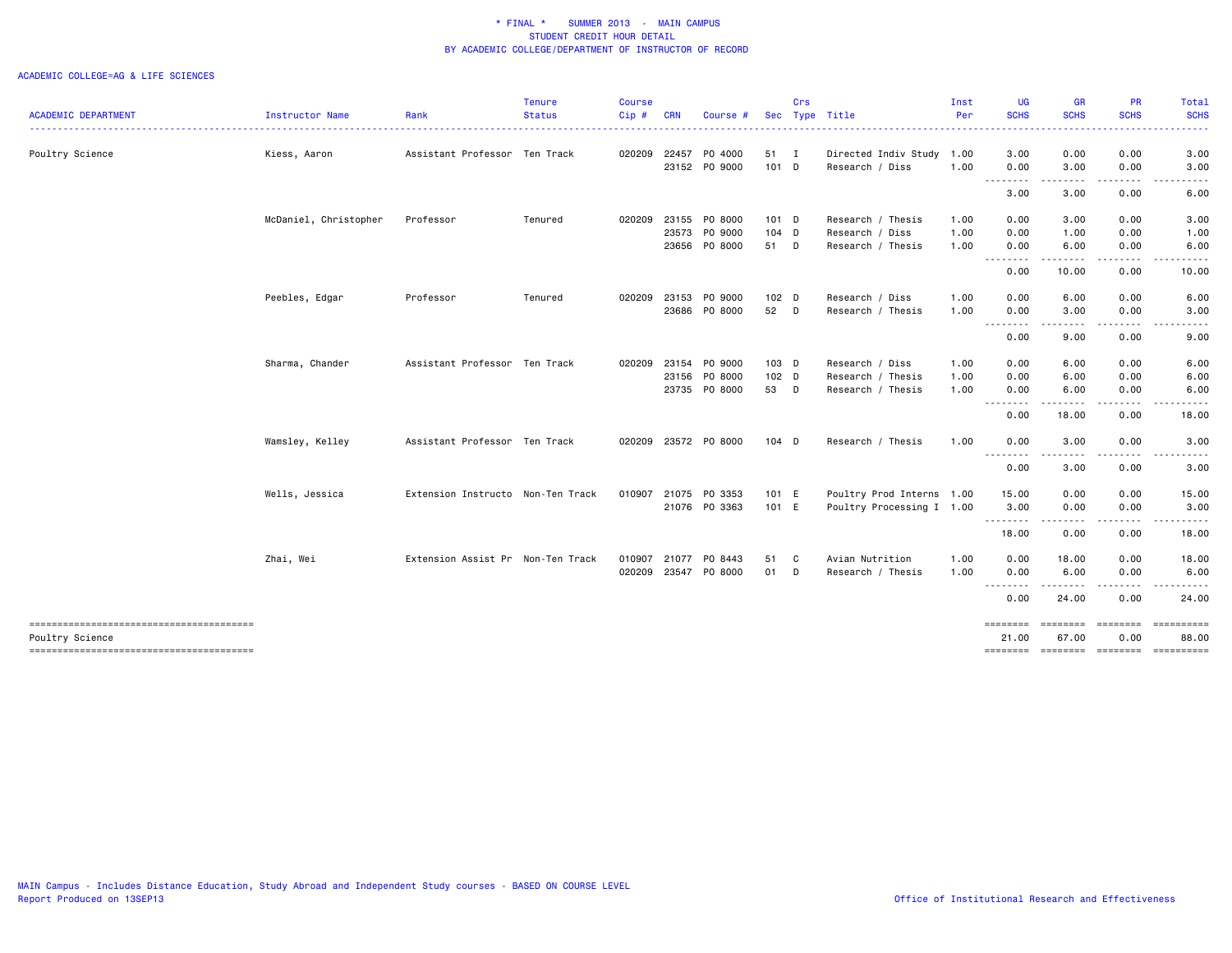|                            |                     |                                   | Tenure        | <b>Course</b> |            |                       |         | Crs         |                            | Inst | <b>UG</b>                           | <b>GR</b>                                                                                                                                            | PR          | Total                                                                                                                              |
|----------------------------|---------------------|-----------------------------------|---------------|---------------|------------|-----------------------|---------|-------------|----------------------------|------|-------------------------------------|------------------------------------------------------------------------------------------------------------------------------------------------------|-------------|------------------------------------------------------------------------------------------------------------------------------------|
| <b>ACADEMIC DEPARTMENT</b> | Instructor Name     | Rank                              | <b>Status</b> | $Cip$ #       | <b>CRN</b> | Course #              |         |             | Sec Type Title             | Per  | <b>SCHS</b>                         | <b>SCHS</b>                                                                                                                                          | <b>SCHS</b> | <b>SCHS</b>                                                                                                                        |
|                            |                     |                                   |               |               |            |                       |         |             |                            |      |                                     |                                                                                                                                                      |             | والداعات                                                                                                                           |
| School of Human Sciences   | Browning, Ned       | Extension Professor Non-Ten Track |               | 131301        |            | 22178 AIS 8263        | 01      | <b>C</b>    | Pub Relations In AIS       | 1.00 | 0.00                                | 45.00                                                                                                                                                | 0.00        | 45.00                                                                                                                              |
|                            |                     |                                   |               |               |            |                       |         |             |                            |      | <u>.</u>                            | .                                                                                                                                                    | $- - - -$   | .                                                                                                                                  |
|                            |                     |                                   |               |               |            |                       |         |             |                            |      | 0.00                                | 45.00                                                                                                                                                | 0.00        | 45.00                                                                                                                              |
|                            | Elmore-Staton, Lori | Assistant Professor Ten Track     |               | 190101        |            | 22814 HS 7000         | $101$ I |             | Directed Indiv Study 1.00  |      | 0.00                                | 3.00                                                                                                                                                 | 0.00        | 3.00                                                                                                                               |
|                            |                     |                                   |               |               |            |                       |         |             |                            |      |                                     |                                                                                                                                                      |             |                                                                                                                                    |
|                            |                     |                                   |               |               |            |                       |         |             |                            |      | 0.00                                | 3.00                                                                                                                                                 | 0.00        | 3.00                                                                                                                               |
|                            | Fason, Angel        | Instructor                        | Non-Ten Track | 010101        | 20738      | HS 4750               | 102 E   |             | Internship                 | 1.00 | 52.00                               | 0.00                                                                                                                                                 | 0.00        | 52.00                                                                                                                              |
|                            |                     |                                   |               |               |            | 200203 21504 HS 3803  | 501 B   |             | Child Care Proceds         | 1.00 | 33.00                               | 0.00                                                                                                                                                 | 0.00        | 33.00                                                                                                                              |
|                            |                     |                                   |               |               |            |                       |         |             |                            |      | .                                   | .                                                                                                                                                    | .           | .                                                                                                                                  |
|                            |                     |                                   |               |               |            |                       |         |             |                            |      | 85.00                               | 0.00                                                                                                                                                 | 0.00        | 85.00                                                                                                                              |
|                            | Freeman, Charles    | Assistant Professor Ten Track     |               |               |            | 190101 23745 HS 4000  | 52 I    |             | Directed Indiv Study 1.00  |      | 3.00                                | 0.00                                                                                                                                                 | 0.00        | 3.00                                                                                                                               |
|                            |                     |                                   |               |               |            |                       |         |             |                            |      | $\sim$ $\sim$ .<br>.                |                                                                                                                                                      |             | .                                                                                                                                  |
|                            |                     |                                   |               |               |            |                       |         |             |                            |      | 3.00                                | 0.00                                                                                                                                                 | 0.00        | 3.00                                                                                                                               |
|                            | Kobia, Caroline     | Instructor                        | Non-Ten Track | 190901        | 20739      | HS 4763               | 101 E   |             | ATM Internship             | 1.00 | 51.00                               | 0.00                                                                                                                                                 | 0.00        | 51.00                                                                                                                              |
|                            |                     |                                   |               | 199999        | 22333      | HS 4710               | 501 A   |             | Study Tour                 | 1.00 | 57.00                               | 0.00                                                                                                                                                 | 0.00        | 57.00                                                                                                                              |
|                            |                     |                                   |               |               |            |                       |         |             |                            |      | .                                   | $\begin{array}{cccccccccc} \bullet & \bullet & \bullet & \bullet & \bullet & \bullet \end{array}$                                                    | .           | .                                                                                                                                  |
|                            |                     |                                   |               |               |            |                       |         |             |                            |      | 108.00                              | 0.00                                                                                                                                                 | 0.00        | 108.00                                                                                                                             |
|                            | Miller, Phyllis     | Professor                         | Tenured       | 190101        | 22605      | HS 4000               | $102$ I |             | Directed Indiv Study 1.00  |      | 3.00                                | 0.00                                                                                                                                                 | 0.00        | 3.00                                                                                                                               |
|                            |                     |                                   |               | 190901        |            | 20740 HS 4763         | 102 E   |             | ATM Internship             | 1.00 | 18.00                               | 0.00                                                                                                                                                 | 0.00        | 18.00                                                                                                                              |
|                            |                     |                                   |               |               |            |                       |         |             |                            |      | .                                   | $- - - - -$                                                                                                                                          | .           | .                                                                                                                                  |
|                            |                     |                                   |               |               |            |                       |         |             |                            |      | 21.00                               | 0.00                                                                                                                                                 | 0.00        | 21.00                                                                                                                              |
|                            | Newman, Michael     | Professor                         | Tenured       | 131301        | 22454      | AIS 9000              | 101 D   |             | Research/Diss              | 1.00 | 0.00                                | 18.00                                                                                                                                                | 0.00        | 18.00                                                                                                                              |
|                            |                     |                                   |               |               |            | 190101 23736 HS 4000  | 51 I    |             | Directed Indiv Study 1.00  |      | 1.00                                | 0.00                                                                                                                                                 | 0.00        | 1.00                                                                                                                               |
|                            |                     |                                   |               |               |            |                       |         |             |                            |      | $\sim$ $\sim$ $\sim$ $\sim$<br>1.00 | 18.00                                                                                                                                                | .<br>0.00   | $\frac{1}{2} \left( \frac{1}{2} \right) \left( \frac{1}{2} \right) \left( \frac{1}{2} \right) \left( \frac{1}{2} \right)$<br>19.00 |
|                            |                     |                                   |               |               |            |                       |         |             |                            |      |                                     |                                                                                                                                                      |             |                                                                                                                                    |
|                            | Owen, Sean          | Research Assoc Prof Non-Ten Track |               |               |            | 231101 20422 EDF 3413 | 01 B    |             | Writing For Thinking 1.00  |      | 39.00                               | 0.00                                                                                                                                                 | 0.00        | 39.00                                                                                                                              |
|                            |                     |                                   |               |               |            |                       |         |             |                            |      | .                                   | -----                                                                                                                                                | .           | .                                                                                                                                  |
|                            |                     |                                   |               |               |            |                       |         |             |                            |      | 39.00                               | 0.00                                                                                                                                                 | 0.00        | 39.00                                                                                                                              |
|                            | Parker, Julie       | Assistant Professor Ten Track     |               |               |            | 190101 22565 HS 4000  | $101$ I |             | Directed Indiv Study 1.00  |      | 2.00                                | 0.00                                                                                                                                                 | 0.00        | 2.00                                                                                                                               |
|                            |                     |                                   |               |               |            |                       |         |             |                            |      | $\sim$ $\sim$ .<br>-----            | $\frac{1}{2} \left( \frac{1}{2} \right) \left( \frac{1}{2} \right) \left( \frac{1}{2} \right) \left( \frac{1}{2} \right) \left( \frac{1}{2} \right)$ | .           | $\frac{1}{2}$                                                                                                                      |
|                            |                     |                                   |               |               |            |                       |         |             |                            |      | 2.00                                | 0.00                                                                                                                                                 | 0.00        | 2.00                                                                                                                               |
|                            | Phillips, Tommy     | Assistant Professor Ten Track     |               | 190101        | 23525      | HS 7000               | 02 I    |             | Directed Indiv Study 1.00  |      | 0.00                                | 6.00                                                                                                                                                 | 0.00        | 6.00                                                                                                                               |
|                            |                     |                                   |               | 190701        | 20742      | HS 4883               | 51      | C           | Risk, Resilience & Pr 1.00 |      | 48.00                               | 0.00                                                                                                                                                 | 0.00        | 48.00                                                                                                                              |
|                            |                     |                                   |               |               | 20746      | HS 6883               | 51      | C           | Risk, Resilience & Pr 1.00 |      | 0.00                                | 30.00                                                                                                                                                | 0.00        | 30.00                                                                                                                              |
|                            |                     |                                   |               |               | 22181      | HS 3833               | 01      | C           | Human Dev in Leisure 1.00  |      | 51.00                               | 0.00                                                                                                                                                 | 0.00        | 51.00                                                                                                                              |
|                            |                     |                                   |               | 200201        | 21505      | HS 4803               | 501 C   |             | Parenting                  | 1.00 | 87.00                               | 0.00                                                                                                                                                 | 0.00        | 87.00                                                                                                                              |
|                            |                     |                                   |               |               |            |                       |         |             |                            |      | <u>.</u>                            | .                                                                                                                                                    | .           | <u>.</u>                                                                                                                           |
|                            |                     |                                   |               |               |            |                       |         |             |                            |      | 186.00                              | 36.00                                                                                                                                                | 0.00        | 222.00                                                                                                                             |
|                            | Swortzel, Kirk      | Professor                         | Tenured       | 010801        | 22180      | AIS 8693              | 101 C   |             | Philos Found of Ag & 1.00  |      | 0.00                                | 51.00                                                                                                                                                | 0.00        | 51.00                                                                                                                              |
|                            |                     |                                   |               | 131301        | 20038      | AIS 3203              | 001 C   |             | Intro Tech Writ Agco 1.00  |      | 60.00                               | 0.00                                                                                                                                                 | 0.00        | 60.00                                                                                                                              |
|                            |                     |                                   |               |               | 20039      | AIS 3203              | 01      | C           | Intro Tech Writ Agco       | 1.00 | 48.00                               | 0.00                                                                                                                                                 | 0.00        | 48.00                                                                                                                              |
|                            |                     |                                   |               |               | 20042      | AIS 4113              | 51      | B           | Methods of Teaching        | 1.00 | 3.00                                | 0.00                                                                                                                                                 | 0.00        | 3.00                                                                                                                               |
|                            |                     |                                   |               |               | 20043      | AIS 6113              | 51      | B           | Methods of Teaching        | 1.00 | 0.00                                | 27.00                                                                                                                                                | 0.00        | 27.00                                                                                                                              |
|                            |                     |                                   |               |               | 22179      | AIS 3500              | 101     | E           | Internship                 | 1.00 | 60.00                               | 0.00                                                                                                                                                 | 0.00        | 60.00                                                                                                                              |
|                            |                     |                                   |               |               | 22438      | AIS 4000              | 101     | $\mathbf I$ | Directed Indiv Study 1.00  |      | 3.00                                | 0.00                                                                                                                                                 | 0.00        | 3.00                                                                                                                               |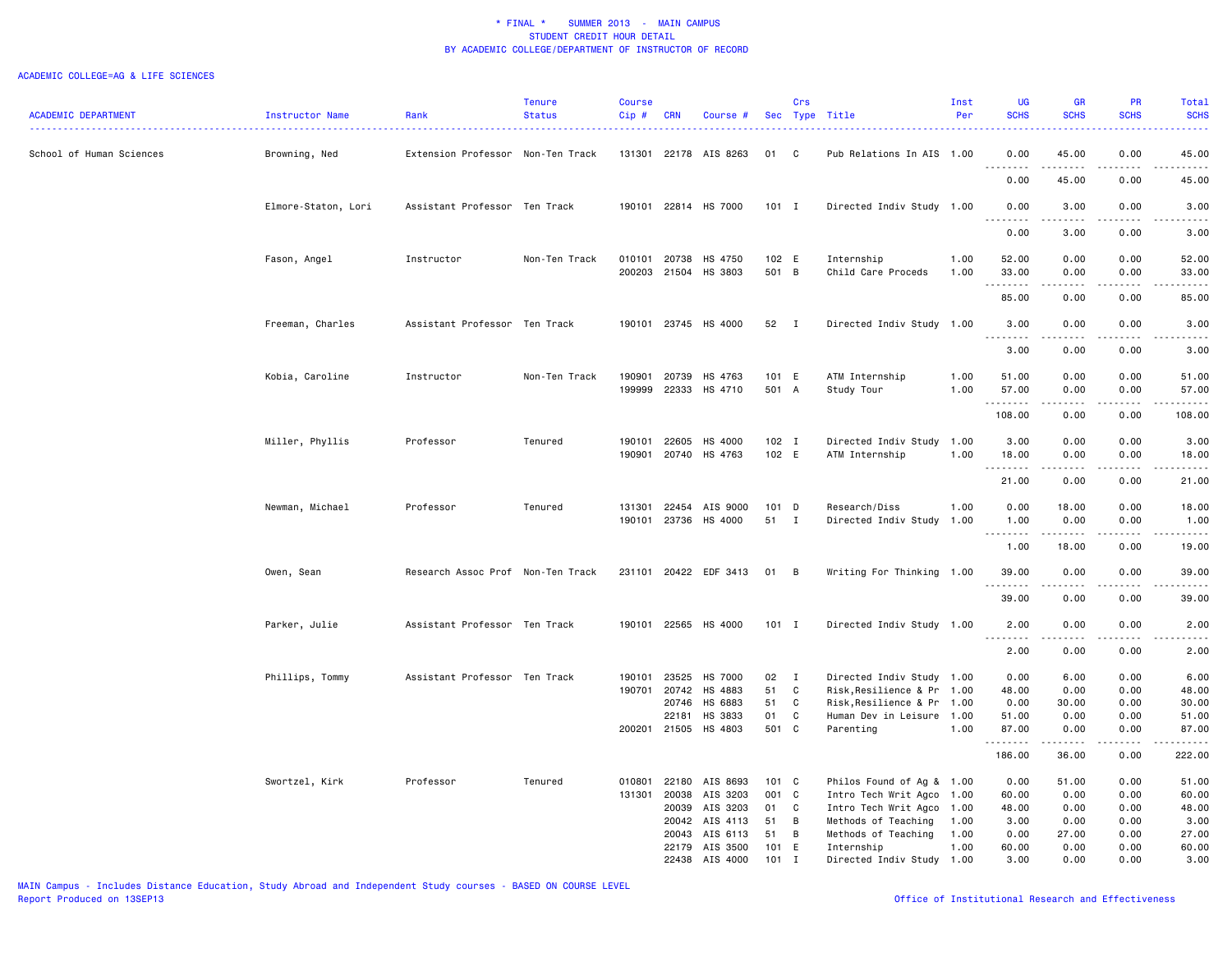|                            |                 |                             | Tenure        | Course  |            |                |                  | Crs |                           | Inst | <b>UG</b>          | GR          | <b>PR</b>   | Total       |
|----------------------------|-----------------|-----------------------------|---------------|---------|------------|----------------|------------------|-----|---------------------------|------|--------------------|-------------|-------------|-------------|
| <b>ACADEMIC DEPARTMENT</b> | Instructor Name | Rank                        | <b>Status</b> | $Cip$ # | <b>CRN</b> | Course #       |                  |     | Sec Type Title            | Per  | <b>SCHS</b>        | <b>SCHS</b> | <b>SCHS</b> | <b>SCHS</b> |
|                            |                 |                             |               |         |            |                |                  |     |                           |      |                    |             |             |             |
| School of Human Sciences   | Swortzel, Kirk  | Professor                   | Tenured       | 131301  | 22455      | AIS 9000       | 102 <sub>D</sub> |     | Research/Diss             | 1.00 | 0.00               | 42.00       | 0.00        | 42.00       |
|                            |                 |                             |               |         |            | 22456 AIS 7000 | 101 I            |     | Directed Indiv Study 1.00 |      | 0.00               | 3.00        | 0.00        | 3.00        |
|                            |                 |                             |               |         |            | 22505 AIS 7000 | 102 I            |     | Directed Indiv Study 1.00 |      | 0.00               | 3.00        | 0.00        | 3.00        |
|                            |                 |                             |               |         |            | 22868 AIS 4000 | 102 I            |     | Directed Indiv Study 1.00 |      | 2.00               | 0.00        | 0.00        | 2.00        |
|                            |                 |                             |               |         | 23129      | AIS 4000       | $01 \quad I$     |     | Directed Indiv Study 1.00 |      | 2.00               | 0.00        | 0.00        | 2.00        |
|                            |                 |                             |               |         | 23607      | AIS 8000       | 101 D            |     | Research/Thesis           | 1.00 | 0.00               | 1.00        | 0.00        | 1.00        |
|                            |                 |                             |               |         |            | 23685 AIS 9000 | 51 D             |     | Research/Diss             | 1.00 | 0.00               | 3.00        | 0.00        | 3.00        |
|                            |                 |                             |               |         |            |                |                  |     |                           |      | --------<br>178.00 | 130.00      | .<br>0.00   | .<br>308.00 |
|                            | Wilmoth, Joe    | Associate Professor Tenured |               | 200201  |            | 20741 HS 4853  | 001 C            |     | Family:Human Ecolog       | 1.00 | 72.00              | 0.00        | 0.00        | 72.00       |
|                            |                 |                             |               |         |            |                |                  |     |                           |      | 72.00              | 0.00        | 0.00        | 72.00       |
|                            |                 |                             |               |         |            |                |                  |     |                           |      | ========           |             | ========    | ==========  |
| School of Human Sciences   |                 |                             |               |         |            |                |                  |     |                           |      | 695.00             | 232.00      | 0.00        | 927.00      |
|                            |                 |                             |               |         |            |                |                  |     |                           |      | ========           | ========    | ---------   | ----------- |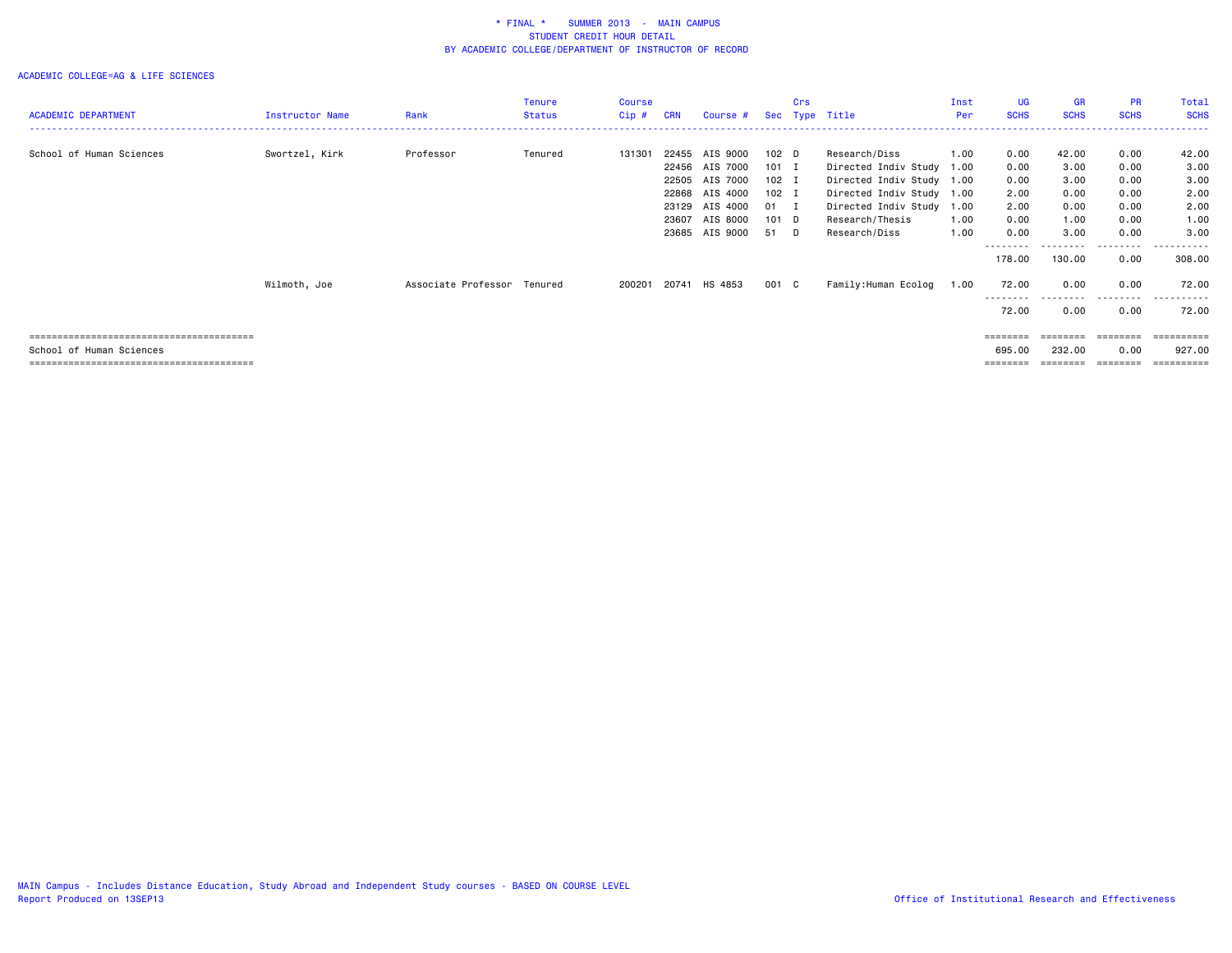|                    |             |               |                                                                |            |              |                                                                                                                                                                                                             | Crs |                                                                                                                                                       | Inst | <b>UG</b>                                              | <b>GR</b>                                                                            | PR                                                                     | <b>Total</b>                                                   |
|--------------------|-------------|---------------|----------------------------------------------------------------|------------|--------------|-------------------------------------------------------------------------------------------------------------------------------------------------------------------------------------------------------------|-----|-------------------------------------------------------------------------------------------------------------------------------------------------------|------|--------------------------------------------------------|--------------------------------------------------------------------------------------|------------------------------------------------------------------------|----------------------------------------------------------------|
| Instructor Name    | Rank        | <b>Status</b> | Cip#                                                           | <b>CRN</b> | Course #     |                                                                                                                                                                                                             |     | Sec Type Title                                                                                                                                        | Per  | <b>SCHS</b>                                            | <b>SCHS</b>                                                                          | <b>SCHS</b>                                                            | <b>SCHS</b>                                                    |
| Funderburk, Thomas | Professor   | Tenured       | 500701                                                         | 23594      |              |                                                                                                                                                                                                             |     |                                                                                                                                                       |      | 3.00                                                   | 0.00                                                                                 | 0.00                                                                   | 3.00                                                           |
|                    |             |               |                                                                |            |              | 51                                                                                                                                                                                                          | - L | Painting Survey                                                                                                                                       | 1.00 | 45.00                                                  | 0.00                                                                                 | 0.00                                                                   | 45.00                                                          |
|                    |             |               |                                                                |            |              |                                                                                                                                                                                                             |     | Watercolor Painting                                                                                                                                   | 1.00 | 30.00                                                  | 0.00                                                                                 | 0.00                                                                   | 30.00                                                          |
|                    |             |               |                                                                |            |              |                                                                                                                                                                                                             |     |                                                                                                                                                       |      | 78.00                                                  | 0.00                                                                                 | 0.00                                                                   | 78.00                                                          |
| Haupt, Jeffrey     | Professor   | Tenured       | 500401                                                         |            |              |                                                                                                                                                                                                             |     | Design I                                                                                                                                              | 1.00 | 33.00                                                  | 0.00                                                                                 | 0.00                                                                   | 33.00                                                          |
|                    |             |               | 500705                                                         | 20067      | ART 1213     | 01                                                                                                                                                                                                          |     | Drawing I                                                                                                                                             | 1.00 | 24.00                                                  | 0.00                                                                                 | 0.00                                                                   | 24.00                                                          |
|                    |             |               |                                                                |            |              |                                                                                                                                                                                                             |     | Drawing II                                                                                                                                            | 1.00 | 24.00                                                  | 0.00<br>$\sim$ $\sim$ $\sim$                                                         | 0.00                                                                   | 24.00                                                          |
|                    |             |               |                                                                |            |              |                                                                                                                                                                                                             |     |                                                                                                                                                       |      | 81.00                                                  | 0.00                                                                                 | 0.00                                                                   | 81.00                                                          |
| Landry, Jude       |             |               |                                                                |            |              |                                                                                                                                                                                                             |     | Screen Printing for                                                                                                                                   | 1.00 | 27.00                                                  | 0.00                                                                                 | 0.00                                                                   | 27.00                                                          |
|                    |             |               |                                                                |            |              |                                                                                                                                                                                                             |     |                                                                                                                                                       |      | 27.00                                                  | 0.00                                                                                 | 0.00                                                                   | 27.00                                                          |
| Long, Robert       | Professor   | Tenured       | 500711                                                         |            |              |                                                                                                                                                                                                             |     | Ceramic Art Survey                                                                                                                                    | 1.00 | 18.00                                                  | 0.00                                                                                 | 0.00                                                                   | 18.00                                                          |
|                    |             |               |                                                                |            |              | 01                                                                                                                                                                                                          |     | Ceramic Art II                                                                                                                                        | 1.00 | 12.00                                                  | 0.00                                                                                 | 0.00                                                                   | 12.00                                                          |
|                    |             |               |                                                                |            |              |                                                                                                                                                                                                             |     | Ceramic Art III                                                                                                                                       | 1.00 | 12.00                                                  | 0.00                                                                                 | 0.00                                                                   | 12.00<br>.                                                     |
|                    |             |               |                                                                |            |              |                                                                                                                                                                                                             |     |                                                                                                                                                       |      | 42.00                                                  | 0.00                                                                                 | 0.00                                                                   | 42.00                                                          |
| McCourt, Timothy   | Professor   | Tenured       |                                                                |            |              |                                                                                                                                                                                                             |     | Design II                                                                                                                                             | 1.00 | 33.00                                                  | 0.00                                                                                 | 0.00                                                                   | 33.00                                                          |
|                    |             |               |                                                                |            |              |                                                                                                                                                                                                             |     |                                                                                                                                                       |      | 33.00                                                  | 0.00                                                                                 | 0.00                                                                   | 33.00                                                          |
| Powney, Jeralyn    |             |               |                                                                |            |              |                                                                                                                                                                                                             |     |                                                                                                                                                       |      | 36.00                                                  | 0.00                                                                                 | 0.00                                                                   | 36.00                                                          |
|                    |             |               |                                                                |            |              |                                                                                                                                                                                                             |     |                                                                                                                                                       |      | 36.00                                                  | 0.00                                                                                 | 0.00                                                                   | 36.00                                                          |
| Ring, Robert       | Non-Faculty | Non-Faculty   |                                                                |            |              |                                                                                                                                                                                                             |     | Art Appreciation                                                                                                                                      | 1.00 | 60.00<br>.                                             | 0.00                                                                                 | 0.00                                                                   | 60.00                                                          |
|                    |             |               |                                                                |            |              |                                                                                                                                                                                                             |     |                                                                                                                                                       |      | 60.00                                                  | 0.00                                                                                 | 0.00                                                                   | 60.00                                                          |
| Snyder, Andrew     | Lecturer    | Non-Ten Track |                                                                |            |              |                                                                                                                                                                                                             |     | Photography Survey                                                                                                                                    | 1.00 | 24.00                                                  | 0.00                                                                                 | 0.00                                                                   | 24.00                                                          |
|                    |             |               |                                                                |            |              |                                                                                                                                                                                                             |     |                                                                                                                                                       |      | 24.00                                                  | 0.00                                                                                 | 0.00                                                                   | 24.00                                                          |
|                    |             |               |                                                                |            |              |                                                                                                                                                                                                             |     |                                                                                                                                                       |      | 381.00                                                 | 0.00                                                                                 | 0.00                                                                   | ==========<br>381.00                                           |
|                    |             |               | Assistant Professor Ten Track<br>Assistant Professor Ten Track |            | 500708 20070 | ART 4000<br>ART 2013<br>20074 ART 3053<br>20064 ART 1123<br>20069 ART 1223<br>500402 20078 ART 4123<br>20073 ART 2503<br>20077 ART 3503<br>20080 ART 4533<br>509999 22459 ART 4990<br>500605 20071 ART 2103 |     | 51 I<br>51 L<br>01 L<br>- L<br>51 L<br>51 Q<br>01 L<br><b>L</b><br>01 L<br>500401 20066 ART 1133 51 L<br>002 Q<br>500703 21345 ART 1113 501 C<br>01 B |      | Directed Indiv Study 1.00<br>Special Topic In ART 1.00 | .<br>.<br>--------<br>--------<br><u>.</u><br>---------<br>.<br>========<br>======== | -----<br>$\cdots$<br>$\cdots$<br>.<br>.<br>========<br><b>ESSESSES</b> | .<br>----<br>-----<br>.<br>========<br>========<br>----------- |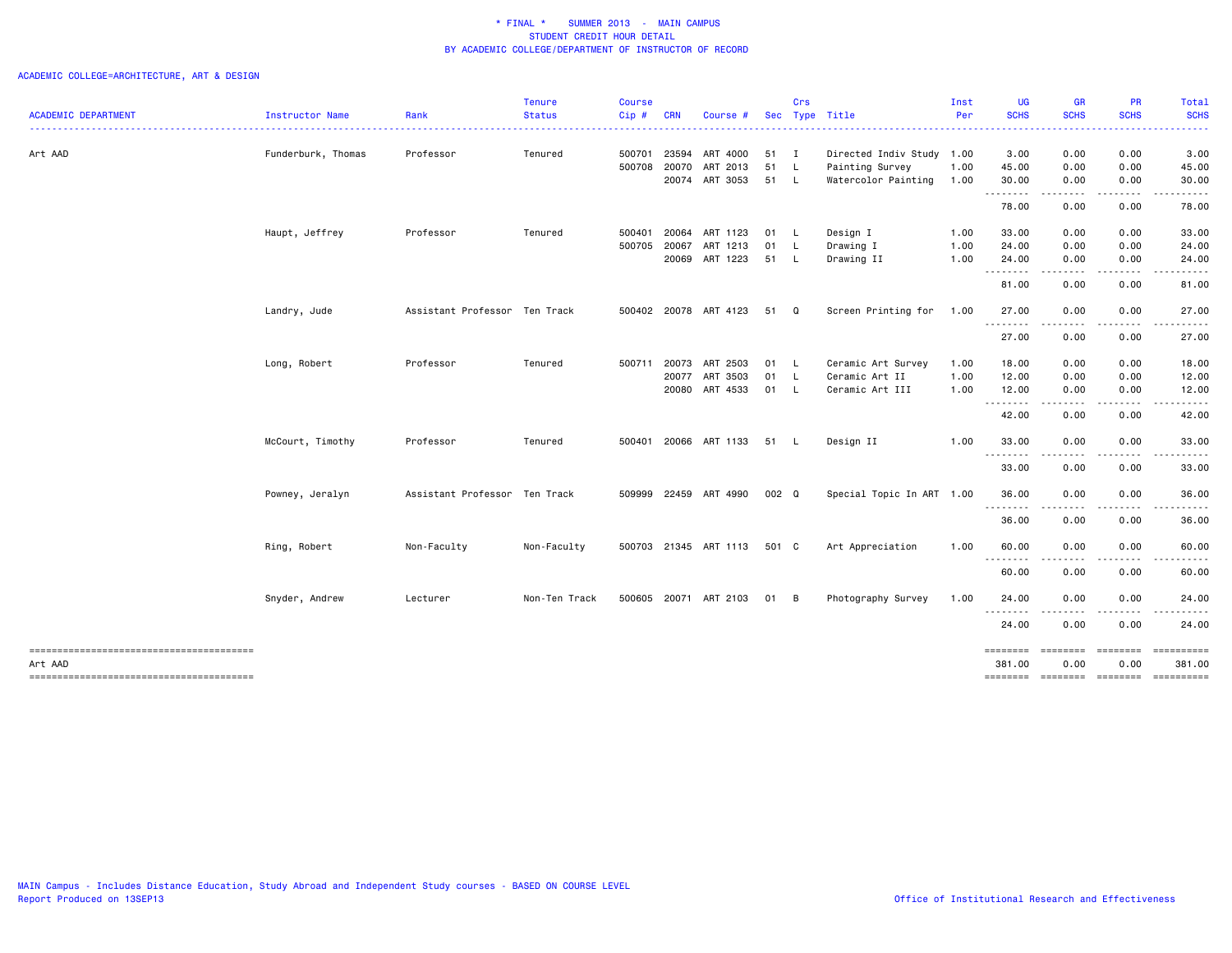|                               |                   |                               | Tenure        | Course |       |                         |       | Crs |                           | Inst | UG                | <b>GR</b>   | <b>PR</b>       | Total       |
|-------------------------------|-------------------|-------------------------------|---------------|--------|-------|-------------------------|-------|-----|---------------------------|------|-------------------|-------------|-----------------|-------------|
| <b>ACADEMIC DEPARTMENT</b>    | Instructor Name   | Rank                          | Status        | Cip #  | CRN   | Course # Sec Type Title |       |     |                           | Per  | <b>SCHS</b>       | <b>SCHS</b> | <b>SCHS</b>     | <b>SCHS</b> |
|                               |                   |                               |               |        |       |                         |       |     |                           |      |                   |             |                 |             |
| Building Construction Science | El-Adaway, Islam  | Assistant Professor Ten Track |               | 140801 |       | 23082 CE 7000           | 501 I |     | Directed Indiv Study 1.00 |      | 0.00<br>--------- | 6.00<br>.   | 0.00<br>.       | 6.00<br>.   |
|                               |                   |                               |               |        |       |                         |       |     |                           |      | 0.00              | 6.00        | 0.00            | 6.00        |
|                               | Herrmann, Michele | Instructor                    | Non-Ten Track | 500605 | 22329 | ARC 3823                | 801 S |     | Study Abroad Seminar 1.00 |      | 33.00             | 0.00        | 0.00            | 33.00       |
|                               |                   |                               |               |        | 23151 | ART 3823                | 801 S |     | Study Abroad Seminar 1.00 |      | 9.00              | 0.00        | 0.00            | 9.00        |
|                               |                   |                               |               |        |       |                         |       |     |                           |      | --------          |             |                 | .           |
|                               |                   |                               |               |        |       |                         |       |     |                           |      | 42.00             | 0.00        | 0.00            | 42.00       |
|                               |                   |                               |               |        |       |                         |       |     |                           |      |                   |             |                 |             |
|                               |                   |                               |               |        |       |                         |       |     |                           |      | ========          | ========    | <b>EBBEEBBE</b> | ==========  |
| Building Construction Science |                   |                               |               |        |       |                         |       |     |                           |      | 42.00             | 6.00        | 0.00            | 48.00       |
|                               |                   |                               |               |        |       |                         |       |     |                           |      |                   |             |                 |             |
|                               |                   |                               |               |        |       |                         |       |     |                           |      |                   |             |                 |             |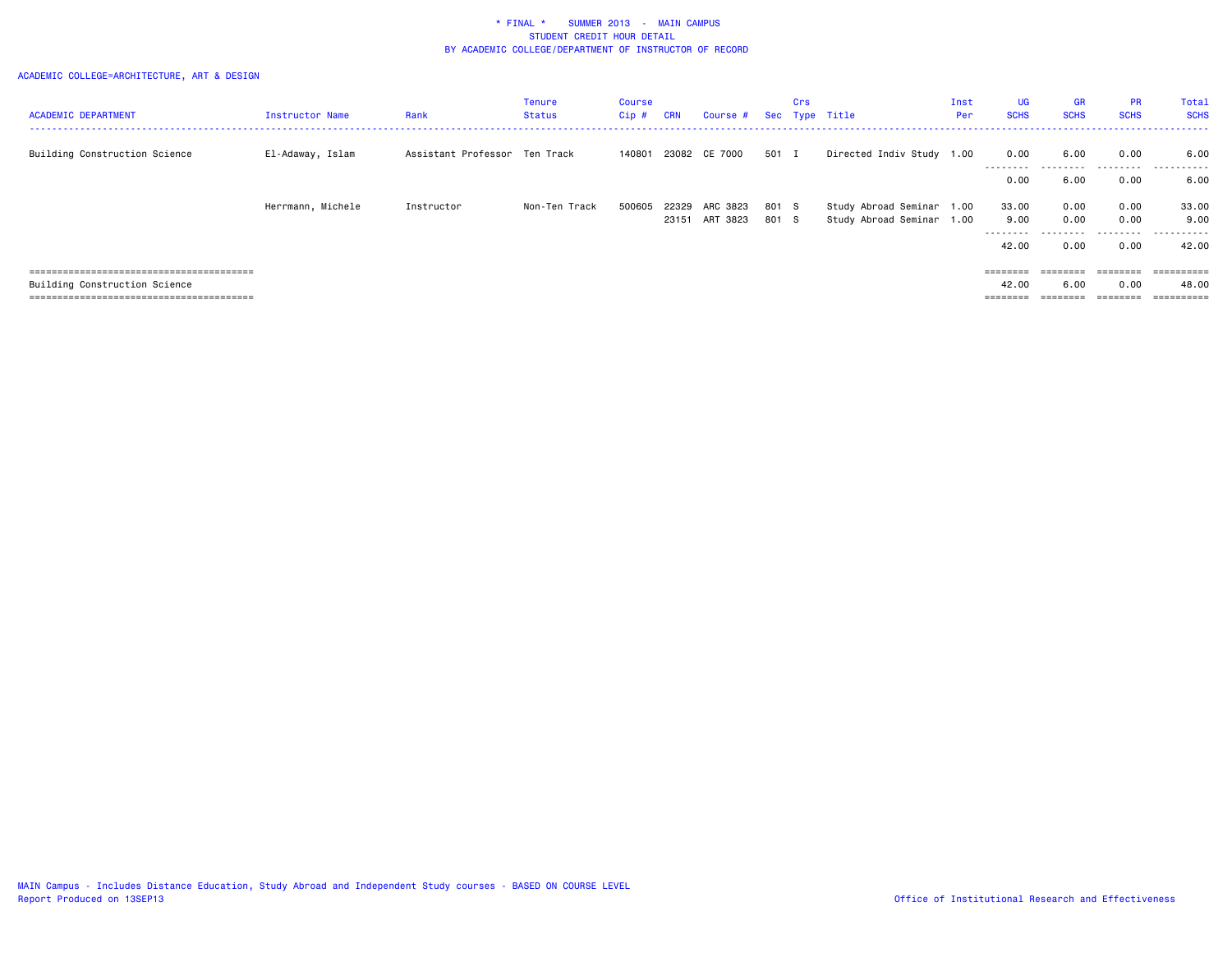|                            |                        |                               | <b>Tenure</b> | <b>Course</b> |            |                      |       | Crs      |                           | Inst | <b>UG</b>         | <b>GR</b>   | <b>PR</b>            | Total                |
|----------------------------|------------------------|-------------------------------|---------------|---------------|------------|----------------------|-------|----------|---------------------------|------|-------------------|-------------|----------------------|----------------------|
| <b>ACADEMIC DEPARTMENT</b> | <b>Instructor Name</b> | Rank                          | <b>Status</b> | Cip#          | <b>CRN</b> | Course #             |       |          | Sec Type Title            | Per  | <b>SCHS</b>       | <b>SCHS</b> | <b>SCHS</b>          | <b>SCHS</b>          |
| Design                     | Carroll, Robin         | Instructor                    | Non-Ten Track | 500408        | 20754      | ID 3603              | 001 C |          | Digital Design for I 1.00 |      | 21.00<br>-------- | 0.00        | 0.00                 | 21.00                |
|                            |                        |                               |               |               |            |                      |       |          |                           |      | 21.00             | 0.00        | 0.00                 | 21.00                |
|                            | Miller, Beth           | Associate Professor Tenured   |               | 500408        | 20755      | ID 4753              | 101 E |          | Interior Design Inte 1.00 |      | 21.00             | 0.00        | 0.00                 | 21.00                |
|                            |                        |                               |               |               |            | 20756 ID 4753        | 102 E |          | Interior Design Inte 1.00 |      | 27.00             | 0.00        | 0.00                 | 27.00                |
|                            |                        |                               |               | 500605        | 20751      | ID 2203              | 51 Q  |          | Rendering                 | 1.00 | 21.00             | 0.00        | 0.00                 | 21.00                |
|                            |                        |                               |               |               |            |                      |       |          |                           |      | --------<br>69.00 | 0.00        | . <b>.</b> .<br>0.00 | 69.00                |
|                            | Miller, Lyndsey        | Assistant Professor Ten Track |               | 040501        |            | 20753 ID 3363        | 51    | <b>B</b> | 3/D & CAD Modeling i 1.00 |      | 24.00             | 0.00        | 0.00                 | 24,00                |
|                            |                        |                               |               |               |            |                      |       |          |                           |      | 24.00             | 0.00        | 0.00                 | 24.00                |
|                            | Riehm, William         | Assistant Professor Ten Track |               |               |            | 190601 20752 ID 2615 | 01    | C C      | Interior Design Stud 1.00 |      | 25.00<br>-------- | 0.00        | 0.00<br>---------    | 25.00<br>.           |
|                            |                        |                               |               |               |            |                      |       |          |                           |      | 25.00             | 0.00        | 0.00                 | 25.00                |
|                            |                        |                               |               |               |            |                      |       |          |                           |      | $=$ = = = = = = = |             |                      | eesseesse            |
| Design                     |                        |                               |               |               |            |                      |       |          |                           |      | 139,00            | 0.00        | 0.00                 | 139.00<br>========== |
|                            |                        |                               |               |               |            |                      |       |          |                           |      |                   |             |                      |                      |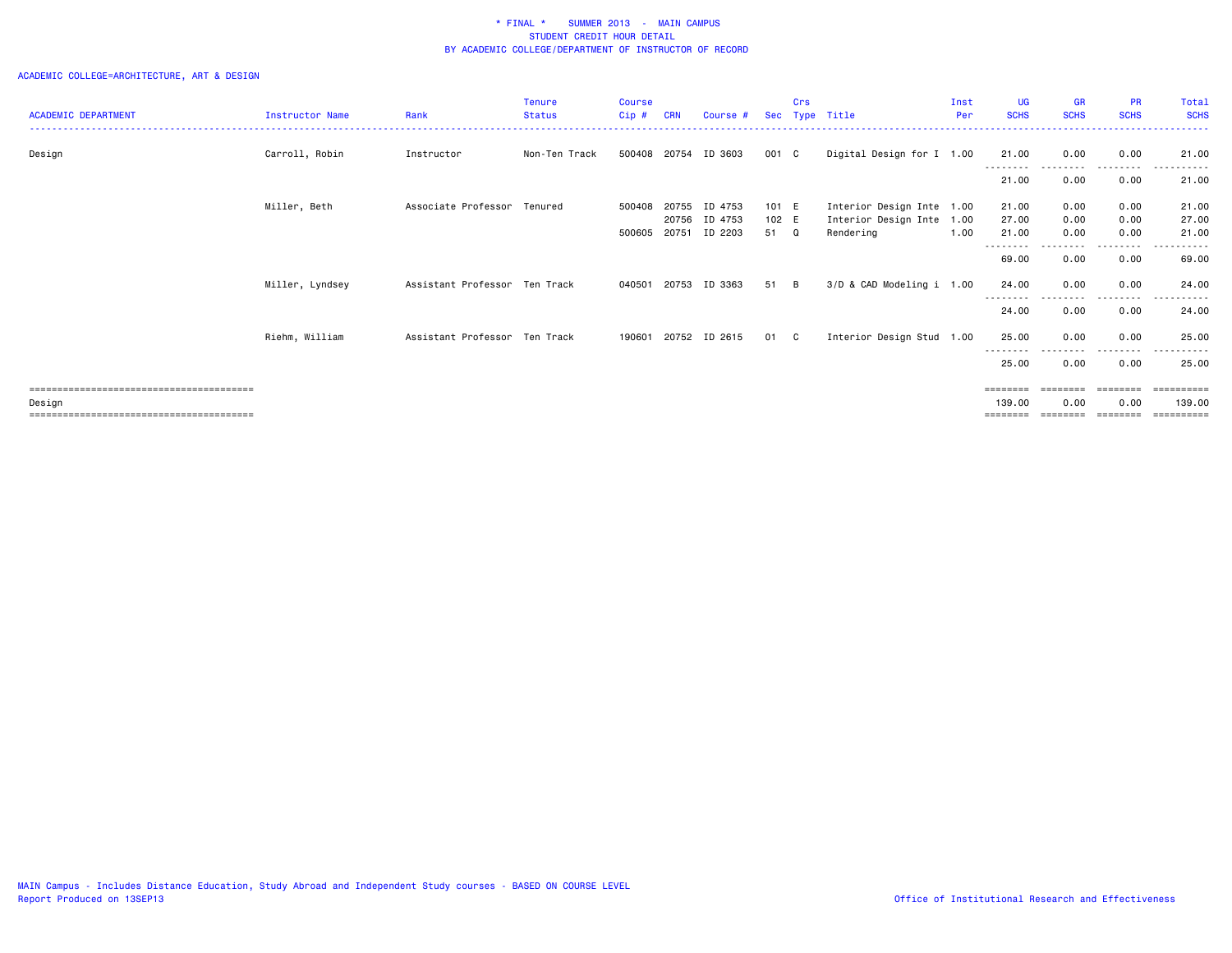| <b>ACADEMIC DEPARTMENT</b>                                       | Instructor Name | Rank                              | Tenure<br><b>Status</b> | <b>Course</b><br>Cip# | <b>CRN</b> | Course #              |              | Crs | Sec Type Title            | Inst<br>Per | <b>UG</b><br><b>SCHS</b> | GR<br><b>SCHS</b>       | PR<br><b>SCHS</b> | Total<br><b>SCHS</b> |
|------------------------------------------------------------------|-----------------|-----------------------------------|-------------------------|-----------------------|------------|-----------------------|--------------|-----|---------------------------|-------------|--------------------------|-------------------------|-------------------|----------------------|
|                                                                  |                 |                                   |                         |                       |            |                       |              |     |                           |             |                          |                         |                   |                      |
| School of Architecture                                           | Gines, Jacob    | Visiting Assist Pro Non-Ten Track |                         | 040201                | 23750      | ARC 4000              | 51 I         |     | Directed Indiv Study 1.00 |             | 1.00                     | 0.00                    | 0.00              | 1.00                 |
|                                                                  |                 |                                   |                         | 049999                |            | 22604 ARC 4990        | 51 B         |     | Special Topic In ARC 1.00 |             | 12.00                    | 0.00                    | 0.00<br>-----     | 12.00<br>.           |
|                                                                  |                 |                                   |                         |                       |            |                       |              |     |                           |             | .<br>13.00               | $- - - -$<br>0.00       | 0.00              | 13.00                |
|                                                                  | Gregory, Alexis | Assistant Professor Ten Track     |                         | 040201                |            | 20056 ARC 3713        | 01 C         |     | Assemblages               | 1.00        | 36.00<br>.               | 0.00                    | 0.00              | 36.00                |
|                                                                  |                 |                                   |                         |                       |            |                       |              |     |                           |             | 36.00                    | 0.00                    | 0.00              | 36.00                |
|                                                                  | Herrmann, Hans  | Assistant Professor Ten Track     |                         | 040201                | 20054      | ARC 1546              | 52 B         |     | Arch Design I-B           | 0.01        | 0.36                     | 0.00                    | 0.00              | 0.36                 |
|                                                                  |                 |                                   |                         |                       | 20055      | ARC 1546              | 53 B         |     | Arch Design I-B           | 1.00        | 36.00                    | 0.00                    | 0.00              | 36.00                |
|                                                                  |                 |                                   |                         | 500605                | 22328      | ARC 3813              | 801 S        |     | Study Abroad Seminar      | 1.00        | 36.00                    | 0.00                    | 0.00              | 36.00                |
|                                                                  |                 |                                   |                         |                       |            | 23150 ART 3813        | 801 S        |     | Study Abroad Seminar 1.00 |             | 6.00<br>.                | 0.00<br>----            | 0.00<br>----      | 6.00                 |
|                                                                  |                 |                                   |                         |                       |            |                       |              |     |                           |             | 78.36                    | 0.00                    | 0.00              | 78.36                |
|                                                                  | Kemp, Leah      | Non-Faculty                       | Non-Faculty             |                       |            | 040201 21344 ARC 1013 | 501 C        |     | Arch Appreciation         | 1.00        | 18.00<br>.               | 0.00                    | 0.00              | 18.00                |
|                                                                  |                 |                                   |                         |                       |            |                       |              |     |                           |             | 18.00                    | 0.00                    | 0.00              | 18.00                |
|                                                                  | Lewis, David    | Non-Faculty                       | Tenured                 | 140101                |            | 22330 GE 4990         | 801 A        |     | Special Topic In GE       | 1.00        | 27.00                    | 0.00                    | 0.00              | 27.00                |
|                                                                  |                 |                                   |                         |                       |            |                       |              |     |                           |             | .<br>27.00               | .<br>0.00               | .<br>0.00         | 27.00                |
|                                                                  | McCann, Rachel  | Professor                         | Tenured                 | 040201                |            | 20052 ARC 1536        | 01 B         |     | Arch Design I-A           | 0.99        | 35.64                    | 0.00                    | 0.00              | 35.64                |
|                                                                  |                 |                                   |                         |                       |            | 20054 ARC 1546        | 52 B         |     | Arch Design I-B           | 0.99        | 35.64                    | 0.00                    | 0.00              | 35.64                |
|                                                                  |                 |                                   |                         |                       |            |                       |              |     |                           |             | .<br>71.28               | .<br>0.00               | .<br>0.00         | 71.28                |
|                                                                  | McGlohn, Emily  | Visiting Assist Pro Non-Ten Track |                         |                       |            | 040201 20057 ARC 3723 | 51 C         |     | Active Bldg Systems       | 1.00        | 27.00                    | 0.00                    | 0.00              | 27.00                |
|                                                                  |                 |                                   |                         |                       |            |                       |              |     |                           |             | ---------<br>27.00       | .<br>0.00               | 0.00              | 27.00                |
|                                                                  | Tripp, Andrew   | Assistant Professor Ten Track     |                         | 040201                |            | 20052 ARC 1536        | 01 B         |     | Arch Design I-A           | 0.01        | 0.36                     | 0.00                    | 0.00              | 0.36                 |
|                                                                  |                 |                                   |                         |                       |            | 20053 ARC 1536        | $02 \quad B$ |     | Arch Design I-A           | 1.00        | 36.00                    | 0.00                    | 0.00              | 36.00                |
|                                                                  |                 |                                   |                         |                       |            |                       |              |     |                           |             | .<br>36.36               | المستبد<br>0.00         | -----<br>0.00     | 36.36                |
| --------------------------------------<br>School of Architecture |                 |                                   |                         |                       |            |                       |              |     |                           |             | ========<br>307.00       | <b>ESSESSES</b><br>0.00 | ========<br>0.00  | 307.00               |
| --------------------------------------                           |                 |                                   |                         |                       |            |                       |              |     |                           |             | ========                 | <b>ESSESSES</b>         | ========          |                      |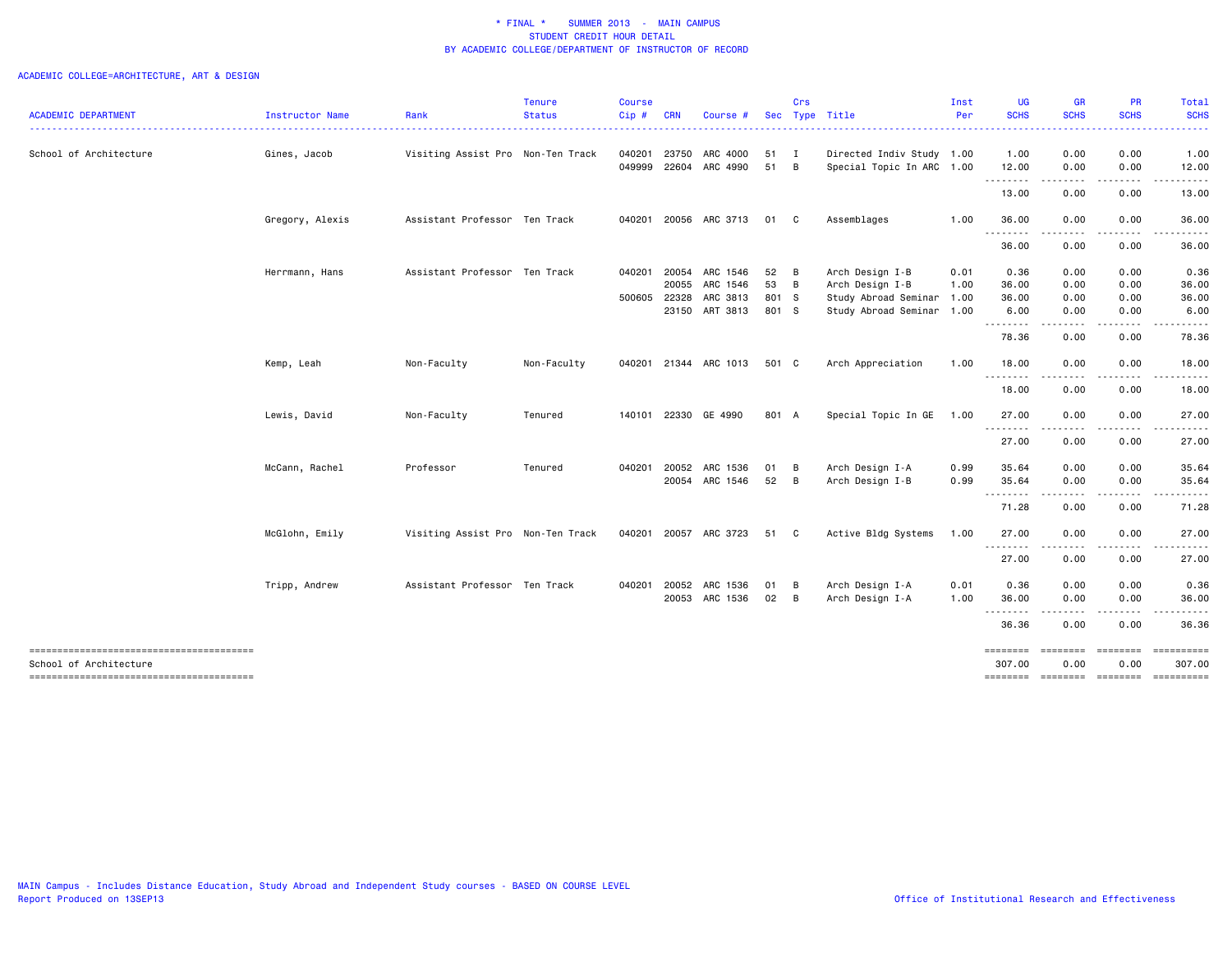|                                        |                        |                               | <b>Tenure</b> | <b>Course</b> |       |               |              | Crs |                           | Inst | <b>UG</b>           | <b>GR</b>        | <b>PR</b>   | Total            |
|----------------------------------------|------------------------|-------------------------------|---------------|---------------|-------|---------------|--------------|-----|---------------------------|------|---------------------|------------------|-------------|------------------|
| <b>ACADEMIC DEPARTMENT</b>             | <b>Instructor Name</b> | Rank                          | <b>Status</b> | Cip#          | CRN   | Course #      | <b>Sec</b>   |     | Type Title                | Per  | <b>SCHS</b>         | <b>SCHS</b>      | <b>SCHS</b> | <b>SCHS</b>      |
| Anthropology & Middle Eastern Cultures | Copeland, Toni         | Assistant Professor Ten Track |               | 450201        |       | 21343 AN 1143 | 501 C        |     | Cultural Anthro           | 1.00 | 51.00<br>. <b>.</b> | 0.00<br>-------- | 0.00<br>.   | 51.00<br>.       |
|                                        |                        |                               |               |               |       |               |              |     |                           |      | 51.00               | 0.00             | 0.00        | 51.00            |
|                                        | Herrmann, Nicholas     | Associate Professor Tenured   |               | 450201        | 23422 | AN 4000       | 101 I        |     | Directed Indiv Study      | 1.00 | 3.00                | 0.00             | 0.00        | 3.00             |
|                                        |                        |                               |               |               | 23624 | AN 8000       | $101$ D      |     | Thesis Research           | 1.00 | 0.00                | 1.00             | 0.00        | 1.00             |
|                                        |                        |                               |               |               |       |               |              |     |                           |      | --------<br>3.00    | -----<br>1.00    | .<br>0.00   | 4.00             |
|                                        | Hoffman, David         | Assistant Professor Ten Track |               | 450201        | 23056 | AN 8000       | 51           | D   | Thesis Research           | 1.00 | 0.00                | 6.00             | 0.00        | 6.00             |
|                                        |                        |                               |               |               | 23057 | AN 7000       | $01$ I       |     | Directed Indiv Study      | 1.00 | 0.00                | 3.00             | 0.00        | 3.00             |
|                                        |                        |                               |               |               | 23058 | AN 7000       | $02 \quad I$ |     | Directed Indiv Study 1.00 |      | 0.00                | 3.00             | 0.00        | 3.00             |
|                                        |                        |                               |               |               |       |               |              |     |                           |      | 0.00                | 12.00            | 0.00        | 12.00            |
|                                        | Peacock, Claude        | Professor                     | Tenured       | 450301        | 22050 | AN 3510       | 801 A        |     | Archy Field Meth: Ex 1.00 |      | 66.00               | 0.00             | 0.00        | 66.00            |
|                                        |                        |                               |               |               |       |               |              |     |                           |      | 66.00               | 0.00             | 0.00        | 66.00            |
|                                        | Rafferty, Janet        | Professor                     | Tenured       | 450301        |       | 21584 AN 2510 | 801 A        |     | Archy Field Meth: Su 1.00 |      | 90.00               | 0.00             | 0.00        | 90.00            |
|                                        |                        |                               |               |               |       |               |              |     |                           |      | 90.00               | 0.00             | 0.00        | 90.00            |
|                                        |                        |                               |               |               |       |               |              |     |                           |      | ========            | ========         | ========    | <b>CONSESSED</b> |
| Anthropology & Middle Eastern Cultures |                        |                               |               |               |       |               |              |     |                           |      | 210.00              | 13.00            | 0.00        | 223.00           |
|                                        |                        |                               |               |               |       |               |              |     |                           |      | ========            | ========         | ========    |                  |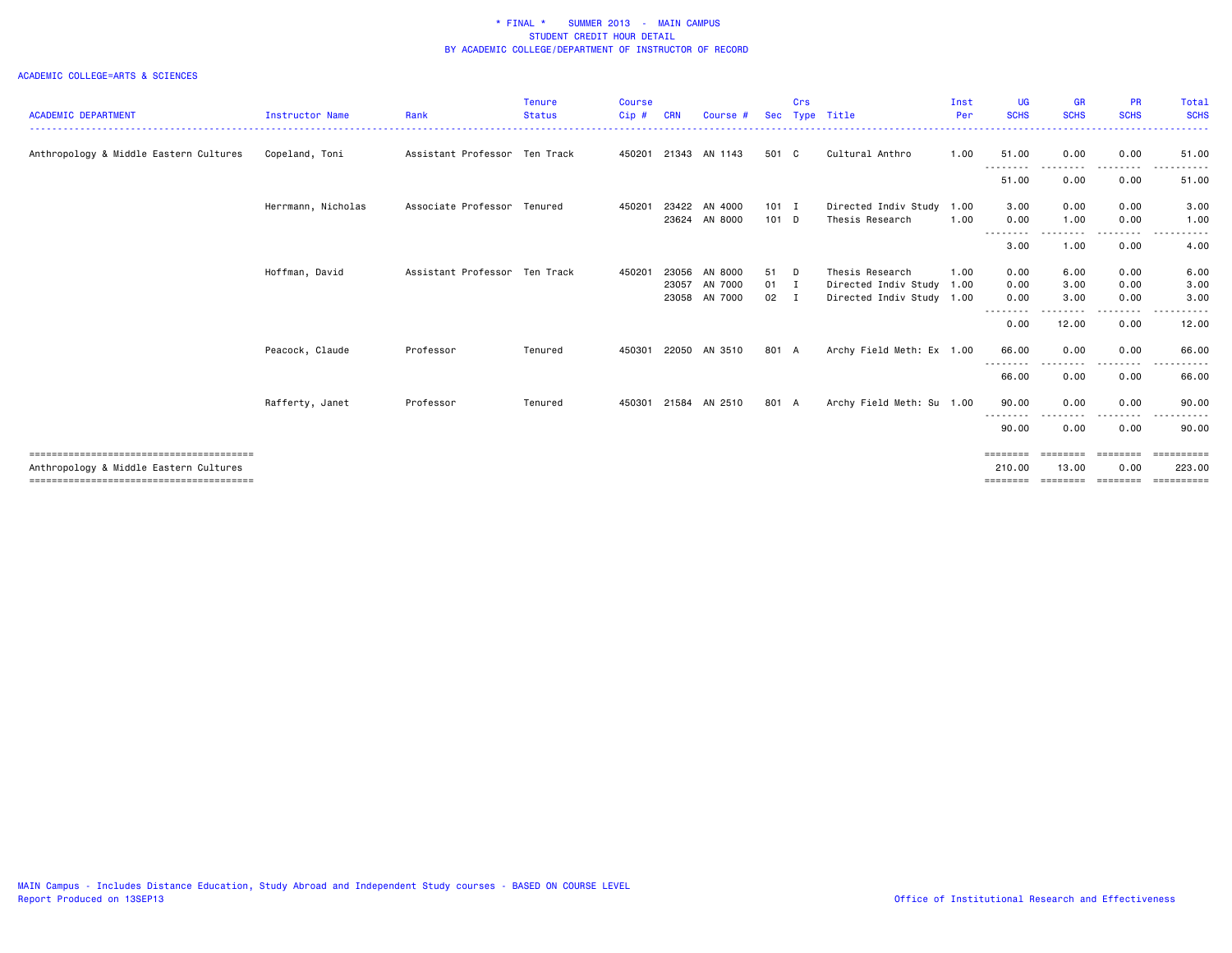| <b>ACADEMIC DEPARTMENT</b> | Instructor Name      | Rank                          | <b>Tenure</b><br><b>Status</b> | <b>Course</b><br>Cip# | <b>CRN</b>     | Course #              |           | Crs            | Sec Type Title            | Inst<br>Per | <b>UG</b><br><b>SCHS</b>    | <b>GR</b><br><b>SCHS</b> | <b>PR</b><br><b>SCHS</b> | Total<br><b>SCHS</b>                                                                                                                                           |
|----------------------------|----------------------|-------------------------------|--------------------------------|-----------------------|----------------|-----------------------|-----------|----------------|---------------------------|-------------|-----------------------------|--------------------------|--------------------------|----------------------------------------------------------------------------------------------------------------------------------------------------------------|
| Biological Sciences        | Chevalier, David     | Assistant Professor Ten Track |                                | 260401                |                | 22044 BIO 2103        | 01        | $\mathbf{C}$   | Cell Biology              | 1.00        | 90.00                       | 0.00                     | 0.00                     | 90.00                                                                                                                                                          |
|                            |                      |                               |                                |                       |                |                       |           |                |                           |             | .<br>90.00                  | 0.00                     | 0.00                     | 90.00                                                                                                                                                          |
|                            | Counterman, Brian    | Assistant Professor Ten Track |                                | 269999                |                | 22790 BIO 9000        | 54        | D              | Research / Diss           | 1.00        | 0.00                        | 3.00                     | 0.00                     | 3.00                                                                                                                                                           |
|                            |                      |                               |                                |                       |                |                       |           |                |                           |             | $\sim$ $\sim$ $\sim$ $\sim$ |                          |                          |                                                                                                                                                                |
|                            | Doffitt, Christopher | Grad Teach Assist             | Not Applicable                 |                       |                | 261301 21348 BIO 8043 | 501 C     |                | Ecology & Environ         | 0.90        | 0.00<br>0.00                | 3.00<br>89.10            | 0.00<br>0.00             | 3.00<br>89.10                                                                                                                                                  |
|                            |                      |                               |                                |                       |                |                       |           |                |                           |             | .<br>0.00                   | .<br>89.10               | $\frac{1}{2}$<br>0.00    | .<br>89.10                                                                                                                                                     |
|                            | Doffitt, Cynthia     | Instructor                    | Non-Ten Track                  | 260101                | 20092          | BIO 1134              | E01 C     |                | Biology I                 | 1.00        | 156.00                      | 0.00                     | 0.00                     | 156.00                                                                                                                                                         |
|                            |                      |                               |                                | 260505                | 20095          | BIO 3303              | 51        | B              | Parasitology              | 1.00        | 51.00                       | 0.00                     | 0.00                     | 51.00                                                                                                                                                          |
|                            |                      |                               |                                | 260701                | 22898          | BIO 6503              | 01        | B              | Vertebrate Histology      | 1.00        | 0.00<br>.                   | 3.00<br>.                | 0.00                     | 3.00<br>.                                                                                                                                                      |
|                            |                      |                               |                                |                       |                |                       |           |                |                           |             | 207.00                      | 3.00                     | 0.00                     | 210.00                                                                                                                                                         |
|                            | Donaldson, Janet     | Assistant Professor Ten Track |                                | 269999                | 22757          | BIO 9000              | 105 D     |                | Research / Diss           | 1.00        | 0.00                        | 6.00                     | 0.00                     | 6.00                                                                                                                                                           |
|                            |                      |                               |                                |                       | 22791          | BIO 9000              | 55        | $\mathsf{D}$   | Research / Diss           | 1.00        | 0.00                        | 6.00                     | 0.00                     | 6.00                                                                                                                                                           |
|                            |                      |                               |                                |                       |                |                       |           |                |                           |             | $\sim$ $\sim$ .<br>.        | $- - - - -$              | .                        | $\frac{1}{2}$                                                                                                                                                  |
|                            |                      |                               |                                |                       |                |                       |           |                |                           |             | 0.00                        | 12.00                    | 0.00                     | 12.00                                                                                                                                                          |
|                            | Ervin, Gary          | Professor                     | Tenured                        | 261301                | 21348          | BIO 8043              | 501 C     |                | Ecology & Environ         | 0.10        | 0.00                        | 9.90                     | 0.00                     | 9.90                                                                                                                                                           |
|                            |                      |                               |                                | 269999                |                | 22792 BIO 9000        | 56        | D              | Research / Diss           | 1.00        | 0.00<br>.                   | 3.00<br>.                | 0.00<br>.                | 3.00<br>.                                                                                                                                                      |
|                            |                      |                               |                                |                       |                |                       |           |                |                           |             | 0.00                        | 12.90                    | 0.00                     | 12.90                                                                                                                                                          |
|                            | Gordon, Donna        | Assistant Professor Ten Track |                                | 260101                | 21349          | BIO 8183              | 501 E     |                | Capstone in Modern B      | 1.00        | 0.00                        | 84.00                    | 0.00                     | 84.00                                                                                                                                                          |
|                            |                      |                               |                                | 269999                | 22689          | BIO 8000              | 107 D     |                | Research/Thesis           | 1.00        | 0.00                        | 1.00                     | 0.00                     | 1.00                                                                                                                                                           |
|                            |                      |                               |                                |                       | 23599          | BIO 4000              | $101$ I   |                | Directed Indiv Study      | 1.00        | 2.00<br>.                   | 0.00<br>.                | 0.00<br>.                | 2.00<br>.                                                                                                                                                      |
|                            |                      |                               |                                |                       |                |                       |           |                |                           |             | 2.00                        | 85.00                    | 0.00                     | 87.00                                                                                                                                                          |
|                            | Holder, Thomas       | Instructor                    | Non-Ten Track                  | 260101                | 22045          | BIO 1144              | 51        | B              | Biology II                | 1.00        | 96.00                       | 0.00                     | 0.00                     | 96.00                                                                                                                                                          |
|                            |                      |                               |                                | 260701                | 20088          | BIO 1023              | 51        | B              | Plants & Humans           | 0.25        | 15.75                       | 0.00                     | 0.00                     | 15.75                                                                                                                                                          |
|                            |                      |                               |                                |                       |                | 22046 BIO 3524        | 51        | $\overline{B}$ | Biol Of Vertebrates       | 1.00        | 116.00<br>.                 | 0.00<br>.                | 0.00<br>.                | 116.00<br>$\frac{1}{2} \left( \frac{1}{2} \right) \left( \frac{1}{2} \right) \left( \frac{1}{2} \right) \left( \frac{1}{2} \right) \left( \frac{1}{2} \right)$ |
|                            |                      |                               |                                |                       |                |                       |           |                |                           |             | 227.75                      | 0.00                     | 0.00                     | 227.75                                                                                                                                                         |
|                            | Outlaw, Diana        | Assistant Professor Ten Track |                                | 260799                | 22451          | BIO 4703              | 51        | B              | Avian Diversity           | 1.00        | 21.00                       | 0.00                     | 0.00                     | 21.00                                                                                                                                                          |
|                            |                      |                               |                                |                       |                | 22452 BIO 6703        | 51        | B              | Avian Diversity           | 1.00        | 0.00                        | 3.00                     | 0.00                     | 3.00                                                                                                                                                           |
|                            |                      |                               |                                |                       |                |                       |           |                |                           |             | --------<br>21.00           | 3.00                     | .<br>0.00                | .<br>24.00                                                                                                                                                     |
|                            | Outlaw, Robert       | Grad Teach Assist             | Not Applicable                 |                       |                | 260101 22576 BIO 1134 | RO1 B     |                | Biology I                 | 1.00        | 76.00                       | 0.00                     | 0.00                     | 76.00                                                                                                                                                          |
|                            |                      |                               |                                |                       |                |                       |           |                |                           |             | .                           |                          |                          | .                                                                                                                                                              |
|                            |                      |                               |                                |                       |                |                       |           |                |                           |             | 76.00                       | 0.00                     | 0.00                     | 76.00                                                                                                                                                          |
|                            | Reese, Mary          | Instructor                    | Non-Ten Track                  | 260701                | 20088          | BIO 1023              | 51        | B              | Plants & Humans           | 0.75        | 47.25                       | 0.00                     | 0.00                     | 47.25                                                                                                                                                          |
|                            |                      |                               |                                | 269999                | 23425          | BIO 4000              | 01        | $\mathbf{I}$   | Directed Indiv Study 1.00 |             | 1.00                        | 0.00                     | 0.00                     | 1.00                                                                                                                                                           |
|                            |                      |                               |                                |                       | 23565          | BIO 4000              | 02        | $\mathbf{I}$   | Directed Indiv Study      | 1.00        | 1.00                        | 0.00                     | 0.00                     | 1.00                                                                                                                                                           |
|                            |                      |                               |                                | 511005                | 23650<br>20099 | BIO 4000              | 03<br>101 | I<br>H         | Directed Indiv Study 1.00 | 1.00        | 1.00<br>18.00               | 0.00<br>0.00             | 0.00<br>0.00             | 1.00<br>18,00                                                                                                                                                  |
|                            |                      |                               |                                |                       |                | BIO 4100              |           |                | Med Tech Clinicals        |             |                             |                          |                          |                                                                                                                                                                |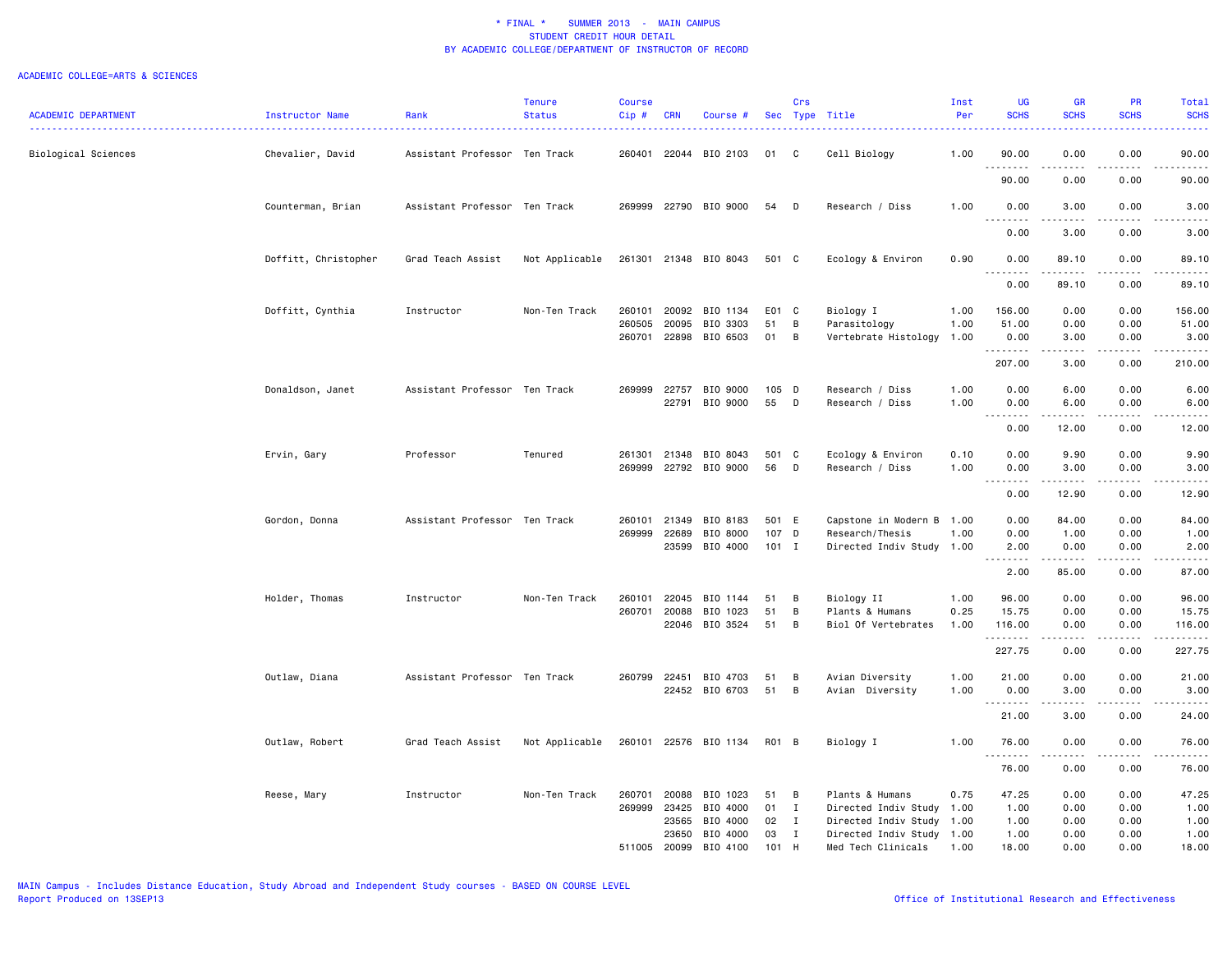|                            |                   |                               | <b>Tenure</b> | <b>Course</b> |       |                |            | Crs            |                           | Inst | <b>UG</b>          | <b>GR</b>                 | <b>PR</b>                                  | Total                 |
|----------------------------|-------------------|-------------------------------|---------------|---------------|-------|----------------|------------|----------------|---------------------------|------|--------------------|---------------------------|--------------------------------------------|-----------------------|
| <b>ACADEMIC DEPARTMENT</b> | Instructor Name   | Rank                          | <b>Status</b> | Cip#          | CRN   | Course         | <b>Sec</b> |                | Type Title                | Per  | <b>SCHS</b>        | <b>SCHS</b>               | <b>SCHS</b>                                | <b>SCHS</b>           |
|                            |                   |                               |               |               |       |                |            |                |                           |      | --------- <b>-</b> | .                         | <b><i><u><u> - - - - - - -</u></u></i></b> | .                     |
|                            |                   |                               |               |               |       |                |            |                |                           |      | 68.25              | 0.00                      | 0.00                                       | 68.25                 |
| Biological Sciences        | Reichert, Nancy   | Professor                     | Tenured       | 260101        | 22182 | BIO 8191       | 501 S      |                | Seminar in General B 1.00 |      | 0.00               | 2.00                      | 0.00                                       | 2.00                  |
|                            |                   |                               |               | 261201        | 21347 | BIO 6033       | 501 C      |                | Fund Biotechnology        | 1.00 | 0.00               | 69.00                     | 0.00                                       | 69.00                 |
|                            |                   |                               |               | 269999        | 22693 | BIO 8000       | $111$ D    |                | Research/Thesis           | 1.00 | 0.00<br>.          | 1.00                      | 0.00                                       | 1.00                  |
|                            |                   |                               |               |               |       |                |            |                |                           |      | 0.00               | 72.00                     | 0.00                                       | 72.00                 |
|                            | Stewart, James    | Assistant Professor Ten Track |               | 269999        | 23724 | BIO 4000       | 51         | - I            | Directed Indiv Study 1.00 |      | 3.00<br>--------   | 0.00                      | 0.00                                       | 3.00                  |
|                            |                   |                               |               |               |       |                |            |                |                           |      | 3.00               | 0.00                      | 0.00                                       | 3.00                  |
|                            | Wallace, Lisa     | Associate Professor           | Tenured       | 269999        | 22696 | BIO 8000       | 114 D      |                | Research/Thesis           | 1.00 | 0.00<br>--------   | 6.00<br>.                 | 0.00                                       | 6.00                  |
|                            |                   |                               |               |               |       |                |            |                |                           |      | 0.00               | 6.00                      | 0.00                                       | 6.00                  |
|                            | Welch, Mark       | Assistant Professor Ten Track |               | 269999        | 22697 | BIO 8000       | 115 D      |                | Research/Thesis           | 1.00 | 0.00<br><u>.</u>   | 1.00                      | 0.00                                       | 1.00                  |
|                            |                   |                               |               |               |       |                |            |                |                           |      | 0.00               | 1.00                      | 0.00                                       | 1.00                  |
|                            | Williamson, Emily | Instructor                    | Non-Ten Track | 260701        | 22042 | BIO 1123       | 01         | - B            | Animal Biology            | 1.00 | 39.00              | 0.00                      | 0.00                                       | 39.00                 |
|                            |                   |                               |               |               |       | 22043 BIO 4503 | 01         | $\overline{B}$ | Vertebrate Histology      | 1.00 | 78.00<br>.         | 0.00<br>.                 | 0.00                                       | 78.00                 |
|                            |                   |                               |               |               |       |                |            |                |                           |      | 117.00             | 0.00                      | 0.00                                       | 117.00                |
|                            | Wise, Dwayne      | Professor                     | Tenured       | 269999        |       | 22698 BIO 8000 | $116$ D    |                | Research/Thesis           | 1.00 | 0.00               | 6.00                      | 0.00                                       | 6.00                  |
|                            |                   |                               |               |               |       |                |            |                |                           |      | .<br>0.00          | 6.00                      | 0.00                                       | 6.00                  |
| <b>Biological Sciences</b> |                   |                               |               |               |       |                |            |                |                           |      | ========           | <b>SEESSEES</b><br>293,00 | ========                                   | ==========<br>1105.00 |
|                            |                   |                               |               |               |       |                |            |                |                           |      | 812,00<br>======== | ========                  | 0.00<br>========                           | ==========            |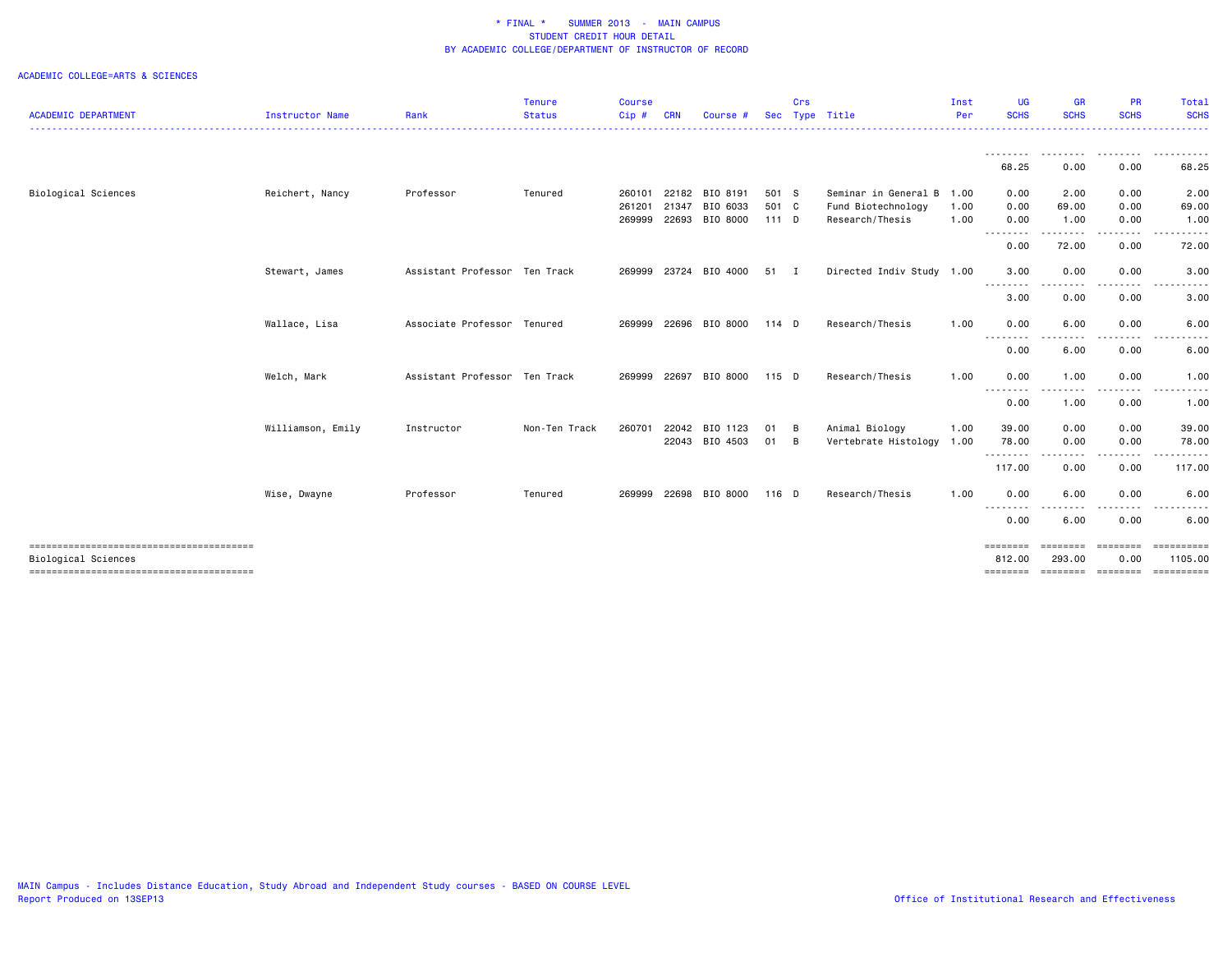| <b>ACADEMIC DEPARTMENT</b> | Instructor Name     | Rank                          | Tenure<br><b>Status</b> | Course<br>Cip#   | <b>CRN</b>     | Course #                            |                   | Crs               | Sec Type Title                                                | Inst<br>Per          | <b>UG</b><br><b>SCHS</b>            | <b>GR</b><br><b>SCHS</b>                                                                                                                                      | PR<br><b>SCHS</b>    | Total<br><b>SCHS</b>       |
|----------------------------|---------------------|-------------------------------|-------------------------|------------------|----------------|-------------------------------------|-------------------|-------------------|---------------------------------------------------------------|----------------------|-------------------------------------|---------------------------------------------------------------------------------------------------------------------------------------------------------------|----------------------|----------------------------|
| Chemistry                  | Emerson, Joseph     | Assistant Professor Ten Track |                         | 400501           | 20172<br>23409 | CH 1213<br>CH 9000                  | 02<br>103 D       | C                 | Chemistry I<br>Research / Diss                                | 1.00<br>1.00         | 54.00<br>0.00                       | 0.00<br>22.00                                                                                                                                                 | 0.00<br>0.00         | 54.00<br>22.00             |
|                            |                     |                               |                         |                  |                |                                     |                   |                   |                                                               |                      | .<br>54.00                          | $\frac{1}{2} \left( \frac{1}{2} \right) \left( \frac{1}{2} \right) \left( \frac{1}{2} \right) \left( \frac{1}{2} \right) \left( \frac{1}{2} \right)$<br>22.00 | 0.00                 | .<br>76.00                 |
|                            | Fitzkee, Nicholas   | Assistant Professor Ten Track |                         | 400501           | 23410          | CH 9000                             | $104$ D           |                   | Research / Diss                                               | 1.00                 | 0.00                                | 18.00                                                                                                                                                         | 0.00                 | 18.00                      |
|                            |                     |                               |                         |                  | 23545          | CH 8000                             | 101 D             |                   | Research / Thesis                                             | 1.00                 | 0.00<br>$\sim$ $\sim$ $\sim$ $\sim$ | 12.00<br>.                                                                                                                                                    | 0.00                 | 12.00                      |
|                            |                     |                               |                         |                  |                |                                     |                   |                   |                                                               |                      | 0.00                                | 30.00                                                                                                                                                         | 0.00                 | 30.00                      |
|                            | Foster, Stephen     | Associate Professor Tenured   |                         | 400501           | 20176<br>23571 | CH 1223<br>CH 8000                  | 51<br>103 D       | C                 | Chemistry II<br>Research / Thesis                             | 1.00<br>1.00         | 78.00<br>0.00<br>.                  | 0.00<br>6.00<br>.                                                                                                                                             | 0.00<br>0.00<br>.    | 78.00<br>6.00<br>المتمامين |
|                            |                     |                               |                         |                  |                |                                     |                   |                   |                                                               |                      | 78.00                               | 6.00                                                                                                                                                          | 0.00                 | 84.00                      |
|                            | Gwaltney, Steven    | Associate Professor Tenured   |                         | 400501           | 20163<br>20166 | CH 1043<br>CH 1053<br>23412 CH 9000 | 01<br>51<br>106 D | C<br>C            | Survey of Chemistry<br>Survey of Chemistry<br>Research / Diss | 1.00<br>1.00<br>1.00 | 117.00<br>30.00<br>0.00             | 0.00<br>0.00<br>18.00                                                                                                                                         | 0.00<br>0.00<br>0.00 | 117.00<br>30.00<br>18.00   |
|                            |                     |                               |                         |                  |                |                                     |                   |                   |                                                               |                      | .<br>147.00                         | 18.00                                                                                                                                                         | -----<br>0.00        | 165.00                     |
|                            | Henry, William      | Associate Professor Tenured   |                         | 400501<br>400503 | 23413          | CH 9000<br>23384 CH 8213            | 107 D<br>101 C    |                   | Research / Diss<br>Organometallic Chemi 1.00                  | 1.00                 | 0.00<br>0.00                        | 13.00<br>18.00                                                                                                                                                | 0.00<br>0.00         | 13.00<br>18.00             |
|                            |                     |                               |                         |                  |                |                                     |                   |                   |                                                               |                      | .<br>0.00                           | .<br>31.00                                                                                                                                                    | .<br>0.00            | .<br>31.00                 |
|                            | Hillesheim, Patrick | Instructor                    | Non-Ten Track           | 400501           | 20164<br>20165 | CH 1051<br>CH 1051                  | 01<br>51          | L,<br>L.          | Experimental Chem<br>Experimental Chem                        | 1.00<br>1.00         | 12.00<br>6.00                       | 0.00<br>0.00                                                                                                                                                  | 0.00<br>0.00         | 12.00<br>6.00              |
|                            |                     |                               |                         |                  | 20167<br>20169 | CH 1211<br>CH 1211                  | 01<br>03          | L<br>L            | Invst In Chemistry I 1.00<br>Invst In Chemistry I 1.00        |                      | 12.00<br>10.00                      | 0.00<br>0.00                                                                                                                                                  | 0.00<br>0.00         | 12.00<br>10.00             |
|                            |                     |                               |                         |                  | 20171<br>20174 | CH 1213<br>CH 1221                  | 01<br>52          | C<br>$\mathsf{L}$ | Chemistry I<br>Invst Chemistry II                             | 1.00<br>1.00         | 99.00<br>7.00                       | 0.00<br>0.00                                                                                                                                                  | 0.00<br>0.00         | 99.00<br>7.00              |
|                            |                     |                               |                         |                  | 20175          | CH 1221                             | 54                | L                 | Invst Chemistry II                                            | 1.00                 | 9.00                                | 0.00                                                                                                                                                          | 0.00                 | 9.00                       |
|                            |                     |                               |                         |                  |                | 20177 CH 1223                       | 52                | C                 | Chemistry II                                                  | 1.00                 | 60.00                               | 0.00                                                                                                                                                          | 0.00                 | 60.00                      |
|                            |                     |                               |                         |                  |                | 23172 CH 1221                       | 51                | L                 | Invst Chemistry II                                            | 1.00                 | 7.00<br>.                           | 0.00<br>.                                                                                                                                                     | 0.00<br>.            | 7.00<br>.                  |
|                            |                     |                               |                         |                  |                |                                     |                   |                   |                                                               |                      | 222.00                              | 0.00                                                                                                                                                          | 0.00                 | 222.00                     |
|                            | Hollis, Thedford    | Associate Professor Tenured   |                         | 400501           |                | 23714 CH 9000                       | 51                | D                 | Research / Diss                                               | 1.00                 | 0.00<br>. <b>.</b>                  | 15.00<br>$- - - - - - -$                                                                                                                                      | 0.00<br>.            | 15.00<br>.                 |
|                            |                     |                               |                         |                  |                |                                     |                   |                   |                                                               |                      | 0.00                                | 15.00                                                                                                                                                         | 0.00                 | 15.00                      |
|                            | Lewis, Edwin        | Professor                     | Tenured                 | 400501           | 23219          | CH 9000                             | 102 D             |                   | Research / Diss                                               | 1.00                 | 0.00                                | 15.00                                                                                                                                                         | 0.00                 | 15.00                      |
|                            |                     |                               |                         |                  | 23688          | CH 9000                             | 01                | $\mathsf{D}$      | Research / Diss                                               | 1.00                 | 0.00                                | 3.00                                                                                                                                                          | 0.00                 | 3.00                       |
|                            |                     |                               |                         |                  |                |                                     |                   |                   |                                                               |                      | 0.00                                | 18.00                                                                                                                                                         | 0.00                 | 18.00                      |
|                            | Mead, Keith         | Professor                     | Tenured                 | 400501           | 23414          | CH 9000                             | 108 D             |                   | Research / Diss                                               | 1.00                 | 0.00                                | 6.00                                                                                                                                                          | 0.00                 | 6.00                       |
|                            |                     |                               |                         |                  | 23549          | CH 8000                             | 102 D             |                   | Research / Thesis                                             | 1.00                 | 0.00                                | 3.00                                                                                                                                                          | 0.00                 | 3.00                       |
|                            |                     |                               |                         |                  | 23551          | CH 7000                             | $101$ I           |                   | Directed Indiv Study 1.00                                     |                      | 0.00<br>.<br>$\sim$ $\sim$          | 3.00<br>.                                                                                                                                                     | 0.00<br>.            | 3.00<br>د د د د            |
|                            |                     |                               |                         |                  |                |                                     |                   |                   |                                                               |                      | 0.00                                | 12.00                                                                                                                                                         | 0.00                 | 12.00                      |
|                            | Mlsna, Debra        | Instructor                    | Non-Ten Track           | 400501           | 22403          | CH 4000<br>23684 CH 7000            | $101$ I<br>01     | $\mathbf{I}$      | Directed Indiv Study 1.00<br>Directed Indiv Study 1.00        |                      | 1.00<br>0.00                        | 0.00<br>1.00                                                                                                                                                  | 0.00<br>0.00         | 1.00<br>1.00               |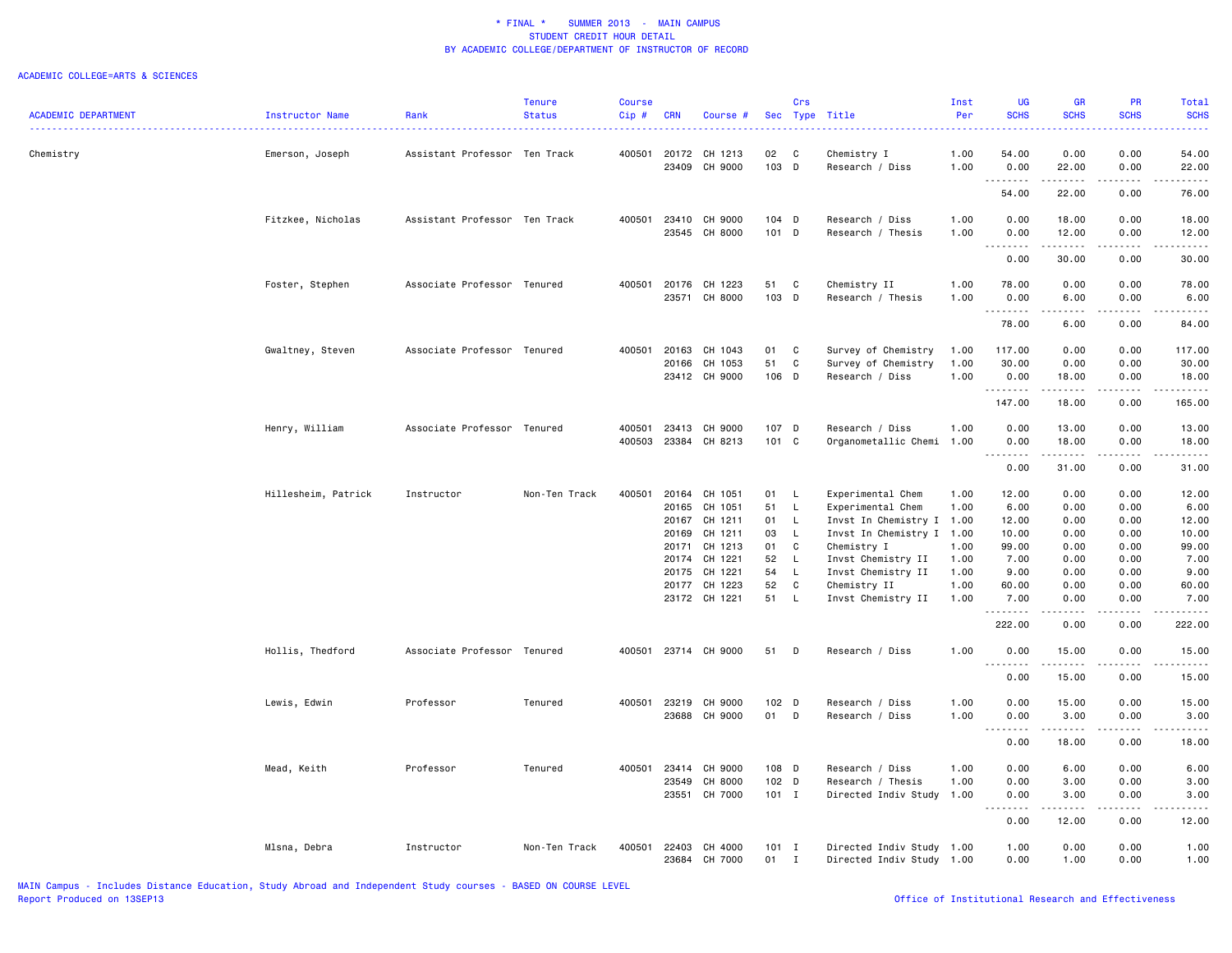### ACADEMIC COLLEGE=ARTS & SCIENCES

|                            |                 |                               | <b>Tenure</b> | <b>Course</b> |              |                              |       | Crs          |                                | Inst | <b>UG</b>           | <b>GR</b>                           | <b>PR</b>                                                                                                                                                    | Total                  |
|----------------------------|-----------------|-------------------------------|---------------|---------------|--------------|------------------------------|-------|--------------|--------------------------------|------|---------------------|-------------------------------------|--------------------------------------------------------------------------------------------------------------------------------------------------------------|------------------------|
| <b>ACADEMIC DEPARTMENT</b> | Instructor Name | Rank                          | <b>Status</b> | Cip#          | <b>CRN</b>   | Course #                     |       |              | Sec Type Title<br>. <u>.</u> . | Per  | <b>SCHS</b>         | <b>SCHS</b>                         | <b>SCHS</b>                                                                                                                                                  | <b>SCHS</b>            |
| Chemistry                  |                 | Instructor                    | Non-Ten Track |               | 400502 21373 | CHTC 8083                    | 501 C |              | Capstone CH for MAIS 0.67      |      | 0.00                | 2.01                                | 0.00                                                                                                                                                         | 2.01                   |
|                            | Mlsna, Debra    |                               |               | 400504        | 20179        | CH 2501                      | 51    | $\mathsf{L}$ | Elem Org Chem-Lab              | 1.00 | 28.00               | 0.00                                | 0.00                                                                                                                                                         | 28.00                  |
|                            |                 |                               |               |               | 20189        | CH 4521                      | 52    | $\mathsf{L}$ |                                | 1.00 | 9.00                | 0.00                                | 0.00                                                                                                                                                         | 9.00                   |
|                            |                 |                               |               |               |              |                              | 53    |              | Org Chem Lab II                |      |                     |                                     |                                                                                                                                                              |                        |
|                            |                 |                               |               |               |              | 20190 CH 4521                |       | L            | Org Chem Lab II                | 1.00 | 6.00                | 0.00                                | 0.00                                                                                                                                                         | 6.00                   |
|                            |                 |                               |               |               | 23166        | CH 4521                      | 54    | $\mathsf{L}$ | Org Chem Lab II                | 1.00 | 9.00<br>--------    | 0.00<br>.                           | 0.00<br>.                                                                                                                                                    | 9.00<br>. <u>.</u> .   |
|                            |                 |                               |               |               |              |                              |       |              |                                |      | 53.00               | 3.01                                | 0.00                                                                                                                                                         | 56.01                  |
|                            | Mlsna, Todd     | Associate Professor Ten Track |               | 400501        |              | 23415 CH 9000                | 109 D |              | Research / Diss                | 1.00 | 0.00<br>.           | 54.00                               | 0.00                                                                                                                                                         | 54.00                  |
|                            |                 |                               |               |               |              |                              |       |              |                                |      | 0.00                | 54.00                               | 0.00                                                                                                                                                         | 54.00                  |
|                            | Patel, Sapna    | Lecturer                      | Non-Ten Track |               |              | 400502 21373 CHTC 8083 501 C |       |              | Capstone CH for MAIS 0.33      |      | 0.00<br>.           | 0.99                                | 0.00                                                                                                                                                         | 0.99                   |
|                            |                 |                               |               |               |              |                              |       |              |                                |      | 0.00                | 0.99                                | 0.00                                                                                                                                                         | 0.99                   |
|                            | Rowland, Emily  | Instructor                    | Non-Ten Track |               |              | 400504 20185 CH 4513         | 01 C  |              | Organic Chemistry I            | 1.00 | 114.00              | 0.00                                | 0.00                                                                                                                                                         | 114.00                 |
|                            |                 |                               |               |               |              | 20186 CH 4513                | 02    | $\mathbf{C}$ | Organic Chemistry I            | 1.00 | 84.00               | 0.00                                | 0.00                                                                                                                                                         | 84.00                  |
|                            |                 |                               |               |               |              |                              |       |              |                                |      | --------            | $\sim$ $\sim$ $\sim$ $\sim$         | .                                                                                                                                                            |                        |
|                            |                 |                               |               |               |              |                              |       |              |                                |      | 198.00              | 0.00                                | 0.00                                                                                                                                                         | 198.00                 |
|                            | Rowland, Gerald | Assistant Professor Ten Track |               | 400501        | 23416        | CH 9000                      | 110 D |              | Research / Diss                | 1.00 | 0.00                | 30.00                               | 0.00                                                                                                                                                         | 30.00                  |
|                            |                 |                               |               |               | 23698        | CH 8000                      | 51    | D            | Research / Thesis              | 1.00 | 0.00                | 1.00                                | 0.00                                                                                                                                                         | 1.00                   |
|                            |                 |                               |               |               |              | 400504 20180 CH 2503         | 51 C  |              | Elem Organic Chem              | 1.00 | 96.00               | 0.00                                | 0.00                                                                                                                                                         | 96.00                  |
|                            |                 |                               |               |               |              |                              |       |              |                                |      | .<br>96.00          | .<br>31.00                          | $- - - - -$<br>0.00                                                                                                                                          | 127.00                 |
|                            | Saebo, Svein    | Professor                     | Tenured       |               |              | 400501 23417 CH 9000         | 111 D |              | Research / Diss                | 1.00 | 0.00                | 6.00                                | 0.00                                                                                                                                                         | 6.00                   |
|                            |                 |                               |               |               |              |                              |       |              |                                |      | 0.00                | 6.00                                | 0.00                                                                                                                                                         | 6.00                   |
|                            | Stokes, Sean    | Instructor                    | Non-Ten Track | 400504        | 20181        | CH 4511                      | 01 L  |              | Org Chem Lab I                 | 1.00 | 10.00               | 0.00                                | 0.00                                                                                                                                                         | 10.00                  |
|                            |                 |                               |               |               |              | 20182 CH 4511                | 02    | $\mathsf{L}$ | Org Chem Lab I                 | 1.00 | 10.00               | 0.00                                | 0.00                                                                                                                                                         | 10.00                  |
|                            |                 |                               |               |               | 20183        | CH 4511                      | 03    | $\mathsf{L}$ | Org Chem Lab I                 | 1.00 | 11.00               | 0.00                                | 0.00                                                                                                                                                         | 11.00                  |
|                            |                 |                               |               |               | 20193        | CH 4523                      | 51    | C            | Organic Chemistry II 1.00      |      | 75.00               | 0.00                                | 0.00                                                                                                                                                         | 75.00                  |
|                            |                 |                               |               |               | 20194        | CH 4523                      | 52    | C            | Organic Chemistry II 1.00      |      | 102.00              | 0.00                                | 0.00                                                                                                                                                         | 102.00                 |
|                            |                 |                               |               |               |              | 23169 CH 4511                | 04    | L            | Org Chem Lab I                 | 1.00 | 5.00                | 0.00                                | 0.00                                                                                                                                                         | 5.00                   |
|                            |                 |                               |               |               |              |                              |       |              |                                |      | .<br>213.00         | .<br>0.00                           | $- - - - -$<br>0.00                                                                                                                                          | . <b>.</b> .<br>213.00 |
|                            | Sygula, Andrzej | Professor                     | Tenured       |               |              | 400501 23418 CH 9000         | 112 D |              | Research / Diss                | 1.00 | 0.00                | 9.00                                | 0.00                                                                                                                                                         | 9.00                   |
|                            |                 |                               |               |               |              |                              |       |              |                                |      | .<br>0.00           | $\sim$ $\sim$ $\sim$ $\sim$<br>9.00 | .<br>0.00                                                                                                                                                    |                        |
|                            |                 |                               |               |               |              |                              |       |              |                                |      |                     |                                     |                                                                                                                                                              | 9.00                   |
|                            | Wipf, David     | Professor                     | Tenured       | 400501        |              | 23134 CH 9000                | 101 D |              | Research / Diss                | 1.00 | 0.00<br>.           | 12.00<br>.                          | 0.00<br>$\frac{1}{2} \left( \frac{1}{2} \right) \left( \frac{1}{2} \right) \left( \frac{1}{2} \right) \left( \frac{1}{2} \right) \left( \frac{1}{2} \right)$ | 12.00<br>.             |
|                            |                 |                               |               |               |              |                              |       |              |                                |      | 0.00                | 12.00                               | 0.00                                                                                                                                                         | 12.00                  |
|                            | Zhang, Dongmao  | Assistant Professor Ten Track |               | 400501        |              | 23419 CH 9000                | 113 D |              | Research / Diss                | 1.00 | 0.00<br>.           | 36.00<br>.                          | 0.00<br>.                                                                                                                                                    | 36.00<br>.             |
|                            |                 |                               |               |               |              |                              |       |              |                                |      | 0.00                | 36.00                               | 0.00                                                                                                                                                         | 36.00                  |
| Chemistry                  |                 |                               |               |               |              |                              |       |              |                                |      | ========<br>1061.00 | <b>EEEEEEEE</b><br>304.00           | 0.00                                                                                                                                                         | 1365.00                |
|                            |                 |                               |               |               |              |                              |       |              |                                |      | ========            | ========                            | <b>EDEDEDER</b>                                                                                                                                              |                        |

MAIN Campus - Includes Distance Education, Study Abroad and Independent Study courses - BASED ON COURSE LEVEL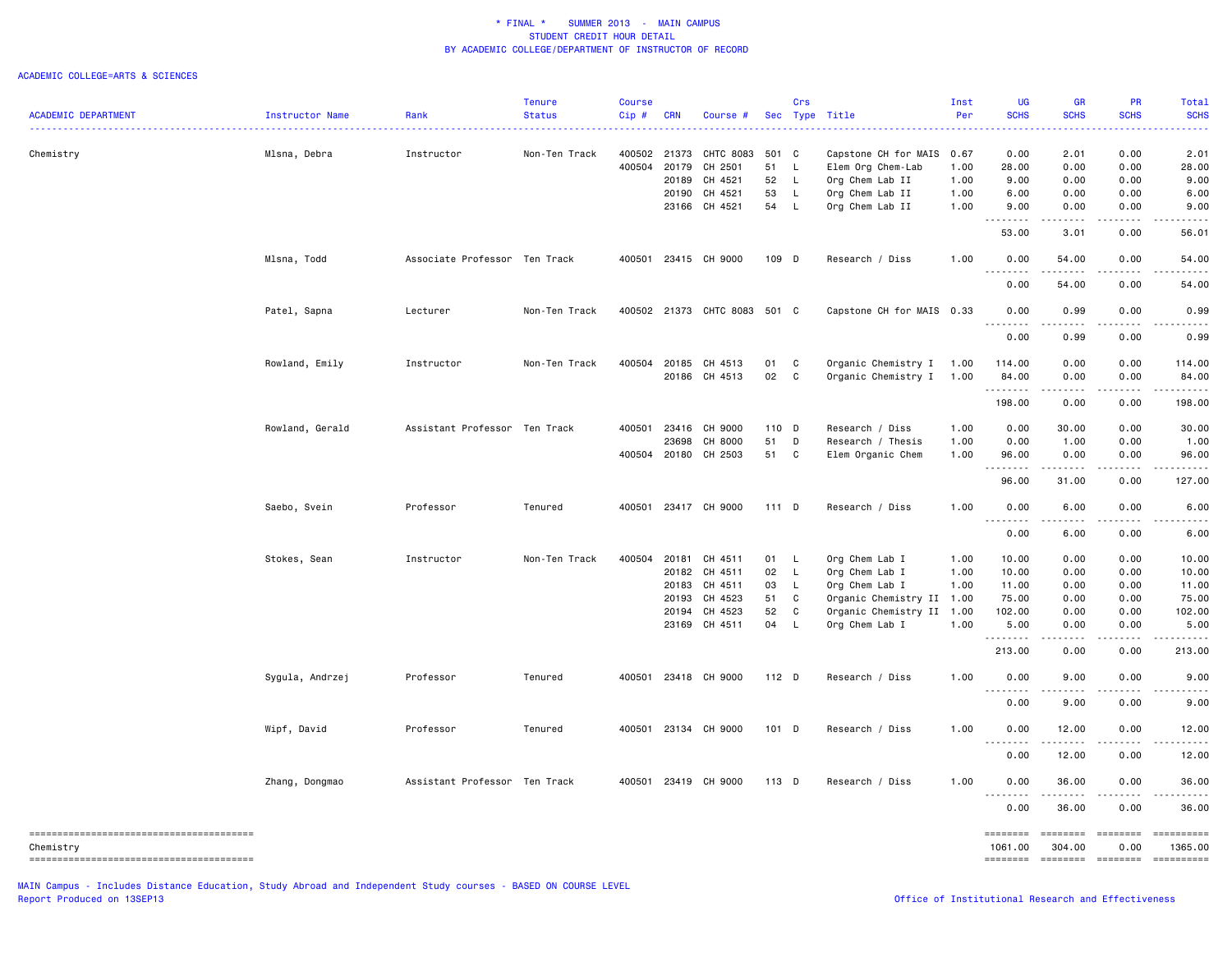|                                                         |                     |                               | Tenure        | <b>Course</b> |            |                       |          | Crs          |                           | Inst | UG               | <b>GR</b>                           | <b>PR</b>        | Total                                                                                                                                                         |
|---------------------------------------------------------|---------------------|-------------------------------|---------------|---------------|------------|-----------------------|----------|--------------|---------------------------|------|------------------|-------------------------------------|------------------|---------------------------------------------------------------------------------------------------------------------------------------------------------------|
| <b>ACADEMIC DEPARTMENT</b>                              | Instructor Name     | Rank                          | <b>Status</b> | Cip#          | <b>CRN</b> | Course #              |          |              | Sec Type Title            | Per  | <b>SCHS</b><br>. | <b>SCHS</b><br>.                    | <b>SCHS</b><br>. | <b>SCHS</b><br>.                                                                                                                                              |
|                                                         |                     |                               |               |               |            |                       |          |              |                           |      |                  |                                     |                  |                                                                                                                                                               |
| Classical & Modern Languages & Literatur Arroyo, Silvia |                     | Assistant Professor Ten Track |               | 160905 20641  |            | FLS 2133              | 01<br>02 | C            | Spanish III               | 1.00 | 39.00            | 0.00                                | 0.00             | 39.00                                                                                                                                                         |
|                                                         |                     |                               |               |               |            | 20642 FLS 2133        |          | C            | Spanish III               | 1.00 | 27.00<br>.       | 0.00<br>$\sim$ $\sim$ $\sim$ $\sim$ | 0.00<br>.        | 27.00                                                                                                                                                         |
|                                                         |                     |                               |               |               |            |                       |          |              |                           |      | 66.00            | 0.00                                | 0.00             | 66.00                                                                                                                                                         |
|                                                         | Blackbourn, Forrest | Lecturer                      | Non-Ten Track |               |            | 160905 20638 FLS 1123 | 53       | $\mathbf{C}$ | Spanish II                | 1.00 | 21.00            | 0.00                                | 0.00             | 21.00                                                                                                                                                         |
|                                                         |                     |                               |               |               |            |                       |          |              |                           |      | .<br>21.00       | 0.00                                | 0.00             | 21.00                                                                                                                                                         |
|                                                         | Davisson, Brian     | Assistant Professor Ten Track |               | 169999        |            | 22041 FLS 2990        | 001 C    |              | Special Topic In FLS 1.00 |      | 18.00            | 0.00                                | 0.00             | 18.00                                                                                                                                                         |
|                                                         |                     |                               |               |               |            |                       |          |              |                           |      | .<br>18.00       | د د د د<br>0.00                     | .<br>0.00        | .<br>18.00                                                                                                                                                    |
|                                                         |                     |                               |               |               |            |                       |          |              |                           |      |                  |                                     |                  |                                                                                                                                                               |
|                                                         | Debicka, Anna       | Instructor                    | Non-Ten Track | 160905        | 20628      | FLS 1113              | 03       | C            | Spanish I                 | 1.00 | 45.00            | 0.00                                | 0.00             | 45.00                                                                                                                                                         |
|                                                         |                     |                               |               |               |            | 20637 FLS 1123        | 51       | C            | Spanish II                | 1.00 | 45.00<br>.       | 0.00<br>.                           | 0.00<br>.        | 45.00<br>. <u>.</u> .                                                                                                                                         |
|                                                         |                     |                               |               |               |            |                       |          |              |                           |      | 90.00            | 0.00                                | 0.00             | 90.00                                                                                                                                                         |
|                                                         | Dunlap, Monika      | Instructor                    | Non-Ten Track | 160901        | 20595      | FLF 1113              | 01       | C            | French I                  | 1.00 | 18.00            | 0.00                                | 0.00             | 18.00                                                                                                                                                         |
|                                                         |                     |                               |               |               |            | 21916 FLF 2133        | 51       | C            | French III                | 1.00 | 27.00            | 0.00                                | 0.00             | 27.00                                                                                                                                                         |
|                                                         |                     |                               |               |               |            |                       |          |              |                           |      | .<br>45.00       | .<br>0.00                           | .<br>0.00        | .<br>45.00                                                                                                                                                    |
|                                                         | Ebel, Brigitte      | Lecturer                      | Non-Ten Track | 160501        | 22326      | FLG 3323              | 851 A    |              | Business German II        | 1.00 | 3.00             | 0.00                                | 0.00             | 3.00                                                                                                                                                          |
|                                                         |                     |                               |               |               | 22327      | FLG 3153              | 801 A    |              | Mod German Culture        | 1.00 | 18.00            | 0.00                                | 0.00             | 18.00                                                                                                                                                         |
|                                                         |                     |                               |               | 169999        | 22324      | FLG 2990              | 801 A    |              | Special Topic In FLG      | 1.00 | 54.00            | 0.00                                | 0.00             | 54.00                                                                                                                                                         |
|                                                         |                     |                               |               |               | 22325      | FLG 4990              | 801 A    |              | Special Topic In FLG 1.00 |      | 18.00            | 0.00                                | 0.00             | 18.00                                                                                                                                                         |
|                                                         |                     |                               |               |               |            | 23073 FLG 4990        | 851 A    |              | Special Topic In FLG 1.00 |      | 12.00<br>.       | 0.00<br>.                           | 0.00<br>-----    | 12.00<br>------                                                                                                                                               |
|                                                         |                     |                               |               |               |            |                       |          |              |                           |      | 105.00           | 0.00                                | 0.00             | 105.00                                                                                                                                                        |
|                                                         | Harland, Robert     | Associate Professor Tenured   |               | 160905        | 20633      | FLS 1123              | 01       | $\mathbf{C}$ | Spanish II                | 1.00 | 45.00            | 0.00                                | 0.00             | 45.00                                                                                                                                                         |
|                                                         |                     |                               |               |               | 20634      | FLS 1123              | 02       | $\mathbf{C}$ | Spanish II                | 1.00 | 66.00            | 0.00                                | 0.00             | 66.00                                                                                                                                                         |
|                                                         |                     |                               |               |               |            | 22027 FLS 4293        | 001 C    |              | Cinema in Span Cultu 1.00 |      | 12.00            | 0.00                                | 0.00             | 12.00                                                                                                                                                         |
|                                                         |                     |                               |               |               |            | 22470 FLS 6293        | 001 C    |              | Cinema in Span Cultu 1.00 |      | 0.00<br>.        | 15.00<br>.                          | 0.00<br>.        | 15.00<br>$\frac{1}{2} \left( \frac{1}{2} \right) \left( \frac{1}{2} \right) \left( \frac{1}{2} \right) \left( \frac{1}{2} \right) \left( \frac{1}{2} \right)$ |
|                                                         |                     |                               |               |               |            |                       |          |              |                           |      | 123.00           | 15.00                               | 0.00             | 138.00                                                                                                                                                        |
|                                                         | Jordan, Jack        | Professor                     | Tenured       | 160901        |            | 23664 FLF 7000        | $101$ I  |              | Directed Indiv Study 1.00 |      | 0.00             | 3.00                                | 0.00<br>-----    | 3.00<br>.                                                                                                                                                     |
|                                                         |                     |                               |               |               |            |                       |          |              |                           |      | .<br>0.00        | .<br>3.00                           | 0.00             | 3.00                                                                                                                                                          |
|                                                         | Munn, David         | Lecturer                      | Non-Ten Track | 160905        | 20626      | FLS 1113              | 01       | C            | Spanish I                 | 1.00 | 36.00            | 0.00                                | 0.00             | 36.00                                                                                                                                                         |
|                                                         |                     |                               |               |               | 20627      | FLS 1113              | 02       | C            | Spanish I                 | 1.00 | 21.00            | 0.00                                | 0.00             | 21.00                                                                                                                                                         |
|                                                         |                     |                               |               |               |            | 20645 FLS 2133        | 51       | C            | Spanish III               | 1.00 | 42.00            | 0.00                                | 0.00             | 42.00                                                                                                                                                         |
|                                                         |                     |                               |               |               |            | 20646 FLS 2133        | 52       | C            | Spanish III               | 1.00 | 48.00            | 0.00                                | 0.00             | 48.00                                                                                                                                                         |
|                                                         |                     |                               |               |               |            |                       |          |              |                           |      | .<br>147.00      | .<br>0.00                           | .<br>0.00        | .<br>147.00                                                                                                                                                   |
|                                                         | Russell, Amie       | Instructor                    | Non-Ten Track |               |            | 160905 20631 FLS 1113 | 51       | $\mathbf{C}$ | Spanish I                 | 1.00 | 36.00            | 0.00                                | 0.00             | 36.00                                                                                                                                                         |
|                                                         |                     |                               |               |               |            |                       |          |              |                           |      | .<br>36.00       | 0.00                                | 0.00             | 36.00                                                                                                                                                         |
|                                                         | Simpore, Karim      | Assistant Professor Ten Track |               |               |            | 160901 20597 FLF 1123 | 51       | C            | French II                 | 1.00 | 21.00            | 0.00                                | 0.00             | 21.00                                                                                                                                                         |
|                                                         |                     |                               |               |               |            |                       |          |              |                           |      |                  |                                     |                  |                                                                                                                                                               |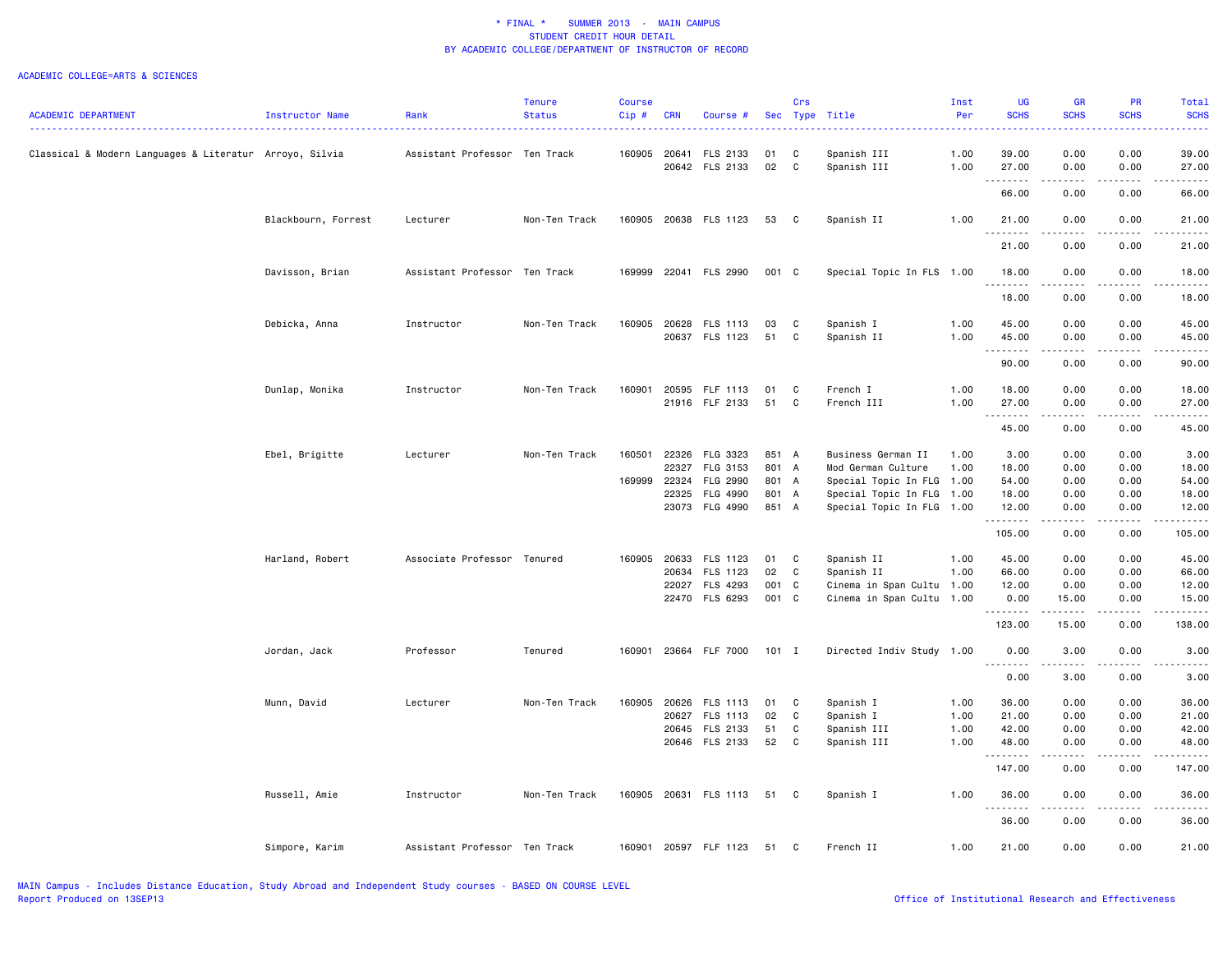| <b>ACADEMIC DEPARTMENT</b>               | Instructor Name | Rank | Tenure<br>Status | Course<br>Cip#<br><b>CRN</b> |  | urs<br>Course # Sec Type Title | Inst<br>Per | UG<br><b>SCHS</b> | <b>GR</b><br><b>SCHS</b> | <b>PR</b><br><b>SCHS</b> | Total<br><b>SCHS</b> |
|------------------------------------------|-----------------|------|------------------|------------------------------|--|--------------------------------|-------------|-------------------|--------------------------|--------------------------|----------------------|
|                                          |                 |      |                  |                              |  |                                |             | ---------         | .                        | .                        | .                    |
|                                          |                 |      |                  |                              |  |                                |             | 21.00             | 0.00                     | 0.00                     | 21.00                |
|                                          |                 |      |                  |                              |  |                                |             | ========          | --------                 | ========                 | -----------          |
| Classical & Modern Languages & Literatur |                 |      |                  |                              |  |                                |             | 672.00            | 18.00                    | 0.00                     | 690.00               |
|                                          |                 |      |                  |                              |  |                                |             | ========          | --------                 | ========                 | ==========           |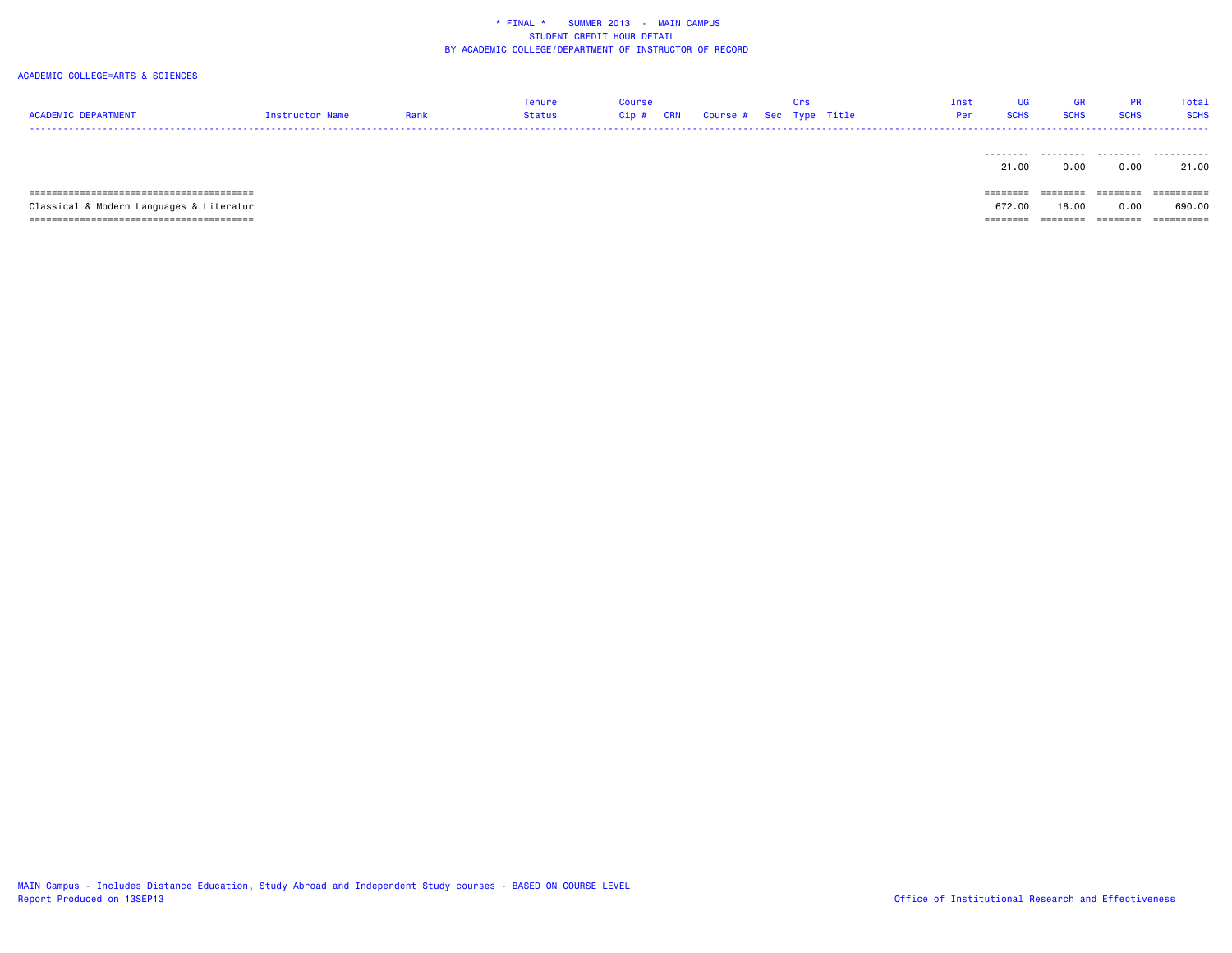|                            |                    |                               | Tenure        | <b>Course</b> |                |                      |               | Crs          |                              | Inst | <b>UG</b>        | GR                                                                                                                                       | <b>PR</b>    | Total                                                                                                                                    |
|----------------------------|--------------------|-------------------------------|---------------|---------------|----------------|----------------------|---------------|--------------|------------------------------|------|------------------|------------------------------------------------------------------------------------------------------------------------------------------|--------------|------------------------------------------------------------------------------------------------------------------------------------------|
| <b>ACADEMIC DEPARTMENT</b> | Instructor Name    | Rank                          | <b>Status</b> | Cip#          | <b>CRN</b>     | Course #             |               |              | Sec Type Title               | Per  | <b>SCHS</b><br>. | <b>SCHS</b><br>$\frac{1}{2} \left( \frac{1}{2} \right) \left( \frac{1}{2} \right) \left( \frac{1}{2} \right) \left( \frac{1}{2} \right)$ | <b>SCHS</b>  | <b>SCHS</b><br>$\frac{1}{2} \left( \frac{1}{2} \right) \left( \frac{1}{2} \right) \left( \frac{1}{2} \right) \left( \frac{1}{2} \right)$ |
|                            |                    |                               |               |               |                |                      |               |              |                              |      |                  |                                                                                                                                          |              |                                                                                                                                          |
| Communication              | Anthony, Kelli     | Instructor                    | Non-Ten Track | 090101        | 21378          | CO 3833              | 501 C         |              | Interviewing                 | 1.00 | 51.00            | 0.00                                                                                                                                     | 0.00         | 51.00                                                                                                                                    |
|                            |                    |                               |               | 090401        | 21377          | CO 1403              | 501 C         |              | Intro Mass Media             | 1.00 | 30.00<br>.       | 0.00<br>----                                                                                                                             | 0.00<br>.    | 30.00<br>$\cdots$                                                                                                                        |
|                            |                    |                               |               |               |                |                      |               |              |                              |      | 81.00            | 0.00                                                                                                                                     | 0.00         | 81.00                                                                                                                                    |
|                            | Brown, Karyn       | Instructor                    | Non-Ten Track | 090101        | 23626          | CO 4000              | $101$ I       |              | Directed Indiv Study         | 1.00 | 3.00             | 0.00                                                                                                                                     | 0.00         | 3.00                                                                                                                                     |
|                            |                    |                               |               | 090401        | 20241          | CO 4053              | 101 E         |              | Internship Comm              | 1.00 | 66.00            | 0.00                                                                                                                                     | 0.00         | 66.00                                                                                                                                    |
|                            |                    |                               |               | 090501        | 20233          | CO 3813              | 01            | C            | PR Case Problems             | 1.00 | 42.00            | 0.00                                                                                                                                     | 0.00         | 42.00                                                                                                                                    |
|                            |                    |                               |               |               | 20238          | CO 3853              | 01            | C            | Public Relations Wri 1.00    |      | 36.00            | 0.00                                                                                                                                     | 0.00         | 36.00                                                                                                                                    |
|                            |                    |                               |               |               |                |                      |               |              |                              |      | .<br>147.00      | .<br>0.00                                                                                                                                | .<br>0.00    | .<br>147.00                                                                                                                              |
|                            | Cain, Emily        | Instructor                    | Non-Ten Track | 090501        |                | 20232 CO 3803        | 001 C         |              | Prin Public Relation 1.00    |      | 36.00            | 0.00                                                                                                                                     | 0.00         | 36.00                                                                                                                                    |
|                            |                    |                               |               |               |                |                      |               |              |                              |      | .<br>36.00       | .<br>0.00                                                                                                                                | .<br>0.00    | .<br>36.00                                                                                                                               |
|                            | Chambers, Cheryl   |                               |               | 090101        | 20216          | CO 1013              | 52            |              | Intro to Communicati 1.00    |      | 33.00            | 0.00                                                                                                                                     | 0.00         | 33.00                                                                                                                                    |
|                            |                    | Instructor                    | Non-Ten Track |               |                | 22062 CO 1013        | 51            | C<br>C       | Intro to Communicati 1.00    |      | 54.00            | 0.00                                                                                                                                     | 0.00         | 54.00                                                                                                                                    |
|                            |                    |                               |               |               |                |                      |               |              |                              |      | .                |                                                                                                                                          |              | ه د د د د                                                                                                                                |
|                            |                    |                               |               |               |                |                      |               |              |                              |      | 87.00            | 0.00                                                                                                                                     | 0.00         | 87.00                                                                                                                                    |
|                            | Clevinger, Donna   | Professor                     | Tenured       | 231001        | 20210          | CO 1003              | 03            | C            | Fund Of Public Speak 1.00    |      | 42.00            | 0.00                                                                                                                                     | 0.00         | 42.00                                                                                                                                    |
|                            |                    |                               |               | 500501        |                | 20223 CO 1503        | 01            | C            | Intro To Theatre             | 1.00 | 27.00            | 0.00                                                                                                                                     | 0.00         | 27.00                                                                                                                                    |
|                            |                    |                               |               |               |                |                      |               |              |                              |      | .<br>69.00       | .<br>0.00                                                                                                                                | .<br>0.00    | .<br>69.00                                                                                                                               |
|                            | Cooley, Skye       | Assistant Professor Ten Track |               | 090501        | 23251          | CO 3853              | 02            | $\mathbf{C}$ | Public Relations Wri 1.00    |      | 27.00            | 0.00                                                                                                                                     | 0.00         | 27.00                                                                                                                                    |
|                            |                    |                               |               |               |                |                      |               |              |                              |      | .                | .                                                                                                                                        | .            | .                                                                                                                                        |
|                            |                    |                               |               |               |                |                      |               |              |                              |      | 27.00            | 0.00                                                                                                                                     | 0.00         | 27.00                                                                                                                                    |
|                            | Edmonds, Khristina | Instructor                    | Non-Ten Track | 231001        | 20206          | CO 1003              | 001 C         |              | Fund Of Public Speak 1.00    |      | 48.00            | 0.00                                                                                                                                     | 0.00         | 48.00                                                                                                                                    |
|                            |                    |                               |               |               | 20208          | CO 1003              | 01            | C            | Fund Of Public Speak 1.00    |      | 45.00            | 0.00                                                                                                                                     | 0.00         | 45.00                                                                                                                                    |
|                            |                    |                               |               |               | 20209          | CO 1003              | 02            | C            | Fund Of Public Speak 1.00    |      | 48.00            | 0.00                                                                                                                                     | 0.00         | 48.00                                                                                                                                    |
|                            |                    |                               |               |               | 20211          | CO 1003              | 51            | C            | Fund Of Public Speak 1.00    |      | 45.00            | 0.00                                                                                                                                     | 0.00         | 45.00                                                                                                                                    |
|                            |                    |                               |               |               |                | 20212 CO 1003        | 52            | C            | Fund Of Public Speak 1.00    |      | 39.00            | 0.00                                                                                                                                     | 0.00         | 39.00                                                                                                                                    |
|                            |                    |                               |               |               |                |                      |               |              |                              |      | .<br>225.00      | .<br>0.00                                                                                                                                | .<br>0.00    | .<br>225.00                                                                                                                              |
|                            |                    |                               |               |               |                |                      |               |              |                              |      |                  |                                                                                                                                          |              |                                                                                                                                          |
|                            | Flick, Harry       | Professor                     | Tenured       | 090101        | 20224          | CO 2213              | 01            | C            | Small Group Commun           | 1.00 | 39.00            | 0.00                                                                                                                                     | 0.00         | 39.00                                                                                                                                    |
|                            |                    |                               |               |               | 20234<br>20235 | CO 3833<br>CO 3833   | 001 C<br>01 C |              | Interviewing<br>Interviewing | 1.00 | 36.00<br>30.00   | 0.00<br>0.00                                                                                                                             | 0.00<br>0.00 | 36.00<br>30.00                                                                                                                           |
|                            |                    |                               |               |               |                |                      |               |              |                              | 1.00 | .                | $\frac{1}{2} \left( \frac{1}{2} \right) \left( \frac{1}{2} \right) \left( \frac{1}{2} \right) \left( \frac{1}{2} \right)$                | .            | .                                                                                                                                        |
|                            |                    |                               |               |               |                |                      |               |              |                              |      | 105.00           | 0.00                                                                                                                                     | 0.00         | 105.00                                                                                                                                   |
|                            | Fountain, Amy      | Instructor                    | Non-Ten Track |               |                | 090101 21375 CO 1013 | 501 C         |              | Intro to Communicati 1.00    |      | 51.00            | 0.00                                                                                                                                     | 0.00         | 51.00                                                                                                                                    |
|                            |                    |                               |               |               |                | 22102 CO 1223        | 501 C         |              | Intro Comm Theory            | 1.00 | 48.00            | 0.00                                                                                                                                     | 0.00         | 48.00                                                                                                                                    |
|                            |                    |                               |               |               |                |                      |               |              |                              |      | .                | $\omega_{\rm c}$ and $\omega_{\rm c}$                                                                                                    | .            | .                                                                                                                                        |
|                            |                    |                               |               |               |                |                      |               |              |                              |      | 99.00            | 0.00                                                                                                                                     | 0.00         | 99.00                                                                                                                                    |
|                            | Gawrych, Teresa    | Instructor                    | Non-Ten Track | 090101        |                | 20217 CO 1013        | 53            | C            | Intro to Communicati 1.00    |      | 30.00<br>.       | 0.00<br>$\frac{1}{2} \left( \frac{1}{2} \right) \left( \frac{1}{2} \right) \left( \frac{1}{2} \right) \left( \frac{1}{2} \right)$        | 0.00<br>.    | 30.00<br>.                                                                                                                               |
|                            |                    |                               |               |               |                |                      |               |              |                              |      | 30.00            | 0.00                                                                                                                                     | 0.00         | 30.00                                                                                                                                    |
|                            | Goodman, Mark      | Professor                     | Tenured       | 090401        | 20244          | CO 4313              | 51            | C            | Mass Media Law               | 1.00 | 39.00            | 0.00                                                                                                                                     | 0.00         | 39.00                                                                                                                                    |
|                            |                    |                               |               |               | 20250          | CO 6313              | 51            | C            | Mass Media Law               | 1.00 | 0.00             | 3.00                                                                                                                                     | 0.00         | 3.00                                                                                                                                     |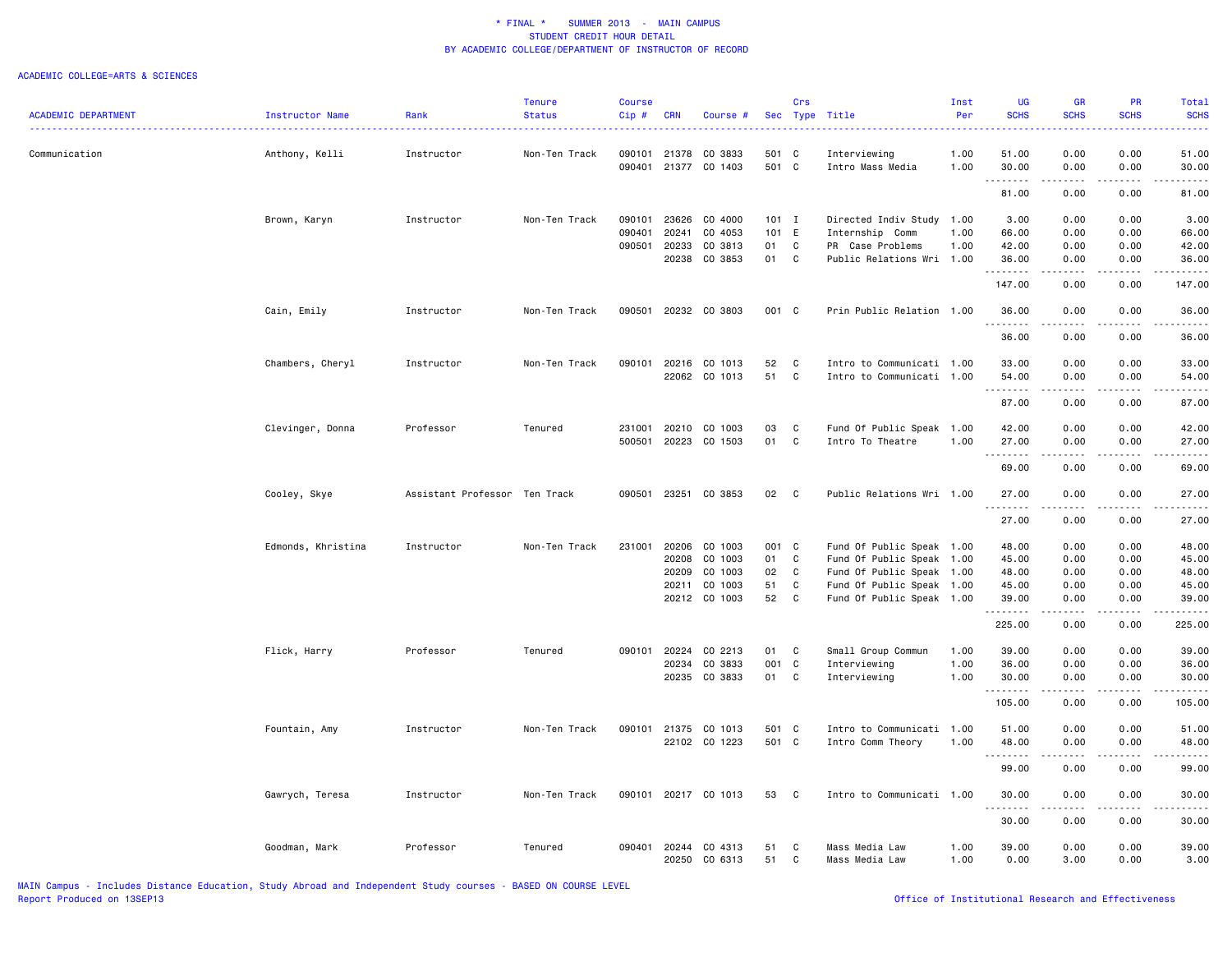|                            |                      |                               | <b>Tenure</b> | <b>Course</b> |                |                          |                | Crs            |                                                   | Inst | UG                                                                                                                                                            | GR                                                                                                                                                           | PR.          | Total                                          |
|----------------------------|----------------------|-------------------------------|---------------|---------------|----------------|--------------------------|----------------|----------------|---------------------------------------------------|------|---------------------------------------------------------------------------------------------------------------------------------------------------------------|--------------------------------------------------------------------------------------------------------------------------------------------------------------|--------------|------------------------------------------------|
| <b>ACADEMIC DEPARTMENT</b> | Instructor Name      | Rank                          | <b>Status</b> | Cip#          | <b>CRN</b>     | Course #                 |                |                | Sec Type Title                                    | Per  | <b>SCHS</b>                                                                                                                                                   | <b>SCHS</b>                                                                                                                                                  | <b>SCHS</b>  | <b>SCHS</b>                                    |
|                            |                      |                               |               |               |                |                          |                |                |                                                   |      | .                                                                                                                                                             | ------                                                                                                                                                       | .            | .                                              |
|                            |                      |                               |               |               |                |                          |                |                |                                                   |      | 39.00                                                                                                                                                         | 3.00                                                                                                                                                         | 0.00         | 42.00                                          |
| Communication              | Knight, Amy          | Instructor                    | Non-Ten Track | 090101        |                | 20213 CO 1013            | 001 C          |                | Intro to Communicati 1.00                         |      | 51.00                                                                                                                                                         | 0.00                                                                                                                                                         | 0.00         | 51.00                                          |
|                            |                      |                               |               |               |                | 21376 CO 1013            | 551 C          |                | Intro to Communicati 1.00                         |      | 30.00<br>.                                                                                                                                                    | 0.00<br>$- - - - -$                                                                                                                                          | 0.00<br>.    | 30.00<br>.                                     |
|                            |                      |                               |               |               |                |                          |                |                |                                                   |      | 81.00                                                                                                                                                         | 0.00                                                                                                                                                         | 0.00         | 81.00                                          |
|                            | Lim, Joon Soo        | Assistant Professor Ten Track |               | 090501        | 20240          | CO 3863                  | 51             | B              | PR Production                                     | 1.00 | 48.00                                                                                                                                                         | 0.00                                                                                                                                                         | 0.00         | 48.00                                          |
|                            |                      |                               |               |               | 20247          | CO 4803                  | 51             | C              | Research in PR & Adv                              | 1.00 | 27.00<br>$\frac{1}{2} \left( \frac{1}{2} \right) \left( \frac{1}{2} \right) \left( \frac{1}{2} \right) \left( \frac{1}{2} \right) \left( \frac{1}{2} \right)$ | 0.00                                                                                                                                                         | 0.00         | 27.00                                          |
|                            |                      |                               |               |               |                |                          |                |                |                                                   |      | 75.00                                                                                                                                                         | 0.00                                                                                                                                                         | 0.00         | 75.00                                          |
|                            | Morschauser, Lindsey | Instructor                    | Non-Ten Track | 090701        | 20246          | CO 4393                  | 01             | B              | Broadcast Performanc                              | 1.00 | 15.00                                                                                                                                                         | 0.00                                                                                                                                                         | 0.00         | 15.00                                          |
|                            |                      |                               |               |               | 22055          | CO 2333                  | 01             | B              | Tv Production                                     | 1.00 | 18.00<br>1.1.1.1.1.1.1                                                                                                                                        | 0.00<br>$\frac{1}{2} \left( \frac{1}{2} \right) \left( \frac{1}{2} \right) \left( \frac{1}{2} \right) \left( \frac{1}{2} \right) \left( \frac{1}{2} \right)$ | 0.00<br>.    | 18.00<br>.                                     |
|                            |                      |                               |               |               |                |                          |                |                |                                                   |      | 33.00                                                                                                                                                         | 0.00                                                                                                                                                         | 0.00         | 33.00                                          |
|                            | Nicholson, John      | Associate Professor Tenured   |               | 090101        | 20219          | CO 1223                  | 001 C          |                | Intro Comm Theory                                 | 1.00 | 30.00                                                                                                                                                         | 0.00                                                                                                                                                         | 0.00         | 30.00                                          |
|                            |                      |                               |               |               | 20225          | CO 2213                  | 51             | C              | Small Group Commun                                | 1.00 | 39.00                                                                                                                                                         | 0.00                                                                                                                                                         | 0.00         | 39.00                                          |
|                            |                      |                               |               |               | 20242          | CO 4203                  | 01             | C              | Nonverbal Communicat                              | 1.00 | 21.00                                                                                                                                                         | 0.00                                                                                                                                                         | 0.00         | 21.00                                          |
|                            |                      |                               |               |               | 20248          | CO 6203                  | 01             | C              | Nonverbal Communicat 1.00                         |      | 0.00                                                                                                                                                          | 3.00                                                                                                                                                         | 0.00         | 3.00                                           |
|                            |                      |                               |               | 231001        | 22057<br>22058 | CO 4253<br>CO 6253       | 01<br>01       | C<br>C         | Elements Of Persuasn<br>Elements Of Persuasn 1.00 | 1.00 | 42.00<br>0.00                                                                                                                                                 | 0.00<br>12.00                                                                                                                                                | 0.00<br>0.00 | 42.00<br>12.00                                 |
|                            |                      |                               |               |               |                |                          |                |                |                                                   |      | .                                                                                                                                                             | .                                                                                                                                                            | .            | .                                              |
|                            |                      |                               |               |               |                |                          |                |                |                                                   |      | 132.00                                                                                                                                                        | 15.00                                                                                                                                                        | 0.00         | 147.00                                         |
|                            | Poe, Philip          | Instructor                    | Non-Ten Track | 090401        | 20231          | CO 3423                  | 001 C          |                | Feature Writing                                   | 1.00 | 33.00                                                                                                                                                         | 0.00                                                                                                                                                         | 0.00         | 33.00                                          |
|                            |                      |                               |               | 090701        | 20227          | CO 2413                  | 01             | $\overline{B}$ | Intro News Writ-Repo                              | 1.00 | 42.00<br>.                                                                                                                                                    | 0.00                                                                                                                                                         | 0.00<br>.    | 42.00<br>.                                     |
|                            |                      |                               |               |               |                |                          |                |                |                                                   |      | 75.00                                                                                                                                                         | 0.00                                                                                                                                                         | 0.00         | 75.00                                          |
|                            | Roussin, Wendy       | Assistant Professor Ten Track |               |               |                | 090702 22052 CO 3713     | 001 B          |                | Digital Communicatio 1.00                         |      | 24.00<br>.                                                                                                                                                    | 0.00                                                                                                                                                         | 0.00         | 24.00<br>.                                     |
|                            |                      |                               |               |               |                |                          |                |                |                                                   |      | 24.00                                                                                                                                                         | 0.00                                                                                                                                                         | 0.00         | 24.00                                          |
|                            | Smith, Glenn         | Associate Professor Tenured   |               | 090101        | 20215          | CO 1013                  | 02             | C              | Intro to Communicati 1.00                         |      | 54.00                                                                                                                                                         | 0.00                                                                                                                                                         | 0.00         | 54.00                                          |
|                            |                      |                               |               |               | 20236          | CO 3833                  | 51             | C              | Interviewing                                      | 1.00 | 33.00                                                                                                                                                         | 0.00                                                                                                                                                         | 0.00         | 33.00                                          |
|                            |                      |                               |               | 090401        | 20221          | CO 1403                  | 01             | C              | Intro Mass Media                                  | 1.00 | 57.00                                                                                                                                                         | 0.00                                                                                                                                                         | 0.00         | 57.00                                          |
|                            |                      |                               |               | 231001 21379  |                | CO 4253<br>21382 CO 6253 | 501 C<br>501 C |                | Elements Of Persuasn 1.00                         |      | 24.00                                                                                                                                                         | 0.00                                                                                                                                                         | 0.00<br>0.00 | 24.00                                          |
|                            |                      |                               |               |               |                |                          |                |                | Elements Of Persuasn 1.00                         |      | 0.00<br>.                                                                                                                                                     | 15.00<br>.                                                                                                                                                   | .            | 15.00<br>.                                     |
|                            |                      |                               |               |               |                |                          |                |                |                                                   |      | 168.00                                                                                                                                                        | 15.00                                                                                                                                                        | 0.00         | 183.00                                         |
|                            | Strout, Lawrence     | Associate Professor Tenured   |               | 090701        |                | 22063 CO 2413            | 51 B           |                | Intro News Writ-Repo 1.00                         |      | 42.00<br>.                                                                                                                                                    | 0.00                                                                                                                                                         | 0.00         | 42.00<br>$\omega_{\rm c}$ and $\omega_{\rm c}$ |
|                            |                      |                               |               |               |                |                          |                |                |                                                   |      | 42.00                                                                                                                                                         | 0.00                                                                                                                                                         | 0.00         | 42.00                                          |
|                            | Watson, Timothy      | Lecturer                      | Non-Ten Track | 500501        |                | 20228 CO 2574            | 51 B           |                | Sum Theatre Workshop 1.00                         |      | 36.00<br>.                                                                                                                                                    | 0.00<br>.                                                                                                                                                    | 0.00<br>.    | 36.00<br>.                                     |
|                            |                      |                               |               |               |                |                          |                |                |                                                   |      | 36.00                                                                                                                                                         | 0.00                                                                                                                                                         | 0.00         | 36.00                                          |
|                            | Williams, Kevin      | Associate Professor Tenured   |               | 090401        | 20245          | CO 4323                  | 51             | C              | Mass Media-Society                                | 1.00 | 54.00                                                                                                                                                         | 0.00                                                                                                                                                         | 0.00         | 54.00                                          |
|                            |                      |                               |               |               | 20251          | CO 6323                  | 51             | C              | Mass Media-Society                                | 1.00 | 0.00                                                                                                                                                          | 3.00                                                                                                                                                         | 0.00         | 3.00                                           |
|                            |                      |                               |               |               | 21380          | CO 4323                  | 501 C          |                | Mass Media-Society                                | 1.00 | 30.00                                                                                                                                                         | 0.00                                                                                                                                                         | 0.00         | 30.00                                          |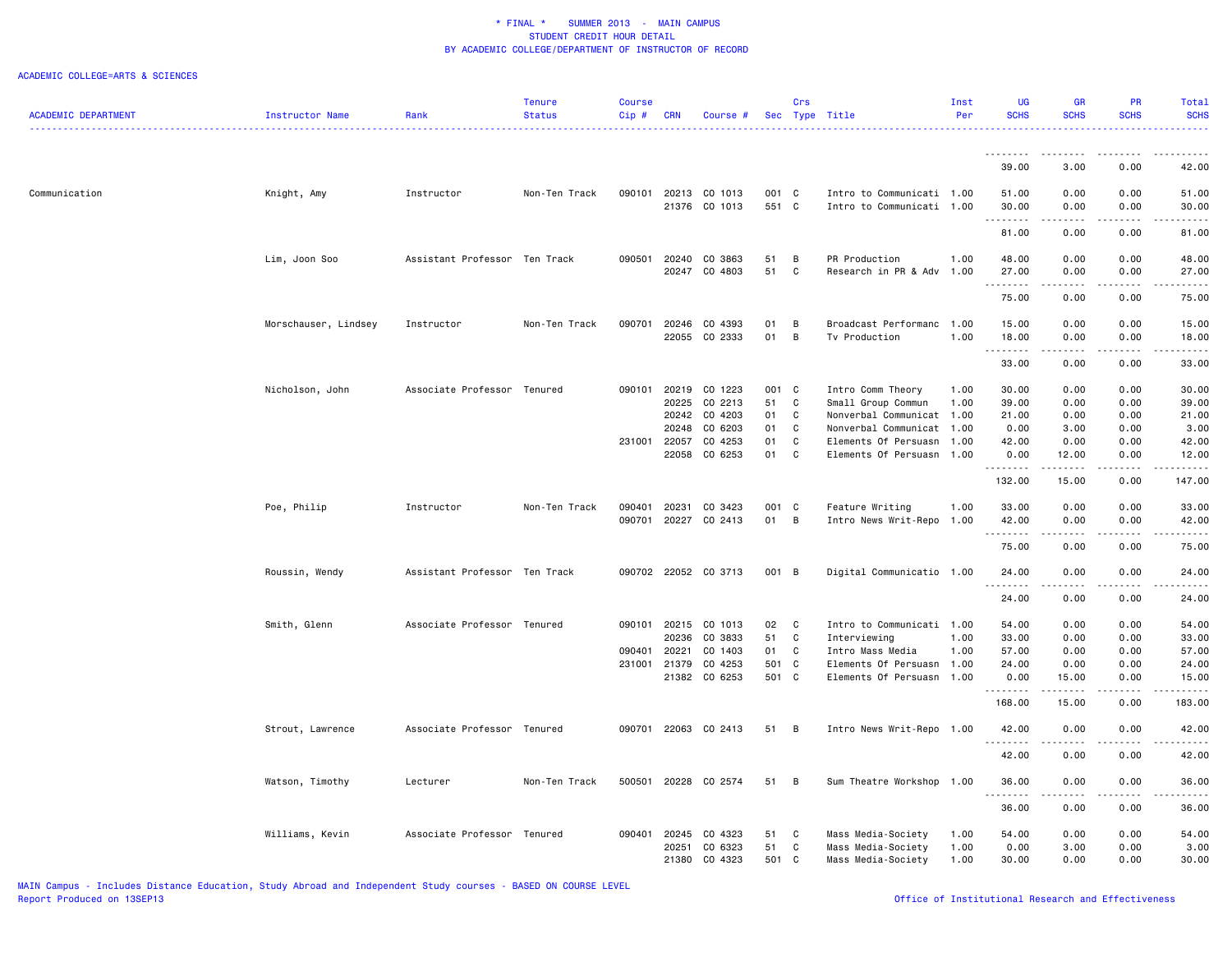| <b>ACADEMIC DEPARTMENT</b>         | Instructor Name | Rank                        | Tenure<br><b>Status</b> | <b>Course</b><br>$Cip$ # | <b>CRN</b>              | Course # Sec Type Title       |                         | Crs |                                                                | Inst<br>Per          | UG<br><b>SCHS</b>               | <b>GR</b><br><b>SCHS</b>       | <b>PR</b><br><b>SCHS</b>     | <b>Total</b><br><b>SCHS</b>      |
|------------------------------------|-----------------|-----------------------------|-------------------------|--------------------------|-------------------------|-------------------------------|-------------------------|-----|----------------------------------------------------------------|----------------------|---------------------------------|--------------------------------|------------------------------|----------------------------------|
| Communication                      | Williams, Kevin | Associate Professor Tenured |                         | 090401                   | 21381<br>21383<br>21384 | CO 4323<br>CO 6323<br>CO 6323 | 502 C<br>501 C<br>502 C |     | Mass Media-Society<br>Mass Media-Society<br>Mass Media-Society | 1.00<br>1.00<br>1.00 | 30.00<br>0.00<br>0.00<br>114.00 | 0.00<br>15.00<br>9.00<br>27.00 | 0.00<br>0.00<br>0.00<br>0.00 | 30.00<br>15.00<br>9.00<br>141.00 |
| Communication<br>================= |                 |                             |                         |                          |                         |                               |                         |     |                                                                |                      | ========<br>1725.00<br>=======  | ========<br>60.00              | ========<br>0.00             | 1785.00<br>==========            |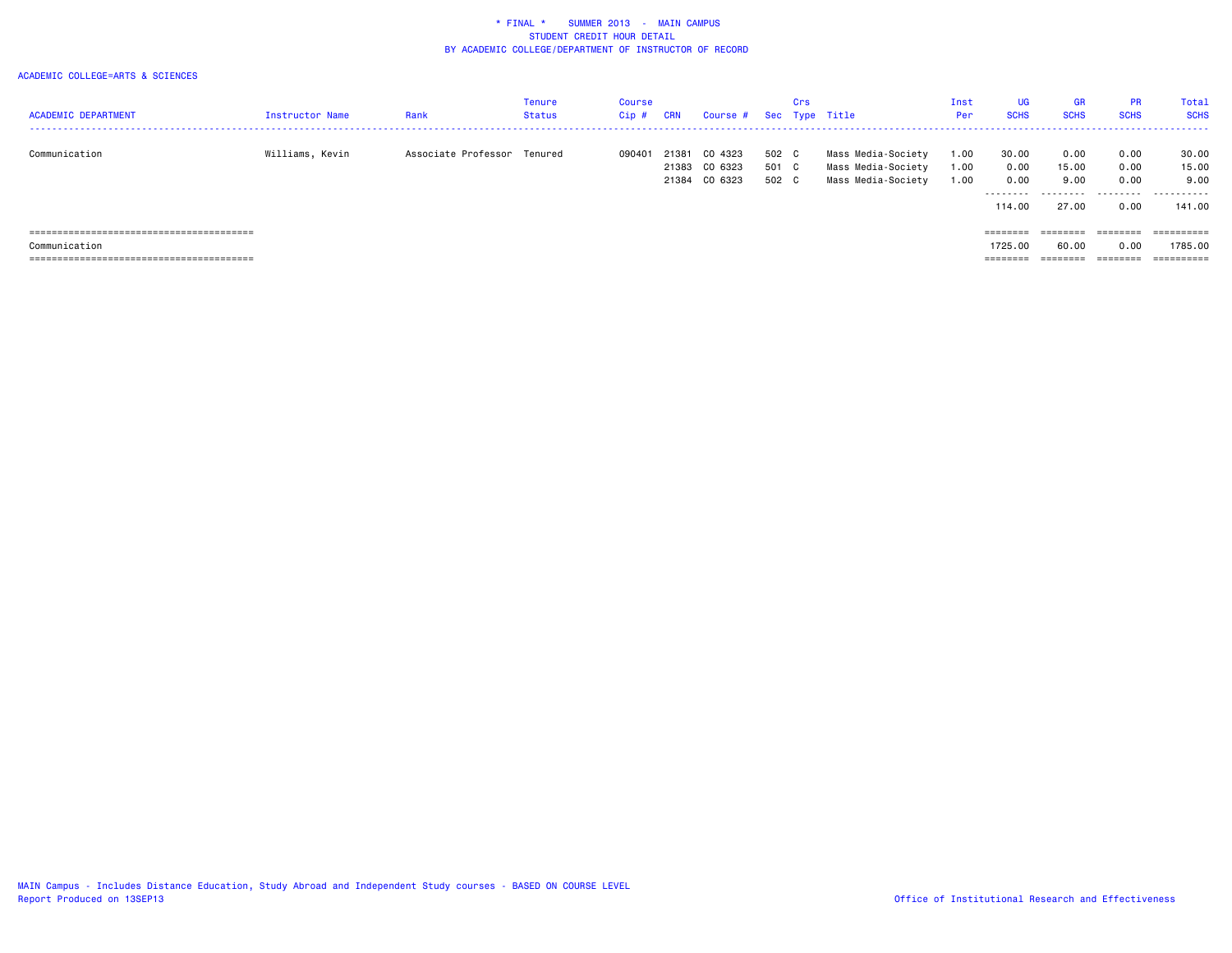| <b>ACADEMIC DEPARTMENT</b> | Instructor Name    | Rank                          | <b>Tenure</b><br><b>Status</b> | <b>Course</b><br>Cip# | <b>CRN</b> | Course #      |       | Crs            | Sec Type Title            | Inst<br>Per | <b>UG</b><br><b>SCHS</b>                                                                                                                   | GR<br><b>SCHS</b>                                                                                                                 | PR<br><b>SCHS</b>   | Total<br><b>SCHS</b> |
|----------------------------|--------------------|-------------------------------|--------------------------------|-----------------------|------------|---------------|-------|----------------|---------------------------|-------------|--------------------------------------------------------------------------------------------------------------------------------------------|-----------------------------------------------------------------------------------------------------------------------------------|---------------------|----------------------|
|                            |                    |                               |                                |                       |            |               |       |                |                           |             |                                                                                                                                            |                                                                                                                                   |                     |                      |
| English                    | Anderson, Thomas   | Associate Professor Tenured   |                                | 239999                |            | 23632 EN 4000 | 03    | $\blacksquare$ | Directed Indiv Study 1.00 |             | 3.00                                                                                                                                       | 0.00                                                                                                                              | 0.00                | 3.00                 |
|                            |                    |                               |                                |                       |            |               |       |                |                           |             | 3.00                                                                                                                                       | 0.00                                                                                                                              | 0.00                | 3.00                 |
|                            | Austin, Daniel     | Lecturer                      | Non-Ten Track                  | 230401                |            | 20485 EN 1113 | 53    | C              | En Composition II         | 1.00        | 18.00<br>.                                                                                                                                 | 0.00<br>.                                                                                                                         | 0.00<br>.           | 18.00<br>.           |
|                            |                    |                               |                                |                       |            |               |       |                |                           |             | 18.00                                                                                                                                      | 0.00                                                                                                                              | 0.00                | 18.00                |
|                            | Barton, Amy        | Instructor                    | Non-Ten Track                  | 140101                |            | 20687 GE 3513 | 53    | $\mathbf{C}$   | Technical Writing         | 1.00        | 36.00<br>.                                                                                                                                 | 0.00<br>.                                                                                                                         | 0.00<br>-----       | 36.00<br>.           |
|                            |                    |                               |                                |                       |            |               |       |                |                           |             | 36.00                                                                                                                                      | 0.00                                                                                                                              | 0.00                | 36.00                |
|                            | Bentley, Gregory   | Associate Professor Tenured   |                                | 230801                | 21737      | EN 4503       | 01    | C              | Shakespeare               | 1.00        | 39.00                                                                                                                                      | 0.00                                                                                                                              | 0.00                | 39.00                |
|                            |                    |                               |                                |                       | 21739      | EN 8523       | 51    | S              | Stu En Lit 1485-1660      | 1.00        | 0.00<br><u>.</u>                                                                                                                           | 15.00                                                                                                                             | 0.00<br>.           | 15.00<br>.           |
|                            |                    |                               |                                |                       |            |               |       |                |                           |             | 39.00                                                                                                                                      | 15.00                                                                                                                             | 0.00                | 54.00                |
|                            | Bogard, LaToya     | Instructor                    | Non-Ten Track                  | 230401                | 20472      | EN 1103       | 02    | C              | En Composition I          | 1.00        | 39.00                                                                                                                                      | 0.00                                                                                                                              | 0.00                | 39.00                |
|                            |                    |                               |                                |                       |            | 20479 EN 1113 | 01    | $\mathtt{C}$   | En Composition II         | 1.00        | 42.00<br>.                                                                                                                                 | 0.00<br>المتمالين                                                                                                                 | 0.00<br>-----       | 42.00<br>.           |
|                            |                    |                               |                                |                       |            |               |       |                |                           |             | 81.00                                                                                                                                      | 0.00                                                                                                                              | 0.00                | 81.00                |
|                            | Brocato, John      | Instructor                    | Non-Ten Track                  | 140101                | 20685      | GE 3513       | 51    | C              | Technical Writing         | 1.00        | 24.00                                                                                                                                      | 0.00                                                                                                                              | 0.00                | 24.00                |
|                            |                    |                               |                                |                       | 20686      | GE 3513       | 52    | C              | Technical Writing         | 1.00        | 27.00                                                                                                                                      | 0.00                                                                                                                              | 0.00                | 27.00                |
|                            |                    |                               |                                |                       |            | 23574 GE 6990 | 01    | C              | Special Topic In GE       | 1.00        | 0.00<br>.                                                                                                                                  | 27.00<br>.                                                                                                                        | 0.00<br>.           | 27.00<br>.           |
|                            |                    |                               |                                |                       |            |               |       |                |                           |             | 51.00                                                                                                                                      | 27.00                                                                                                                             | 0.00                | 78.00                |
|                            | Dechert, Francis   | Instructor                    | Non-Ten Track                  | 140101                | 20684      | GE 3513       | 01    | C              | Technical Writing         | 1.00        | 36.00                                                                                                                                      | 0.00                                                                                                                              | 0.00                | 36.00                |
|                            |                    |                               |                                |                       | 21760      | GE 3513       | 02    | C              | Technical Writing         | 1.00        | 36.00<br>$\frac{1}{2} \left( \frac{1}{2} \right) \left( \frac{1}{2} \right) \left( \frac{1}{2} \right) \left( \frac{1}{2} \right)$<br>---- | 0.00                                                                                                                              | 0.00                | 36.00                |
|                            |                    |                               |                                |                       |            |               |       |                |                           |             | 72.00                                                                                                                                      | 0.00                                                                                                                              | 0.00                | 72.00                |
|                            | Doughty, Catherine | Lecturer                      | Non-Ten Track                  | 230101                | 20469      | EN 0003       | 101 C |                | Development English       | 1.00        | 27.00                                                                                                                                      | 0.00                                                                                                                              | 0.00                | 27.00                |
|                            |                    |                               |                                |                       |            | 20470 EN 0003 | 102 C |                | Development English       | 1.00        | 27.00<br><u>.</u>                                                                                                                          | 0.00<br>.                                                                                                                         | 0.00<br>$- - - - -$ | 27.00<br>.           |
|                            |                    |                               |                                |                       |            |               |       |                |                           |             | 54.00                                                                                                                                      | 0.00                                                                                                                              | 0.00                | 54.00                |
|                            | Fogle, Evelyn      | Assistant Professor Ten Track |                                | 239999                | 23130      | EN 7000       | 51    | $\mathbf{I}$   | Directed Indiv Study 1.00 |             | 0.00                                                                                                                                       | 3.00                                                                                                                              | 0.00                | 3.00                 |
|                            |                    |                               |                                |                       | 23240      | EN 4000       | 02    | I              | Directed Indiv Study 1.00 |             | 3.00                                                                                                                                       | 0.00                                                                                                                              | 0.00                | 3.00                 |
|                            |                    |                               |                                |                       |            | 23363 EN 4000 | 51    | $\blacksquare$ | Directed Indiv Study 1.00 |             | 3.00                                                                                                                                       | 0.00                                                                                                                              | 0.00                | 3.00                 |
|                            |                    |                               |                                |                       |            |               |       |                |                           |             | 6.00                                                                                                                                       | 3.00                                                                                                                              | 0.00                | 9.00                 |
|                            | Gibson, Marie      | Lecturer                      | Non-Ten Track                  | 230401                |            | 20471 EN 1103 | 01    | C              | En Composition I          | 1.00        | 24.00<br>.                                                                                                                                 | 0.00<br>$\frac{1}{2} \left( \frac{1}{2} \right) \left( \frac{1}{2} \right) \left( \frac{1}{2} \right) \left( \frac{1}{2} \right)$ | 0.00<br>.           | 24.00<br>المتمالين   |
|                            |                    |                               |                                |                       |            |               |       |                |                           |             | 24.00                                                                                                                                      | 0.00                                                                                                                              | 0.00                | 24.00                |
|                            | Hagenston, Becky   | Associate Professor Tenured   |                                | 230501                | 20501      | EN 3303       | 01    | C              | Creative Writing          | 1.00        | 30.00<br>.                                                                                                                                 | 0.00                                                                                                                              | 0.00                | 30.00                |
|                            |                    |                               |                                |                       |            |               |       |                |                           |             | 30.00                                                                                                                                      | 0.00                                                                                                                              | 0.00                | 30.00                |
|                            | Henshaw, Chelsea   | Lecturer                      | Non-Ten Track                  | 230301                |            | 20492 EN 2203 | 51    | C              | Intro To Literature       | 1.00        | 30.00                                                                                                                                      | 0.00                                                                                                                              | 0.00                | 30.00                |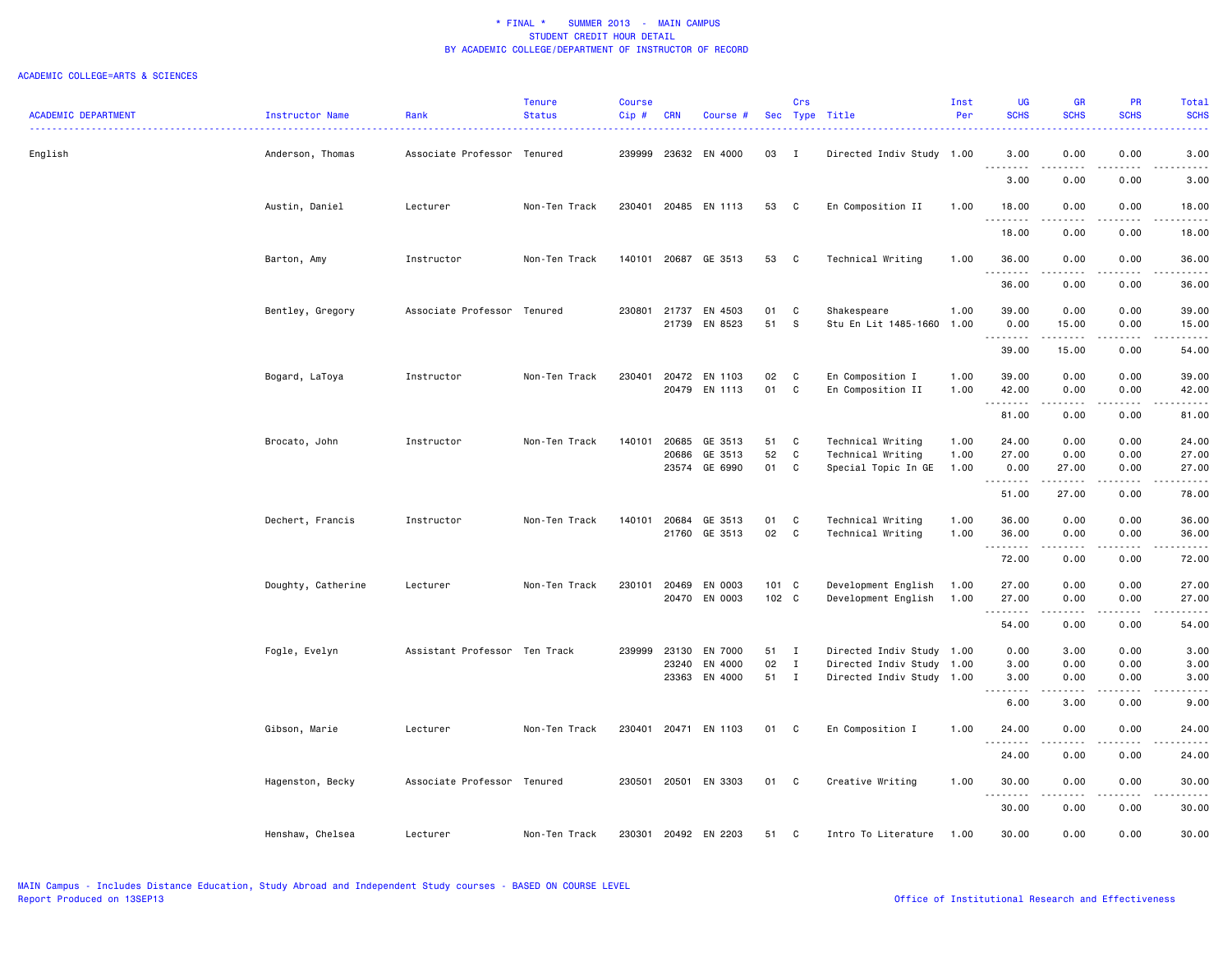|                            |                     |                               | <b>Tenure</b> | <b>Course</b> |            |                      |       | Crs          |                                                   | Inst | <b>UG</b>   | GR                                                                                                                        | PR          | Total       |
|----------------------------|---------------------|-------------------------------|---------------|---------------|------------|----------------------|-------|--------------|---------------------------------------------------|------|-------------|---------------------------------------------------------------------------------------------------------------------------|-------------|-------------|
| <b>ACADEMIC DEPARTMENT</b> | Instructor Name     | Rank                          | <b>Status</b> | Cip #         | <b>CRN</b> | Course #             |       |              | Sec Type Title<br>------------------------------- | Per  | <b>SCHS</b> | <b>SCHS</b>                                                                                                               | <b>SCHS</b> | <b>SCHS</b> |
|                            |                     |                               |               |               |            |                      |       |              |                                                   |      | .           | .                                                                                                                         | -----       | .           |
|                            |                     |                               |               |               |            |                      |       |              |                                                   |      | 30.00       | 0.00                                                                                                                      | 0.00        | 30.00       |
| English                    | Herd, Wendy         | Assistant Professor Ten Track |               |               |            | 160102 20049 AN 4403 | 01    | C            | Intro To Linguistics 1.00                         |      | 9.00        | 0.00                                                                                                                      | 0.00        | 9.00        |
|                            |                     |                               |               |               | 20050      | AN 6403              | 01    | C            | Intro To Linguistics                              | 1.00 | 0.00        | 9.00                                                                                                                      | 0.00        | 9.00        |
|                            |                     |                               |               |               | 20503      | EN 4403              | 01    | C            | Intro To Linguistics                              | 1.00 | 12.00       | 0.00                                                                                                                      | 0.00        | 12.00       |
|                            |                     |                               |               |               |            | 20509 EN 6403        | 01 C  |              | Intro To Linguistics                              | 1.00 | 0.00<br>.   | 12.00<br>.                                                                                                                | 0.00        | 12.00       |
|                            |                     |                               |               |               |            |                      |       |              |                                                   |      | 21.00       | 21.00                                                                                                                     | 0.00        | 42.00       |
|                            | Kimbrough, Courtney | Instructor                    | Non-Ten Track | 230401        |            | 20476 EN 1103        | 52 C  |              | En Composition I                                  | 1.00 | 36.00       | 0.00                                                                                                                      | 0.00        | 36.00       |
|                            |                     |                               |               |               |            |                      |       |              |                                                   |      | 36.00       | 0.00                                                                                                                      | 0.00        | 36.00       |
|                            | Leonard, Ashley     | Instructor                    | Non-Ten Track | 230401        |            | 20480 EN 1113        | 02 C  |              | En Composition II                                 | 1.00 | 24.00       | 0.00                                                                                                                      | 0.00        | 24.00       |
|                            |                     |                               |               |               |            |                      |       |              |                                                   |      | 24.00       | 0.00                                                                                                                      | 0.00        | 24.00       |
|                            | Little, Matthew     | Associate Professor           | Tenured       | 230301        |            | 21736 EN 8573        | 01    | s            | Studies in Lit Since                              | 1.00 | 0.00        | 21.00                                                                                                                     | 0.00        | 21.00       |
|                            |                     |                               |               | 230701        |            | 20498 EN 2243        | 02    | $\mathbf{C}$ | American Lit Before                               | 1.00 | 30.00       | 0.00                                                                                                                      | 0.00        | 30.00       |
|                            |                     |                               |               |               |            |                      |       |              |                                                   |      | .<br>30.00  | .<br>21.00                                                                                                                | 0.00        | 51.00       |
|                            | Price, Marty        | Instructor                    | Non-Ten Track | 230701        | 20499      | EN 2253              | 51    | C            | American Lit After 1 1.00                         |      | 36.00       | 0.00                                                                                                                      | 0.00        | 36.00       |
|                            |                     |                               |               | 230801        |            | 20496 EN 2213        | 51    | C            | English Lit Before 1 1.00                         |      | 33.00       | 0.00                                                                                                                      | 0.00        | 33.00       |
|                            |                     |                               |               |               |            |                      |       |              |                                                   |      | .<br>69.00  | $\sim$ $\sim$ $\sim$ $\sim$<br>0.00                                                                                       | 0.00        | 69.00       |
|                            | Raymond, Richard    | Professor                     | Tenured       | 239999        |            | 22562 EN 4990        | 01 C  |              | Special Topic In EN 1.00                          |      | 24.00       | 0.00                                                                                                                      | 0.00        | 24.00       |
|                            |                     |                               |               |               |            |                      |       |              |                                                   |      | .           | $\frac{1}{2} \left( \frac{1}{2} \right) \left( \frac{1}{2} \right) \left( \frac{1}{2} \right) \left( \frac{1}{2} \right)$ |             |             |
|                            |                     |                               |               |               |            |                      |       |              |                                                   |      | 24.00       | 0.00                                                                                                                      | 0.00        | 24.00       |
|                            | Sanders, Shelly     | Instructor                    | Non-Ten Track | 230401        |            | 20481 EN 1113        | 03    | $\mathbf{C}$ | En Composition II                                 | 1.00 | 15.00       | 0.00                                                                                                                      | 0.00        | 15.00       |
|                            |                     |                               |               |               |            |                      |       |              |                                                   |      | 15.00       | 0.00                                                                                                                      | 0.00        | 15.00       |
|                            | Shaffer, Donald     | Assistant Professor Ten Track |               | 050201        | 20002      | AAS 1063             | 01    | C            | Intro to African Ame                              | 1.00 | 24.00       | 0.00                                                                                                                      | 0.00        | 24.00       |
|                            |                     |                               |               | 239999        |            | 22812 EN 4990        | 51    | C            | Special Topic In EN                               | 1.00 | 15.00       | 0.00                                                                                                                      | 0.00        | 15.00       |
|                            |                     |                               |               |               |            | 22813 EN 6990        | 51    | C            | Special Topic In EN                               | 1.00 | 0.00        | 12.00                                                                                                                     | 0.00        | 12.00       |
|                            |                     |                               |               |               |            |                      |       |              |                                                   |      | .<br>39.00  | 12.00                                                                                                                     | 0.00        | 51.00       |
|                            | Sheperis, Claire    | Instructor                    | Non-Ten Track | 230301        |            | 20488 EN 2203        | 01    | C            | Intro To Literature                               | 1.00 | 66.00       | 0.00                                                                                                                      | 0.00        | 66.00       |
|                            |                     |                               |               |               |            |                      |       |              |                                                   |      | .<br>66.00  | 0.00                                                                                                                      | 0.00        | 66.00       |
|                            | Stamps, Alison      | Instructor                    | Non-Ten Track | 131401        |            | 21424 ESL 5323       | 104 C |              | Academic Research an 1.00                         |      | 15.00       | 0.00                                                                                                                      | 0.00        | 15.00       |
|                            |                     |                               |               |               |            |                      |       |              |                                                   |      |             |                                                                                                                           | 0.00        | 15.00       |
|                            |                     |                               |               |               |            |                      |       |              |                                                   |      | 15.00       | 0.00                                                                                                                      |             |             |
|                            | Trimm, James        | Lecturer                      | Non-Ten Track | 230301        |            | 20490 EN 2203        | 04    | C            | Intro To Literature                               | 1.00 | 36.00<br>.  | 0.00                                                                                                                      | 0.00        | 36.00       |
|                            |                     |                               |               |               |            |                      |       |              |                                                   |      | 36.00       | 0.00                                                                                                                      | 0.00        | 36.00       |
|                            | Voller, Leslie      | Lecturer                      | Non-Ten Track | 230301        |            | 20493 EN 2203        | 52    | $\mathbf{C}$ | Intro To Literature                               | 1.00 | 45.00       | 0.00                                                                                                                      | 0.00        | 45.00       |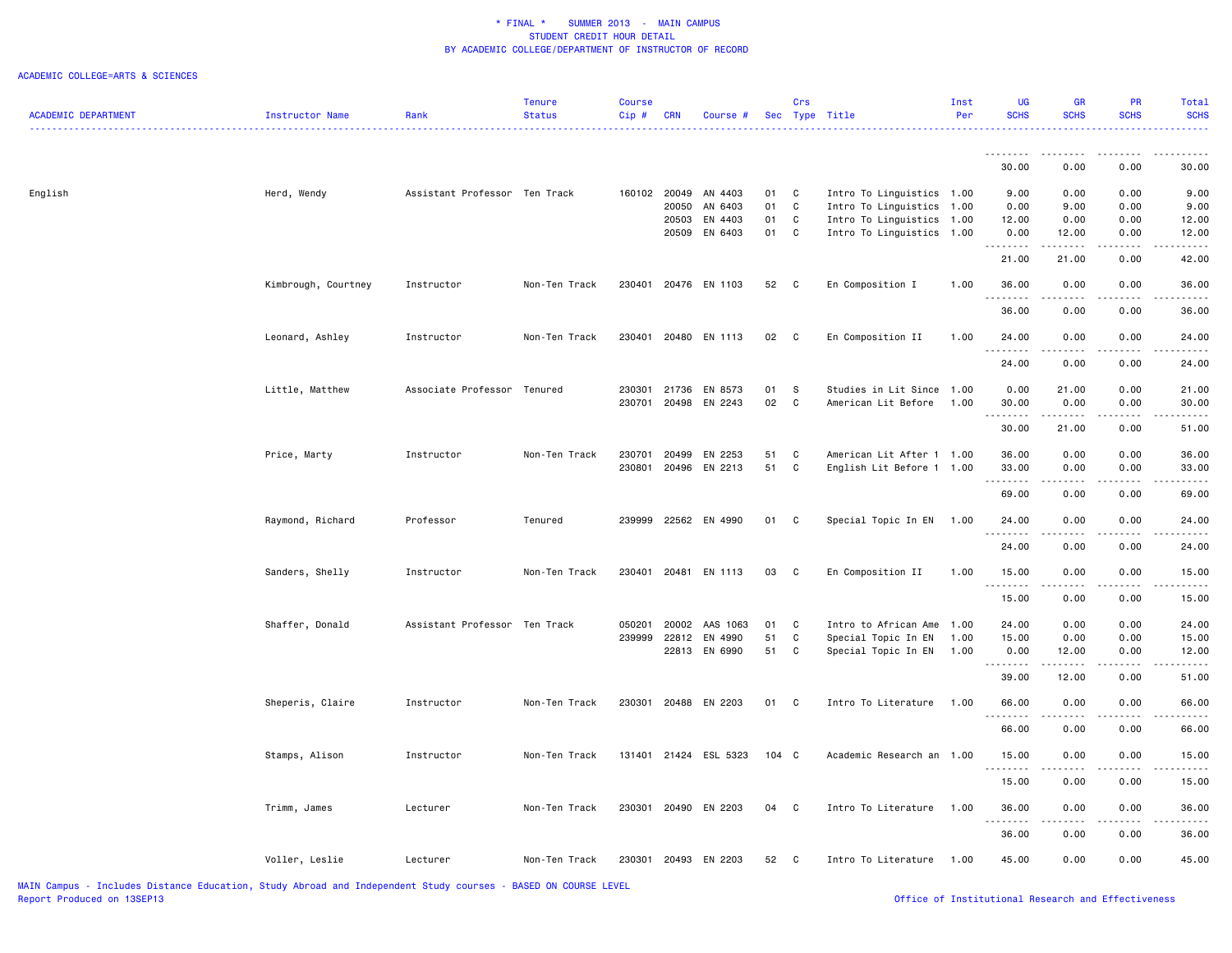| <b>ACADEMIC DEPARTMENT</b>       | <b>Instructor Name</b> | Rank       | Tenure<br><b>Status</b> | <b>Course</b><br>Cip # | <b>CRN</b> | Course # Sec Type Title |      | Crs |                   | Inst<br>Per | <b>UG</b><br><b>SCHS</b> | <b>GR</b><br><b>SCHS</b> | <b>PR</b><br><b>SCHS</b> | Total<br><b>SCHS</b> |
|----------------------------------|------------------------|------------|-------------------------|------------------------|------------|-------------------------|------|-----|-------------------|-------------|--------------------------|--------------------------|--------------------------|----------------------|
|                                  |                        |            |                         |                        |            |                         |      |     |                   |             | .                        |                          |                          |                      |
|                                  |                        |            |                         |                        |            |                         |      |     |                   |             | 45.00                    | 0.00                     | 0.00                     | 45.00                |
| English                          | Whitten, Rebecca       | Instructor | Non-Ten Track           | 230401                 |            | 20483 EN 1113           | 51 C |     | En Composition II | 1.00        | 48.00                    | 0.00                     | 0.00                     | 48.00                |
|                                  |                        |            |                         |                        |            | 20484 EN 1113           | 52 C |     | En Composition II | 1.00        | 48.00<br>---------       | 0.00<br>.                | 0.00<br>.                | 48.00<br>.           |
|                                  |                        |            |                         |                        |            |                         |      |     |                   |             | 96.00                    | 0.00                     | 0.00                     | 96.00                |
|                                  |                        |            |                         |                        |            |                         |      |     |                   |             | ========                 | ========                 | ========                 | ==========           |
| English                          |                        |            |                         |                        |            |                         |      |     |                   |             | 960.00                   | 99.00                    | 0.00                     | 1059.00              |
| -------------------------------- |                        |            |                         |                        |            |                         |      |     |                   |             | --------                 |                          | --------                 | =========            |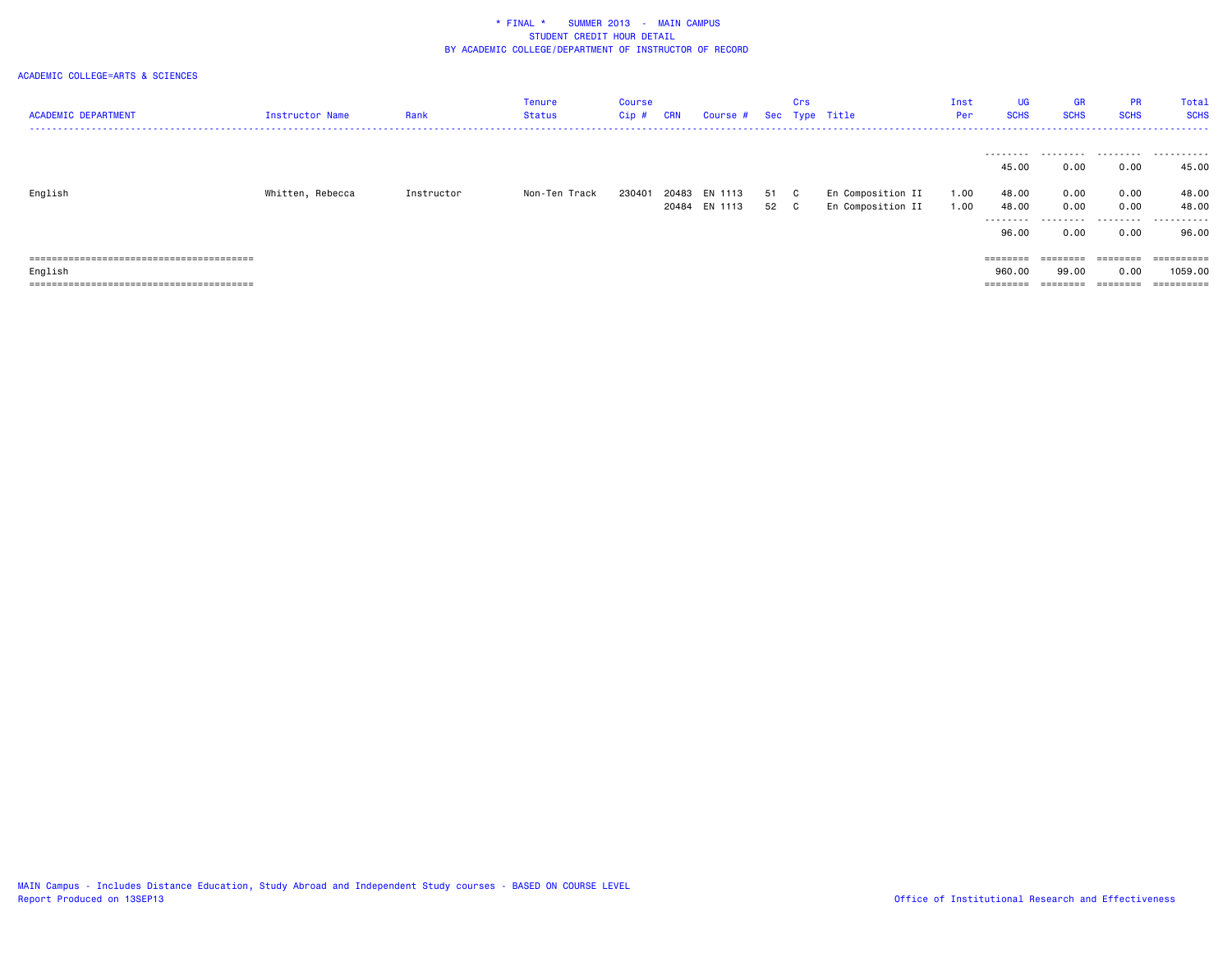|                            |                                                     |                               | <b>Tenure</b>  | <b>Course</b> |              |                      |         | Crs |                           | Inst | UG                                                                                                                                                           | <b>GR</b>            | <b>PR</b>           | Total       |
|----------------------------|-----------------------------------------------------|-------------------------------|----------------|---------------|--------------|----------------------|---------|-----|---------------------------|------|--------------------------------------------------------------------------------------------------------------------------------------------------------------|----------------------|---------------------|-------------|
| <b>ACADEMIC DEPARTMENT</b> | Instructor Name                                     | Rank                          | <b>Status</b>  | Cip#          | <b>CRN</b>   | Course #             |         |     | Sec Type Title            | Per  | <b>SCHS</b>                                                                                                                                                  | <b>SCHS</b>          | <b>SCHS</b>         | <b>SCHS</b> |
| Geosciences                | Ambinakudige, Shrinidhi Associate Professor Tenured |                               |                |               |              | 450701 23253 GR 9000 | $104$ D |     | Research/Dissertatio 1.00 |      | 0.00                                                                                                                                                         | 1.00                 | 0.00                | 1.00        |
|                            |                                                     |                               |                |               |              |                      |         |     |                           |      | .<br>0.00                                                                                                                                                    | .<br>1.00            | .<br>0.00           | 1.00        |
|                            | Brown, Michael                                      | Associate Professor Tenured   |                | 400401        | 21496        | GR 8573              | 502 S   |     | Research Applied Met 1.00 |      | 0.00                                                                                                                                                         | 27.00                | 0.00                | 27.00       |
|                            |                                                     |                               |                | 400404        | 21465        | GR 4843              | 501 B   |     | Severe Storm Methods      | 1.00 | 27.00                                                                                                                                                        | 0.00                 | 0.00                | 27.00       |
|                            |                                                     |                               |                |               | 21478        | GR 6843              | 501 B   |     | Severe Storm Methods      | 1.00 | 0.00                                                                                                                                                         | 12.00                | 0.00                | 12.00       |
|                            |                                                     |                               |                |               | 450701 21484 | GR 8400              | 503 E   |     | Field Meth In Geosci      | 0.70 | 0.00                                                                                                                                                         | 18.90                | 0.00                | 18.90       |
|                            |                                                     |                               |                |               | 23376        | GR 9000              | 105 D   |     | Research/Dissertatio      | 1.00 | 0.00                                                                                                                                                         | 6.00                 | 0.00                | 6.00        |
|                            |                                                     |                               |                |               |              |                      |         |     |                           |      | .<br>27.00                                                                                                                                                   | .<br>63.90           | .<br>0.00           | .<br>90.90  |
|                            | Carter, William                                     | Lecturer                      | Non-Ten Track  | 400404        | 21471        | GR 6473              | 501 C   |     | Numerical Wx Predict      | 0.40 | 0.00                                                                                                                                                         | 25.20                | 0.00                | 25.20       |
|                            |                                                     |                               |                | 450701        | 21444        | GR 1123              | 501 C   |     | Intro World Geog          | 1.00 | 105.00                                                                                                                                                       | 0.00                 | 0.00                | 105.00      |
|                            |                                                     |                               |                |               | 21461        | GR 4813              | 501 C   |     | Natural Hazards           | 1.00 | 117.00                                                                                                                                                       | 0.00                 | 0.00                | 117.00      |
|                            |                                                     |                               |                |               |              | 21462 GR 4813        | 502 C   |     | Natural Hazards           | 1.00 | 108.00                                                                                                                                                       | 0.00                 | 0.00<br>.           | 108.00      |
|                            |                                                     |                               |                |               |              |                      |         |     |                           |      | .<br>330.00                                                                                                                                                  | .<br>25.20           | 0.00                | .<br>355.20 |
|                            | Clary, Renee                                        | Associate Professor Ten Track |                | 400601        |              | 22016 GG 8000        | 501 D   |     | Research / Thesis         | 1.00 | 0.00                                                                                                                                                         | 3.00                 | 0.00                | 3.00        |
|                            |                                                     |                               |                |               |              | 22017 GG 8423        | 501 C   |     | Earthquakes & Volcan 1.00 |      | 0.00                                                                                                                                                         | 24.00                | 0.00                | 24.00       |
|                            |                                                     |                               |                |               |              |                      |         |     |                           |      | .<br>0.00                                                                                                                                                    | د د د د د<br>27.00   | .<br>0.00           | 27.00       |
|                            | Cooke, William                                      | Associate Professor Tenured   |                |               |              | 450701 22900 GR 9000 | 51 D    |     | Research/Dissertatio 1.00 |      | 0.00                                                                                                                                                         | 4.00                 | 0.00                | 4.00        |
|                            |                                                     |                               |                |               |              |                      |         |     |                           |      | $\frac{1}{2} \left( \frac{1}{2} \right) \left( \frac{1}{2} \right) \left( \frac{1}{2} \right) \left( \frac{1}{2} \right) \left( \frac{1}{2} \right)$<br>0.00 | 4.00                 | 0.00                | 4.00        |
|                            | Dixon, Paul                                         | Associate Professor Tenured   |                | 400401        | 21497        | GR 8573              | 503 S   |     | Research Applied Met 1.00 |      | 0.00                                                                                                                                                         | 18.00                | 0.00                | 18.00       |
|                            |                                                     |                               |                | 400404        | 21466        | GR 4843              | 502 B   |     | Severe Storm Methods      | 1.00 | 3.00                                                                                                                                                         | 0.00                 | 0.00                | 3.00        |
|                            |                                                     |                               |                |               |              | 21479 GR 6843        | 502 B   |     | Severe Storm Methods      | 1.00 | 0.00                                                                                                                                                         | 21.00                | 0.00                | 21.00       |
|                            |                                                     |                               |                |               | 22028        | GR 4843              | 503 B   |     | Severe Storm Methods      | 1.00 | 9.00                                                                                                                                                         | 0.00                 | 0.00                | 9.00        |
|                            |                                                     |                               |                |               | 22029        | GR 6843              | 503 B   |     | Severe Storm Methods      | 1.00 | 0.00                                                                                                                                                         | 15.00                | 0.00                | 15.00       |
|                            |                                                     |                               |                | 450701        | 22573        | GR 8000              | 103 D   |     | Research / Thesis         | 1.00 | 0.00<br><u>.</u>                                                                                                                                             | 3.00<br>.            | 0.00<br>.           | 3.00        |
|                            |                                                     |                               |                |               |              |                      |         |     |                           |      | 12.00                                                                                                                                                        | 57.00                | 0.00                | 69.00       |
|                            | Dyer, Jamie                                         | Associate Professor Tenured   |                | 400404        | 21471        | GR 6473              | 501 C   |     | Numerical Wx Predict      | 0.60 | 0.00                                                                                                                                                         | 37.80                | 0.00                | 37.80       |
|                            |                                                     |                               |                | 450701 21481  |              | GR 6933              | 501 C   |     | Dynamic Meteorology       | 0.10 | 0.00                                                                                                                                                         | 1.80                 | 0.00                | 1.80        |
|                            |                                                     |                               |                |               | 22567        | GR 8000              | 101 D   |     | Research / Thesis         | 1.00 | 0.00<br>. <b>.</b>                                                                                                                                           | 11.00<br>.           | 0.00<br>$- - - - -$ | 11.00<br>.  |
|                            |                                                     |                               |                |               |              |                      |         |     |                           |      | 0.00                                                                                                                                                         | 50.60                | 0.00                | 50.60       |
|                            | Haney, Christa                                      | Instructor                    | Non-Ten Track  | 400601        | 21436        | GG 3603              | 501 C   |     | Intro To Oceanograph 1.00 |      | 111.00                                                                                                                                                       | 0.00                 | 0.00                | 111.00      |
|                            |                                                     |                               |                |               | 21437        | GG 3603              | 502 C   |     | Intro To Oceanograph      | 1.00 | 60.00                                                                                                                                                        | 0.00                 | 0.00                | 60.00       |
|                            |                                                     |                               |                | 450701        | 21482        | GR 8400              | 501 E   |     | Field Meth In Geosci 0.90 |      | 0.00                                                                                                                                                         | 75.60                | 0.00                | 75.60       |
|                            |                                                     |                               |                |               | 22173        | GR 8400              | 507 E   |     | Field Meth In Geosci 0.90 |      | 0.00<br>.                                                                                                                                                    | 35.10<br>2.2.2.2.2.2 | 0.00<br>.           | 35.10       |
|                            |                                                     |                               |                |               |              |                      |         |     |                           |      | 171.00                                                                                                                                                       | 110.70               | 0.00                | 281.70      |
|                            | Jones, John                                         | Grad Teach Assist             | Not Applicable |               |              | 400601 20688 GG 1111 | 01 L    |     | Earth Science I Lab       | 1.00 | 21.00<br>$\sim$ $\sim$ $\sim$ $\sim$                                                                                                                         | 0.00<br>د د د د      | 0.00                | 21.00       |
|                            |                                                     |                               |                |               |              |                      |         |     |                           |      | 21.00                                                                                                                                                        | 0.00                 | 0.00                | 21.00       |
|                            | Keeney, David                                       | Instructor                    | Non-Ten Track  |               |              | 400401 21503 GR 8633 | 501 C   |     | Climate Change            | 0.90 | 0.00                                                                                                                                                         | 51.30                | 0.00                | 51.30       |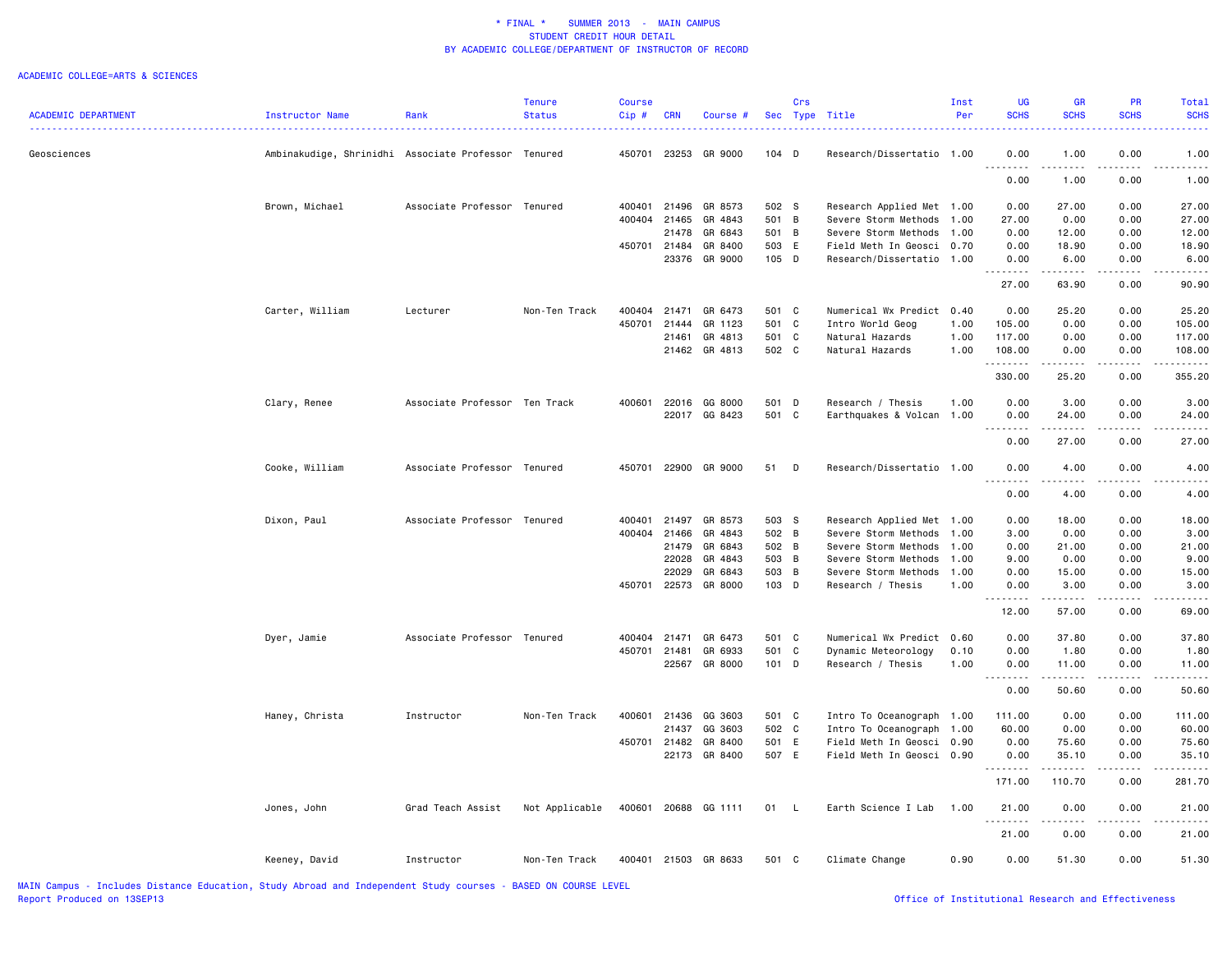|                            |                  |                               | <b>Tenure</b>  | <b>Course</b> |            |               |       | Crs          |                           | Inst | UG                                | GR                                                                                                                                                                                       | <b>PR</b>                                                                                                                                                    | Total            |
|----------------------------|------------------|-------------------------------|----------------|---------------|------------|---------------|-------|--------------|---------------------------|------|-----------------------------------|------------------------------------------------------------------------------------------------------------------------------------------------------------------------------------------|--------------------------------------------------------------------------------------------------------------------------------------------------------------|------------------|
| <b>ACADEMIC DEPARTMENT</b> | Instructor Name  | Rank                          | <b>Status</b>  | Cip#          | <b>CRN</b> | Course #      |       |              | Sec Type Title            | Per  | <b>SCHS</b><br>.                  | <b>SCHS</b><br>$\frac{1}{2} \left( \frac{1}{2} \right) \left( \frac{1}{2} \right) \left( \frac{1}{2} \right) \left( \frac{1}{2} \right)$                                                 | <b>SCHS</b><br>$\frac{1}{2} \left( \frac{1}{2} \right) \left( \frac{1}{2} \right) \left( \frac{1}{2} \right) \left( \frac{1}{2} \right)$                     | <b>SCHS</b><br>. |
| Geosciences                | Keeney, David    | Instructor                    | Non-Ten Track  | 400404 21451  |            | GR 4473       | 501 C |              | Numerical Wx Predict 1.00 |      | 102.00                            | 0.00                                                                                                                                                                                     | 0.00                                                                                                                                                         | 102.00           |
|                            |                  |                               |                |               | 21452      | GR 4473       | 502 C |              | Numerical Wx Predict 1.00 |      | 60.00                             | 0.00                                                                                                                                                                                     | 0.00                                                                                                                                                         | 60.00            |
|                            |                  |                               |                | 450701        |            | 21481 GR 6933 | 501 C |              | Dynamic Meteorology       | 0.90 | 0.00                              | 16.20                                                                                                                                                                                    | 0.00                                                                                                                                                         | 16.20            |
|                            |                  |                               |                |               |            |               |       |              |                           |      | .<br>162.00                       | $\frac{1}{2} \left( \frac{1}{2} \right) \left( \frac{1}{2} \right) \left( \frac{1}{2} \right) \left( \frac{1}{2} \right) \left( \frac{1}{2} \right) \left( \frac{1}{2} \right)$<br>67.50 | .<br>0.00                                                                                                                                                    | .<br>229.50      |
|                            | Kirkland, Brenda | Associate Professor Tenured   |                | 400601        | 20690      | GG 1113       | 001 C |              | Survey Earth Sci I        | 1.00 | 48.00                             | 0.00                                                                                                                                                                                     | 0.00                                                                                                                                                         | 48.00            |
|                            |                  |                               |                |               | 22164      | GG 4333       | 551 C |              | Geowriting                | 1.00 | 72.00                             | 0.00                                                                                                                                                                                     | 0.00                                                                                                                                                         | 72.00            |
|                            |                  |                               |                |               | 22575      | GG 9000       | 102 D |              | Research/Dissertatio 1.00 |      | 0.00                              | 3.00                                                                                                                                                                                     | 0.00                                                                                                                                                         | 3.00             |
|                            |                  |                               |                |               | 23622      | GG 4000       | 01 I  |              | Directed Indiv Study      | 1.00 | 6.00                              | 0.00                                                                                                                                                                                     | 0.00                                                                                                                                                         | 6.00             |
|                            |                  |                               |                |               | 23635      | GG 9000       | 501 D |              | Research/Dissertatio 1.00 |      | 0.00                              | 2.00                                                                                                                                                                                     | 0.00                                                                                                                                                         | 2.00             |
|                            |                  |                               |                |               |            |               |       |              |                           |      | .<br>126.00                       | .<br>5.00                                                                                                                                                                                | .<br>0.00                                                                                                                                                    | .<br>131.00      |
|                            | Larson, Erik     | Grad Teach Assist             | Not Applicable | 400601        |            | 20689 GG 1111 | 51    | - L          | Earth Science I Lab       | 1.00 | 14.00<br>.                        | 0.00<br>.                                                                                                                                                                                | 0.00<br>.                                                                                                                                                    | 14.00<br>.       |
|                            |                  |                               |                |               |            |               |       |              |                           |      | 14.00                             | 0.00                                                                                                                                                                                     | 0.00                                                                                                                                                         | 14.00            |
|                            | McNeal, Karen    | Associate Professor Ten Track |                | 400601        | 22064      | GG 6990       | 01 C  |              | Special Topic In GG       | 1.00 | 0.00                              | 30.00                                                                                                                                                                                    | 0.00                                                                                                                                                         | 30.00            |
|                            |                  |                               |                |               | 22469      | GG 7000       | 51    | $\mathbf{I}$ | Directed Indiv Study      | 1.00 | 0.00                              | 6.00                                                                                                                                                                                     | 0.00                                                                                                                                                         | 6.00             |
|                            |                  |                               |                |               | 22569      | GG 8000       | 101 D |              | Research / Thesis         | 1.00 | 0.00<br>1.1.1.1.1.1.1             | 1.00<br>.                                                                                                                                                                                | 0.00<br>.                                                                                                                                                    | 1.00<br>.        |
|                            |                  |                               |                |               |            |               |       |              |                           |      | 0.00                              | 37.00                                                                                                                                                                                    | 0.00                                                                                                                                                         | 37.00            |
|                            | Meng, Qingmin    | Assistant Professor Ten Track |                | 450701        | 21447      | GR 4363       | 501 B |              | GIS Programming           | 1.00 | 3.00                              | 0.00                                                                                                                                                                                     | 0.00                                                                                                                                                         | 3.00             |
|                            |                  |                               |                |               | 21470      | GR 6363       | 501 B |              | GIS Programming           | 1.00 | 0.00<br>$- - - - -$<br>$- - -$    | 21.00<br>.                                                                                                                                                                               | 0.00<br>.                                                                                                                                                    | 21.00<br>.       |
|                            |                  |                               |                |               |            |               |       |              |                           |      | 3.00                              | 21.00                                                                                                                                                                                    | 0.00                                                                                                                                                         | 24.00            |
|                            | Mercer, Andrew   | Assistant Professor Ten Track |                | 400401        | 21495      | GR 8573       | 501 S |              | Research Applied Met 1.00 |      | 0.00                              | 24.00                                                                                                                                                                                    | 0.00                                                                                                                                                         | 24.00            |
|                            |                  |                               |                | 450701        | 21492      | GR 8553       | 501 S |              | Research Methods in       | 1.00 | 0.00                              | 66.00                                                                                                                                                                                    | 0.00                                                                                                                                                         | 66.00            |
|                            |                  |                               |                |               | 22024      | GR 8553       | 502 S |              | Research Methods in       | 1.00 | 0.00                              | 39.00                                                                                                                                                                                    | 0.00                                                                                                                                                         | 39.00            |
|                            |                  |                               |                |               | 22571      | GR 8000       | 102 D |              | Research / Thesis         | 1.00 | 0.00                              | 9.00                                                                                                                                                                                     | 0.00                                                                                                                                                         | 9.00             |
|                            |                  |                               |                |               |            | 22572 GR 9000 | 102 D |              | Research/Dissertatio 1.00 |      | 0.00<br>$\sim$ $\sim$ $\sim$<br>. | 6.00<br>.                                                                                                                                                                                | 0.00<br>.                                                                                                                                                    | 6.00<br>.        |
|                            |                  |                               |                |               |            |               |       |              |                           |      | 0.00                              | 144.00                                                                                                                                                                                   | 0.00                                                                                                                                                         | 144.00           |
|                            | Miller, Dalton   | Instructor                    | Non-Ten Track  | 400601        | 20691      | GG 1113       | 01    | C            | Survey Earth Sci I        | 1.00 | 42.00                             | 0.00                                                                                                                                                                                     | 0.00                                                                                                                                                         | 42.00            |
|                            |                  |                               |                |               | 20692      | GG 1113       | 51    | C            | Survey Earth Sci I        | 1.00 | 51.00                             | 0.00                                                                                                                                                                                     | 0.00                                                                                                                                                         | 51.00            |
|                            |                  |                               |                | 450701        | 20695      | GR 1123       | 001 C |              | Intro World Geog          | 1.00 | 60.00                             | 0.00                                                                                                                                                                                     | 0.00                                                                                                                                                         | 60.00            |
|                            |                  |                               |                |               | 20696      | GR 1123       | 01    | $\mathbf c$  | Intro World Geog          | 1.00 | 27.00                             | 0.00                                                                                                                                                                                     | 0.00                                                                                                                                                         | 27.00            |
|                            |                  |                               |                |               | 20697      | GR 1123       | 51    | C            | Intro World Geog          | 1.00 | 66.00<br>.                        | 0.00                                                                                                                                                                                     | 0.00                                                                                                                                                         | 66.00            |
|                            |                  |                               |                |               |            |               |       |              |                           |      | 246.00                            | 0.00                                                                                                                                                                                     | 0.00                                                                                                                                                         | 246.00           |
|                            | Mylroie, Joan    | Instructor                    | Non-Ten Track  | 450701        | 21486      | GR 8400       | 505 E |              | Field Meth In Geosci 0.30 |      | 0.00                              | 10.80                                                                                                                                                                                    | 0.00                                                                                                                                                         | 10.80            |
|                            |                  |                               |                |               |            | 21487 GR 8400 | 506 E |              | Field Meth In Geosci 0.30 |      | 0.00                              | 12.60<br>.                                                                                                                                                                               | 0.00<br>$\frac{1}{2} \left( \frac{1}{2} \right) \left( \frac{1}{2} \right) \left( \frac{1}{2} \right) \left( \frac{1}{2} \right) \left( \frac{1}{2} \right)$ | 12.60<br>.       |
|                            |                  |                               |                |               |            |               |       |              |                           |      | 0.00                              | 23.40                                                                                                                                                                                    | 0.00                                                                                                                                                         | 23.40            |
|                            | Mylroie, John    | Professor                     | Tenured        | 400601        | 23371      | GG 9000       | 104 D |              | Research/Dissertatio 1.00 |      | 0.00                              | 3.00                                                                                                                                                                                     | 0.00                                                                                                                                                         | 3.00             |
|                            |                  |                               |                | 450701        | 21486      | GR 8400       | 505 E |              | Field Meth In Geosci 0.70 |      | 0.00                              | 25.20                                                                                                                                                                                    | 0.00                                                                                                                                                         | 25.20            |
|                            |                  |                               |                |               | 21487      | GR 8400       | 506   | E            | Field Meth In Geosci      | 0.70 | 0.00                              | 29,40                                                                                                                                                                                    | 0.00                                                                                                                                                         | 29,40            |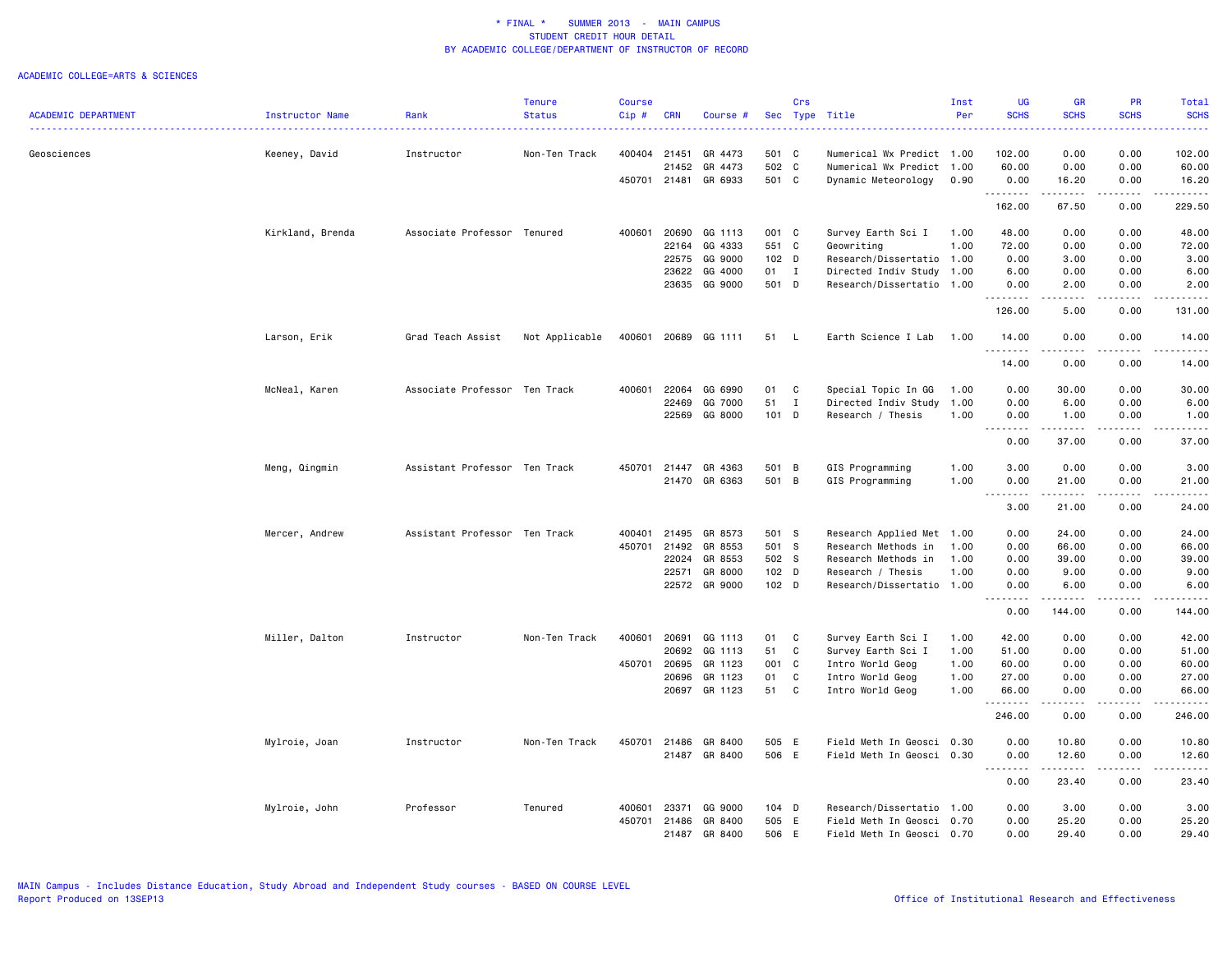|                            |                                                       |                     | <b>Tenure</b>  | Course       |            |                      |       | Crs |                           | Inst | UG               | <b>GR</b>                      | <b>PR</b>       | Total               |
|----------------------------|-------------------------------------------------------|---------------------|----------------|--------------|------------|----------------------|-------|-----|---------------------------|------|------------------|--------------------------------|-----------------|---------------------|
| <b>ACADEMIC DEPARTMENT</b> | Instructor Name                                       | Rank                | <b>Status</b>  | Cip#         | <b>CRN</b> | Course #             |       |     | Sec Type Title            | Per  | <b>SCHS</b>      | <b>SCHS</b>                    | <b>SCHS</b>     | <b>SCHS</b>         |
|                            |                                                       |                     |                |              |            |                      |       |     |                           |      |                  |                                |                 |                     |
|                            |                                                       |                     |                |              |            |                      |       |     |                           |      | .<br>0.00        | .<br>57.60                     | .<br>0.00       | . <b>.</b><br>57.60 |
| Geosciences                | Nagel, Athena                                         | Instructor          | Non-Ten Track  | 400601       |            | 22013 GG 1111        | 501 L |     | Earth Science I Lab       | 1.00 | 18.00            | 0.00                           | 0.00            | 18.00               |
|                            |                                                       |                     |                |              | 22014      | GG 1113              | 501 C |     | Survey Earth Sci I        | 1.00 | 78.00            | 0.00                           | 0.00            | 78.00               |
|                            |                                                       |                     |                |              |            | 450701 21484 GR 8400 | 503 E |     | Field Meth In Geosci 0.30 |      | 0.00             | 8.10                           | 0.00            | 8.10                |
|                            |                                                       |                     |                |              |            |                      |       |     |                           |      | .<br>96.00       | .<br>8.10                      | د د د د<br>0.00 | 104.10              |
|                            | Nordstrom, Gregory                                    | Lecturer            | Non-Ten Track  | 450701 21443 |            | GR 1114              | 501 C |     | Physical Geography        | 1.00 | 80.00            | 0.00                           | 0.00            | 80.00               |
|                            |                                                       |                     |                |              | 21445      | GR 1603              | 501 C |     | Intro To Meteorology      | 1.00 | 39.00            | 0.00                           | 0.00            | 39.00               |
|                            |                                                       |                     |                |              | 21448      | GR 4453              | 501 C |     | Weather Prediction I 1.00 |      | 102.00           | 0.00                           | 0.00            | 102.00              |
|                            |                                                       |                     |                |              |            |                      | 502 C |     |                           |      |                  |                                |                 |                     |
|                            |                                                       |                     |                |              |            | 21449 GR 4453        |       |     | Weather Prediction I 1.00 |      | 75.00<br>.       | 0.00<br>$\omega$ is a $\omega$ | 0.00<br>.       | 75.00<br>.          |
|                            |                                                       |                     |                |              |            |                      |       |     |                           |      | 296.00           | 0.00                           | 0.00            | 296.00              |
|                            | Rodgers, John                                         | Associate Professor | Tenured        | 400401       | 21503      | GR 8633              | 501 C |     | Climate Change            | 0.10 | 0.00             | 5.70                           | 0.00            | 5.70                |
|                            |                                                       |                     |                | 400601 21439 |            | GG 8203              | 501 C |     | Ocean Science             | 0.50 | 0.00             | 45.00                          | 0.00            | 45.00               |
|                            |                                                       |                     |                |              | 21440      | GG 8203              | 502 C |     | Ocean Science             | 0.50 | 0.00             | 48.00                          | 0.00            | 48.00               |
|                            |                                                       |                     |                | 450701 21446 |            | GR 4303              | 501 B |     | Principles of GIS         | 1.00 | 36.00            | 0.00                           | 0.00            | 36.00               |
|                            |                                                       |                     |                |              | 21469      | GR 6303              | 501 B |     | Principles of GIS         | 1.00 | 0.00             | 12.00                          | 0.00            | 12.00               |
|                            |                                                       |                     |                |              |            | 21485 GR 8400        | 504 E |     | Field Meth In Geosci 0.70 |      | 0.00             | 21.00                          | 0.00            | 21.00               |
|                            |                                                       |                     |                |              |            | 22146 GR 4990        | 801 A |     | Special Topic In GR       | 1.00 | 27.00            | 0.00                           | 0.00            | 27.00               |
|                            |                                                       |                     |                |              |            | 23692 GR 7000        | 51 I  |     | Directed Indiv Study      | 1.00 | 0.00             | 3.00                           | 0.00            | 3.00                |
|                            |                                                       |                     |                |              |            |                      |       |     |                           |      | .                |                                |                 | .                   |
|                            |                                                       |                     |                |              |            |                      |       |     |                           |      | 63.00            | 134.70                         | 0.00            | 197.70              |
|                            | Schmitz, Darrel                                       | Professor           | Tenured        | 400601       | 23059      | GG 8000              | 103 D |     | Research / Thesis         | 1.00 | 0.00             | 8.00                           | 0.00            | 8.00                |
|                            |                                                       |                     |                |              |            | 23060 GG 9000        | 103 D |     | Research/Dissertatio 1.00 |      | 0.00             | 4.00                           | 0.00            | 4.00                |
|                            |                                                       |                     |                |              |            |                      |       |     |                           |      | .<br>0.00        | .<br>12.00                     | -----<br>0.00   | .<br>12.00          |
|                            | Sherman-Morris, Kathlee Assistant Professor Ten Track |                     |                | 400401       | 21498      | GR 8573              | 504 S |     | Research Applied Met 1.00 |      | 0.00             | 18.00                          | 0.00            | 18.00               |
|                            |                                                       |                     |                | 450701 21458 |            | GR 4640              | 501 E |     | Met Internship            | 1.00 | 15.00            | 0.00                           | 0.00            | 15.00               |
|                            |                                                       |                     |                |              | 21473      | GR 6603              | 501 C |     | Climatology               | 0.10 | 0.00             | 10.80                          | 0.00            | 10.80               |
|                            |                                                       |                     |                |              | 21474      | GR 6603              | 502 C |     | Climatology               | 0.10 | 0.00             | 10.80                          | 0.00            | 10.80               |
|                            |                                                       |                     |                |              | 21482      | GR 8400              | 501 E |     | Field Meth In Geosci 0.10 |      | 0.00             | 8.40                           | 0.00            | 8.40                |
|                            |                                                       |                     |                |              |            | 22015 GR 8000        | 501 D |     | Research / Thesis         | 1.00 | 0.00             | 2.00                           | 0.00            | 2.00                |
|                            |                                                       |                     |                |              | 22173      | GR 8400              | 507 E |     | Field Meth In Geosci      | 0.10 | 0.00             | 3.90                           | 0.00            | 3.90                |
|                            |                                                       |                     |                |              | 23530      | GR 7000              | 501 I |     | Directed Indiv Study 1.00 |      | 0.00             | 1.00                           | 0.00            | 1.00                |
|                            |                                                       |                     |                |              |            | 23569 GR 4000        | 501 I |     | Directed Indiv Study 1.00 |      | 1.00             | 0.00                           | 0.00            | 1.00                |
|                            |                                                       |                     |                |              |            |                      |       |     |                           |      | .<br>16.00       | .<br>54.90                     | .<br>0.00       | .<br>70.90          |
|                            |                                                       |                     |                |              |            |                      |       |     |                           |      |                  |                                |                 |                     |
|                            | Sumrall, Jeanne                                       | Grad Teach Assist   | Not Applicable | 400601       |            | 21439 GG 8203        | 501 C |     | Ocean Science             | 0.50 | 0.00             | 45.00                          | 0.00            | 45.00               |
|                            |                                                       |                     |                |              |            | 21440 GG 8203        | 502 C |     | Ocean Science             | 0.50 | 0.00<br><u>.</u> | 48.00<br>.                     | 0.00<br>.       | 48.00<br>.          |
|                            |                                                       |                     |                |              |            |                      |       |     |                           |      | 0.00             | 93.00                          | 0.00            | 93.00               |
|                            | Vandewege, Reynold                                    | Instructor          | Non-Ten Track  | 450701       | 20699      | GR 4640              | 01 E  |     | Met Internship            | 1.00 | 9.00             | 0.00                           | 0.00            | 9.00                |
|                            |                                                       |                     |                |              | 20700      | GR 4640              | 101 E |     | Met Internship            | 1.00 | 6.00             | 0.00                           | 0.00            | 6.00                |
|                            |                                                       |                     |                |              | 21473      | GR 6603              | 501 C |     | Climatology               | 0.90 | 0.00             | 97.20                          | 0.00            | 97.20               |
|                            |                                                       |                     |                |              | 21474      | GR 6603              | 502 C |     | Climatology               | 0.90 | 0.00             | 97.20                          | 0.00            | 97.20               |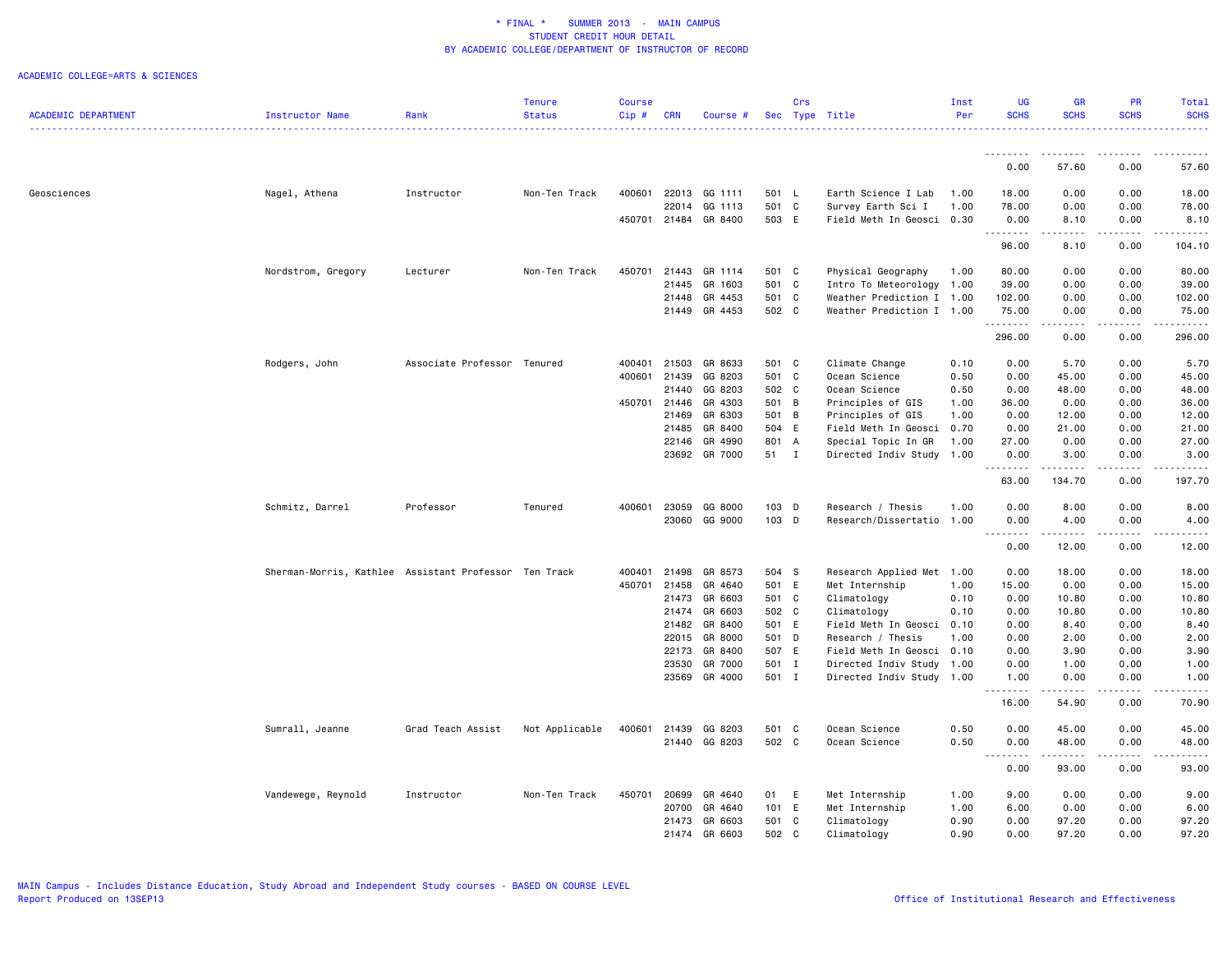| <b>ACADEMIC DEPARTMENT</b> | Instructor Name  | Rank       | Tenure<br>Status | Course<br>Cip # | <b>CRN</b> | Course # Sec Type Title |       | Crs |                           | Inst<br>Per | <b>UG</b><br><b>SCHS</b> | <b>GR</b><br><b>SCHS</b> | <b>PR</b><br><b>SCHS</b> | Total<br><b>SCHS</b> |
|----------------------------|------------------|------------|------------------|-----------------|------------|-------------------------|-------|-----|---------------------------|-------------|--------------------------|--------------------------|--------------------------|----------------------|
|                            |                  |            |                  |                 |            |                         |       |     |                           |             | ---------                |                          | .                        | .                    |
|                            |                  |            |                  |                 |            |                         |       |     |                           |             | 15.00                    | 194.40                   | 0.00                     | 209.40               |
| Geosciences                | Wallace, Timothy | Instructor | Non-Ten Track    | 450701          | 21455      | GR 4613                 | 501 B |     | Applied Climatology       | 1.00        | 90.00                    | 0.00                     | 0.00                     | 90.00                |
|                            |                  |            |                  |                 |            | 21456 GR 4613           | 502 B |     | Applied Climatology       | 1.00        | 63.00                    | 0.00                     | 0.00                     | 63.00                |
|                            |                  |            |                  |                 |            | 21460 GR 4713           | 501 B |     | Synoptic Met I            | 1.00        | 24.00                    | 0.00                     | 0.00                     | 24.00                |
|                            |                  |            |                  |                 |            | 21485 GR 8400           | 504 E |     | Field Meth In Geosci 0.30 |             | 0.00                     | 9.00                     | 0.00                     | 9.00                 |
|                            |                  |            |                  |                 |            |                         |       |     |                           |             | ---------                |                          | ------                   | -------              |
|                            |                  |            |                  |                 |            |                         |       |     |                           |             | 177.00                   | 9.00                     | 0.00                     | 186.00               |
|                            |                  |            |                  |                 |            |                         |       |     |                           |             |                          |                          |                          |                      |
|                            |                  |            |                  |                 |            |                         |       |     |                           |             | ========                 | ========                 | ========                 | ==========           |
| Geosciences                |                  |            |                  |                 |            |                         |       |     |                           |             | 1775.00                  | 1201.00                  | 0.00                     | 2976.00              |
|                            |                  |            |                  |                 |            |                         |       |     |                           |             | --------                 | ========                 | ========                 | ==========           |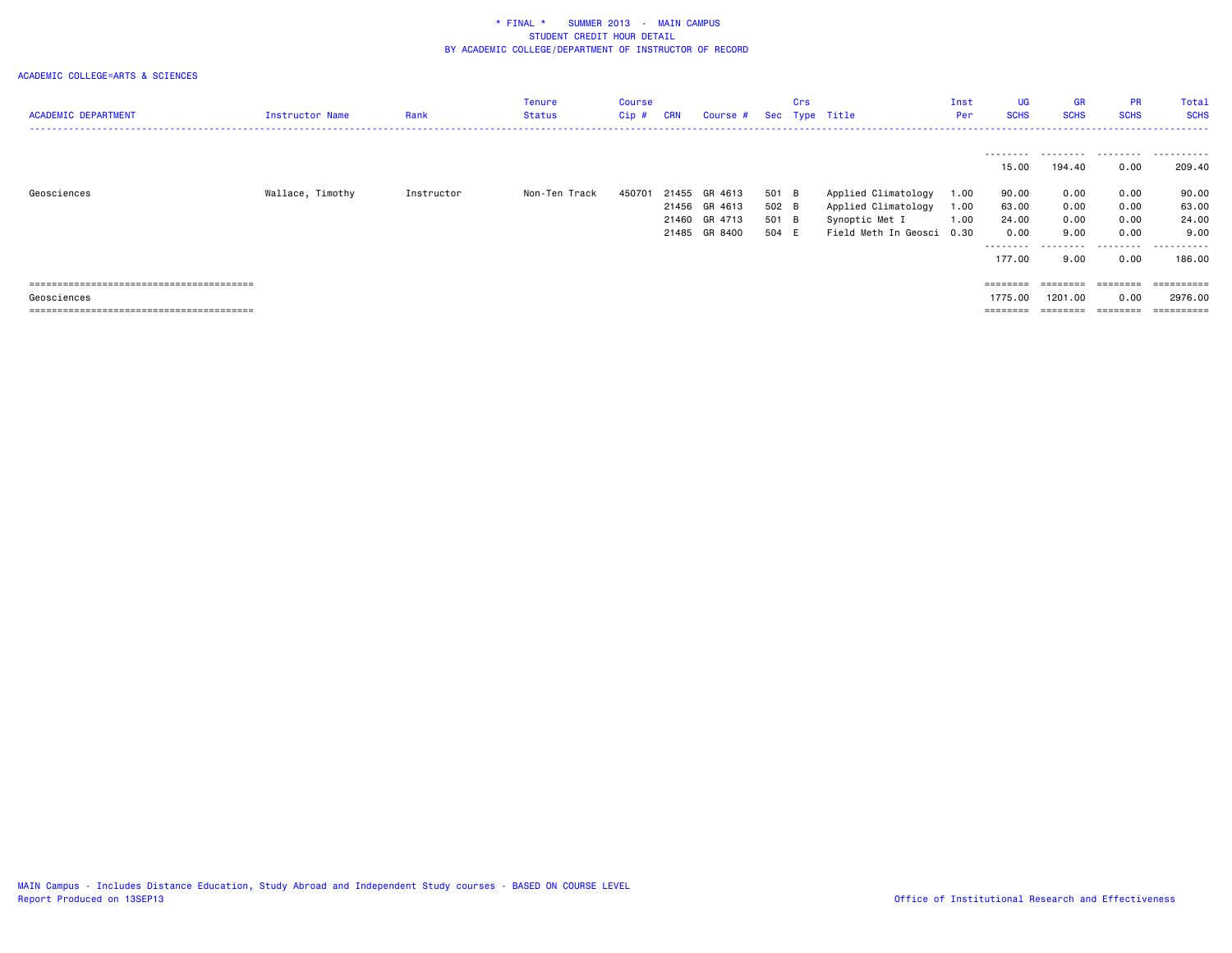| <b>ACADEMIC DEPARTMENT</b> | <b>Instructor Name</b> | Rank                        | <b>Tenure</b><br><b>Status</b> | <b>Course</b><br>Cip# | <b>CRN</b> | Course #                                     |                | Crs<br>Sec Type Title |                                                        | Inst<br>Per  | <b>UG</b><br><b>SCHS</b> | <b>GR</b><br><b>SCHS</b>                                                                                                                                      | <b>PR</b><br><b>SCHS</b>                                                                                                                                     | Total<br><b>SCHS</b> |
|----------------------------|------------------------|-----------------------------|--------------------------------|-----------------------|------------|----------------------------------------------|----------------|-----------------------|--------------------------------------------------------|--------------|--------------------------|---------------------------------------------------------------------------------------------------------------------------------------------------------------|--------------------------------------------------------------------------------------------------------------------------------------------------------------|----------------------|
| History                    | Anderson, David        | Grad Teach Assist           | Not Applicable                 |                       |            | 450801 20714 HI 1163                         | 51 C           |                       | Wld Hst Before 1500                                    | 1.00         | 24.00<br>.               | 0.00<br>$\sim$ $\sim$ $\sim$ $\sim$                                                                                                                           | 0.00<br>.                                                                                                                                                    | 24.00                |
|                            |                        |                             |                                |                       |            |                                              |                |                       |                                                        |              | 24.00                    | 0.00                                                                                                                                                          | 0.00                                                                                                                                                         | 24.00                |
|                            | Barfield, Karrie       | Grad Teach Assist           | Not Applicable                 |                       |            | 050114 20720 HI 1223                         | 51 C           |                       | Modern Western World 1.00                              |              | 36.00<br>.               | 0.00<br>المتمالين                                                                                                                                             | 0.00<br>$\frac{1}{2} \left( \frac{1}{2} \right) \left( \frac{1}{2} \right) \left( \frac{1}{2} \right) \left( \frac{1}{2} \right) \left( \frac{1}{2} \right)$ | 36.00<br>.           |
|                            |                        |                             |                                |                       |            |                                              |                |                       |                                                        |              | 36.00                    | 0.00                                                                                                                                                          | 0.00                                                                                                                                                         | 36.00                |
|                            | Damms, Richard         | Associate Professor Tenured |                                |                       |            | 450801 21980 HI 6173<br>540102 21979 HI 4173 | 001 C<br>001 C |                       | U S Hist Since 1945<br>U S Hist Since 1945             | 1.00<br>1.00 | 0.00<br>24.00            | 3.00<br>0.00                                                                                                                                                  | 0.00<br>0.00                                                                                                                                                 | 3.00<br>24.00        |
|                            |                        |                             |                                |                       |            |                                              |                |                       |                                                        |              | ----<br>24.00            | 3.00                                                                                                                                                          | 0.00                                                                                                                                                         | 27.00                |
|                            | Forrest, John          | Grad Teach Assist           | Not Applicable                 |                       |            | 540102 20711 HI 1073                         | 01 C           |                       | Modern U S History                                     | 1.00         | 42.00                    | 0.00                                                                                                                                                          | 0.00                                                                                                                                                         | 42.00                |
|                            |                        |                             |                                |                       |            |                                              |                |                       |                                                        |              | 42.00                    | 0.00                                                                                                                                                          | 0.00                                                                                                                                                         | 42.00                |
|                            | Hauser, Jason          | Grad Teach Assist           | Not Applicable                 |                       |            | 540102 20708 HI 1063                         | 51 C           |                       | Early U S History                                      | 1.00         | 45.00<br><u>.</u>        | 0.00                                                                                                                                                          | 0.00                                                                                                                                                         | 45.00                |
|                            |                        |                             |                                |                       |            |                                              |                |                       |                                                        |              | 45.00                    | 0.00                                                                                                                                                          | 0.00                                                                                                                                                         | 45.00                |
|                            | Hay, William           | Associate Professor Tenured |                                | 050299<br>450801      |            | 21981 HI 4713<br>21982 HI 6713               | 001 C<br>001 C |                       | Tudor&Stuart England 1.00<br>Tudor&Stuart England 1.00 |              | 24.00<br>0.00<br>.       | 0.00<br>18.00                                                                                                                                                 | 0.00<br>0.00                                                                                                                                                 | 24.00<br>18.00       |
|                            |                        |                             |                                |                       |            |                                              |                |                       |                                                        |              | 24.00                    | $\frac{1}{2} \left( \frac{1}{2} \right) \left( \frac{1}{2} \right) \left( \frac{1}{2} \right) \left( \frac{1}{2} \right) \left( \frac{1}{2} \right)$<br>18.00 | .<br>0.00                                                                                                                                                    | 42.00                |
|                            | Holley, Brady          | Grad Teach Assist           | Not Applicable                 |                       |            | 450801 21983 HI 1163                         | 01 C           |                       | Wld Hst Before 1500                                    | 1.00         | 33.00<br>.               | 0.00<br>.                                                                                                                                                     | 0.00<br>$- - - - -$                                                                                                                                          | 33.00<br>.           |
|                            |                        |                             |                                |                       |            |                                              |                |                       |                                                        |              | 33.00                    | 0.00                                                                                                                                                          | 0.00                                                                                                                                                         | 33.00                |
|                            | Johnson, Kevin         | Grad Teach Assist           | Not Applicable                 |                       |            | 450801 20722 HI 3333                         | 001 C          |                       | Mississippi History                                    | 1.00         | 24.00<br><u>.</u>        | 0.00<br>----                                                                                                                                                  | 0.00                                                                                                                                                         | 24.00                |
|                            |                        |                             |                                |                       |            |                                              |                |                       |                                                        |              | 24.00                    | 0.00                                                                                                                                                          | 0.00                                                                                                                                                         | 24.00                |
|                            | Kraszewski, Gracjan    | Grad Teach Assist           | Not Applicable                 |                       |            | 050114 20717 HI 1213                         | 01 C           |                       | Early Western World                                    | 1.00         | 21.00<br><u>.</u>        | 0.00<br>.                                                                                                                                                     | 0.00<br>$- - - - -$                                                                                                                                          | 21.00                |
|                            |                        |                             |                                |                       |            |                                              |                |                       |                                                        |              | 21.00                    | 0.00                                                                                                                                                          | 0.00                                                                                                                                                         | 21.00                |
|                            | Marcus, Alan           | Professor                   | Tenured                        |                       |            | 540102 22818 HI 8000                         | 101 D          |                       | Research / Thesis                                      | 1.00         | 0.00<br><u>.</u>         | 7.00<br>$- - - -$                                                                                                                                             | 0.00<br>$\cdots$                                                                                                                                             | 7.00                 |
|                            |                        |                             |                                |                       |            |                                              |                |                       |                                                        |              | 0.00                     | 7.00                                                                                                                                                          | 0.00                                                                                                                                                         | 7.00                 |
|                            | Mosley, Kasey          | Grad Teach Assist           | Not Applicable                 |                       |            | 540102 20712 HI 1073                         | 51 C           |                       | Modern U S History                                     | 1.00         | 42.00<br>.               | 0.00<br>د د د د                                                                                                                                               | 0.00<br>.                                                                                                                                                    | 42.00                |
|                            |                        |                             |                                |                       |            |                                              |                |                       |                                                        |              | 42.00                    | 0.00                                                                                                                                                          | 0.00                                                                                                                                                         | 42.00                |
|                            | Nelson, Kelli          | Grad Teach Assist           | Not Applicable                 |                       |            | 540102 20707 HI 1063                         | 01 C           |                       | Early U S History                                      | 1.00         | 30.00<br><u>.</u>        | 0.00<br>.                                                                                                                                                     | 0.00<br>$\cdots$                                                                                                                                             | 30.00                |
|                            |                        |                             |                                |                       |            |                                              |                |                       |                                                        |              | 30.00                    | 0.00                                                                                                                                                          | 0.00                                                                                                                                                         | 30.00                |
|                            | Snyder, Christopher    | Non-Faculty                 | Tenured                        |                       |            | 309999 21638 ISE 4200                        | 804 A          |                       | Intl Student Exchang 1.00                              |              | 60.00<br>.               | 0.00<br>$\frac{1}{2} \left( \frac{1}{2} \right) \left( \frac{1}{2} \right) \left( \frac{1}{2} \right) \left( \frac{1}{2} \right)$                             | 0.00<br>.                                                                                                                                                    | 60.00                |
|                            |                        |                             |                                |                       |            |                                              |                |                       |                                                        |              | 60.00                    | 0.00                                                                                                                                                          | 0.00                                                                                                                                                         | 60.00                |
|                            | Timmerman, Nicholas    | Grad Teach Assist           | Not Applicable                 |                       |            | 540102 20710 HI 1073                         | 001 C          |                       | Modern U S History                                     | 1.00         | 30.00                    | 0.00                                                                                                                                                          | 0.00                                                                                                                                                         | 30.00                |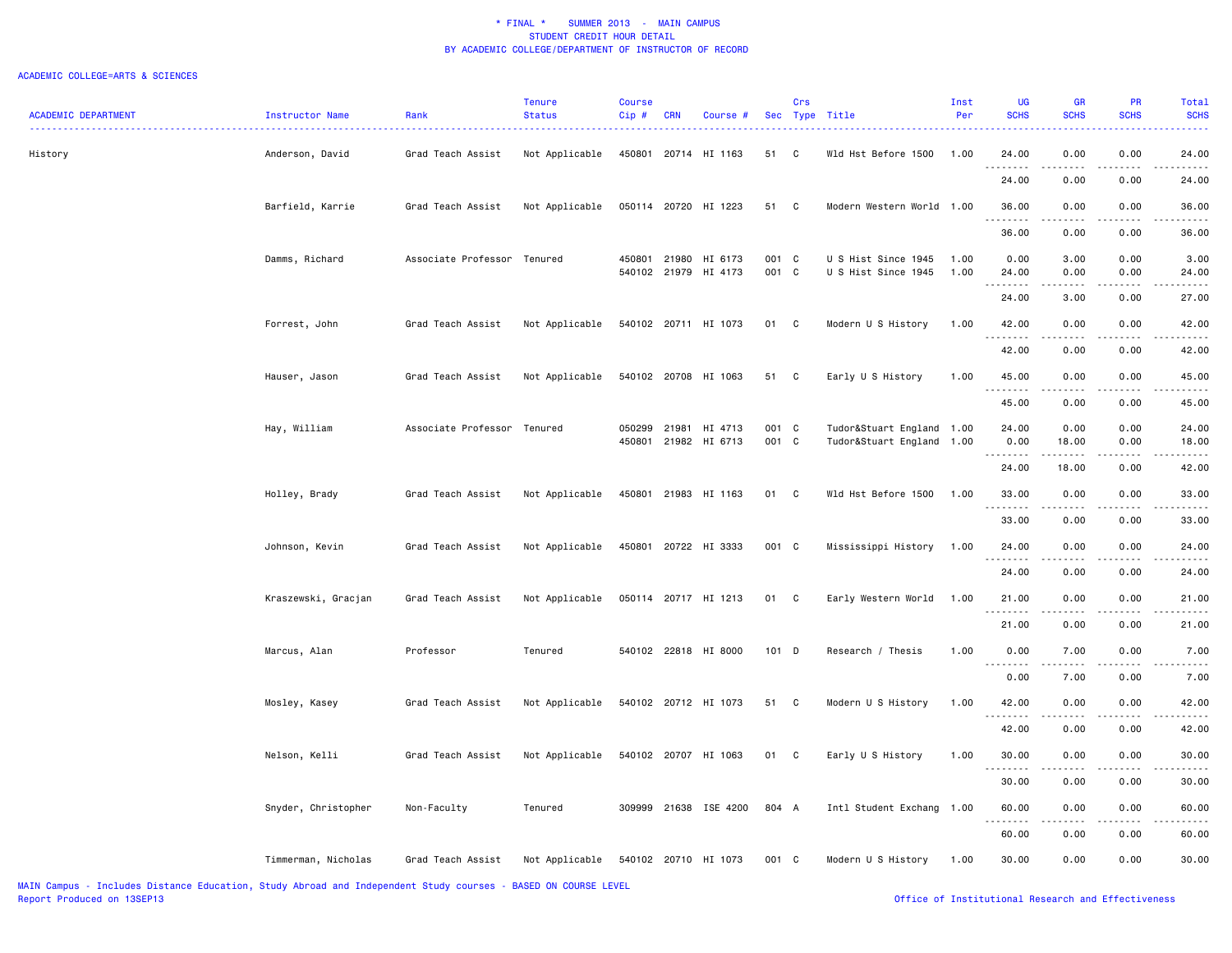| <b>ACADEMIC DEPARTMENT</b> | <b>Instructor Name</b> | Rank              | <b>Tenure</b><br><b>Status</b>      | Course<br>Cip# | <b>CRN</b> | Course #      |       | Crs | Sec Type Title      | Inst<br>Per | <b>UG</b><br><b>SCHS</b> | GR<br><b>SCHS</b> | <b>PR</b><br><b>SCHS</b> | Total<br><b>SCHS</b> |
|----------------------------|------------------------|-------------------|-------------------------------------|----------------|------------|---------------|-------|-----|---------------------|-------------|--------------------------|-------------------|--------------------------|----------------------|
|                            |                        |                   |                                     |                |            |               |       |     |                     |             |                          |                   |                          |                      |
|                            |                        |                   |                                     |                |            |               |       |     |                     |             | 30.00                    | 0.00              | 0.00                     | 30.00                |
| History                    | Uzoigwe, Godfrey       | Professor         | Tenured                             | 050299         | 20726      | HI 4413       | 51 C  |     | Ancient Greece Rome | 1.00        | 33.00                    | 0.00              | 0.00                     | 33.00                |
|                            |                        |                   |                                     | 450801         |            | 20730 HI 6413 | 51 C  |     | Ancient Greece Rome | 1.00        | 0.00                     | 9.00              | 0.00                     | 9.00                 |
|                            |                        |                   |                                     |                |            |               |       |     |                     |             | 33.00                    | 9.00              | 0.00                     | 42.00                |
|                            | Warrick, Alyssa        | Grad Teach Assist | Not Applicable 540102 20706 HI 1063 |                |            |               | 001 C |     | Early U S History   | 1.00        | 39.00                    | 0.00              | 0.00                     | 39.00                |
|                            |                        |                   |                                     |                |            |               |       |     |                     |             | --------<br>39.00        | 0.00              | 0.00                     | ----------<br>39.00  |
|                            |                        |                   |                                     |                |            |               |       |     |                     |             | $=$ = = = = = = =        | $=$ = = = = = = = | ========                 | ==========           |
| History                    |                        |                   |                                     |                |            |               |       |     |                     |             | 507.00                   | 37.00             | 0.00                     | 544.00               |
|                            |                        |                   |                                     |                |            |               |       |     |                     |             | ========                 | ========          | ========                 | ==========           |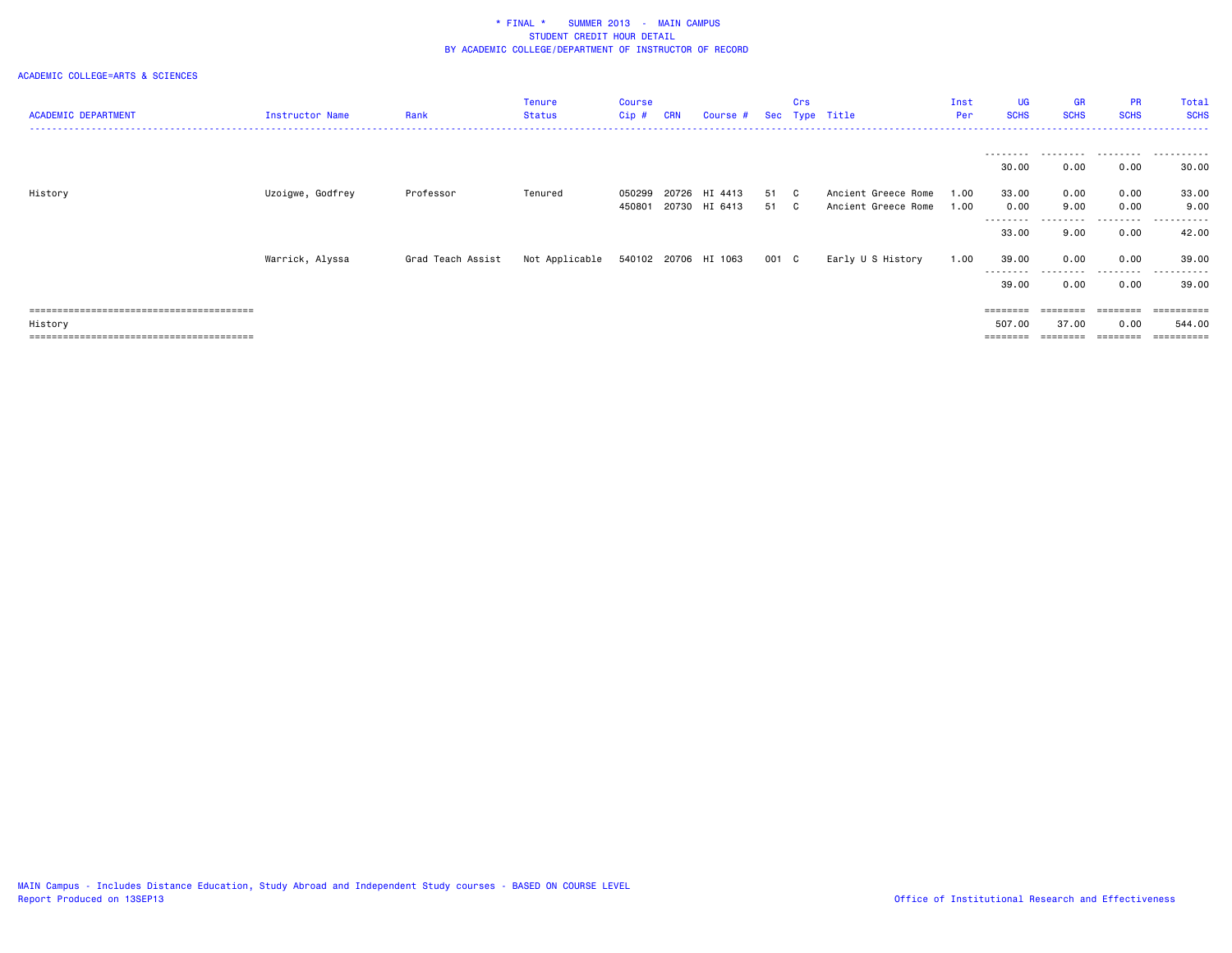|                            |                        |                   | Tenure         | <b>Course</b> |            |               |       | Crs          |                           | Inst | <b>UG</b>         | GR                                                                                                                                | <b>PR</b>     | Total              |
|----------------------------|------------------------|-------------------|----------------|---------------|------------|---------------|-------|--------------|---------------------------|------|-------------------|-----------------------------------------------------------------------------------------------------------------------------------|---------------|--------------------|
| <b>ACADEMIC DEPARTMENT</b> | Instructor Name        | Rank              | <b>Status</b>  | Cip#          | <b>CRN</b> | Course #      |       |              | Sec Type Title            | Per  | <b>SCHS</b>       | <b>SCHS</b>                                                                                                                       | <b>SCHS</b>   | <b>SCHS</b>        |
|                            |                        |                   |                |               |            |               |       |              |                           |      | .                 | $\frac{1}{2} \left( \frac{1}{2} \right) \left( \frac{1}{2} \right) \left( \frac{1}{2} \right) \left( \frac{1}{2} \right)$         | .             | .                  |
| Mathematics & Statistics   | Ballamoole, Snehalatha | Grad Teach Assist | Not Applicable | 270101        | 20842      | MA 1313       | 51    | C            | College Algebra           | 1.00 | 36.00             | 0.00                                                                                                                              | 0.00          | 36.00              |
|                            |                        |                   |                |               | 20844      | MA 1313       | 53    | К            | College Algebra           | 1.00 | 0.00              | 0.00                                                                                                                              | 0.00          | 0.00               |
|                            |                        |                   |                |               | 20845      | MA 1313       | 54    | К            | College Algebra           | 1.00 | 0.00              | 0.00                                                                                                                              | 0.00          | 0.00               |
|                            |                        |                   |                |               |            | 20846 MA 1313 | 55    | К            | College Algebra           | 1.00 | 0.00              | 0.00                                                                                                                              | 0.00          | 0.00               |
|                            |                        |                   |                |               |            |               |       |              |                           |      | .                 | $\frac{1}{2} \left( \frac{1}{2} \right) \left( \frac{1}{2} \right) \left( \frac{1}{2} \right) \left( \frac{1}{2} \right)$         | المتماما      |                    |
|                            |                        |                   |                |               |            |               |       |              |                           |      | 36.00             | 0.00                                                                                                                              | 0.00          | 36.00              |
|                            | Banik, Robert          | Instructor        | Non-Ten Track  | 131315        | 23694      | LSK 2990      | P02 C |              | Special Topic In LSK 1.00 |      | 66.00             | 0.00                                                                                                                              | 0.00          | 66.00              |
|                            |                        |                   |                | 270101        | 20831      | MA 0103       | P02 K |              | Intermediate Algebra      | 1.00 | 0.00              | 0.00                                                                                                                              | 0.00          | 0.00               |
|                            |                        |                   |                |               | 20861      | MA 1613       | 001 C |              | Cal Bus & Life Sc I       | 1.00 | 48.00             | 0.00                                                                                                                              | 0.00          | 48.00              |
|                            |                        |                   |                |               | 21519      | MA 1323       | 501 C |              | Trigonometry              | 1.00 | 42.00             | 0.00                                                                                                                              | 0.00          | 42.00              |
|                            |                        |                   |                |               |            | 23077 MA 0103 | P01 C |              | Intermediate Algebra 1.00 |      | 66.00             | 0.00                                                                                                                              | 0.00          | 66.00              |
|                            |                        |                   |                |               |            |               |       |              |                           |      | .<br>222.00       | .<br>0.00                                                                                                                         | -----<br>0.00 | .<br>222.00        |
|                            |                        |                   |                |               |            |               |       |              |                           |      |                   |                                                                                                                                   |               |                    |
|                            | Crittenden, Marjorie   | Instructor        | Non-Ten Track  | 270101        | 20835      | MA 1313       | 001 B |              | College Algebra           | 1.00 | 54.00             | 0.00                                                                                                                              | 0.00          | 54.00              |
|                            |                        |                   |                |               | 21518      | MA 1313       | 501 C |              | College Algebra           | 1.00 | 63.00             | 0.00                                                                                                                              | 0.00          | 63.00              |
|                            |                        |                   |                |               | 23693      | MA 0103       | P03 C |              | Intermediate Algebra      | 1.00 | 66.00             | 0.00                                                                                                                              | 0.00          | 66.00              |
|                            |                        |                   |                |               | 23699      | MA 0103       | P04 K |              | Intermediate Algebra      | 1.00 | 0.00              | 0.00                                                                                                                              | 0.00          | 0.00               |
|                            |                        |                   |                | 270501        | 20886      | MA 2113       | 51    | B            | Intro to Stats            | 1.00 | 27.00             | 0.00                                                                                                                              | 0.00          | 27.00              |
|                            |                        |                   |                |               | 20887      | MA 2113       | 52    | K            | Intro to Stats            | 1.00 | 0.00              | 0.00                                                                                                                              | 0.00          | 0.00               |
|                            |                        |                   |                |               | 20888      | MA 2113       | 53    | К            | Intro to Stats            | 1.00 | 0.00              | 0.00                                                                                                                              | 0.00          | 0.00               |
|                            |                        |                   |                |               | 20889      | MA 2113       | 54    | К            | Intro to Stats            | 1.00 | 0.00              | 0.00                                                                                                                              | 0.00          | 0.00               |
|                            |                        |                   |                |               | 21164      | ST 2113       | 51    | B            | Intro to Stats            | 1.00 | 105.00            | 0.00                                                                                                                              | 0.00          | 105.00             |
|                            |                        |                   |                |               | 21165      | ST 2113       | 52    | К            | Intro to Stats            | 1.00 | 0.00              | 0.00                                                                                                                              | 0.00          | 0.00               |
|                            |                        |                   |                |               | 21166      | ST 2113       | 53    | К            | Intro to Stats            | 1.00 | 0.00              | 0.00                                                                                                                              | 0.00          | 0.00               |
|                            |                        |                   |                |               | 21167      | ST 2113       | 54    | K            | Intro to Stats            | 1.00 | 0.00              | 0.00                                                                                                                              | 0.00          | 0.00               |
|                            |                        |                   |                |               | 21168      | ST 2113       | 55    | K            | Intro to Stats            | 1.00 | 0.00              | 0.00                                                                                                                              | 0.00          | 0.00               |
|                            |                        |                   |                |               | 21525      | MA 2113       | 501 C |              | Intro to Stats            | 1.00 | 45.00             | 0.00                                                                                                                              | 0.00          | 45.00              |
|                            |                        |                   |                |               |            | 21567 ST 2113 | 501 C |              | Intro to Stats            | 1.00 | 30.00<br><u>.</u> | 0.00<br>----                                                                                                                      | 0.00          | 30.00<br>$\cdots$  |
|                            |                        |                   |                |               |            |               |       |              |                           |      | 390.00            | 0.00                                                                                                                              | 0.00          | 390.00             |
|                            | Dang, Hai              | Professor         | Tenured        | 270101        | 20870      | MA 1713       | 51    | C            | Calculus I                | 1.00 | 54.00             | 0.00                                                                                                                              | 0.00          | 54.00              |
|                            |                        |                   |                |               | 20907      | MA 3253       | 03    | $\mathtt{C}$ | Diff Equations            | 1.00 | 42.00             | 0.00                                                                                                                              | 0.00          | 42.00              |
|                            |                        |                   |                |               | 21837      | MA 3253       | 53    | C            | Diff Equations            | 1.00 | 51.00             | 0.00                                                                                                                              | 0.00          | 51.00              |
|                            |                        |                   |                |               | 23389      | MA 9000       | 02    | D            | Research / Diss           | 1.00 | 0.00              | 1.00                                                                                                                              | 0.00          | 1.00               |
|                            |                        |                   |                |               |            |               |       |              |                           |      | .<br>147.00       | .<br>1.00                                                                                                                         | .<br>0.00     | <u>.</u><br>148.00 |
|                            |                        |                   |                |               |            |               |       |              |                           |      |                   |                                                                                                                                   |               |                    |
|                            | Dobson, Edward         | Professor         | Tenured        | 270101        | 20843      | MA 1313       | 52    | C            | College Algebra           | 1.00 | 42.00             | 0.00                                                                                                                              | 0.00          | 42.00              |
|                            |                        |                   |                |               | 20847      | MA 1313       | 56    | K            | College Algebra           | 1.00 | 0.00              | 0.00                                                                                                                              | 0.00          | 0.00               |
|                            |                        |                   |                |               | 21835      | MA 1723       | 53    | C            | Calculus II               | 1.00 | 51.00             | 0.00                                                                                                                              | 0.00          | 51.00              |
|                            |                        |                   |                |               | 23390      | MA 9000       | 03    | D            | Research / Diss           | 1.00 | 0.00              | 3.00                                                                                                                              | 0.00          | 3.00               |
|                            |                        |                   |                |               | 23391      | MA 9000       | 52    | D            | Research / Diss           | 1.00 | 0.00<br>.         | 3.00<br>$\frac{1}{2} \left( \frac{1}{2} \right) \left( \frac{1}{2} \right) \left( \frac{1}{2} \right) \left( \frac{1}{2} \right)$ | 0.00<br>.     | 3.00               |
|                            |                        |                   |                |               |            |               |       |              |                           |      | 93.00             | 6.00                                                                                                                              | 0.00          | 99.00              |
|                            | Eaton, Jonathan        | Instructor        | Non-Ten Track  | 270501        | 20877      | MA 2113       | 001 C |              | Intro to Stats            | 1.00 | 57.00             | 0.00                                                                                                                              | 0.00          | 57.00              |
|                            |                        |                   |                |               | 20878      | MA 2113       | 002 K |              | Intro to Stats            | 1.00 | 0.00              | 0.00                                                                                                                              | 0.00          | 0.00               |
|                            |                        |                   |                |               | 20879      | MA 2113       | 003 K |              | Intro to Stats            | 1.00 | 0.00              | 0.00                                                                                                                              | 0.00          | 0.00               |
|                            |                        |                   |                |               | 20880      | MA 2113       | 01    | B            | Intro to Stats            | 1.00 | 21.00             | 0.00                                                                                                                              | 0.00          | 21.00              |
|                            |                        |                   |                |               | 20881      | MA 2113       | 03    | К            | Intro to Stats            | 1.00 | 0.00              | 0.00                                                                                                                              | 0.00          | 0.00               |
|                            |                        |                   |                |               | 20882      | MA 2113       | 04    | К            | Intro to Stats            | 1.00 | 0.00              | 0.00                                                                                                                              | 0.00          | 0.00               |
|                            |                        |                   |                |               | 20883      | MA 2113       | 05    | K            | Intro to Stats            | 1.00 | 0.00              | 0.00                                                                                                                              | 0.00          | 0.00               |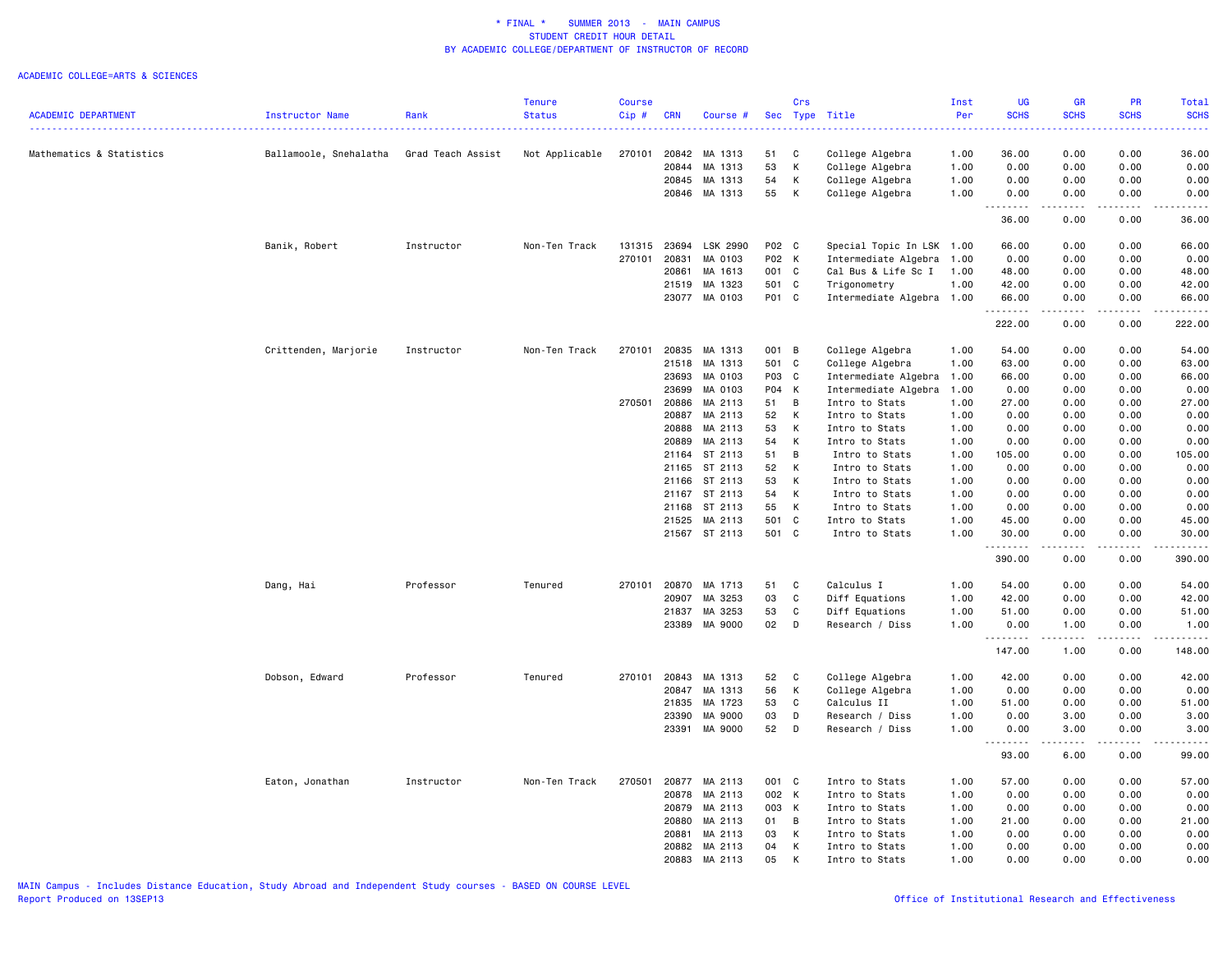|                            |                  |                             | <b>Tenure</b> | <b>Course</b> |            |                      |       | Crs            |                           | Inst | UG          | <b>GR</b>                                                                                                                                                                                                                                                                                                                                    | PR                                                                                                                                                           | Total       |
|----------------------------|------------------|-----------------------------|---------------|---------------|------------|----------------------|-------|----------------|---------------------------|------|-------------|----------------------------------------------------------------------------------------------------------------------------------------------------------------------------------------------------------------------------------------------------------------------------------------------------------------------------------------------|--------------------------------------------------------------------------------------------------------------------------------------------------------------|-------------|
| <b>ACADEMIC DEPARTMENT</b> | Instructor Name  | Rank                        | <b>Status</b> | Cip#          | <b>CRN</b> | Course #             |       |                | Sec Type Title            | Per  | <b>SCHS</b> | <b>SCHS</b>                                                                                                                                                                                                                                                                                                                                  | <b>SCHS</b>                                                                                                                                                  | <b>SCHS</b> |
| Mathematics & Statistics   | Eaton, Jonathan  | Instructor                  | Non-Ten Track | 270501        | 20884      | MA 2113              | 06    | к              | Intro to Stats            | 1.00 | 0.00        | 0.00                                                                                                                                                                                                                                                                                                                                         | 0.00                                                                                                                                                         | 0.00        |
|                            |                  |                             |               |               | 20885      | MA 2113              | 02    | B              | Intro to Stats            | 1.00 | 33.00       | 0.00                                                                                                                                                                                                                                                                                                                                         | 0.00                                                                                                                                                         | 33.00       |
|                            |                  |                             |               |               |            | 21155 ST 2113        | 001 C |                | Intro to Stats            | 1.00 | 84.00       | 0.00                                                                                                                                                                                                                                                                                                                                         | 0.00                                                                                                                                                         | 84.00       |
|                            |                  |                             |               |               | 21156      | ST 2113              | 002 K |                | Intro to Stats            | 1.00 | 0.00        | 0.00                                                                                                                                                                                                                                                                                                                                         | 0.00                                                                                                                                                         | 0.00        |
|                            |                  |                             |               |               |            | 21157 ST 2113        | 003 K |                | Intro to Stats            | 1.00 | 0.00        | 0.00                                                                                                                                                                                                                                                                                                                                         | 0.00                                                                                                                                                         | 0.00        |
|                            |                  |                             |               |               | 21158      | ST 2113              | 01    | B              | Intro to Stats            | 1.00 | 60.00       | 0.00                                                                                                                                                                                                                                                                                                                                         | 0.00                                                                                                                                                         | 60.00       |
|                            |                  |                             |               |               | 21159      | ST 2113              | 03    | K              | Intro to Stats            | 1.00 | 0.00        | 0.00                                                                                                                                                                                                                                                                                                                                         | 0.00                                                                                                                                                         | 0.00        |
|                            |                  |                             |               |               | 21160      | ST 2113              | 04    | К              | Intro to Stats            | 1.00 | 0.00        | 0.00                                                                                                                                                                                                                                                                                                                                         | 0.00                                                                                                                                                         | 0.00        |
|                            |                  |                             |               |               | 21161      | ST 2113              | 05    | К              | Intro to Stats            | 1.00 | 0.00        | 0.00                                                                                                                                                                                                                                                                                                                                         | 0.00                                                                                                                                                         | 0.00        |
|                            |                  |                             |               |               |            | 21162 ST 2113        | 06    | К              | Intro to Stats            | 1.00 | 0.00        | 0.00                                                                                                                                                                                                                                                                                                                                         | 0.00                                                                                                                                                         | 0.00        |
|                            |                  |                             |               |               |            | 21163 ST 2113        | 02    | $\overline{B}$ | Intro to Stats            | 1.00 | 21.00       | 0.00                                                                                                                                                                                                                                                                                                                                         | 0.00                                                                                                                                                         | 21.00       |
|                            |                  |                             |               |               |            |                      |       |                |                           |      | .<br>276.00 | .<br>0.00                                                                                                                                                                                                                                                                                                                                    | .<br>0.00                                                                                                                                                    | .<br>276.00 |
|                            | Fabel, Andrew    | Associate Professor Tenured |               |               |            | 270101 20872 MA 1723 | 02    | $\mathbf{C}$   | Calculus II               | 1.00 | 42.00       | 0.00                                                                                                                                                                                                                                                                                                                                         | 0.00                                                                                                                                                         | 42.00       |
|                            |                  |                             |               |               |            |                      |       |                |                           |      | .<br>42.00  | .<br>0.00                                                                                                                                                                                                                                                                                                                                    | .<br>0.00                                                                                                                                                    | .<br>42.00  |
|                            | Hughes, Lorraine | Instructor                  | Non-Ten Track | 270101        | 20850      | MA 1323              | 01    | C              | Trigonometry              | 1.00 | 24.00       | 0.00                                                                                                                                                                                                                                                                                                                                         | 0.00                                                                                                                                                         | 24.00       |
|                            |                  |                             |               |               | 20863      | MA 1613              | 02    | C              | Cal Bus & Life Sc I       | 1.00 | 33.00       | 0.00                                                                                                                                                                                                                                                                                                                                         | 0.00                                                                                                                                                         | 33.00       |
|                            |                  |                             |               |               |            |                      |       |                |                           |      | .           | ----                                                                                                                                                                                                                                                                                                                                         | .                                                                                                                                                            | .           |
|                            |                  |                             |               |               |            |                      |       |                |                           |      | 57.00       | 0.00                                                                                                                                                                                                                                                                                                                                         | 0.00                                                                                                                                                         | 57.00       |
|                            | Johnson, Corlis  | Associate Professor Tenured |               |               |            | 270101 20849 MA 1323 | 001 B |                | Trigonometry              | 1.00 | 60.00<br>.  | 0.00                                                                                                                                                                                                                                                                                                                                         | 0.00                                                                                                                                                         | 60.00<br>.  |
|                            |                  |                             |               |               |            |                      |       |                |                           |      | 60.00       | 0.00                                                                                                                                                                                                                                                                                                                                         | 0.00                                                                                                                                                         | 60.00       |
|                            | Kim, Seongjai    | Associate Professor Tenured |               | 270101        | 20910      | MA 4313              | 01    | C              | Numerical Anal I          | 1.00 | 27.00       | 0.00                                                                                                                                                                                                                                                                                                                                         | 0.00                                                                                                                                                         | 27.00       |
|                            |                  |                             |               |               | 20911      | MA 4323              | 51    | C              | Numerical Anal II         | 1.00 | 6.00        | 0.00                                                                                                                                                                                                                                                                                                                                         | 0.00                                                                                                                                                         | 6.00        |
|                            |                  |                             |               |               | 20914      | MA 6313              | 01    | C              | Numerical Anal I          | 1.00 | 0.00        | 21.00                                                                                                                                                                                                                                                                                                                                        | 0.00                                                                                                                                                         | 21.00       |
|                            |                  |                             |               |               | 20915      | MA 6323              | 51    | C              | Numerical Anal II         | 1.00 | 0.00        | 12.00                                                                                                                                                                                                                                                                                                                                        | 0.00                                                                                                                                                         | 12.00       |
|                            |                  |                             |               |               |            | 23255 MA 7000        | 51    | $\mathbf{I}$   | Directed Indiv Study 1.00 |      | 0.00<br>.   | 3.00<br>.                                                                                                                                                                                                                                                                                                                                    | 0.00<br>$\frac{1}{2} \left( \frac{1}{2} \right) \left( \frac{1}{2} \right) \left( \frac{1}{2} \right) \left( \frac{1}{2} \right) \left( \frac{1}{2} \right)$ | 3.00<br>.   |
|                            |                  |                             |               |               |            |                      |       |                |                           |      | 33.00       | 36.00                                                                                                                                                                                                                                                                                                                                        | 0.00                                                                                                                                                         | 69.00       |
|                            | Miller, Thomas   | Professor                   | Tenured       | 270101        | 20898      | MA 2743              | 51    | C              | Calculus IV               | 1.00 | 33.00       | 0.00                                                                                                                                                                                                                                                                                                                                         | 0.00                                                                                                                                                         | 33.00       |
|                            |                  |                             |               |               | 20899      | MA 2743              | 52    | $\mathtt{C}$   | Calculus IV               | 1.00 | 60.00       | 0.00                                                                                                                                                                                                                                                                                                                                         | 0.00                                                                                                                                                         | 60.00       |
|                            |                  |                             |               |               | 20902      | MA 3113              | 02    | C              | Intro Linear Algebra      | 1.00 | 36.00       | 0.00                                                                                                                                                                                                                                                                                                                                         | 0.00                                                                                                                                                         | 36.00       |
|                            |                  |                             |               |               | 23244      | MA 9000              | 01    | D              | Research / Diss           | 1.00 | 0.00        | 3.00                                                                                                                                                                                                                                                                                                                                         | 0.00                                                                                                                                                         | 3.00        |
|                            |                  |                             |               |               |            | 23245 MA 9000        | 51    | D              | Research / Diss           | 1.00 | 0.00        | 3.00<br>.                                                                                                                                                                                                                                                                                                                                    | 0.00                                                                                                                                                         | 3.00        |
|                            |                  |                             |               |               |            |                      |       |                |                           |      | 129.00      | 6.00                                                                                                                                                                                                                                                                                                                                         | 0.00                                                                                                                                                         | 135.00      |
|                            | Miller, Vivien   | Professor                   | Tenured       | 270101        | 20854      | MA 1323              | 52    | C              | Trigonometry              | 1.00 | 45.00       | 0.00                                                                                                                                                                                                                                                                                                                                         | 0.00                                                                                                                                                         | 45.00       |
|                            |                  |                             |               |               | 20895      | MA 2743              | 01    | C              | Calculus IV               | 1.00 | 51.00       | 0.00                                                                                                                                                                                                                                                                                                                                         | 0.00                                                                                                                                                         | 51.00       |
|                            |                  |                             |               | 270501        | 20912      | MA 4523              | 01    | C              | Intro To Probability      | 1.00 | 24.00       | 0.00                                                                                                                                                                                                                                                                                                                                         | 0.00                                                                                                                                                         | 24.00       |
|                            |                  |                             |               |               | 20916      | MA 6523              | 01    | C              | Intro To Probability 1.00 |      | 0.00        | 6.00                                                                                                                                                                                                                                                                                                                                         | 0.00                                                                                                                                                         | 6.00        |
|                            |                  |                             |               |               | 21170      | ST 4523              | 01    | C              | Intro To Probability 1.00 |      | 3.00        | 0.00                                                                                                                                                                                                                                                                                                                                         | 0.00                                                                                                                                                         | 3.00        |
|                            |                  |                             |               |               |            | 21171 ST 6523        | 01    | C              | Intro To Probability 1.00 |      | 0.00<br>.   | 9.00<br>$\frac{1}{2} \left( \begin{array}{ccc} 1 & 0 & 0 & 0 \\ 0 & 0 & 0 & 0 \\ 0 & 0 & 0 & 0 \\ 0 & 0 & 0 & 0 \\ 0 & 0 & 0 & 0 \\ 0 & 0 & 0 & 0 \\ 0 & 0 & 0 & 0 \\ 0 & 0 & 0 & 0 \\ 0 & 0 & 0 & 0 \\ 0 & 0 & 0 & 0 \\ 0 & 0 & 0 & 0 & 0 \\ 0 & 0 & 0 & 0 & 0 \\ 0 & 0 & 0 & 0 & 0 \\ 0 & 0 & 0 & 0 & 0 \\ 0 & 0 & 0 & 0 & 0 \\ 0 & 0 & 0$ | 0.00<br>.                                                                                                                                                    | 9.00        |
|                            |                  |                             |               |               |            |                      |       |                |                           |      | 123.00      | 15.00                                                                                                                                                                                                                                                                                                                                        | 0.00                                                                                                                                                         | 138.00      |
|                            | Nation, Julie    | Instructor                  | Non-Ten Track |               |            | 270101 21827 MA 0103 | 001 B |                | Intermediate Algebra 1.00 |      | 27.00       | 0.00                                                                                                                                                                                                                                                                                                                                         | 0.00                                                                                                                                                         | 27.00       |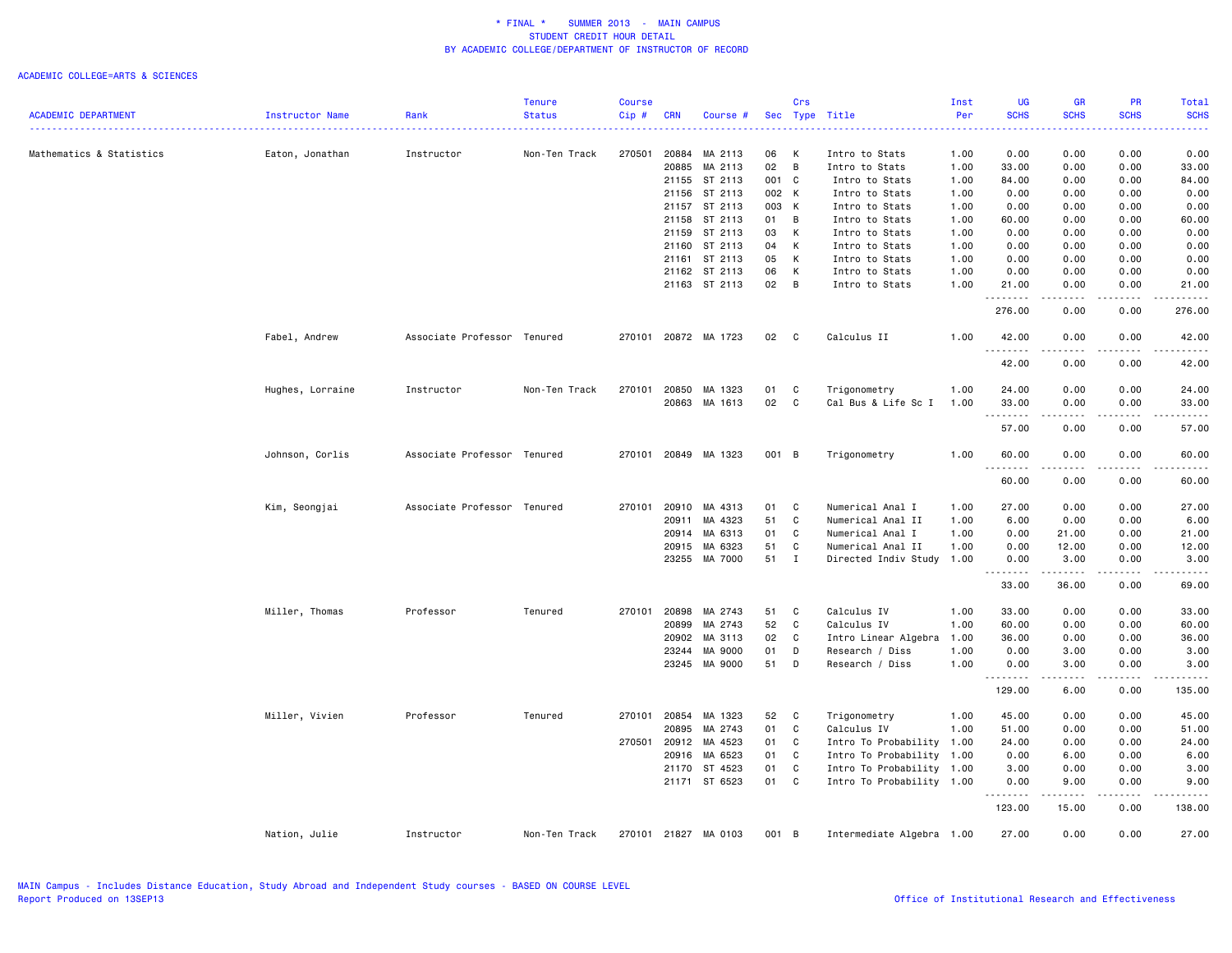|                            |                      |                               | <b>Tenure</b> | <b>Course</b> |                |                    |          | Crs          |                                    | Inst         | <b>UG</b>           | <b>GR</b>                           | PR               | Total                           |
|----------------------------|----------------------|-------------------------------|---------------|---------------|----------------|--------------------|----------|--------------|------------------------------------|--------------|---------------------|-------------------------------------|------------------|---------------------------------|
| <b>ACADEMIC DEPARTMENT</b> | Instructor Name      | Rank                          | <b>Status</b> | Cip#          | <b>CRN</b>     | Course #           |          |              | Sec Type Title                     | Per          | <b>SCHS</b>         | <b>SCHS</b>                         | <b>SCHS</b>      | <b>SCHS</b>                     |
|                            |                      |                               |               |               |                |                    |          |              |                                    |              |                     |                                     |                  |                                 |
|                            |                      |                               |               |               |                |                    |          |              |                                    |              | .<br>27.00          | - - - - - - - -<br>0.00             | 0.00             | 27.00                           |
|                            |                      |                               |               |               |                |                    |          |              |                                    |              |                     |                                     |                  |                                 |
| Mathematics & Statistics   | Neumann, Michael     | Professor                     | Tenured       | 270101        | 20875          | MA 1723            | 52<br>01 | $\mathbf{C}$ | Calculus II                        | 1.00         | 60.00               | 0.00                                | 0.00             | 60.00                           |
|                            |                      |                               |               |               | 20891<br>20893 | MA 2733<br>MA 2733 | 51       | C<br>C       | Calculus III<br>Calculus III       | 1.00<br>1.00 | 48.00<br>24.00      | 0.00<br>0.00                        | 0.00<br>0.00     | 48.00<br>24.00                  |
|                            |                      |                               |               |               | 20896          | MA 2743            | 02       | C            | Calculus IV                        | 1.00         | 48.00               | 0.00                                | 0.00             | 48.00                           |
|                            |                      |                               |               |               |                |                    |          |              |                                    |              | .                   | .                                   | .                | .                               |
|                            |                      |                               |               |               |                |                    |          |              |                                    |              | 180.00              | 0.00                                | 0.00             | 180.00                          |
|                            | Oppenheimer, Seth    | Professor                     | Tenured       | 270101        | 20873          | MA 1723            | 03       | C            | Calculus II                        | 1.00         | 24.00               | 0.00                                | 0.00             | 24.00                           |
|                            |                      |                               |               |               | 20900          | MA 3053            | 01       | C            | Found Of Math I                    | 1.00         | 39.00<br>22222      | 0.00<br>الدامات بال                 | 0.00<br>الأعامات | 39.00<br>$\omega$ is a $\omega$ |
|                            |                      |                               |               |               |                |                    |          |              |                                    |              | 63.00               | 0.00                                | 0.00             | 63.00                           |
|                            | Qian, Chuanxi        | Professor                     | Tenured       | 270101        | 20892          | MA 2733            | 02       | $\mathbf C$  | Calculus III                       | 1.00         | 51.00               | 0.00                                | 0.00             | 51.00                           |
|                            |                      |                               |               |               | 20909          | MA 3253            | 52       | C            | Diff Equations                     | 1.00         | 30.00               | 0.00                                | 0.00             | 30.00                           |
|                            |                      |                               |               |               |                | 20918 MA 8253      | 01       | C            | Oper Mathematics                   | 1.00         | 0.00                | 12.00                               | 0.00             | 12.00                           |
|                            |                      |                               |               |               |                |                    |          |              |                                    |              | .                   | .                                   | .                | .                               |
|                            |                      |                               |               |               |                |                    |          |              |                                    |              | 81.00               | 12.00                               | 0.00             | 93.00                           |
|                            | Razzaghi, Mohsen     | Professor                     | Tenured       | 270101        | 23534          | MA 9000            | 04       | D            | Research / Diss                    | 1.00         | 0.00                | 3.00                                | 0.00             | 3.00                            |
|                            |                      |                               |               |               | 23538          | MA 9000            | 53       | D            | Research / Diss                    | 1.00         | 0.00                | 3.00                                | 0.00             | 3.00                            |
|                            |                      |                               |               |               |                |                    |          |              |                                    |              | .<br>0.00           | $\sim$ $\sim$ $\sim$ $\sim$<br>6.00 | .<br>0.00        | 6.00                            |
|                            |                      |                               |               |               |                |                    |          |              |                                    |              |                     |                                     |                  |                                 |
|                            | Sepehrifar, Mohammad | Assistant Professor Ten Track |               | 270501        |                | 23135 ST 7000      | 03       | $\mathbf{I}$ | Directed Indiv Study 1.00          |              | 0.00<br>.           | 1.00<br>.                           | 0.00<br>-----    | 1.00<br>.                       |
|                            |                      |                               |               |               |                |                    |          |              |                                    |              | 0.00                | 1.00                                | 0.00             | 1.00                            |
|                            | Shaw, Patricia       | Instructor                    | Non-Ten Track | 131315        | 23076          | LSK 2990           | P01 C    |              | Special Topic In LSK 1.00          |              | 63.00               | 0.00                                | 0.00             | 63.00                           |
|                            |                      |                               |               | 270101        | 20851          | MA 1323            | 02       | C            | Trigonometry                       | 1.00         | 21.00               | 0.00                                | 0.00             | 21.00                           |
|                            |                      |                               |               |               | 20856          | MA 1423            | 51       | C            | Problem Solving Real 1.00          |              | 45.00               | 0.00                                | 0.00             | 45.00                           |
|                            |                      |                               |               |               | 22010          | MA 1723            | 501 C    |              | Calculus II                        | 1.00         | 21.00               | 0.00                                | 0.00             | 21.00                           |
|                            |                      |                               |               |               |                |                    |          |              |                                    |              | .                   | $\sim$ $\sim$ $\sim$ $\sim$         | .                | .                               |
|                            |                      |                               |               |               |                |                    |          |              |                                    |              | 150.00              | 0.00                                | 0.00             | 150.00                          |
|                            | Smith, Robert        | Associate Professor Tenured   |               | 270101        | 20865          | MA 1613            | 52       | C            | Cal Bus & Life Sc I                | 1.00         | 30.00               | 0.00                                | 0.00             | 30.00                           |
|                            |                      |                               |               |               | 20866          | MA 1713            | 01       | C            | Calculus I                         | 1.00         | 51.00               | 0.00                                | 0.00             | 51.00                           |
|                            |                      |                               |               |               | 20868          | MA 1713            | 03       | C            | Calculus I                         | 1.00         | 42.00               | 0.00                                | 0.00             | 42.00                           |
|                            |                      |                               |               |               |                | 21836 MA 3113      | 51       | C            | Intro Linear Algebra 1.00          |              | 36.00<br>. <b>.</b> | 0.00<br>الداعات ب                   | 0.00<br>-----    | 36.00<br>.                      |
|                            |                      |                               |               |               |                |                    |          |              |                                    |              | 159.00              | 0.00                                | 0.00             | 159.00                          |
|                            | Tschume, William     | Lecturer                      | Non-Ten Track | 270101        | 20822          | MA 0103            | 02       | C            | Intermediate Algebra 1.00          |              | 54.00               | 0.00                                | 0.00             | 54.00                           |
|                            |                      |                               |               |               | 20824          | MA 0103            | 04       | К            | Intermediate Algebra               | 1.00         | 0.00                | 0.00                                | 0.00             | 0.00                            |
|                            |                      |                               |               |               | 20825          | MA 0103            | 05       | К            | Intermediate Algebra 1.00          |              | 0.00                | 0.00                                | 0.00             | 0.00                            |
|                            |                      |                               |               |               | 20827          | MA 0103            | 07       | К            | Intermediate Algebra               | 1.00         | 0.00                | 0.00                                | 0.00             | 0.00                            |
|                            |                      |                               |               |               | 20828          | MA 0103            | 51       | C            | Intermediate Algebra 1.00          |              | 33.00               | 0.00                                | 0.00             | 33.00                           |
|                            |                      |                               |               |               | 20830          | MA 0103            | 53       | К            | Intermediate Algebra               | 1.00         | 0.00                | 0.00                                | 0.00             | 0.00                            |
|                            |                      |                               |               |               | 20832          | MA 0103            | 55       | К            | Intermediate Algebra 1.00          |              | 0.00                | 0.00                                | 0.00             | 0.00                            |
|                            |                      |                               |               |               | 20833          | MA 0103            | 56       | К            | Intermediate Algebra               | 1.00         | 0.00                | 0.00                                | 0.00             | 0.00                            |
|                            |                      |                               |               |               | 20836<br>20840 | MA 1313<br>MA 1313 | 01<br>06 | C<br>К       | College Algebra<br>College Algebra | 1.00<br>1.00 | 51.00<br>0.00       | 0.00<br>0.00                        | 0.00<br>0.00     | 51.00<br>0.00                   |
|                            |                      |                               |               |               | 20841          | MA 1313            | 07       | К            | College Algebra                    | 1.00         | 0.00                | 0.00                                | 0.00             | 0.00                            |
|                            |                      |                               |               |               |                |                    |          |              |                                    |              |                     |                                     |                  |                                 |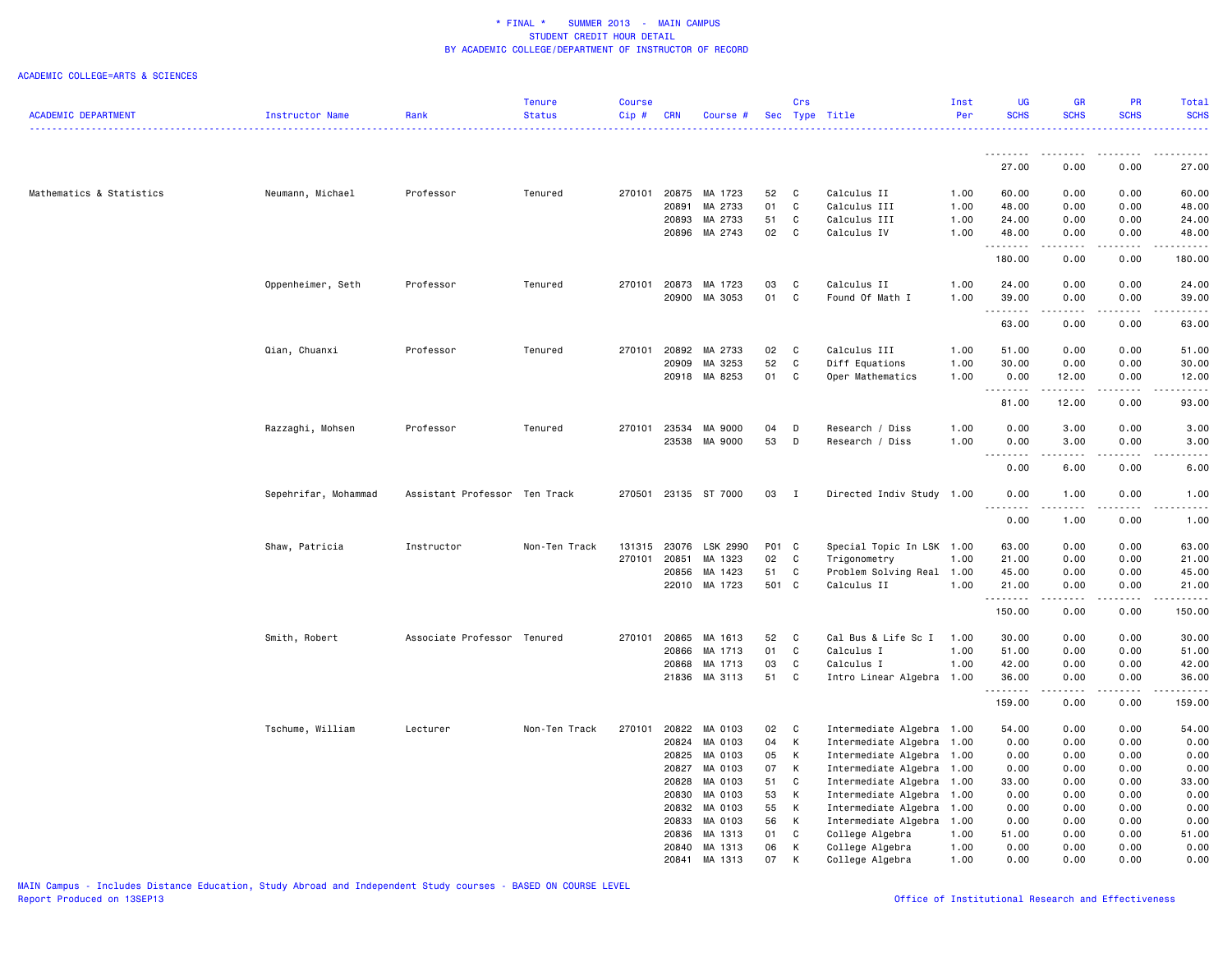|                            |                                           |                               | <b>Tenure</b>  | <b>Course</b> |              |                      |        | Crs          |                           | Inst | <b>UG</b>                         | <b>GR</b>             | PR                    | Total            |
|----------------------------|-------------------------------------------|-------------------------------|----------------|---------------|--------------|----------------------|--------|--------------|---------------------------|------|-----------------------------------|-----------------------|-----------------------|------------------|
| <b>ACADEMIC DEPARTMENT</b> | Instructor Name                           | Rank                          | <b>Status</b>  | Cip#          | <b>CRN</b>   | Course #             |        |              | Sec Type Title            | Per  | <b>SCHS</b>                       | <b>SCHS</b>           | <b>SCHS</b>           | <b>SCHS</b><br>. |
| Mathematics & Statistics   | Tschume, William                          | Lecturer                      | Non-Ten Track  | 270101        | 23081        | MA 1323              | E01 C  |              | Trigonometry              | 1.00 | 45.00                             | 0.00                  | 0.00                  | 45.00            |
|                            |                                           |                               |                |               |              |                      |        |              |                           |      | .<br>183.00                       | 0.00                  | 0.00                  | .<br>183.00      |
|                            | Vanlangenberg, Christop Grad Teach Assist |                               | Not Applicable |               |              | 270101 20853 MA 1323 | 51     | C            | Trigonometry              | 1.00 | 36.00<br>.                        | 0.00                  | 0.00                  | 36.00<br>.       |
|                            |                                           |                               |                |               |              |                      |        |              |                           |      | 36.00                             | 0.00                  | 0.00                  | 36.00            |
|                            | Walters, Kimberly                         | Instructor                    | Non-Ten Track  | 270101        | 20837        | MA 1313              | 02     | C            | College Algebra           | 1.00 | 42.00                             | 0.00                  | 0.00                  | 42.00            |
|                            |                                           |                               |                |               | 20838        | MA 1313              | 04     | К            | College Algebra           | 1.00 | 0.00                              | 0.00                  | 0.00                  | 0.00             |
|                            |                                           |                               |                |               | 20839        | MA 1313              | 05     | К            | College Algebra           | 1.00 | 0.00                              | 0.00                  | 0.00                  | 0.00             |
|                            |                                           |                               |                |               |              | 20862 MA 1613        | 01     | C            | Cal Bus & Life Sc I       | 1.00 | 21.00<br>. <b>.</b>               | 0.00<br>.             | 0.00<br>د د د د       | 21.00<br>.       |
|                            |                                           |                               |                |               |              |                      |        |              |                           |      | 63.00                             | 0.00                  | 0.00                  | 63.00            |
|                            | Williams, Jahmario                        | Grad Teach Assist             | Not Applicable | 270101        | 20820        | MA 0003              | 101 C  |              | Developmental Math        | 1.00 | 27.00                             | 0.00                  | 0.00                  | 27.00            |
|                            |                                           |                               |                |               | 20821        | MA 0003              | 102 C  |              | Developmental Math        | 1.00 | 27.00                             | 0.00                  | 0.00<br>$   -$        | 27.00            |
|                            |                                           |                               |                |               |              |                      |        |              |                           |      | <u>.</u><br>54.00                 | 0.00                  | 0.00                  | .<br>54.00       |
|                            |                                           |                               | Non-Ten Track  | 270101        | 21517        | MA 0103              | 501 C  |              |                           |      | 18.00                             | 0.00                  | 0.00                  | 18.00            |
|                            | Woodard, Kelly                            | Lecturer                      |                |               |              |                      |        |              | Intermediate Algebra 1.00 |      |                                   |                       |                       |                  |
|                            |                                           |                               |                |               | 21520        | MA 1413              | 501 C  |              | Structure Real Numbe      | 1.00 | 39.00                             | 0.00                  | 0.00                  | 39.00            |
|                            |                                           |                               |                |               | 21521        | MA 1423              | 501 C  |              | Problem Solving Real 1.00 |      | 72.00                             | 0.00                  | 0.00                  | 72.00            |
|                            |                                           |                               |                |               | 21522        | MA 1433              | 501 C  |              | Informal Geom & Meas 1.00 |      | 57.00<br>.                        | 0.00<br>$\frac{1}{2}$ | 0.00<br>$\frac{1}{2}$ | 57.00<br>.       |
|                            |                                           |                               |                |               |              |                      |        |              |                           |      | 186.00                            | 0.00                  | 0.00                  | 186.00           |
|                            | Woodroofe, Russell                        | Assistant Professor Ten Track |                |               |              | 270101 23131 MA 7000 | $01$ I |              | Directed Indiv Study 1.00 |      | 0.00<br>$\sim$ $\sim$<br>.        | 3.00<br>.             | 0.00<br>.             | 3.00<br>.        |
|                            |                                           |                               |                |               |              |                      |        |              |                           |      | 0.00                              | 3.00                  | 0.00                  | 3.00             |
|                            | Woody, Jonathan                           | Assistant Professor Ten Track |                | 270501        | 22857        | ST 7000              | 51 I   |              | Directed Indiv Study 1.00 |      | 0.00                              | 3.00                  | 0.00                  | 3.00             |
|                            |                                           |                               |                |               | 23257        | ST 7000              | 05     | $\mathbf{I}$ | Directed Indiv Study 1.00 |      | 0.00                              | 3.00                  | 0.00                  | 3.00             |
|                            |                                           |                               |                |               | 23388        | ST 7000              | 06     | $\mathbf{I}$ | Directed Indiv Study 1.00 |      | 0.00                              | 3.00                  | 0.00                  | 3.00             |
|                            |                                           |                               |                |               |              | 23716 ST 9000        | 51     | D            | Research / Diss           | 1.00 | 0.00<br>.<br>$\sim$ $\sim$ $\sim$ | 3.00<br>.             | 0.00<br>.             | 3.00<br>.        |
|                            |                                           |                               |                |               |              |                      |        |              |                           |      | 0.00                              | 12.00                 | 0.00                  | 12.00            |
|                            | Xu, Xiangsheng                            | Professor                     | Tenured        | 270101        | 20894        | MA 2733              | 52     | C            | Calculus III              | 1.00 | 42.00                             | 0.00                  | 0.00                  | 42.00            |
|                            |                                           |                               |                |               | 20905        | MA 3253              | 01     | $\mathtt{C}$ | Diff Equations            | 1.00 | 30.00                             | 0.00                  | 0.00                  | 30.00            |
|                            |                                           |                               |                |               | 20908        | MA 3253              | 51     | C            | Diff Equations            | 1.00 | 42.00                             | 0.00                  | 0.00                  | 42.00            |
|                            |                                           |                               |                |               |              |                      |        |              |                           |      | .                                 | .                     | .                     | .                |
|                            |                                           |                               |                |               |              |                      |        |              |                           |      | 114.00                            | 0.00                  | 0.00                  | 114.00           |
|                            | Yarahmadian, Shantia                      | Assistant Professor Ten Track |                | 270101        | 20906        | MA 3253              | 02     | C            | Diff Equations            | 1.00 | 36.00                             | 0.00                  | 0.00                  | 36.00            |
|                            |                                           |                               |                |               | 21829        | MA 1723              | 01     | C            | Calculus II               | 1.00 | 51.00                             | 0.00                  | 0.00                  | 51.00            |
|                            |                                           |                               |                |               |              | 23217 MA 7000        | 02 I   |              | Directed Indiv Study 1.00 |      | 0.00                              | 3.00<br>$- - - - -$   | 0.00<br>.             | 3.00<br>.        |
|                            |                                           |                               |                |               |              |                      |        |              |                           |      | 87.00                             | 3.00                  | 0.00                  | 90.00            |
|                            | Zhang, Haimeng                            | Associate Professor Tenured   |                |               | 270501 21830 | ST 8913              | 01     | C            | Recent Devs In Stat       | 1.00 | 0.00                              | 15.00                 | 0.00                  | 15.00            |
|                            |                                           |                               |                |               |              | 23144 ST 9000        | 03     | D            | Research / Diss           | 1.00 | 0.00                              | 9.00                  | 0.00                  | 9.00             |
|                            |                                           |                               |                |               | 23168        | ST 7000              | 04     | $\mathsf{T}$ | Directed Indiv Study      | 1.00 | 0.00                              | 3.00                  | 0.00                  | 3.00             |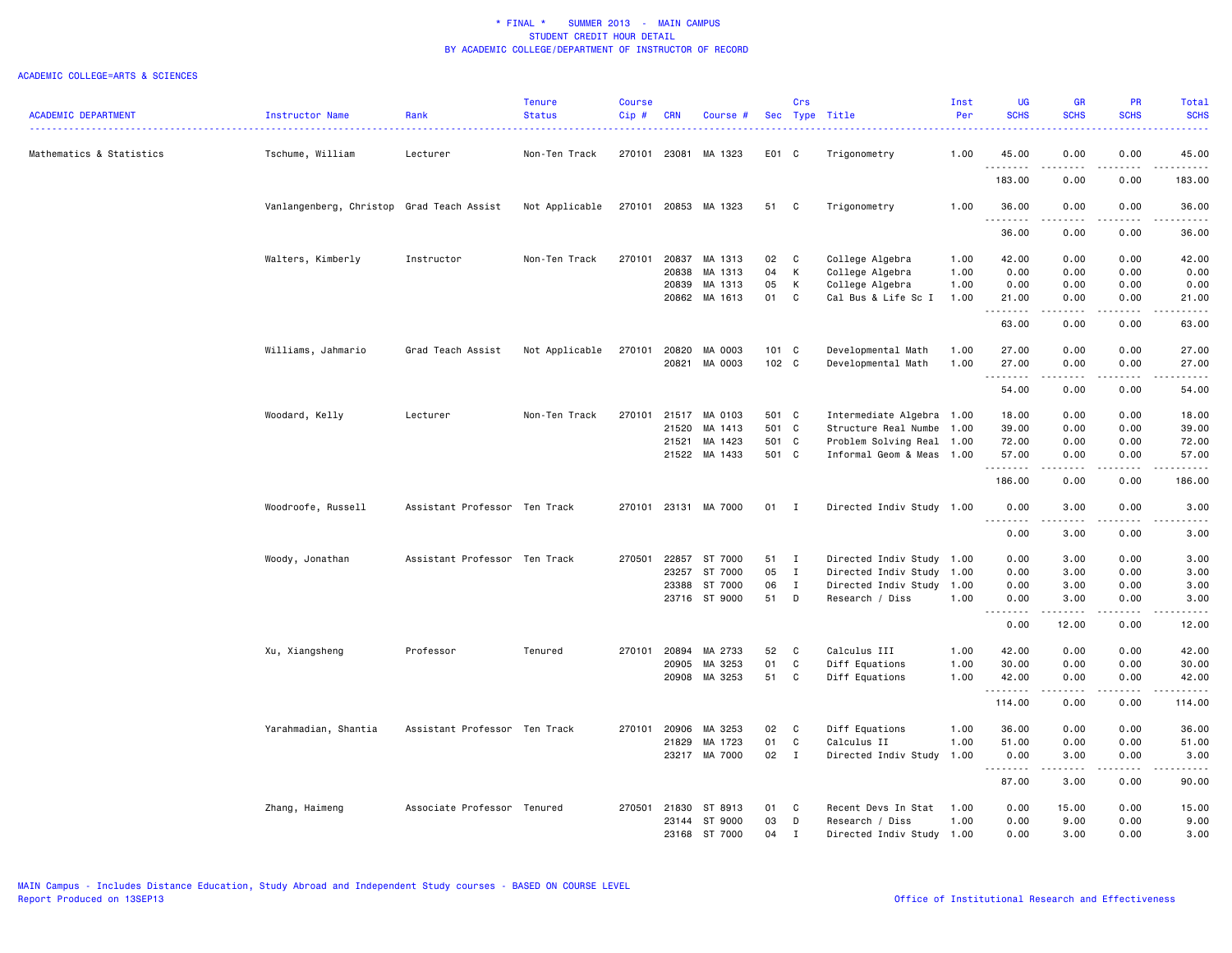| <b>ACADEMIC DEPARTMENT</b> | Instructor Name | Rank                          | Tenure<br>Status | Course<br>Cip # | CRN | Course # Sec Type Title |      | Crs |                           | Inst<br>Per | UG<br><b>SCHS</b> | <b>GR</b><br><b>SCHS</b> | <b>PR</b><br><b>SCHS</b> | Total<br><b>SCHS</b> |
|----------------------------|-----------------|-------------------------------|------------------|-----------------|-----|-------------------------|------|-----|---------------------------|-------------|-------------------|--------------------------|--------------------------|----------------------|
|                            |                 |                               |                  |                 |     |                         |      |     |                           |             | ---------         |                          |                          |                      |
|                            |                 |                               |                  |                 |     |                         |      |     |                           |             | 0.00              | 27.00                    | 0.00                     | 27.00                |
| Mathematics & Statistics   | Zhao, Meng      | Assistant Professor Ten Track |                  | 270501          |     | 22858 ST 7000           | 01 I |     | Directed Indiv Study 1.00 |             | 0.00<br>.         | 3.00<br>.                | 0.00<br>.                | 3.00<br>.            |
|                            |                 |                               |                  |                 |     |                         |      |     |                           |             | 0.00              | 3.00                     | 0.00                     | 3.00                 |
|                            |                 |                               |                  |                 |     |                         |      |     |                           |             | ========          | ========                 | ========                 |                      |
| Mathematics & Statistics   |                 |                               |                  |                 |     |                         |      |     |                           |             | 2991.00           | 131.00                   | 0.00                     | 3122.00              |
|                            |                 |                               |                  |                 |     |                         |      |     |                           |             | ========          | ========                 | ========                 | ==========           |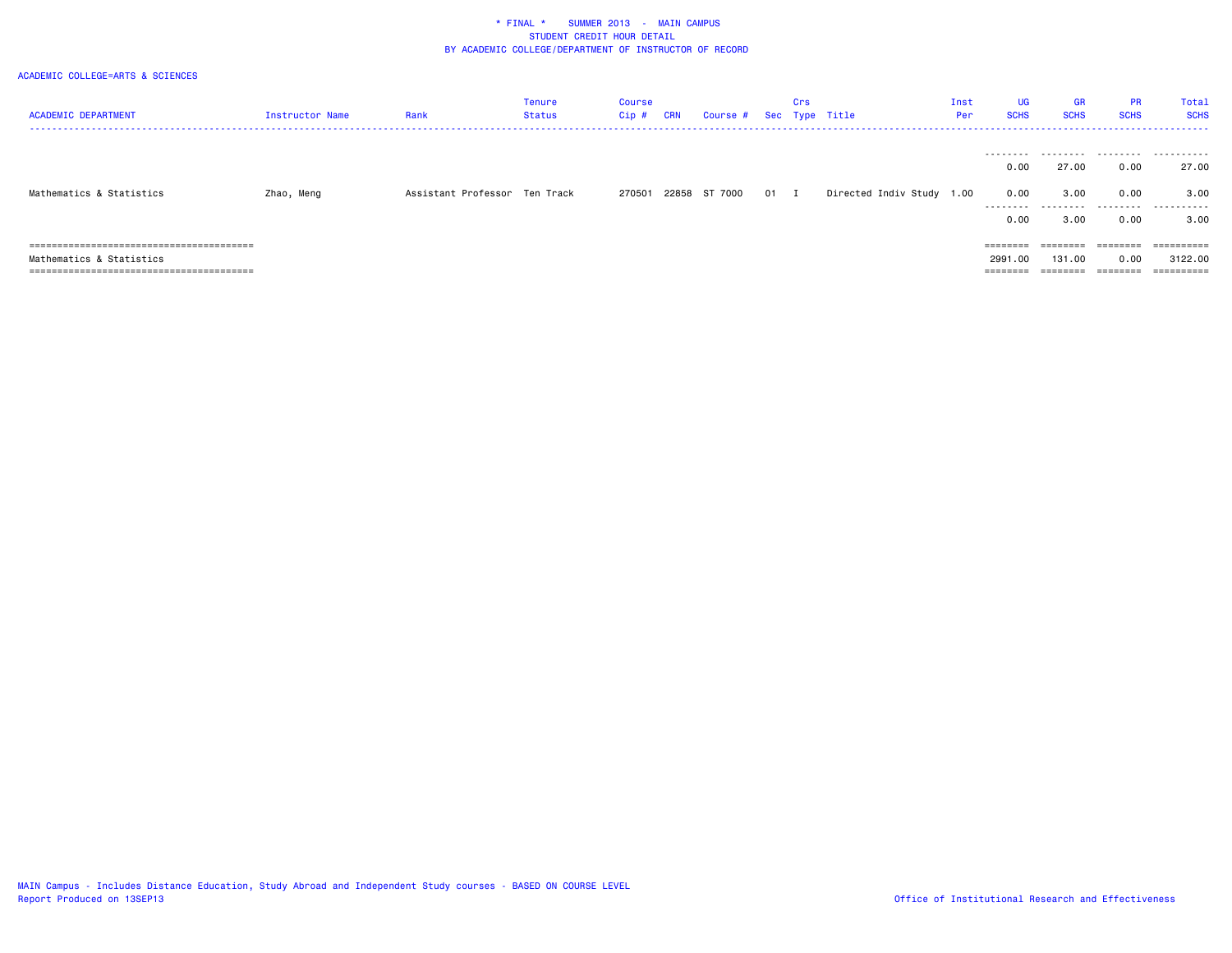| <b>ACADEMIC DEPARTMENT</b> | Instructor Name | Rank         | Tenure<br>Status | <b>Course</b><br>Cip# | CRN            | Course # Sec Type Title |                | Crs |                                    | Inst<br>Per  | <b>UG</b><br><b>SCHS</b>     | <b>GR</b><br><b>SCHS</b> | <b>PR</b><br><b>SCHS</b> | Total<br><b>SCHS</b> |
|----------------------------|-----------------|--------------|------------------|-----------------------|----------------|-------------------------|----------------|-----|------------------------------------|--------------|------------------------------|--------------------------|--------------------------|----------------------|
| Military Science           | Rogowski, John  | Non-Employee | Non-Faculty      | 290101                | 20972<br>23755 | MS 3376<br>MS 2256      | 101 L<br>102 L |     | Adv Leadership<br>Intro Leadership | 1.00<br>1.00 | 126.00<br>18.00<br>--------- | 0.00<br>0.00             | 0.00<br>0.00             | 126.00<br>18.00<br>  |
|                            |                 |              |                  |                       |                |                         |                |     |                                    |              | 144.00                       | .<br>0.00                | 0.00                     | 144.00               |
|                            |                 |              |                  |                       |                |                         |                |     |                                    |              | ========                     | $=$ = = = = = = =        | ========                 |                      |
| Military Science           |                 |              |                  |                       |                |                         |                |     |                                    |              | 144.00                       | 0.00                     | 0.00                     | 144.00               |
|                            |                 |              |                  |                       |                |                         |                |     |                                    |              | --------                     | ========                 | ========                 | ==========           |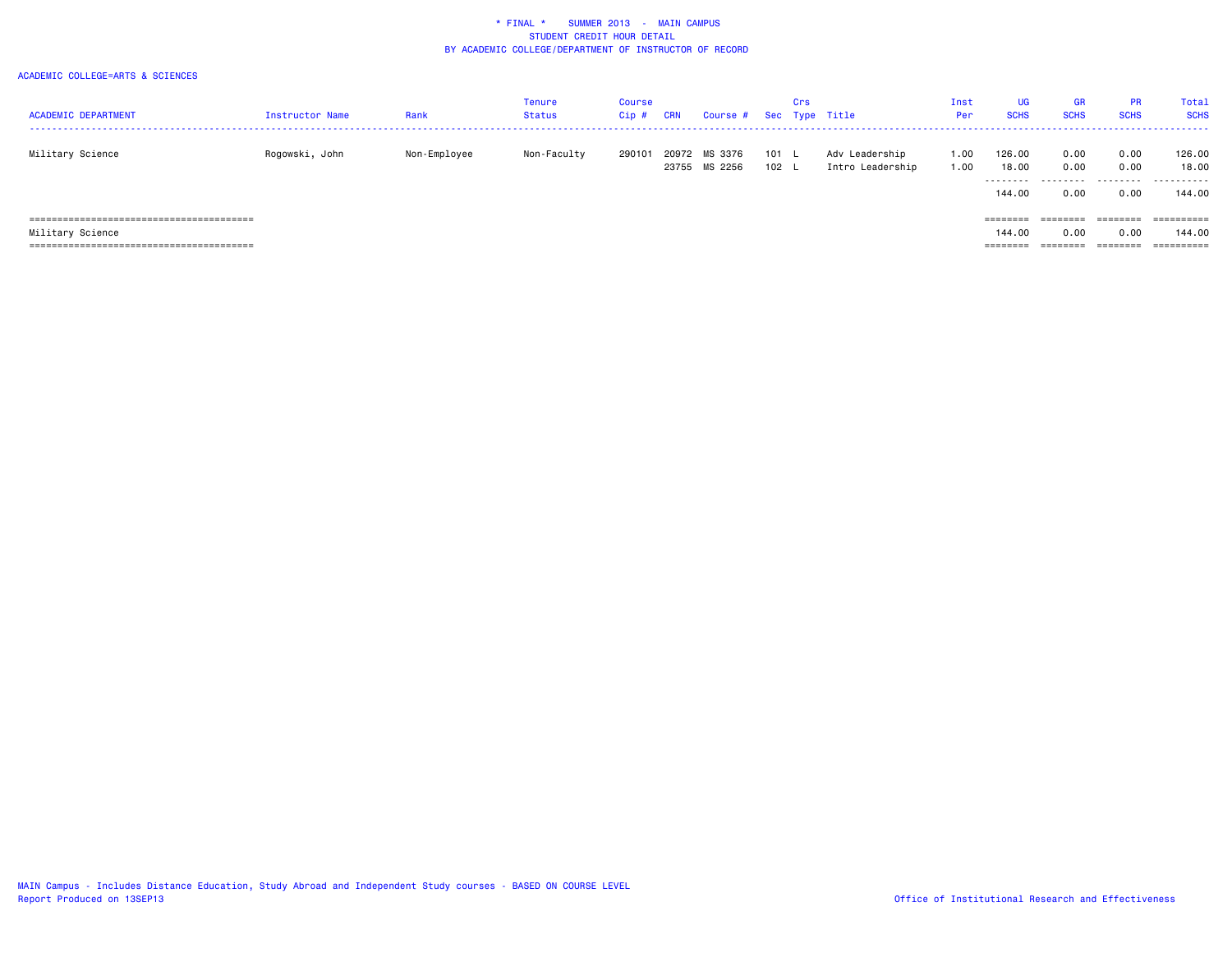|                            |                    |                               | <b>Tenure</b> | Course |            |                       |       | Crs          |                           | Inst | UG                          | GR                                                                                                                                                           | PR                    | Total       |
|----------------------------|--------------------|-------------------------------|---------------|--------|------------|-----------------------|-------|--------------|---------------------------|------|-----------------------------|--------------------------------------------------------------------------------------------------------------------------------------------------------------|-----------------------|-------------|
| <b>ACADEMIC DEPARTMENT</b> | Instructor Name    | Rank                          | <b>Status</b> | Cip#   | <b>CRN</b> | Course #              |       |              | Sec Type Title            | Per  | <b>SCHS</b>                 | <b>SCHS</b>                                                                                                                                                  | <b>SCHS</b>           | <b>SCHS</b> |
| Philosophy & Religion      | Bickle, John       | Professor                     | Tenured       | 380101 | 21547      | PHI 1103              | 501 C |              | Intro To Philosophy       | 1.00 | 36.00                       | 0.00                                                                                                                                                         | 0.00                  | 36.00       |
|                            |                    |                               |               |        | 21548      | PHI 1103              | 551 C |              | Intro To Philosophy       | 1.00 | 48.00                       | 0.00                                                                                                                                                         | 0.00                  | 48.00       |
|                            |                    |                               |               |        |            |                       |       |              |                           |      | .<br>84.00                  | .<br>0.00                                                                                                                                                    | .<br>0.00             | .<br>84.00  |
|                            | Bisson, Albert     | Instructor                    | Non-Ten Track | 380201 | 21129      | REL 1103              | 01    | $\mathbf{C}$ | Intro To Religion         | 1.00 | 57.00                       | 0.00                                                                                                                                                         | 0.00                  | 57.00       |
|                            |                    |                               |               |        | 21560      | REL 1103              | 501 C |              | Intro To Religion         | 1.00 | 54.00                       | 0.00                                                                                                                                                         | 0.00                  | 54.00       |
|                            |                    |                               |               |        | 21561      | REL 1103              | 551 C |              | Intro To Religion         | 1.00 | 63.00                       | 0.00                                                                                                                                                         | 0.00                  | 63.00       |
|                            |                    |                               |               |        | 21953      | REL 1223              | 001 C |              | Intr To New Test          | 1.00 | 36.00                       | 0.00                                                                                                                                                         | 0.00                  | 36.00       |
|                            |                    |                               |               |        | 21954      | REL 1213              | 01    | $\mathbf{C}$ | Intr To Old Test          | 1.00 | 57.00                       | 0.00                                                                                                                                                         | 0.00                  | 57.00       |
|                            |                    |                               |               |        | 22601      | REL 4000              | 01    | $\mathbf{I}$ | Directed Indiv Study      | 1.00 | 3.00                        | 0.00                                                                                                                                                         | 0.00                  | 3.00        |
|                            |                    |                               |               |        | 23535      | REL 4000              | 51    | $\mathbf{I}$ | Directed Indiv Study 1.00 |      | 3.00                        | 0.00                                                                                                                                                         | 0.00                  | 3.00        |
|                            |                    |                               |               |        | 23653      | REL 4000              | 52    | $\mathbf{I}$ | Directed Indiv Study 1.00 |      | 1.00                        | 0.00                                                                                                                                                         | 0.00                  | 1.00        |
|                            |                    |                               |               |        |            |                       |       |              |                           |      | .                           | .                                                                                                                                                            | .                     | .           |
|                            |                    |                               |               |        |            |                       |       |              |                           |      | 274.00                      | 0.00                                                                                                                                                         | 0.00                  | 274.00      |
|                            | Clifford, Michael  | Professor                     | Tenured       | 380101 | 21073      | PHI 3013              | 101 C |              | Business Ethics           | 1.00 | 48.00                       | 0.00                                                                                                                                                         | 0.00                  | 48.00       |
|                            |                    |                               |               |        | 21074      | PHI 3013              | 102 C |              | Business Ethics           | 1.00 | 39.00                       | 0.00                                                                                                                                                         | 0.00                  | 39.00       |
|                            |                    |                               |               |        |            | 21552 PHI 3013        | 501 C |              | <b>Business Ethics</b>    | 1.00 | 33.00                       | 0.00                                                                                                                                                         | 0.00                  | 33.00       |
|                            |                    |                               |               |        |            |                       |       |              |                           |      | .<br>120.00                 | -----<br>0.00                                                                                                                                                | .<br>0.00             | .<br>120.00 |
|                            | Holt, Dale         | Professor                     | Tenured       | 380101 | 21064      | PHI 1103              | 001 C |              | Intro To Philosophy       | 1.00 | 63.00                       | 0.00                                                                                                                                                         | 0.00                  | 63.00       |
|                            |                    |                               |               |        | 21551      | PHI 1123              | 551 C |              | Intro To Ethics           | 1.00 | 90.00                       | 0.00                                                                                                                                                         | 0.00                  | 90.00       |
|                            |                    |                               |               |        |            | 23078 PHI 1103        | E01 C |              | Intro To Philosophy       | 1.00 | 78.00                       | 0.00                                                                                                                                                         | 0.00                  | 78.00       |
|                            |                    |                               |               |        |            |                       |       |              |                           |      |                             |                                                                                                                                                              |                       |             |
|                            |                    |                               |               |        |            |                       |       |              |                           |      | 231.00                      | 0.00                                                                                                                                                         | 0.00                  | 231.00      |
|                            | Kallfelz, William  | Lecturer                      | Non-Ten Track | 380101 | 21069      | PHI 1113              | 51    | C            | Intro To Logic            | 1.00 | 39.00                       | 0.00                                                                                                                                                         | 0.00                  | 39.00       |
|                            |                    |                               |               | 380201 | 21130      | REL 1103              | 51    | C            | Intro To Religion         | 1.00 | 33.00                       | 0.00                                                                                                                                                         | 0.00                  | 33.00       |
|                            |                    |                               |               |        |            |                       |       |              |                           |      | .                           |                                                                                                                                                              |                       |             |
|                            |                    |                               |               |        |            |                       |       |              |                           |      | 72.00                       | 0.00                                                                                                                                                         | 0.00                  | 72.00       |
|                            | Moffatt, Barton    | Assistant Professor Ten Track |               |        |            | 380101 21070 PHI 1123 | 001 C |              | Intro To Ethics           | 1.00 | 48.00<br>.                  | 0.00<br>.                                                                                                                                                    | 0.00<br>$\frac{1}{2}$ | 48.00<br>.  |
|                            |                    |                               |               |        |            |                       |       |              |                           |      | 48.00                       | 0.00                                                                                                                                                         | 0.00                  | 48.00       |
|                            | Phillips, Trisha   | Associate Professor Tenured   |               | 380101 | 21072      | PHI 1123              | 02    | C            | Intro To Ethics           | 1.00 | 60.00                       | 0.00                                                                                                                                                         | 0.00                  | 60.00       |
|                            |                    |                               |               |        |            | 21550 PHI 1123        | 501 C |              | Intro To Ethics           | 1.00 | 24.00                       | 0.00                                                                                                                                                         | 0.00                  | 24.00       |
|                            |                    |                               |               |        |            |                       |       |              |                           |      | .                           |                                                                                                                                                              | $\frac{1}{2}$         | $- - - - -$ |
|                            |                    |                               |               |        |            |                       |       |              |                           |      | 84.00                       | 0.00                                                                                                                                                         | 0.00                  | 84.00       |
|                            | Thompson, James    | Assistant Professor Ten Track |               |        |            | 380101 21068 PHI 1113 | 01    | $\mathbf{C}$ | Intro To Logic            | 1.00 | 57.00<br>$\frac{1}{2}$<br>. | 0.00                                                                                                                                                         | 0.00                  | 57.00       |
|                            |                    |                               |               |        |            |                       |       |              |                           |      | 57.00                       | 0.00                                                                                                                                                         | 0.00                  | 57.00       |
|                            | Trullinger, Joseph | Instructor                    | Non-Ten Track |        |            | 380101 21071 PHI 1123 | 01    | $\mathbf{C}$ | Intro To Ethics           | 1.00 | 42.00                       | 0.00                                                                                                                                                         | 0.00                  | 42.00       |
|                            |                    |                               |               |        |            |                       |       |              |                           |      | 42.00                       | 0.00                                                                                                                                                         | 0.00                  | 42.00       |
|                            | Witt, Joseph       | Assistant Professor Ten Track |               |        |            | 380201 21952 REL 1103 | 001 C |              | Intro To Religion         | 1.00 | 57.00                       | 0.00                                                                                                                                                         | 0.00                  | 57.00       |
|                            |                    |                               |               |        |            |                       |       |              |                           |      | .<br>57.00                  | $\frac{1}{2} \left( \frac{1}{2} \right) \left( \frac{1}{2} \right) \left( \frac{1}{2} \right) \left( \frac{1}{2} \right) \left( \frac{1}{2} \right)$<br>0.00 | .<br>0.00             | .<br>57.00  |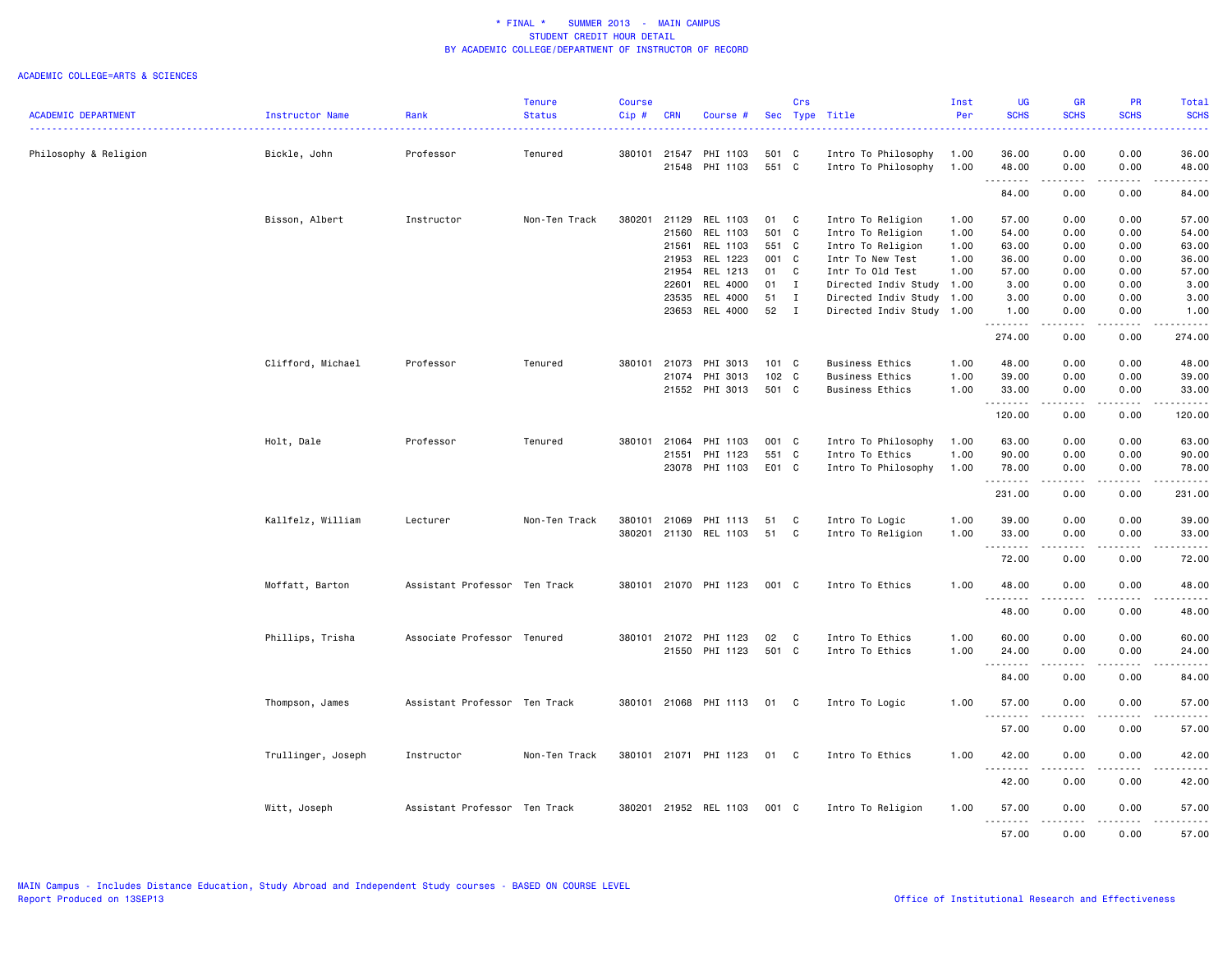### ACADEMIC COLLEGE=ARTS & SCIENCES

|                     |           |      | <b>Tenure</b> |                                   |  |  |       |  | Total       |
|---------------------|-----------|------|---------------|-----------------------------------|--|--|-------|--|-------------|
| ACADEMIC DEPARTMENT | structor. | Rank | <b>Status</b> | Cip # CRN Course # Sec Type Title |  |  | 80.HS |  | <b>SCHS</b> |
| ----                |           |      |               |                                   |  |  |       |  |             |

======================================== ======== ======== ======== ==========

 Philosophy & Religion 1069.00 0.00 0.00 1069.00 ======================================== ======== ======== ======== ==========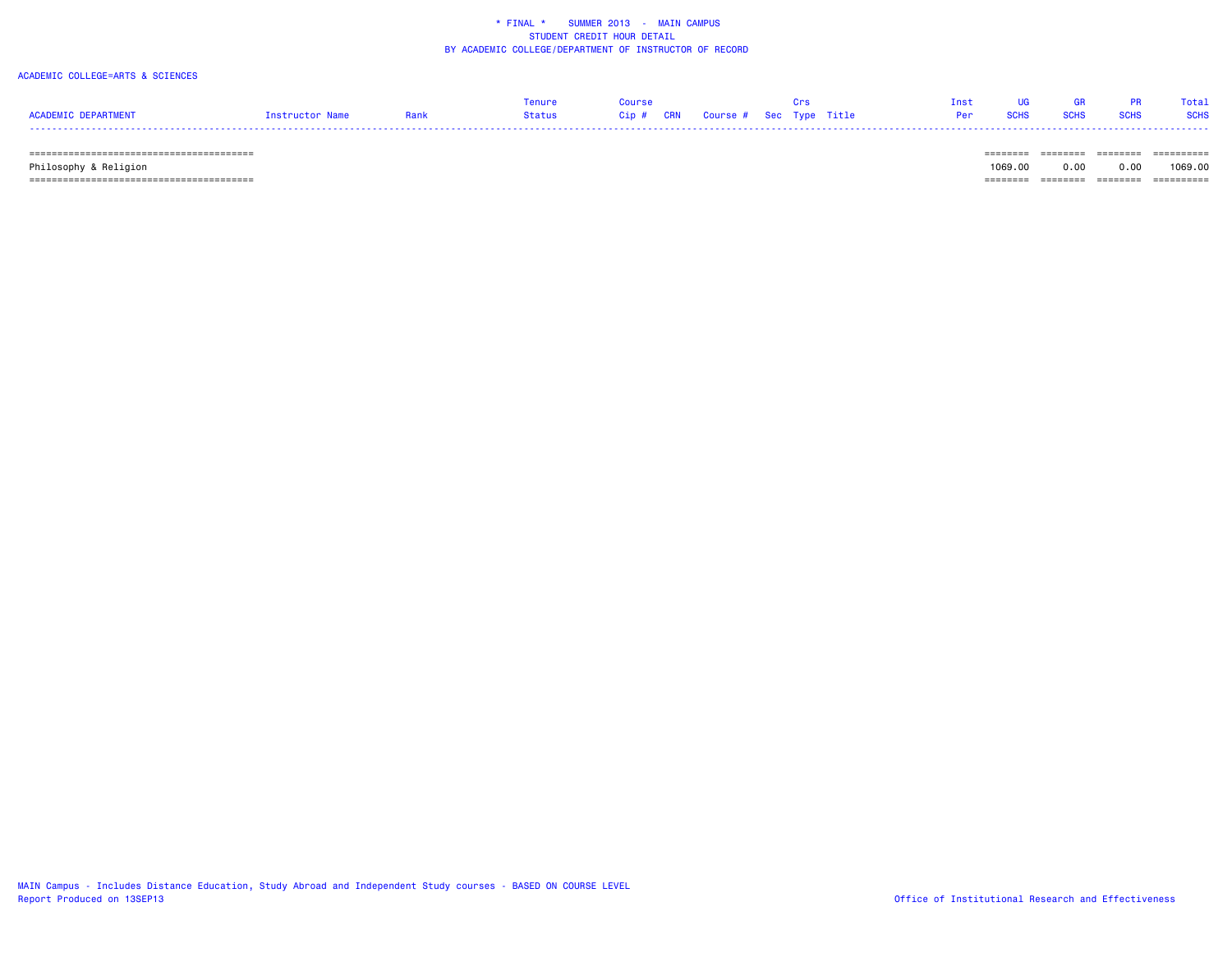|                            |                                     |                             | <b>Tenure</b> | <b>Course</b> |              |                      |                  | Crs          |                           | Inst | UG               | <b>GR</b>                           | <b>PR</b>           | <b>Total</b>                                                                                                                                         |
|----------------------------|-------------------------------------|-----------------------------|---------------|---------------|--------------|----------------------|------------------|--------------|---------------------------|------|------------------|-------------------------------------|---------------------|------------------------------------------------------------------------------------------------------------------------------------------------------|
| <b>ACADEMIC DEPARTMENT</b> | <b>Instructor Name</b>              | Rank                        | <b>Status</b> | Cip#          | <b>CRN</b>   | Course #             |                  |              | Sec Type Title            | Per  | <b>SCHS</b>      | <b>SCHS</b>                         | <b>SCHS</b>         | <b>SCHS</b>                                                                                                                                          |
|                            |                                     |                             |               |               |              |                      |                  |              |                           |      |                  |                                     |                     |                                                                                                                                                      |
| Physics & Astronomy        | Arnoldus, Henk                      | Professor                   | Tenured       |               |              | 400801 21048 PH 2213 | 001 C            |              | Physics I                 | 1.00 | 60.00            | 0.00                                | 0.00                | 60.00                                                                                                                                                |
|                            |                                     |                             |               |               | 21052        | PH 2223              | 01               | C            | Physics II                | 1.00 | 63.00            | 0.00                                | 0.00                | 63.00                                                                                                                                                |
|                            |                                     |                             |               |               | 21053        | PH 2223              | 02               | К            | Physics II                | 1.00 | 0.00             | 0.00                                | 0.00                | 0.00                                                                                                                                                 |
|                            |                                     |                             |               |               | 21054        | PH 2223              | 03               | К            | Physics II                | 1.00 | 0.00             | 0.00                                | 0.00                | 0.00                                                                                                                                                 |
|                            |                                     |                             |               |               | 23064        | PH 1123              | 01               | C            | Gen Physics II            | 1.00 | 42.00            | 0.00                                | 0.00                | 42.00                                                                                                                                                |
|                            |                                     |                             |               |               | 23065        | PH 1123              | 02               | $\mathsf{K}$ | Gen Physics II            | 1.00 | 0.00<br>.        | 0.00<br>.                           | 0.00                | 0.00<br>.                                                                                                                                            |
|                            |                                     |                             |               |               |              |                      |                  |              |                           |      | 165.00           | 0.00                                | 0.00                | 165.00                                                                                                                                               |
|                            | Cuicchi, Paul                       | Lecturer                    | Non-Ten Track | 400801        | 21028        | PH 1011              | 01               | <b>L</b>     | Physical Science Lab 1.00 |      | 11.00            | 0.00                                | 0.00                | 11.00                                                                                                                                                |
|                            |                                     |                             |               |               | 21030        | PH 1013              | 01               | C            | Physical Sci Survey       | 1.00 | 39.00            | 0.00                                | 0.00                | 39.00                                                                                                                                                |
|                            |                                     |                             |               |               | 21038        | PH 1113              | 51               | C            | Gen Physics I             | 1.00 | 48.00            | 0.00                                | 0.00                | 48.00                                                                                                                                                |
|                            |                                     |                             |               |               | 21039        | PH 1113              | 52               | K            | Gen Physics I             | 1.00 | 0.00             | 0.00                                | 0.00                | 0.00                                                                                                                                                 |
|                            |                                     |                             |               |               | 21040        | PH 1113              | 53               | K            | Gen Physics I             | 1.00 | 0.00             | 0.00                                | 0.00                | 0.00                                                                                                                                                 |
|                            |                                     |                             |               |               |              | 21910 PH 1011        | 02 L             |              | Physical Science Lab 1.00 |      | 3.00             | 0.00                                | 0.00                | 3.00                                                                                                                                                 |
|                            |                                     |                             |               |               |              |                      |                  |              |                           |      | <u>.</u>         | د د د د                             | .                   | .                                                                                                                                                    |
|                            |                                     |                             |               |               |              |                      |                  |              |                           |      | 101.00           | 0.00                                | 0.00                | 101.00                                                                                                                                               |
|                            | Fox, Daniel                         | Lecturer                    | Non-Ten Track |               |              | 400801 21049 PH 2213 | 01 C             |              | Physics I                 | 1.00 | 105.00<br>.      | 0.00<br>.                           | 0.00<br>$- - - - -$ | 105.00<br>.                                                                                                                                          |
|                            |                                     |                             |               |               |              |                      |                  |              |                           |      | 105.00           | 0.00                                | 0.00                | 105.00                                                                                                                                               |
|                            | Hashemi Shabestari, Mit Non-Faculty |                             | Non-Faculty   |               | 400801 21056 | PH 2223              | 51               | C            | Physics II                | 1.00 | 63.00            | 0.00                                | 0.00                | 63.00                                                                                                                                                |
|                            |                                     |                             |               |               | 21057        | PH 2223              | 52               | K            | Physics II                | 1.00 | 0.00             | 0.00                                | 0.00                | 0.00                                                                                                                                                 |
|                            |                                     |                             |               |               |              | 21058 PH 2223        | 53               | K            | Physics II                | 1.00 | 0.00             | 0.00                                | 0.00                | 0.00                                                                                                                                                 |
|                            |                                     |                             |               |               |              |                      |                  |              |                           |      | .<br>63.00       | 0.00                                | 0.00                | 63.00                                                                                                                                                |
|                            | Kim, Seong-Gon                      | Associate Professor Tenured |               |               |              | 400801 23659 PH 8000 | $101$ D          |              | Research / Thesis         | 1.00 | 0.00<br><u>.</u> | 6.00<br>.                           | 0.00<br>.           | 6.00<br>$\frac{1}{2}$                                                                                                                                |
|                            |                                     |                             |               |               |              |                      |                  |              |                           |      | 0.00             | 6.00                                | 0.00                | 6.00                                                                                                                                                 |
|                            | Monts, David                        | Professor                   | Tenured       | 400801        | 21061        | PH 2233              | 51               | C            | Physics III               | 1.00 | 81.00            | 0.00                                | 0.00                | 81.00                                                                                                                                                |
|                            |                                     |                             |               |               |              | 21062 PH 2233        | 52               | K            | Physics III               | 1.00 | 0.00             | 0.00                                | 0.00                | 0.00                                                                                                                                                 |
|                            |                                     |                             |               |               |              | 21063 PH 2233        | 53               | К            | Physics III               | 1.00 | 0.00             | 0.00                                | 0.00                | 0.00                                                                                                                                                 |
|                            |                                     |                             |               |               |              |                      |                  |              |                           |      | .<br>81.00       | $\sim$ $\sim$ $\sim$ $\sim$<br>0.00 | .<br>0.00           | المتمام المنا<br>81.00                                                                                                                               |
|                            | Singh, Jagdish                      | Research Professor          | Non-Ten Track | 400801        |              | 23604 PH 9000        | 102 <sub>D</sub> |              | Research / Diss           | 1.00 | 0.00             | 3.00                                | 0.00                | 3.00                                                                                                                                                 |
|                            |                                     |                             |               |               |              |                      |                  |              |                           |      | .<br>0.00        | 3.00                                | 0.00                | 3.00                                                                                                                                                 |
|                            | Wang, Chuji                         | Associate Professor Tenured |               |               | 400801 23138 | PH 9000              | 101 D            |              | Research / Diss           | 1.00 | 0.00             | 1.00                                | 0.00                | 1.00                                                                                                                                                 |
|                            |                                     |                             |               |               |              | 23582 PH 7000        | $01$ I           |              | Directed Indiv Study      | 1.00 | 0.00             | 3.00                                | 0.00                | 3.00                                                                                                                                                 |
|                            |                                     |                             |               |               |              |                      |                  |              |                           |      | .                | .                                   | .                   | $\frac{1}{2} \left( \frac{1}{2} \right) \left( \frac{1}{2} \right) \left( \frac{1}{2} \right) \left( \frac{1}{2} \right) \left( \frac{1}{2} \right)$ |
|                            |                                     |                             |               |               |              |                      |                  |              |                           |      | 0.00             | 4.00                                | 0.00                | 4.00                                                                                                                                                 |
|                            | Winger, Jeffry                      | Professor                   | Tenured       |               |              | 400801 21050 PH 2213 | 51               | C            | Physics I                 | 1.00 | 69.00<br>.       | 0.00<br>$\frac{1}{2}$               | 0.00<br>.           | 69.00                                                                                                                                                |
|                            |                                     |                             |               |               |              |                      |                  |              |                           |      | 69.00            | 0.00                                | 0.00                | 69.00                                                                                                                                                |
|                            | Winter, Joshua                      | Instructor                  | Non-Ten Track | 400801        | 21033        | PH 1063              | 51               | C            | Descrip Astronomy         | 1.00 | 36.00            | 0.00                                | 0.00                | 36.00                                                                                                                                                |
|                            |                                     |                             |               |               | 21034        | PH 1113              | 01               | C            | Gen Physics I             | 1.00 | 102.00           | 0.00                                | 0.00                | 102.00                                                                                                                                               |
|                            |                                     |                             |               |               | 21035        | PH 1113              | 02               | K            | Gen Physics I             | 1.00 | 0.00             | 0.00                                | 0.00                | 0.00                                                                                                                                                 |
|                            |                                     |                             |               |               |              | 21036 PH 1113        | 03               | К            | Gen Physics I             | 1.00 | 0.00             | 0.00                                | 0.00                | 0.00                                                                                                                                                 |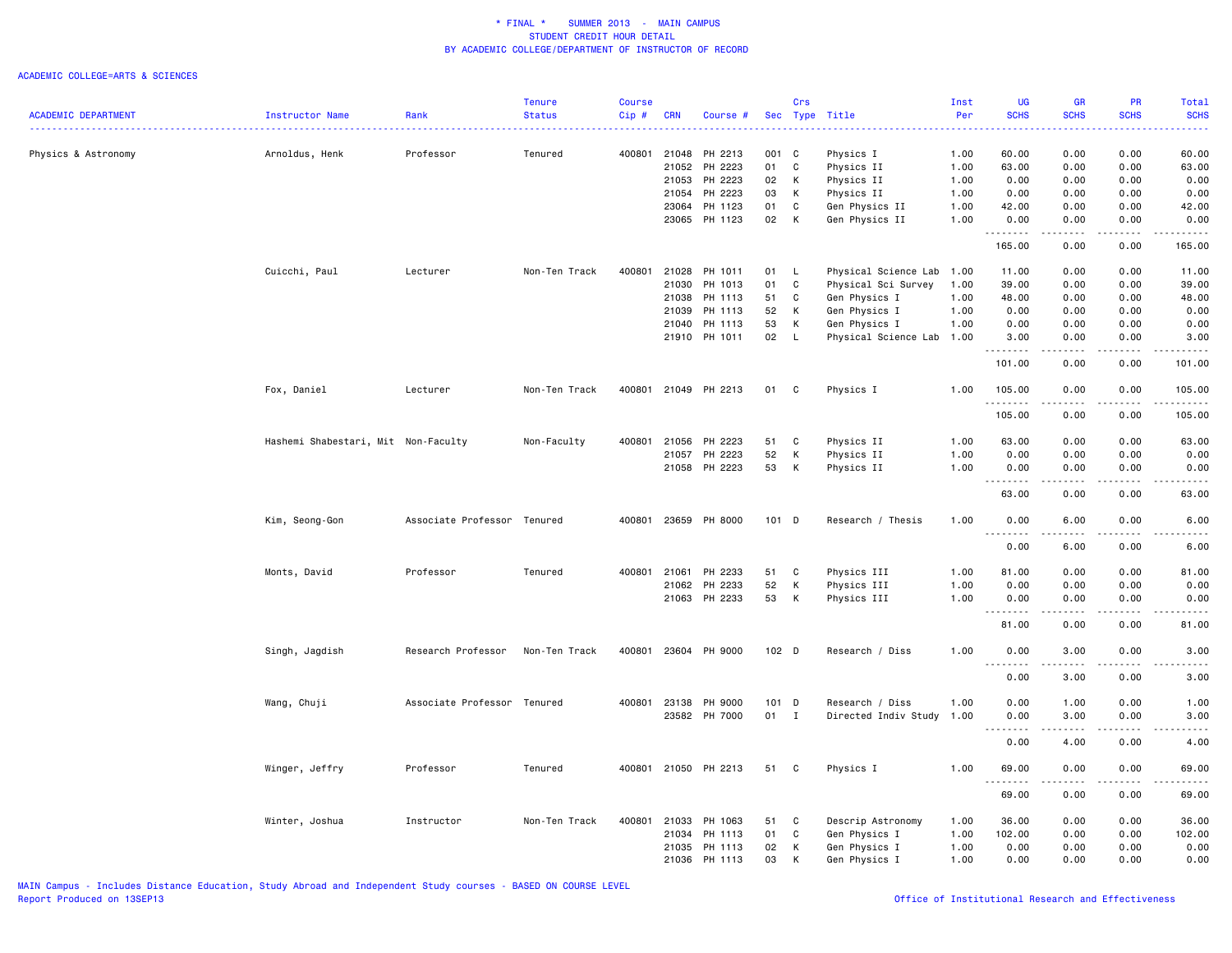| <b>ACADEMIC DEPARTMENT</b> | <b>Instructor Name</b> | Rank       | Tenure<br><b>Status</b> | <b>Course</b><br>$Cip$ # | <b>CRN</b> | Course # Sec Type Title                   |                      | Crs |                                                    | Inst<br>Per          | <b>UG</b><br><b>SCHS</b> | <b>GR</b><br><b>SCHS</b> | <b>PR</b><br><b>SCHS</b> | Total<br><b>SCHS</b>   |
|----------------------------|------------------------|------------|-------------------------|--------------------------|------------|-------------------------------------------|----------------------|-----|----------------------------------------------------|----------------------|--------------------------|--------------------------|--------------------------|------------------------|
| Physics & Astronomy        | Winter, Joshua         | Instructor | Non-Ten Track           | 400801                   | 21043      | PH 1123<br>21044 PH 1123<br>21045 PH 1123 | 51 C<br>52 K<br>53 K |     | Gen Physics II<br>Gen Physics II<br>Gen Physics II | 1.00<br>1.00<br>1.00 | 108.00<br>0.00<br>0.00   | 0.00<br>0.00<br>0.00     | 0.00<br>0.00<br>0.00     | 108.00<br>0.00<br>0.00 |
|                            |                        |            |                         |                          |            |                                           |                      |     |                                                    |                      | ---------<br>246.00      | ---------<br>0.00        | .<br>0.00                | .<br>246,00            |
|                            |                        |            |                         |                          |            |                                           |                      |     |                                                    |                      | ========                 | ========                 | ========                 | $=$ = = = = = = = = =  |
| Physics & Astronomy        |                        |            |                         |                          |            |                                           |                      |     |                                                    |                      | 830.00                   | 13,00                    | 0.00                     | 843.00                 |
|                            |                        |            |                         |                          |            |                                           |                      |     |                                                    |                      | ________<br>=======      | ---------                | ________<br>========     | ==========             |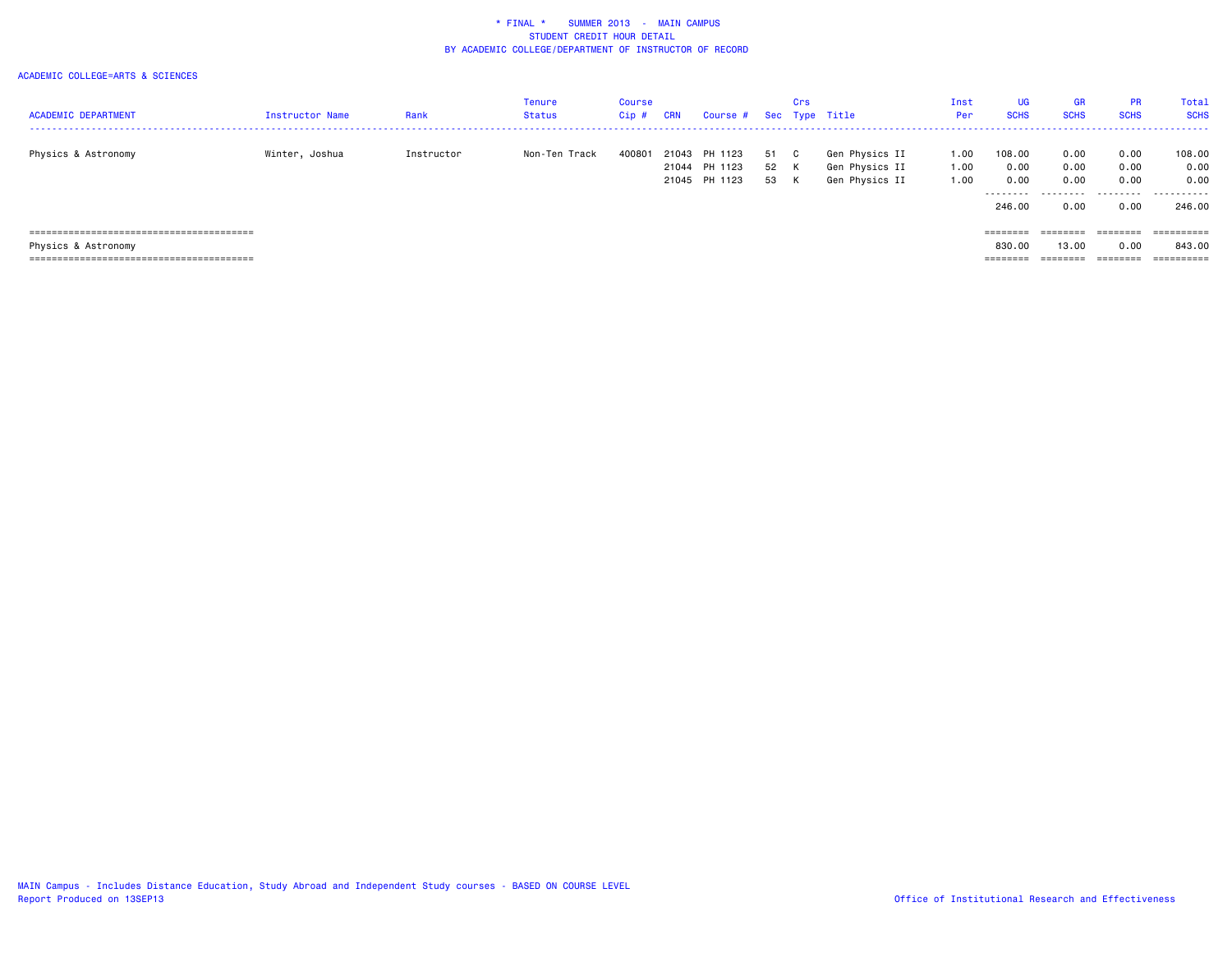|                                                     |                     |                               | <b>Tenure</b>  | <b>Course</b>          |                |                          |                  | Crs               |                                                  | Inst         | UG                   | <b>GR</b>      | <b>PR</b>             | Total          |
|-----------------------------------------------------|---------------------|-------------------------------|----------------|------------------------|----------------|--------------------------|------------------|-------------------|--------------------------------------------------|--------------|----------------------|----------------|-----------------------|----------------|
| <b>ACADEMIC DEPARTMENT</b>                          | Instructor Name     | Rank                          | <b>Status</b>  | Cip#                   | <b>CRN</b>     | Course #                 |                  |                   | Sec Type Title                                   | Per          | <b>SCHS</b>          | <b>SCHS</b>    | <b>SCHS</b>           | <b>SCHS</b>    |
| Political Science & Public Administratio Adams, Joe |                     | Lecturer                      | Non-Ten Track  | 440401                 |                | 21553 PPA 8733           | 502 S            |                   | Public Program Eval                              | 1.00         | 0.00                 | 12.00          | 0.00                  | 12.00          |
|                                                     |                     |                               |                |                        |                |                          |                  |                   |                                                  |              | 0.00                 | .<br>12.00     | .<br>0.00             | .<br>12.00     |
|                                                     | Baker, Leslie       | Instructor                    | Non-Ten Track  | 451001                 |                | 22007 PS 3033            | 51               | $\mathbf{C}$      | Gender And Politics                              | 1.00         | 39.00<br>.           | 0.00           | 0.00                  | 39.00          |
|                                                     |                     |                               |                |                        |                |                          |                  |                   |                                                  |              | 39.00                | 0.00           | 0.00                  | 39,00          |
|                                                     | Emison, Gerald      | Professor                     | Tenured        | 440401                 | 21998<br>22904 | PPA 8733<br>PPA 9000     | 001 S<br>101 D   |                   | Public Program Eval<br>Research / Diss           | 1.00<br>1.00 | 0.00<br>0.00         | 42.00<br>10.00 | 0.00<br>0.00          | 42.00<br>10.00 |
|                                                     |                     |                               |                |                        |                |                          |                  |                   |                                                  |              | 0.00                 | .<br>52.00     | .<br>0.00             | .<br>52.00     |
|                                                     | French, Philip      | Associate Professor Tenured   |                | 440401                 | 21078          | PPA 8400                 | 101 E            |                   | Public Ad Intern                                 | 1.00         | 0.00                 | 24.00          | 0.00                  | 24.00          |
|                                                     |                     |                               |                |                        | 22878          | PPA 9000                 | 01               | D                 | Research / Diss                                  | 1.00         | 0.00                 | 3.00           | 0.00                  | 3.00           |
|                                                     |                     |                               |                |                        | 23223          | PPA 9000                 | 102 <sub>D</sub> |                   | Research / Diss                                  | 1.00         | 0.00<br>.            | 10.00          | 0.00                  | 10.00<br>.     |
|                                                     |                     |                               |                |                        |                |                          |                  |                   |                                                  |              | 0.00                 | 37.00          | 0.00                  | 37.00          |
|                                                     | Mellen, Robbin      | Assistant Professor Ten Track |                | 451001                 | 22004          | PS 4163                  | 01               | C                 | Chief Executive                                  | 1.00         | 24.00                | 0.00           | 0.00                  | 24.00          |
|                                                     |                     |                               |                |                        | 22005          | PS 6163                  | 01               | $\mathbf{C}$      | Chief Executive                                  | 1.00         | 0.00                 | 3.00           | 0.00                  | 3.00           |
|                                                     |                     |                               |                |                        | 23559          | PS 8000                  | 101 D            |                   | Research / Thesis                                | 1.00         | 0.00                 | 6.00<br>.      | 0.00<br>.             | 6.00<br>.      |
|                                                     |                     |                               |                |                        |                |                          |                  |                   |                                                  |              | 24.00                | 9.00           | 0.00                  | 33.00          |
|                                                     | Morrison, K.        | Professor                     | Tenured        | 451001                 | 23657          | PS 4000                  | 51               | $\mathbf{I}$      | Directed Indiv Study 1.00                        |              | 3.00                 | 0.00           | 0.00                  | 3.00           |
|                                                     |                     |                               |                |                        |                |                          |                  |                   |                                                  |              | 3.00                 | 0.00           | 0.00                  | 3.00           |
|                                                     | Park, Johann        | Assistant Professor Ten Track |                | 451001                 | 22006          | PS 1313<br>23171 PS 4000 | 51<br>$101$ I    | $\mathbf{C}$      | Intro Intnl Relatns<br>Directed Indiv Study 1.00 | 1.00         | 27.00<br>3.00        | 0.00<br>0.00   | 0.00<br>0.00          | 27.00<br>3.00  |
|                                                     |                     |                               |                |                        |                |                          |                  |                   |                                                  |              |                      | .              | .                     | .              |
|                                                     |                     |                               |                |                        |                |                          |                  |                   |                                                  |              | 30.00                | 0.00           | 0.00                  | 30.00          |
|                                                     | Perry, Ravi         | Assistant Professor Ten Track |                | 440501<br>451001 21081 | 22001          | PS 2703<br>PS 1113       | 01<br>51         | C<br>C            | Intro Public Policy<br>American Government       | 1.00<br>1.00 | 30.00<br>24.00       | 0.00<br>0.00   | 0.00<br>0.00          | 30.00<br>24.00 |
|                                                     |                     |                               |                |                        |                |                          |                  |                   |                                                  |              | .                    | .              | .                     | .              |
|                                                     |                     |                               |                |                        |                |                          |                  |                   |                                                  |              | 54.00                | 0.00           | 0.00                  | 54.00          |
|                                                     | Rollins, Aaron      | Grad Teach Assist             | Not Applicable | 050201                 | 21733          | AAS 1063                 | 51               | C.                | Intro to African Ame                             | 1.00         | 30.00<br>.           | 0.00           | 0.00<br>$\frac{1}{2}$ | 30.00<br>.     |
|                                                     |                     |                               |                |                        |                |                          |                  |                   |                                                  |              | 30.00                | 0.00           | 0.00                  | 30.00          |
|                                                     | Shoup, Brian        | Assistant Professor Ten Track |                | 440401                 | 23682          | PPA 7000                 | 51               | $\mathbf{I}$      | Directed Indiv Study                             | 1.00         | 0.00                 | 3.00           | 0.00                  | 3.00           |
|                                                     |                     |                               |                | 451001                 | 22002<br>22003 | PS 4223<br>PS 6223       | 01<br>01         | C<br>$\mathbf{C}$ | Dynamics Of Am Dem<br>Dynamics Of Am Dem         | 1.00<br>1.00 | 21.00<br>0.00        | 0.00<br>6.00   | 0.00<br>0.00          | 21.00<br>6.00  |
|                                                     |                     |                               |                |                        |                |                          |                  |                   |                                                  |              | $- - - - -$<br>21.00 | .<br>9.00      | .<br>0.00             | .<br>30.00     |
|                                                     | Stanisevski, Dragan | Associate Professor Tenured   |                |                        |                | 440401 22174 PPA 8143    | 51               | $\mathbf{C}$      | Civ Rgts/Aff Action                              | 1.00         | 0.00                 | 51.00          | 0.00                  | 51.00          |
|                                                     |                     |                               |                |                        |                |                          |                  |                   |                                                  |              | 0.00                 | .<br>51.00     | .<br>0.00             | .<br>51.00     |
|                                                     | Travis, Rickey      | Non-Faculty                   | Tenured        | 451001                 |                | 23562 PS 1001            | 001 C            |                   | First Year Seminar                               | 1.00         | 352.00               | 0.00           | 0.00                  | 352.00         |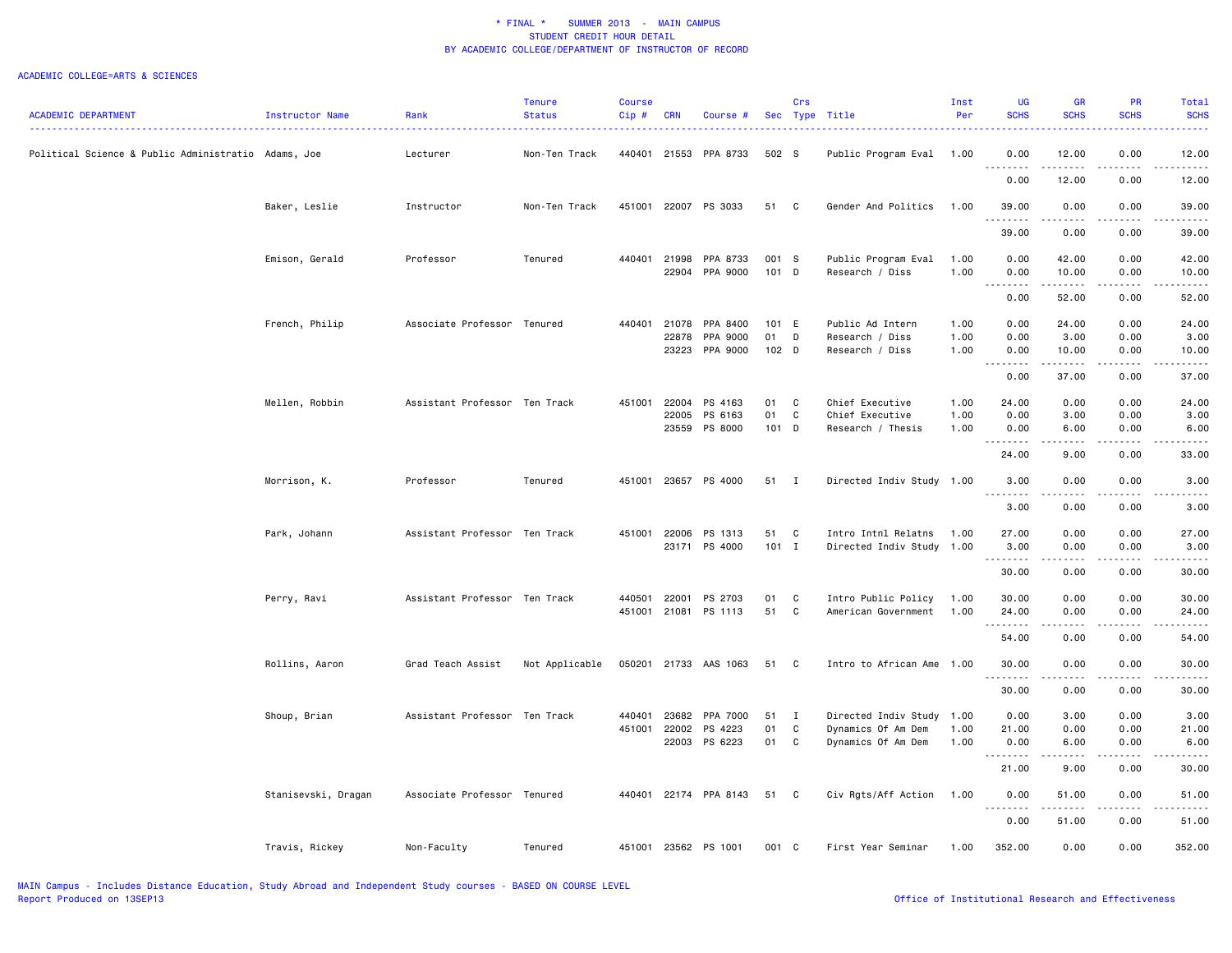| <b>ACADEMIC DEPARTMENT</b>                            | <b>Instructor Name</b> | Rank                          | Tenure<br><b>Status</b> | Course<br>$Cip$ # | <b>CRN</b> | Course #                  |               | Crs | Sec Type Title                            | Inst<br>Per  | <b>UG</b><br><b>SCHS</b>  | <b>GR</b><br><b>SCHS</b> | <b>PR</b><br><b>SCHS</b>                                                | Total<br><b>SCHS</b> |
|-------------------------------------------------------|------------------------|-------------------------------|-------------------------|-------------------|------------|---------------------------|---------------|-----|-------------------------------------------|--------------|---------------------------|--------------------------|-------------------------------------------------------------------------|----------------------|
|                                                       |                        |                               |                         |                   |            |                           |               |     |                                           |              | ---------<br>352.00       | 0.00                     | 0.00                                                                    | 352.00               |
| Political Science & Public Administratio Waide, David |                        | Instructor                    | Non-Ten Track           | 451001            | 21080      | PS 1113<br>21554 PPA 8743 | 01 C<br>501 C |     | American Government<br>Administrative Law | 1.00<br>1.00 | 51.00<br>0.00<br>-------- | 0.00<br>33.00            | 0.00<br>0.00<br>.                                                       | 51.00<br>33.00<br>.  |
|                                                       |                        |                               |                         |                   |            |                           |               |     |                                           |              | 51.00                     | 33.00                    | 0.00                                                                    | 84.00                |
|                                                       | Zavattaro, Staci       | Assistant Professor Ten Track |                         | 440401            |            | 22560 PPA 8990            | 01 C          |     | Special Topic In PPA 1.00                 |              | 0.00<br>---------         | 15.00                    | 0.00<br>---------                                                       | 15.00<br>----------  |
|                                                       |                        |                               |                         |                   |            |                           |               |     |                                           |              | 0.00                      | 15.00                    | 0.00                                                                    | 15.00                |
|                                                       |                        |                               |                         |                   |            |                           |               |     |                                           |              | ========                  | ========                 | $\qquad \qquad \equiv \equiv \equiv \equiv \equiv \equiv \equiv \equiv$ | ==========           |
| Political Science & Public Administratio              |                        |                               |                         |                   |            |                           |               |     |                                           |              | 604.00                    | 218.00                   | 0.00                                                                    | 822,00               |
|                                                       |                        |                               |                         |                   |            |                           |               |     |                                           |              |                           |                          |                                                                         |                      |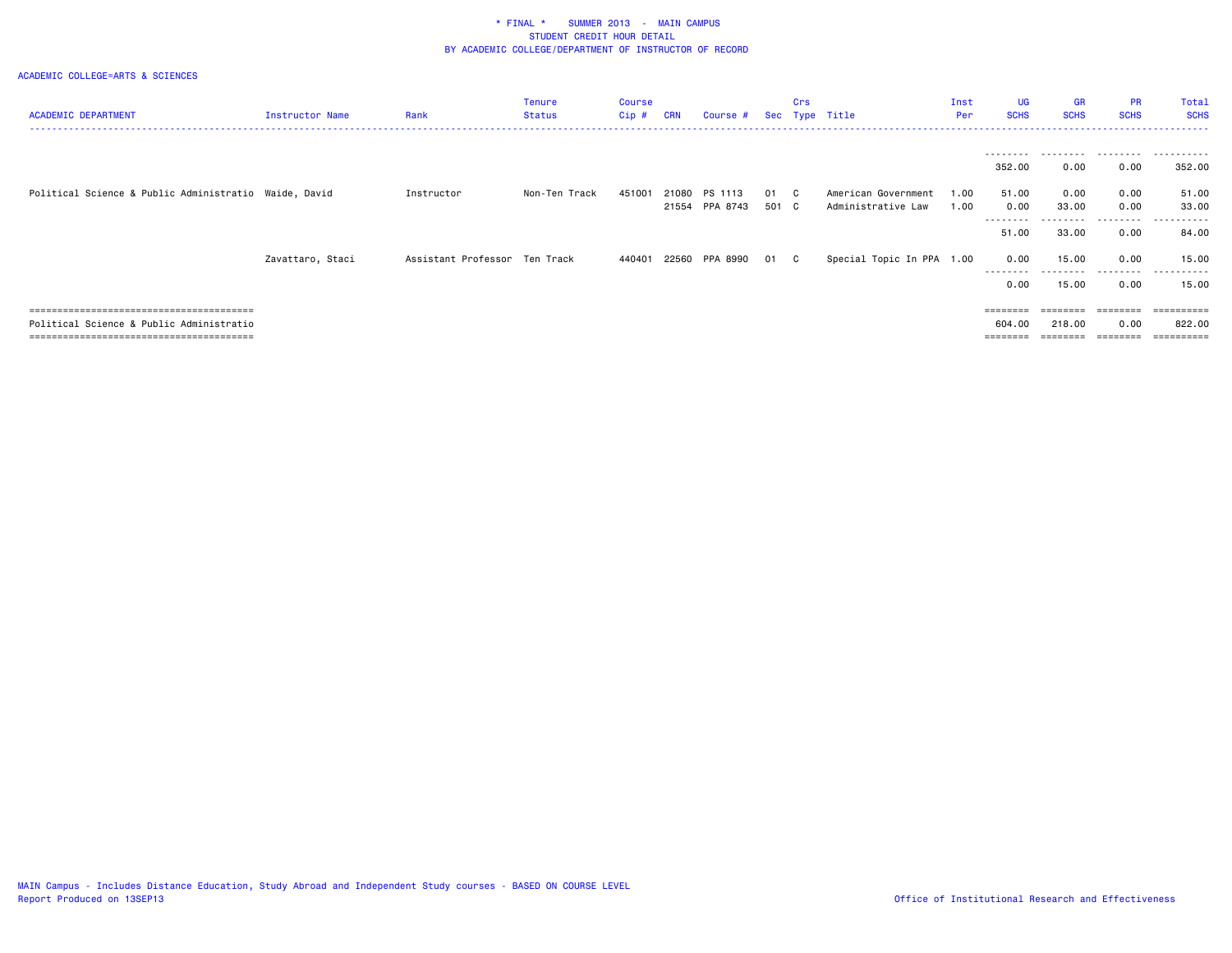|                            |                    |                               | <b>Tenure</b> | <b>Course</b> |            |                |       | Crs          |                           | Inst | <b>UG</b>             | <b>GR</b>                                                                                                                                            | <b>PR</b>                           | Total                                                                                                                                    |
|----------------------------|--------------------|-------------------------------|---------------|---------------|------------|----------------|-------|--------------|---------------------------|------|-----------------------|------------------------------------------------------------------------------------------------------------------------------------------------------|-------------------------------------|------------------------------------------------------------------------------------------------------------------------------------------|
| <b>ACADEMIC DEPARTMENT</b> | Instructor Name    | Rank                          | <b>Status</b> | $Cip$ #       | <b>CRN</b> | Course #       |       | Sec Type     | Title                     | Per  | <b>SCHS</b>           | <b>SCHS</b>                                                                                                                                          | <b>SCHS</b>                         | <b>SCHS</b><br>$\frac{1}{2} \left( \frac{1}{2} \right) \left( \frac{1}{2} \right) \left( \frac{1}{2} \right) \left( \frac{1}{2} \right)$ |
|                            |                    |                               |               |               |            |                |       |              |                           |      |                       |                                                                                                                                                      |                                     |                                                                                                                                          |
| Psychology                 | Armstrong, Kevin   | Associate Professor Tenured   |               | 420101 21108  |            | PSY 3363       | 01    | C            | Behav Modification        | 1.00 | 93.00                 | 0.00                                                                                                                                                 | 0.00                                | 93.00                                                                                                                                    |
|                            |                    |                               |               |               | 21913      | PSY 3213       | 01    | C            | Psych Of Ab Behavior      | 1.00 | 36.00                 | 0.00                                                                                                                                                 | 0.00                                | 36.00                                                                                                                                    |
|                            |                    |                               |               |               | 21985      | PSY 3363       | 501   | C            | Behav Modification        | 1.00 | 27.00                 | 0.00                                                                                                                                                 | 0.00                                | 27.00                                                                                                                                    |
|                            |                    |                               |               |               | 23093      | PSY 8464       | 51    | E            | Prof Practicum            | 1.00 | 0.00                  | 16.00                                                                                                                                                | 0.00                                | 16.00                                                                                                                                    |
|                            |                    |                               |               |               |            |                |       |              |                           |      | .<br>156.00           | .<br>16.00                                                                                                                                           | .<br>0.00                           | .<br>172.00                                                                                                                              |
|                            | Bradshaw, Gary     | Professor                     | Tenured       | 420301        |            | 22748 PSY 9000 | 101 D |              | Research/Diss             | 1.00 | 0.00                  | 6.00                                                                                                                                                 | 0.00                                | 6.00                                                                                                                                     |
|                            |                    |                               |               |               |            |                |       |              |                           |      | . <b>.</b><br>0.00    | <u>.</u><br>6.00                                                                                                                                     | .<br>0.00                           | .<br>6.00                                                                                                                                |
|                            | Carskadon, Thomas  | Professor                     | Tenured       | 420101        | 21100      | PSY 1013       | 01    | C            | Gen Psychology            | 1.00 | 60.00                 | 0.00                                                                                                                                                 | 0.00                                | 60.00                                                                                                                                    |
|                            |                    |                               |               |               | 21103      | PSY 1013       | E01 C |              | Gen Psychology            | 1.00 | 72.00                 | 0.00                                                                                                                                                 | 0.00                                | 72.00                                                                                                                                    |
|                            |                    |                               |               |               |            |                |       |              |                           |      | .                     | $\frac{1}{2} \left( \frac{1}{2} \right) \left( \frac{1}{2} \right) \left( \frac{1}{2} \right) \left( \frac{1}{2} \right) \left( \frac{1}{2} \right)$ | $\sim$ $\sim$ $\sim$                | ------                                                                                                                                   |
|                            |                    |                               |               |               |            |                |       |              |                           |      | 132.00                | 0.00                                                                                                                                                 | 0.00                                | 132.00                                                                                                                                   |
|                            |                    |                               |               | 429999        |            |                |       |              |                           |      |                       |                                                                                                                                                      |                                     |                                                                                                                                          |
|                            | Drumheller, Philip | Instructor                    | Non-Ten Track |               | 21112      | PSY 4223       | 51    | C            | Drug Use And Abuse        | 1.00 | 39.00                 | 0.00                                                                                                                                                 | 0.00                                | 39.00                                                                                                                                    |
|                            |                    |                               |               |               |            | 21116 PSY 6223 | 51    | C            | Drug Use And Abuse        | 1.00 | 0.00                  | 3.00                                                                                                                                                 | 0.00                                | 3.00                                                                                                                                     |
|                            |                    |                               |               |               |            |                |       |              |                           |      | .<br>39.00            | .<br>3.00                                                                                                                                            | $\sim$ $\sim$ $\sim$<br>0.00        | $    -$<br>42.00                                                                                                                         |
|                            |                    |                               |               |               |            |                |       |              |                           |      |                       |                                                                                                                                                      |                                     |                                                                                                                                          |
|                            | Eakin, Deborah     | Associate Professor           | Tenured       | 420101        | 21912      | PSY 3803       | 001 C |              | Int Dev Psychology        | 1.00 | 39.00                 | 0.00                                                                                                                                                 | 0.00                                | 39.00                                                                                                                                    |
|                            |                    |                               |               |               | 22188      | PSY 4733       | 501 C |              | Memory                    | 1.00 | 45.00                 | 0.00                                                                                                                                                 | 0.00                                | 45.00                                                                                                                                    |
|                            |                    |                               |               |               | 22720      | PSY 8000       | 105 D |              | Research / Thesis         | 1.00 | 0.00                  | 2.00                                                                                                                                                 | 0.00                                | 2.00                                                                                                                                     |
|                            |                    |                               |               |               | 22867      | PSY 3803       | 551 C |              | Int Dev Psychology        | 1.00 | 57.00<br><u>.</u>     | 0.00<br>المتمام المتعاد                                                                                                                              | 0.00<br>.                           | 57.00<br>.                                                                                                                               |
|                            |                    |                               |               |               |            |                |       |              |                           |      | 141.00                | 2.00                                                                                                                                                 | 0.00                                | 143.00                                                                                                                                   |
|                            |                    |                               |               |               |            |                |       |              |                           |      |                       |                                                                                                                                                      |                                     |                                                                                                                                          |
|                            | Gresham, Courtney  | Non-Faculty                   | Non-Faculty   | 420101        | 21555      | PSY 3213       | 501   | $\mathbf{C}$ | Psych Of Ab Behavior      | 1.00 | 27.00                 | 0.00                                                                                                                                                 | 0.00                                | 27.00                                                                                                                                    |
|                            |                    |                               |               |               | 21986      | PSY 3343       | 501 C |              | Psych Of Learning         | 1.00 | 39.00<br>.            | 0.00<br>.                                                                                                                                            | 0.00                                | 39.00<br>.                                                                                                                               |
|                            |                    |                               |               |               |            |                |       |              |                           |      | 66.00                 | 0.00                                                                                                                                                 | 0.00                                | 66.00                                                                                                                                    |
|                            | Hatcher, Sheridan  | Lecturer                      | Non-Ten Track | 420101        | 21114      | PSY 4403       | 51    | C            | Biological Psycholog 1.00 |      | 69.00                 | 0.00                                                                                                                                                 | 0.00                                | 69.00                                                                                                                                    |
|                            |                    |                               |               |               |            |                |       |              |                           |      |                       |                                                                                                                                                      |                                     |                                                                                                                                          |
|                            |                    |                               |               | 429999        | 21111      | PSY 4223       | 001 C |              | Drug Use And Abuse        | 1.00 | 57.00<br>.            | 0.00<br>22222                                                                                                                                        | 0.00<br>.                           | 57.00<br>.                                                                                                                               |
|                            |                    |                               |               |               |            |                |       |              |                           |      | 126.00                | 0.00                                                                                                                                                 | 0.00                                | 126.00                                                                                                                                   |
|                            | Keeley, Jared      | Assistant Professor Ten Track |               | 420101        | 22723      | PSY 8000       | 108 D |              | Research / Thesis         | 1.00 | 0.00                  | 4.00                                                                                                                                                 | 0.00                                | 4.00                                                                                                                                     |
|                            |                    |                               |               |               | 23509      | PSY 4000       | 01    | $\mathbf{I}$ | Directed Indiv Study      | 1.00 | 2.00                  | 0.00                                                                                                                                                 | 0.00                                | 2.00                                                                                                                                     |
|                            |                    |                               |               |               |            |                |       |              |                           |      | $\sim$ $\sim$<br>2.00 | 4.00                                                                                                                                                 | 0.00                                | 6.00                                                                                                                                     |
|                            |                    |                               |               |               |            |                |       |              |                           |      |                       |                                                                                                                                                      |                                     |                                                                                                                                          |
|                            | McKinney, Clifford | Assistant Professor Ten Track |               | 420101 21105  |            | PSY 3314       | 01    | B            | Experimental Psych        | 1.00 | 44.00                 | 0.00                                                                                                                                                 | 0.00                                | 44.00                                                                                                                                    |
|                            |                    |                               |               |               | 21106      | PSY 3314       | 51    | C            | Experimental Psych        | 1.00 | 40.00                 | 0.00                                                                                                                                                 | 0.00                                | 40.00                                                                                                                                    |
|                            |                    |                               |               |               | 22724      | PSY 8000       | 109   | D            | Research / Thesis         | 1.00 | 0.00                  | 5.00                                                                                                                                                 | 0.00                                | 5.00                                                                                                                                     |
|                            |                    |                               |               |               | 23092      | PSY 8454       | 01    | E            | Prof Practicum            | 1.00 | 0.00                  | 24.00                                                                                                                                                | 0.00                                | 24.00                                                                                                                                    |
|                            |                    |                               |               |               |            |                |       |              |                           |      | <u>.</u><br>84.00     | .<br>29.00                                                                                                                                           | .<br>0.00                           | .<br>113.00                                                                                                                              |
|                            |                    |                               |               | 420101        |            |                |       | $\mathbf{I}$ |                           |      | 2.00                  | 0.00                                                                                                                                                 | 0.00                                | 2.00                                                                                                                                     |
|                            | Nadorff, Danielle  | Instructor                    | Non-Ten Track |               | 23754      | PSY 4000       | 51    |              | Directed Indiv Study 1.00 |      |                       |                                                                                                                                                      |                                     |                                                                                                                                          |
|                            |                    |                               |               |               | 23756      | PSY 4000       | 106 I |              | Directed Indiv Study 1.00 |      | 3.00<br>د د د د       | 0.00<br>.                                                                                                                                            | 0.00<br>$\sim$ $\sim$ $\sim$ $\sim$ | 3.00<br>.                                                                                                                                |
|                            |                    |                               |               |               |            |                |       |              |                           |      | $\sim$ $\sim$<br>5.00 | 0.00                                                                                                                                                 | 0.00                                | 5.00                                                                                                                                     |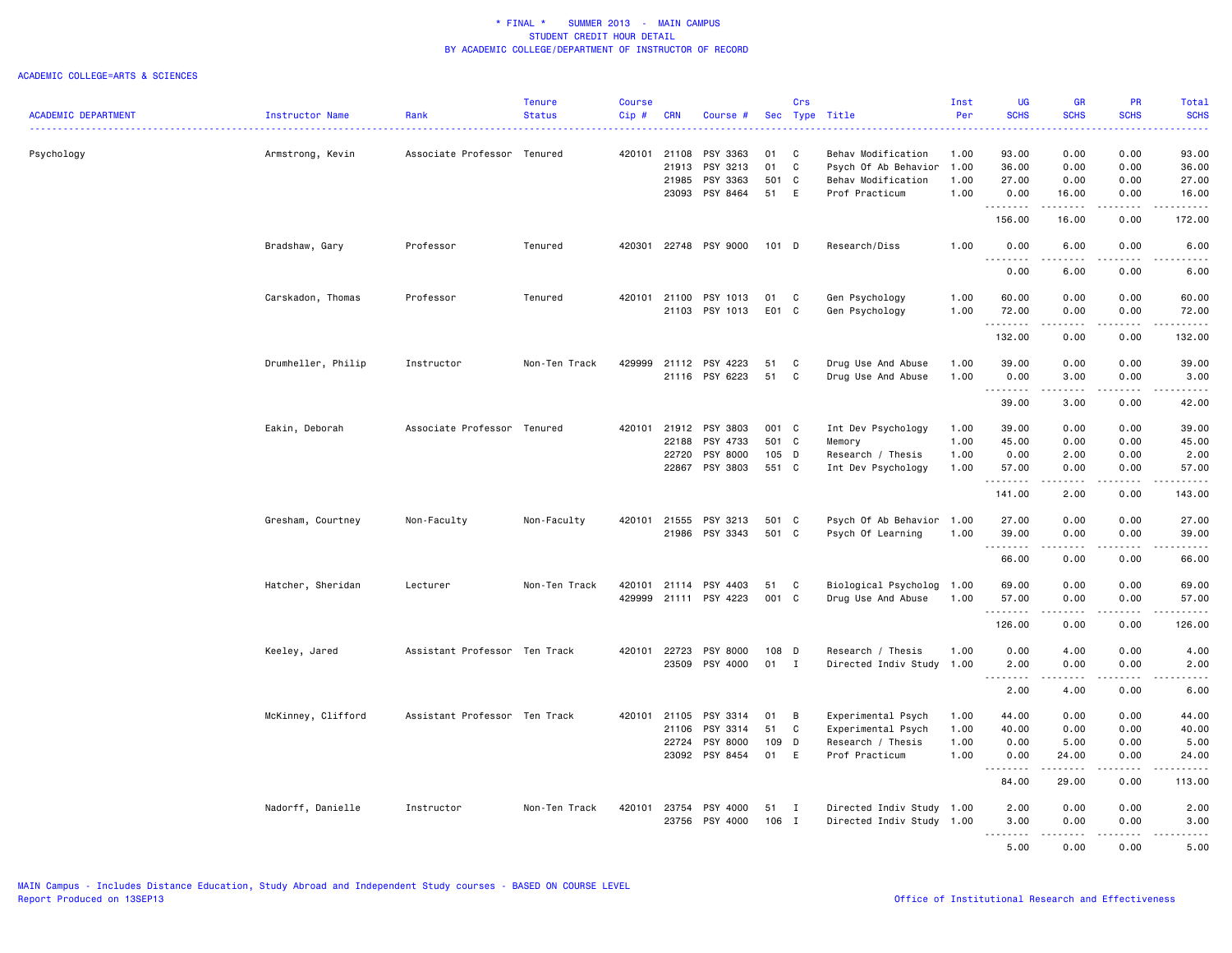|                            |                    |                               | <b>Tenure</b> | <b>Course</b> |            |                |         | Crs |                           | Inst | <b>UG</b>          | <b>GR</b>   | <b>PR</b>                                                                                                                 | Total                  |
|----------------------------|--------------------|-------------------------------|---------------|---------------|------------|----------------|---------|-----|---------------------------|------|--------------------|-------------|---------------------------------------------------------------------------------------------------------------------------|------------------------|
| <b>ACADEMIC DEPARTMENT</b> | Instructor Name    | Rank                          | <b>Status</b> | $Cip$ #       | <b>CRN</b> | Course #       |         |     | Sec Type Title            | Per  | <b>SCHS</b>        | <b>SCHS</b> | <b>SCHS</b>                                                                                                               | <b>SCHS</b>            |
| Psychology                 | Nadorff, Michael   | Assistant Professor Ten Track |               | 420101        | 23137      | PSY 4000       | 101 I   |     | Directed Indiv Study 1.00 |      | 3.00               | 0.00        | 0.00                                                                                                                      | 3.00                   |
|                            |                    |                               |               |               |            | 23430 PSY 4000 | $104$ I |     | Directed Indiv Study 1.00 |      | 3.00               | 0.00        | 0.00                                                                                                                      | 3.00                   |
|                            |                    |                               |               |               |            |                |         |     |                           |      | 6.00               | 0.00        | 0.00                                                                                                                      | 6.00                   |
|                            | Sinclair, Hillary  | Associate Professor Tenured   |               | 420101        |            | 22728 PSY 8000 | 113 D   |     | Research / Thesis         | 1.00 | 0.00               | 3.00<br>.   | 0.00<br>.                                                                                                                 | 3.00                   |
|                            |                    |                               |               |               |            |                |         |     |                           |      | --------<br>0.00   | 3.00        | 0.00                                                                                                                      | 3.00                   |
|                            | Valentine, Michael | Instructor                    | Non-Ten Track | 420101        | 21556      | PSY 3353       | 501 C   |     | Motivation                | 1.00 | 48.00              | 0.00        | 0.00                                                                                                                      | 48.00                  |
|                            |                    |                               |               |               | 21914      | PSY 3413       | 51 C    |     | Human Sexual Behavio      | 1.00 | 72.00              | 0.00        | 0.00                                                                                                                      | 72.00                  |
|                            |                    |                               |               |               | 22187      | PSY 3623       | 501 C   |     | Social Psychology         | 1.00 | 33.00              | 0.00        | 0.00                                                                                                                      | 33.00                  |
|                            |                    |                               |               |               |            |                |         |     |                           |      | --------<br>153.00 | 0.00        | 0.00                                                                                                                      | . <b>.</b> .<br>153.00 |
|                            | Winer, Eric        | Assistant Professor Ten Track |               | 420101        | 23429      | PSY 4000       | $103$ I |     | Directed Indiv Study 1.00 |      | 2.00               | 0.00        | 0.00                                                                                                                      | 2.00                   |
|                            |                    |                               |               |               | 23508      | PSY 4000       | $105$ I |     | Directed Indiv Study 1.00 |      | 3.00               | 0.00        | 0.00                                                                                                                      | 3.00                   |
|                            |                    |                               |               |               |            |                |         |     |                           |      | --------           |             | $\frac{1}{2} \left( \frac{1}{2} \right) \left( \frac{1}{2} \right) \left( \frac{1}{2} \right) \left( \frac{1}{2} \right)$ | $- - -$                |
|                            |                    |                               |               |               |            |                |         |     |                           |      | 5.00               | 0.00        | 0.00                                                                                                                      | 5.00                   |
|                            |                    |                               |               |               |            |                |         |     |                           |      | $=$ = = = = = = =  | ========    | --------                                                                                                                  |                        |
| Psychology                 |                    |                               |               |               |            |                |         |     |                           |      | 915.00             | 63.00       | 0.00                                                                                                                      | 978,00                 |
|                            |                    |                               |               |               |            |                |         |     |                           |      | ========           | ========    | --------                                                                                                                  | ==========             |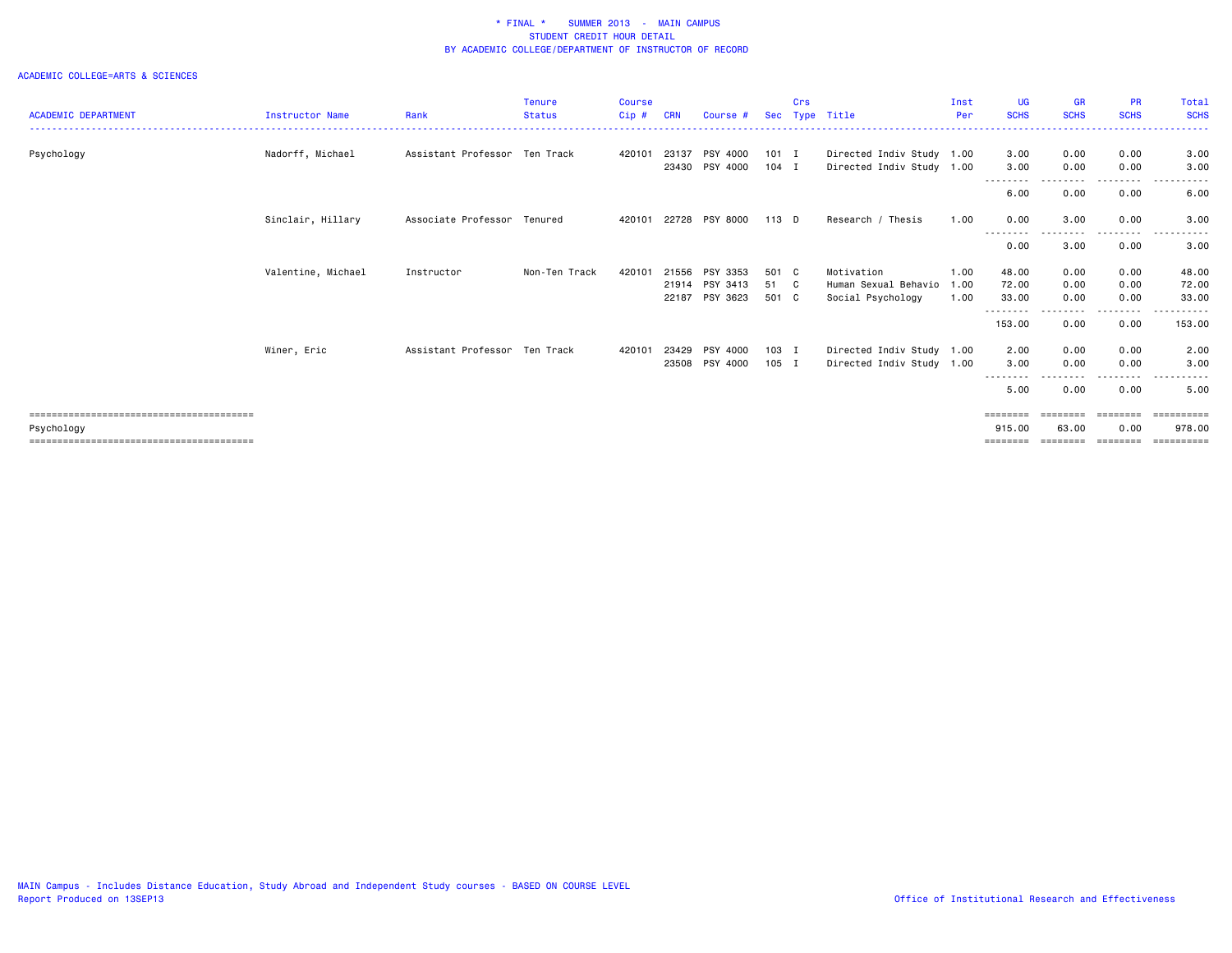|                            |                        |                                    | <b>Tenure</b>  | <b>Course</b> |              |                      |         | Crs |                           | Inst | <b>UG</b>                  | <b>GR</b>                                                                                                                                                    | <b>PR</b>           | Total                  |
|----------------------------|------------------------|------------------------------------|----------------|---------------|--------------|----------------------|---------|-----|---------------------------|------|----------------------------|--------------------------------------------------------------------------------------------------------------------------------------------------------------|---------------------|------------------------|
| <b>ACADEMIC DEPARTMENT</b> | <b>Instructor Name</b> | Rank                               | <b>Status</b>  | Cip#          | <b>CRN</b>   | Course #             |         |     | Sec Type Title            | Per  | <b>SCHS</b>                | <b>SCHS</b>                                                                                                                                                  | <b>SCHS</b>         | <b>SCHS</b>            |
| Sociology                  | Barranco, Raymond      | Assistant Professor Ten Track      |                | 450401 21387  |              | CRM 1003             | 501 C   |     | Crime & Justice in A 1.00 |      | 45.00                      | 0.00                                                                                                                                                         | 0.00                | 45.00                  |
|                            |                        |                                    |                |               | 21993        | SO 4523              | 01      | C   | Law and Society           | 1.00 | 24.00                      | 0.00                                                                                                                                                         | 0.00                | 24.00                  |
|                            |                        |                                    |                |               | 21994        | SO 6523              | 01      | C   | Law and Society           | 1.00 | 0.00                       | 15.00                                                                                                                                                        | 0.00                | 15.00                  |
|                            |                        |                                    |                |               | 21995        | CRM 4523             | 01      | C   | Law and Society           | 1.00 | 21.00                      | 0.00                                                                                                                                                         | 0.00                | 21.00                  |
|                            |                        |                                    |                | 451101 21563  |              | SO 3313              | 501 C   |     | Deviant Behavior          | 1.00 | 36.00                      | 0.00                                                                                                                                                         | 0.00                | 36.00                  |
|                            |                        |                                    |                |               | 21997        | SO 3313              | 51      | C   | Deviant Behavior          | 1.00 | 39.00                      | 0.00                                                                                                                                                         | 0.00                | 39.00                  |
|                            |                        |                                    |                |               |              |                      |         |     |                           |      | .                          | $\frac{1}{2}$                                                                                                                                                | $\frac{1}{2}$       | .                      |
|                            |                        |                                    |                |               |              |                      |         |     |                           |      | 165.00                     | 15.00                                                                                                                                                        | 0.00                | 180.00                 |
|                            | Boyd, Robert           | Professor                          | Tenured        |               |              | 451101 23085 SO 9000 | 02      | D   | Research / Diss           | 1.00 | 0.00                       | 9.00                                                                                                                                                         | 0.00                | 9.00                   |
|                            |                        |                                    |                |               |              |                      |         |     |                           |      | 0.00                       | 9.00                                                                                                                                                         | 0.00                | 9.00                   |
|                            | Boydstun, Jamie        | Grad Research Assis Not Applicable |                |               |              | 451101 21134 SO 1003 | 51      | C   | Intro To Sociology        | 1.00 | 42.00<br>.                 | 0.00<br>$\frac{1}{2} \left( \frac{1}{2} \right) \left( \frac{1}{2} \right) \left( \frac{1}{2} \right) \left( \frac{1}{2} \right) \left( \frac{1}{2} \right)$ | 0.00<br>.           | 42.00<br>.             |
|                            |                        |                                    |                |               |              |                      |         |     |                           |      | 42.00                      | 0.00                                                                                                                                                         | 0.00                | 42.00                  |
|                            | Brauner-Otto, Sarah    | Assistant Professor Ten Track      |                |               |              | 451101 22018 SO 1203 | 001 C   |     | Marriage & Family         | 1.00 | 48.00<br>.                 | 0.00<br>.                                                                                                                                                    | 0.00<br>.           | 48.00<br>المتحدث       |
|                            |                        |                                    |                |               |              |                      |         |     |                           |      | 48.00                      | 0.00                                                                                                                                                         | 0.00                | 48.00                  |
|                            | Cheek, Jennifer        | Grad Teach Assist                  | Not Applicable |               |              | 451101 21132 SO 1003 | 01      | C   | Intro To Sociology        | 1.00 | 66.00<br>1.1.1.1.1.1.1     | 0.00<br>.                                                                                                                                                    | 0.00<br>$- - - -$   | 66.00<br>$\frac{1}{2}$ |
|                            |                        |                                    |                |               |              |                      |         |     |                           |      | 66.00                      | 0.00                                                                                                                                                         | 0.00                | 66.00                  |
|                            | Chi, Guangqing         | Assistant Professor Ten Track      |                |               |              | 451101 23084 SO 9000 | 01      | D   | Research / Diss           | 1.00 | 0.00                       | 9.00                                                                                                                                                         | 0.00                | 9.00                   |
|                            |                        |                                    |                |               |              |                      |         |     |                           |      | 0.00                       | ----<br>9.00                                                                                                                                                 | 0.00                | 9.00                   |
|                            |                        | Professor                          | Tenured        | 451101        | 22158        | SO 8900              | 001 S   |     | Fields Of Sociology       | 1.00 | 0.00                       | 27.00                                                                                                                                                        | 0.00                | 27.00                  |
|                            | Cossman, Jeralynn      |                                    |                |               |              | SO 9000              | 03      |     |                           |      |                            |                                                                                                                                                              |                     |                        |
|                            |                        |                                    |                |               | 23486        |                      |         | D   | Research / Diss           | 1.00 | 0.00                       | 15.00                                                                                                                                                        | 0.00<br>.           | 15.00<br>.             |
|                            |                        |                                    |                |               |              |                      |         |     |                           |      | .<br>$\sim$ $\sim$<br>0.00 | .<br>42.00                                                                                                                                                   | 0.00                | 42.00                  |
|                            |                        |                                    |                |               |              |                      |         |     |                           |      |                            |                                                                                                                                                              |                     |                        |
|                            | Dunaway, R. Gregory    | Non-Faculty                        | Tenured        | 451101        | 23731        | SO 9000              | 51      | D   | Research / Diss           | 1.00 | 0.00                       | 1.00<br>$\frac{1}{2}$                                                                                                                                        | 0.00<br>بالمستحدث   | 1.00<br>والمستنات      |
|                            |                        |                                    |                |               |              |                      |         |     |                           |      | 0.00                       | 1.00                                                                                                                                                         | 0.00                | 1.00                   |
|                            | Evans, David           | Lecturer                           | Non-Ten Track  | 450401        | 20297        | CRM 2003             | 51      | C   | Crime Justice Inequa 1.00 |      | 18.00<br>1.1.1.1.1.1.1     | 0.00                                                                                                                                                         | 0.00                | 18.00                  |
|                            |                        |                                    |                |               |              |                      |         |     |                           |      | 18.00                      | 0.00                                                                                                                                                         | 0.00                | 18.00                  |
|                            | Haynes, Stacy          | Assistant Professor Ten Track      |                | 450401        | 20298        | CRM 3316             | 01      | F   | Criminology Internsh 1.00 |      | 36.00                      | 0.00                                                                                                                                                         | 0.00                | 36.00                  |
|                            |                        |                                    |                |               |              | 451101 23136 SO 8000 | 102 D   |     | Research / Thesis         | 1.00 | 0.00                       | 3.00                                                                                                                                                         | 0.00                | 3.00                   |
|                            |                        |                                    |                |               |              |                      |         |     |                           |      |                            | .                                                                                                                                                            | .                   | .                      |
|                            |                        |                                    |                |               |              |                      |         |     |                           |      | 36.00                      | 3.00                                                                                                                                                         | 0.00                | 39.00                  |
|                            | Husain, Jonelle        | Lecturer                           | Non-Ten Track  |               | 451101 21992 | SO 1003              | R02 C   |     | Intro To Sociology        | 1.00 | 57.00                      | 0.00                                                                                                                                                         | 0.00                | 57.00                  |
|                            |                        |                                    |                |               |              | 22433 SO 1203        | 501 C   |     | Marriage & Family         | 1.00 | 48.00                      | 0.00                                                                                                                                                         | 0.00                | 48.00                  |
|                            |                        |                                    |                |               |              |                      |         |     |                           |      | .<br>105.00                | $\frac{1}{2} \left( \frac{1}{2} \right) \left( \frac{1}{2} \right) \left( \frac{1}{2} \right) \left( \frac{1}{2} \right) \left( \frac{1}{2} \right)$<br>0.00 | $- - - - -$<br>0.00 | .<br>105.00            |
|                            | Kelly, Kimberly        | Assistant Professor Ten Track      |                | 451101        | 22048        | SO 4990              | 001 C   |     | Special Topic In SO       | 1.00 | 12.00                      | 0.00                                                                                                                                                         | 0.00                | 12.00                  |
|                            |                        |                                    |                |               | 22049        | SO 6990              | 001 C   |     | Special Topic In SO       | 1.00 | 0.00                       | 15.00                                                                                                                                                        | 0.00                | 15.00                  |
|                            |                        |                                    |                |               | 22808        | SO 8000              | $101$ D |     | Research / Thesis         | 1.00 | 0.00                       | 6.00                                                                                                                                                         | 0.00                | 6.00                   |
|                            |                        |                                    |                |               |              |                      |         |     |                           |      |                            |                                                                                                                                                              |                     |                        |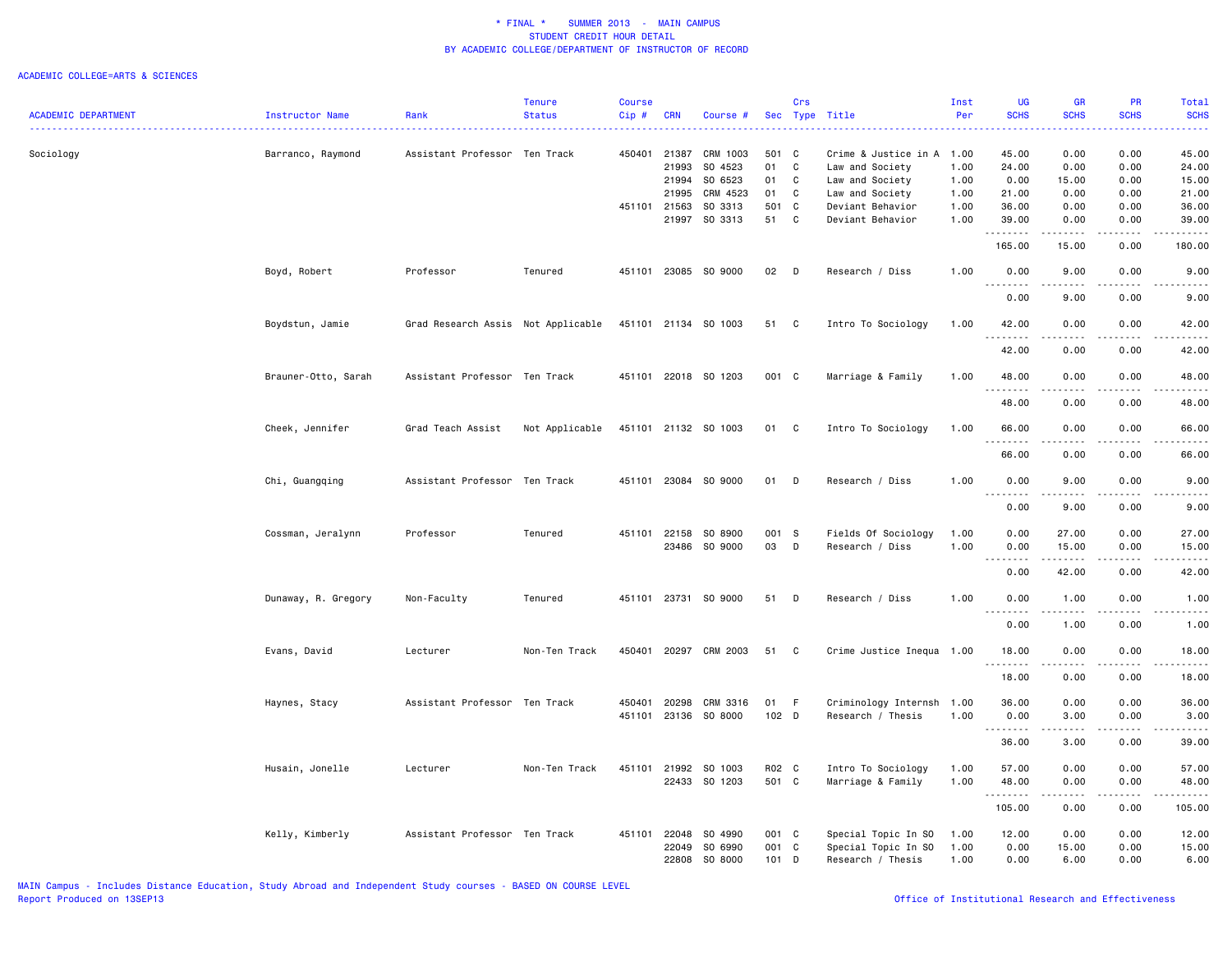|                            |                   |                               | <b>Tenure</b> | <b>Course</b> |            |                      |         | Crs          |                           | Inst | <b>UG</b>            | <b>GR</b>     | PR                                                                                                                                                           | <b>Total</b>    |
|----------------------------|-------------------|-------------------------------|---------------|---------------|------------|----------------------|---------|--------------|---------------------------|------|----------------------|---------------|--------------------------------------------------------------------------------------------------------------------------------------------------------------|-----------------|
| <b>ACADEMIC DEPARTMENT</b> | Instructor Name   | Rank                          | <b>Status</b> | Cip#          | <b>CRN</b> | Course #             |         |              | Sec Type Title            | Per  | <b>SCHS</b>          | <b>SCHS</b>   | <b>SCHS</b>                                                                                                                                                  | <b>SCHS</b>     |
| Sociology                  | Kelly, Kimberly   | Assistant Professor Ten Track |               | 451101        | 22903      | SO 9000              | $101$ D |              | Research / Diss           | 1.00 | 0.00                 | 6.00          | 0.00                                                                                                                                                         | 6.00            |
|                            |                   |                               |               |               |            |                      |         |              |                           |      | $- - - - -$<br>12.00 | .<br>27.00    | $\frac{1}{2}$<br>0.00                                                                                                                                        | 39.00           |
|                            | Lane, Shannon     | Instructor                    | Non-Ten Track | 050201        | 20003      | AAS 2203             | 51      | C            | Racial Minorities         | 1.00 | 6.00                 | 0.00          | 0.00                                                                                                                                                         | 6.00            |
|                            |                   |                               |               |               | 23224      | AAS 2203             | 501 C   |              | Racial Minorities         | 1.00 | 15.00                | 0.00          | 0.00                                                                                                                                                         | 15.00           |
|                            |                   |                               |               | 450201        | 20048      | AN 2203              | 51      | $\mathbf{C}$ | Racial Minorities         | 1.00 | 6.00                 | 0.00          | 0.00                                                                                                                                                         | 6.00            |
|                            |                   |                               |               |               | 21137      | SO 2203              | 51      | C            | Racial Minorities         | 1.00 | 30.00                | 0.00          | 0.00                                                                                                                                                         | 30.00           |
|                            |                   |                               |               |               | 23226      | SO 2203              | 501 C   |              | Racial Minorities         | 1.00 | 9.00                 | 0.00          | 0.00                                                                                                                                                         | 9.00            |
|                            |                   |                               |               |               |            |                      |         |              |                           |      | . <b>.</b><br>66.00  | .<br>0.00     | 0.00                                                                                                                                                         | وساعات<br>66.00 |
|                            | May, David        | Associate Professor Tenured   |               | 450401        | 22157      | CRM 3603             | 01      | C            | Criminological Theor 1.00 |      | 63.00                | 0.00          | 0.00                                                                                                                                                         | 63.00           |
|                            |                   |                               |               | 451101        | 21564      | SO 4233              | 501 C   |              | Juvenile Delinquency      | 1.00 | 12.00                | 0.00          | 0.00                                                                                                                                                         | 12.00           |
|                            |                   |                               |               |               | 23055      | SO 8000              | 51      | D            | Research / Thesis         | 1.00 | 0.00                 | 3.00          | 0.00                                                                                                                                                         | 3.00            |
|                            |                   |                               |               |               |            | 23658 SO 4000        | 02      | $\mathbf{I}$ | Directed Indiv Study 1.00 |      | 1.00<br>.            | 0.00<br>----- | 0.00<br>.                                                                                                                                                    | 1.00<br>.       |
|                            |                   |                               |               |               |            |                      |         |              |                           |      | 76.00                | 3.00          | 0.00                                                                                                                                                         | 79.00           |
|                            | McKinley, Kenya   | Instructor                    | Non-Ten Track |               |            | 440701 21568 SW 2303 | 551 C   |              | Welfare Policy I          | 1.00 | 45.00<br>.           | 0.00<br>.     | 0.00<br>.                                                                                                                                                    | 45.00<br>.      |
|                            |                   |                               |               |               |            |                      |         |              |                           |      | 45.00                | 0.00          | 0.00                                                                                                                                                         | 45.00           |
|                            | Netadj, Mehrzad   | Instructor                    | Non-Ten Track | 451101        | 21136      | SO 1203              | 51      | C            | Marriage & Family         | 1.00 | 33.00                | 0.00          | 0.00                                                                                                                                                         | 33.00           |
|                            |                   |                               |               |               |            | 21562 SO 1003        | 501 C   |              | Intro To Sociology        | 1.00 | 33.00                | 0.00          | 0.00                                                                                                                                                         | 33.00           |
|                            |                   |                               |               |               |            |                      |         |              |                           |      | .                    | .             | .                                                                                                                                                            | .               |
|                            |                   |                               |               |               |            |                      |         |              |                           |      | 66.00                | 0.00          | 0.00                                                                                                                                                         | 66.00           |
|                            | Parisi, Domenico  | Non-Faculty                   | Tenured       | 451101        |            | 23074 SO 8000        | 03      | D            | Research / Thesis         | 1.00 | 0.00<br>.            | 1.00          | 0.00                                                                                                                                                         | 1.00            |
|                            |                   |                               |               |               |            |                      |         |              |                           |      | 0.00                 | 1.00          | 0.00                                                                                                                                                         | 1.00            |
|                            | Peterson, Lindsey | Assistant Professor Ten Track |               | 451101        |            | 22566 SO 8000        | 02      | $\mathsf{D}$ | Research / Thesis         | 1.00 | 0.00<br>$- - -$<br>. | 3.00          | 0.00                                                                                                                                                         | 3.00            |
|                            |                   |                               |               |               |            |                      |         |              |                           |      | 0.00                 | 3.00          | 0.00                                                                                                                                                         | 3.00            |
|                            | Rader, Nicole     | Associate Professor Tenured   |               | 450401        | 20299      | CRM 4233             | 001 C   |              | Juvenile Delinquency 1.00 |      | 33.00                | 0.00          | 0.00                                                                                                                                                         | 33.00           |
|                            |                   |                               |               | 451101        | 21135      | SO 1103              | 01      | C            | Contemp Social Prob       | 1.00 | 21.00                | 0.00          | 0.00                                                                                                                                                         | 21.00           |
|                            |                   |                               |               |               | 21140      | SO 4233              | 001 C   |              | Juvenile Delinquency      | 1.00 | 27.00                | 0.00          | 0.00                                                                                                                                                         | 27.00           |
|                            |                   |                               |               |               | 22513      | SO 8000              | 01      | D            | Research / Thesis         | 1.00 | 0.00                 | 6.00          | 0.00                                                                                                                                                         | 6.00            |
|                            |                   |                               |               |               | 22901      | SO 8233              | 01      | C            | Qualitative Analysis 1.00 |      | 0.00                 | 33.00         | 0.00                                                                                                                                                         | 33.00           |
|                            |                   |                               |               |               |            | 23256 SO 9000        | 102 D   |              | Research / Diss           | 1.00 | 0.00<br><u>.</u>     | 6.00<br>.     | 0.00<br>$\frac{1}{2} \left( \frac{1}{2} \right) \left( \frac{1}{2} \right) \left( \frac{1}{2} \right) \left( \frac{1}{2} \right) \left( \frac{1}{2} \right)$ | 6.00<br>-----   |
|                            |                   |                               |               |               |            |                      |         |              |                           |      | 81.00                | 45.00         | 0.00                                                                                                                                                         | 126.00          |
|                            | Sparks, Jessica   | Lecturer                      | Non-Ten Track |               |            | 451101 21565 SO 4333 | 501 C   |              | Sociology Of Sports       | 1.00 | 24.00<br>.           | 0.00<br>.     | 0.00<br>.                                                                                                                                                    | 24.00<br>.      |
|                            |                   |                               |               |               |            |                      |         |              |                           |      | 24.00                | 0.00          | 0.00                                                                                                                                                         | 24.00           |
|                            | Wells, Makeela    | Lecturer                      | Non-Ten Track | 450401        |            | 21388 CRM 3103       | 501 C   |              | Contemp Issues in CJ      | 1.00 | 18.00<br>.           | 0.00          | 0.00                                                                                                                                                         | 18.00           |
|                            |                   |                               |               |               |            |                      |         |              |                           |      | 18.00                | 0.00          | 0.00                                                                                                                                                         | 18.00           |
|                            | Young, Sarah      | Lecturer                      | Non-Ten Track |               |            | 440701 21917 SW 4643 | 501 C   |              | S W Services in Scho      | 1.00 | 33.00                | 0.00          | 0.00                                                                                                                                                         | 33.00           |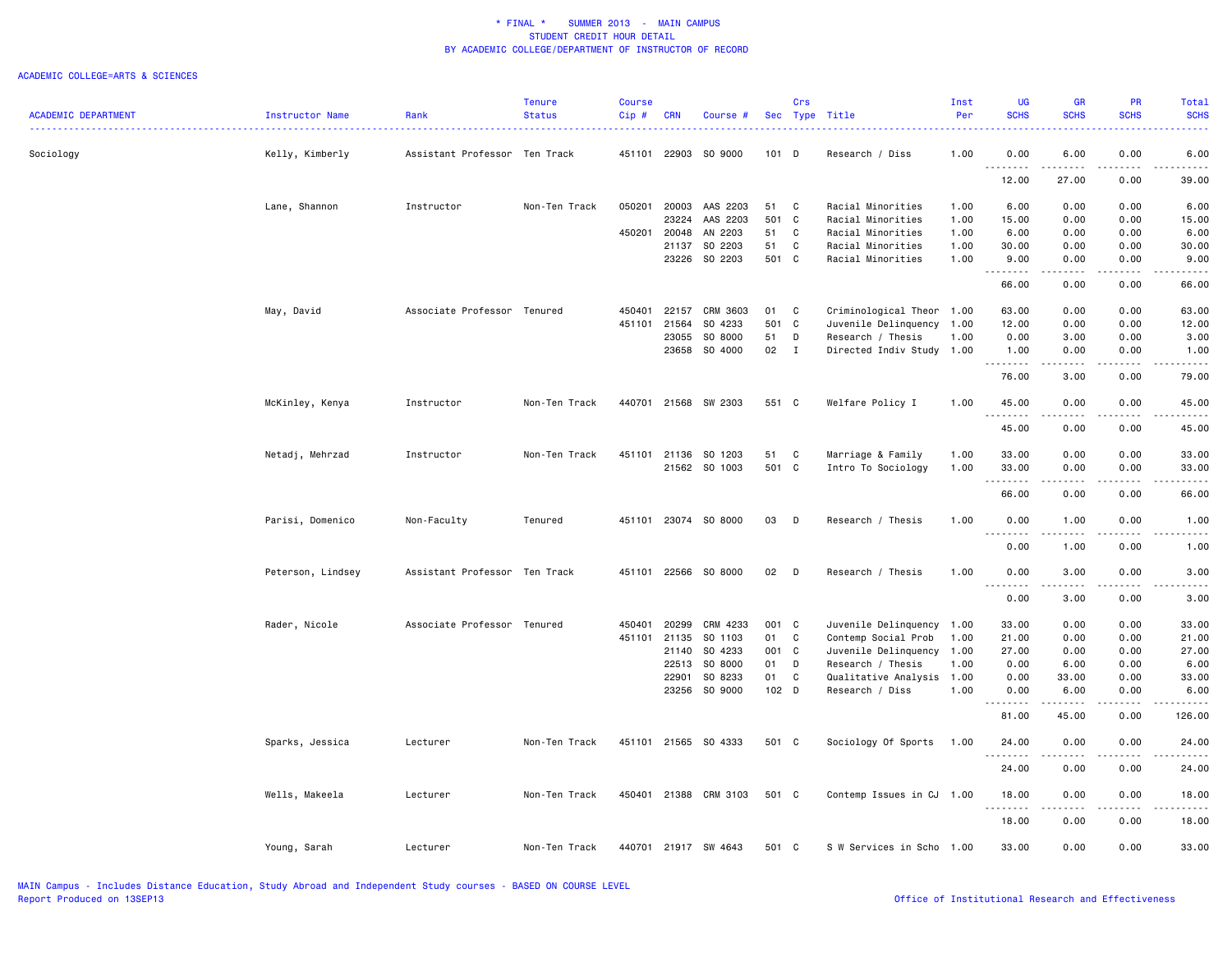| <b>ACADEMIC DEPARTMENT</b> | Instructor Name | Rank | Tenure<br>Status | <b>Course</b><br>$Cip$ # | <b>CRN</b> | Course # Sec Type Title | Crs | Inst<br>Per | UG<br><b>SCHS</b> | GR<br><b>SCHS</b> | <b>PR</b><br><b>SCHS</b> | Total<br><b>SCHS</b><br>------ |
|----------------------------|-----------------|------|------------------|--------------------------|------------|-------------------------|-----|-------------|-------------------|-------------------|--------------------------|--------------------------------|
|                            |                 |      |                  |                          |            |                         |     |             | .<br>33.00        | .<br>0.00         | .<br>0.00                | .<br>33.00                     |
|                            |                 |      |                  |                          |            |                         |     |             | ========          | ========          | ========                 | ==========                     |
| Sociology                  |                 |      |                  |                          |            |                         |     |             | 901.00            | 158,00            | 0.00                     | 1059.00                        |
|                            |                 |      |                  |                          |            |                         |     |             | ========          | ========          | ========                 | ==========                     |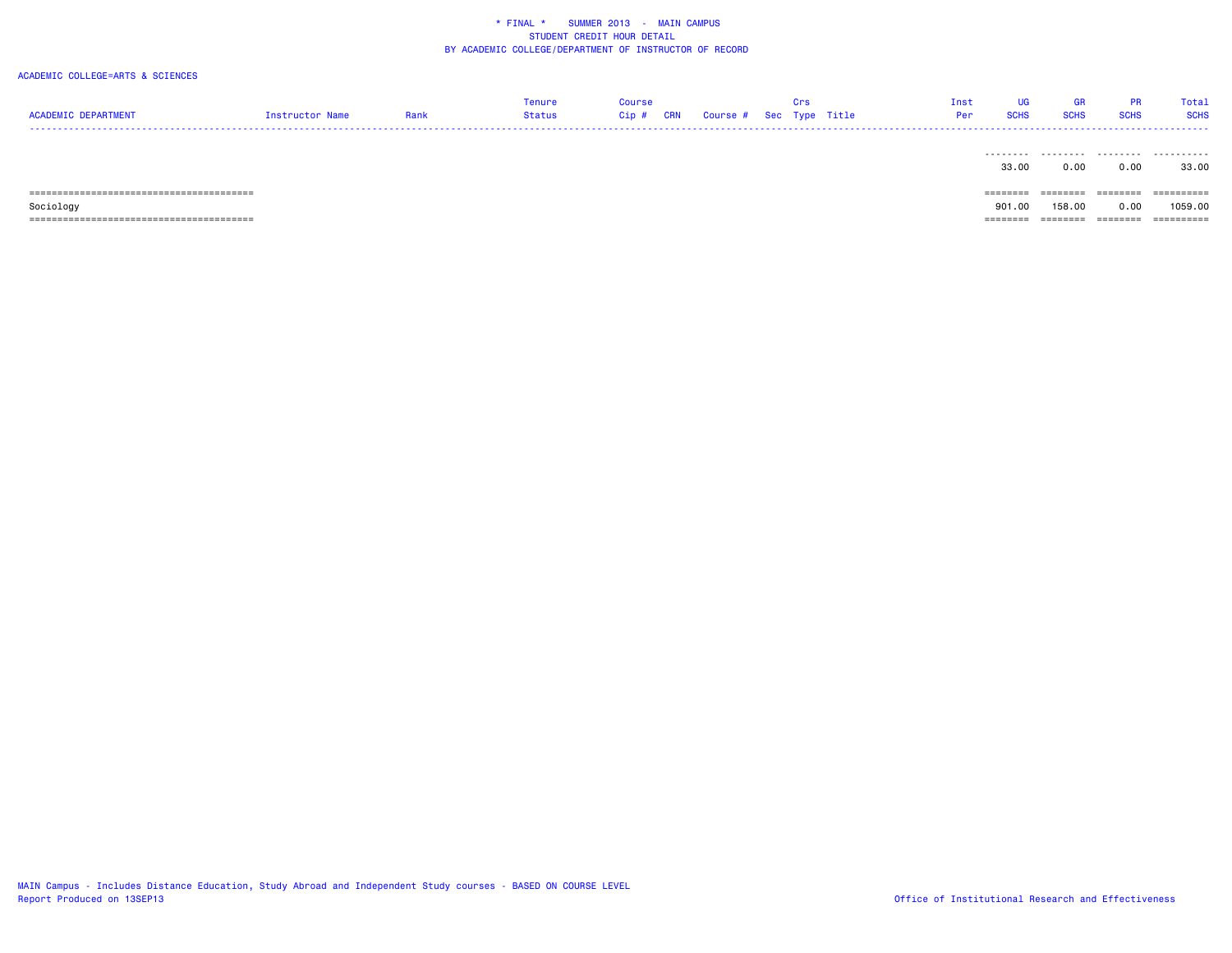| Sec Type Title<br>Instructor Name<br>Rank<br><b>CRN</b><br>Course #<br>.<br>Finance & Economics<br>Campbell, Randall<br>Associate Professor Tenured<br>450601<br>20389<br>EC 2123<br>001 C<br>Prin Of Microecon<br>1.00<br>63.00<br>0.00<br>0.00<br>63.00<br>EC 2123<br>01<br>C<br>20390<br>Prin Of Microecon<br>1.00<br>96.00<br>0.00<br>0.00<br>96.00<br>EC 8000<br>101 D<br>23220<br>Research / Thesis<br>1.00<br>0.00<br>1.00<br>0.00<br>1.00<br>EC 9000<br>23281<br>101 D<br>Research / Diss<br>1.00<br>0.00<br>6.00<br>0.00<br>6.00<br>--------<br>.<br>.<br>.<br>159.00<br>7.00<br>0.00<br>166.00<br>Grad Teach Assist<br>Not Applicable<br>450601<br>20387 EC 2113<br>Prin Of Macroecon<br>1.00<br>36.00<br>0.00<br>0.00<br>36.00<br>Cheng, Jun<br>51<br>$\mathbf{C}$<br>. <b>.</b><br>36.00<br>0.00<br>0.00<br>36.00<br>520801<br>Financial Management 1.00<br>0.00<br>0.00<br>Cline, Brandon<br>Assistant Professor Ten Track<br>20588<br>FIN 3123<br>01<br>C<br>60.00<br>60.00<br>21749 FIN 3123<br>02<br>$\mathbf{C}$<br>Financial Management 1.00<br>51.00<br>0.00<br>0.00<br>51.00<br>.<br>.<br>.<br>----<br>111.00<br>0.00<br>0.00<br>111.00<br>Non-Ten Track<br>450601<br>20385 EC 2113<br>001 C<br>Prin Of Macroecon<br>0.00<br>Douglas, Kacey<br>Lecturer<br>1.00<br>54.00<br>0.00<br>54.00<br>.<br>$\frac{1}{2} \left( \begin{array}{ccc} 1 & 0 & 0 & 0 \\ 0 & 0 & 0 & 0 \\ 0 & 0 & 0 & 0 \\ 0 & 0 & 0 & 0 \\ 0 & 0 & 0 & 0 \\ 0 & 0 & 0 & 0 \\ 0 & 0 & 0 & 0 \\ 0 & 0 & 0 & 0 \\ 0 & 0 & 0 & 0 \\ 0 & 0 & 0 & 0 \\ 0 & 0 & 0 & 0 & 0 \\ 0 & 0 & 0 & 0 & 0 \\ 0 & 0 & 0 & 0 & 0 \\ 0 & 0 & 0 & 0 & 0 \\ 0 & 0 & 0 & 0 & 0 \\ 0 & 0 & 0$<br>$\frac{1}{2}$<br>.<br>54.00<br>0.00<br>0.00<br>54.00<br>Garner, Jacqueline<br>Associate Professor Tenured<br>520801<br>21750 FIN 4223<br>01<br>$\mathbf{C}$<br>Intermediate Financi 1.00<br>48.00<br>0.00<br>0.00<br>48.00<br><b><i><u></u></i></b><br>.<br>.<br>.<br>48.00<br>0.00<br>0.00<br>48.00<br>He, Wei<br>Instructor<br>Non-Ten Track<br>520801<br>20584<br>FIN 3113<br>001 C<br>Financial Systems<br>1.00<br>54.00<br>0.00<br>0.00<br>54,00<br>20585<br>FIN 3113<br>01<br>C<br>Financial Systems<br>1.00<br>48.00<br>0.00<br>0.00<br>48.00<br>520806 20593 FIN 4923<br>51<br>$\mathbf{C}$<br>International Fin Mg<br>0.00<br>1.00<br>57.00<br>0.00<br>57.00<br>.<br><b></b><br>.<br>.<br>0.00<br>159.00<br>0.00<br>159.00<br>Henry, Thomas<br>Lecturer<br>Non-Ten Track<br>450601<br>21391 EC 4043<br>501 C<br>Survey of Economics<br>1.00<br>54.00<br>0.00<br>0.00<br>54.00<br>.<br>.<br>.<br>54.00<br>0.00<br>0.00<br>54.00<br>450601<br>22453 EC 2113<br>Lukongo, Onyumbe Enumbe Grad Teach Assist<br>Not Applicable<br>02<br>Prin Of Macroecon<br>36.00<br>0.00<br>0.00<br>$\mathbf{C}$<br>1.00<br>36.00<br><u>.</u><br>36.00<br>0.00<br>0.00<br>36.00<br>520804<br>Metz, Tammi<br>Instructor<br>Non-Ten Track<br>20775<br>INS 3203<br>51<br>$\mathbf{C}$<br>Prop And Cas Ins<br>1.00<br>33.00<br>0.00<br>0.00<br>33.00<br>506 C<br>0.00<br>INS 3303<br>Life Insurance<br>1.00<br>87.00<br>0.00<br>87.00<br>21512<br>21513 INS 3503<br>506 C<br>0.00<br>Employee Benefits<br>1.00<br>87.00<br>0.00<br>87.00<br>.<br>$\frac{1}{2} \left( \frac{1}{2} \right) \left( \frac{1}{2} \right) \left( \frac{1}{2} \right) \left( \frac{1}{2} \right) \left( \frac{1}{2} \right)$<br>.<br>.<br>207.00<br>0.00<br>0.00<br>207.00<br>Millea, Meghan<br>Professor<br>Tenured<br>450601<br>23748<br>EC 9000<br>01<br>D<br>Research / Diss<br>1.00<br>0.00<br>6.00<br>0.00<br>6.00<br>520201<br>20142<br><b>BUS 9113</b><br>001 C<br>0.00<br>57.00<br>0.00<br>57.00<br>Prep Future Bus Facu<br>1.00<br>520601<br>21751 EC 3113<br>01<br>$\mathbf{C}$<br>Interm Macroeconomic 1.00<br>63.00<br>0.00<br>0.00<br>63.00<br>.<br>63.00<br>63.00<br>0.00<br>126.00<br>Orozco Aleman, Sandra<br>Assistant Professor Ten Track<br>450601<br>EC 2123<br>51<br>C<br>Prin Of Microecon<br>1.00<br>72.00<br>0.00<br>0.00<br>72.00<br>20391<br>520601<br>20394<br>EC 3123<br>51<br>Interm Micro<br>48.00<br>C<br>1.00<br>0.00<br>0.00<br>48.00<br>.<br>.<br>.<br>$\frac{1}{2} \left( \frac{1}{2} \right) \left( \frac{1}{2} \right) \left( \frac{1}{2} \right) \left( \frac{1}{2} \right)$ |                            |  | <b>Tenure</b> | <b>Course</b> |  | Crs | Inst | <b>UG</b>   | <b>GR</b>   | <b>PR</b>   | Total       |
|---------------------------------------------------------------------------------------------------------------------------------------------------------------------------------------------------------------------------------------------------------------------------------------------------------------------------------------------------------------------------------------------------------------------------------------------------------------------------------------------------------------------------------------------------------------------------------------------------------------------------------------------------------------------------------------------------------------------------------------------------------------------------------------------------------------------------------------------------------------------------------------------------------------------------------------------------------------------------------------------------------------------------------------------------------------------------------------------------------------------------------------------------------------------------------------------------------------------------------------------------------------------------------------------------------------------------------------------------------------------------------------------------------------------------------------------------------------------------------------------------------------------------------------------------------------------------------------------------------------------------------------------------------------------------------------------------------------------------------------------------------------------------------------------------------------------------------------------------------------------------------------------------------------------------------------------------------------------------------------------------------------------------------------------------------------------------------------------------------------------------------------------------------------------------------------------------------------------------------------------------------------------------------------------------------------------------------------------------------------------------------------------------------------------------------------------------------------------------------------------------------------------------------------------------------------------------------------------------------------------------------------------------------------------------------------------------------------------------------------------------------------------------------------------------------------------------------------------------------------------------------------------------------------------------------------------------------------------------------------------------------------------------------------------------------------------------------------------------------------------------------------------------------------------------------------------------------------------------------------------------------------------------------------------------------------------------------------------------------------------------------------------------------------------------------------------------------------------------------------------------------------------------------------------------------------------------------------------------------------------------------------------------------------------------------------------------------------------------------------------------------------------------------------------------------------------------------------------------------------------------------------------------------------------------------------------------------------------------------------------------------------------------------------------------------------------------------------------------------------------------------------------------------------------------------------------------------------------------------------------|----------------------------|--|---------------|---------------|--|-----|------|-------------|-------------|-------------|-------------|
|                                                                                                                                                                                                                                                                                                                                                                                                                                                                                                                                                                                                                                                                                                                                                                                                                                                                                                                                                                                                                                                                                                                                                                                                                                                                                                                                                                                                                                                                                                                                                                                                                                                                                                                                                                                                                                                                                                                                                                                                                                                                                                                                                                                                                                                                                                                                                                                                                                                                                                                                                                                                                                                                                                                                                                                                                                                                                                                                                                                                                                                                                                                                                                                                                                                                                                                                                                                                                                                                                                                                                                                                                                                                                                                                                                                                                                                                                                                                                                                                                                                                                                                                                                                                                                             | <b>ACADEMIC DEPARTMENT</b> |  | <b>Status</b> | Cip#          |  |     | Per  | <b>SCHS</b> | <b>SCHS</b> | <b>SCHS</b> | <b>SCHS</b> |
|                                                                                                                                                                                                                                                                                                                                                                                                                                                                                                                                                                                                                                                                                                                                                                                                                                                                                                                                                                                                                                                                                                                                                                                                                                                                                                                                                                                                                                                                                                                                                                                                                                                                                                                                                                                                                                                                                                                                                                                                                                                                                                                                                                                                                                                                                                                                                                                                                                                                                                                                                                                                                                                                                                                                                                                                                                                                                                                                                                                                                                                                                                                                                                                                                                                                                                                                                                                                                                                                                                                                                                                                                                                                                                                                                                                                                                                                                                                                                                                                                                                                                                                                                                                                                                             |                            |  |               |               |  |     |      |             |             |             |             |
|                                                                                                                                                                                                                                                                                                                                                                                                                                                                                                                                                                                                                                                                                                                                                                                                                                                                                                                                                                                                                                                                                                                                                                                                                                                                                                                                                                                                                                                                                                                                                                                                                                                                                                                                                                                                                                                                                                                                                                                                                                                                                                                                                                                                                                                                                                                                                                                                                                                                                                                                                                                                                                                                                                                                                                                                                                                                                                                                                                                                                                                                                                                                                                                                                                                                                                                                                                                                                                                                                                                                                                                                                                                                                                                                                                                                                                                                                                                                                                                                                                                                                                                                                                                                                                             |                            |  |               |               |  |     |      |             |             |             |             |
|                                                                                                                                                                                                                                                                                                                                                                                                                                                                                                                                                                                                                                                                                                                                                                                                                                                                                                                                                                                                                                                                                                                                                                                                                                                                                                                                                                                                                                                                                                                                                                                                                                                                                                                                                                                                                                                                                                                                                                                                                                                                                                                                                                                                                                                                                                                                                                                                                                                                                                                                                                                                                                                                                                                                                                                                                                                                                                                                                                                                                                                                                                                                                                                                                                                                                                                                                                                                                                                                                                                                                                                                                                                                                                                                                                                                                                                                                                                                                                                                                                                                                                                                                                                                                                             |                            |  |               |               |  |     |      |             |             |             |             |
|                                                                                                                                                                                                                                                                                                                                                                                                                                                                                                                                                                                                                                                                                                                                                                                                                                                                                                                                                                                                                                                                                                                                                                                                                                                                                                                                                                                                                                                                                                                                                                                                                                                                                                                                                                                                                                                                                                                                                                                                                                                                                                                                                                                                                                                                                                                                                                                                                                                                                                                                                                                                                                                                                                                                                                                                                                                                                                                                                                                                                                                                                                                                                                                                                                                                                                                                                                                                                                                                                                                                                                                                                                                                                                                                                                                                                                                                                                                                                                                                                                                                                                                                                                                                                                             |                            |  |               |               |  |     |      |             |             |             |             |
|                                                                                                                                                                                                                                                                                                                                                                                                                                                                                                                                                                                                                                                                                                                                                                                                                                                                                                                                                                                                                                                                                                                                                                                                                                                                                                                                                                                                                                                                                                                                                                                                                                                                                                                                                                                                                                                                                                                                                                                                                                                                                                                                                                                                                                                                                                                                                                                                                                                                                                                                                                                                                                                                                                                                                                                                                                                                                                                                                                                                                                                                                                                                                                                                                                                                                                                                                                                                                                                                                                                                                                                                                                                                                                                                                                                                                                                                                                                                                                                                                                                                                                                                                                                                                                             |                            |  |               |               |  |     |      |             |             |             |             |
|                                                                                                                                                                                                                                                                                                                                                                                                                                                                                                                                                                                                                                                                                                                                                                                                                                                                                                                                                                                                                                                                                                                                                                                                                                                                                                                                                                                                                                                                                                                                                                                                                                                                                                                                                                                                                                                                                                                                                                                                                                                                                                                                                                                                                                                                                                                                                                                                                                                                                                                                                                                                                                                                                                                                                                                                                                                                                                                                                                                                                                                                                                                                                                                                                                                                                                                                                                                                                                                                                                                                                                                                                                                                                                                                                                                                                                                                                                                                                                                                                                                                                                                                                                                                                                             |                            |  |               |               |  |     |      |             |             |             |             |
|                                                                                                                                                                                                                                                                                                                                                                                                                                                                                                                                                                                                                                                                                                                                                                                                                                                                                                                                                                                                                                                                                                                                                                                                                                                                                                                                                                                                                                                                                                                                                                                                                                                                                                                                                                                                                                                                                                                                                                                                                                                                                                                                                                                                                                                                                                                                                                                                                                                                                                                                                                                                                                                                                                                                                                                                                                                                                                                                                                                                                                                                                                                                                                                                                                                                                                                                                                                                                                                                                                                                                                                                                                                                                                                                                                                                                                                                                                                                                                                                                                                                                                                                                                                                                                             |                            |  |               |               |  |     |      |             |             |             |             |
|                                                                                                                                                                                                                                                                                                                                                                                                                                                                                                                                                                                                                                                                                                                                                                                                                                                                                                                                                                                                                                                                                                                                                                                                                                                                                                                                                                                                                                                                                                                                                                                                                                                                                                                                                                                                                                                                                                                                                                                                                                                                                                                                                                                                                                                                                                                                                                                                                                                                                                                                                                                                                                                                                                                                                                                                                                                                                                                                                                                                                                                                                                                                                                                                                                                                                                                                                                                                                                                                                                                                                                                                                                                                                                                                                                                                                                                                                                                                                                                                                                                                                                                                                                                                                                             |                            |  |               |               |  |     |      |             |             |             |             |
|                                                                                                                                                                                                                                                                                                                                                                                                                                                                                                                                                                                                                                                                                                                                                                                                                                                                                                                                                                                                                                                                                                                                                                                                                                                                                                                                                                                                                                                                                                                                                                                                                                                                                                                                                                                                                                                                                                                                                                                                                                                                                                                                                                                                                                                                                                                                                                                                                                                                                                                                                                                                                                                                                                                                                                                                                                                                                                                                                                                                                                                                                                                                                                                                                                                                                                                                                                                                                                                                                                                                                                                                                                                                                                                                                                                                                                                                                                                                                                                                                                                                                                                                                                                                                                             |                            |  |               |               |  |     |      |             |             |             |             |
|                                                                                                                                                                                                                                                                                                                                                                                                                                                                                                                                                                                                                                                                                                                                                                                                                                                                                                                                                                                                                                                                                                                                                                                                                                                                                                                                                                                                                                                                                                                                                                                                                                                                                                                                                                                                                                                                                                                                                                                                                                                                                                                                                                                                                                                                                                                                                                                                                                                                                                                                                                                                                                                                                                                                                                                                                                                                                                                                                                                                                                                                                                                                                                                                                                                                                                                                                                                                                                                                                                                                                                                                                                                                                                                                                                                                                                                                                                                                                                                                                                                                                                                                                                                                                                             |                            |  |               |               |  |     |      |             |             |             |             |
|                                                                                                                                                                                                                                                                                                                                                                                                                                                                                                                                                                                                                                                                                                                                                                                                                                                                                                                                                                                                                                                                                                                                                                                                                                                                                                                                                                                                                                                                                                                                                                                                                                                                                                                                                                                                                                                                                                                                                                                                                                                                                                                                                                                                                                                                                                                                                                                                                                                                                                                                                                                                                                                                                                                                                                                                                                                                                                                                                                                                                                                                                                                                                                                                                                                                                                                                                                                                                                                                                                                                                                                                                                                                                                                                                                                                                                                                                                                                                                                                                                                                                                                                                                                                                                             |                            |  |               |               |  |     |      |             |             |             |             |
|                                                                                                                                                                                                                                                                                                                                                                                                                                                                                                                                                                                                                                                                                                                                                                                                                                                                                                                                                                                                                                                                                                                                                                                                                                                                                                                                                                                                                                                                                                                                                                                                                                                                                                                                                                                                                                                                                                                                                                                                                                                                                                                                                                                                                                                                                                                                                                                                                                                                                                                                                                                                                                                                                                                                                                                                                                                                                                                                                                                                                                                                                                                                                                                                                                                                                                                                                                                                                                                                                                                                                                                                                                                                                                                                                                                                                                                                                                                                                                                                                                                                                                                                                                                                                                             |                            |  |               |               |  |     |      |             |             |             |             |
|                                                                                                                                                                                                                                                                                                                                                                                                                                                                                                                                                                                                                                                                                                                                                                                                                                                                                                                                                                                                                                                                                                                                                                                                                                                                                                                                                                                                                                                                                                                                                                                                                                                                                                                                                                                                                                                                                                                                                                                                                                                                                                                                                                                                                                                                                                                                                                                                                                                                                                                                                                                                                                                                                                                                                                                                                                                                                                                                                                                                                                                                                                                                                                                                                                                                                                                                                                                                                                                                                                                                                                                                                                                                                                                                                                                                                                                                                                                                                                                                                                                                                                                                                                                                                                             |                            |  |               |               |  |     |      |             |             |             |             |
|                                                                                                                                                                                                                                                                                                                                                                                                                                                                                                                                                                                                                                                                                                                                                                                                                                                                                                                                                                                                                                                                                                                                                                                                                                                                                                                                                                                                                                                                                                                                                                                                                                                                                                                                                                                                                                                                                                                                                                                                                                                                                                                                                                                                                                                                                                                                                                                                                                                                                                                                                                                                                                                                                                                                                                                                                                                                                                                                                                                                                                                                                                                                                                                                                                                                                                                                                                                                                                                                                                                                                                                                                                                                                                                                                                                                                                                                                                                                                                                                                                                                                                                                                                                                                                             |                            |  |               |               |  |     |      |             |             |             |             |
|                                                                                                                                                                                                                                                                                                                                                                                                                                                                                                                                                                                                                                                                                                                                                                                                                                                                                                                                                                                                                                                                                                                                                                                                                                                                                                                                                                                                                                                                                                                                                                                                                                                                                                                                                                                                                                                                                                                                                                                                                                                                                                                                                                                                                                                                                                                                                                                                                                                                                                                                                                                                                                                                                                                                                                                                                                                                                                                                                                                                                                                                                                                                                                                                                                                                                                                                                                                                                                                                                                                                                                                                                                                                                                                                                                                                                                                                                                                                                                                                                                                                                                                                                                                                                                             |                            |  |               |               |  |     |      |             |             |             |             |
|                                                                                                                                                                                                                                                                                                                                                                                                                                                                                                                                                                                                                                                                                                                                                                                                                                                                                                                                                                                                                                                                                                                                                                                                                                                                                                                                                                                                                                                                                                                                                                                                                                                                                                                                                                                                                                                                                                                                                                                                                                                                                                                                                                                                                                                                                                                                                                                                                                                                                                                                                                                                                                                                                                                                                                                                                                                                                                                                                                                                                                                                                                                                                                                                                                                                                                                                                                                                                                                                                                                                                                                                                                                                                                                                                                                                                                                                                                                                                                                                                                                                                                                                                                                                                                             |                            |  |               |               |  |     |      |             |             |             |             |
|                                                                                                                                                                                                                                                                                                                                                                                                                                                                                                                                                                                                                                                                                                                                                                                                                                                                                                                                                                                                                                                                                                                                                                                                                                                                                                                                                                                                                                                                                                                                                                                                                                                                                                                                                                                                                                                                                                                                                                                                                                                                                                                                                                                                                                                                                                                                                                                                                                                                                                                                                                                                                                                                                                                                                                                                                                                                                                                                                                                                                                                                                                                                                                                                                                                                                                                                                                                                                                                                                                                                                                                                                                                                                                                                                                                                                                                                                                                                                                                                                                                                                                                                                                                                                                             |                            |  |               |               |  |     |      |             |             |             |             |
|                                                                                                                                                                                                                                                                                                                                                                                                                                                                                                                                                                                                                                                                                                                                                                                                                                                                                                                                                                                                                                                                                                                                                                                                                                                                                                                                                                                                                                                                                                                                                                                                                                                                                                                                                                                                                                                                                                                                                                                                                                                                                                                                                                                                                                                                                                                                                                                                                                                                                                                                                                                                                                                                                                                                                                                                                                                                                                                                                                                                                                                                                                                                                                                                                                                                                                                                                                                                                                                                                                                                                                                                                                                                                                                                                                                                                                                                                                                                                                                                                                                                                                                                                                                                                                             |                            |  |               |               |  |     |      |             |             |             |             |
|                                                                                                                                                                                                                                                                                                                                                                                                                                                                                                                                                                                                                                                                                                                                                                                                                                                                                                                                                                                                                                                                                                                                                                                                                                                                                                                                                                                                                                                                                                                                                                                                                                                                                                                                                                                                                                                                                                                                                                                                                                                                                                                                                                                                                                                                                                                                                                                                                                                                                                                                                                                                                                                                                                                                                                                                                                                                                                                                                                                                                                                                                                                                                                                                                                                                                                                                                                                                                                                                                                                                                                                                                                                                                                                                                                                                                                                                                                                                                                                                                                                                                                                                                                                                                                             |                            |  |               |               |  |     |      |             |             |             |             |
|                                                                                                                                                                                                                                                                                                                                                                                                                                                                                                                                                                                                                                                                                                                                                                                                                                                                                                                                                                                                                                                                                                                                                                                                                                                                                                                                                                                                                                                                                                                                                                                                                                                                                                                                                                                                                                                                                                                                                                                                                                                                                                                                                                                                                                                                                                                                                                                                                                                                                                                                                                                                                                                                                                                                                                                                                                                                                                                                                                                                                                                                                                                                                                                                                                                                                                                                                                                                                                                                                                                                                                                                                                                                                                                                                                                                                                                                                                                                                                                                                                                                                                                                                                                                                                             |                            |  |               |               |  |     |      |             |             |             |             |
|                                                                                                                                                                                                                                                                                                                                                                                                                                                                                                                                                                                                                                                                                                                                                                                                                                                                                                                                                                                                                                                                                                                                                                                                                                                                                                                                                                                                                                                                                                                                                                                                                                                                                                                                                                                                                                                                                                                                                                                                                                                                                                                                                                                                                                                                                                                                                                                                                                                                                                                                                                                                                                                                                                                                                                                                                                                                                                                                                                                                                                                                                                                                                                                                                                                                                                                                                                                                                                                                                                                                                                                                                                                                                                                                                                                                                                                                                                                                                                                                                                                                                                                                                                                                                                             |                            |  |               |               |  |     |      |             |             |             |             |
|                                                                                                                                                                                                                                                                                                                                                                                                                                                                                                                                                                                                                                                                                                                                                                                                                                                                                                                                                                                                                                                                                                                                                                                                                                                                                                                                                                                                                                                                                                                                                                                                                                                                                                                                                                                                                                                                                                                                                                                                                                                                                                                                                                                                                                                                                                                                                                                                                                                                                                                                                                                                                                                                                                                                                                                                                                                                                                                                                                                                                                                                                                                                                                                                                                                                                                                                                                                                                                                                                                                                                                                                                                                                                                                                                                                                                                                                                                                                                                                                                                                                                                                                                                                                                                             |                            |  |               |               |  |     |      |             |             |             |             |
|                                                                                                                                                                                                                                                                                                                                                                                                                                                                                                                                                                                                                                                                                                                                                                                                                                                                                                                                                                                                                                                                                                                                                                                                                                                                                                                                                                                                                                                                                                                                                                                                                                                                                                                                                                                                                                                                                                                                                                                                                                                                                                                                                                                                                                                                                                                                                                                                                                                                                                                                                                                                                                                                                                                                                                                                                                                                                                                                                                                                                                                                                                                                                                                                                                                                                                                                                                                                                                                                                                                                                                                                                                                                                                                                                                                                                                                                                                                                                                                                                                                                                                                                                                                                                                             |                            |  |               |               |  |     |      |             |             |             |             |
|                                                                                                                                                                                                                                                                                                                                                                                                                                                                                                                                                                                                                                                                                                                                                                                                                                                                                                                                                                                                                                                                                                                                                                                                                                                                                                                                                                                                                                                                                                                                                                                                                                                                                                                                                                                                                                                                                                                                                                                                                                                                                                                                                                                                                                                                                                                                                                                                                                                                                                                                                                                                                                                                                                                                                                                                                                                                                                                                                                                                                                                                                                                                                                                                                                                                                                                                                                                                                                                                                                                                                                                                                                                                                                                                                                                                                                                                                                                                                                                                                                                                                                                                                                                                                                             |                            |  |               |               |  |     |      |             |             |             |             |
|                                                                                                                                                                                                                                                                                                                                                                                                                                                                                                                                                                                                                                                                                                                                                                                                                                                                                                                                                                                                                                                                                                                                                                                                                                                                                                                                                                                                                                                                                                                                                                                                                                                                                                                                                                                                                                                                                                                                                                                                                                                                                                                                                                                                                                                                                                                                                                                                                                                                                                                                                                                                                                                                                                                                                                                                                                                                                                                                                                                                                                                                                                                                                                                                                                                                                                                                                                                                                                                                                                                                                                                                                                                                                                                                                                                                                                                                                                                                                                                                                                                                                                                                                                                                                                             |                            |  |               |               |  |     |      |             |             |             |             |
|                                                                                                                                                                                                                                                                                                                                                                                                                                                                                                                                                                                                                                                                                                                                                                                                                                                                                                                                                                                                                                                                                                                                                                                                                                                                                                                                                                                                                                                                                                                                                                                                                                                                                                                                                                                                                                                                                                                                                                                                                                                                                                                                                                                                                                                                                                                                                                                                                                                                                                                                                                                                                                                                                                                                                                                                                                                                                                                                                                                                                                                                                                                                                                                                                                                                                                                                                                                                                                                                                                                                                                                                                                                                                                                                                                                                                                                                                                                                                                                                                                                                                                                                                                                                                                             |                            |  |               |               |  |     |      |             |             |             |             |
|                                                                                                                                                                                                                                                                                                                                                                                                                                                                                                                                                                                                                                                                                                                                                                                                                                                                                                                                                                                                                                                                                                                                                                                                                                                                                                                                                                                                                                                                                                                                                                                                                                                                                                                                                                                                                                                                                                                                                                                                                                                                                                                                                                                                                                                                                                                                                                                                                                                                                                                                                                                                                                                                                                                                                                                                                                                                                                                                                                                                                                                                                                                                                                                                                                                                                                                                                                                                                                                                                                                                                                                                                                                                                                                                                                                                                                                                                                                                                                                                                                                                                                                                                                                                                                             |                            |  |               |               |  |     |      |             |             |             |             |
|                                                                                                                                                                                                                                                                                                                                                                                                                                                                                                                                                                                                                                                                                                                                                                                                                                                                                                                                                                                                                                                                                                                                                                                                                                                                                                                                                                                                                                                                                                                                                                                                                                                                                                                                                                                                                                                                                                                                                                                                                                                                                                                                                                                                                                                                                                                                                                                                                                                                                                                                                                                                                                                                                                                                                                                                                                                                                                                                                                                                                                                                                                                                                                                                                                                                                                                                                                                                                                                                                                                                                                                                                                                                                                                                                                                                                                                                                                                                                                                                                                                                                                                                                                                                                                             |                            |  |               |               |  |     |      |             |             |             |             |
|                                                                                                                                                                                                                                                                                                                                                                                                                                                                                                                                                                                                                                                                                                                                                                                                                                                                                                                                                                                                                                                                                                                                                                                                                                                                                                                                                                                                                                                                                                                                                                                                                                                                                                                                                                                                                                                                                                                                                                                                                                                                                                                                                                                                                                                                                                                                                                                                                                                                                                                                                                                                                                                                                                                                                                                                                                                                                                                                                                                                                                                                                                                                                                                                                                                                                                                                                                                                                                                                                                                                                                                                                                                                                                                                                                                                                                                                                                                                                                                                                                                                                                                                                                                                                                             |                            |  |               |               |  |     |      |             |             |             |             |
|                                                                                                                                                                                                                                                                                                                                                                                                                                                                                                                                                                                                                                                                                                                                                                                                                                                                                                                                                                                                                                                                                                                                                                                                                                                                                                                                                                                                                                                                                                                                                                                                                                                                                                                                                                                                                                                                                                                                                                                                                                                                                                                                                                                                                                                                                                                                                                                                                                                                                                                                                                                                                                                                                                                                                                                                                                                                                                                                                                                                                                                                                                                                                                                                                                                                                                                                                                                                                                                                                                                                                                                                                                                                                                                                                                                                                                                                                                                                                                                                                                                                                                                                                                                                                                             |                            |  |               |               |  |     |      |             |             |             |             |
|                                                                                                                                                                                                                                                                                                                                                                                                                                                                                                                                                                                                                                                                                                                                                                                                                                                                                                                                                                                                                                                                                                                                                                                                                                                                                                                                                                                                                                                                                                                                                                                                                                                                                                                                                                                                                                                                                                                                                                                                                                                                                                                                                                                                                                                                                                                                                                                                                                                                                                                                                                                                                                                                                                                                                                                                                                                                                                                                                                                                                                                                                                                                                                                                                                                                                                                                                                                                                                                                                                                                                                                                                                                                                                                                                                                                                                                                                                                                                                                                                                                                                                                                                                                                                                             |                            |  |               |               |  |     |      |             |             |             |             |
|                                                                                                                                                                                                                                                                                                                                                                                                                                                                                                                                                                                                                                                                                                                                                                                                                                                                                                                                                                                                                                                                                                                                                                                                                                                                                                                                                                                                                                                                                                                                                                                                                                                                                                                                                                                                                                                                                                                                                                                                                                                                                                                                                                                                                                                                                                                                                                                                                                                                                                                                                                                                                                                                                                                                                                                                                                                                                                                                                                                                                                                                                                                                                                                                                                                                                                                                                                                                                                                                                                                                                                                                                                                                                                                                                                                                                                                                                                                                                                                                                                                                                                                                                                                                                                             |                            |  |               |               |  |     |      |             |             |             |             |
|                                                                                                                                                                                                                                                                                                                                                                                                                                                                                                                                                                                                                                                                                                                                                                                                                                                                                                                                                                                                                                                                                                                                                                                                                                                                                                                                                                                                                                                                                                                                                                                                                                                                                                                                                                                                                                                                                                                                                                                                                                                                                                                                                                                                                                                                                                                                                                                                                                                                                                                                                                                                                                                                                                                                                                                                                                                                                                                                                                                                                                                                                                                                                                                                                                                                                                                                                                                                                                                                                                                                                                                                                                                                                                                                                                                                                                                                                                                                                                                                                                                                                                                                                                                                                                             |                            |  |               |               |  |     |      | 120.00      | 0.00        | 0.00        | 120.00      |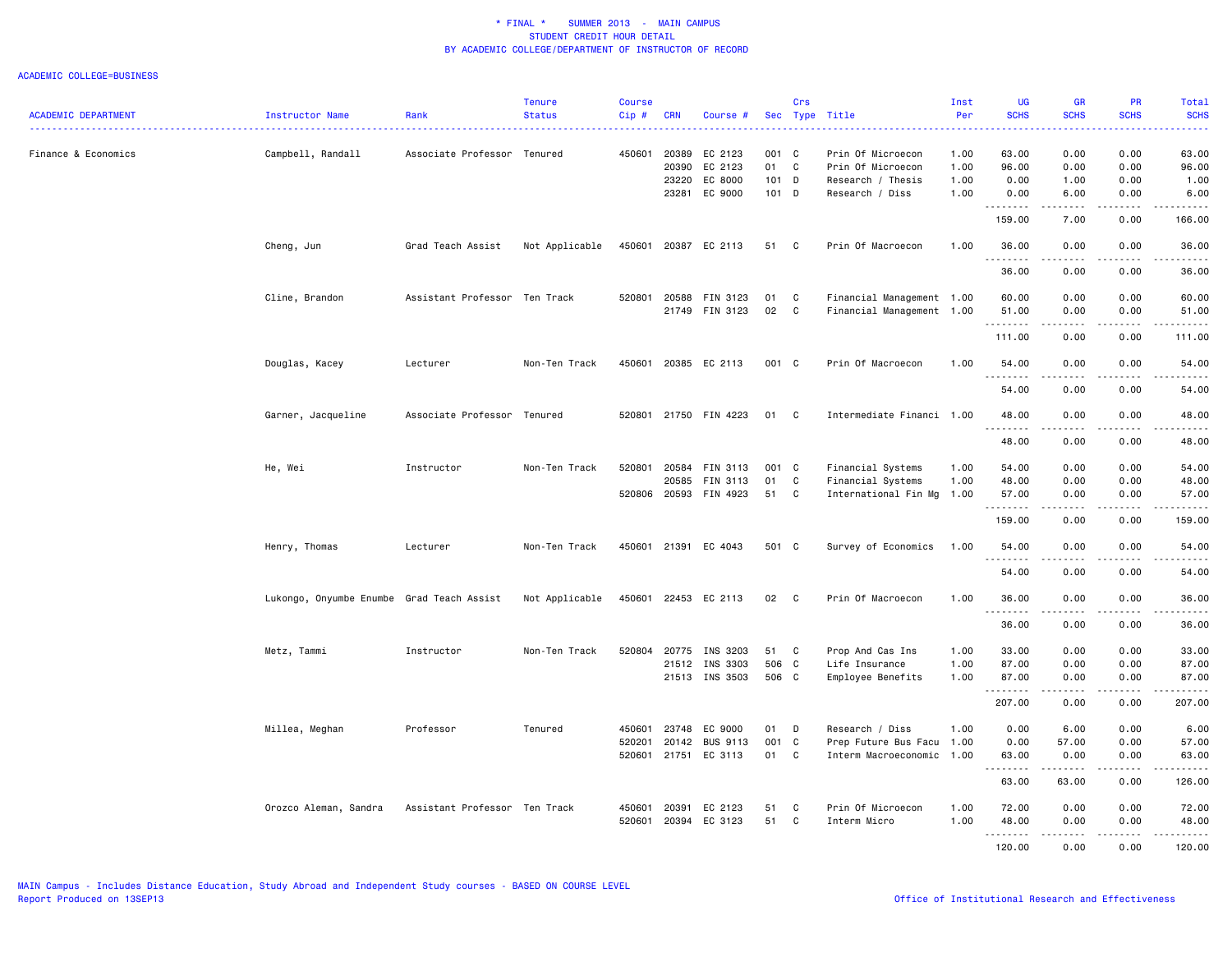| <b>ACADEMIC DEPARTMENT</b>                                    | Instructor Name    | Rank                              | <b>Tenure</b><br><b>Status</b> | <b>Course</b><br>Cip# | <b>CRN</b> | Course #              |         | Crs | Sec Type Title            | Inst<br>Per | <b>UG</b><br><b>SCHS</b> | <b>GR</b><br><b>SCHS</b><br>$\frac{1}{2} \left( \frac{1}{2} \right) \left( \frac{1}{2} \right) \left( \frac{1}{2} \right) \left( \frac{1}{2} \right)$        | <b>PR</b><br><b>SCHS</b> | Total<br><b>SCHS</b><br>. |
|---------------------------------------------------------------|--------------------|-----------------------------------|--------------------------------|-----------------------|------------|-----------------------|---------|-----|---------------------------|-------------|--------------------------|--------------------------------------------------------------------------------------------------------------------------------------------------------------|--------------------------|---------------------------|
| Finance & Economics                                           | Rezek, Jon         | Associate Professor Tenured       |                                | 450601                |            | 23615 EC 9000         | 105 D   |     | Research / Diss           | 1.00        | 0.00                     | 6.00                                                                                                                                                         | 0.00                     | 6.00                      |
|                                                               |                    |                                   |                                |                       |            | 521101 21839 IB 3900  | 101 E   |     | IB Intern Work            | 1.00        | 12.00<br>--------        | 0.00<br>$\frac{1}{2} \left( \frac{1}{2} \right) \left( \frac{1}{2} \right) \left( \frac{1}{2} \right) \left( \frac{1}{2} \right) \left( \frac{1}{2} \right)$ | 0.00                     | 12.00                     |
|                                                               |                    |                                   |                                |                       |            |                       |         |     |                           |             | 12.00                    | 6.00                                                                                                                                                         | 0.00                     | 18.00                     |
|                                                               | Rogers, Kevin      | Non-Faculty                       | Tenured                        | 450601                |            | 23751 EC 4000         | 51 I    |     | Directed Indiv Study 1.00 |             | 1.00<br>.                | 0.00<br>.                                                                                                                                                    | 0.00                     | 1.00                      |
|                                                               |                    |                                   |                                |                       |            |                       |         |     |                           |             | 1.00                     | 0.00                                                                                                                                                         | 0.00                     | 1.00                      |
|                                                               | Roskelley, Kenneth | Associate Professor Tenured       |                                | 520201                |            | 23394 FIN 9000        | 101 D   |     | Research / Diss           | 1.00        | 0.00                     | 6.00                                                                                                                                                         | 0.00                     | 6.00                      |
|                                                               |                    |                                   |                                |                       |            | 23747 FIN 9000        | 01 D    |     | Research / Diss           | 1.00        | 0.00                     | 6.00                                                                                                                                                         | 0.00                     | 6.00                      |
|                                                               |                    |                                   |                                | 520801                | 20587      | FIN 3123              | 001 C   |     | Financial Management 1.00 |             | 48.00                    | 0.00                                                                                                                                                         | 0.00                     | 48.00                     |
|                                                               |                    |                                   |                                |                       |            | 21427 FIN 3123        | 504 C   |     | Financial Management 1.00 |             | 48.00                    | 0.00                                                                                                                                                         | 0.00                     | 48.00                     |
|                                                               |                    |                                   |                                |                       |            | 21430 FIN 8113        | 501 C   |     | Corporate Finance         | 1.00        | 0.00<br>.                | 69.00<br>$\sim$ $\sim$ $\sim$ $\sim$                                                                                                                         | 0.00<br>$- - - -$        | 69.00                     |
|                                                               |                    |                                   |                                |                       |            |                       |         |     |                           |             | 96.00                    | 81.00                                                                                                                                                        | 0.00                     | 177.00                    |
|                                                               | Smith, Rebecca     | Extension Instructo Non-Ten Track |                                |                       |            | 450602 22458 AEC 6323 | 501 C   |     | Applied Region Econ       | 1.00        | 0.00                     | 42.00                                                                                                                                                        | 0.00                     | 42.00                     |
|                                                               |                    |                                   |                                |                       |            |                       |         |     |                           |             | <u>.</u><br>0.00         | .<br>42.00                                                                                                                                                   | 0.00                     | 42.00                     |
|                                                               | Spurlin, William   | Assistant Professor Ten Track     |                                |                       |            | 520801 21425 FIN 3113 | 506 C   |     | Financial Systems         | 1.00        | 36.00                    | 0.00                                                                                                                                                         | 0.00                     | 36.00                     |
|                                                               |                    |                                   |                                |                       |            |                       |         |     |                           |             | .<br>36.00               | $\frac{1}{2} \left( \frac{1}{2} \right) \left( \frac{1}{2} \right) \left( \frac{1}{2} \right) \left( \frac{1}{2} \right)$<br>0.00                            | 0.00                     | 36.00                     |
|                                                               | Thomas, Mary       | Associate Professor Tenured       |                                | 450601                |            | 23606 EC 9000         | $103$ D |     | Research / Diss           | 1.00        | 0.00                     | 9.00                                                                                                                                                         | 0.00                     | 9.00                      |
|                                                               |                    |                                   |                                |                       |            |                       |         |     |                           |             | .<br>0.00                | $\sim$ $\sim$ $\sim$ $\sim$<br>9.00                                                                                                                          | .<br>0.00                | 9.00                      |
|                                                               | Wade, Lloyd        | Assistant Professor Ten Track     |                                | 520804                |            | 20774 INS 3103        | 01 C    |     | Prin Of Insurance         | 1.00        | 27.00                    | 0.00                                                                                                                                                         | 0.00                     | 27.00                     |
|                                                               |                    |                                   |                                |                       |            | 20776 INS 4503        | 01 C    |     | Enterprise Risk Mgmt 1.00 |             | 21.00                    | 0.00                                                                                                                                                         | 0.00                     | 21.00                     |
|                                                               |                    |                                   |                                |                       |            |                       |         |     |                           |             | .<br>48.00               | $\frac{1}{2} \left( \frac{1}{2} \right) \left( \frac{1}{2} \right) \left( \frac{1}{2} \right) \left( \frac{1}{2} \right)$<br>0.00                            | $\frac{1}{2}$<br>0.00    | 48.00                     |
|                                                               | Xu, Xu             | Grad Teach Assist                 | Not Applicable                 |                       |            | 450601 20386 EC 2113  | 01 C    |     | Prin Of Macroecon         | 1.00        | 57.00                    | 0.00                                                                                                                                                         | 0.00                     | 57.00                     |
|                                                               |                    |                                   |                                |                       |            |                       |         |     |                           |             | .<br>57.00               | $\frac{1}{2} \left( \frac{1}{2} \right) \left( \frac{1}{2} \right) \left( \frac{1}{2} \right) \left( \frac{1}{2} \right) \left( \frac{1}{2} \right)$<br>0.00 | .<br>0.00                | 57.00                     |
|                                                               | Young, Brian       | Assistant Professor Ten Track     |                                |                       |            | 520801 20589 FIN 3123 | 51 C    |     | Financial Management 1.00 |             | 78.00                    | 0.00                                                                                                                                                         | 0.00                     | 78.00                     |
|                                                               |                    |                                   |                                |                       |            |                       |         |     |                           |             | .<br>78.00               | .<br>0.00                                                                                                                                                    | 0.00                     | 78.00                     |
| --------------------------------------<br>Finance & Economics |                    |                                   |                                |                       |            |                       |         |     |                           |             | ========<br>1375.00      | ========<br>208.00                                                                                                                                           | $= 222222222$<br>0.00    | ==========<br>1583.00     |
| --------------------------------------                        |                    |                                   |                                |                       |            |                       |         |     |                           |             | ========                 | -------- -------                                                                                                                                             |                          |                           |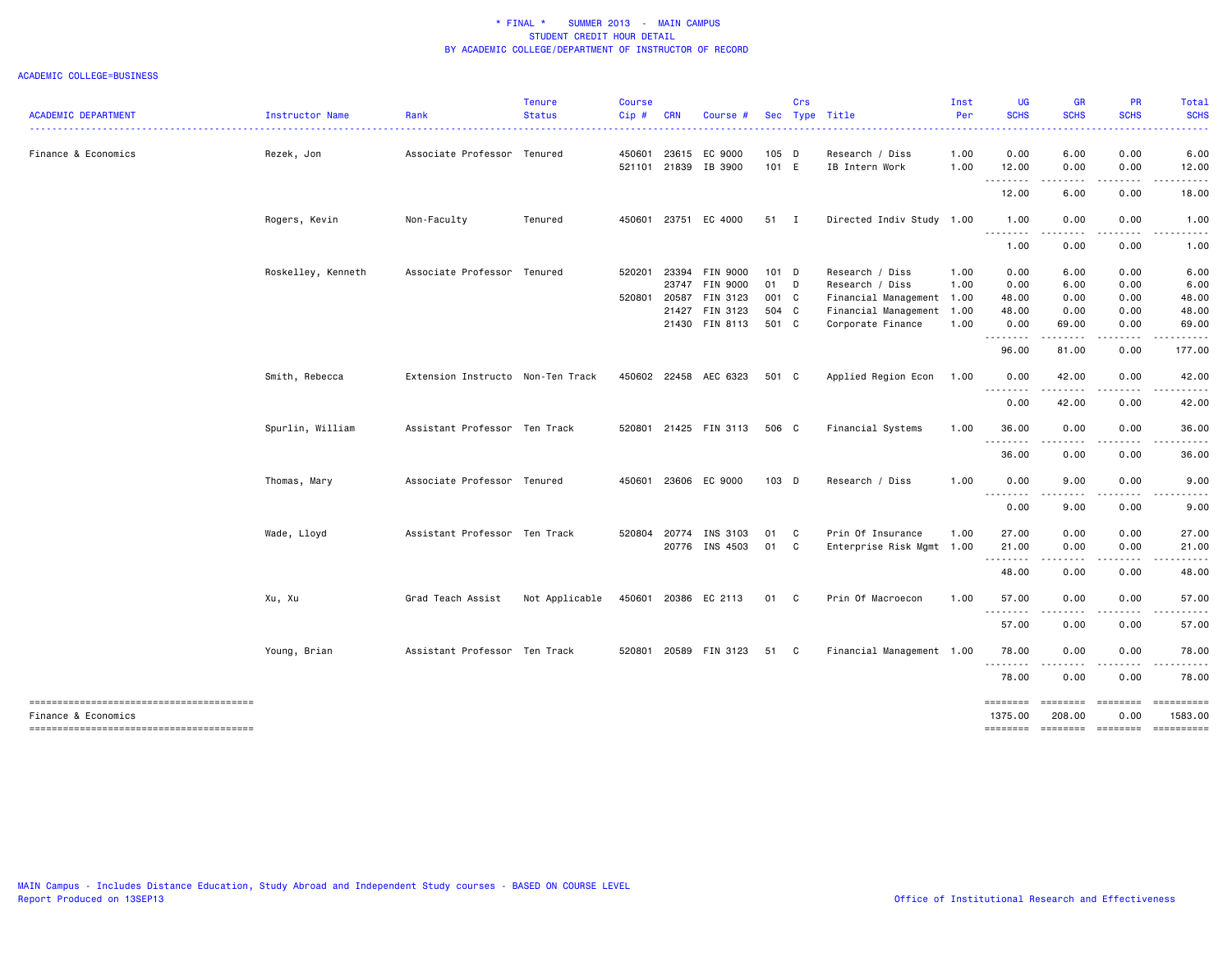| <b>ACADEMIC DEPARTMENT</b>       | Instructor Name   | Rank                          | <b>Tenure</b><br><b>Status</b> | <b>Course</b><br>$Cip$ # | <b>CRN</b>            | Course #                               |                     | Crs               | Sec Type Title                                                                      | Inst<br>Per  | UG<br><b>SCHS</b>                  | GR<br><b>SCHS</b>             | PR<br><b>SCHS</b>                    | Total<br><b>SCHS</b>   |
|----------------------------------|-------------------|-------------------------------|--------------------------------|--------------------------|-----------------------|----------------------------------------|---------------------|-------------------|-------------------------------------------------------------------------------------|--------------|------------------------------------|-------------------------------|--------------------------------------|------------------------|
| Management & Information Systems | Barnett, Timothy  | Professor                     | Tenured                        | 521302 23631             |                       | MGT 9000                               | 103 D               |                   | Research / Diss                                                                     | 1.00         | 0.00                               | 1.00                          | 0.00                                 | .<br>1.00              |
|                                  |                   |                               |                                |                          |                       |                                        |                     |                   |                                                                                     |              | .<br>$\sim$ $\sim$ $\sim$<br>0.00  | .<br>1.00                     | $- - -$<br>0.00                      | .<br>1.00              |
|                                  | Canfield, Stephen | Instructor                    | Non-Ten Track                  | 521201                   | 20114                 | BIS 1733<br>20115 BIS 1753             | 01<br>51            | C<br>C            | Visual Basic Program 1.00<br>Intro to Business CO 1.00                              |              | 39.00<br>33.00                     | 0.00<br>0.00                  | 0.00<br>0.00                         | 39.00<br>33.00         |
|                                  |                   |                               |                                |                          |                       |                                        |                     |                   |                                                                                     |              | .<br>72.00                         | 0.00                          | 0.00                                 | .<br>72.00             |
|                                  | Chrisman, James   | Professor                     | Tenured                        |                          | 521302 23395          | MGT 7000<br>23749 MGT 9000             | 103 I<br>01         | D                 | Directed Indiv Study 1.00<br>Research / Diss                                        | 1.00         | 0.00<br>0.00                       | 3.00<br>6.00                  | 0.00<br>0.00                         | 3.00<br>6.00           |
|                                  |                   |                               |                                |                          |                       |                                        |                     |                   |                                                                                     |              | $\sim$ $\sim$ $\sim$<br>.<br>0.00  | -----<br>9.00                 | .<br>0.00                            | .<br>9.00              |
|                                  | Cosper, Denise    | Lecturer                      | Non-Ten Track                  | 520201                   | 20938<br>20939        | MGT 3213<br>MGT 3213                   | 001 C<br>01         | C                 | Org Communications<br>Org Communications                                            | 1.00<br>1.00 | 96.00<br>51.00<br>.                | 0.00<br>0.00<br>.             | 0.00<br>0.00<br>$\frac{1}{2}$        | 96.00<br>51.00<br>.    |
|                                  |                   |                               |                                |                          |                       |                                        |                     |                   |                                                                                     |              | 147.00                             | 0.00                          | 0.00                                 | 147.00                 |
|                                  | Crossler, Robert  | Assistant Professor Ten Track |                                | 521201                   |                       | 20116 BIS 3233<br>20118 BIS 3233       | 001 C<br>51         | C                 | Management Informati 1.00<br>Management Informati 1.00                              |              | 39.00<br>15.00<br>.                | 0.00<br>0.00<br>.             | 0.00<br>0.00<br>.                    | 39.00<br>15.00<br>.    |
|                                  |                   |                               |                                |                          |                       |                                        |                     |                   |                                                                                     |              | 54.00                              | 0.00                          | 0.00                                 | 54.00                  |
|                                  | Daspit, Joshua    | Assistant Professor Ten Track |                                | 080301<br>520101         | 20942                 | MGT 3323<br>20139 BUS 4853             | 01<br>01            | C<br>C            | Entrepreneurship<br><b>Business Policy</b>                                          | 1.00<br>1.00 | 42.00<br>96.00<br>--------         | 0.00<br>0.00                  | 0.00<br>0.00<br>$\sim$ $\sim$ $\sim$ | 42.00<br>96.00<br>.    |
|                                  |                   |                               |                                |                          |                       |                                        |                     |                   |                                                                                     |              | 138.00                             | 0.00                          | 0.00                                 | 138.00                 |
|                                  | Fang, Hanqing     | Grad Teach Assist             | Not Applicable                 |                          |                       | 520101 20141 BUS 4853                  | 51 C                |                   | Business Policy                                                                     | 1.00         | 42.00<br>.                         | 0.00<br>.                     | 0.00<br>.                            | 42.00<br>.             |
|                                  |                   |                               |                                |                          |                       |                                        |                     |                   |                                                                                     |              | 42.00                              | 0.00                          | 0.00                                 | 42.00                  |
|                                  | Long, Rebecca     | Associate Professor Tenured   |                                |                          | 521302 23237<br>23372 | MGT 9000<br>MGT 7000                   | 101 D<br>$101$ I    |                   | Research / Diss<br>Directed Indiv Study                                             | 1.00<br>1.00 | 0.00<br>0.00<br>.<br>$\sim$ $\sim$ | 6.00<br>3.00<br>$\frac{1}{2}$ | 0.00<br>0.00<br>$\frac{1}{2}$        | 6.00<br>3.00<br>.      |
|                                  |                   |                               |                                |                          |                       |                                        |                     |                   |                                                                                     |              | 0.00                               | 9.00                          | 0.00                                 | 9.00                   |
|                                  | Marett, Emily     | Instructor                    | Non-Ten Track                  | 520201                   | 20941                 | MGT 3213                               | 51                  | C                 | Org Communications                                                                  | 1.00         | 90.00<br>$\sim$ $\sim$ $\sim$<br>. | 0.00                          | 0.00                                 | 90.00                  |
|                                  |                   |                               |                                |                          |                       |                                        |                     |                   |                                                                                     |              | 90.00                              | 0.00                          | 0.00                                 | 90.00                  |
|                                  | Marett, Lawrence  | Associate Professor Tenured   |                                | 521201                   | 20119<br>20121        | BIS 4113<br>BIS 6113<br>23652 BIS 7000 | 51<br>51<br>$101$ I | C<br>C            | BIS Security Managem 1.00<br>BIS Security Managem 1.00<br>Directed Indiv Study 1.00 |              | 30.00<br>0.00<br>0.00              | 0.00<br>15.00<br>3.00         | 0.00<br>0.00<br>0.00                 | 30.00<br>15.00<br>3.00 |
|                                  |                   |                               |                                |                          |                       |                                        |                     |                   |                                                                                     |              | .<br>30.00                         | .<br>18.00                    | .<br>0.00                            | .<br>48.00             |
|                                  | Pearson, Rodney   | Professor                     | Tenured                        | 521201<br>521202         | 23552<br>21351        | BIS 4000<br>BIS 6523                   | 51<br>521 C         | $\mathbf{I}$      | Directed Indiv Study 1.00<br>Adv Languages II                                       | 1.00         | 3.00<br>0.00                       | 0.00<br>87.00                 | 0.00<br>0.00                         | 3.00<br>87.00          |
|                                  |                   |                               |                                |                          |                       |                                        |                     |                   |                                                                                     |              | $\sim$ $\sim$ $\sim$<br>.<br>3.00  | .<br>87.00                    | $\sim$ $\sim$ $\sim$ $\sim$<br>0.00  | .<br>90.00             |
|                                  | Randolph, Robert  | Grad Teach Assist             | Not Applicable                 | 521301                   | 20936<br>20937        | MGT 3114<br>MGT 3114                   | 01<br>51            | C<br>$\mathtt{C}$ | Prin of Mgt & Prod<br>Prin of Mgt & Prod                                            | 1.00<br>1.00 | 176.00<br>128.00                   | 0.00<br>0.00                  | 0.00<br>0.00                         | 176.00<br>128.00       |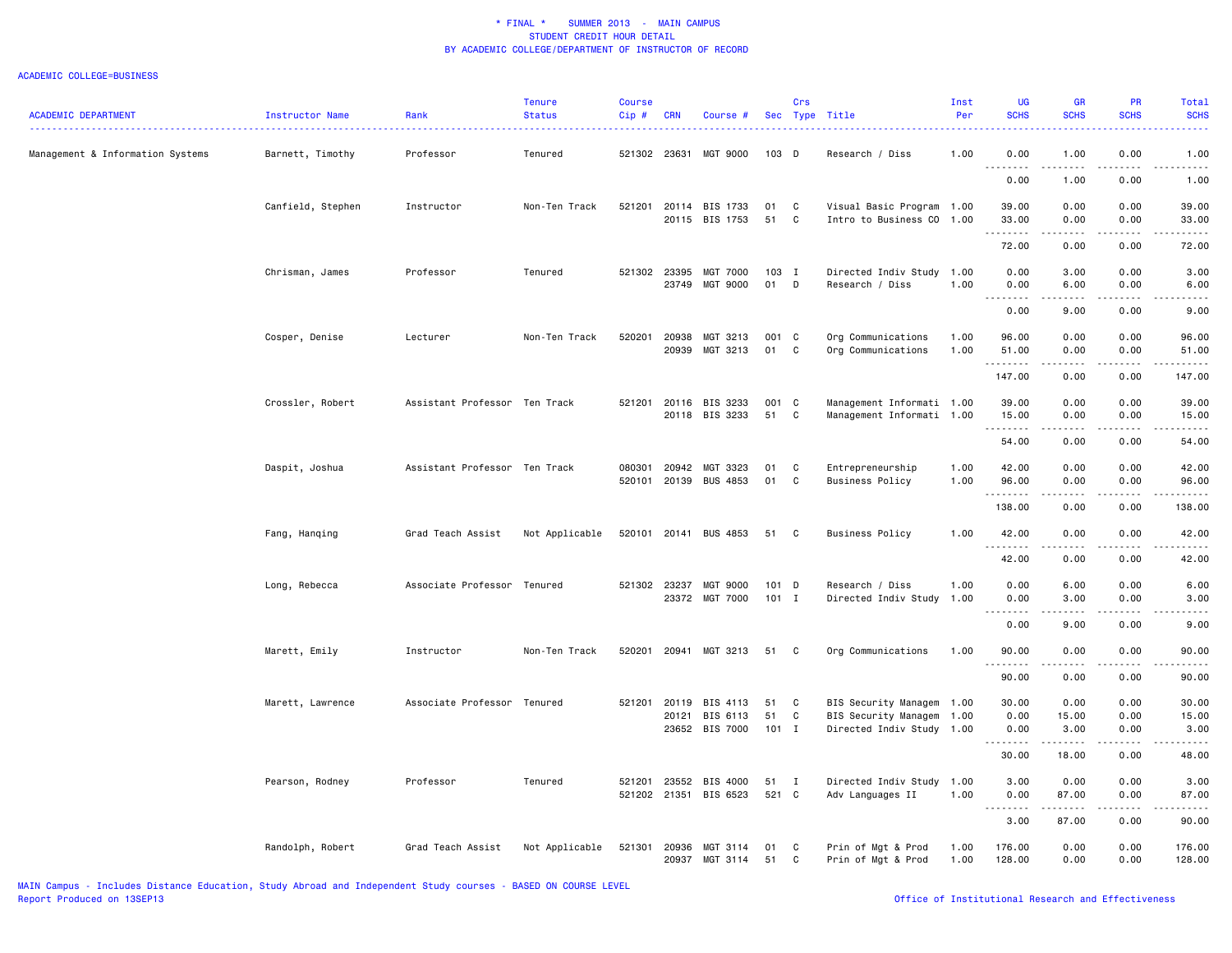|                                        |                        |                               | <b>Tenure</b> | <b>Course</b> |              |                |               | Crs |                           | Inst | UG                              | <b>GR</b>    | PR                | Total                 |
|----------------------------------------|------------------------|-------------------------------|---------------|---------------|--------------|----------------|---------------|-----|---------------------------|------|---------------------------------|--------------|-------------------|-----------------------|
| <b>ACADEMIC DEPARTMENT</b>             | <b>Instructor Name</b> | Rank                          | <b>Status</b> | $Cip$ #       | <b>CRN</b>   | Course #       |               |     | Sec Type Title            | Per  | <b>SCHS</b>                     | <b>SCHS</b>  | <b>SCHS</b>       | <b>SCHS</b>           |
|                                        |                        |                               |               |               |              |                |               |     |                           |      | 304.00                          | .<br>0.00    | --------<br>0.00  | . <u>.</u><br>304.00  |
| Management & Information Systems       | Spencer, Barbara       | Professor                     | Tenured       | 520201        | 20951        | MGT 8123       | $101 \quad C$ |     | Strategic Bus Consul      | 1.00 | 0.00                            | 33.00        | 0.00              | 33.00                 |
|                                        |                        |                               |               |               | 21534        | MGT 8123       | 501 C         |     | Strategic Bus Consul 1.00 |      | 0.00                            | 66.00        | 0.00              | 66.00                 |
|                                        |                        |                               |               |               | 521302 22186 | MGT 7000       | 501 I         |     | Directed Indiv Study 1.00 |      | 0.00<br><u>.</u>                | 1.00         | 0.00              | 1.00                  |
|                                        |                        |                               |               |               |              |                |               |     |                           |      | 0.00                            | .<br>100.00  | .<br>0.00         | 100.00                |
|                                        | Templeton, Gary        | Associate Professor Tenured   |               | 521201        | 20117        | BIS 3233       | 01 C          |     | Management Informati 1.00 |      | 54.00                           | 0.00         | 0.00              | 54.00                 |
|                                        |                        |                               |               |               | 20123        | BIS 8112       | 01 C          |     | Mgt Info Tech & Sys       | 1.00 | 0.00                            | 10.00        | 0.00              | 10.00                 |
|                                        |                        |                               |               |               |              | 21354 BIS 8112 | 521 C         |     | Mgt Info Tech & Sys       | 1.00 | 0.00<br><u>.</u>                | 68.00        | 0.00              | 68.00                 |
|                                        |                        |                               |               |               |              |                |               |     |                           |      | 54.00                           | 78.00        | 0.00              | 132.00                |
|                                        | Templeton, Laura       | Assistant Professor Ten Track |               | 521001        |              | 21753 MGT 3513 | 51 C          |     | Intro Human Res Mgt       | 1.00 | 54.00<br><u>.</u>               | 0.00<br>---- | 0.00              | 54.00                 |
|                                        |                        |                               |               |               |              |                |               |     |                           |      | 54.00                           | 0.00         | 0.00              | 54.00                 |
|                                        | Vardaman, James        | Assistant Professor Ten Track |               | 521003        | 20947        | MGT 8111       | 51 C          |     | Human Resource Issue      | 1.00 | 0.00                            | 9.00         | 0.00              | 9.00                  |
|                                        |                        |                               |               |               | 20950        | MGT 8112       | 51 C          |     | Leadership Skills         | 1.00 | 0.00                            | 18.00        | 0.00              | 18.00                 |
|                                        |                        |                               |               |               | 21528        | MGT 8111       | 521 C         |     | Human Resource Issue 1.00 |      | 0.00                            | 18.00        | 0.00              | 18.00                 |
|                                        |                        |                               |               |               | 21531        | MGT 8112       | 521 C         |     | Leadership Skills         | 1.00 | 0.00                            | 66.00        | 0.00              | 66.00                 |
|                                        |                        |                               |               |               | 521302 23381 | MGT 7000       | $102$ I       |     | Directed Indiv Study 1.00 |      | 0.00<br><u> - - - - - - - -</u> | 3.00         | 0.00              | 3.00                  |
|                                        |                        |                               |               |               |              |                |               |     |                           |      | 0.00                            | 114.00       | 0.00              | 114.00                |
|                                        | Warkentin, Merrill     | Professor                     | Tenured       |               | 521201 20111 | BIS 1012       | 01 C          |     | Intro to Bus Info Sy 1.00 |      | 22.00                           | 0.00         | 0.00              | 22.00                 |
|                                        |                        |                               |               |               |              | 20112 BIS 1012 | 51 C          |     | Intro to Bus Info Sy 1.00 |      | 12.00                           | 0.00         | 0.00              | 12.00                 |
|                                        |                        |                               |               |               |              | 22617 BIS 9000 | 101 D         |     | Research / Diss           | 1.00 | 0.00<br>.                       | 33.00<br>.   | 0.00<br>.         | 33.00<br>.            |
|                                        |                        |                               |               |               |              |                |               |     |                           |      | 34.00                           | 33.00        | 0.00              | 67.00                 |
| Management & Information Systems       |                        |                               |               |               |              |                |               |     |                           |      | ========<br>1022.00             | 449.00       | 0.00              | ==========<br>1471.00 |
| -------------------------------------- |                        |                               |               |               |              |                |               |     |                           |      | ========                        |              | ======== ======== |                       |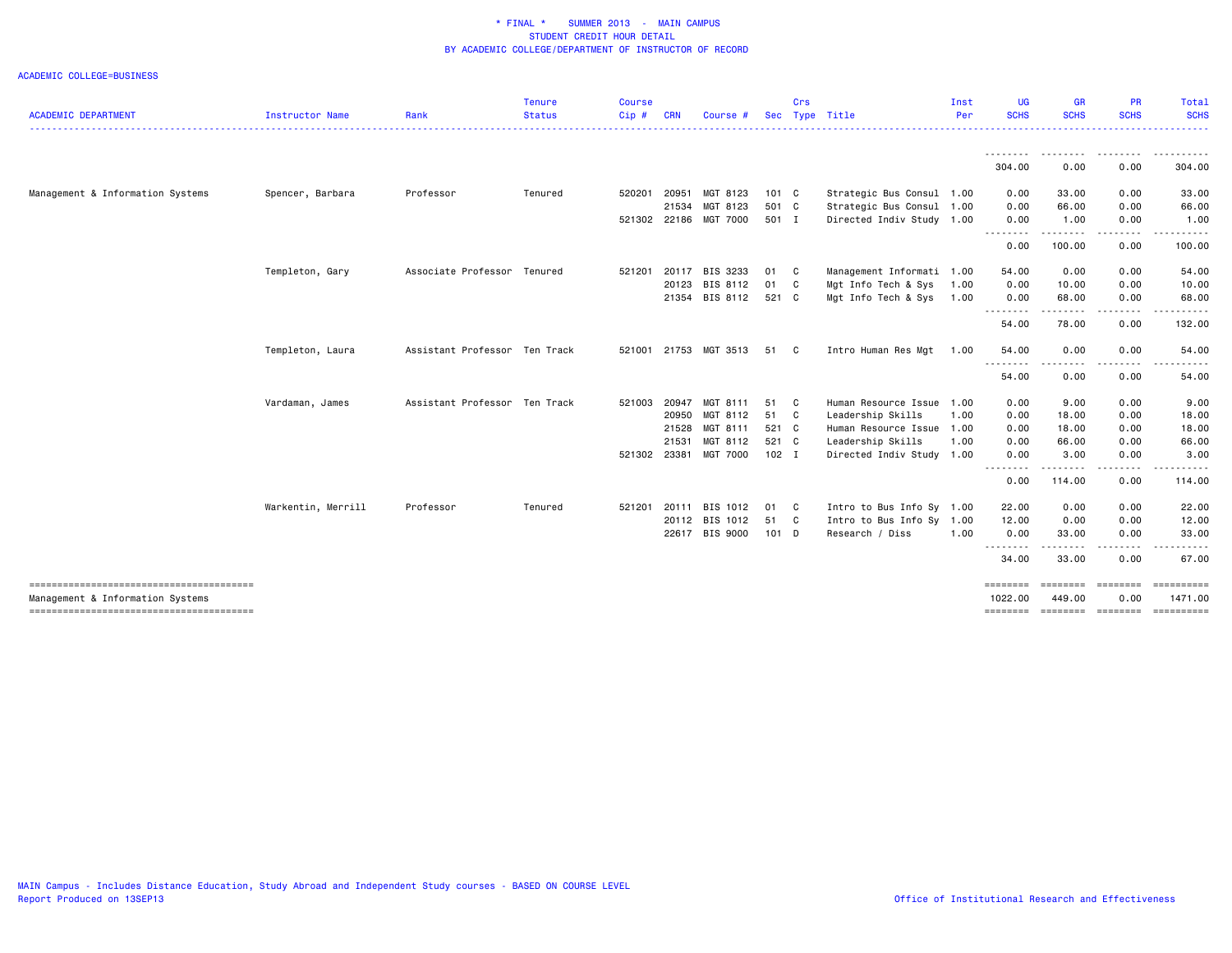| <b>ACADEMIC DEPARTMENT</b>                                | Instructor Name     | Rank                          | <b>Tenure</b><br><b>Status</b> | Course<br>Cip# | <b>CRN</b>     | Course #                    |                | Crs          | Sec Type Title                         | Inst<br>Per  | <b>UG</b><br><b>SCHS</b> | <b>GR</b><br><b>SCHS</b> | <b>PR</b><br><b>SCHS</b> | Total<br><b>SCHS</b>       |
|-----------------------------------------------------------|---------------------|-------------------------------|--------------------------------|----------------|----------------|-----------------------------|----------------|--------------|----------------------------------------|--------------|--------------------------|--------------------------|--------------------------|----------------------------|
| Marketing, Quantitative Analysis & Busin Barnwell, Robert |                     | Grad Teach Assist             | Not Applicable                 | 521401         | 20954          | MKT 3013                    | 51             | C            | Principles Of Mkt                      | 1.00         | 51.00                    | 0.00                     | 0.00                     | 51.00                      |
|                                                           |                     |                               |                                |                |                |                             |                |              |                                        |              | .<br>51.00               | 0.00                     | 0.00                     | 51.00                      |
|                                                           | Blakeney, Alisha    | Grad Teach Assist             | Not Applicable                 |                |                | 521401 20961 MKT 4143       | 51             | C            | Sales Management                       | 1.00         | 15.00<br>.               | 0.00                     | 0.00                     | 15.00<br>.                 |
|                                                           |                     |                               |                                |                |                |                             |                |              |                                        |              | 15.00                    | 0.00                     | 0.00                     | 15.00                      |
|                                                           | Bryant, James       | Lecturer                      | Non-Ten Track                  |                |                | 220199 21357 BL 8112        | 511 C          |              | Law Ethics Disp Res                    | 1.00         | 0.00<br>1.1.1.1.1.1.1    | 70.00<br>. <b>.</b>      | 0.00<br>.                | 70.00<br>.                 |
|                                                           |                     |                               |                                |                |                |                             |                |              |                                        |              | 0.00                     | 70.00                    | 0.00                     | 70.00                      |
|                                                           | Collier, Joel       | Associate Professor Tenured   |                                | 521401         | 20968          | MKT 8153                    | 01             | $\mathbf{C}$ | Strategic Marketing                    | 1.00         | 0.00                     | 33.00                    | 0.00                     | 33.00                      |
|                                                           |                     |                               |                                |                | 21544<br>23238 | MKT 8153<br><b>MKT 9000</b> | 511 C<br>102 D |              | Strategic Marketing<br>Research / Diss | 1.00<br>1.00 | 0.00<br>0.00             | 57.00<br>6.00            | 0.00<br>0.00             | 57.00<br>6.00              |
|                                                           |                     |                               |                                |                |                |                             |                |              |                                        |              | .<br>0.00                | 96.00                    | 0.00                     | .<br>96.00                 |
|                                                           |                     |                               |                                |                |                |                             |                |              |                                        |              |                          |                          |                          |                            |
|                                                           | Ford, Toni-Rochelle | Grad Teach Assist             | Not Applicable                 |                |                | 521401 21538 MKT 3013       | 504 C          |              | Principles Of Mkt                      | 1.00         | 54.00<br>.               | 0.00<br>.                | 0.00                     | 54.00<br>.                 |
|                                                           |                     |                               |                                |                |                |                             |                |              |                                        |              | 54.00                    | 0.00                     | 0.00                     | 54.00                      |
|                                                           | Goree, Michael      | Instructor                    | Non-Ten Track                  | 521401         | 20956          | MKT 3213                    | 51             | C            | Retailing                              | 1.00         | 81.00                    | 0.00                     | 0.00                     | 81.00                      |
|                                                           |                     |                               |                                | 521499         | 20965          | MKT 4613                    | 51             | C            | Services Marketing                     | 1.00         | 72.00<br>.               | 0.00<br>المتمالين        | 0.00<br>.                | 72.00<br>.                 |
|                                                           |                     |                               |                                |                |                |                             |                |              |                                        |              | 153.00                   | 0.00                     | 0.00                     | 153.00                     |
|                                                           | Graham, Kenneth     | Grad Teach Assist             | Not Applicable                 |                |                | 521401 20957 MKT 3933       | 51             | $\mathbf{C}$ | International Mkt                      | 1.00         | 36.00<br>.               | 0.00<br>.                | 0.00<br>.                | 36.00<br>.                 |
|                                                           |                     |                               |                                |                |                |                             |                |              |                                        |              | 36.00                    | 0.00                     | 0.00                     | 36.00                      |
|                                                           | Hill, William       | Associate Professor Tenured   |                                |                |                | 521302 21363 BQA 8233       | 501 C          |              | Quant Analysis & Bus 1.00              |              | 0.00<br>.                | 54.00                    | 0.00                     | 54.00<br>المالم المالية ال |
|                                                           |                     |                               |                                |                |                |                             |                |              |                                        |              | 0.00                     | 54.00                    | 0.00                     | 54.00                      |
|                                                           | Lam, Wai-Cheong     | Instructor                    | Non-Ten Track                  |                |                | 521302 20135 BQA 3123       | 01             | C            | Bus Stat Methods II                    | 1.00         | 69.00<br>.               | 0.00                     | 0.00                     | 69.00<br>.                 |
|                                                           |                     |                               |                                |                |                |                             |                |              |                                        |              | 69.00                    | 0.00                     | 0.00                     | 69.00                      |
|                                                           | Liddell, Gloria     | Assistant Professor Ten Track |                                | 220199         | 20129          | BL 8112                     | 51             | C            | Law Ethics Disp Res                    | 1.00         | 0.00                     | 6.00                     | 0.00                     | 6.00                       |
|                                                           |                     |                               |                                | 521501 20127   |                | BL 4333                     | 51             | C            | Real Estate Law                        | 1.00         | 21.00                    | 0.00                     | 0.00                     | 21.00                      |
|                                                           |                     |                               |                                |                | 20128          | BL 6333                     | 51             | C            | Real Estate Law                        | 1.00         | 0.00                     | 18.00                    | 0.00                     | 18.00                      |
|                                                           |                     |                               |                                |                |                | 21126 REF 4333              | 51             | C            | Real Estate Law                        | 1.00         | 9.00                     | 0.00<br>.                | 0.00                     | 9.00<br>.                  |
|                                                           |                     |                               |                                |                |                |                             |                |              |                                        |              | 30.00                    | 24.00                    | 0.00                     | 54.00                      |
|                                                           | Liddell, Pearson    | Professor                     | Tenured                        |                |                | 220199 20124 BL 2413        | 51             | C            | Legal Envt Bus                         | 1.00         | 63.00                    | 0.00                     | 0.00                     | 63.00                      |
|                                                           |                     |                               |                                |                |                | 20126 BL 3223               | 51             | C            | Law Of Comm Trans                      | 1.00         | 18.00<br>.               | 0.00<br>.                | 0.00<br>.                | 18.00<br>.                 |
|                                                           |                     |                               |                                |                |                |                             |                |              |                                        |              | 81.00                    | 0.00                     | 0.00                     | 81.00                      |
|                                                           | Lueg, Nicole        | Professor                     | Tenured                        | 521401         |                | 23243 MKT 9000              | 103 D          |              | Research / Diss                        | 1.00         | 0.00                     | 15.00<br>.               | 0.00<br>. <b>.</b>       | 15.00<br>.                 |
|                                                           |                     |                               |                                |                |                |                             |                |              |                                        |              | 0.00                     | 15.00                    | 0.00                     | 15.00                      |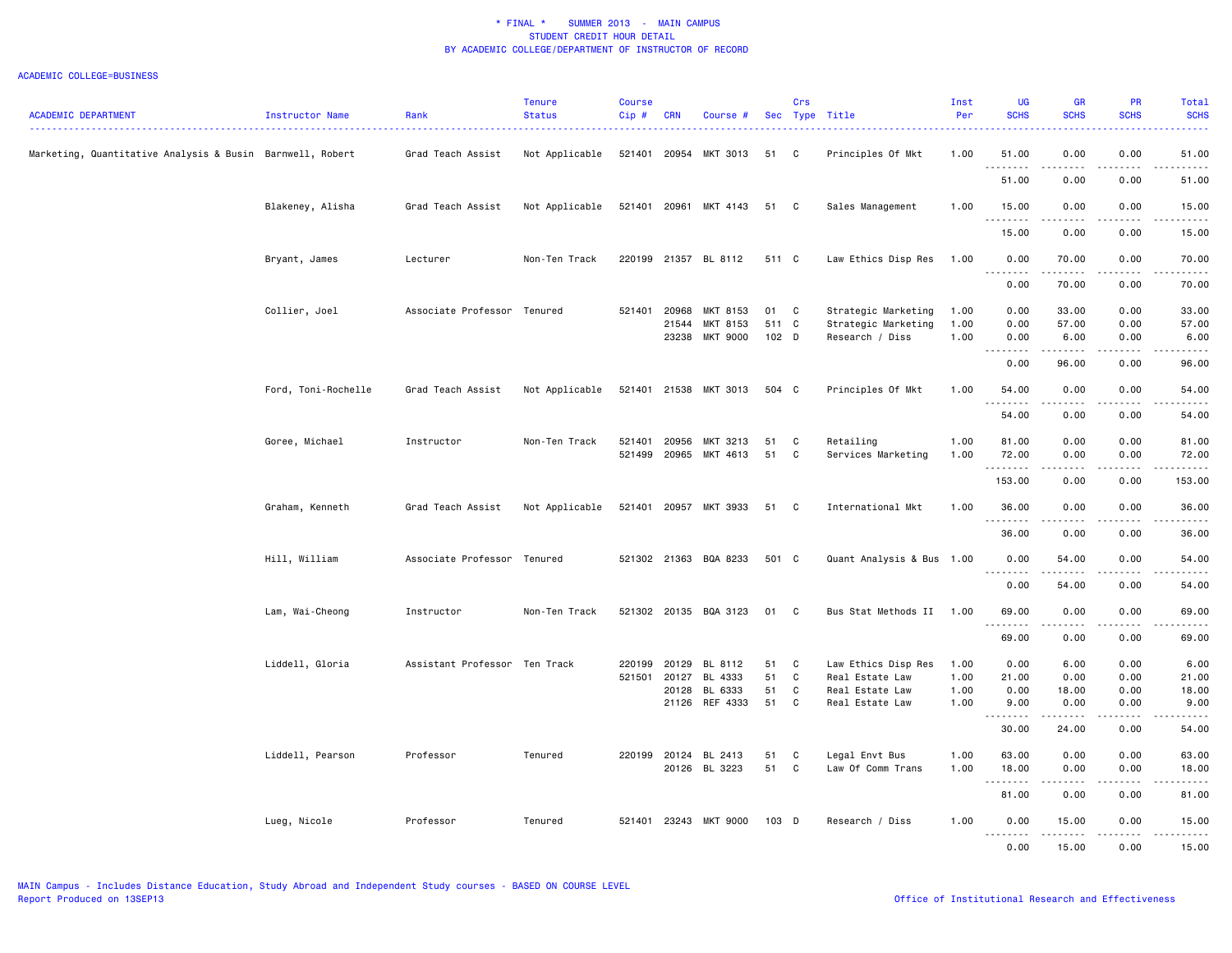|                                                         |                  |                             | <b>Tenure</b>  | <b>Course</b> |              |                            |         | Crs          |                      | Inst | <b>UG</b>           | <b>GR</b>                            | PR                   | <b>Total</b>          |
|---------------------------------------------------------|------------------|-----------------------------|----------------|---------------|--------------|----------------------------|---------|--------------|----------------------|------|---------------------|--------------------------------------|----------------------|-----------------------|
| <b>ACADEMIC DEPARTMENT</b>                              | Instructor Name  | Rank                        | <b>Status</b>  | Cip#          | <b>CRN</b>   | Course #                   |         |              | Sec Type Title       | Per  | <b>SCHS</b>         | <b>SCHS</b>                          | <b>SCHS</b>          | <b>SCHS</b>           |
| Marketing, Quantitative Analysis & Busin Moore, Melissa |                  | Professor                   | Tenured        | 521401        | 20952        | MKT 3013                   | 01      | C            | Principles Of Mkt    | 1.00 | 45.00               | 0.00                                 | 0.00                 | 45.00                 |
|                                                         |                  |                             |                |               |              | 20953 MKT 3013             | 02      | $\mathbf{C}$ | Principles Of Mkt    | 1.00 | 99.00               | 0.00                                 | 0.00                 | 99.00                 |
|                                                         |                  |                             |                |               |              |                            |         |              |                      |      | .<br>144.00         | - - - -<br>0.00                      | 0.00                 | 144.00                |
|                                                         | Moore, Robert    | Professor                   | Tenured        | 521401        | 20962        | MKT 4213                   | 01 C    |              | Internet Marketing   | 1.00 | 30.00               | 0.00                                 | 0.00                 | 30.00                 |
|                                                         |                  |                             |                |               | 20967        | MKT 6213                   | 01 C    |              | Internet Marketing   | 1.00 | 0.00                | 9.00                                 | 0.00                 | 9.00                  |
|                                                         |                  |                             |                |               | 21541        | MKT 6213                   | 511 C   |              | Internet Marketing   | 1.00 | 0.00                | 75.00                                | 0.00                 | 75.00                 |
|                                                         |                  |                             |                |               |              | 22618 MKT 9000             | $101$ D |              | Research / Diss      | 1.00 | 0.00<br>.           | 6.00                                 | 0.00                 | 6.00                  |
|                                                         |                  |                             |                |               |              |                            |         |              |                      |      | 30.00               | 90.00                                | 0.00                 | 120.00                |
|                                                         | Pelletier, Mark  | Grad Teach Assist           | Not Applicable |               |              | 521401 20958 MKT 4113 01 C |         |              | Personal Selling     | 1.00 | 39.00               | 0.00                                 | 0.00                 | 39.00                 |
|                                                         |                  |                             |                |               |              |                            |         |              |                      |      | .<br>39.00          | 0.00                                 | 0.00                 | 39.00                 |
|                                                         | Shanahan, Kevin  | Associate Professor Tenured |                | 521302        | 20137        | BQA 8233                   | 51 C    |              | Quant Analysis & Bus | 1.00 | 0.00                | 39.00                                | 0.00                 | 39.00                 |
|                                                         |                  |                             |                | 521401        | 20960        | MKT 4123                   | 01 C    |              | Advertising          | 1.00 | 48.00               | 0.00                                 | 0.00                 | 48.00                 |
|                                                         |                  |                             |                |               | 23369        | MKT 9000                   | 104 D   |              | Research / Diss      | 1.00 | 0.00                | 3.00                                 | 0.00                 | 3.00                  |
|                                                         |                  |                             |                |               |              | 23628 MKT 7000             | $01$ I  |              | Directed Indiv Study | 1.00 | 0.00                | 3.00                                 | 0.00                 | 3.00                  |
|                                                         |                  |                             |                |               |              |                            |         |              |                      |      | .<br>48.00          | $- - -$<br>45.00                     | 0.00                 | 93.00                 |
|                                                         | Sullivan, J.     | Professor                   | Tenured        | 521302        | 20133        | BQA 2113                   | 51 C    |              | Bus Stat Methods I   | 1.00 | 15.00               | 0.00                                 | 0.00                 | 15.00                 |
|                                                         |                  |                             |                |               | 20134        | BQA 3123                   | 001 C   |              | Bus Stat Methods II  | 1.00 | 60.00               | 0.00                                 | 0.00                 | 60.00                 |
|                                                         |                  |                             |                |               |              | 20136 BQA 3123             | 51 C    |              | Bus Stat Methods II  | 1.00 | 69.00               | 0.00                                 | 0.00                 | 69.00                 |
|                                                         |                  |                             |                |               |              |                            |         |              |                      |      | .<br>144.00         | .<br>0.00                            | 0.00                 | 144.00                |
|                                                         | Tahai, Alireza   | Professor                   | Tenured        |               | 521302 20130 | BQA 2113                   | 001 C   |              | Bus Stat Methods I   | 1.00 | 57.00               | 0.00                                 | 0.00                 | 57.00                 |
|                                                         |                  |                             |                |               | 20131        | BQA 2113                   | 01 C    |              | Bus Stat Methods I   | 1.00 | 33.00               | 0.00                                 | 0.00                 | 33.00                 |
|                                                         |                  |                             |                |               |              | 20132 BQA 2113             | 02 C    |              | Bus Stat Methods I   | 1.00 | 60.00               | 0.00                                 | 0.00                 | 60.00                 |
|                                                         |                  |                             |                |               |              |                            |         |              |                      |      | .<br>150.00         | .<br>0.00                            | .<br>0.00            | .<br>150.00           |
|                                                         | Taylor, Ronald   | Professor                   | Tenured        |               | 521302 21360 | BQA 8233                   | 511 C   |              | Quant Analysis & Bus | 1.00 | 0.00                | 72.00                                | 0.00                 | 72.00                 |
|                                                         |                  |                             |                | 521401        |              | 20966 MKT 4813             | 01 C    |              | Marketing-Mgt        | 1.00 | 24.00               | 0.00                                 | 0.00                 | 24.00                 |
|                                                         |                  |                             |                |               |              |                            |         |              |                      |      | .<br>24.00          | $\sim$ $\sim$ $\sim$ $\sim$<br>72.00 | .<br>0.00            | 96.00                 |
|                                                         | Webster, Cynthia | Professor                   | Tenured        | 521401        | 20963        | MKT 4413                   | 01      | C            | Consumer Behavior    | 1.00 | 27.00               | 0.00                                 | 0.00                 | 27.00                 |
|                                                         |                  |                             |                |               | 20964        | MKT 4533                   | 01 C    |              | Marketing Research   | 1.00 | 54.00               | 0.00                                 | 0.00                 | 54.00                 |
|                                                         |                  |                             |                |               |              |                            |         |              |                      |      | 81.00               | 0.00                                 | 0.00                 | 81.00                 |
| Marketing, Quantitative Analysis & Busin                |                  |                             |                |               |              |                            |         |              |                      |      | ========<br>1149.00 | ========<br>466.00                   | $=$ ========<br>0.00 | ==========<br>1615.00 |
| --------------------------------------                  |                  |                             |                |               |              |                            |         |              |                      |      | <b>SEEEEEE</b>      | ========                             | ========             |                       |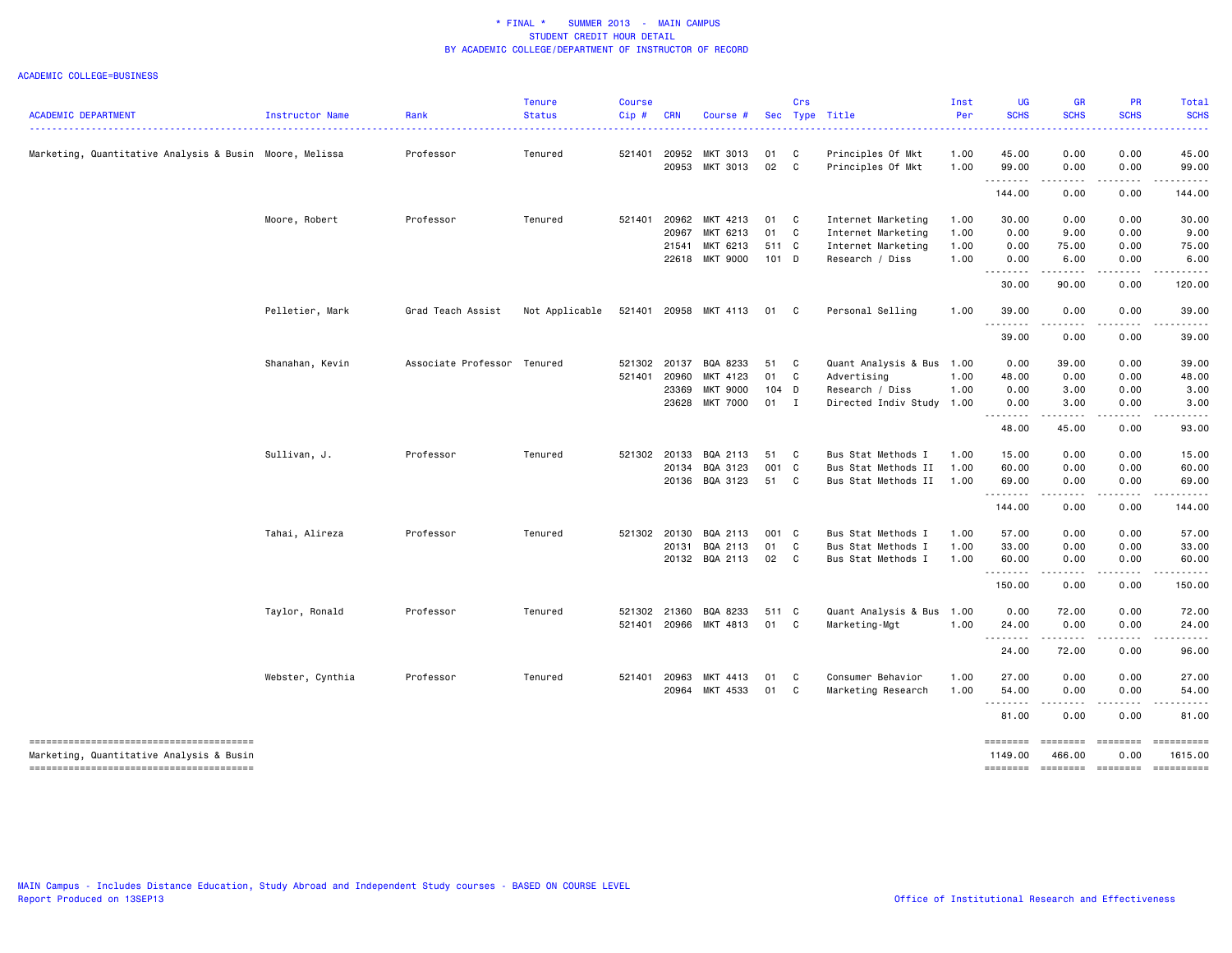|                            |                    |                               | <b>Tenure</b> | <b>Course</b> |            |                |       | Crs          |                           | Inst | <b>UG</b>                                                                                                   | <b>GR</b>                                                                                                                                                    | PR                                  | Total                                                                                                                                                                                     |
|----------------------------|--------------------|-------------------------------|---------------|---------------|------------|----------------|-------|--------------|---------------------------|------|-------------------------------------------------------------------------------------------------------------|--------------------------------------------------------------------------------------------------------------------------------------------------------------|-------------------------------------|-------------------------------------------------------------------------------------------------------------------------------------------------------------------------------------------|
| <b>ACADEMIC DEPARTMENT</b> | Instructor Name    | Rank                          | <b>Status</b> | Cip#          | <b>CRN</b> | Course #       |       |              | Sec Type Title            | Per  | <b>SCHS</b>                                                                                                 | <b>SCHS</b>                                                                                                                                                  | <b>SCHS</b>                         | <b>SCHS</b><br>ا کا کا کا ک                                                                                                                                                               |
| School of Accountancy      | Addy, Noel         | Associate Professor Tenured   |               | 520301        | 20011      | ACC 2023       | 02    | C            | Prin Managerial Acct 1.00 |      | 66.00                                                                                                       | 0.00                                                                                                                                                         | 0.00                                | 66.00                                                                                                                                                                                     |
|                            |                    |                               |               |               | 20015      | ACC 3033       | 01    | C            | Intermediate Acc II       | 1.00 | 108.00                                                                                                      | 0.00                                                                                                                                                         | 0.00                                | 108.00                                                                                                                                                                                    |
|                            |                    |                               |               |               | 23393      | ACC 7000       | 01    | $\mathbf{I}$ | Directed Indiv Study      | 1.00 | 0.00                                                                                                        | 3.00                                                                                                                                                         | 0.00                                | 3.00                                                                                                                                                                                      |
|                            |                    |                               |               | 520399 21951  |            | ACC 8112       | 521 C |              | Fin & Acc Rpt Anal        | 1.00 | 0.00<br>.                                                                                                   | 74.00<br>.                                                                                                                                                   | 0.00<br>د د د د                     | 74.00<br>.                                                                                                                                                                                |
|                            |                    |                               |               |               |            |                |       |              |                           |      | 174.00                                                                                                      | 77.00                                                                                                                                                        | 0.00                                | 251.00                                                                                                                                                                                    |
|                            | Carver, Brian      | Assistant Professor Ten Track |               | 520301        | 20010      | ACC 2023       | 01    | C<br>C       | Prin Managerial Acct 1.00 |      | 96.00                                                                                                       | 0.00                                                                                                                                                         | 0.00                                | 96.00                                                                                                                                                                                     |
|                            |                    |                               |               |               | 20018      | ACC 4023       | 01    |              | Advanced ACC              | 1.00 | 9.00                                                                                                        | 0.00                                                                                                                                                         | 0.00                                | 9.00                                                                                                                                                                                      |
|                            |                    |                               |               |               | 20023      | ACC 6023       | 01    | C            | Advanced ACC              | 1.00 | 0.00<br>.                                                                                                   | 12.00<br>.                                                                                                                                                   | 0.00<br>.                           | 12.00<br>.                                                                                                                                                                                |
|                            |                    |                               |               |               |            |                |       |              |                           |      | 105.00                                                                                                      | 12.00                                                                                                                                                        | 0.00                                | 117.00                                                                                                                                                                                    |
|                            | Gardner, Virginia  | Non-Faculty                   | Non-Faculty   | 520301        |            | 21341 ACC 2203 | 501 C |              | Survey of Accounting 1.00 |      | 72.00<br>.                                                                                                  | 0.00<br>-----                                                                                                                                                | 0.00<br>.                           | 72.00<br>.                                                                                                                                                                                |
|                            |                    |                               |               |               |            |                |       |              |                           |      | 72.00                                                                                                       | 0.00                                                                                                                                                         | 0.00                                | 72.00                                                                                                                                                                                     |
|                            | Henderson, Belinda | Assistant Professor Ten Track |               | 520301 20006  |            | ACC 2013       | 01    | C            | Prin Financial Acct 1.00  |      | 51.00                                                                                                       | 0.00                                                                                                                                                         | 0.00                                | 51.00                                                                                                                                                                                     |
|                            |                    |                               |               |               |            | 20007 ACC 2013 | 02    | C            | Prin Financial Acct       | 1.00 | 48.00<br>.                                                                                                  | 0.00<br>$- - - - -$                                                                                                                                          | 0.00<br>.                           | 48.00<br>.                                                                                                                                                                                |
|                            |                    |                               |               |               |            |                |       |              |                           |      | 99.00                                                                                                       | 0.00                                                                                                                                                         | 0.00                                | 99.00                                                                                                                                                                                     |
|                            | Lehman, Mark       | Lecturer                      | Non-Ten Track | 520301        |            | 20016 ACC 3053 | 51    | C            | Acct Systems II           | 1.00 | 99.00                                                                                                       | 0.00<br>$\frac{1}{2} \left( \frac{1}{2} \right) \left( \frac{1}{2} \right) \left( \frac{1}{2} \right) \left( \frac{1}{2} \right) \left( \frac{1}{2} \right)$ | 0.00<br>د د د د                     | 99.00<br>.                                                                                                                                                                                |
|                            |                    |                               |               |               |            |                |       |              |                           |      | 99.00                                                                                                       | 0.00                                                                                                                                                         | 0.00                                | 99.00                                                                                                                                                                                     |
|                            | McNair, Frances    | Professor                     | Tenured       | 520301        | 20008      | ACC 2013       | 51    | C            | Prin Financial Acct       | 1.00 | 60.00                                                                                                       | 0.00                                                                                                                                                         | 0.00                                | 60.00                                                                                                                                                                                     |
|                            |                    |                               |               |               | 20024      | ACC 6063       | 51    | C            | Income Tax II             | 1.00 | 0.00                                                                                                        | 24.00                                                                                                                                                        | 0.00                                | 24.00                                                                                                                                                                                     |
|                            |                    |                               |               | 521601        | 20020      | ACC 4063       | 51    | C            | Income Tax II             | 1.00 | 12.00<br>. <b>.</b>                                                                                         | 0.00<br>.                                                                                                                                                    | 0.00<br>$\sim$ $\sim$ $\sim$ $\sim$ | 12.00<br>.                                                                                                                                                                                |
|                            |                    |                               |               |               |            |                |       |              |                           |      | 72.00                                                                                                       | 24.00                                                                                                                                                        | 0.00                                | 96.00                                                                                                                                                                                     |
|                            | Pannell, Angela    | Instructor                    | Non-Ten Track | 520301        | 20005      | ACC 2013       | 001 C |              | Prin Financial Acct       | 1.00 | 132.00                                                                                                      | 0.00                                                                                                                                                         | 0.00                                | 132.00                                                                                                                                                                                    |
|                            |                    |                               |               |               |            | 20012 ACC 2023 | 51    | C            | Prin Managerial Acct 1.00 |      | 84.00                                                                                                       | 0.00                                                                                                                                                         | 0.00                                | 84.00                                                                                                                                                                                     |
|                            |                    |                               |               |               |            |                |       |              |                           |      | . <b>.</b><br>216.00                                                                                        | 0.00                                                                                                                                                         | 0.00                                | ه د د د د<br>216.00                                                                                                                                                                       |
|                            | Rigsby, John       | Associate Professor Tenured   |               | 520301 20026  |            | ACC 8033       | 51    | - S          | <b>Business Assurance</b> | 1.00 | 0.00                                                                                                        | 48.00                                                                                                                                                        | 0.00                                | 48.00                                                                                                                                                                                     |
|                            |                    |                               |               |               |            | 20027 ACC 8033 | 52    | <b>S</b>     | Business Assurance        | 1.00 | 0.00                                                                                                        | 30.00                                                                                                                                                        | 0.00                                | 30.00                                                                                                                                                                                     |
|                            |                    |                               |               |               |            |                |       |              |                           |      | .<br>$\frac{1}{2} \left( \frac{1}{2} \right) \left( \frac{1}{2} \right) \left( \frac{1}{2} \right)$<br>0.00 | .<br>78.00                                                                                                                                                   | الأعامات<br>0.00                    | .<br>78.00                                                                                                                                                                                |
|                            | Sanders, Steve     | Lecturer                      | Non-Ten Track | 520301        |            | 20019 ACC 4033 | 01    | C            | Auditing                  | 1.00 | 81.00                                                                                                       | 0.00                                                                                                                                                         | 0.00                                | 81.00                                                                                                                                                                                     |
|                            |                    |                               |               |               |            |                |       |              |                           |      | <u>.</u><br>81.00                                                                                           | 0.00                                                                                                                                                         | 0.00                                | 81.00                                                                                                                                                                                     |
|                            |                    |                               |               |               |            |                |       |              |                           |      |                                                                                                             |                                                                                                                                                              |                                     |                                                                                                                                                                                           |
|                            | Scheiner, James    | Professor                     | Tenured       | 520301        |            | 23365 ACC 6200 | 01    | E            | Accounting Internshi 1.00 |      | 0.00                                                                                                        | 6.00                                                                                                                                                         | 0.00                                | 6.00                                                                                                                                                                                      |
|                            |                    |                               |               |               |            |                |       |              |                           |      | 0.00                                                                                                        | 6.00                                                                                                                                                         | 0.00                                | 6.00                                                                                                                                                                                      |
|                            | Trinkle, Bradley   | Assistant Professor Ten Track |               | 520301 20013  |            | ACC 2023       | 52    | C            | Prin Managerial Acct 1.00 |      | 45.00                                                                                                       | 0.00                                                                                                                                                         | 0.00                                | 45.00                                                                                                                                                                                     |
|                            |                    |                               |               |               |            | 20014 ACC 3013 | 51    | $\mathbf c$  | Cost Accounting           | 1.00 | 69.00                                                                                                       | 0.00                                                                                                                                                         | 0.00                                | 69.00                                                                                                                                                                                     |
|                            |                    |                               |               |               |            |                |       |              |                           |      | .<br>114.00                                                                                                 | .<br>0.00                                                                                                                                                    | .<br>0.00                           | $\frac{1}{2} \left( \frac{1}{2} \right) \left( \frac{1}{2} \right) \left( \frac{1}{2} \right) \left( \frac{1}{2} \right) \left( \frac{1}{2} \right) \left( \frac{1}{2} \right)$<br>114.00 |
|                            |                    |                               |               |               |            |                |       |              |                           |      |                                                                                                             |                                                                                                                                                              |                                     |                                                                                                                                                                                           |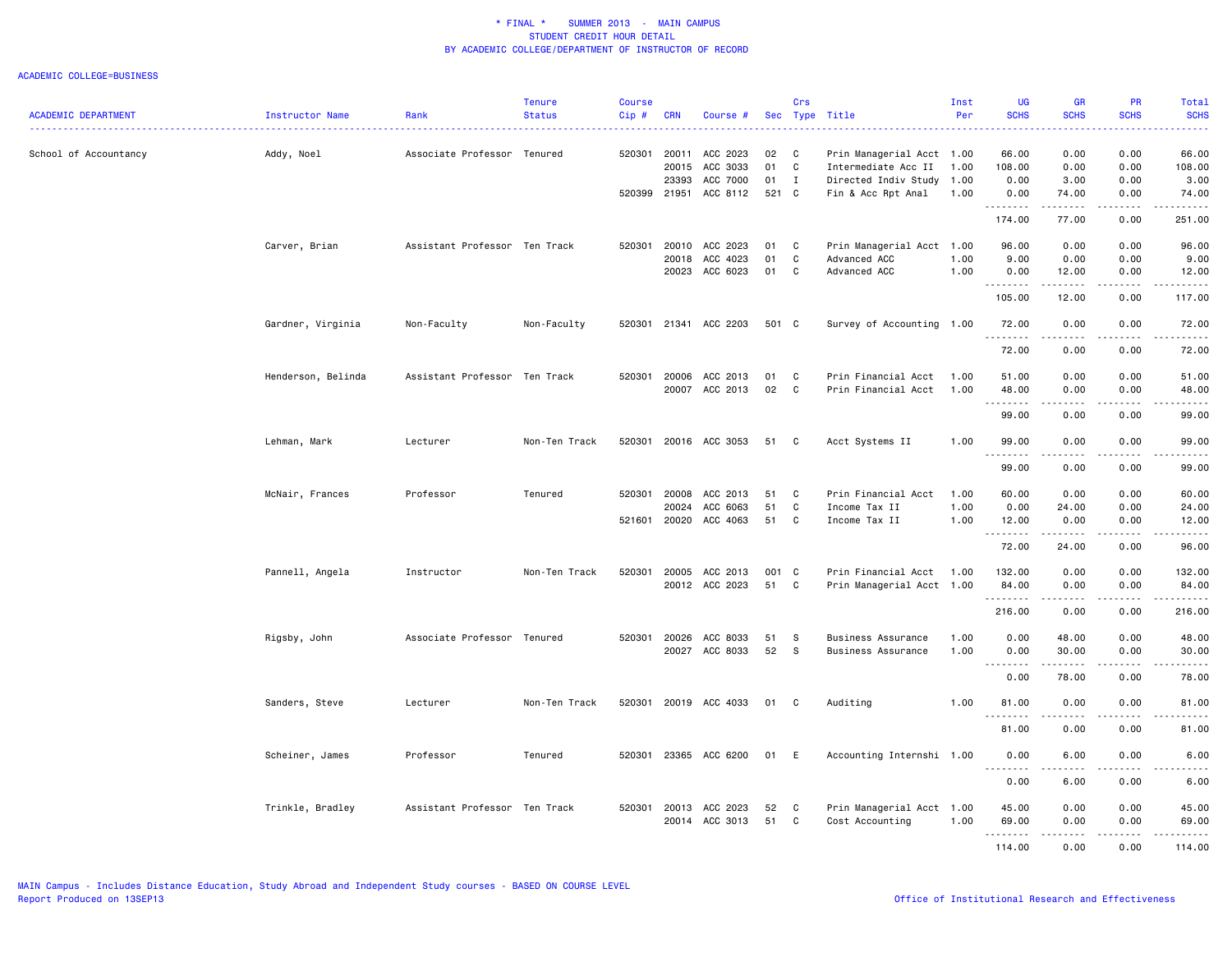| <b>ACADEMIC DEPARTMENT</b> | <b>Instructor Name</b> | Rank                          | <b>Tenure</b><br><b>Status</b> | <b>Course</b><br>Cip # | CRN | Course # Sec Type Title    | Crs |                    | Inst<br>Per | <b>UG</b><br><b>SCHS</b> | <b>GR</b><br><b>SCHS</b> | <b>PR</b><br><b>SCHS</b>                                                | Total<br><b>SCHS</b> |
|----------------------------|------------------------|-------------------------------|--------------------------------|------------------------|-----|----------------------------|-----|--------------------|-------------|--------------------------|--------------------------|-------------------------------------------------------------------------|----------------------|
| School of Accountancy      | Usrey, Spencer         | Assistant Professor Ten Track |                                | 520301                 |     | 20017 ACC 4013 51 C        |     | Income Tax I       | 1.00        | 45.00                    | 0.00                     | 0.00                                                                    | 45.00                |
|                            |                        |                               |                                |                        |     |                            |     |                    |             | ---------<br>45.00       | .<br>0.00                | .<br>0.00                                                               | .<br>45.00           |
|                            | Webb, Thomas           | Assistant Professor Ten Track |                                |                        |     | 520301 20025 ACC 8013 01 C |     | Sem-Fin Acc Theory | 1.00        | 0.00                     | 66.00                    | 0.00                                                                    | 66.00                |
|                            |                        |                               |                                |                        |     |                            |     |                    |             | .<br>0.00                | 66.00                    | .<br>0.00                                                               | .<br>66.00           |
|                            |                        |                               |                                |                        |     |                            |     |                    |             | ========                 | ========                 | $\qquad \qquad \equiv \equiv \equiv \equiv \equiv \equiv \equiv \equiv$ | ==========           |
| School of Accountancy      |                        |                               |                                |                        |     |                            |     |                    |             | 1077.00                  | 263,00                   | 0.00                                                                    | 1340,00              |
|                            |                        |                               |                                |                        |     |                            |     |                    |             | $=$ = = = = = = =        |                          | $\qquad \qquad \equiv \equiv \equiv \equiv \equiv \equiv \equiv \equiv$ |                      |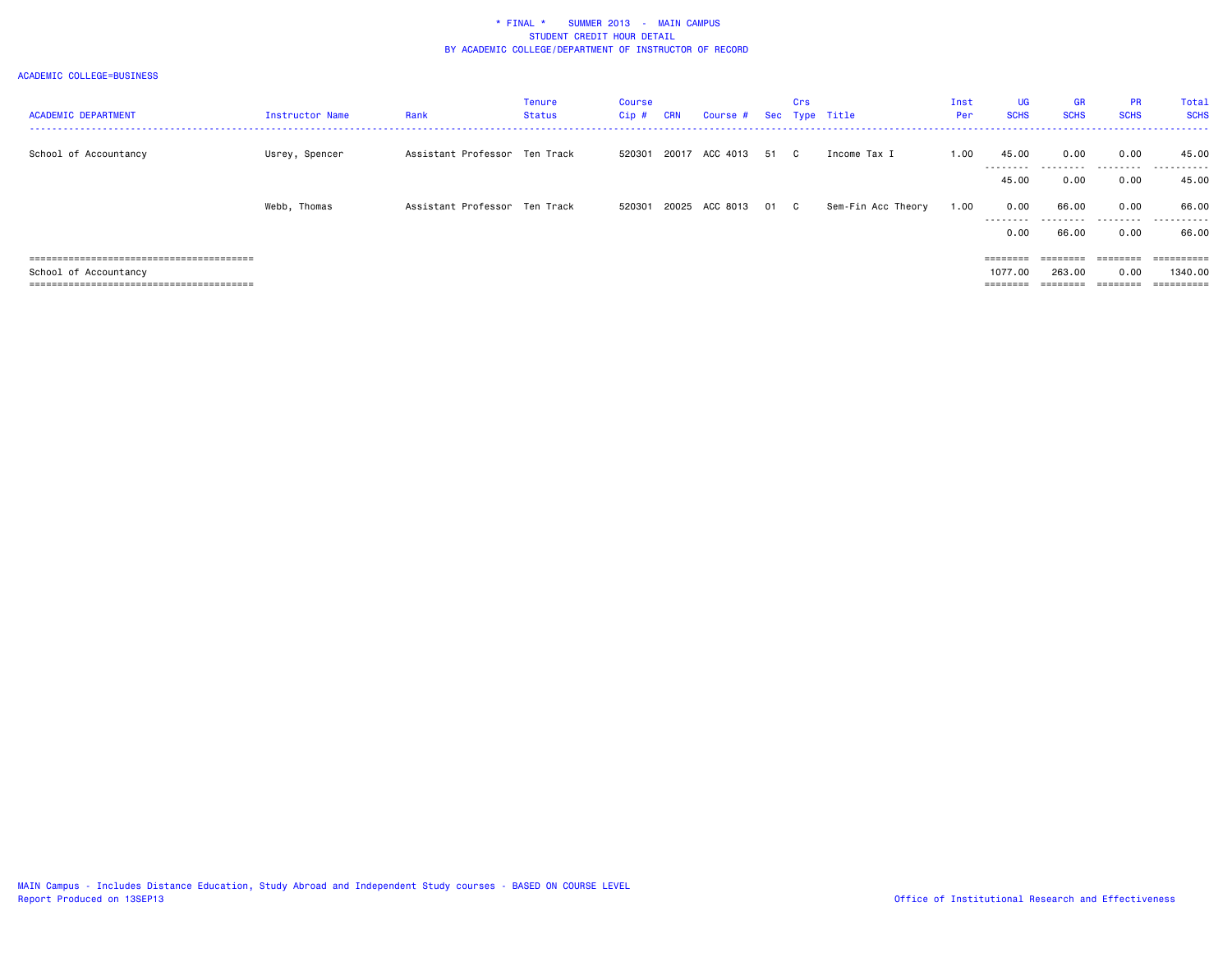| <b>ACADEMIC DEPARTMENT</b>          | Instructor Name   | Rank                              | <b>Tenure</b><br><b>Status</b> | <b>Course</b><br>Cip#      | <b>CRN</b>     | Course #                               | Sec            | Crs                   | Type Title                                                                         | Inst<br>Per  | UG<br><b>SCHS</b>                                                                                                                                                                                                                                                                                                                                     | GR<br><b>SCHS</b>     | PR<br><b>SCHS</b>    | <b>Total</b><br><b>SCHS</b> |
|-------------------------------------|-------------------|-----------------------------------|--------------------------------|----------------------------|----------------|----------------------------------------|----------------|-----------------------|------------------------------------------------------------------------------------|--------------|-------------------------------------------------------------------------------------------------------------------------------------------------------------------------------------------------------------------------------------------------------------------------------------------------------------------------------------------------------|-----------------------|----------------------|-----------------------------|
| Counseling & Educational Psychology | Abernathy, Larry  | Research Assist Pro Non-Ten Track |                                | 130408<br>130499<br>420201 | 20549<br>23592 | EPY 2513<br>EPY 4000<br>20568 EPY 8263 | 01<br>01<br>01 | C<br>$\mathbf I$<br>C | Human Growth & Devel 1.00<br>Directed Indiv Study 1.00<br>Psy Test Ed Rel Set 1.00 |              | 51.00<br>3.00<br>0.00                                                                                                                                                                                                                                                                                                                                 | 0.00<br>0.00<br>27.00 | 0.00<br>0.00<br>0.00 | 51.00<br>3.00<br>27.00      |
|                                     |                   |                                   |                                |                            |                |                                        |                |                       |                                                                                    |              | .<br>54.00                                                                                                                                                                                                                                                                                                                                            | -----<br>27.00        | 0.00                 | 81.00                       |
|                                     | Boyles, Caragh    | Non-Faculty                       | Non-Faculty                    | 521001                     | 23485          | EXL 0190                               | 51             | E                     | Experiential Learnin 1.00                                                          |              | 9.00                                                                                                                                                                                                                                                                                                                                                  | 0.00                  | 0.00                 | 9.00                        |
|                                     |                   |                                   |                                |                            | 23501          | EXL 0190                               | 102 E          |                       | Experiential Learnin 1.00                                                          |              | 6.00<br>$\frac{1}{2} \left( \begin{array}{ccc} 1 & 0 & 0 & 0 \\ 0 & 0 & 0 & 0 \\ 0 & 0 & 0 & 0 \\ 0 & 0 & 0 & 0 \\ 0 & 0 & 0 & 0 \\ 0 & 0 & 0 & 0 \\ 0 & 0 & 0 & 0 \\ 0 & 0 & 0 & 0 \\ 0 & 0 & 0 & 0 \\ 0 & 0 & 0 & 0 \\ 0 & 0 & 0 & 0 & 0 \\ 0 & 0 & 0 & 0 & 0 \\ 0 & 0 & 0 & 0 & 0 \\ 0 & 0 & 0 & 0 & 0 \\ 0 & 0 & 0 & 0 & 0 \\ 0 & 0 & 0$<br>15.00 | 0.00<br>.<br>0.00     | 0.00<br>.<br>0.00    | 6.00<br>.<br>15.00          |
|                                     | Brown, Audri      | Grad Teach Assist                 | Not Applicable                 | 130499                     | 20555          | EPY 3543                               | 51             | C                     | Psych Of Adoles                                                                    | 1.00         | 30.00                                                                                                                                                                                                                                                                                                                                                 | 0.00                  | 0.00                 | 30.00                       |
|                                     |                   |                                   |                                |                            | 20556          | EPY 3553                               | 01             | $\mathtt{C}$          | Gifted/Creativity                                                                  | 1.00         | 27.00<br>.                                                                                                                                                                                                                                                                                                                                            | 0.00<br>.             | 0.00                 | 27.00<br>.                  |
|                                     |                   |                                   |                                |                            |                |                                        |                |                       |                                                                                    |              | 57.00                                                                                                                                                                                                                                                                                                                                                 | 0.00                  | 0.00                 | 57.00                       |
|                                     | Dooley, Kathy     | Professor                         | Tenured                        | 131101                     | 20270          | COE 8183                               | 01             | $\mathbf{C}$          | Utilizing Art in Cou                                                               | 1.00         | 0.00                                                                                                                                                                                                                                                                                                                                                  | 42.00                 | 0.00                 | 42.00                       |
|                                     |                   |                                   |                                | 420601                     | 23187          | COE 9000                               | 101 D          |                       | Research / Diss                                                                    | 1.00         | 0.00                                                                                                                                                                                                                                                                                                                                                  | 1.00                  | 0.00                 | 1.00                        |
|                                     |                   |                                   |                                |                            | 23370          | COE 7000                               | $101$ I        |                       | Directed Indiv Study 1.00                                                          |              | 0.00                                                                                                                                                                                                                                                                                                                                                  | 3.00                  | 0.00                 | 3.00                        |
|                                     |                   |                                   |                                | 420701                     | 20255          | COE 4903                               | 001 C          |                       | Dev Coun/Men Health                                                                | 1.00         | 18.00                                                                                                                                                                                                                                                                                                                                                 | 0.00                  | 0.00                 | 18.00                       |
|                                     |                   |                                   |                                |                            | 20256          | COE 4903<br>COE 6903                   | 51<br>001 C    | B                     | Dev Coun/Men Health                                                                | 1.00         | 9.00                                                                                                                                                                                                                                                                                                                                                  | 0.00                  | 0.00                 | 9.00                        |
|                                     |                   |                                   |                                |                            | 20258          |                                        |                |                       | Dev Coun/Men Health                                                                | 1.00         | 0.00                                                                                                                                                                                                                                                                                                                                                  | 21.00                 | 0.00                 | 21.00                       |
|                                     |                   |                                   |                                | 511501                     | 20259<br>21814 | COE 6903<br>COE 8783                   | 51<br>51       | B<br>C                | Dev Coun/Men Health<br>Counsel Chem Dep Fam                                        | 1.00<br>1.00 | 0.00<br>0.00                                                                                                                                                                                                                                                                                                                                          | 36.00<br>48.00        | 0.00<br>0.00         | 36.00<br>48.00              |
|                                     |                   |                                   |                                |                            |                |                                        |                |                       |                                                                                    |              | .<br>27.00                                                                                                                                                                                                                                                                                                                                            | 151.00                | د د د د<br>0.00      | 178.00                      |
|                                     | Elder, Anastasia  | Associate Professor Tenured       |                                | 130699                     | 22899          | EPY 8533                               | 01             | E                     | Practicum Tch Ed Psy                                                               | 1.00         | 0.00                                                                                                                                                                                                                                                                                                                                                  | 3.00                  | 0.00                 | 3.00                        |
|                                     |                   |                                   |                                | 429999                     |                | 23643 EPY 9000                         | 106 D          |                       | Research / Diss                                                                    | 1.00         | 0.00<br>.                                                                                                                                                                                                                                                                                                                                             | 1.00<br>.             | 0.00<br>.            | 1.00<br>.                   |
|                                     |                   |                                   |                                |                            |                |                                        |                |                       |                                                                                    |              | 0.00                                                                                                                                                                                                                                                                                                                                                  | 4.00                  | 0.00                 | 4.00                        |
|                                     | Formica, Peter    | Lecturer                          | Non-Ten Track                  |                            |                | 512399 20253 COE 3313                  | 01             | C                     | Rehabilitation Servs 1.00                                                          |              | 36.00<br>.                                                                                                                                                                                                                                                                                                                                            | 0.00<br>.             | 0.00<br>.            | 36.00<br>.                  |
|                                     |                   |                                   |                                |                            |                |                                        |                |                       |                                                                                    |              | 36.00                                                                                                                                                                                                                                                                                                                                                 | 0.00                  | 0.00                 | 36.00                       |
|                                     | Gainer, Donna     | Instructor                        | Non-Ten Track                  | 130101                     | 20552          | EPY 3253                               | 51             | C                     | Evaluating Learning                                                                | 1.00         | 66.00                                                                                                                                                                                                                                                                                                                                                 | 0.00                  | 0.00                 | 66.00                       |
|                                     |                   |                                   |                                | 130499                     | 23737          | EPY 7000                               | 02             | $\mathbf{I}$          | Directed Indiv Study                                                               | 1.00         | 0.00                                                                                                                                                                                                                                                                                                                                                  | 3.00                  | 0.00                 | 3.00                        |
|                                     |                   |                                   |                                | 130604                     | 20565          | EPY 6313                               | 01             | C                     | Measure & Eval                                                                     | 1.00         | 0.00                                                                                                                                                                                                                                                                                                                                                  | 33.00                 | 0.00                 | 33.00                       |
|                                     |                   |                                   |                                |                            | 20566          | EPY 6313                               | 02             | C                     | Measure & Eval                                                                     | 1.00         | 0.00                                                                                                                                                                                                                                                                                                                                                  | 45.00                 | 0.00<br>.            | 45.00<br>.                  |
|                                     |                   |                                   |                                |                            |                |                                        |                |                       |                                                                                    |              | 66.00                                                                                                                                                                                                                                                                                                                                                 | 81.00                 | 0.00                 | 147.00                      |
|                                     | Goldberg, Rebecca | Assistant Professor Ten Track     |                                | 131101                     |                | 20271 COE 8203                         | 01             | C                     | Place & Career Dev                                                                 | 1.00         | 0.00<br>. <b>.</b>                                                                                                                                                                                                                                                                                                                                    | 12.00<br>.            | 0.00<br>.            | 12.00<br>.                  |
|                                     |                   |                                   |                                |                            |                |                                        |                |                       |                                                                                    |              | 0.00                                                                                                                                                                                                                                                                                                                                                  | 12.00                 | 0.00                 | 12.00                       |
|                                     | Hall, Kimberly    | Associate Professor Tenured       |                                | 131101                     | 20278          | COE 8913                               | 001 C          |                       | Counseling Children                                                                | 1.00         | 0.00                                                                                                                                                                                                                                                                                                                                                  | 39.00                 | 0.00                 | 39.00                       |
|                                     |                   |                                   |                                | 420601                     |                | 23189 COE 9000                         | 103 D          |                       | Research / Diss                                                                    | 1.00         | 0.00<br>-----<br>$  -$                                                                                                                                                                                                                                                                                                                                | 2.00<br>.             | 0.00<br>.            | 2.00<br>.                   |
|                                     |                   |                                   |                                |                            |                |                                        |                |                       |                                                                                    |              | 0.00                                                                                                                                                                                                                                                                                                                                                  | 41.00                 | 0.00                 | 41.00                       |
|                                     | Heiselt, April    | Associate Professor Tenured       |                                | 420601                     | 22872          | COE 7000                               | 02             | $\mathbf{I}$          | Directed Indiv Study 1.00                                                          |              | 0.00                                                                                                                                                                                                                                                                                                                                                  | 1.00                  | 0.00                 | 1.00                        |
|                                     |                   |                                   |                                |                            | 22873          | COE 7000                               | 03             | $\mathbf{I}$          | Directed Indiv Study 1.00                                                          |              | 0.00                                                                                                                                                                                                                                                                                                                                                  | 1.00                  | 0.00                 | 1.00                        |
|                                     |                   |                                   |                                |                            | 22874          | COE 7000                               | 04             | $\mathbf I$           | Directed Indiv Study 1.00                                                          |              | 0.00                                                                                                                                                                                                                                                                                                                                                  | 1.00                  | 0.00                 | 1.00                        |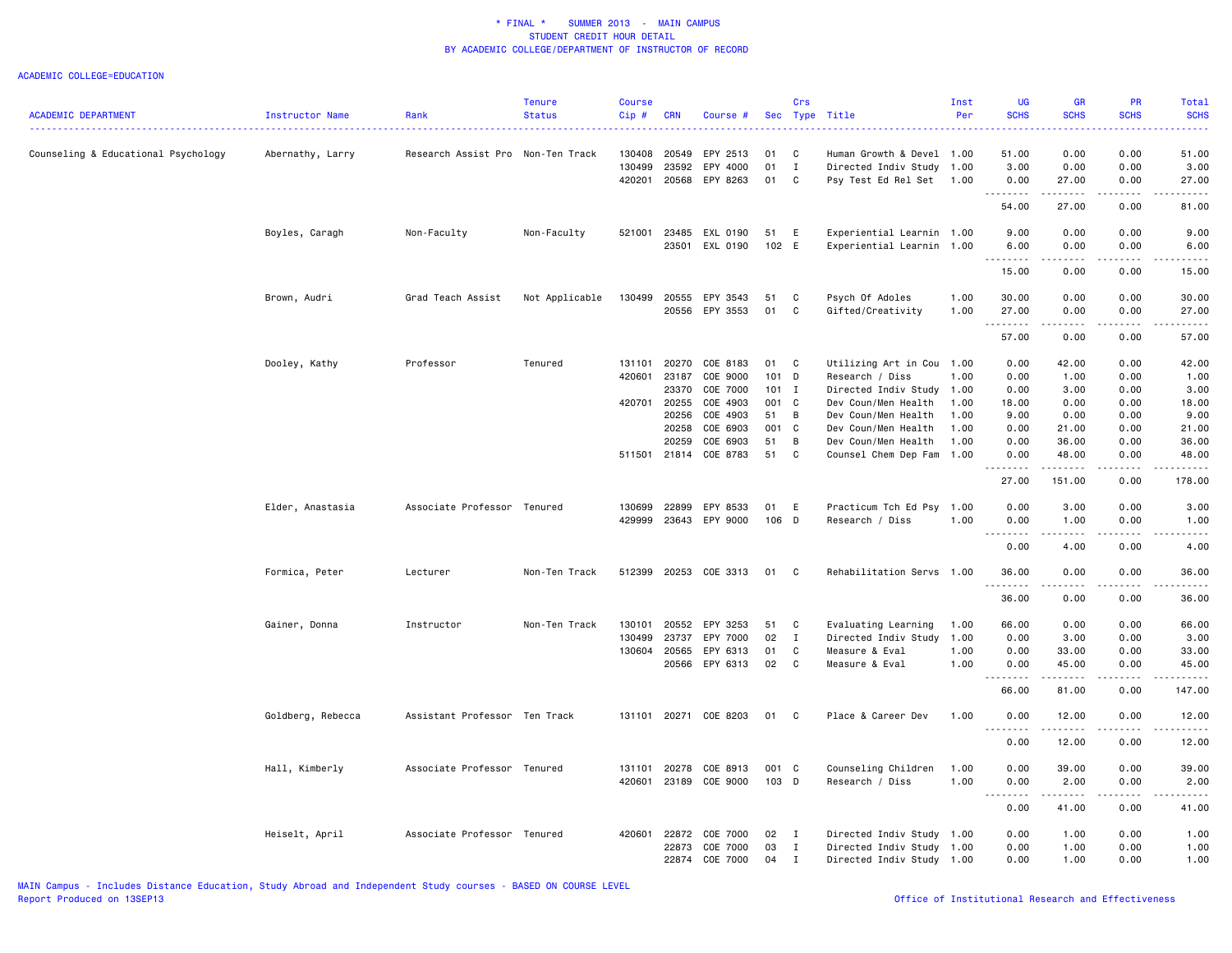#### ACADEMIC COLLEGE=EDUCATION

|                                     |                   |                               | <b>Tenure</b> | <b>Course</b> |              |                |       | Crs          |                           | Inst | <b>UG</b>                                                                                                                                                     | <b>GR</b>   | <b>PR</b>   | <b>Total</b>                                                                                                                        |
|-------------------------------------|-------------------|-------------------------------|---------------|---------------|--------------|----------------|-------|--------------|---------------------------|------|---------------------------------------------------------------------------------------------------------------------------------------------------------------|-------------|-------------|-------------------------------------------------------------------------------------------------------------------------------------|
| <b>ACADEMIC DEPARTMENT</b>          | Instructor Name   | Rank                          | <b>Status</b> | Cip#          | <b>CRN</b>   | Course #       |       |              | Sec Type Title            | Per  | <b>SCHS</b>                                                                                                                                                   | <b>SCHS</b> | <b>SCHS</b> | <b>SCHS</b><br>.                                                                                                                    |
|                                     |                   |                               |               |               |              |                |       |              |                           |      |                                                                                                                                                               |             |             |                                                                                                                                     |
|                                     |                   |                               |               |               |              |                |       |              |                           |      | 0.00                                                                                                                                                          | 3.00        | 0.00        | 3.00                                                                                                                                |
| Counseling & Educational Psychology | Henington, Carlen | Associate Professor Tenured   |               | 421701        | 20560        | EPY 4123       | 51    | C            | App of School Psycho 1.00 |      | 6.00                                                                                                                                                          | 0.00        | 0.00        | 6.00                                                                                                                                |
|                                     |                   |                               |               |               | 20564        | EPY 6123       | 51    | C            | App of School Psych       | 1.00 | 0.00                                                                                                                                                          | 15.00       | 0.00        | 15.00                                                                                                                               |
|                                     |                   |                               |               |               | 22896        | EPY 6133       | 01    | C            | Data-Based Decisions      | 1.00 | 0.00                                                                                                                                                          | 39.00       | 0.00        | 39.00                                                                                                                               |
|                                     |                   |                               |               | 429999        | 23360        | EPY 9000       | 105 D |              | Research / Diss           | 1.00 | 0.00                                                                                                                                                          | 7.00        | 0.00        | 7.00                                                                                                                                |
|                                     |                   |                               |               |               | 23644        | EPY 9730       | 01 E  |              | Doc Psy Internship        | 1.00 | 0.00                                                                                                                                                          | 24.00       | 0.00        | 24.00                                                                                                                               |
|                                     |                   |                               |               |               |              |                |       |              |                           |      | -----<br>.<br>6.00                                                                                                                                            | .<br>85.00  | .<br>0.00   | .<br>91.00                                                                                                                          |
|                                     |                   |                               |               |               |              |                |       |              |                           |      |                                                                                                                                                               |             |             |                                                                                                                                     |
|                                     | Jackson, Deborah  | Assistant Professor Ten Track |               | 420301        | 22471        | COE 8523       | 01    | C            | Student Dev Theory        | 1.00 | 0.00                                                                                                                                                          | 48.00       | 0.00        | 48.00                                                                                                                               |
|                                     |                   |                               |               | 420601        | 20254        | COE 4023       | 01    | C            | Intro To Counseling       | 1.00 | 69.00<br>$\frac{1}{2} \left( \frac{1}{2} \right) \left( \frac{1}{2} \right) \left( \frac{1}{2} \right) \left( \frac{1}{2} \right) \left( \frac{1}{2} \right)$ | 0.00<br>.   | 0.00<br>.   | 69.00                                                                                                                               |
|                                     |                   |                               |               |               |              |                |       |              |                           |      | 69.00                                                                                                                                                         | 48.00       | 0.00        | 117.00                                                                                                                              |
|                                     | Justice, Cheryl   | Assistant Professor Ten Track |               | 420601        | 20261        | COE 8043       | 001 C |              | Group Tech & Proced       | 1.00 | 0.00                                                                                                                                                          | 30.00       | 0.00        | 30.00                                                                                                                               |
|                                     |                   |                               |               |               | 20262        | COE 8043       | 01    | C            | Group Tech & Proced       | 1.00 | 0.00                                                                                                                                                          | 15.00       | 0.00        | 15.00                                                                                                                               |
|                                     |                   |                               |               |               | 20263        | COE 8043       | 02    | C            | Group Tech & Proced       | 1.00 | 0.00                                                                                                                                                          | 12.00       | 0.00        | 12.00                                                                                                                               |
|                                     |                   |                               |               |               |              | 20264 COE 8043 | 51    | C            | Group Tech & Proced       | 1.00 | 0.00                                                                                                                                                          | 42.00       | 0.00        | 42.00                                                                                                                               |
|                                     |                   |                               |               |               |              |                |       |              |                           |      | .<br>0.00                                                                                                                                                     | .<br>99.00  | .<br>0.00   | .<br>99.00                                                                                                                          |
|                                     |                   |                               |               | 131101        | 21385        | COE 6313       | 501 C |              |                           |      | 0.00                                                                                                                                                          | 27.00       | 0.00        | 27.00                                                                                                                               |
|                                     | LeJeune, Bonnie   | Non-Faculty                   | Non-Faculty   | 420601        | 21386        | COE 8293       | 501 E |              | Resources Visual Imp 1.00 | 1.00 | 0.00                                                                                                                                                          | 27.00       | 0.00        | 27.00                                                                                                                               |
|                                     |                   |                               |               |               |              |                |       |              | Supervised Project        |      |                                                                                                                                                               |             | .           |                                                                                                                                     |
|                                     |                   |                               |               |               |              |                |       |              |                           |      | 0.00                                                                                                                                                          | 54.00       | 0.00        | 54.00                                                                                                                               |
|                                     | Looby, Eugenie    | Professor                     | Tenured       |               | 131101 20268 | COE 8163       | 51    | $\mathbf{C}$ | Spirituality in Coun 1.00 |      | 0.00                                                                                                                                                          | 9.00        | 0.00        | 9.00                                                                                                                                |
|                                     |                   |                               |               |               | 20276        | COE 8763       | 001 C |              | Coun Sex Abuse Clien      | 1.00 | 0.00                                                                                                                                                          | 18.00       | 0.00        | 18.00                                                                                                                               |
|                                     |                   |                               |               | 190703        | 21812        | COE 8303       | 01    | C            | Family Couns Theory       | 1.00 | 0.00                                                                                                                                                          | 27.00       | 0.00        | 27.00                                                                                                                               |
|                                     |                   |                               |               | 420601        | 20260        | COE 8023       | 01    | C            | Counseling Theory         | 1.00 | 0.00                                                                                                                                                          | 9.00        | 0.00        | 9.00                                                                                                                                |
|                                     |                   |                               |               | 421601        | 20267        | COE 8073       | 01    | C            | Cultural Found/Couns 1.00 |      | 0.00                                                                                                                                                          | 42.00       | 0.00        | 42.00                                                                                                                               |
|                                     |                   |                               |               |               |              |                |       |              |                           |      | .<br>0.00                                                                                                                                                     | .<br>105.00 | .<br>0.00   | $\begin{array}{cccccccccccccc} \bullet & \bullet & \bullet & \bullet & \bullet & \bullet & \bullet & \bullet \end{array}$<br>105.00 |
|                                     |                   |                               |               |               |              |                |       |              |                           |      |                                                                                                                                                               |             |             |                                                                                                                                     |
|                                     | Maynard, Scott    | Non-Faculty                   | Non-Faculty   | 521001        | 20280        | CP 2103        | 101 E |              | First Work Sem            | 1.00 | 267.00                                                                                                                                                        | 0.00        | 0.00        | 267.00                                                                                                                              |
|                                     |                   |                               |               |               | 20281        | CP 2103        | H01 E |              | First Work Sem - Hon      | 1.00 | 15.00                                                                                                                                                         | 0.00        | 0.00        | 15.00                                                                                                                               |
|                                     |                   |                               |               |               |              | 20282 CP 2203  | 101 E |              | Second Work Sem           | 1.00 | 210.00                                                                                                                                                        | 0.00        | 0.00        | 210.00                                                                                                                              |
|                                     |                   |                               |               |               | 20283        | CP 2203        | H01 E |              | Second Work Sem - Ho 1.00 |      | 24.00                                                                                                                                                         | 0.00        | 0.00        | 24.00                                                                                                                               |
|                                     |                   |                               |               |               | 20284        | CP 3303        | 101 E |              | Third Work Sem            | 1.00 | 186.00                                                                                                                                                        | 0.00        | 0.00        | 186.00                                                                                                                              |
|                                     |                   |                               |               |               | 20285        | CP 3303        | H01 E |              | Third Work Sem - Hon      | 1.00 | 30.00                                                                                                                                                         | 0.00        | 0.00        | 30.00                                                                                                                               |
|                                     |                   |                               |               |               | 20286        | CP 3403        | 101 E |              | Fourth Work Sem           | 1.00 | 36.00                                                                                                                                                         | 0.00        | 0.00        | 36.00                                                                                                                               |
|                                     |                   |                               |               |               |              | 20287 CP 3403  | H01 E |              | Fourth Work Sem - Ho      | 1.00 | 9.00                                                                                                                                                          | 0.00        | 0.00        | 9.00                                                                                                                                |
|                                     |                   |                               |               |               | 20288        | CP 4503        | 101 E |              | Fifth Work Sem            | 1.00 | 72.00                                                                                                                                                         | 0.00        | 0.00        | 72.00                                                                                                                               |
|                                     |                   |                               |               |               | 20289        | CP 4603        | 101 E |              | Sixth Work Sem            | 1.00 | 3.00                                                                                                                                                          | 0.00        | 0.00        | 3.00                                                                                                                                |
|                                     |                   |                               |               |               | 20292        | CP 8013        | 101 E |              | First Work Sem            | 1.00 | 0.00                                                                                                                                                          | 15.00       | 0.00        | 15.00                                                                                                                               |
|                                     |                   |                               |               |               | 20293        | CP 8023        | 101 E |              | Second Work Sem           | 1.00 | 0.00                                                                                                                                                          | 3.00        | 0.00        | 3.00                                                                                                                                |
|                                     |                   |                               |               |               | 20575        | EXL 0190       | 101 E |              | Experiential Learnin      | 1.00 | 60.00                                                                                                                                                         | 0.00        | 0.00        | 60.00                                                                                                                               |
|                                     |                   |                               |               |               | 20576        | EXL 0190       | H01 E |              | Honors Experiential       | 1.00 | 12.00                                                                                                                                                         | 0.00        | 0.00        | 12.00                                                                                                                               |
|                                     |                   |                               |               |               |              | 20582 EXL 3100 | 101 E |              | CCPP Internship I         | 1.00 | 63.00                                                                                                                                                         | 0.00        | 0.00        | 63.00                                                                                                                               |
|                                     |                   |                               |               |               | 20583        | EXL 3200       | 101 E |              | CCPP Internship I         | 1.00 | 3.00<br>. <b>.</b>                                                                                                                                            | 0.00<br>.   | 0.00<br>.   | 3.00<br>.                                                                                                                           |
|                                     |                   |                               |               |               |              |                |       |              |                           |      | 990.00                                                                                                                                                        | 18.00       | 0.00        | 1008.00                                                                                                                             |

MAIN Campus - Includes Distance Education, Study Abroad and Independent Study courses - BASED ON COURSE LEVEL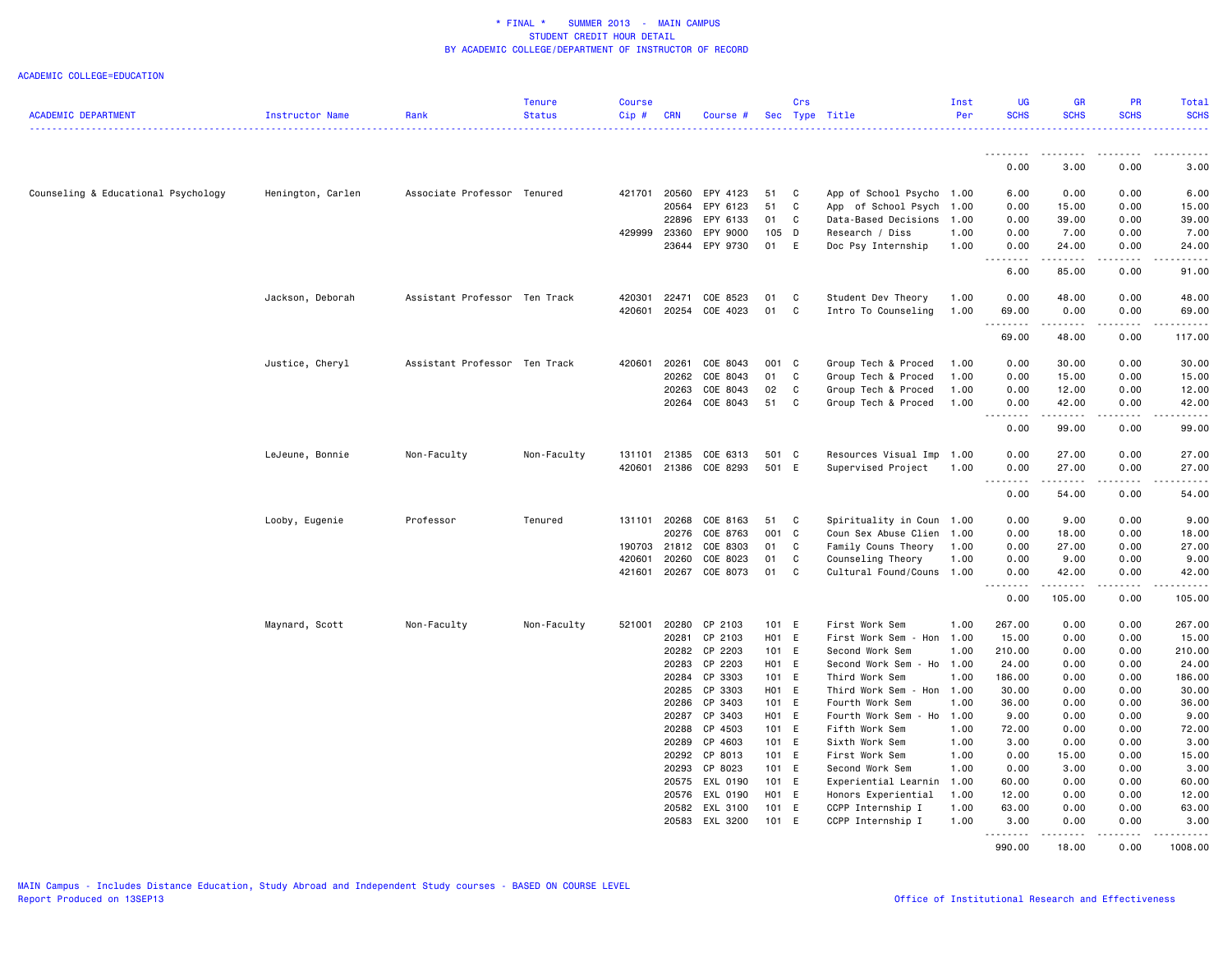|                                     |                   |                               | <b>Tenure</b> | <b>Course</b> |            |                       |       | Crs            |                           | Inst | <b>UG</b>                  | <b>GR</b>                                                                                                                                                                                | PR                                  | Total                                                                                                                                                         |
|-------------------------------------|-------------------|-------------------------------|---------------|---------------|------------|-----------------------|-------|----------------|---------------------------|------|----------------------------|------------------------------------------------------------------------------------------------------------------------------------------------------------------------------------------|-------------------------------------|---------------------------------------------------------------------------------------------------------------------------------------------------------------|
| <b>ACADEMIC DEPARTMENT</b>          | Instructor Name   | Rank                          | <b>Status</b> | Cip#          | <b>CRN</b> | Course #              |       |                | Sec Type Title            | Per  | <b>SCHS</b><br>د د د د     | <b>SCHS</b>                                                                                                                                                                              | <b>SCHS</b><br>$- - - -$            | <b>SCHS</b><br>$\frac{1}{2} \left( \frac{1}{2} \right) \left( \frac{1}{2} \right) \left( \frac{1}{2} \right) \left( \frac{1}{2} \right)$                      |
| Counseling & Educational Psychology | Morse, David      | Professor                     | Tenured       | 130499        | 23617      | EPY 7000              | 01    | Ι.             | Directed Indiv Study 1.00 |      | 0.00                       | 1.00                                                                                                                                                                                     | 0.00                                | 1.00                                                                                                                                                          |
|                                     |                   |                               |               | 429999        | 23420      | EPY 9000              | 01    | D              | Research / Diss           | 1.00 | 0.00                       | 1.00                                                                                                                                                                                     | 0.00                                | 1.00                                                                                                                                                          |
|                                     |                   |                               |               |               |            |                       |       |                |                           |      | .<br>$\sim$ $\sim$<br>0.00 | -----<br>2.00                                                                                                                                                                            | .<br>0.00                           | .<br>2.00                                                                                                                                                     |
|                                     | Morse, Linda      | Professor                     | Tenured       | 421701        | 23567      | EPY 8113              | 101 C |                | Systems & Theory          | 1.00 | 0.00                       | 9.00                                                                                                                                                                                     | 0.00                                | 9.00                                                                                                                                                          |
|                                     |                   |                               |               |               |            |                       |       |                |                           |      | .<br>0.00                  | .<br>9.00                                                                                                                                                                                | د د د د<br>0.00                     | .<br>9.00                                                                                                                                                     |
|                                     | Mylroie, Robika   | Lecturer                      | Non-Ten Track | 130301        | 20818      | LSK 1033              | 02    | C              | Fund of Achievement       | 0.75 | 60.75                      | 0.00                                                                                                                                                                                     | 0.00                                | 60.75                                                                                                                                                         |
|                                     |                   |                               |               | 131315        | 20813      | LSK 1001              | 01    | C              | Freshman Seminar          | 1.00 | 15.00                      | 0.00                                                                                                                                                                                     | 0.00                                | 15.00                                                                                                                                                         |
|                                     |                   |                               |               |               | 23079      | LSK 1023              | E01 C |                | Col Read/Study Skill 1.00 |      | 117.00<br>.                | 0.00<br>.                                                                                                                                                                                | 0.00<br>.                           | 117.00<br>$\begin{array}{cccccccccc} \bullet & \bullet & \bullet & \bullet & \bullet & \bullet & \bullet \end{array}$                                         |
|                                     |                   |                               |               |               |            |                       |       |                |                           |      | 192.75                     | 0.00                                                                                                                                                                                     | 0.00                                | 192.75                                                                                                                                                        |
|                                     | Palmer, Charles   | Associate Professor Tenured   |               | 131101        | 20266      | COE 8063              | 01    | C              | Res Tech For Counsel 1.00 |      | 0.00                       | 21.00                                                                                                                                                                                    | 0.00                                | 21.00                                                                                                                                                         |
|                                     |                   |                               |               | 420601        | 23544      | COE 7000              | 105 I |                | Directed Indiv Study 1.00 |      | 0.00                       | 3.00                                                                                                                                                                                     | 0.00                                | 3.00                                                                                                                                                          |
|                                     |                   |                               |               |               | 23625      | COE 7000              | 107 I |                | Directed Indiv Study 1.00 |      | 0.00                       | 3.00                                                                                                                                                                                     | 0.00                                | 3.00                                                                                                                                                          |
|                                     |                   |                               |               | 512310 21811  |            | COE 6373              | 01    | B              | Voc Assessmnt Sp Per 1.00 |      | 0.00                       | 21.00                                                                                                                                                                                    | 0.00                                | 21.00                                                                                                                                                         |
|                                     |                   |                               |               |               |            |                       |       |                |                           |      | . <b>.</b><br>0.00         | $\frac{1}{2} \left( \frac{1}{2} \right) \left( \frac{1}{2} \right) \left( \frac{1}{2} \right) \left( \frac{1}{2} \right) \left( \frac{1}{2} \right)$<br>48.00                            | $\sim$ $\sim$ $\sim$ $\sim$<br>0.00 | $\frac{1}{2} \left( \frac{1}{2} \right) \left( \frac{1}{2} \right) \left( \frac{1}{2} \right) \left( \frac{1}{2} \right) \left( \frac{1}{2} \right)$<br>48.00 |
|                                     | Porter, Julia     | Non-Faculty                   | Tenured       | 130407        |            | 23715 CCL 9000        | 506 D |                | Diss./Dissertation R 1.00 |      | 0.00                       | 1.00                                                                                                                                                                                     | 0.00                                | 1.00                                                                                                                                                          |
|                                     |                   |                               |               |               |            |                       |       |                |                           |      | 0.00                       | 1.00                                                                                                                                                                                     | 0.00                                | -----<br>1.00                                                                                                                                                 |
|                                     | Reisener, Carmen  | Assistant Professor Ten Track |               | 130499        | 20558      | EPY 4053              | 01    | C              | Psy&Ed Of Men Retard 1.00 |      | 36.00                      | 0.00                                                                                                                                                                                     | 0.00                                | 36.00                                                                                                                                                         |
|                                     |                   |                               |               | 130603        | 21797      | EDF 9443              | 01    | C              | Sngl-Sbjt Res Des Ed 1.00 |      | 0.00                       | 3.00                                                                                                                                                                                     | 0.00                                | 3.00                                                                                                                                                          |
|                                     |                   |                               |               | 420201        | 20570      | EPY 8890              | 51    | E              | School PSY Practicu 1.00  |      | 0.00                       | 21.00                                                                                                                                                                                    | 0.00                                | 21.00                                                                                                                                                         |
|                                     |                   |                               |               | 421701        | 21809      | EPY 9443              | 01    | C              | Single Subject Desig 1.00 |      | 0.00                       | 21.00                                                                                                                                                                                    | 0.00                                | 21.00                                                                                                                                                         |
|                                     |                   |                               |               |               |            | 429999 20572 EPY 9723 | 51    | s.             | Sem Contemp Sch Psy       | 1.00 | 0.00                       | 21.00                                                                                                                                                                                    | 0.00                                | 21.00                                                                                                                                                         |
|                                     |                   |                               |               |               |            |                       |       |                |                           |      | .<br>36.00                 | .<br>66.00                                                                                                                                                                               | .<br>0.00                           | .<br>102.00                                                                                                                                                   |
|                                     | Seymour, Dana     | Non-Faculty                   | Non-Faculty   | 131299        | 23729      | EDE 8990              | 552 C |                | Special Topic In EDE 0.01 |      | 0.00                       | 0.24                                                                                                                                                                                     | 0.00                                | 0.24                                                                                                                                                          |
|                                     |                   |                               |               |               |            |                       |       |                |                           |      | $\frac{1}{2}$<br>0.00      | .<br>0.24                                                                                                                                                                                | $- - - -$<br>0.00                   | <u>.</u><br>0.24                                                                                                                                              |
|                                     | Sherman, Jennifer | Lecturer                      | Non-Ten Track | 420601        | 20265      | COE 8053              | 101 E |                | Practicum                 | 1.00 | 0.00                       | 21.00                                                                                                                                                                                    | 0.00                                | 21.00                                                                                                                                                         |
|                                     |                   |                               |               |               | 22563      | COE 8053              | 102 E |                | Practicum                 | 1.00 | 0.00                       | 18.00                                                                                                                                                                                    | 0.00                                | 18.00                                                                                                                                                         |
|                                     |                   |                               |               |               |            |                       |       |                |                           |      | $\sim$ $\sim$<br>.<br>0.00 | $\frac{1}{2} \left( \frac{1}{2} \right) \left( \frac{1}{2} \right) \left( \frac{1}{2} \right) \left( \frac{1}{2} \right) \left( \frac{1}{2} \right) \left( \frac{1}{2} \right)$<br>39.00 | ----<br>0.00                        | $\frac{1}{2} \left( \frac{1}{2} \right) \left( \frac{1}{2} \right) \left( \frac{1}{2} \right) \left( \frac{1}{2} \right) \left( \frac{1}{2} \right)$<br>39.00 |
|                                     |                   |                               |               |               |            |                       |       |                |                           |      |                            |                                                                                                                                                                                          |                                     |                                                                                                                                                               |
|                                     | Underwood, Joe    | Lecturer                      | Non-Ten Track | 131101        | 20269      | COE 8173              | 51    | C              | Couns Gifted Student 1.00 |      | 0.00                       | 15.00                                                                                                                                                                                    | 0.00                                | 15.00                                                                                                                                                         |
|                                     |                   |                               |               | 429999        | 22894      | EPY 8523              | 01    | C              | Psychology Of Gifted 1.00 |      | 0.00<br>. <b>.</b>         | 12.00                                                                                                                                                                                    | 0.00<br>.                           | 12.00<br>.                                                                                                                                                    |
|                                     |                   |                               |               |               |            |                       |       |                |                           |      | 0.00                       | 27.00                                                                                                                                                                                    | 0.00                                | 27.00                                                                                                                                                         |
|                                     | Wang, Chih-Hsuan  | Assistant Professor Ten Track |               | 130499        | 20559      | EPY 4073              | 51    | C              | Pers Adj Ed Rel Set       | 1.00 | 30.00                      | 0.00                                                                                                                                                                                     | 0.00                                | 30.00                                                                                                                                                         |
|                                     |                   |                               |               |               | 20562      | EPY 4513              | 51    | C              | Ed Research               | 1.00 | 15.00                      | 0.00                                                                                                                                                                                     | 0.00                                | 15.00                                                                                                                                                         |
|                                     |                   |                               |               | 130603        | 22172      | EPY 6214              | 501   | $\mathbf{C}$   | Ed & Psy Statistics       | 1.00 | 0.00                       | 84.00                                                                                                                                                                                    | 0.00                                | 84.00                                                                                                                                                         |
|                                     |                   |                               |               |               | 22478      | EPY 8214              | 551   | $\overline{B}$ | Adv Ed & Psy Stat         | 1.00 | 0.00                       | 48.00                                                                                                                                                                                    | 0.00                                | 48.00                                                                                                                                                         |
|                                     |                   |                               |               |               | 22869      | EPY 6214              | 502   | B              | Ed & Psy Statistics       | 1.00 | 0.00                       | 56.00                                                                                                                                                                                    | 0.00                                | 56.00                                                                                                                                                         |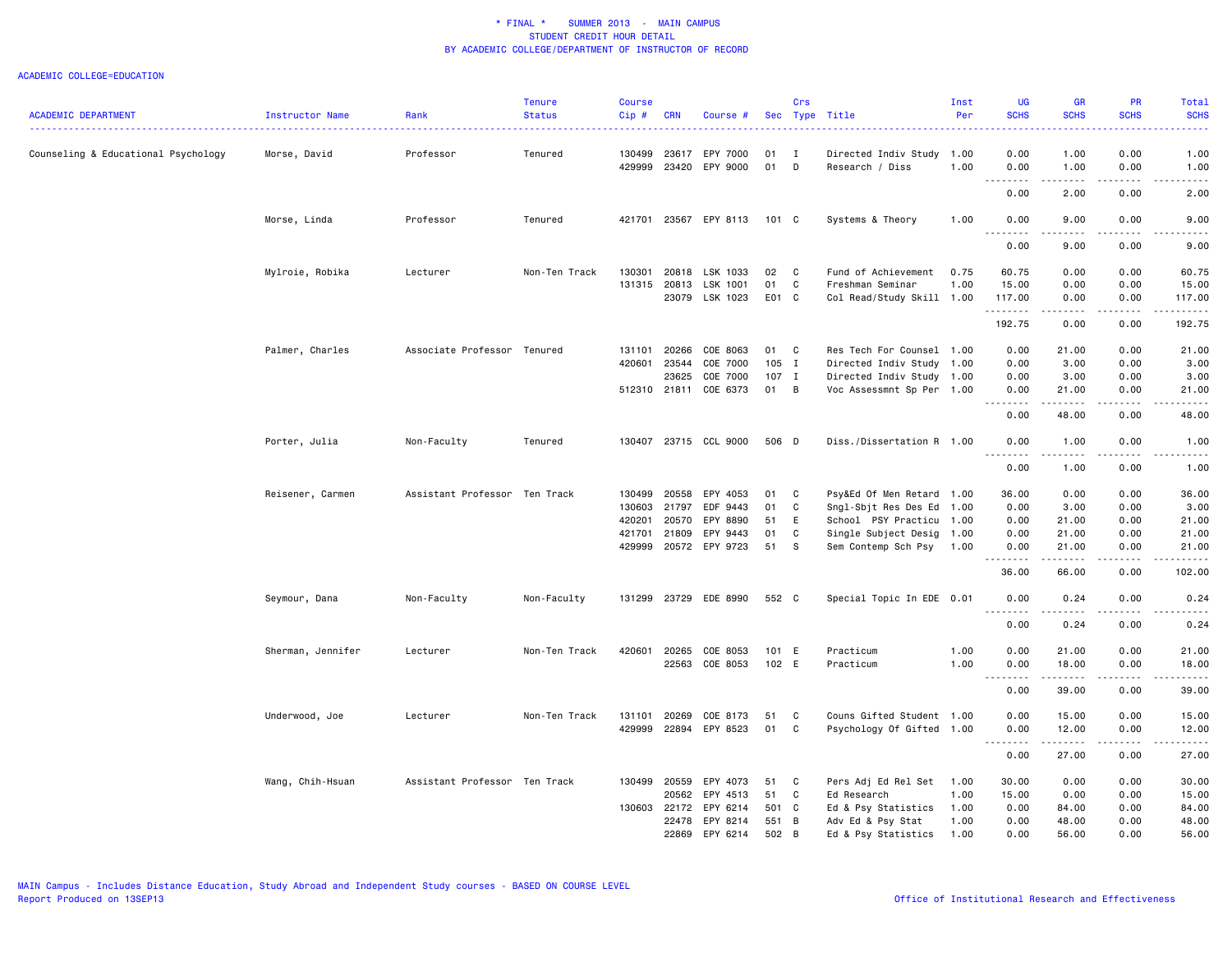| <b>ACADEMIC DEPARTMENT</b>          | <b>Instructor Name</b> | Rank                               | <b>Tenure</b><br><b>Status</b> | <b>Course</b><br>$Cip$ # | <b>CRN</b> | Course #       | Sec     | Crs<br>Type    | Title                     | Inst<br>Per | UG<br><b>SCHS</b>   | <b>GR</b><br><b>SCHS</b>     | <b>PR</b><br><b>SCHS</b>                                                        | Total<br><b>SCHS</b>  |
|-------------------------------------|------------------------|------------------------------------|--------------------------------|--------------------------|------------|----------------|---------|----------------|---------------------------|-------------|---------------------|------------------------------|---------------------------------------------------------------------------------|-----------------------|
|                                     |                        |                                    |                                |                          |            |                |         |                |                           |             |                     |                              | ---------                                                                       | ----------            |
|                                     |                        |                                    |                                |                          |            |                |         |                |                           |             | 45.00               | 188.00                       | 0.00                                                                            | 233.00                |
| Counseling & Educational Psychology | Warren, Shane          | Grad Research Assis Not Applicable |                                | 130499                   | 20557      | EPY 4033       | 01 C    |                | Lear Theo Ed Rel Set 1.00 |             | 45.00               | 0.00                         | 0.00                                                                            | 45.00                 |
|                                     |                        |                                    |                                |                          | 20561      | EPY 4313       | 51 C    |                | Measure & Eval            | 1.00        | 69.00               | 0.00                         | 0.00                                                                            | 69.00                 |
|                                     |                        |                                    |                                |                          |            |                |         |                |                           |             | .<br>114.00         | . <u>.</u> .<br>0.00         | -----<br>0.00                                                                   | 114.00                |
|                                     | Watson, Joshua         | Associate Professor Tenured        |                                | 131101                   | 23120      | COE 9083       | 101 C   |                | Adv Assessment Tech       | 1.00        | 0.00                | 12.00                        | 0.00                                                                            | 12.00                 |
|                                     |                        |                                    |                                | 420601                   |            | 23195 COE 9000 | 109 D   |                | Research / Diss           | 1.00        | 0.00                | 1.00                         | 0.00                                                                            | 1.00                  |
|                                     |                        |                                    |                                |                          |            |                |         |                |                           |             | .<br>0.00           | .<br>13.00                   | 0.00                                                                            | 13.00                 |
|                                     | Wells, Debbie          | Lecturer                           | Non-Ten Track                  | 131101                   | 20273      | COE 8623       | 101 C   |                | Adv Law/Ethics in Co 1.00 |             | 0.00                | 21.00                        | 0.00                                                                            | 21.00                 |
|                                     |                        |                                    |                                | 420601                   | 23683      | COE 7000       | 108 I   |                | Directed Indiv Study 1.00 |             | 0.00                | 3.00                         | 0.00                                                                            | 3.00                  |
|                                     |                        |                                    |                                |                          | 23726      | COE 7000       | 51 I    |                | Directed Indiv Study 1.00 |             | 0.00                | 6.00                         | 0.00                                                                            | 6.00                  |
|                                     |                        |                                    |                                |                          | 23743      | COE 7000       | 53 I    |                | Directed Indiv Study 1.00 |             | 0.00                | 3.00                         | 0.00                                                                            | 3.00                  |
|                                     |                        |                                    |                                |                          | 23744      | COE 7000       | 54      | $\blacksquare$ | Directed Indiv Study 1.00 |             | 0.00                | 3.00                         | 0.00                                                                            | 3.00                  |
|                                     |                        |                                    |                                |                          |            |                |         |                |                           |             | --------<br>0.00    | .<br>36.00                   | .<br>0.00                                                                       | ----------<br>36.00   |
|                                     | Wong, Daniel           | Professor                          | Tenured                        | 420601                   |            | 23492 COE 7000 | $104$ I |                | Directed Indiv Study 1.00 |             | 0.00                | 3.00                         | 0.00                                                                            | 3.00                  |
|                                     |                        |                                    |                                |                          |            |                |         |                |                           |             | --------<br>0.00    | 3.00                         | 0.00                                                                            | 3.00                  |
| Counseling & Educational Psychology |                        |                                    |                                |                          |            |                |         |                |                           |             | ========<br>1707.75 | $=$ = = = = = = =<br>1160.24 | $\qquad \qquad \equiv \equiv \equiv \equiv \equiv \equiv \equiv \equiv$<br>0.00 | ==========<br>2867.99 |
|                                     |                        |                                    |                                |                          |            |                |         |                |                           |             | ========            | ======== =======             |                                                                                 | ==========            |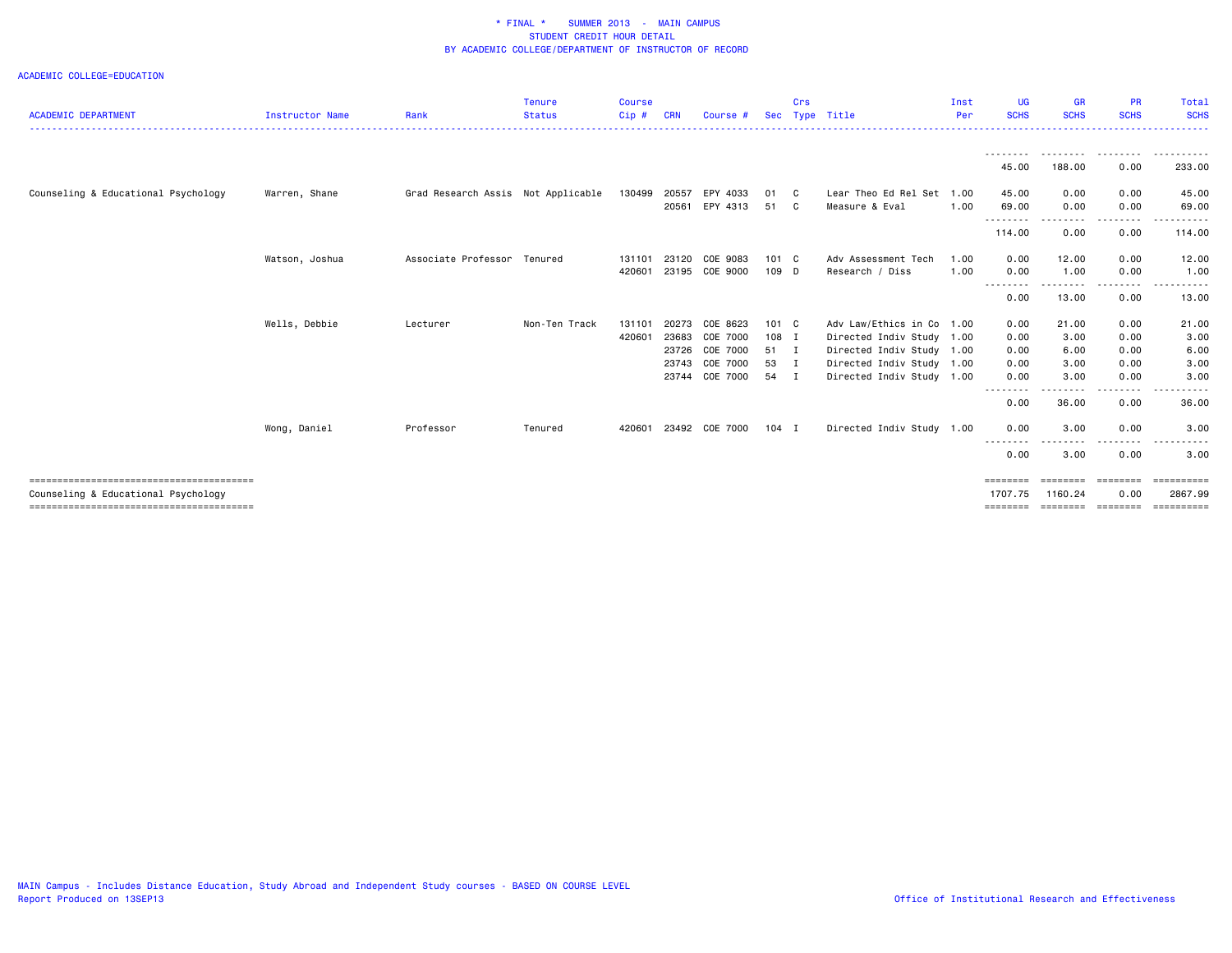| <b>ACADEMIC DEPARTMENT</b>                               | <b>Instructor Name</b> | Rank                          | <b>Tenure</b><br><b>Status</b> | <b>Course</b><br>Cip# | <b>CRN</b>   | Course #              |       | Crs          | Sec Type Title             | Inst<br>Per | <b>UG</b><br><b>SCHS</b>                                                                                                                                     | <b>GR</b><br><b>SCHS</b>                    | PR<br><b>SCHS</b> | Total<br><b>SCHS</b>                                                                                                                                          |
|----------------------------------------------------------|------------------------|-------------------------------|--------------------------------|-----------------------|--------------|-----------------------|-------|--------------|----------------------------|-------------|--------------------------------------------------------------------------------------------------------------------------------------------------------------|---------------------------------------------|-------------------|---------------------------------------------------------------------------------------------------------------------------------------------------------------|
|                                                          |                        |                               |                                |                       |              |                       |       |              |                            |             |                                                                                                                                                              |                                             |                   |                                                                                                                                                               |
| Curriculum, Instruction & Special Educat Alley, Kathleen |                        | Assistant Professor Ten Track |                                |                       | 131202 21125 | RDG 8713              | 01    | Ε            | Tch Struggling Reade 1.00  |             | 0.00                                                                                                                                                         | 15.00                                       | 0.00              | 15.00                                                                                                                                                         |
|                                                          |                        |                               |                                |                       |              | 230101 21745 EDE 3343 | 51    | C            | Teach Adoles Lit           | 1.00        | 24.00<br><u>.</u>                                                                                                                                            | 0.00                                        | 0.00              | 24.00<br>.                                                                                                                                                    |
|                                                          |                        |                               |                                |                       |              |                       |       |              |                            |             | 24.00                                                                                                                                                        | 15.00                                       | 0.00              | 39.00                                                                                                                                                         |
|                                                          | Anthony, Kenneth       | Assistant Professor Ten Track |                                |                       |              | 131203 21987 EDE 8173 | 551 C |              | Mid Sch Soc Studies        | 1.00        | 0.00                                                                                                                                                         | 6.00                                        | 0.00              | 6.00                                                                                                                                                          |
|                                                          |                        |                               |                                |                       |              |                       |       |              |                            |             | 0.00                                                                                                                                                         | 6.00                                        | 0.00              | 6.00                                                                                                                                                          |
|                                                          | Bennett, Kelly         | Instructor                    | Non-Ten Track                  |                       |              | 131311 20416 EDE 3523 | 001 C |              | Found EL/ML Math Edu 1.00  |             | 33.00                                                                                                                                                        | 0.00                                        | 0.00              | 33.00                                                                                                                                                         |
|                                                          |                        |                               |                                |                       |              |                       |       |              |                            |             | 33.00                                                                                                                                                        | 0.00                                        | 0.00              | 33.00                                                                                                                                                         |
|                                                          | Bennett, Stephanie     | Assistant Professor Ten Track |                                |                       |              | 131203 22166 RDG 8133 | 501 C |              | Mid Level Content Li 1.00  |             | 0.00                                                                                                                                                         | 6.00                                        | 0.00              | 6.00                                                                                                                                                          |
|                                                          |                        |                               |                                |                       |              |                       |       |              |                            |             | .<br>0.00                                                                                                                                                    | .<br>6.00                                   | .<br>0.00         | $\frac{1}{2} \left( \frac{1}{2} \right) \left( \frac{1}{2} \right) \left( \frac{1}{2} \right) \left( \frac{1}{2} \right)$<br>6.00                             |
|                                                          | Brenner, Devon         | Professor                     | Tenured                        | 130301                | 23641        | EDE 9413              | 102 E |              | Prac College Teach         | 1.00        | 0.00                                                                                                                                                         | 3.00                                        | 0.00              | 3.00                                                                                                                                                          |
|                                                          |                        |                               |                                |                       | 131202 23505 | EDE 9000              | 102 D |              | Research / Diss            | 1.00        | 0.00                                                                                                                                                         | 10.00                                       | 0.00              | 10.00                                                                                                                                                         |
|                                                          |                        |                               |                                |                       | 131205 23116 | EDS 7000              | 03    | $\mathbf{I}$ | Directed Indiv Study       | 1.00        | 0.00                                                                                                                                                         | 1.00                                        | 0.00              | 1.00                                                                                                                                                          |
|                                                          |                        |                               |                                |                       | 23117        | EDS 7000              | 04    | $\mathbf{I}$ |                            |             | 0.00                                                                                                                                                         | 1.00                                        | 0.00              | 1.00                                                                                                                                                          |
|                                                          |                        |                               |                                |                       |              |                       |       |              | Directed Indiv Study 1.00  |             |                                                                                                                                                              |                                             |                   |                                                                                                                                                               |
|                                                          |                        |                               |                                |                       | 23119        | EDS 7000              | 06    | $\mathbf{I}$ | Directed Indiv Study 1.00  |             | 0.00                                                                                                                                                         | 1.00                                        | 0.00              | 1.00                                                                                                                                                          |
|                                                          |                        |                               |                                |                       | 23197        | EDS 7000              | 501 I |              | Directed Indiv Study 1.00  |             | 0.00                                                                                                                                                         | 1.00                                        | 0.00              | 1.00                                                                                                                                                          |
|                                                          |                        |                               |                                |                       | 23199        | EDS 7000              | 502 I |              | Directed Indiv Study       | 1.00        | 0.00                                                                                                                                                         | 1.00                                        | 0.00              | 1.00                                                                                                                                                          |
|                                                          |                        |                               |                                |                       | 23276        | EDS 7000              | 07 I  |              | Directed Indiv Study 1.00  |             | 0.00                                                                                                                                                         | 1.00                                        | 0.00              | 1.00                                                                                                                                                          |
|                                                          |                        |                               |                                |                       | 131299 23729 | EDE 8990              | 552 C |              | Special Topic In EDE 0.99  |             | 0.00<br>$\frac{1}{2} \left( \frac{1}{2} \right) \left( \frac{1}{2} \right) \left( \frac{1}{2} \right) \left( \frac{1}{2} \right) \left( \frac{1}{2} \right)$ | 23.76<br>$\sim$ $\sim$ $\sim$ $\sim$ $\sim$ | 0.00<br>.         | 23.76<br>$\frac{1}{2} \left( \frac{1}{2} \right) \left( \frac{1}{2} \right) \left( \frac{1}{2} \right) \left( \frac{1}{2} \right) \left( \frac{1}{2} \right)$ |
|                                                          |                        |                               |                                |                       |              |                       |       |              |                            |             | 0.00                                                                                                                                                         | 42.76                                       | 0.00              | 42.76                                                                                                                                                         |
|                                                          | Brown, Karen           | Instructor                    | Non-Ten Track                  |                       | 131202 21397 | EDE 3443              | 501 C |              | Creat Arts Elem /Mid       | 1.00        | 36.00                                                                                                                                                        | 0.00                                        | 0.00              | 36.00                                                                                                                                                         |
|                                                          |                        |                               |                                |                       | 21398        | EDE 3443              | 502 C |              | Creat Arts Elem / Mid 1.00 |             | 33.00                                                                                                                                                        | 0.00                                        | 0.00              | 33.00                                                                                                                                                         |
|                                                          |                        |                               |                                |                       |              |                       |       |              |                            |             | .                                                                                                                                                            | الدامات                                     | .                 | $\sim$ $\sim$ $\sim$ $\sim$ $\sim$                                                                                                                            |
|                                                          |                        |                               |                                |                       |              |                       |       |              |                            |             | 69.00                                                                                                                                                        | 0.00                                        | 0.00              | 69.00                                                                                                                                                         |
|                                                          | Burroughs, Charlotte   | Professor                     | Tenured                        |                       |              | 131203 21407 EDS 8243 | 501 C |              | Adv. Plan Manage Lea 1.00  |             | 0.00                                                                                                                                                         | 24.00                                       | 0.00              | 24.00                                                                                                                                                         |
|                                                          |                        |                               |                                |                       |              |                       |       |              |                            |             | <u>.</u><br>0.00                                                                                                                                             | $- - - - - - -$<br>24.00                    | .<br>0.00         | .<br>24.00                                                                                                                                                    |
|                                                          | Campbell, Amanda       | Lecturer                      | Non-Ten Track                  |                       |              | 131315 20819 LSK 2013 | 01    | C            | Speed Reading              | 1.00        | 36.00                                                                                                                                                        | 0.00                                        | 0.00              | 36.00                                                                                                                                                         |
|                                                          |                        |                               |                                |                       |              |                       |       |              |                            |             | .<br>36.00                                                                                                                                                   | $\frac{1}{2}$<br>0.00                       | .<br>0.00         | $- - - - -$<br>36.00                                                                                                                                          |
|                                                          | Campbell, Traci        | Non-Faculty                   | Non-Faculty                    | 131001                |              | 23239 EDX 4113        | 501 C |              | Method Earl/Disabled       | 1.00        | 15.00                                                                                                                                                        | 0.00                                        | 0.00              | 15.00                                                                                                                                                         |
|                                                          |                        |                               |                                |                       |              |                       |       |              |                            |             | .<br>15.00                                                                                                                                                   | $\frac{1}{2}$<br>0.00                       | .<br>0.00         | .<br>15.00                                                                                                                                                    |
|                                                          |                        |                               |                                |                       |              |                       |       |              |                            |             |                                                                                                                                                              |                                             |                   |                                                                                                                                                               |
|                                                          | Coffey, Kenneth        | Professor                     | Tenured                        | 131001                | 20457        | EDX 8173              | 001 C |              | Sp Ed In Reg Classrm 1.00  |             | 0.00                                                                                                                                                         | 12.00                                       | 0.00              | 12.00                                                                                                                                                         |
|                                                          |                        |                               |                                |                       | 21988        | EDX 8173              | 501 C |              | Sp Ed In Reg Classrm 0.95  |             | 0.00                                                                                                                                                         | 39.90                                       | 0.00              | 39.90                                                                                                                                                         |
|                                                          |                        |                               |                                | 131299                | 23621        | EDX 8990              | 551 C |              | Special Topic In EDX 1.00  |             | 0.00                                                                                                                                                         | 51.00                                       | 0.00              | 51.00                                                                                                                                                         |
|                                                          |                        |                               |                                | 420101                | 20454        | EDX 8103              | 01    | $\mathbf{C}$ | Adv Contingency Mgt        | 1.00        | 0.00<br>د د د د د<br>$\sim$ $\sim$ $\sim$                                                                                                                    | 18.00<br>.                                  | 0.00<br>.         | 18.00<br>.                                                                                                                                                    |
|                                                          |                        |                               |                                |                       |              |                       |       |              |                            |             | 0.00                                                                                                                                                         | 120.90                                      | 0.00              | 120.90                                                                                                                                                        |
|                                                          | Craven, Penny          | Assistant Professor Ten Track |                                | 131001                | 22168        | EDX 8173              | 551 C |              | Sp Ed In Reg Classrm 1.00  |             | 0.00                                                                                                                                                         | 30.00                                       | 0.00              | 30.00                                                                                                                                                         |
|                                                          |                        |                               |                                |                       | 23366        | EDX 8173              | 502 C |              | Sp Ed In Reg Classrm 0.05  |             | 0.00                                                                                                                                                         | 1.20                                        | 0.00              | 1.20                                                                                                                                                          |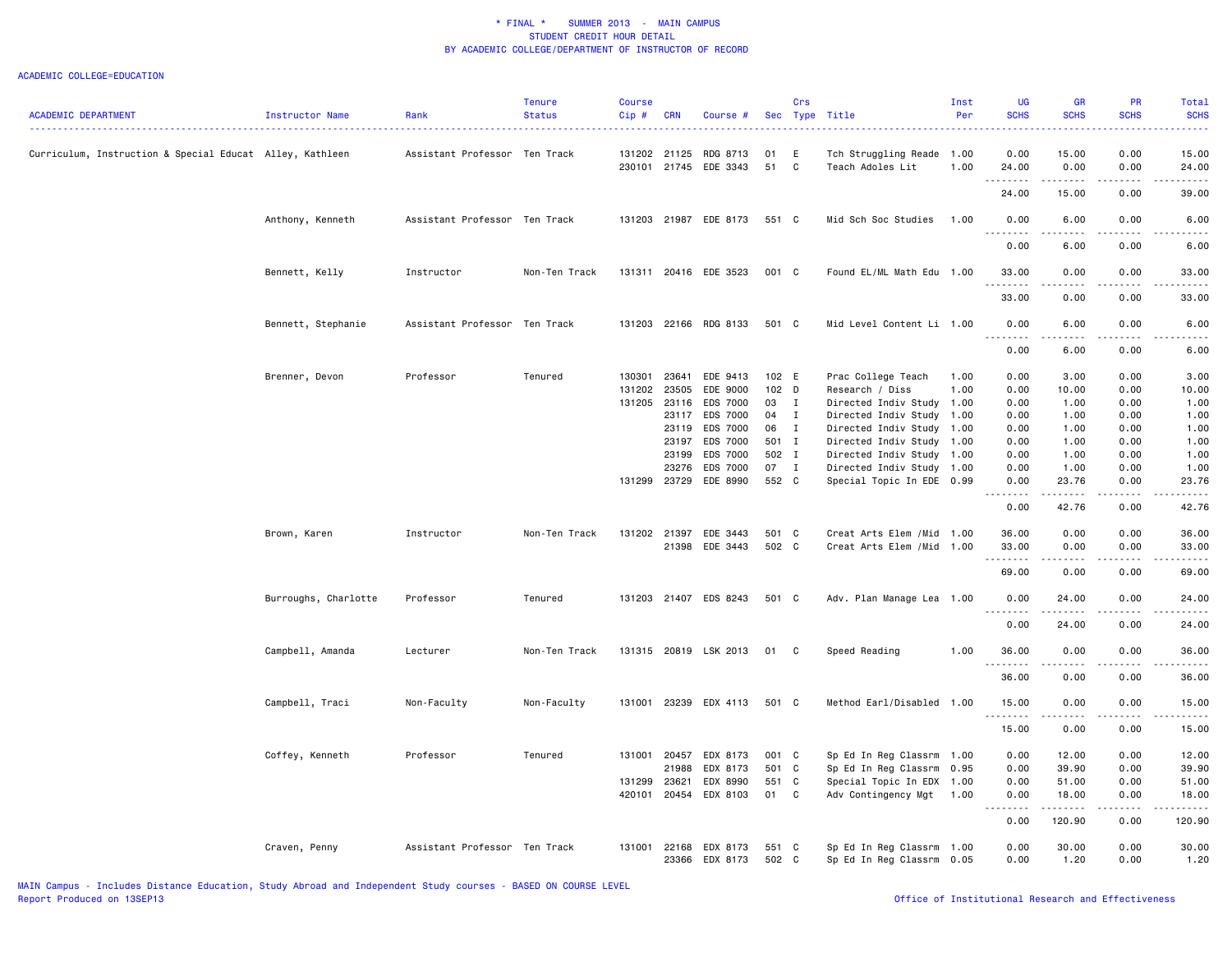|                                                        |                        |                                   | <b>Tenure</b> | <b>Course</b> |              |                       |         | Crs            |                           | Inst | <b>UG</b>        | <b>GR</b>                                                                                                                                                                                                                                                                                                                                    | <b>PR</b>   | Total                               |
|--------------------------------------------------------|------------------------|-----------------------------------|---------------|---------------|--------------|-----------------------|---------|----------------|---------------------------|------|------------------|----------------------------------------------------------------------------------------------------------------------------------------------------------------------------------------------------------------------------------------------------------------------------------------------------------------------------------------------|-------------|-------------------------------------|
| <b>ACADEMIC DEPARTMENT</b>                             | <b>Instructor Name</b> | Rank                              | <b>Status</b> | Cip#          | <b>CRN</b>   | Course #              |         |                | Sec Type Title            | Per  | <b>SCHS</b>      | <b>SCHS</b>                                                                                                                                                                                                                                                                                                                                  | <b>SCHS</b> | <b>SCHS</b>                         |
| Curriculum, Instruction & Special Educat Craven, Penny |                        | Assistant Professor Ten Track     |               | 131299        | 22564        | EDX 6990              | 501 C   |                | Special Topic In EDX 1.00 |      | 0.00             | 33.00                                                                                                                                                                                                                                                                                                                                        | 0.00        | 33.00                               |
|                                                        |                        |                                   |               |               |              |                       |         |                |                           |      | <u>.</u><br>0.00 | .<br>64.20                                                                                                                                                                                                                                                                                                                                   | .<br>0.00   | .<br>64.20                          |
|                                                        | Devlin, Sandy          | Professor                         | Tenured       | 131001        | 20458        | EDX 8213              | 51      | E              | Prac Remed Sp Ed Pop      | 1.00 | 0.00             | 18.00                                                                                                                                                                                                                                                                                                                                        | 0.00        | 18.00                               |
|                                                        |                        |                                   |               |               | 20459        | EDX 8780              | 101 E   |                | Intern-Sp Ed              | 1.00 | 0.00             | 21.00                                                                                                                                                                                                                                                                                                                                        | 0.00        | 21.00                               |
|                                                        |                        |                                   |               |               | 21746        | EDX 8123              | 01      | C              | Org & Super Sp Ed         | 1.00 | 0.00             | 24.00                                                                                                                                                                                                                                                                                                                                        | 0.00        | 24.00                               |
|                                                        |                        |                                   |               |               | 131004 20456 | EDX 8163              | 51      | C              | Teach Strat For Gift 1.00 |      | 0.00             | 9.00                                                                                                                                                                                                                                                                                                                                         | 0.00        | 9.00                                |
|                                                        |                        |                                   |               | 131205        | 23247        | EDS 7000              | $102$ I |                | Directed Indiv Study      | 1.00 | 0.00             | 6.00                                                                                                                                                                                                                                                                                                                                         | 0.00        | 6.00                                |
|                                                        |                        |                                   |               |               | 23669        | <b>EDS 7000</b>       | 105 I   |                | Directed Indiv Study 1.00 |      | 0.00             | 6.00                                                                                                                                                                                                                                                                                                                                         | 0.00        | 6.00                                |
|                                                        |                        |                                   |               |               |              |                       |         |                |                           |      | 0.00             | 84.00                                                                                                                                                                                                                                                                                                                                        | 0.00        | 84.00                               |
|                                                        | Dycus, Brooke          | Lecturer                          | Non-Ten Track |               |              | 131315 20414 EDE 3233 | 51      | C <sub>c</sub> | Teach Lit at Elem/Mi 1.00 |      | 48.00<br>.       | 0.00<br>.                                                                                                                                                                                                                                                                                                                                    | 0.00<br>.   | 48.00<br>.                          |
|                                                        |                        |                                   |               |               |              |                       |         |                |                           |      | 48.00            | 0.00                                                                                                                                                                                                                                                                                                                                         | 0.00        | 48.00                               |
|                                                        | Franz, Dana            | Associate Professor Tenured       |               |               | 131202 20418 | EDE 8893              | 101 C   |                | Readings In Teacher       | 1.00 | 0.00             | 9.00                                                                                                                                                                                                                                                                                                                                         | 0.00        | 9.00                                |
|                                                        |                        |                                   |               | 131203        | 20443        | EDS 8243              | 01 C    |                | Adv. Plan Manage Lea      | 1.00 | 0.00             | 30.00                                                                                                                                                                                                                                                                                                                                        | 0.00        | 30.00                               |
|                                                        |                        |                                   |               |               | 131205 20444 | EDS 8643              | 101 C   |                | Directed Readings in 1.00 |      | 0.00             | 9.00                                                                                                                                                                                                                                                                                                                                         | 0.00        | 9.00                                |
|                                                        |                        |                                   |               |               | 23132        | EDS 9000              | 102 D   |                | Research / Diss           | 1.00 | 0.00             | 8.00                                                                                                                                                                                                                                                                                                                                         | 0.00        | 8.00                                |
|                                                        |                        |                                   |               |               | 23133        | <b>EDS 7000</b>       | $101$ I |                | Directed Indiv Study 1.00 |      | 0.00             | 1.00                                                                                                                                                                                                                                                                                                                                         | 0.00        | 1.00                                |
|                                                        |                        |                                   |               |               |              | 131299 22465 EDS 8990 | 101 C   |                | Special Topic In EDS 1.00 |      | 0.00<br>.        | 30.00<br>.                                                                                                                                                                                                                                                                                                                                   | 0.00<br>.   | 30.00<br>.                          |
|                                                        |                        |                                   |               |               |              |                       |         |                |                           |      | 0.00             | 87.00                                                                                                                                                                                                                                                                                                                                        | 0.00        | 87.00                               |
|                                                        | Harper, Sallie         | Associate Professor Tenured       |               | 130301        |              | 20419 EDE 9413        | 101 E   |                | Prac College Teach        | 1.00 | 0.00<br>-----    | 3.00<br>$\frac{1}{2} \left( \begin{array}{ccc} 1 & 0 & 0 & 0 \\ 0 & 0 & 0 & 0 \\ 0 & 0 & 0 & 0 \\ 0 & 0 & 0 & 0 \\ 0 & 0 & 0 & 0 \\ 0 & 0 & 0 & 0 \\ 0 & 0 & 0 & 0 \\ 0 & 0 & 0 & 0 \\ 0 & 0 & 0 & 0 \\ 0 & 0 & 0 & 0 \\ 0 & 0 & 0 & 0 & 0 \\ 0 & 0 & 0 & 0 & 0 \\ 0 & 0 & 0 & 0 & 0 \\ 0 & 0 & 0 & 0 & 0 \\ 0 & 0 & 0 & 0 & 0 \\ 0 & 0 & 0$ | 0.00<br>.   | 3.00<br>$\sim$ $\sim$ $\sim$ $\sim$ |
|                                                        |                        |                                   |               |               |              |                       |         |                |                           |      | 0.00             | 3.00                                                                                                                                                                                                                                                                                                                                         | 0.00        | 3.00                                |
|                                                        | Hopper, Peggy          | Associate Professor Tenured       |               |               |              | 131315 21124 RDG 3513 | 001 C   |                | Rdg Strag Second Sch 1.00 |      | 51.00            | 0.00                                                                                                                                                                                                                                                                                                                                         | 0.00        | 51.00                               |
|                                                        |                        |                                   |               |               | 21559        | RDG 8653              | 501 C   |                | Teach Read Sec Sch        | 1.00 | 0.00             | 48.00                                                                                                                                                                                                                                                                                                                                        | 0.00        | 48.00                               |
|                                                        |                        |                                   |               |               |              |                       |         |                |                           |      | .                | .                                                                                                                                                                                                                                                                                                                                            | .           | .                                   |
|                                                        |                        |                                   |               |               |              |                       |         |                |                           |      | 51.00            | 48.00                                                                                                                                                                                                                                                                                                                                        | 0.00        | 99.00                               |
|                                                        | Ivy, Jessica           | Visiting Assist Pro Non-Ten Track |               | 131203        | 21408        | EDS 8243              | 502 C   |                | Adv. Plan Manage Lea 1.00 |      | 0.00             | 33.00                                                                                                                                                                                                                                                                                                                                        | 0.00        | 33.00                               |
|                                                        |                        |                                   |               |               |              | 23367 EDS 8243        | 503 C   |                | Adv. Plan Manage Lea 1.00 |      | 0.00<br><u>.</u> | 27.00<br>.                                                                                                                                                                                                                                                                                                                                   | 0.00<br>.   | 27.00<br>.                          |
|                                                        |                        |                                   |               |               |              |                       |         |                |                           |      | 0.00             | 60.00                                                                                                                                                                                                                                                                                                                                        | 0.00        | 60.00                               |
|                                                        | Mattox, Kimberly       | Instructor                        | Non-Ten Track | 420101        | 20451        | EDX 3233              | 01      | C              | Contin Mgt W/Ex Chld 1.00 |      | 54.00            | 0.00                                                                                                                                                                                                                                                                                                                                         | 0.00        | 54.00                               |
|                                                        |                        |                                   |               | 429999        | 20448        | EDX 3213              | 001 C   |                | Psy of Excep Chld &       | 1.00 | 24.00            | 0.00                                                                                                                                                                                                                                                                                                                                         | 0.00        | 24.00                               |
|                                                        |                        |                                   |               |               | 20449        | EDX 3213              | 01      | C              | Psy of Excep Chld &       | 1.00 | 33.00            | 0.00                                                                                                                                                                                                                                                                                                                                         | 0.00        | 33.00                               |
|                                                        |                        |                                   |               |               |              |                       |         |                |                           |      | .<br>111.00      | .<br>0.00                                                                                                                                                                                                                                                                                                                                    | .<br>0.00   | .<br>111.00                         |
|                                                        | McKissick, Bethany     | Assistant Professor Ten Track     |               | 131001        | 20455        | EDX 8133              | 01      | C              | Reading And Research      | 1.00 | 0.00             | 12.00                                                                                                                                                                                                                                                                                                                                        | 0.00        | 12.00                               |
|                                                        |                        |                                   |               |               | 21988        | EDX 8173              | 501 C   |                | Sp Ed In Reg Classrm      | 0.05 | 0.00             | 2.10                                                                                                                                                                                                                                                                                                                                         | 0.00        | 2.10                                |
|                                                        |                        |                                   |               |               | 23366        | EDX 8173              | 502 C   |                | Sp Ed In Reg Classrm      | 0.95 | 0.00             | 22.80                                                                                                                                                                                                                                                                                                                                        | 0.00        | 22.80                               |
|                                                        |                        |                                   |               | 429999        | 20447        | EDX 3203              | 001 C   |                | Intro To Learn Disab      | 1.00 | 27.00<br>.       | 0.00<br>.                                                                                                                                                                                                                                                                                                                                    | 0.00<br>.   | 27.00<br>.                          |
|                                                        |                        |                                   |               |               |              |                       |         |                |                           |      | 27.00            | 36.90                                                                                                                                                                                                                                                                                                                                        | 0.00        | 63.90                               |
|                                                        | Miller, Nicole         | Instructor                        | Non-Ten Track | 131203        | 21399        | EDE 8113              | 501 C   |                | Mid Level Mgmt & Y. 1.00  |      | 0.00             | 15.00                                                                                                                                                                                                                                                                                                                                        | 0.00        | 15.00                               |
|                                                        |                        |                                   |               |               |              | 22167 EDE 8153        | 501 C   |                | Prof Roles Mid Lev E 1.00 |      | 0.00             | 9.00                                                                                                                                                                                                                                                                                                                                         | 0.00        | 9.00                                |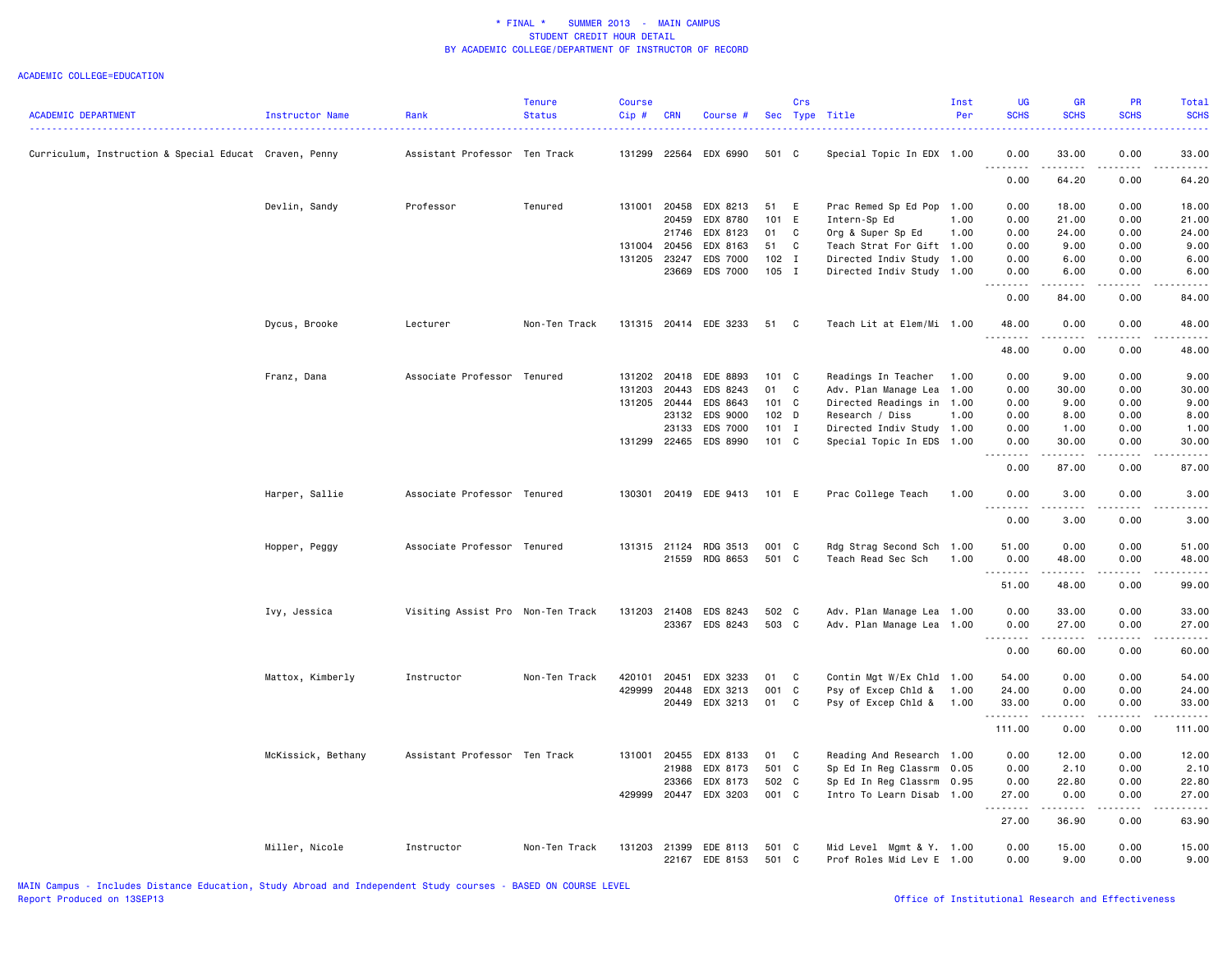|                                                       |                    |                               | <b>Tenure</b> | <b>Course</b> |                |                       |          | Crs          |                                                        | Inst | UG                 | GR                                                                                                                                                           | <b>PR</b>                                                                                                                                                    | Total                                                                                                                                                        |
|-------------------------------------------------------|--------------------|-------------------------------|---------------|---------------|----------------|-----------------------|----------|--------------|--------------------------------------------------------|------|--------------------|--------------------------------------------------------------------------------------------------------------------------------------------------------------|--------------------------------------------------------------------------------------------------------------------------------------------------------------|--------------------------------------------------------------------------------------------------------------------------------------------------------------|
| <b>ACADEMIC DEPARTMENT</b>                            | Instructor Name    | Rank                          | <b>Status</b> | Cip#          | <b>CRN</b>     | Course #              |          |              | Sec Type Title                                         | Per  | <b>SCHS</b><br>.   | <b>SCHS</b>                                                                                                                                                  | <b>SCHS</b>                                                                                                                                                  | <b>SCHS</b><br>22222                                                                                                                                         |
|                                                       |                    |                               |               |               |                |                       |          |              |                                                        |      |                    |                                                                                                                                                              |                                                                                                                                                              |                                                                                                                                                              |
|                                                       |                    |                               |               |               |                |                       |          |              |                                                        |      |                    |                                                                                                                                                              |                                                                                                                                                              |                                                                                                                                                              |
|                                                       |                    |                               |               |               |                |                       |          |              |                                                        |      | 0.00               | 24.00                                                                                                                                                        | 0.00                                                                                                                                                         | 24.00                                                                                                                                                        |
| Curriculum, Instruction & Special Educat Moran, Laura |                    | Instructor                    | Non-Ten Track | 130301        |                | 20817 LSK 1033        | 01       | C            | Fund of Achievement                                    | 1.00 | 93.00              | 0.00                                                                                                                                                         | 0.00                                                                                                                                                         | 93.00                                                                                                                                                        |
|                                                       |                    |                               |               |               |                | 20818 LSK 1033        | 02       | C            | Fund of Achievement                                    | 0.25 | 20.25              | 0.00                                                                                                                                                         | 0.00                                                                                                                                                         | 20.25                                                                                                                                                        |
|                                                       |                    |                               |               |               |                |                       |          |              |                                                        |      | .<br>113.25        | 0.00                                                                                                                                                         | $\frac{1}{2} \left( \frac{1}{2} \right) \left( \frac{1}{2} \right) \left( \frac{1}{2} \right) \left( \frac{1}{2} \right) \left( \frac{1}{2} \right)$<br>0.00 | .<br>113.25                                                                                                                                                  |
|                                                       |                    |                               |               |               |                |                       |          |              |                                                        |      |                    |                                                                                                                                                              |                                                                                                                                                              |                                                                                                                                                              |
|                                                       | Moser, Kelly       | Assistant Professor Ten Track |               |               |                | 131205 21410 EDS 8613 | 551 C    |              | Mdle & Sec Sch Curr                                    | 1.00 | 0.00<br>.          | 30.00<br>.                                                                                                                                                   | 0.00<br>.                                                                                                                                                    | 30.00<br>$\frac{1}{2}$                                                                                                                                       |
|                                                       |                    |                               |               |               |                |                       |          |              |                                                        |      | 0.00               | 30.00                                                                                                                                                        | 0.00                                                                                                                                                         | 30.00                                                                                                                                                        |
|                                                       |                    |                               |               |               |                |                       |          |              |                                                        |      |                    |                                                                                                                                                              |                                                                                                                                                              |                                                                                                                                                              |
|                                                       | Mulkana, Angela    | Instructor                    | Non-Ten Track | 131315        | 21120<br>21121 | RDG 3113<br>RDG 3123  | 01<br>01 | C<br>C       | Early Literacy Instr 1.00<br>Early Lit Instruct I 1.00 |      | 21.00<br>24.00     | 0.00<br>0.00                                                                                                                                                 | 0.00<br>0.00                                                                                                                                                 | 21.00<br>24.00                                                                                                                                               |
|                                                       |                    |                               |               |               |                |                       |          |              |                                                        |      | .                  | .                                                                                                                                                            |                                                                                                                                                              | .                                                                                                                                                            |
|                                                       |                    |                               |               |               |                |                       |          |              |                                                        |      | 45.00              | 0.00                                                                                                                                                         | 0.00                                                                                                                                                         | 45.00                                                                                                                                                        |
|                                                       | Pope, Margaret     | Associate Professor Tenured   |               |               | 131203 21122   | RDG 3413              | 51       | C            | Middle Lvl Lit I                                       | 1.00 | 33.00              | 0.00                                                                                                                                                         | 0.00                                                                                                                                                         | 33.00                                                                                                                                                        |
|                                                       |                    |                               |               |               | 21123          | RDG 3423              | 51       | C            | Middle Lvl Lit II                                      | 1.00 | 33.00              | 0.00                                                                                                                                                         | 0.00                                                                                                                                                         | 33.00                                                                                                                                                        |
|                                                       |                    |                               |               |               | 21558          | RDG 8113              | 501 C    |              | Mid Level Literacy I 1.00                              |      | 0.00               | 15.00                                                                                                                                                        | 0.00                                                                                                                                                         | 15.00                                                                                                                                                        |
|                                                       |                    |                               |               |               |                |                       |          |              |                                                        |      | .<br>66.00         | .<br>15.00                                                                                                                                                   | .<br>0.00                                                                                                                                                    | .<br>81.00                                                                                                                                                   |
|                                                       |                    |                               |               |               |                |                       |          |              |                                                        |      |                    |                                                                                                                                                              |                                                                                                                                                              |                                                                                                                                                              |
|                                                       | Robichaux, Rebecca | Associate Professor Tenured   |               | 131202        | 23719          | EDE 9000              | 51       | D            | Research / Diss                                        | 1.00 | 0.00               | 6.00                                                                                                                                                         | 0.00                                                                                                                                                         | 6.00                                                                                                                                                         |
|                                                       |                    |                               |               | 131203        | 21400          | EDE 8123              | 501 C    |              | Found Teach MidLev M                                   | 1.00 | 0.00               | 12.00                                                                                                                                                        | 0.00                                                                                                                                                         | 12.00                                                                                                                                                        |
|                                                       |                    |                               |               |               |                | 131311 20417 EDE 8763 | 51       | C            | Elem/Mid Math Educ                                     | 1.00 | 0.00<br>.          | 9.00<br>$\frac{1}{2} \left( \frac{1}{2} \right) \left( \frac{1}{2} \right) \left( \frac{1}{2} \right) \left( \frac{1}{2} \right) \left( \frac{1}{2} \right)$ | 0.00<br>.                                                                                                                                                    | 9.00<br>$\frac{1}{2} \left( \frac{1}{2} \right) \left( \frac{1}{2} \right) \left( \frac{1}{2} \right) \left( \frac{1}{2} \right) \left( \frac{1}{2} \right)$ |
|                                                       |                    |                               |               |               |                |                       |          |              |                                                        |      | 0.00               | 27.00                                                                                                                                                        | 0.00                                                                                                                                                         | 27.00                                                                                                                                                        |
|                                                       |                    |                               |               |               |                |                       |          |              |                                                        |      |                    |                                                                                                                                                              |                                                                                                                                                              |                                                                                                                                                              |
|                                                       | Rowland, Heather   | Lecturer                      | Non-Ten Track |               |                | 131202 22807 EDE 3443 | 01 C     |              | Creat Arts Elem / Mid 1.00                             |      | 57.00<br>د د د د د | 0.00<br>$\frac{1}{2} \left( \frac{1}{2} \right) \left( \frac{1}{2} \right) \left( \frac{1}{2} \right) \left( \frac{1}{2} \right)$                            | 0.00<br>.                                                                                                                                                    | 57.00                                                                                                                                                        |
|                                                       |                    |                               |               |               |                |                       |          |              |                                                        |      | 57.00              | 0.00                                                                                                                                                         | 0.00                                                                                                                                                         | 57.00                                                                                                                                                        |
|                                                       |                    |                               |               |               |                |                       |          |              |                                                        |      |                    |                                                                                                                                                              |                                                                                                                                                              |                                                                                                                                                              |
|                                                       | Smith, Regina      | Lecturer                      | Non-Ten Track |               |                | 131203 20413 EDE 3223 | 01 C     |              | Middle Level Educati 1.00                              |      | 39.00<br>.         | 0.00<br>.                                                                                                                                                    | 0.00<br>.                                                                                                                                                    | 39.00<br>.                                                                                                                                                   |
|                                                       |                    |                               |               |               |                |                       |          |              |                                                        |      | 39.00              | 0.00                                                                                                                                                         | 0.00                                                                                                                                                         | 39.00                                                                                                                                                        |
|                                                       | Stallworth, Ingrid |                               | Non-Ten Track |               |                | 131315 21820 LSK 2990 | 51       | $\mathbf{C}$ |                                                        |      |                    | 0.00                                                                                                                                                         | 0.00                                                                                                                                                         |                                                                                                                                                              |
|                                                       |                    | Instructor                    |               |               |                |                       |          |              | Special Topic In LSK 1.00                              |      | 132.00<br>.        | .                                                                                                                                                            | -----                                                                                                                                                        | 132.00<br>2.2.2.2.2.                                                                                                                                         |
|                                                       |                    |                               |               |               |                |                       |          |              |                                                        |      | 132.00             | 0.00                                                                                                                                                         | 0.00                                                                                                                                                         | 132.00                                                                                                                                                       |
|                                                       | Stinson, Emily     | Lecturer                      | Non-Ten Track | 130301        |                | 21821 LSK 6013        | 501 C    |              | Academic Writing for 1.00                              |      | 0.00               | 24.00                                                                                                                                                        | 0.00                                                                                                                                                         | 24.00                                                                                                                                                        |
|                                                       |                    |                               |               |               |                |                       |          |              |                                                        |      | .                  |                                                                                                                                                              | .                                                                                                                                                            | .                                                                                                                                                            |
|                                                       |                    |                               |               |               |                |                       |          |              |                                                        |      | 0.00               | 24.00                                                                                                                                                        | 0.00                                                                                                                                                         | 24.00                                                                                                                                                        |
|                                                       | Vines, Courtney    | Instructor                    | Non-Ten Track |               |                | 131202 20412 EDE 3123 | 51       | C            | Early Childhood Ed                                     | 1.00 | 12.00              | 0.00                                                                                                                                                         | 0.00                                                                                                                                                         | 12.00                                                                                                                                                        |
|                                                       |                    |                               |               |               |                |                       |          |              |                                                        |      | .                  | .                                                                                                                                                            | .                                                                                                                                                            | .                                                                                                                                                            |
|                                                       |                    |                               |               |               |                |                       |          |              |                                                        |      | 12.00              | 0.00                                                                                                                                                         | 0.00                                                                                                                                                         | 12.00                                                                                                                                                        |
|                                                       | Virden, Jennifer   | Lecturer                      | Non-Ten Track | 131311        |                | 23577 EDE 3523        | 501 C    |              | Found EL/ML Math Edu                                   | 1.00 | 12.00              | 0.00                                                                                                                                                         | 0.00                                                                                                                                                         | 12.00                                                                                                                                                        |
|                                                       |                    |                               |               |               |                |                       |          |              |                                                        |      | .                  |                                                                                                                                                              |                                                                                                                                                              |                                                                                                                                                              |
|                                                       |                    |                               |               |               |                |                       |          |              |                                                        |      | 12.00              | 0.00                                                                                                                                                         | 0.00                                                                                                                                                         | 12.00                                                                                                                                                        |
|                                                       | Walker, Ryan       | Assistant Professor Ten Track |               | 130101        | 22892          | EDS 8103              | 501 C    |              | Adv Meth in Mid/Sec                                    | 1.00 | 0.00               | 27.00                                                                                                                                                        | 0.00                                                                                                                                                         | 27.00                                                                                                                                                        |
|                                                       |                    |                               |               |               |                | 131202 23252 EDE 7000 | 501 I    |              | Directed Indiv Study 1.00                              |      | 0.00               | 3.00                                                                                                                                                         | 0.00                                                                                                                                                         | 3.00                                                                                                                                                         |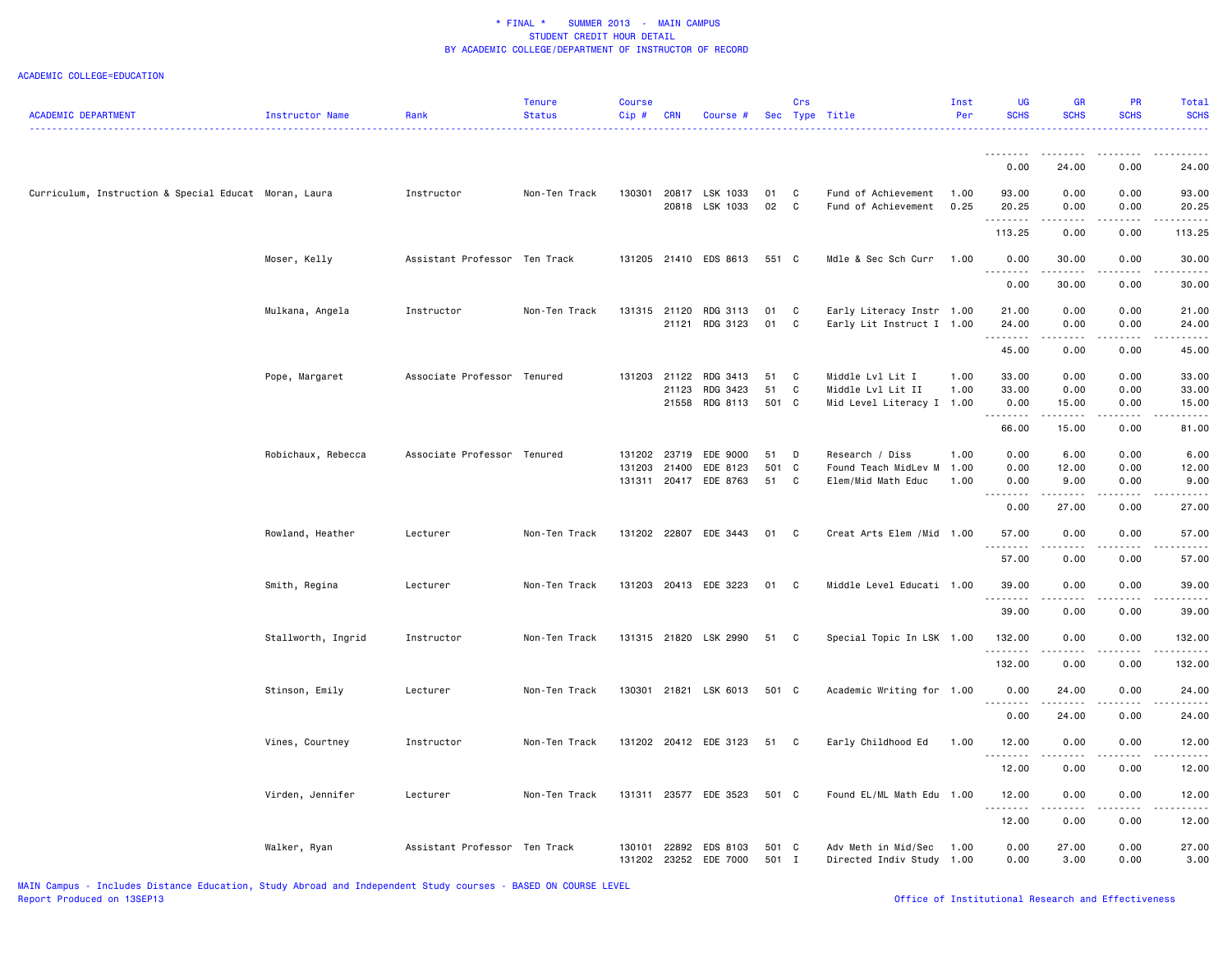| <b>ACADEMIC DEPARTMENT</b>                            | Instructor Name | Rank                          | Tenure<br>Status | Course<br>Cip# | <b>CRN</b>     | Course #                               |                        | Crs | Sec Type Title                                                              | Inst<br>Per | UG.<br><b>SCHS</b>    | <b>GR</b><br><b>SCHS</b> | <b>PR</b><br><b>SCHS</b> | Total<br><b>SCHS</b>             |
|-------------------------------------------------------|-----------------|-------------------------------|------------------|----------------|----------------|----------------------------------------|------------------------|-----|-----------------------------------------------------------------------------|-------------|-----------------------|--------------------------|--------------------------|----------------------------------|
| Curriculum, Instruction & Special Educat Walker, Ryan |                 | Assistant Professor Ten Track |                  | 131205         | 21412<br>21413 | EDS 8623<br>EDS 8623                   | 551 C<br>552 C         |     | Effective Instructio 1.00<br>Effective Instructio                           | 1.00        | 0.00<br>0.00          | 36.00<br>15.00           | 0.00<br>0.00             | 36.00<br>15.00                   |
|                                                       |                 |                               |                  |                | 23145<br>23722 | EDS 9000<br>EDS 7000                   | 103 D<br>51 I          |     | Research / Diss<br>Directed Indiv Study 1.00                                | 1.00        | 0.00<br>0.00          | 5.00<br>3.00             | 0.00<br>0.00             | 5.00<br>3.00                     |
|                                                       |                 |                               |                  | 131299         | 23723<br>21975 | EDS 8000<br>EDS 4990<br>21976 EDS 6990 | 51 D<br>001 C<br>001 C |     | Research / Thesis<br>Special Topic In EDS 1.00<br>Special Topic In EDS 1.00 | 1.00        | 0.00<br>12.00<br>0.00 | 1.00<br>0.00<br>12.00    | 0.00<br>0.00<br>0.00     | 1.00<br>12.00<br>12.00           |
|                                                       |                 |                               |                  |                |                |                                        |                        |     |                                                                             |             | ---------<br>12.00    | ---------<br>102.00      | .<br>0.00                | .<br>114.00                      |
|                                                       | Wiley, Holly    | Instructor                    | Non-Ten Track    | 310501         |                | 22884 PE 4883                          | 01                     | C.  | School Health Ed                                                            | 1.00        | 42.00<br>---------    | 0.00<br>.                | 0.00<br>.                | 42.00<br>.                       |
|                                                       |                 |                               |                  |                |                |                                        |                        |     |                                                                             |             | 42.00                 | 0.00                     | 0.00                     | 42.00                            |
| Curriculum, Instruction & Special Educat              |                 |                               |                  |                |                |                                        |                        |     |                                                                             |             | 944.25                | ========<br>819.76       | ---------<br>0.00        | ==========<br>1764.01<br>======= |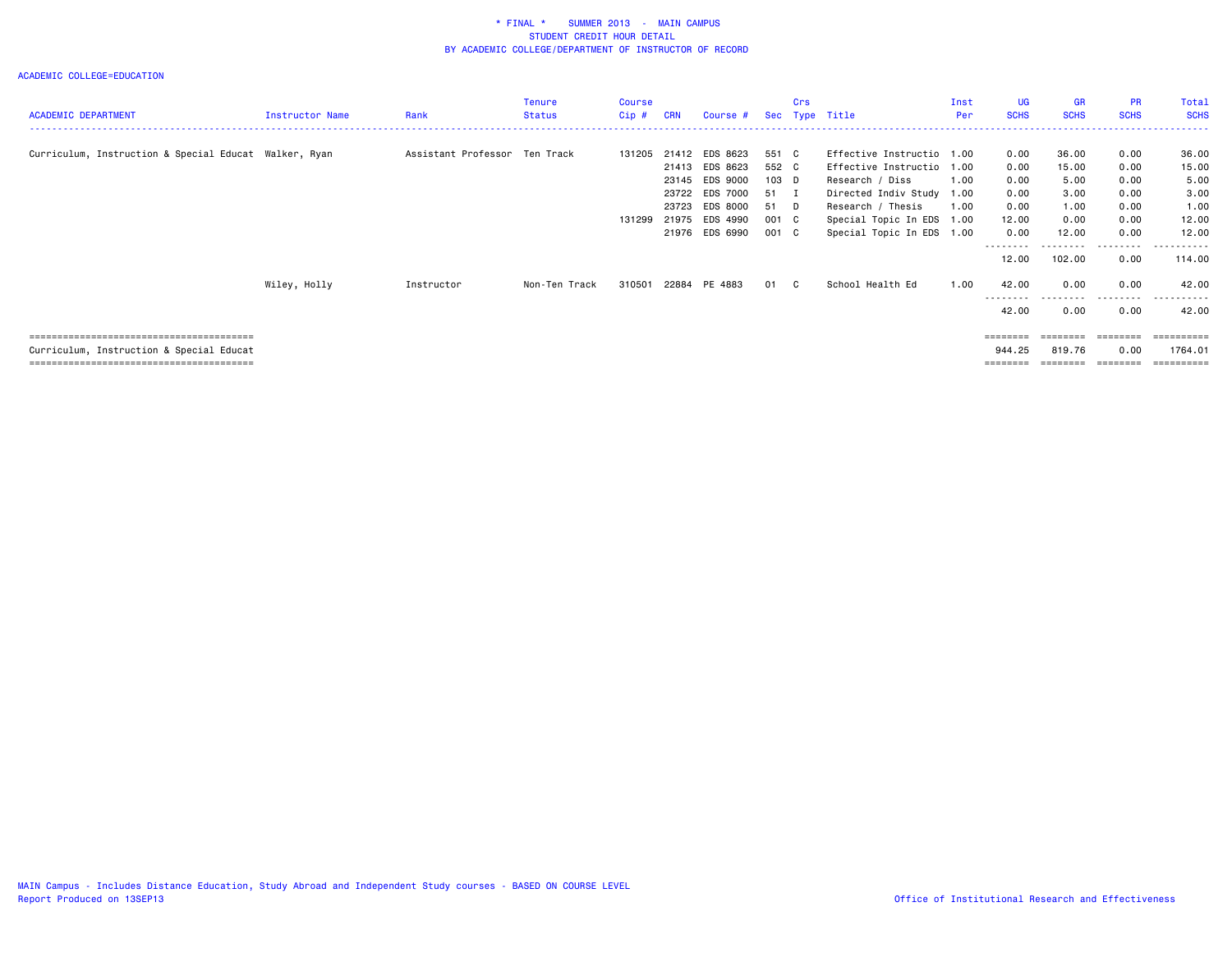|                                                            |                   |                               | <b>Tenure</b> | <b>Course</b> |            |                       |          | Crs                          |                                              | Inst | UG                | <b>GR</b>                           | PR                                                                                                                                                           | Total       |
|------------------------------------------------------------|-------------------|-------------------------------|---------------|---------------|------------|-----------------------|----------|------------------------------|----------------------------------------------|------|-------------------|-------------------------------------|--------------------------------------------------------------------------------------------------------------------------------------------------------------|-------------|
| <b>ACADEMIC DEPARTMENT</b>                                 | Instructor Name   | Rank                          | <b>Status</b> | Cip#          | <b>CRN</b> | Course #              |          |                              | Sec Type Title                               | Per  | <b>SCHS</b>       | <b>SCHS</b>                         | <b>SCHS</b>                                                                                                                                                  | <b>SCHS</b> |
|                                                            |                   |                               |               |               |            |                       |          |                              |                                              |      |                   |                                     |                                                                                                                                                              |             |
| Instructional Systems & Workforce Develo Abraham, Patricia |                   | Lecturer                      | Non-Ten Track | 131309 21946  |            | TKT 4463              | 501 C    |                              | Meth Tchn Tech Mid S 1.00                    |      | 21.00             | 0.00                                | 0.00                                                                                                                                                         | 21.00       |
|                                                            |                   |                               |               |               | 21947      | TKT 6463              | 501 C    |                              | Meth Tchn Tech Mid S                         | 1.00 | 0.00              | 6.00                                | 0.00                                                                                                                                                         | 6.00        |
|                                                            |                   |                               |               | 139999        | 21918      | TKT 4990              | 51       | C                            | Special Topic In TKT 1.00                    |      | 15.00             | 0.00                                | 0.00                                                                                                                                                         | 15.00       |
|                                                            |                   |                               |               |               |            | 21919 TKT 6990        | 51       | C                            | Special Topic In TKT 1.00                    |      | 0.00<br>.         | 18.00<br>.                          | 0.00<br>.                                                                                                                                                    | 18.00       |
|                                                            |                   |                               |               |               |            |                       |          |                              |                                              |      | 36.00             | 24.00                               | 0.00                                                                                                                                                         | 60.00       |
|                                                            | Adams, James      | Associate Professor Tenured   |               |               |            | 131309 21928 TKT 4143 | 01       | $\mathbf{C}$                 | His & Phil Career &                          | 1.00 | 12.00             | 0.00                                | 0.00                                                                                                                                                         | 12.00       |
|                                                            |                   |                               |               |               | 21929      | TKT 6143              | 01       | $\mathbf{C}$                 | His & Phil Career &                          | 1.00 | 0.00              | 12.00                               | 0.00                                                                                                                                                         | 12.00       |
|                                                            |                   |                               |               | 131319 22405  |            | TKT 9000              | $101$ D  |                              | Research / Diss                              | 1.00 | 0.00              | 15.00                               | 0.00                                                                                                                                                         | 15.00       |
|                                                            |                   |                               |               | 131399        | 21878      | TKT 4263              | 001 C    |                              | Diverse Wrk & Ed Env 1.00                    |      | 12.00             | 0.00                                | 0.00                                                                                                                                                         | 12.00       |
|                                                            |                   |                               |               |               | 21879      | TKT 6263              | 001 C    |                              | Diverse Wrk & Ed Env                         | 1.00 | 0.00              | 9.00                                | 0.00                                                                                                                                                         | 9.00        |
|                                                            |                   |                               |               |               | 21939      | TKT 4263              | 501 C    |                              | Diverse Wrk & Ed Env                         | 1.00 | 6.00              | 0.00                                | 0.00                                                                                                                                                         | 6.00        |
|                                                            |                   |                               |               |               | 21940      | TKT 6263              | 501 C    |                              | Diverse Wrk & Ed Env                         | 1.00 | 0.00              | 24.00                               | 0.00                                                                                                                                                         | 24.00       |
|                                                            |                   |                               |               |               |            | 139999 21920 TKT 8990 | 101 C    |                              | Special Topic In TKT 1.00                    |      | 0.00              | 18.00                               | 0.00                                                                                                                                                         | 18.00       |
|                                                            |                   |                               |               |               |            |                       |          |                              |                                              |      | .<br>30.00        | .<br>78.00                          | $\frac{1}{2}$<br>0.00                                                                                                                                        | 108.00      |
|                                                            |                   |                               | Non-Ten Track | 130301        |            | 21516 LSK 2010        | 501 C    |                              |                                              |      |                   |                                     |                                                                                                                                                              |             |
|                                                            | Bass, Amy         | Lecturer                      |               |               |            |                       |          |                              | Praxis: Acad Core En 1.00                    |      | 12.00             | 0.00                                | 0.00                                                                                                                                                         | 12.00       |
|                                                            |                   |                               |               |               |            | 131315 21515 LSK 1023 | 501 C    |                              | Col Read/Study Skill 1.00                    |      | 36.00<br>.        | 0.00<br>.                           | 0.00<br>.                                                                                                                                                    | 36.00       |
|                                                            |                   |                               |               |               |            |                       |          |                              |                                              |      | 48.00             | 0.00                                | 0.00                                                                                                                                                         | 48.00       |
|                                                            | Beriswill, Joanne | Assistant Professor Ten Track |               | 110301        |            | 21574 TKT 1273        | 501 C    |                              | Computer Application 1.00                    |      | 51.00             | 0.00                                | 0.00                                                                                                                                                         | 51.00       |
|                                                            |                   |                               |               | 131303        | 21177      | TKB 4583              | 51       | B                            | Graphics and Web Des                         | 1.00 | 42.00             | 0.00                                | 0.00                                                                                                                                                         | 42.00       |
|                                                            |                   |                               |               |               |            | 21179 TKB 6583        | 51       | $\overline{B}$               | Graphics and Web Des 1.00                    |      | 0.00              | 3.00                                | 0.00                                                                                                                                                         | 3.00        |
|                                                            |                   |                               |               |               |            |                       |          |                              |                                              |      | .<br>93.00        | . <u>.</u> .<br>3.00                | 0.00                                                                                                                                                         | 96.00       |
|                                                            | Berryhill, Amy    | Non-Faculty                   | Non-Faculty   |               |            | 131309 21944 TKT 4343 | 501 C    |                              | Info Tech Project Mg 1.00                    |      | 39.00             | 0.00                                | 0.00                                                                                                                                                         | 39.00       |
|                                                            |                   |                               |               |               |            |                       |          |                              |                                              |      | <u>.</u><br>39.00 | 0.00                                | 0.00                                                                                                                                                         | 39.00       |
|                                                            | Cornelious, Linda | Professor                     | Tenured       |               |            | 131309 21217 TKT 8263 | 01 C     |                              | Phil & Adm Career &                          | 1.00 | 0.00              | 15.00                               | 0.00                                                                                                                                                         | 15.00       |
|                                                            |                   |                               |               | 131319        | 22406      | <b>TKT 9000</b>       | 102 D    |                              | Research / Diss                              | 1.00 | 0.00              | 1.00                                | 0.00                                                                                                                                                         | 1.00        |
|                                                            |                   |                               |               |               |            | 131321 21206 TKT 4803 | 01 C     |                              | Integ Tech for Learn 1.00                    |      | 9.00              | 0.00                                | 0.00                                                                                                                                                         | 9.00        |
|                                                            |                   |                               |               |               |            | 21214 TKT 6803        | 01       | $\mathbf{C}$                 |                                              | 1.00 | 0.00              | 12.00                               | 0.00                                                                                                                                                         | 12.00       |
|                                                            |                   |                               |               |               |            | 21937 TKT 6803        | 02 C     |                              | Integ Tech for Learn<br>Integ Tech for Learn | 1.00 | 0.00              | 21.00                               | 0.00                                                                                                                                                         | 21.00       |
|                                                            |                   |                               |               |               |            |                       |          |                              |                                              |      | 9.00              | .<br>49.00                          | 0.00                                                                                                                                                         | 58.00       |
|                                                            | Forde, Connie     | Professor                     | Tenured       |               |            | 131319 22407 TKT 9000 | 103 D    |                              | Research / Diss                              | 1.00 | 0.00              | 9.00                                | 0.00                                                                                                                                                         | 9.00        |
|                                                            |                   |                               |               |               |            |                       |          |                              |                                              |      | <u>.</u><br>0.00  | .<br>9.00                           | 0.00                                                                                                                                                         | 9.00        |
|                                                            |                   |                               |               |               |            |                       |          |                              |                                              |      |                   |                                     |                                                                                                                                                              |             |
|                                                            | Giordano, Mickey  | Instructor                    | Non-Ten Track | 131319 22450  | 22856      | TKI 4000<br>TKI 4000  | 01<br>51 | $\mathbf{I}$<br>$\mathbf{I}$ | Directed Indiv Study                         | 1.00 | 3.00              | 0.00                                | 0.00                                                                                                                                                         | 3.00        |
|                                                            |                   |                               |               |               |            |                       |          |                              | Directed Indiv Study                         | 1.00 | 3.00              | 0.00                                | 0.00                                                                                                                                                         | 3.00        |
|                                                            |                   |                               |               | 150603 21181  |            | TKI 1814              | 01       | B                            | Basic Indust Elec &                          | 1.00 | 40.00             | 0.00                                | 0.00                                                                                                                                                         | 40.00       |
|                                                            |                   |                               |               |               | 22033      | TKI 4203              | 01       | B                            | Automated Systems                            | 1.00 | 21.00             | 0.00                                | 0.00                                                                                                                                                         | 21.00       |
|                                                            |                   |                               |               |               | 22036      | TKI 3104              | 51       | B                            | Adv Ind Ele, Electro 1.00                    |      | 60.00             | 0.00                                | 0.00                                                                                                                                                         | 60.00       |
|                                                            |                   |                               |               |               |            | 22039 TKI 4303        | 51       | B                            | Industrial Robotics                          | 1.00 | 21.00<br>.        | 0.00<br>$\sim$ $\sim$ $\sim$ $\sim$ | 0.00<br>$\frac{1}{2} \left( \frac{1}{2} \right) \left( \frac{1}{2} \right) \left( \frac{1}{2} \right) \left( \frac{1}{2} \right) \left( \frac{1}{2} \right)$ | 21.00       |
|                                                            |                   |                               |               |               |            |                       |          |                              |                                              |      | 148.00            | 0.00                                | 0.00                                                                                                                                                         | 148.00      |
|                                                            | Keel, Vicki       | Instructor                    | Non-Ten Track |               |            | 110301 21570 TKB 4543 | 551 B    |                              | Advanced Info Proces 1.00                    |      | 78.00             | 0.00                                | 0.00                                                                                                                                                         | 78.00       |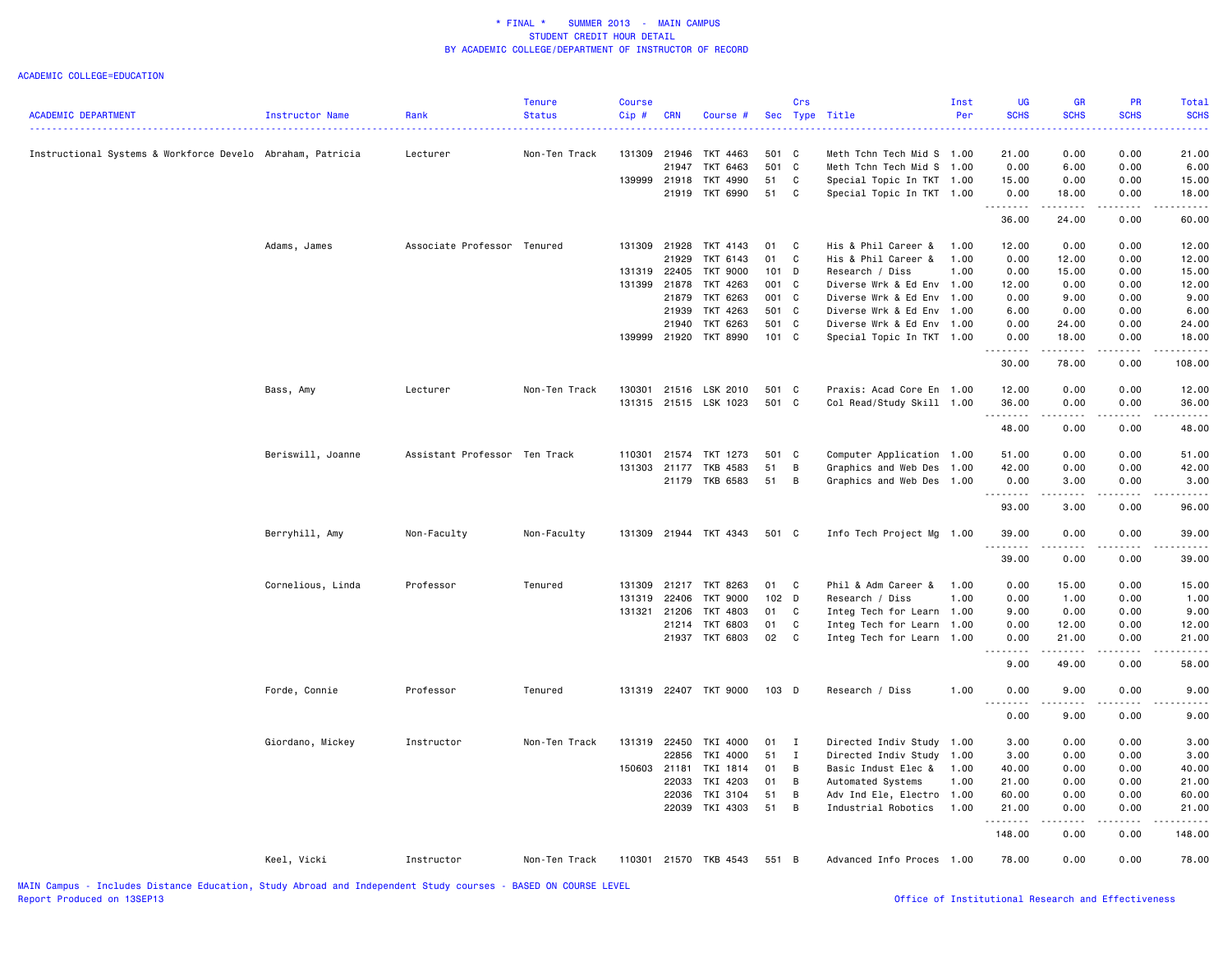|                                                      |                        |                             | <b>Tenure</b> | <b>Course</b> |              |                                   |               | Crs            |                                    | Inst         | UG                | <b>GR</b>                                                                                                                                                                                                                                                                                                                                                                                                                                                                              | PR                                                                                                                                                   | Total         |
|------------------------------------------------------|------------------------|-----------------------------|---------------|---------------|--------------|-----------------------------------|---------------|----------------|------------------------------------|--------------|-------------------|----------------------------------------------------------------------------------------------------------------------------------------------------------------------------------------------------------------------------------------------------------------------------------------------------------------------------------------------------------------------------------------------------------------------------------------------------------------------------------------|------------------------------------------------------------------------------------------------------------------------------------------------------|---------------|
| <b>ACADEMIC DEPARTMENT</b>                           | <b>Instructor Name</b> | Rank                        | <b>Status</b> | Cip#          | <b>CRN</b>   | Course #                          |               |                | Sec Type Title                     | Per          | <b>SCHS</b>       | <b>SCHS</b>                                                                                                                                                                                                                                                                                                                                                                                                                                                                            | <b>SCHS</b>                                                                                                                                          | <b>SCHS</b>   |
| Instructional Systems & Workforce Develo Keel, Vicki |                        | Instructor                  | Non-Ten Track | 110301        |              | 21575 TKT 1273                    | 551 C         |                | Computer Application 1.00          |              | 27.00             | 0.00                                                                                                                                                                                                                                                                                                                                                                                                                                                                                   | 0.00                                                                                                                                                 | 27.00         |
|                                                      |                        |                             |               | 131303        | 21932        | TKB 1123                          | 01            | $\overline{B}$ | Document Form/Info P 1.00          |              | 30.00             | 0.00                                                                                                                                                                                                                                                                                                                                                                                                                                                                                   | 0.00                                                                                                                                                 | 30.00         |
|                                                      |                        |                             |               |               |              | 21943 TKB 3133                    | 501 C         |                | Admin Management & P 1.00          |              | 51.00             | 0.00                                                                                                                                                                                                                                                                                                                                                                                                                                                                                   | 0.00                                                                                                                                                 | 51.00         |
|                                                      |                        |                             |               |               |              |                                   |               |                |                                    |              | <u>.</u>          | .                                                                                                                                                                                                                                                                                                                                                                                                                                                                                      | $\frac{1}{2} \left( \frac{1}{2} \right) \left( \frac{1}{2} \right) \left( \frac{1}{2} \right) \left( \frac{1}{2} \right) \left( \frac{1}{2} \right)$ | .             |
|                                                      |                        |                             |               |               |              |                                   |               |                |                                    |              | 186.00            | 0.00                                                                                                                                                                                                                                                                                                                                                                                                                                                                                   | 0.00                                                                                                                                                 | 186.00        |
|                                                      | Melby-Codling, Mary    | Instructor                  | Non-Ten Track |               |              | 500799 21185 TKI 2413             | 51            | $\mathbf{C}$   | Hi & Appr Artcrafts                | 1.00         | 30.00             | 0.00                                                                                                                                                                                                                                                                                                                                                                                                                                                                                   | 0.00                                                                                                                                                 | 30.00         |
|                                                      |                        |                             |               |               |              | 21186 TKI 2413                    | 52            | $\mathbf{C}$   | Hi & Appr Artcrafts                | 1.00         | 63.00<br><u>.</u> | 0.00<br>.                                                                                                                                                                                                                                                                                                                                                                                                                                                                              | 0.00<br>د د د د د                                                                                                                                    | 63.00<br>.    |
|                                                      |                        |                             |               |               |              |                                   |               |                |                                    |              | 93.00             | 0.00                                                                                                                                                                                                                                                                                                                                                                                                                                                                                   | 0.00                                                                                                                                                 | 93.00         |
|                                                      | Mize, Mervin           | Instructor                  | Non-Ten Track | 141701        | 22040        | TKI 3363                          | 51            | - B            | Motion & Time Study                | 1.00         | 27.00             | 0.00                                                                                                                                                                                                                                                                                                                                                                                                                                                                                   | 0.00                                                                                                                                                 | 27.00         |
|                                                      |                        |                             |               | 150603        | 22034        | TKI 3224                          | 01            | B              | Ind Materials Tech                 | 1.00         | 40.00             | 0.00                                                                                                                                                                                                                                                                                                                                                                                                                                                                                   | 0.00                                                                                                                                                 | 40.00         |
|                                                      |                        |                             |               | 150612        | 22032        | TKI 1203                          | 01            | B              | Industrial Communica               | 1.00         | 24.00             | 0.00                                                                                                                                                                                                                                                                                                                                                                                                                                                                                   | 0.00                                                                                                                                                 | 24.00         |
|                                                      |                        |                             |               |               |              | 22038 TKI 2123                    | 51            | $\overline{B}$ | Intro to CNC Prog                  | 1.00         | 36.00<br>.        | 0.00<br>.                                                                                                                                                                                                                                                                                                                                                                                                                                                                              | 0.00<br>المتمام المتعاد                                                                                                                              | 36.00         |
|                                                      |                        |                             |               |               |              |                                   |               |                |                                    |              | 127.00            | 0.00                                                                                                                                                                                                                                                                                                                                                                                                                                                                                   | 0.00                                                                                                                                                 | 127.00        |
|                                                      | Okojie, Mabel          | Associate Professor Tenured |               |               | 110301 21921 | TKT 8773                          | 001 C         |                | Teach & Train with M               | 1.00         | 0.00              | 9.00                                                                                                                                                                                                                                                                                                                                                                                                                                                                                   | 0.00                                                                                                                                                 | 9.00          |
|                                                      |                        |                             |               |               | 21930        | TKT 8793                          | 101 E         |                | Dir Proj Instr Tech                | 1.00         | 0.00              | 12.00                                                                                                                                                                                                                                                                                                                                                                                                                                                                                  | 0.00                                                                                                                                                 | 12.00         |
|                                                      |                        |                             |               | 131309        | 21925        | TKT 8273                          | 01            | C              | Con Iss Cur Pla ISWE               | 1.00         | 0.00              | 6.00                                                                                                                                                                                                                                                                                                                                                                                                                                                                                   | 0.00                                                                                                                                                 | 6.00          |
|                                                      |                        |                             |               |               | 21950        | TKT 8233                          | 51            | $\mathbf{C}$   | Anal & Survey Resear               | 1.00         | 0.00              | 12.00                                                                                                                                                                                                                                                                                                                                                                                                                                                                                  | 0.00                                                                                                                                                 | 12.00         |
|                                                      |                        |                             |               | 131319        | 22408        | <b>TKT 9000</b>                   | 104 D         |                | Research / Diss                    | 1.00         | 0.00              | 9.00                                                                                                                                                                                                                                                                                                                                                                                                                                                                                   | 0.00                                                                                                                                                 | 9.00          |
|                                                      |                        |                             |               | 521204        | 21941        | TKT 4733                          | 501 C         |                | Mgn Mutlimedia Lrn                 | 1.00         | 18.00             | 0.00                                                                                                                                                                                                                                                                                                                                                                                                                                                                                   | 0.00                                                                                                                                                 | 18.00         |
|                                                      |                        |                             |               |               |              | 21942 TKT 6733                    | 501 C         |                | Mgn Multimedia Lrn E 1.00          |              | 0.00<br>.         | 6.00                                                                                                                                                                                                                                                                                                                                                                                                                                                                                   | 0.00                                                                                                                                                 | 6.00          |
|                                                      |                        |                             |               |               |              |                                   |               |                |                                    |              | 18.00             | 54.00                                                                                                                                                                                                                                                                                                                                                                                                                                                                                  | 0.00                                                                                                                                                 | 72.00         |
|                                                      | Olinzock, Anthony      | Professor                   | Tenured       |               |              | 110301 21175 TKB 4283             | 51            | $\overline{B}$ | Advanced Office Syst 1.00          |              | 15.00             | 0.00                                                                                                                                                                                                                                                                                                                                                                                                                                                                                   | 0.00                                                                                                                                                 | 15.00         |
|                                                      |                        |                             |               |               | 21178        | TKB 6283                          | 51            | C              | Advanced Office Syst 1.00          |              | 0.00              | 12.00                                                                                                                                                                                                                                                                                                                                                                                                                                                                                  | 0.00                                                                                                                                                 | 12.00         |
|                                                      |                        |                             |               |               | 21194        | TKT 1273                          | 001 C         |                | Computer Application               | 1.00         | 30.00             | 0.00                                                                                                                                                                                                                                                                                                                                                                                                                                                                                   | 0.00                                                                                                                                                 | 30.00         |
|                                                      |                        |                             |               |               | 21205        | TKT 4753                          | 01            | C              | Presenting with Medi 1.00          |              | 54.00             | 0.00                                                                                                                                                                                                                                                                                                                                                                                                                                                                                   | 0.00                                                                                                                                                 | 54.00         |
|                                                      |                        |                             |               |               |              | 21213 TKT 6753                    | 01            | C              | Presenting with Medi               | 1.00         | 0.00              | 12.00                                                                                                                                                                                                                                                                                                                                                                                                                                                                                  | 0.00                                                                                                                                                 | 12.00         |
|                                                      |                        |                             |               |               | 23523        | TKT 1273                          | 01            | $\mathbf{C}$   | Computer Application               | 1.00         | 30.00             | 0.00                                                                                                                                                                                                                                                                                                                                                                                                                                                                                   | 0.00                                                                                                                                                 | 30.00         |
|                                                      |                        |                             |               | 131303        | 21176        | TKB 4563                          | 51            | C              | Intro to Data Networ               | 1.00         | 42.00             | 0.00                                                                                                                                                                                                                                                                                                                                                                                                                                                                                   | 0.00                                                                                                                                                 | 42.00         |
|                                                      |                        |                             |               | 131319        | 22409        | <b>TKT 9000</b><br>23596 TKT 9000 | 105 D<br>01 D |                | Research / Diss<br>Research / Diss | 1.00<br>1.00 | 0.00<br>0.00      | 22.00<br>3.00                                                                                                                                                                                                                                                                                                                                                                                                                                                                          | 0.00<br>0.00                                                                                                                                         | 22.00<br>3.00 |
|                                                      |                        |                             |               |               |              |                                   |               |                |                                    |              | .<br>171.00       | $\frac{1}{2} \left( \frac{1}{2} \right) \left( \frac{1}{2} \right) \left( \frac{1}{2} \right) \left( \frac{1}{2} \right) \left( \frac{1}{2} \right)$<br>49.00                                                                                                                                                                                                                                                                                                                          | .<br>0.00                                                                                                                                            | 220.00        |
|                                                      |                        |                             |               |               |              |                                   |               |                |                                    |              |                   |                                                                                                                                                                                                                                                                                                                                                                                                                                                                                        |                                                                                                                                                      |               |
|                                                      | Wyatt, John            | Associate Professor Tenured |               |               | 150603 21188 | TKI 3183                          | 51            | $\mathsf{L}$   | Machine Metal Proc                 | 1.00         | 21.00             | 0.00                                                                                                                                                                                                                                                                                                                                                                                                                                                                                   | 0.00                                                                                                                                                 | 21.00         |
|                                                      |                        |                             |               |               | 22037        | TKI 4263                          | 51            | $\mathbf{C}$   | Mfg Tech & Proc                    | 1.00         | 48.00             | 0.00                                                                                                                                                                                                                                                                                                                                                                                                                                                                                   | 0.00                                                                                                                                                 | 48.00         |
|                                                      |                        |                             |               |               | 150612 22030 | TKI 3353                          | 01            | B              | Forecast & Cost Mode 1.00          |              | 63.00             | 0.00                                                                                                                                                                                                                                                                                                                                                                                                                                                                                   | 0.00                                                                                                                                                 | 63.00         |
|                                                      |                        |                             |               |               |              | 22031 TKI 3343                    | 01            | B              | CAD/CAM                            | 1.00         | 39.00<br>.        | 0.00<br>.                                                                                                                                                                                                                                                                                                                                                                                                                                                                              | 0.00                                                                                                                                                 | 39.00         |
|                                                      |                        |                             |               |               |              |                                   |               |                |                                    |              | 171.00            | 0.00                                                                                                                                                                                                                                                                                                                                                                                                                                                                                   | 0.00                                                                                                                                                 | 171.00        |
|                                                      | Yu, Chien              | Associate Professor Tenured |               | 131319        |              | 22411 TKT 9000                    | 107 D         |                | Research / Diss                    | 1.00         | 0.00              | 12.00                                                                                                                                                                                                                                                                                                                                                                                                                                                                                  | 0.00                                                                                                                                                 | 12.00         |
|                                                      |                        |                             |               | 131321        |              | 21938 TKT 8813                    | 51            | C              | Issues in Distance E 1.00          |              | 0.00              | 21.00<br>.                                                                                                                                                                                                                                                                                                                                                                                                                                                                             | 0.00<br>المتمالين                                                                                                                                    | 21.00<br>.    |
|                                                      |                        |                             |               |               |              |                                   |               |                |                                    |              | 0.00              | 33.00                                                                                                                                                                                                                                                                                                                                                                                                                                                                                  | 0.00                                                                                                                                                 | 33.00         |
|                                                      |                        |                             |               |               |              |                                   |               |                |                                    |              | ========          | ========                                                                                                                                                                                                                                                                                                                                                                                                                                                                               | $= 222222222$                                                                                                                                        |               |
| Instructional Systems & Workforce Develo             |                        |                             |               |               |              |                                   |               |                |                                    |              | 1169.00           | 299.00                                                                                                                                                                                                                                                                                                                                                                                                                                                                                 | 0.00                                                                                                                                                 | 1468.00       |
|                                                      |                        |                             |               |               |              |                                   |               |                |                                    |              | ========          | $\begin{array}{cccccccccc} \multicolumn{2}{c}{} & \multicolumn{2}{c}{} & \multicolumn{2}{c}{} & \multicolumn{2}{c}{} & \multicolumn{2}{c}{} & \multicolumn{2}{c}{} & \multicolumn{2}{c}{} & \multicolumn{2}{c}{} & \multicolumn{2}{c}{} & \multicolumn{2}{c}{} & \multicolumn{2}{c}{} & \multicolumn{2}{c}{} & \multicolumn{2}{c}{} & \multicolumn{2}{c}{} & \multicolumn{2}{c}{} & \multicolumn{2}{c}{} & \multicolumn{2}{c}{} & \multicolumn{2}{c}{} & \multicolumn{2}{c}{} & \mult$ | $= 222222222$                                                                                                                                        |               |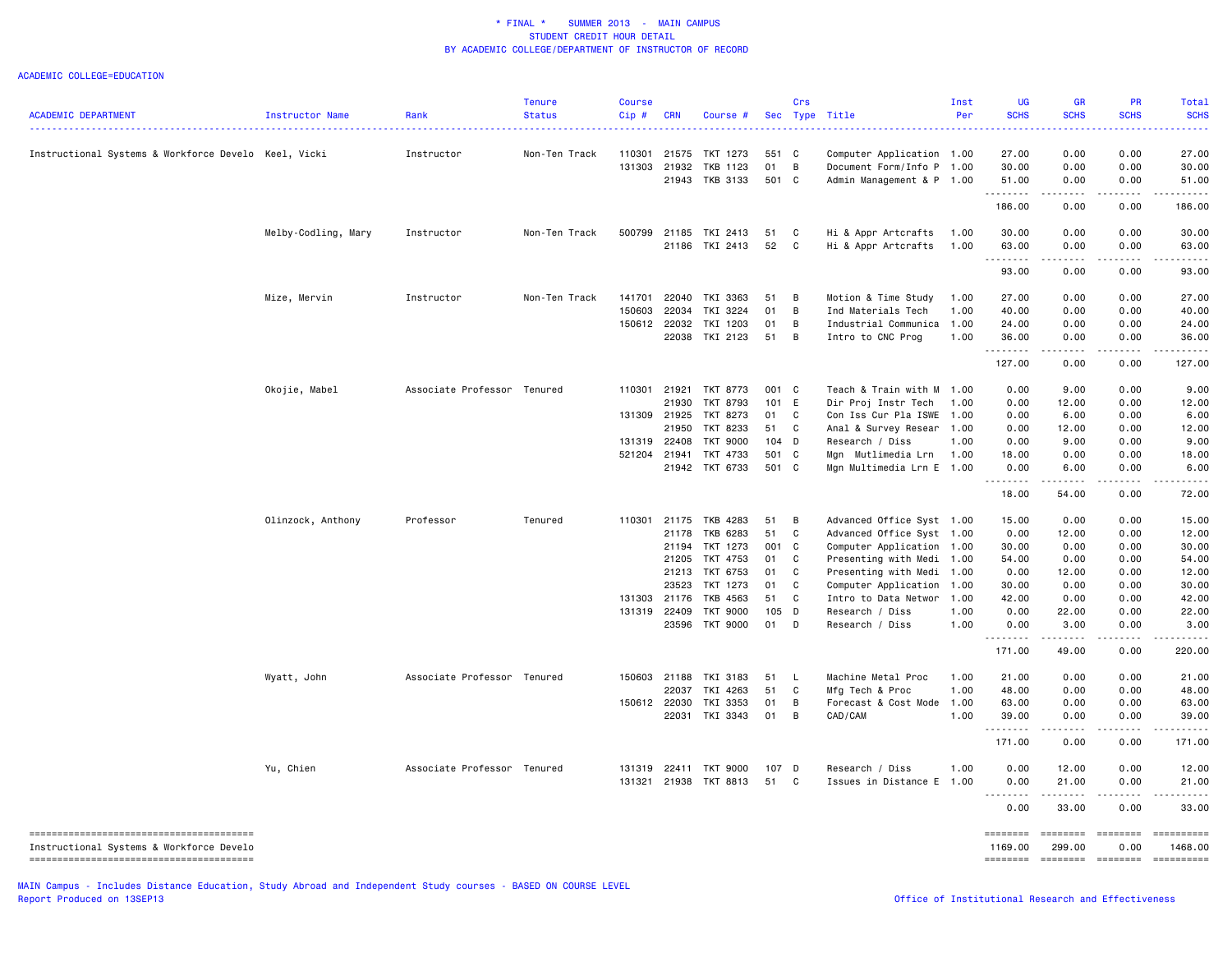|                            |                        |                               | <b>Tenure</b> | <b>Course</b> |              |                      |         | Crs          |                           | Inst | <b>UG</b>   | <b>GR</b>                        | PR          | Total       |
|----------------------------|------------------------|-------------------------------|---------------|---------------|--------------|----------------------|---------|--------------|---------------------------|------|-------------|----------------------------------|-------------|-------------|
| <b>ACADEMIC DEPARTMENT</b> | Instructor Name        | Rank                          | <b>Status</b> | Cip#          | <b>CRN</b>   | Course #             | Sec     |              | Type Title                | Per  | <b>SCHS</b> | <b>SCHS</b>                      | <b>SCHS</b> | <b>SCHS</b> |
| Kinesiology                | Abadie, Ben            | Professor                     | Tenured       | 260908        | 20526        | EP 4113              | 01      | B            | Fitness Prog & Testi 1.00 |      | 63.00       | 0.00                             | 0.00        | 63.00       |
|                            |                        |                               |               |               | 20527        | EP 4113              | 51      | B            | Fitness Prog & Testi 1.00 |      | 63.00       | 0.00                             | 0.00        | 63.00       |
|                            |                        |                               |               |               | 310505 20522 | EP 3613              | 001 C   |              | Exercise Electrocard      | 1.00 | 36.00       | 0.00                             | 0.00        | 36.00       |
|                            |                        |                               |               |               | 20523        | EP 3613              | 01      | C            | Exercise Electrocard      | 1.00 | 66.00       | 0.00                             | 0.00        | 66.00       |
|                            |                        |                               |               |               |              | 21956 EP 2013        | 51      | C            | Intro to Exerc Scien 1.00 |      | 30.00       | 0.00                             | 0.00        | 30.00       |
|                            |                        |                               |               |               |              |                      |         |              |                           |      | .<br>258.00 | .<br>0.00                        | .<br>0.00   | .<br>258.00 |
|                            | Agiovlasitis, Stamatis | Assistant Professor Ten Track |               | 260908        | 20529        | EP 4133              | 01      | C            | Ex Prog Clinical Pop 1.00 |      | 45.00       | 0.00                             | 0.00        | 45.00       |
|                            |                        |                               |               |               | 21960        | EP 4123              | 51      | C            | Aging and Physical A 1.00 |      | 39.00       | 0.00                             | 0.00        | 39.00       |
|                            |                        |                               |               |               | 21962        | EP 4183              | 01      | B            | Exercise & Weight Co 1.00 |      | 39.00       | 0.00                             | 0.00        | 39.00       |
|                            |                        |                               |               |               |              | 21970 EP 4133        | 001 C   |              | Ex Prog Clinical Pop 1.00 |      | 15.00       | 0.00                             | 0.00        | 15.00       |
|                            |                        |                               |               |               |              |                      |         |              |                           |      | .           | .                                | .           | .           |
|                            |                        |                               |               |               |              |                      |         |              |                           |      | 138.00      | 0.00                             | 0.00        | 138.00      |
|                            | Carlisle, Danny        | Lecturer                      | Non-Ten Track |               | 131314 21018 | PE 4413              | 01      | B            | Basic Driver Ed I         | 1.00 | 60.00       | 0.00                             | 0.00        | 60.00       |
|                            |                        |                               |               |               | 21019        | PE 4423              | 51      | C            | Driver Ed Meth II         | 1.00 | 54.00       | 0.00                             | 0.00        | 54.00       |
|                            |                        |                               |               | 310505        | 23696        | KI 4000              | 52      | $\mathbf{I}$ | Directed Indiv Study      | 1.00 | 3.00        | 0.00                             | 0.00        | 3.00        |
|                            |                        |                               |               |               | 23734        | KI 4000              | 53      | I            | Directed Indiv Study      | 1.00 | 3.00        | 0.00                             | 0.00        | 3.00        |
|                            |                        |                               |               |               | 512201 21013 | PE 3433              | 01      | C            | Genl Safety Methods       | 1.00 | 42.00       | 0.00                             | 0.00        | 42.00       |
|                            |                        |                               |               |               |              | 21014 PE 3433        | 51      | C            | Genl Safety Methods       | 1.00 | 57.00       | 0.00                             | 0.00        | 57.00       |
|                            |                        |                               |               |               |              |                      |         |              |                           |      | .<br>219.00 | $\omega = \omega/\omega$<br>0.00 | .<br>0.00   | .<br>219.00 |
|                            | Funderburk, Deborah    | Instructor                    | Non-Ten Track | 500301        |              | 20998 PE 1323        | 51      | B            | Hist & Apprec of Dan 1.00 |      | 63.00       | 0.00                             | 0.00        | 63.00       |
|                            |                        |                               |               |               |              |                      |         |              |                           |      | 63.00       | 0.00                             | 0.00        | 63.00       |
|                            | Gilliland, Katherine   | Associate Professor Ten Track |               | 310501        | 21002        | PE 3133              | 001 B   |              | Adapted Physical Ed       | 1.00 | 39.00       | 0.00                             | 0.00        | 39.00       |
|                            |                        |                               |               | 310504        | 23357        | PE 2043              | 51      | C            | Intro to Sports Stud 1.00 |      | 15.00       | 0.00                             | 0.00        | 15.00       |
|                            |                        |                               |               | 310505        | 21967        | PE 4173              | 01      | C            | Test & Measure            | 1.00 | 24.00       | 0.00                             | 0.00        | 24.00       |
|                            |                        |                               |               |               | 22821        | KI 4000              | 51      | $\mathbf{I}$ | Directed Indiv Study      | 1.00 | 3.00        | 0.00                             | 0.00        | 3.00        |
|                            |                        |                               |               |               | 23356        | KI 2603              | 51      | C            | Medical Terminology       | 1.00 | 21.00       | 0.00                             | 0.00        | 21.00       |
|                            |                        |                               |               |               | 23670        | KI 4000              | 01 I    |              | Directed Indiv Study      | 1.00 | 3.00        | 0.00                             | 0.00        | 3.00        |
|                            |                        |                               |               |               | 23672        | KI 4000              | 03      | $\mathbf{I}$ | Directed Indiv Study      | 1.00 | 3.00        | 0.00                             | 0.00        | 3.00        |
|                            |                        |                               |               |               |              | 23673 KI 4000        | 04 I    |              | Directed Indiv Study 1.00 |      | 3.00        | 0.00                             | 0.00        | 3.00        |
|                            |                        |                               |               |               |              |                      |         |              |                           |      | 111.00      | .<br>0.00                        | 0.00        | 111.00      |
|                            | Grant, Erin            | Instructor                    | Non-Ten Track | 310505        | 20779        | KI 2023              | 01      | C            | Found of Health Educ 1.00 |      | 27.00       | 0.00                             | 0.00        | 27.00       |
|                            |                        |                               |               |               |              | 20780 KI 2023        | 51      | C            | Found of Health Educ 1.00 |      | 24.00       | 0.00                             | 0.00        | 24.00       |
|                            |                        |                               |               |               | 20781        | KI 2213              | 001 C   |              | Emergency Health Car      | 1.00 | 30.00       | 0.00                             | 0.00        | 30.00       |
|                            |                        |                               |               |               | 20782        | KI 2213              | 01      | C            | Emergency Health Car 1.00 |      | 33.00       | 0.00                             | 0.00        | 33.00       |
|                            |                        |                               |               |               |              | 20784 KI 2213        | 51      | C            | Emergency Health Car 1.00 |      | 57.00       | 0.00                             | 0.00        | 57.00       |
|                            |                        |                               |               |               |              |                      |         |              |                           |      | .<br>171.00 | د د د د<br>0.00                  | .<br>0.00   | 171.00      |
|                            | Gremillion, Justin     | Non-Faculty                   | Non-Faculty   |               |              | 310505 21964 KI 3273 | 01      | B            | Athletic Training         | 0.50 | 13.50       | 0.00                             | 0.00        | 13.50       |
|                            |                        |                               |               |               |              |                      |         |              |                           |      | .<br>13.50  | .<br>0.00                        | .<br>0.00   | .<br>13.50  |
|                            | Holmes, Megan          | Assistant Professor           | Ten Track     | 260908        | 20513        | EP 3233              | 01      | C            | Anatomical Kinesiolo 1.00 |      | 42.00       | 0.00                             | 0.00        | 42.00       |
|                            |                        |                               |               |               |              | 20535 EP 4603        | 001 C   |              | Physical Activity Ep 1.00 |      | 24.00       | 0.00                             | 0.00        | 24.00       |
|                            |                        |                               |               | 310505        |              | 22816 KI 7000        | $101$ I |              | Directed Indiv Study 1.00 |      | 0.00        | 3.00                             | 0.00        | 3.00        |
|                            |                        |                               |               |               |              |                      |         |              |                           |      |             |                                  |             |             |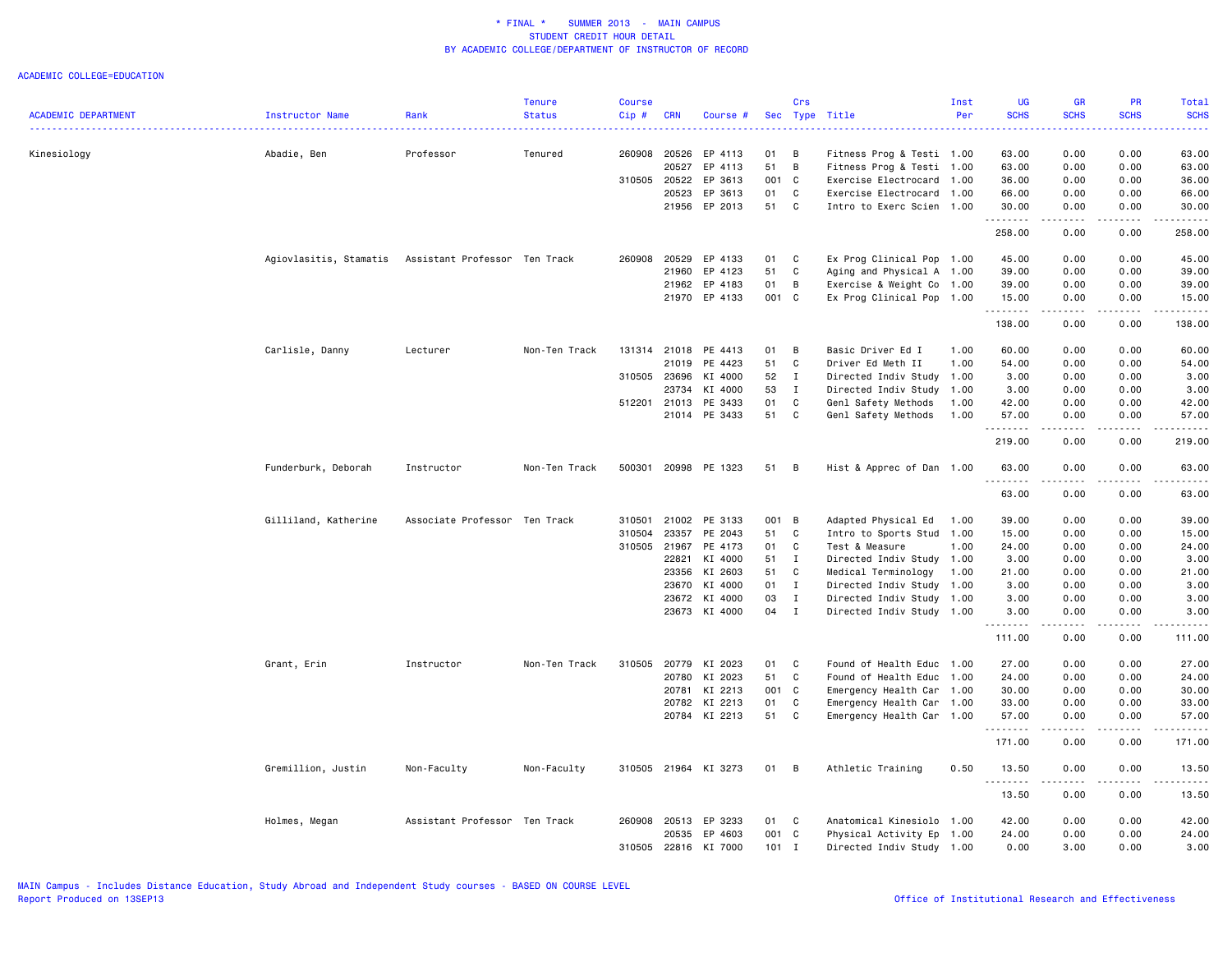|                            |                        |                               | <b>Tenure</b>  | <b>Course</b> |              |                          |                | Crs          |                                  | Inst         | <b>UG</b>                      | <b>GR</b>                           | <b>PR</b>        | Total                                                                                                                                                         |
|----------------------------|------------------------|-------------------------------|----------------|---------------|--------------|--------------------------|----------------|--------------|----------------------------------|--------------|--------------------------------|-------------------------------------|------------------|---------------------------------------------------------------------------------------------------------------------------------------------------------------|
| <b>ACADEMIC DEPARTMENT</b> | <b>Instructor Name</b> | Rank                          | <b>Status</b>  | Cip#          | <b>CRN</b>   | Course #                 |                |              | Sec Type Title                   | Per          | <b>SCHS</b>                    | <b>SCHS</b>                         | <b>SCHS</b>      | <b>SCHS</b>                                                                                                                                                   |
|                            |                        |                               |                |               |              |                          |                |              |                                  |              | . <b>.</b>                     |                                     |                  |                                                                                                                                                               |
|                            |                        |                               |                |               |              |                          |                |              |                                  |              | 66.00                          | 3.00                                | 0.00             | 69.00                                                                                                                                                         |
| Kinesiology                | Joe, Lee               | Instructor                    | Non-Ten Track  | 260908        | 20518        | EP 3304                  | 51             | $\mathbf{C}$ | Exercise Physiology              | 1.00         | 36.00                          | 0.00                                | 0.00             | 36.00                                                                                                                                                         |
|                            |                        |                               |                |               | 20533        | EP 4210                  | 101 E          |              | Hlth Fitness Stdies              | 1.00         | 54.00                          | 0.00                                | 0.00             | 54.00                                                                                                                                                         |
|                            |                        |                               |                |               | 20537        | EP 4810<br>20538 EP 4810 | 101 H<br>102 H |              | Clin Exercise Phys I 1.00        |              | 222.00<br>210.00               | 0.00<br>0.00                        | 0.00<br>0.00     | 222.00<br>210.00                                                                                                                                              |
|                            |                        |                               |                |               |              |                          |                |              | Clin Exercise Phys I 1.00        |              | .                              | .                                   | .                | . <u>.</u>                                                                                                                                                    |
|                            |                        |                               |                |               |              |                          |                |              |                                  |              | 522.00                         | 0.00                                | 0.00             | 522.00                                                                                                                                                        |
|                            | Johnson, Christopher   | Non-Faculty                   | Non-Faculty    | 310505        | 20788        | KI 3273                  | 51             | C            | Athletic Training                | 1.00         | 33.00                          | 0.00                                | 0.00             | 33.00                                                                                                                                                         |
|                            |                        |                               |                |               | 21964        | KI 3273                  | 01             | B            | Athletic Training                | 0.50         | 13.50<br>.                     | 0.00<br>$\sim$ $\sim$ $\sim$ $\sim$ | 0.00<br>.        | 13.50<br>.                                                                                                                                                    |
|                            |                        |                               |                |               |              |                          |                |              |                                  |              | 46.50                          | 0.00                                | 0.00             | 46.50                                                                                                                                                         |
|                            | Kavazis, Andreas       | Assistant Professor Ten Track |                | 260908        | 20515        | EP 3304                  | 01             | C            | Exercise Physiology              | 1.00         | 100.00                         | 0.00                                | 0.00             | 100.00                                                                                                                                                        |
|                            |                        |                               |                |               | 20525        | EP 4113                  | 001 B          |              | Fitness Prog & Testi 1.00        |              | 93.00                          | 0.00                                | 0.00             | 93.00                                                                                                                                                         |
|                            |                        |                               |                |               |              | 310505 20795 KI 8313     | 01             | C            | Interpret Data Kines 1.00        |              | 0.00<br>.                      | 42.00<br>.                          | 0.00<br>.        | 42.00<br>$\frac{1}{2} \left( \frac{1}{2} \right) \left( \frac{1}{2} \right) \left( \frac{1}{2} \right) \left( \frac{1}{2} \right) \left( \frac{1}{2} \right)$ |
|                            |                        |                               |                |               |              |                          |                |              |                                  |              | 193.00                         | 42.00                               | 0.00             | 235.00                                                                                                                                                        |
|                            | Kebach, Kari           | Non-Faculty                   | Non-Faculty    |               |              | 310505 20793 KI 3633     | 51             | B            | Rehab Technique in S 1.00        |              | 21.00                          | 0.00                                | 0.00             | 21.00                                                                                                                                                         |
|                            |                        |                               |                |               |              |                          |                |              |                                  |              | .<br>21.00                     | .<br>0.00                           | .<br>0.00        | .<br>21.00                                                                                                                                                    |
|                            | Knight, Adam           | Assistant Professor Ten Track |                |               | 131314 21017 | PE 4283                  | 51             | C            | Sport Biomechanics               | 1.00         | 33.00                          | 0.00                                | 0.00             | 33.00                                                                                                                                                         |
|                            |                        |                               |                |               | 21963        | EP 4503                  | 01             | C            | Mechanical Analysis              | 1.00         | 48.00                          | 0.00                                | 0.00             | 48.00                                                                                                                                                         |
|                            |                        |                               |                | 260908        | 21971        | EP 4703                  | 001 C          |              | Neural Contl Human M             | 1.00         | 102.00                         | 0.00                                | 0.00             | 102.00                                                                                                                                                        |
|                            |                        |                               |                |               |              | 310505 21020 PE 4853     | 51             | C            | Motor Lrng and Skill 1.00        |              | 57.00<br>.                     | 0.00                                | 0.00             | 57.00                                                                                                                                                         |
|                            |                        |                               |                |               |              |                          |                |              |                                  |              | 240.00                         | 0.00                                | 0.00             | 240.00                                                                                                                                                        |
|                            | Kvasnicka, Mallory     | Grad Teach Assist             | Not Applicable | 260908        |              | 20517 EP 3304            | 03             | К            | Exercise Physiology              | 0.40         | 0.00                           | 0.00                                | 0.00             | 0.00                                                                                                                                                          |
|                            |                        |                               |                |               |              |                          |                |              |                                  |              | 0.00                           | 0.00                                | 0.00             | 0.00                                                                                                                                                          |
|                            | Lamberth, John         | Associate Professor Tenured   |                |               | 310505 23358 | KI 4000                  | $104$ I        |              | Directed Indiv Study 1.00        |              | 3.00                           | 0.00                                | 0.00             | 3.00                                                                                                                                                          |
|                            |                        |                               |                |               |              | 23526 KI 4000            | 105 I          |              | Directed Indiv Study 1.00        |              | 3.00                           | 0.00                                | 0.00             | 3.00                                                                                                                                                          |
|                            |                        |                               |                |               |              |                          |                |              |                                  |              | $- - - - -$<br>$- - -$<br>6.00 | .<br>0.00                           | .<br>0.00        | $\cdots$<br>6.00                                                                                                                                              |
|                            |                        |                               |                |               |              |                          |                |              |                                  |              |                                |                                     |                  |                                                                                                                                                               |
|                            | Love, Adam             | Assistant Professor Ten Track |                | 131314 21958  | 22609        | SS 4403<br>SS 6403       | 51<br>51       | C<br>C       | Gender & Sport<br>Gender & Sport | 1.00<br>1.00 | 39.00<br>0.00                  | 0.00<br>9.00                        | 0.00<br>0.00     | 39.00<br>9.00                                                                                                                                                 |
|                            |                        |                               |                | 310504        | 21959        | SS 8883                  | 51             | C            | Ethical Issues in Sp             | 1.00         | 0.00                           | 12.00                               | 0.00             | 12.00                                                                                                                                                         |
|                            |                        |                               |                | 310505        | 22806        | KI 8000                  | 102 D          |              | Research/Thesis                  | 1.00         | 0.00                           | 1.00                                | 0.00             | 1.00                                                                                                                                                          |
|                            |                        |                               |                |               |              |                          |                |              |                                  |              | 22222<br>39.00                 | .<br>22.00                          | الأعامات<br>0.00 | المستمات<br>61.00                                                                                                                                             |
|                            | McAllister, Matthew    | Grad Teach Assist             | Not Applicable | 260908        | 20516        | EP 3304                  | 02             | К            | Exercise Physiology              | 0.40         | 0.00                           | 0.00                                | 0.00             | 0.00                                                                                                                                                          |
|                            |                        |                               |                |               | 20520        | EP 3304                  | 53             | К            | Exercise Physiology              | 0.40         | 0.00<br>.                      | 0.00<br>.                           | 0.00<br>.        | 0.00<br>----                                                                                                                                                  |
|                            |                        |                               |                |               |              |                          |                |              |                                  |              | 0.00                           | 0.00                                | 0.00             | 0.00                                                                                                                                                          |
|                            | Morse, Alan            | Assistant Professor Ten Track |                | 131314        | 21973        | SS 8203                  | 001 C          |              | Funding of Sport                 | 1.00         | 0.00                           | 12.00                               | 0.00             | 12.00                                                                                                                                                         |
|                            |                        |                               |                |               | 310504 21148 | SS 4396                  | 101 E          |              | Sports Studies Inter             | 1.00         | 150.00                         | 0.00                                | 0.00             | 150.00                                                                                                                                                        |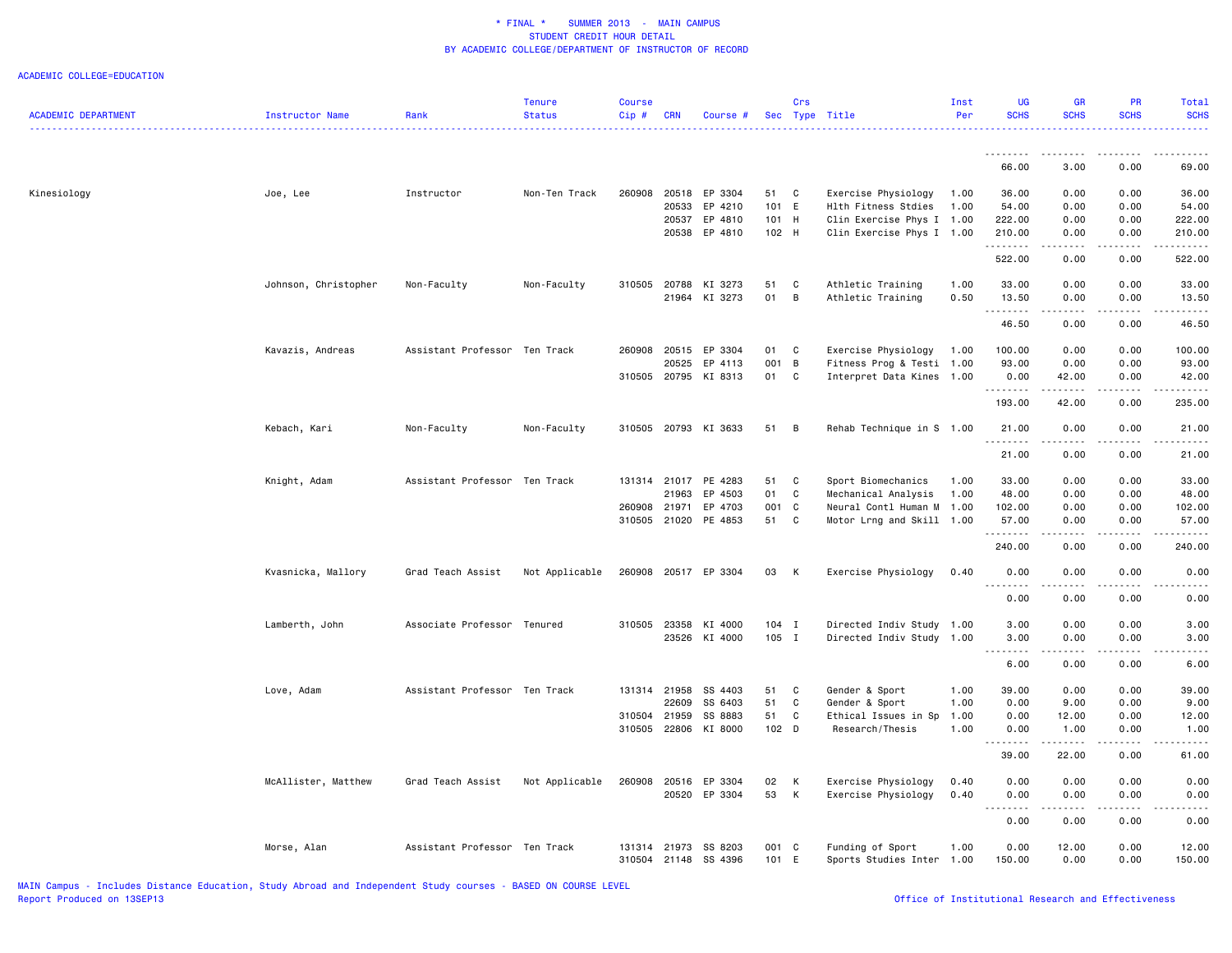|                            |                 |                               | <b>Tenure</b>  | <b>Course</b> |              |                      |         | Crs          |                           | Inst | <b>UG</b>             | <b>GR</b>                                                                                                                                                    | <b>PR</b>        | <b>Total</b>     |
|----------------------------|-----------------|-------------------------------|----------------|---------------|--------------|----------------------|---------|--------------|---------------------------|------|-----------------------|--------------------------------------------------------------------------------------------------------------------------------------------------------------|------------------|------------------|
| <b>ACADEMIC DEPARTMENT</b> | Instructor Name | Rank                          | <b>Status</b>  | $Cip$ #       | <b>CRN</b>   | Course #             |         |              | Sec Type Title            | Per  | <b>SCHS</b><br>.      | <b>SCHS</b>                                                                                                                                                  | <b>SCHS</b>      | <b>SCHS</b><br>. |
| Kinesiology                | Morse, Alan     | Assistant Professor Ten Track |                | 310504        | 21153        | SS 8833              | 01      | C            | Event & Facility Mgm      | 1.00 | 0.00                  | 15.00                                                                                                                                                        | 0.00             | 15.00            |
|                            |                 |                               |                | 310505        |              | 20797 KI 8710        | 101 E   |              | Internship                | 1.00 | 0.00<br><u>.</u>      | 36.00<br>.                                                                                                                                                   | 0.00<br>.        | 36.00            |
|                            |                 |                               |                |               |              |                      |         |              |                           |      | 150.00                | 63.00                                                                                                                                                        | 0.00             | 213.00           |
|                            | Ruihley, Brody  | Lecturer                      | Non-Ten Track  |               |              | 310504 21566 SS 3303 | 551 C   |              | Communicat Mgmt in        | 1.00 | 75.00<br>.            | 0.00<br>.                                                                                                                                                    | 0.00             | 75.00            |
|                            |                 |                               |                |               |              |                      |         |              |                           |      | 75.00                 | 0.00                                                                                                                                                         | 0.00             | 75.00            |
|                            | Rye, David      | Instructor                    | Non-Ten Track  |               |              | 310504 21969 SS 3203 | 01      | C            | Sport Law                 | 1.00 | 63.00                 | 0.00                                                                                                                                                         | 0.00             | 63.00            |
|                            |                 |                               |                |               |              | 21972 SS 3403        | 001     | C            | Facil & Event Mgmt S      | 1.00 | 42.00<br>.            | 0.00<br>.                                                                                                                                                    | 0.00<br>.        | 42.00<br>.       |
|                            |                 |                               |                |               |              |                      |         |              |                           |      | 105.00                | 0.00                                                                                                                                                         | 0.00             | 105.00           |
|                            | Shahi, Ankit    | Grad Teach Assist             | Not Applicable | 131314        | 21007        | PE 3313              | 02      | К            | Sport Physiology          | 0.40 | 0.00                  | 0.00                                                                                                                                                         | 0.00             | 0.00             |
|                            |                 |                               |                |               |              | 21010 PE 3313        | 52      | К            | Sport Physiology          | 0.40 | 0.00<br>$\frac{1}{2}$ | 0.00<br>$\frac{1}{2} \left( \frac{1}{2} \right) \left( \frac{1}{2} \right) \left( \frac{1}{2} \right) \left( \frac{1}{2} \right)$                            | 0.00<br>.        | 0.00<br>-----    |
|                            |                 |                               |                |               |              |                      |         |              |                           |      | 0.00                  | 0.00                                                                                                                                                         | 0.00             | 0.00             |
|                            | Vickers, J.     | Assistant Professor Ten Track |                |               | 131307 21016 | PE 4163              | 001 C   |              | Prin Meth of Sec Hth      | 1.00 | 18.00                 | 0.00                                                                                                                                                         | 0.00             | 18.00            |
|                            |                 |                               |                |               | 23531        | PE 6163              | 001 C   |              | Prin Meth of Sec Hth 1.00 |      | 0.00                  | 6.00                                                                                                                                                         | 0.00             | 6.00             |
|                            |                 |                               |                |               | 131314 21004 | PE 3163              | 51      | C            | Sport Psychology          | 1.00 | 60.00                 | 0.00                                                                                                                                                         | 0.00             | 60.00            |
|                            |                 |                               |                |               | 21026        | PE 8103              | 01      | C            | Developing Coaching       | 1.00 | 0.00                  | 18.00                                                                                                                                                        | 0.00             | 18.00            |
|                            |                 |                               |                |               | 21027        | PE 8203              | 51      | C            | Psych Aspects of Spo 1.00 |      | 0.00                  | 27.00                                                                                                                                                        | 0.00             | 27.00            |
|                            |                 |                               |                |               |              | 310505 21966 PE 3223 | 01      | B            | Motor Dev & Movement 1.00 |      | 21.00<br><b></b>      | 0.00<br>.                                                                                                                                                    | 0.00<br>.        | 21.00<br>.       |
|                            |                 |                               |                |               |              |                      |         |              |                           |      | 99.00                 | 51.00                                                                                                                                                        | 0.00             | 150.00           |
|                            | Wax, Benjamin   | Assistant Professor Ten Track |                |               | 131314 21006 | PE 3313              | 01      | C            | Sport Physiology          | 1.00 | 33.00                 | 0.00                                                                                                                                                         | 0.00             | 33.00            |
|                            |                 |                               |                |               | 21009        | PE 3313              | 51      | B            | Sport Physiology          | 1.00 | 27.00                 | 0.00                                                                                                                                                         | 0.00             | 27.00            |
|                            |                 |                               |                | 260908        | 20543        | EP 8253              | 51      | C            | Doping/Suppl Use in       | 1.00 | 0.00                  | 18.00                                                                                                                                                        | 0.00             | 18.00            |
|                            |                 |                               |                |               | 21961        | EP 3663              | 01      | B            | Personal Fitness Tra      | 1.00 | 72.00                 | 0.00                                                                                                                                                         | 0.00             | 72.00            |
|                            |                 |                               |                |               | 310505 21005 | PE 3223              | 001     | B            | Motor Dev & Movement      | 1.00 | 21.00                 | 0.00                                                                                                                                                         | 0.00             | 21.00            |
|                            |                 |                               |                |               | 23580        | KI 7000              | 01      | $\mathbf{I}$ | Directed Indiv Study      | 1.00 | 0.00                  | 3.00                                                                                                                                                         | 0.00             | 3.00             |
|                            |                 |                               |                |               | 23581        | KI 7000              | 51      | $\mathbf{I}$ | Directed Indiv Study 1.00 |      | 0.00<br>.             | 3.00<br>$\frac{1}{2} \left( \frac{1}{2} \right) \left( \frac{1}{2} \right) \left( \frac{1}{2} \right) \left( \frac{1}{2} \right) \left( \frac{1}{2} \right)$ | 0.00<br>$\cdots$ | 3.00<br>.        |
|                            |                 |                               |                |               |              |                      |         |              |                           |      | 153.00                | 24.00                                                                                                                                                        | 0.00             | 177.00           |
|                            | Webb, Heather   | Assistant Professor Ten Track |                |               | 131314 21007 | PE 3313              | 02      | К            | Sport Physiology          | 0.60 | 0.00                  | 0.00                                                                                                                                                         | 0.00             | 0.00             |
|                            |                 |                               |                |               | 21010        | PE 3313              | 52      | К            | Sport Physiology          | 0.60 | 0.00                  | 0.00                                                                                                                                                         | 0.00             | 0.00             |
|                            |                 |                               |                | 260908        | 20516        | EP 3304              | 02      | К            | Exercise Physiology       | 0.60 | 0.00                  | 0.00                                                                                                                                                         | 0.00             | 0.00             |
|                            |                 |                               |                |               | 20517        | EP 3304              | 03      | К            | Exercise Physiology       | 0.60 | 0.00                  | 0.00                                                                                                                                                         | 0.00             | 0.00             |
|                            |                 |                               |                |               | 20520        | EP 3304              | 53      | К            | Exercise Physiology       | 0.60 | 0.00                  | 0.00                                                                                                                                                         | 0.00             | 0.00             |
|                            |                 |                               |                | 310505 20786  |              | KI 2603              | 001 C   |              | Medical Terminology       | 1.00 | 54.00                 | 0.00                                                                                                                                                         | 0.00             | 54.00            |
|                            |                 |                               |                |               |              | 23642 KI 7000        | $103$ I |              | Directed Indiv Study      | 1.00 | 0.00<br>-----         | 6.00<br>.                                                                                                                                                    | 0.00<br>.        | 6.00<br>المتمام  |
|                            |                 |                               |                |               |              |                      |         |              |                           |      | 54.00                 | 6.00                                                                                                                                                         | 0.00             | 60.00            |
|                            | Young, Glen     | Instructor                    | Non-Ten Track  | 120204        | 21000        | PE 3033              | 51      | C            | Basket/Football Offi 1.00 |      | 51.00                 | 0.00                                                                                                                                                         | 0.00             | 51.00            |
|                            |                 |                               |                | 310504        | 20999        | PE 2043              | 01      | $\mathbb{C}$ | Intro to Sports Stud      | 1.00 | 51.00                 | 0.00                                                                                                                                                         | 0.00             | 51.00            |
|                            |                 |                               |                | 310506        | 21012        | PE 3422              | 51      | C            | Coach Football            | 1.00 | 20.00                 | 0.00                                                                                                                                                         | 0.00             | 20.00            |
|                            |                 |                               |                |               |              | 21015 PE 3452        | 01      | C            | Coach Soft/Baseball       | 1.00 | 14.00<br>.            | 0.00<br>.                                                                                                                                                    | 0.00<br>.        | 14.00<br>.       |
|                            |                 |                               |                |               |              |                      |         |              |                           |      | 136.00                | 0.00                                                                                                                                                         | 0.00             | 136.00           |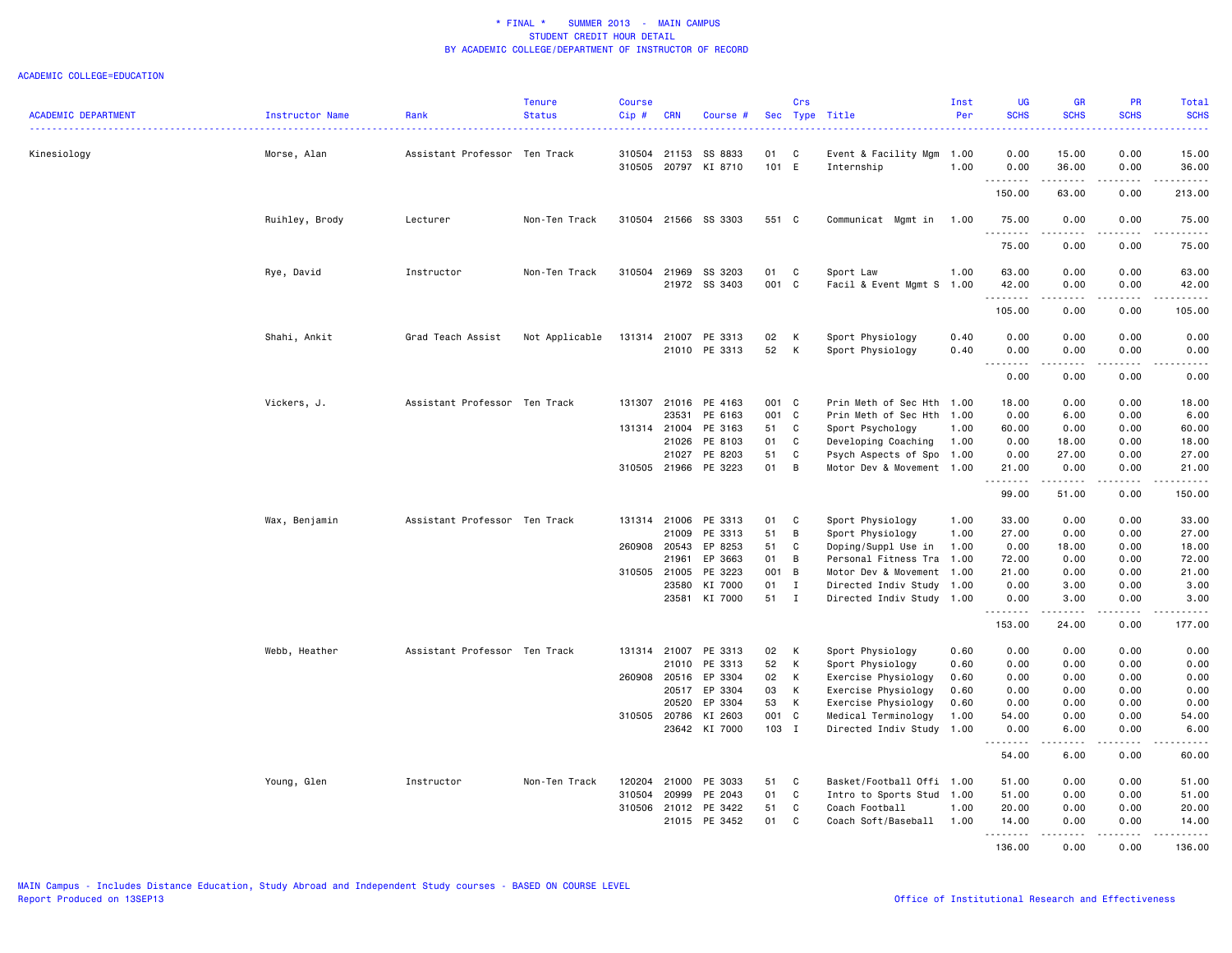| <b>ACADEMIC DEPARTMENT</b> | Instructor Name | Rank        | Tenure<br>Status | Course<br>Cip# | CRN | Course # Sec Type Title |      | Crs |                   | Inst<br>Per | <b>UG</b><br><b>SCHS</b>        | <b>GR</b><br><b>SCHS</b>       | <b>PR</b><br><b>SCHS</b>      | Total<br><b>SCHS</b>                |
|----------------------------|-----------------|-------------|------------------|----------------|-----|-------------------------|------|-----|-------------------|-------------|---------------------------------|--------------------------------|-------------------------------|-------------------------------------|
| Kinesiology                | Zukin, Kathrine | Non-Faculty | Non-Faculty      | 310505         |     | 20789 KI 3273           | 52 K |     | Athletic Training | 1.00        | 0.00<br>.<br>0.00               | 0.00<br>.<br>0.00              | 0.00<br>.<br>0.00             | 0.00<br>.<br>0.00                   |
| Kinesiology                |                 |             |                  |                |     |                         |      |     |                   |             | ========<br>2879.00<br>======== | ========<br>211.00<br>-------- | ========<br>0.00<br>-50000000 | ==========<br>3090.00<br>========== |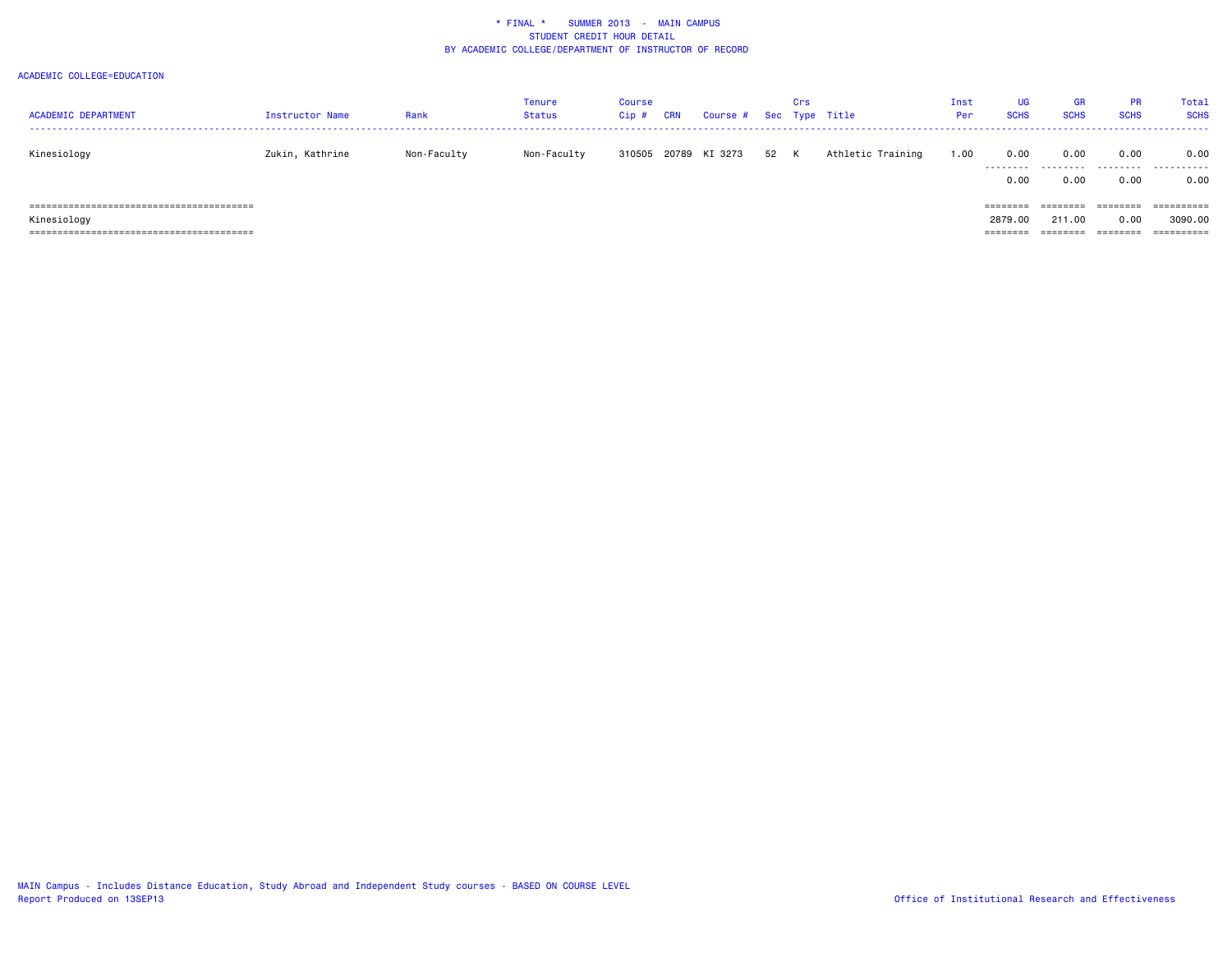|                            |                       |                               | <b>Tenure</b> | <b>Course</b> |              |                       |         | Crs          |                           | Inst | <b>UG</b>         | <b>GR</b>                                                                                                                                                                                                                                                                                                                                    | PR              | Total            |
|----------------------------|-----------------------|-------------------------------|---------------|---------------|--------------|-----------------------|---------|--------------|---------------------------|------|-------------------|----------------------------------------------------------------------------------------------------------------------------------------------------------------------------------------------------------------------------------------------------------------------------------------------------------------------------------------------|-----------------|------------------|
| <b>ACADEMIC DEPARTMENT</b> | Instructor Name       | Rank                          | <b>Status</b> | Cip#          | <b>CRN</b>   | Course #              |         |              | Sec Type Title            | Per  | <b>SCHS</b>       | <b>SCHS</b>                                                                                                                                                                                                                                                                                                                                  | <b>SCHS</b>     | <b>SCHS</b><br>. |
|                            |                       |                               |               |               |              |                       |         |              |                           |      |                   |                                                                                                                                                                                                                                                                                                                                              |                 |                  |
| Leadership and Foundations | Blendinger, Jack      | Professor                     | Tenured       |               | 130401 20438 | EDL 8163              | 01      | C            | Budget & Res Allctn       | 1.00 | 0.00              | 21.00                                                                                                                                                                                                                                                                                                                                        | 0.00            | 21.00            |
|                            |                       |                               |               |               | 21788        | EDL 8163              | 101 C   |              | Budget & Res Allctn       | 1.00 | 0.00              | 57.00                                                                                                                                                                                                                                                                                                                                        | 0.00            | 57.00            |
|                            |                       |                               |               |               | 22163        | EDL 8413              | 01      | C            | Sch Legal & Ethic Pe      | 1.00 | 0.00              | 27.00                                                                                                                                                                                                                                                                                                                                        | 0.00            | 27.00            |
|                            |                       |                               |               |               | 22893        | EDA 8273              | 101 C   |              | Ed Admin And Supv         | 1.00 | 0.00              | 27.00                                                                                                                                                                                                                                                                                                                                        | 0.00            | 27.00            |
|                            |                       |                               |               |               | 23740        | EDL 7000              | 51      | $\mathbf{I}$ | Directed Indiv Study 1.00 |      | 0.00              | 3.00                                                                                                                                                                                                                                                                                                                                         | 0.00            | 3.00             |
|                            |                       |                               |               |               | 23741        | EDL 7000              | 52      | $\mathbf{I}$ | Directed Indiv Study 1.00 |      | 0.00<br>.         | 3.00<br>.                                                                                                                                                                                                                                                                                                                                    | 0.00<br>.       | 3.00             |
|                            |                       |                               |               |               |              |                       |         |              |                           |      | 0.00              | 138.00                                                                                                                                                                                                                                                                                                                                       | 0.00            | 138.00           |
|                            | Brocato, Donna        | Associate Professor Tenured   |               | 130101        | 20423        | EDF 4243              | 01      | $\mathbf{C}$ | Plan for Diverse Lea 1.00 |      | 33.00             | 0.00                                                                                                                                                                                                                                                                                                                                         | 0.00            | 33.00            |
|                            |                       |                               |               |               | 20424        | EDF 4243              | 02      | C            | Plan for Diverse Lea 1.00 |      | 24.00             | 0.00                                                                                                                                                                                                                                                                                                                                         | 0.00            | 24.00            |
|                            |                       |                               |               | 130401        | 22413        | EDA 9000              | $101$ D |              | Research / Diss           | 1.00 | 0.00              | 3.00                                                                                                                                                                                                                                                                                                                                         | 0.00            | 3.00             |
|                            |                       |                               |               | 450101        | 20421        | EDF 3333              | 51      | C            | Social Foundation Ed 1.00 |      | 30.00<br>.        | 0.00<br>$\frac{1}{2} \left( \begin{array}{ccc} 1 & 0 & 0 & 0 \\ 0 & 0 & 0 & 0 \\ 0 & 0 & 0 & 0 \\ 0 & 0 & 0 & 0 \\ 0 & 0 & 0 & 0 \\ 0 & 0 & 0 & 0 \\ 0 & 0 & 0 & 0 \\ 0 & 0 & 0 & 0 \\ 0 & 0 & 0 & 0 \\ 0 & 0 & 0 & 0 \\ 0 & 0 & 0 & 0 & 0 \\ 0 & 0 & 0 & 0 & 0 \\ 0 & 0 & 0 & 0 & 0 \\ 0 & 0 & 0 & 0 & 0 \\ 0 & 0 & 0 & 0 & 0 \\ 0 & 0 & 0$ | 0.00<br>22222   | 30.00<br>.       |
|                            |                       |                               |               |               |              |                       |         |              |                           |      | 87.00             | 3.00                                                                                                                                                                                                                                                                                                                                         | 0.00            | 90.00            |
|                            | Coats, Linda          | Associate Professor Tenured   |               |               | 130101 21792 | EDF 8353              | 101 C   |              | Prin Of Cur Devel         | 1.00 | 0.00              | 45.00                                                                                                                                                                                                                                                                                                                                        | 0.00            | 45.00            |
|                            |                       |                               |               |               | 21796        | EDF 8353              | 01      | $\mathbf c$  | Prin Of Cur Devel         | 1.00 | 0.00              | 12.00                                                                                                                                                                                                                                                                                                                                        | 0.00            | 12.00            |
|                            |                       |                               |               |               | 130401 20411 | EDA 8353              | 101 C   |              | Apli Theory Educ Adm      | 1.00 | 0.00              | 9.00                                                                                                                                                                                                                                                                                                                                         | 0.00            | 9.00             |
|                            |                       |                               |               |               | 22414        | EDA 9000              | 102 D   |              | Research / Diss           | 1.00 | 0.00              | 3.00                                                                                                                                                                                                                                                                                                                                         | 0.00            | 3.00             |
|                            |                       |                               |               | 130407        | 23125        | CCL 9000              | 503 D   |              | Diss./Dissertation R 1.00 |      | 0.00              | 1.00                                                                                                                                                                                                                                                                                                                                         | 0.00            | 1.00             |
|                            |                       |                               |               |               | 131202 21403 | EDF 3423              | 501 C   |              | Exploring Diversity       | 1.00 | 69.00             | 0.00                                                                                                                                                                                                                                                                                                                                         | 0.00            | 69.00            |
|                            |                       |                               |               |               |              |                       |         |              |                           |      | <u>.</u><br>69.00 | $\frac{1}{2} \left( \frac{1}{2} \right) \left( \frac{1}{2} \right) \left( \frac{1}{2} \right) \left( \frac{1}{2} \right) \left( \frac{1}{2} \right)$<br>70.00                                                                                                                                                                                | .<br>0.00       | .<br>139.00      |
|                            | Davis, James          | Associate Professor Tenured   |               | 130401        | 21396        | EDA 8190              | 501 S   |              | Wkshp Ed Adm & Super 1.00 |      | 0.00              | 9.00                                                                                                                                                                                                                                                                                                                                         | 0.00            | 9.00             |
|                            |                       |                               |               |               | 130407 21368 | CCL 8223              | 501 E   |              | Intern Work Ed Leade      | 1.00 | 0.00              | 12.00                                                                                                                                                                                                                                                                                                                                        | 0.00            | 12.00            |
|                            |                       |                               |               |               | 21369        | CCL 8233              | 501 C   |              | Comm Col Legal Issue      | 1.00 | 0.00              | 15.00                                                                                                                                                                                                                                                                                                                                        | 0.00            | 15.00            |
|                            |                       |                               |               |               | 21370        | CCL 8243              | 501 E   |              | Intern Comm College       | 1.00 | 0.00              | 3.00                                                                                                                                                                                                                                                                                                                                         | 0.00            | 3.00             |
|                            |                       |                               |               |               | 23121        | CCL 9000              | 501 D   |              | Diss./Dissertation R 1.00 |      | 0.00              | 24.00                                                                                                                                                                                                                                                                                                                                        | 0.00            | 24.00            |
|                            |                       |                               |               |               |              |                       |         |              |                           |      | .<br>0.00         | د د د د د<br>63.00                                                                                                                                                                                                                                                                                                                           | 0.00            | .<br>63.00       |
|                            | Hare, Rufus           | Professor                     | Tenured       | 130401        | 22415        | EDA 9000              | $103$ D |              | Research / Diss           | 1.00 | 0.00              | 28.00                                                                                                                                                                                                                                                                                                                                        | 0.00            | 28.00            |
|                            |                       |                               |               | 130499        | 23618        | EDA 8990              | 101 C   |              | Special Topic In EDA      | 1.00 | 0.00              | 24.00                                                                                                                                                                                                                                                                                                                                        | 0.00            | 24.00            |
|                            |                       |                               |               | 130701        | 20427        | EDF 8323              | 01      | $\mathbf c$  | Comparative Ed            | 1.00 | 0.00              | 9.00                                                                                                                                                                                                                                                                                                                                         | 0.00            | 9.00             |
|                            |                       |                               |               | 131202        | 23546        | EDE 9420              | 101 E   |              | Rsrch Prac Child Ed       | 1.00 | 0.00              | 3.00                                                                                                                                                                                                                                                                                                                                         | 0.00            | 3.00             |
|                            |                       |                               |               | 131319        | 22464        | <b>TKT 9000</b>       | 108 D   |              | Research / Diss           | 1.00 | 0.00              | 3.00                                                                                                                                                                                                                                                                                                                                         | 0.00            | 3.00             |
|                            |                       |                               |               |               | 23697        | <b>TKT 9000</b>       | 51 D    |              | Research / Diss           | 1.00 | 0.00              | 1.00                                                                                                                                                                                                                                                                                                                                         | 0.00            | 1.00             |
|                            |                       |                               |               |               |              |                       |         |              |                           |      | 0.00              | .<br>68.00                                                                                                                                                                                                                                                                                                                                   | د د د د<br>0.00 | 68.00            |
|                            | King, Stephanie       | Assistant Professor Ten Track |               | 130407        | 21365        | CCL 8113              | 501 C   |              | Comm Col Hist/Philos 1.00 |      | 0.00              | 45.00                                                                                                                                                                                                                                                                                                                                        | 0.00            | 45.00            |
|                            |                       |                               |               |               | 21989        | CCL 8143              | 501 C   |              | Program Planning and 1.00 |      | 0.00              | 24.00                                                                                                                                                                                                                                                                                                                                        | 0.00            | 24.00            |
|                            |                       |                               |               |               | 21990        | CCL 8373              | 501 C   |              | Comm College Curr Im      | 1.00 | 0.00              | 18.00                                                                                                                                                                                                                                                                                                                                        | 0.00            | 18.00            |
|                            |                       |                               |               |               |              | 23124 CCL 9000        | 502 D   |              | Diss./Dissertation R 1.00 |      | 0.00              | 10.00                                                                                                                                                                                                                                                                                                                                        | 0.00            | 10.00            |
|                            |                       |                               |               |               |              |                       |         |              |                           |      | 0.00              | 97.00                                                                                                                                                                                                                                                                                                                                        | 0.00            | 97.00            |
|                            | McReynolds, Ritalaine | Instructor                    | Non-Ten Track |               |              | 131315 20816 LSK 1023 | 02      | C            | Col Read/Study Skill 1.00 |      | 30.00             | 0.00                                                                                                                                                                                                                                                                                                                                         | 0.00            | 30.00            |
|                            |                       |                               |               |               |              | 21819 LSK 1023        | 01 C    |              | Col Read/Study Skill 1.00 |      | 30.00             | 0.00                                                                                                                                                                                                                                                                                                                                         | 0.00            | 30.00            |
|                            |                       |                               |               |               |              |                       |         |              |                           |      | .                 | .                                                                                                                                                                                                                                                                                                                                            |                 |                  |
|                            |                       |                               |               |               |              |                       |         |              |                           |      | 60.00             | 0.00                                                                                                                                                                                                                                                                                                                                         | 0.00            | 60.00            |
|                            | Prince, Debra         | Associate Professor Tenured   |               |               |              | 130401 22025 EDF 8443 | 101 C   |              | Eval of Sch Prog          | 1.00 | 0.00              | 27.00                                                                                                                                                                                                                                                                                                                                        | 0.00            | 27.00            |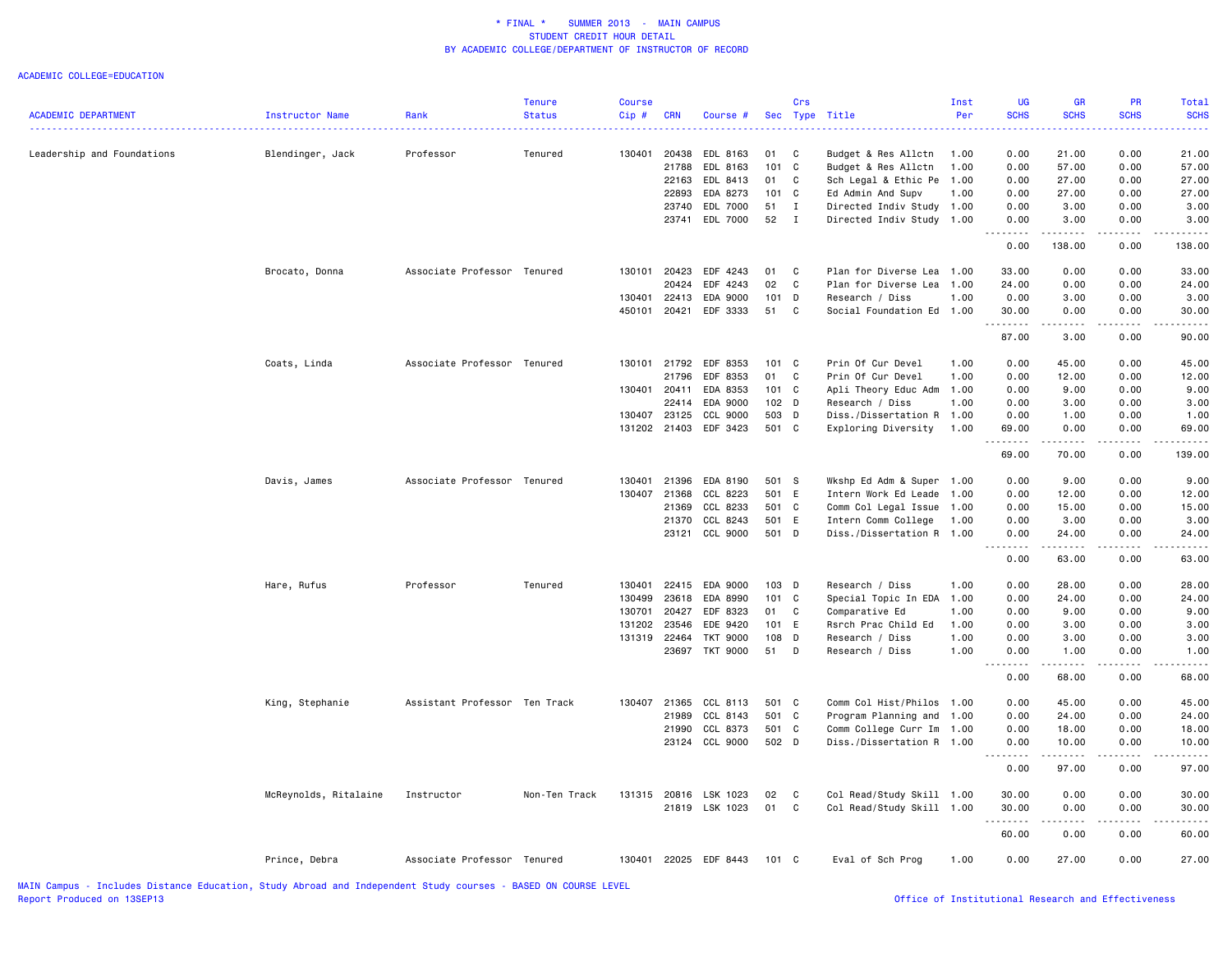| <b>ACADEMIC DEPARTMENT</b> | Instructor Name     | Rank                          | <b>Tenure</b><br><b>Status</b> | <b>Course</b><br>Cip# | <b>CRN</b> | Course #              |               | Crs | Sec Type Title            | Inst<br>Per | <b>UG</b><br><b>SCHS</b> | <b>GR</b><br><b>SCHS</b>                                                                                                          | <b>PR</b><br><b>SCHS</b> | Total<br><b>SCHS</b>         |
|----------------------------|---------------------|-------------------------------|--------------------------------|-----------------------|------------|-----------------------|---------------|-----|---------------------------|-------------|--------------------------|-----------------------------------------------------------------------------------------------------------------------------------|--------------------------|------------------------------|
|                            |                     |                               |                                |                       |            |                       |               |     |                           |             |                          |                                                                                                                                   |                          |                              |
| Leadership and Foundations | Prince, Debra       | Associate Professor Tenured   |                                | 130401                | 22416      | EDA 9000              | 104 D         |     | Research / Diss           | 1.00        | 0.00                     | 1.00                                                                                                                              | 0.00                     | 1.00                         |
|                            |                     |                               |                                | 130601                | 20428      | EDF 8363              | 01 C          |     | Func & Met Res In Ed      | 1.00        | 0.00                     | 12.00                                                                                                                             | 0.00                     | 12.00                        |
|                            |                     |                               |                                |                       |            | 21405 EDF 8363        | 501 C         |     | Func & Met Res In Ed      | 1.00        | 0.00                     | 24.00                                                                                                                             | 0.00                     | 24.00                        |
|                            |                     |                               |                                |                       |            | 130603 20432 EDF 9373 | 101 C         |     | Ed Res Design             | 1.00        | 0.00<br>---------        | 15.00<br>.                                                                                                                        | 0.00<br>.                | 15.00                        |
|                            |                     |                               |                                |                       |            |                       |               |     |                           |             | 0.00                     | 79.00                                                                                                                             | 0.00                     | 79.00                        |
|                            | Ricciardi, Patricia | Lecturer                      | Non-Ten Track                  |                       |            | 130407 21366 CCL 8153 | 501 C         |     | Human Resources Admi 1.00 |             | 0.00<br>.                | 24.00<br>.                                                                                                                        | 0.00<br>.                | 24.00                        |
|                            |                     |                               |                                |                       |            |                       |               |     |                           |             | 0.00                     | 24.00                                                                                                                             | 0.00                     | 24.00                        |
|                            | Stumpf, Arthur      | Associate Professor Tenured   |                                | 130407                |            | 23126 CCL 9000        | 504 D         |     | Diss./Dissertation R 1.00 |             | 0.00                     | 8.00                                                                                                                              | 0.00                     | 8.00                         |
|                            |                     |                               |                                |                       |            |                       |               |     |                           |             | .<br>0.00                | ----<br>8.00                                                                                                                      | $\cdots$<br>0.00         | .<br>8.00                    |
|                            | Taggart, Amanda     | Assistant Professor Ten Track |                                |                       |            | 450101 21402 EDF 3333 | 501 C         |     | Social Foundation Ed 1.00 |             | 45.00                    | 0.00                                                                                                                              | 0.00                     | 45.00                        |
|                            |                     |                               |                                |                       |            |                       |               |     |                           |             | <u>.</u><br>45.00        | .<br>0.00                                                                                                                         | .<br>0.00                | 45.00                        |
|                            | Williams, Frankie   | Associate Professor Tenured   |                                | 130401                |            | 22417 EDA 9000        | $105$ D       |     | Research / Diss           | 1.00        | 0.00                     | 1.00                                                                                                                              | 0.00                     | 1.00                         |
|                            |                     |                               |                                |                       |            |                       |               |     |                           |             | .<br>0.00                | $\frac{1}{2} \left( \frac{1}{2} \right) \left( \frac{1}{2} \right) \left( \frac{1}{2} \right) \left( \frac{1}{2} \right)$<br>1.00 | .<br>0.00                | .<br>1.00                    |
|                            | Willis, Chris       | Assistant Professor Ten Track |                                | 130401                | 20439      | EDL 8193              | 01 C          |     | ED Environments           | 1.00        | 0.00                     | 15.00                                                                                                                             | 0.00                     | 15.00                        |
|                            |                     |                               |                                |                       |            | 21789 EDL 8193        | 101 C         |     | ED Environments           | 1.00        | 0.00                     | 51.00                                                                                                                             | 0.00                     | 51.00                        |
|                            |                     |                               |                                |                       |            | 22026 EDL 8433        | $101 \quad C$ |     | Data for Sch Impr         | 1.00        | 0.00                     | 27.00                                                                                                                             | 0.00                     | 27.00                        |
|                            |                     |                               |                                |                       |            | 22162 EDL 8423        | 51 C          |     | School Leadership         | 1.00        | 0.00<br>.                | 27.00<br>.                                                                                                                        | 0.00<br>-----            | 27.00                        |
|                            |                     |                               |                                |                       |            |                       |               |     |                           |             | 0.00                     | 120.00                                                                                                                            | 0.00                     | 120.00                       |
|                            | Xu, Jianzhong       | Professor                     | Tenured                        | 130401                | 22418      | EDA 9000              | 106 D         |     | Research / Diss           | 1.00        | 0.00                     | 7.00                                                                                                                              | 0.00                     | 7.00                         |
|                            |                     |                               |                                | 130499                | 23678      | EDA 8990              | $102 \quad C$ |     | Special Topic In EDA 1.00 |             | 0.00                     | 21.00                                                                                                                             | 0.00                     | 21.00                        |
|                            |                     |                               |                                | 130699                |            | 21795 EDF 9453        | 01 C          |     | Intro Qual Research       | 1.00        | 0.00<br>.                | 30.00                                                                                                                             | 0.00                     | 30.00                        |
|                            |                     |                               |                                |                       |            |                       |               |     |                           |             | 0.00                     | 58.00                                                                                                                             | 0.00                     | 58.00                        |
| Leadership and Foundations |                     |                               |                                |                       |            |                       |               |     |                           |             | ========<br>261.00       | ========<br>729.00                                                                                                                | 0.00                     | ==================<br>990.00 |
|                            |                     |                               |                                |                       |            |                       |               |     |                           |             | ========                 | $=$ ========                                                                                                                      |                          | -------------------          |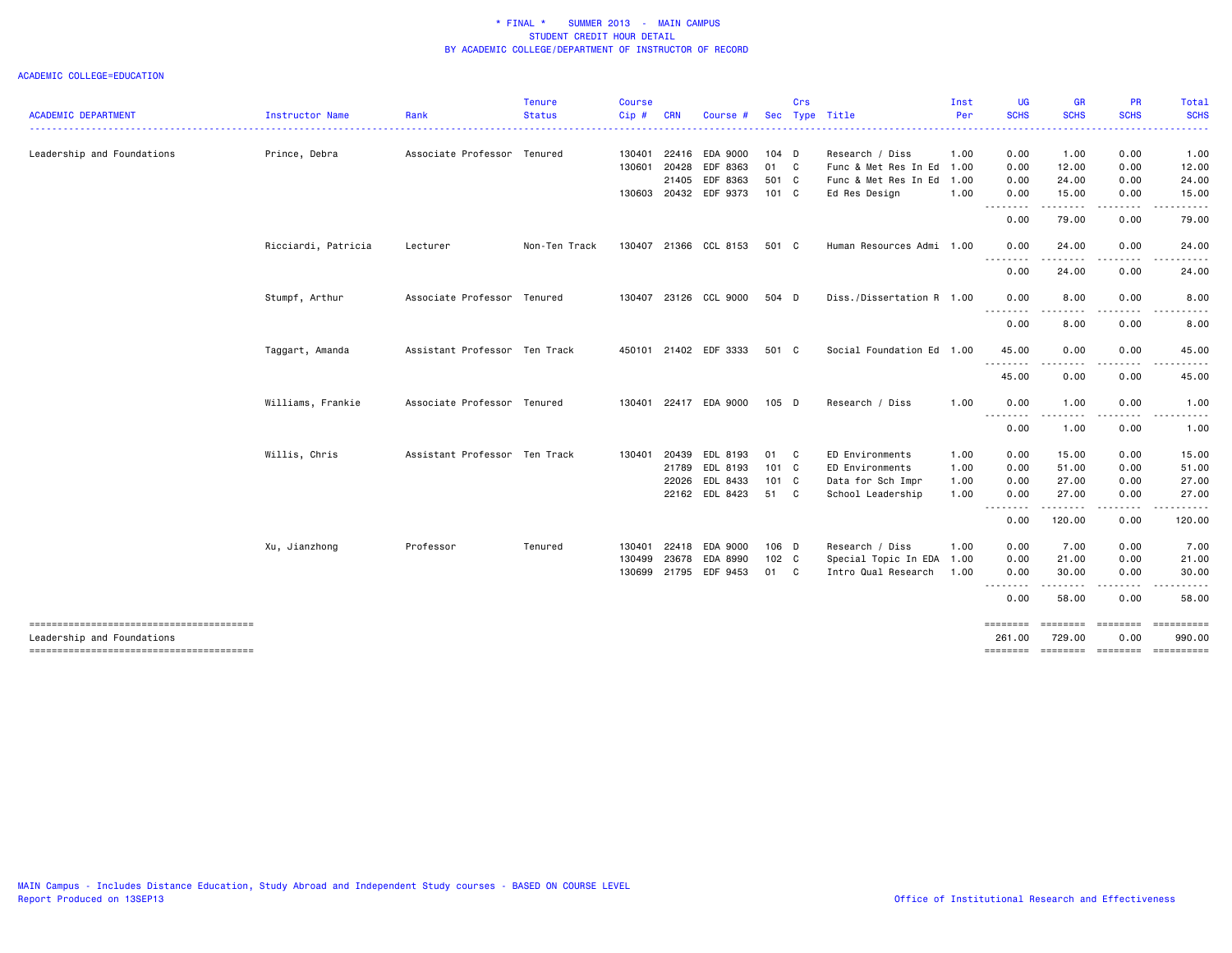|                            |                                   |                               | Tenure        | <b>Course</b> |            |                      |      | Crs      |                           | Inst | <b>UG</b>         | <b>GR</b>       | <b>PR</b>                                                               | Total            |
|----------------------------|-----------------------------------|-------------------------------|---------------|---------------|------------|----------------------|------|----------|---------------------------|------|-------------------|-----------------|-------------------------------------------------------------------------|------------------|
| <b>ACADEMIC DEPARTMENT</b> | Instructor Name                   | Rank                          | <b>Status</b> | Cip#          | <b>CRN</b> | Course #             |      |          | Sec Type Title            | Per  | <b>SCHS</b>       | <b>SCHS</b>     | <b>SCHS</b>                                                             | <b>SCHS</b><br>. |
|                            |                                   |                               |               |               |            |                      |      |          |                           |      |                   |                 |                                                                         |                  |
| Music                      | Edwards-Henry, Jacqueli Professor |                               | Tenured       | 500903        |            | 23482 MUA 2010       | 51 E |          | Applied Piano             | 1.00 | 2.00              | 0.00            | 0.00                                                                    | 2.00             |
|                            |                                   |                               |               |               |            |                      |      |          |                           |      | --------<br>2.00  | 0.00            | . <u>.</u> .<br>0.00                                                    | $  -$<br>2.00    |
|                            | Human, Richard                    | Associate Professor Tenured   |               | 500901        |            | 20974 MU 1113        | 01 C |          | His & Apprec Of Musi 1.00 |      | 33.00             | 0.00            | 0.00                                                                    | 33.00            |
|                            |                                   |                               |               |               |            |                      |      |          |                           |      | 33.00             | 0.00            | 0.00                                                                    | 33.00            |
|                            | Patilla, Michael                  | Associate Professor Tenured   |               | 500903        | 23063      | MUA 3710             | 01   | $\Omega$ | Guitar                    | 1.00 | 2.00              | 0.00            | 0.00                                                                    | 2.00             |
|                            |                                   |                               |               |               |            |                      |      |          |                           |      | --------<br>2.00  | 0.00            | ----<br>0.00                                                            | 2.00             |
|                            | Ross, Ryan                        | Assistant Professor Ten Track |               |               |            | 500901 20975 MU 1113 | 51 C |          | His & Apprec Of Musi 1.00 |      | 54.00<br>-------- | 0.00            | 0.00<br>.                                                               | 54.00<br>.       |
|                            |                                   |                               |               |               |            |                      |      |          |                           |      | 54.00             | 0.00            | 0.00                                                                    | 54.00            |
|                            | Warfield, Tara                    | Assistant Professor Ten Track |               | 500903        |            | 23062 MUA 2050       | 51 E |          | Voice                     | 1.00 | 2.00<br>--------  | 0.00            | 0.00                                                                    | 2.00             |
|                            |                                   |                               |               |               |            |                      |      |          |                           |      | 2.00              | 0.00            | 0.00                                                                    | 2.00             |
|                            |                                   |                               |               |               |            |                      |      |          |                           |      | ========          | <b>EBBEEBBE</b> | $\qquad \qquad \equiv \equiv \equiv \equiv \equiv \equiv \equiv \equiv$ | ==========       |
| Music                      |                                   |                               |               |               |            |                      |      |          |                           |      | 93.00             | 0.00            | 0.00                                                                    | 93.00            |
|                            |                                   |                               |               |               |            |                      |      |          |                           |      | ========          | ========        | ========                                                                | -----------      |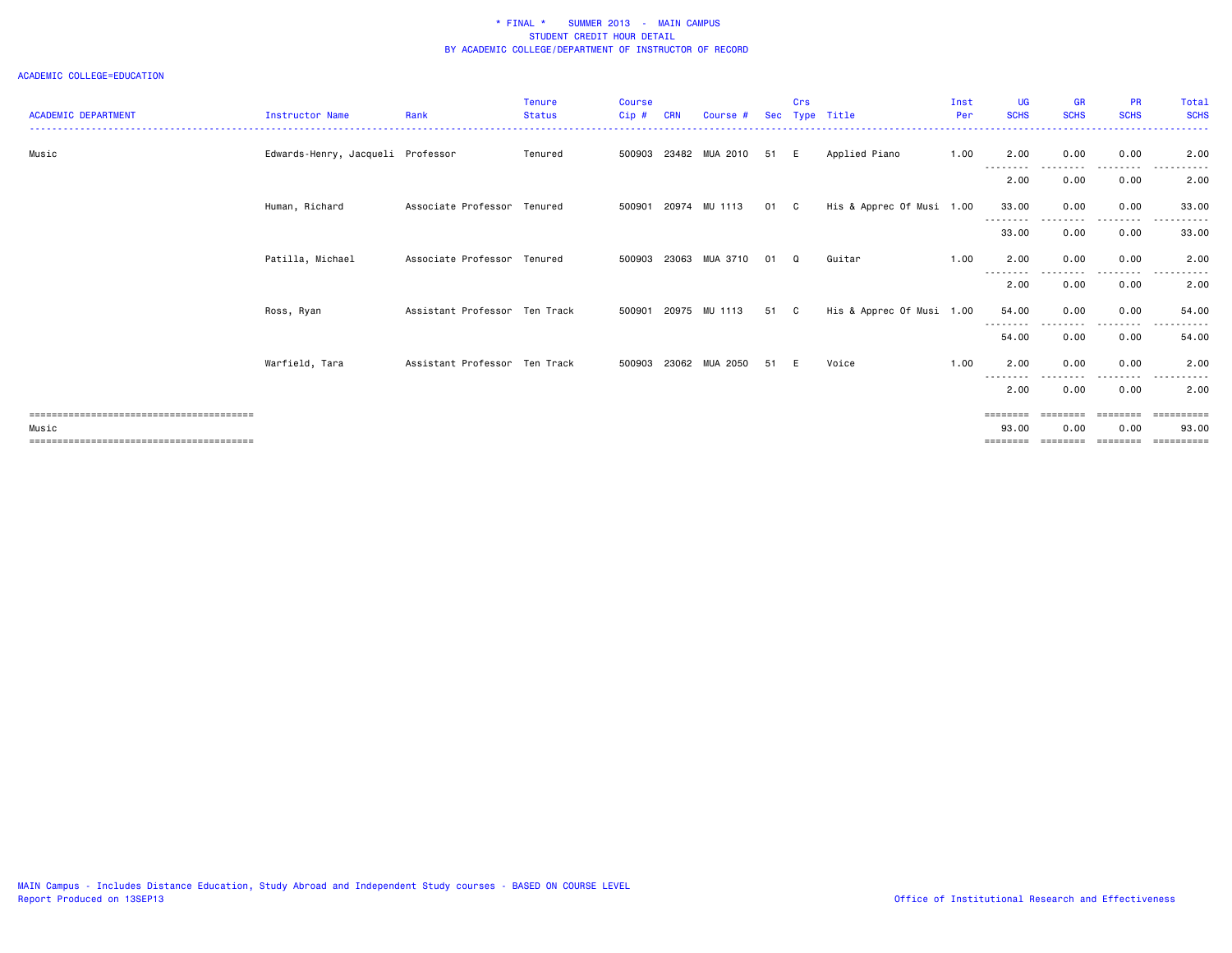|                            |                     |                               | <b>Tenure</b> | <b>Course</b> |            |                                  |                  | Crs          |                                         | Inst         | <b>UG</b>                             | <b>GR</b>                                                                                                                                                                                                                                                                                                                                                                                            | PR           | Total                |
|----------------------------|---------------------|-------------------------------|---------------|---------------|------------|----------------------------------|------------------|--------------|-----------------------------------------|--------------|---------------------------------------|------------------------------------------------------------------------------------------------------------------------------------------------------------------------------------------------------------------------------------------------------------------------------------------------------------------------------------------------------------------------------------------------------|--------------|----------------------|
| <b>ACADEMIC DEPARTMENT</b> | Instructor Name     | Rank                          | <b>Status</b> | Cip#          | <b>CRN</b> | Course #                         |                  |              | Sec Type Title                          | Per          | <b>SCHS</b>                           | <b>SCHS</b>                                                                                                                                                                                                                                                                                                                                                                                          | <b>SCHS</b>  | <b>SCHS</b>          |
| Aerospace Engineering      | Cheng, Yang         | Assistant Professor Ten Track |               | 140201        |            | 23322 ASE 9000                   | $101$ D          |              | Research/Diss                           | 1.00         | 0.00<br>.                             | 13.00                                                                                                                                                                                                                                                                                                                                                                                                | 0.00         | 13.00                |
|                            |                     |                               |               |               |            |                                  |                  |              |                                         |              | 0.00                                  | 13.00                                                                                                                                                                                                                                                                                                                                                                                                | 0.00         | 13.00                |
|                            | Coley, Lorenzo      | Instructor                    | Non-Ten Track | 141101        | 20464      | EM 2433                          | 51               | C            | Engineering Mech II                     | 1.00         | 60.00                                 | 0.00                                                                                                                                                                                                                                                                                                                                                                                                 | 0.00         | 60.00                |
|                            |                     |                               |               |               | 20468      | EM 3313                          | 51               | C            | Fluid Mechanics                         | 1.00         | 60.00<br>.                            | 0.00<br>$\frac{1}{2} \frac{1}{2} \frac{1}{2} \frac{1}{2} \frac{1}{2} \frac{1}{2} \frac{1}{2} \frac{1}{2} \frac{1}{2} \frac{1}{2} \frac{1}{2} \frac{1}{2} \frac{1}{2} \frac{1}{2} \frac{1}{2} \frac{1}{2} \frac{1}{2} \frac{1}{2} \frac{1}{2} \frac{1}{2} \frac{1}{2} \frac{1}{2} \frac{1}{2} \frac{1}{2} \frac{1}{2} \frac{1}{2} \frac{1}{2} \frac{1}{2} \frac{1}{2} \frac{1}{2} \frac{1}{2} \frac{$ | 0.00         | 60.00                |
|                            |                     |                               |               |               |            |                                  |                  |              |                                         |              | 120.00                                | 0.00                                                                                                                                                                                                                                                                                                                                                                                                 | 0.00         | 120.00               |
|                            | Hannigan, Thomas    | Instructor                    | Non-Ten Track |               |            | 141101 20461 EM 2413             | 01 C             |              | Engineering Mech I                      | 1.00         | 78.00<br><u>.</u>                     | 0.00<br>$\frac{1}{2}$                                                                                                                                                                                                                                                                                                                                                                                | 0.00<br>.    | 78.00                |
|                            |                     |                               |               |               |            |                                  |                  |              |                                         |              | 78.00                                 | 0.00                                                                                                                                                                                                                                                                                                                                                                                                 | 0.00         | 78.00                |
|                            | Janus, Jonathan     | Associate Professor Tenured   |               | 140201        | 23323      | ASE 9000                         | 102 <sub>D</sub> |              | Research/Diss                           | 1.00         | 0.00                                  | 6.00                                                                                                                                                                                                                                                                                                                                                                                                 | 0.00         | 6.00                 |
|                            |                     |                               |               | 309999        | 23537      | <b>CME 9000</b>                  | 105 D            |              | Research/Dis                            | 1.00         | 0.00<br>.                             | 6.00                                                                                                                                                                                                                                                                                                                                                                                                 | 0.00         | 6.00                 |
|                            |                     |                               |               |               |            |                                  |                  |              |                                         |              | 0.00                                  | 12.00                                                                                                                                                                                                                                                                                                                                                                                                | 0.00         | 12.00                |
|                            | Jha, Ratneshwar     | Associate Professor Tenured   |               | 140201        |            | 23347 ASE 9000                   | 53               | D            | Research/Diss                           | 1.00         | 0.00<br>$\sim$ $\sim$ $\sim$<br>----- | 3.00<br>-----                                                                                                                                                                                                                                                                                                                                                                                        | 0.00         | 3.00                 |
|                            |                     |                               |               |               |            |                                  |                  |              |                                         |              | 0.00                                  | 3.00                                                                                                                                                                                                                                                                                                                                                                                                 | 0.00         | 3.00                 |
|                            | Koenig, Keith       | Professor                     | Tenured       | 140201        | 21761      | ASE 6013                         | 101 E            |              | Directed Project in                     | 1.00         | 0.00                                  | 3.00                                                                                                                                                                                                                                                                                                                                                                                                 | 0.00         | 3.00                 |
|                            |                     |                               |               |               | 23148      | ASE 7000                         | 01               | $\mathbf{I}$ | Directed Indiv Study                    | 1.00         | 0.00                                  | 3.00                                                                                                                                                                                                                                                                                                                                                                                                 | 0.00         | 3.00                 |
|                            |                     |                               |               |               | 23292      | ASE 8000                         | 104 D            |              | Research / Thesis                       | 1.00         | 0.00                                  | 3.00                                                                                                                                                                                                                                                                                                                                                                                                 | 0.00         | 3.00                 |
|                            |                     |                               |               |               | 23629      | ASE 7000<br>141101 20467 EM 3313 | 02<br>01         | I<br>C       | Directed Indiv Study<br>Fluid Mechanics | 1.00<br>1.00 | 0.00<br>63.00                         | 3.00<br>0.00                                                                                                                                                                                                                                                                                                                                                                                         | 0.00<br>0.00 | 3.00<br>63.00        |
|                            |                     |                               |               |               |            |                                  |                  |              |                                         |              | .                                     | .                                                                                                                                                                                                                                                                                                                                                                                                    | .            | .                    |
|                            |                     |                               |               |               |            |                                  |                  |              |                                         |              | 63.00                                 | 12.00                                                                                                                                                                                                                                                                                                                                                                                                | 0.00         | 75.00                |
|                            | Lacy, Thomas        | Professor                     | Tenured       | 140201        | 23303      | ASE 8000                         | 05               | D            | Research / Thesis                       | 1.00         | 0.00                                  | 6.00                                                                                                                                                                                                                                                                                                                                                                                                 | 0.00         | 6.00                 |
|                            |                     |                               |               | 141101        | 20462      | EM 2413                          | 51               | C            | Engineering Mech I                      | 1.00         | 27.00<br><u>.</u>                     | 0.00                                                                                                                                                                                                                                                                                                                                                                                                 | 0.00         | 27.00                |
|                            |                     |                               |               |               |            |                                  |                  |              |                                         |              | 27.00                                 | 6.00                                                                                                                                                                                                                                                                                                                                                                                                 | 0.00         | 33.00                |
|                            | Motoyama, Keiichi   | Research Professor            | Non-Ten Track | 309999        | 23373      | <b>CME 8000</b>                  | 102 <sub>D</sub> |              | Research/Thesis                         | 1.00         | 0.00                                  | 1.00                                                                                                                                                                                                                                                                                                                                                                                                 | 0.00         | 1.00                 |
|                            |                     |                               |               |               |            |                                  |                  |              |                                         |              | 0.00                                  | 1.00                                                                                                                                                                                                                                                                                                                                                                                                 | 0.00         | 1.00                 |
|                            | Olsen, Gregory      | Instructor                    | Non-Ten Track |               |            | 141101 20466 EM 3213             | 51               | C            | Mech Of Materials                       | 1.00         | 84.00                                 | 0.00                                                                                                                                                                                                                                                                                                                                                                                                 | 0.00         | 84.00                |
|                            |                     |                               |               |               |            |                                  |                  |              |                                         |              | . <i>.</i><br>84.00                   | .<br>0.00                                                                                                                                                                                                                                                                                                                                                                                            | .<br>0.00    | $- - - - -$<br>84.00 |
|                            | Rais-Rohani, Masoud | Professor                     | Tenured       | 140201        | 23295      | ASE 8000                         | 107 D            |              | Research / Thesis                       | 1.00         | 0.00                                  | 1.00                                                                                                                                                                                                                                                                                                                                                                                                 | 0.00         | 1.00                 |
|                            |                     |                               |               | 309999        |            | 23382 CME 9000                   | 101 D            |              | Research/Dis                            | 1.00         | 0.00                                  | 4.00                                                                                                                                                                                                                                                                                                                                                                                                 | 0.00         | 4.00                 |
|                            |                     |                               |               |               |            |                                  |                  |              |                                         |              | . <b>.</b> .<br>$  -$<br>0.00         | المتماما<br>5.00                                                                                                                                                                                                                                                                                                                                                                                     | .<br>0.00    | $- - - -$<br>5.00    |
|                            | Sescu, Adrian       | Assistant Professor Ten Track |               | 140201        | 23480      | ASE 7000                         | 501 I            |              | Directed Indiv Study                    | 1.00         | 0.00                                  | 3.00                                                                                                                                                                                                                                                                                                                                                                                                 | 0.00         | 3.00                 |
|                            |                     |                               |               |               |            |                                  |                  |              |                                         |              | $\sim$ $\sim$ $\sim$<br>0.00          | 3.00                                                                                                                                                                                                                                                                                                                                                                                                 | 0.00         | 3.00                 |
|                            | Sullivan, Rani      | Associate Professor Tenured   |               | 140201        | 23318      | ASE 8000                         | 59               | D            | Research / Thesis                       | 1.00         | 0.00                                  | 3.00                                                                                                                                                                                                                                                                                                                                                                                                 | 0.00         | 3.00                 |
|                            |                     |                               |               |               | 23329      | ASE 9000                         | 108              | D            | Research/Diss                           | 1.00         | 0.00                                  | 3.00                                                                                                                                                                                                                                                                                                                                                                                                 | 0.00         | 3.00                 |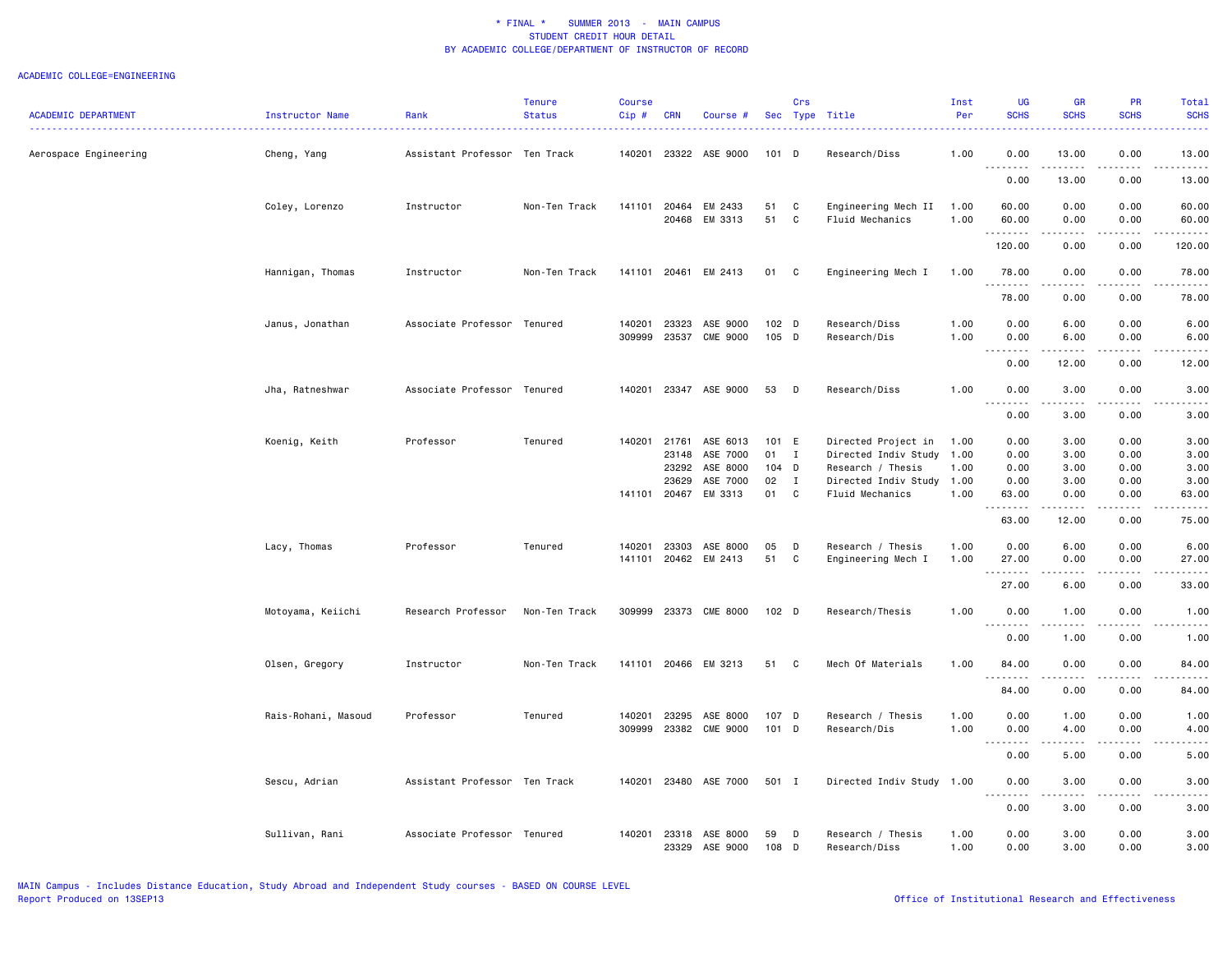| <b>ACADEMIC DEPARTMENT</b> | <b>Instructor Name</b> | Rank                              | <b>Tenure</b><br><b>Status</b> | <b>Course</b><br>$Cip$ # | <b>CRN</b> | Course #      | <b>Sec</b> | Crs          | Type Title                | Inst<br>Per | <b>UG</b><br><b>SCHS</b> | GR<br><b>SCHS</b> | <b>PR</b><br><b>SCHS</b> | Total<br><b>SCHS</b> |
|----------------------------|------------------------|-----------------------------------|--------------------------------|--------------------------|------------|---------------|------------|--------------|---------------------------|-------------|--------------------------|-------------------|--------------------------|----------------------|
|                            |                        |                                   |                                |                          |            |               |            |              |                           |             |                          |                   |                          |                      |
|                            |                        |                                   |                                |                          |            |               |            |              |                           |             | 0.00                     | .<br>6.00         | .<br>0.00                | .<br>6.00            |
| Aerospace Engineering      | Thompson, David        | Associate Professor Tenured       |                                | 140201                   | 23298      | ASE 8000      | 110 D      |              | Research / Thesis         | 1.00        | 0.00                     | 6.00              | 0.00                     | 6.00                 |
|                            |                        |                                   |                                |                          | 23330      | ASE 9000      | 109 D      |              | Research/Diss             | 1.00        | 0.00                     | 6.00              | 0.00                     | 6.00                 |
|                            |                        |                                   |                                |                          | 23342      | ASE 9000      | 09 D       |              | Research/Diss             | 1.00        | 0.00                     | 3.00              | 0.00                     | 3.00                 |
|                            |                        |                                   |                                |                          | 23354      | ASE 9000      | 60         | <b>D</b>     | Research/Diss             | 1.00        | 0.00                     | 3.00              | 0.00                     | 3.00                 |
|                            |                        |                                   |                                |                          |            |               |            |              |                           |             | ---------<br>0.00        | -----<br>18.00    | .<br>0.00                | 18.00                |
|                            | Walters, Andrew        | Instructor                        | Non-Ten Track                  | 141101                   | 20463      | EM 2433       | 01         | C.           | Engineering Mech II       | 1.00        | 42.00                    | 0.00              | 0.00                     | 42.00                |
|                            |                        |                                   |                                |                          |            | 20465 EM 3213 | 01         | $\mathbf{C}$ | Mech Of Materials         | 1.00        | 84.00                    | 0.00              | 0.00                     | 84.00                |
|                            |                        |                                   |                                |                          |            |               |            |              |                           |             | ---------<br>126.00      | ----<br>0.00      | -----<br>0.00            | . <u>.</u><br>126.00 |
|                            | Wang, Xiao             | Research Assist Pro Non-Ten Track |                                | 140201                   | 23620      | ASE 7000      | $102$ I    |              | Directed Indiv Study 1.00 |             | 0.00                     | 3.00              | 0.00                     | 3.00                 |
|                            |                        |                                   |                                |                          |            |               |            |              |                           |             | --------<br>0.00         | 3.00              | 0.00                     | 3.00                 |
|                            | Xin, Ming              | Associate Professor Tenured       |                                | 140201                   | 23331      | ASE 9000      | 110 D      |              | Research/Diss             | 1.00        | 0.00                     | 6.00              | 0.00                     | 6.00                 |
|                            |                        |                                   |                                |                          | 23602      | ASE 7000      | $101$ I    |              | Directed Indiv Study      | 1.00        | 0.00                     | 6.00              | 0.00                     | 6.00                 |
|                            |                        |                                   |                                |                          |            |               |            |              |                           |             | --------<br>0.00         | 12.00             | 0.00                     | 12.00                |
|                            |                        |                                   |                                |                          |            |               |            |              |                           |             | ========                 | ========          | ========                 | ==========           |
| Aerospace Engineering      |                        |                                   |                                |                          |            |               |            |              |                           |             | 498.00<br>========       | 94.00<br>======== | 0.00<br>========         | 592.00<br>========== |
|                            |                        |                                   |                                |                          |            |               |            |              |                           |             |                          |                   |                          |                      |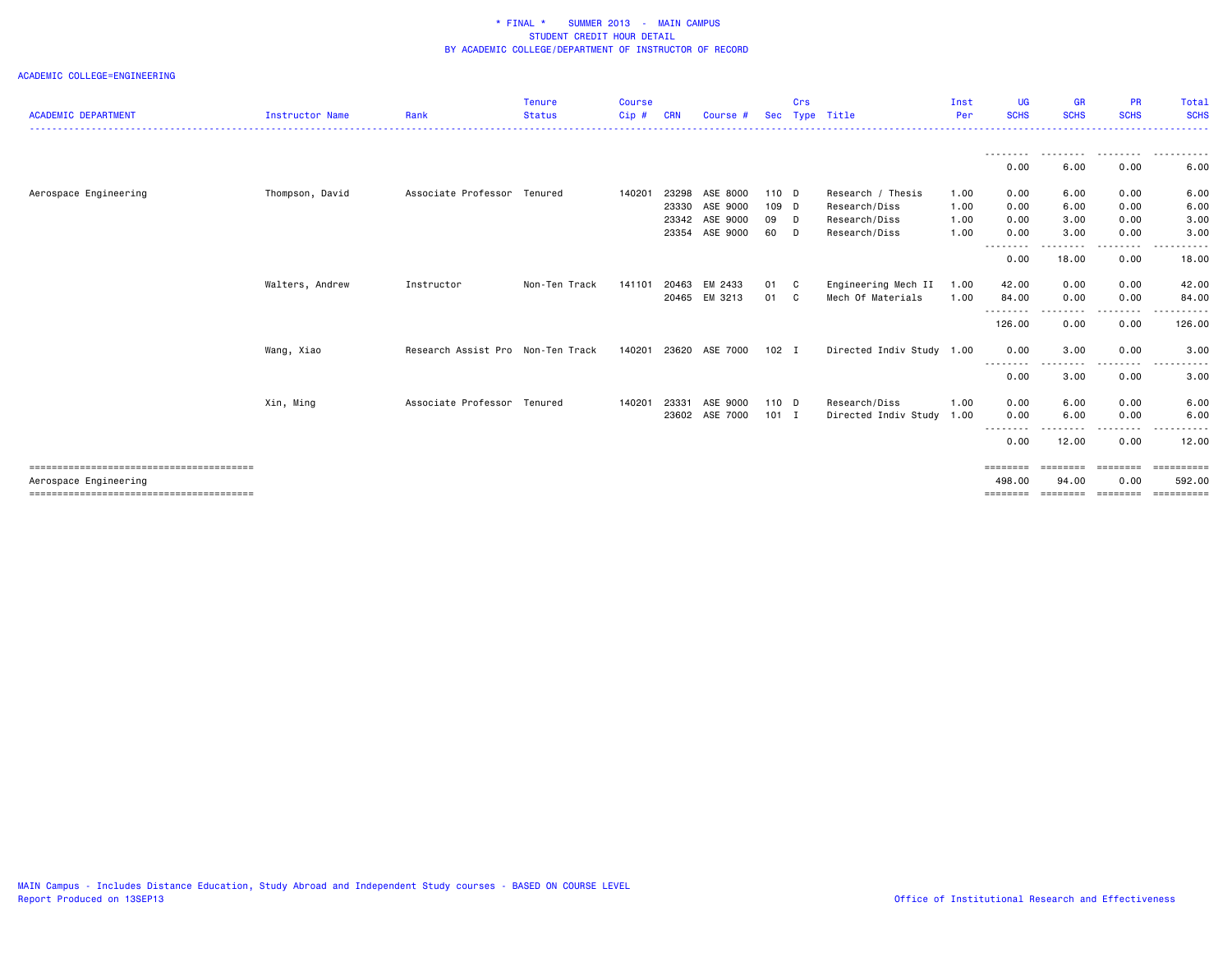| <b>ACADEMIC DEPARTMENT</b> | Instructor Name                                           | Rank                          | <b>Tenure</b><br><b>Status</b> | <b>Course</b><br>Cip# | <b>CRN</b> | Course #              | <b>Sec</b> | Crs | Type Title           | Inst<br>Per | <b>UG</b><br><b>SCHS</b> | <b>GR</b><br><b>SCHS</b> | <b>PR</b><br><b>SCHS</b> | Total<br><b>SCHS</b> |
|----------------------------|-----------------------------------------------------------|-------------------------------|--------------------------------|-----------------------|------------|-----------------------|------------|-----|----------------------|-------------|--------------------------|--------------------------|--------------------------|----------------------|
|                            |                                                           |                               |                                |                       |            |                       |            |     |                      |             |                          |                          |                          | . <u>.</u> .         |
| Ag & Bio Engineering       | Elder, Steven                                             | Professor                     | Tenured                        | 140301                | 22362      | ABE 9000              | 103 D      |     | Research / Diss      | 1.00        | 0.00                     | 12.00                    | 0.00                     | 12.00                |
|                            |                                                           |                               |                                |                       | 23261      | ABE 8000              | 104 D      |     | Research / Thesis    | 1.00        | 0.00<br>--------         | 6.00<br>.                | 0.00<br>.                | 6.00<br>.            |
|                            |                                                           |                               |                                |                       |            |                       |            |     |                      |             | 0.00                     | 18.00                    | 0.00                     | 18.00                |
|                            | Liao, Jun                                                 | Assistant Professor Ten Track |                                | 140301                | 22363      | ABE 9000              | $104$ D    |     | Research / Diss      | 1.00        | 0.00                     | 9.00                     | 0.00                     | 9.00                 |
|                            |                                                           |                               |                                |                       | 23522      | ABE 7000              | $101$ I    |     | Directed Indiv Study | 1.00        | 0.00                     | 3.00                     | 0.00                     | 3.00                 |
|                            |                                                           |                               |                                |                       | 23608      | ABE 9000              | 01 D       |     | Research / Diss      | 1.00        | 0.00<br>.                | 3.00                     | 0.00                     | 3.00                 |
|                            |                                                           |                               |                                |                       |            |                       |            |     |                      |             | 0.00                     | 15.00                    | 0.00                     | 15.00                |
|                            | Parajuli, Prem                                            | Assistant Professor Ten Track |                                | 140301                | 22364      | ABE 9000              | $105$ D    |     | Research / Diss      | 1.00        | 0.00                     | 6.00                     | 0.00                     | 6.00                 |
|                            |                                                           |                               |                                |                       |            |                       |            |     |                      |             | --------<br>0.00         | .<br>6.00                | .<br>0.00                | .<br>6.00            |
|                            | Srinivasan, Radhakrishn Research Assist Pro Non-Ten Track |                               |                                |                       |            | 140301 22366 ABE 9000 | 107 D      |     | Research / Diss      | 1.00        | 0.00                     | 6.00                     | 0.00                     | 6.00                 |
|                            |                                                           |                               |                                |                       |            |                       |            |     |                      |             | --------<br>0.00         | .<br>6.00                | $\cdots$<br>0.00         | 6.00                 |
|                            | To, Suminto                                               | Professor                     | Tenured                        | 140301                | 23269      | ABE 8000              | $112$ D    |     | Research / Thesis    | 1.00        | 0.00                     | 3.00                     | 0.00                     | 3.00                 |
|                            |                                                           |                               |                                |                       | 23708      | ABE 8000              | 59 D       |     | Research / Thesis    | 1.00        | 0.00                     | 3.00<br>--------         | 0.00<br>.                | 3.00<br>. <b>.</b> . |
|                            |                                                           |                               |                                |                       |            |                       |            |     |                      |             | --------<br>0.00         | 6.00                     | 0.00                     | 6.00                 |
|                            | Williams, Lakiesha                                        | Assistant Professor Ten Track |                                | 140301                | 22369      | ABE 9000              | 110 D      |     | Research / Diss      | 1.00        | 0.00                     | 11.00                    | 0.00                     | 11.00                |
|                            |                                                           |                               |                                |                       | 23271      | ABE 8000              | 114 D      |     | Research / Thesis    | 1.00        | 0.00                     | 12.00                    | 0.00                     | 12.00                |
|                            |                                                           |                               |                                |                       |            |                       |            |     |                      |             | --------<br>0.00         | $\cdots$<br>23.00        | 0.00                     | 23.00                |
|                            |                                                           |                               |                                |                       |            |                       |            |     |                      |             | ========                 | <b>BEBBEEB</b>           | ========                 | ==========           |
| Ag & Bio Engineering       |                                                           |                               |                                |                       |            |                       |            |     |                      |             | 0.00                     | 74.00                    | 0.00                     | 74.00                |
|                            |                                                           |                               |                                |                       |            |                       |            |     |                      |             | ========                 | ========                 | ========                 | ==========           |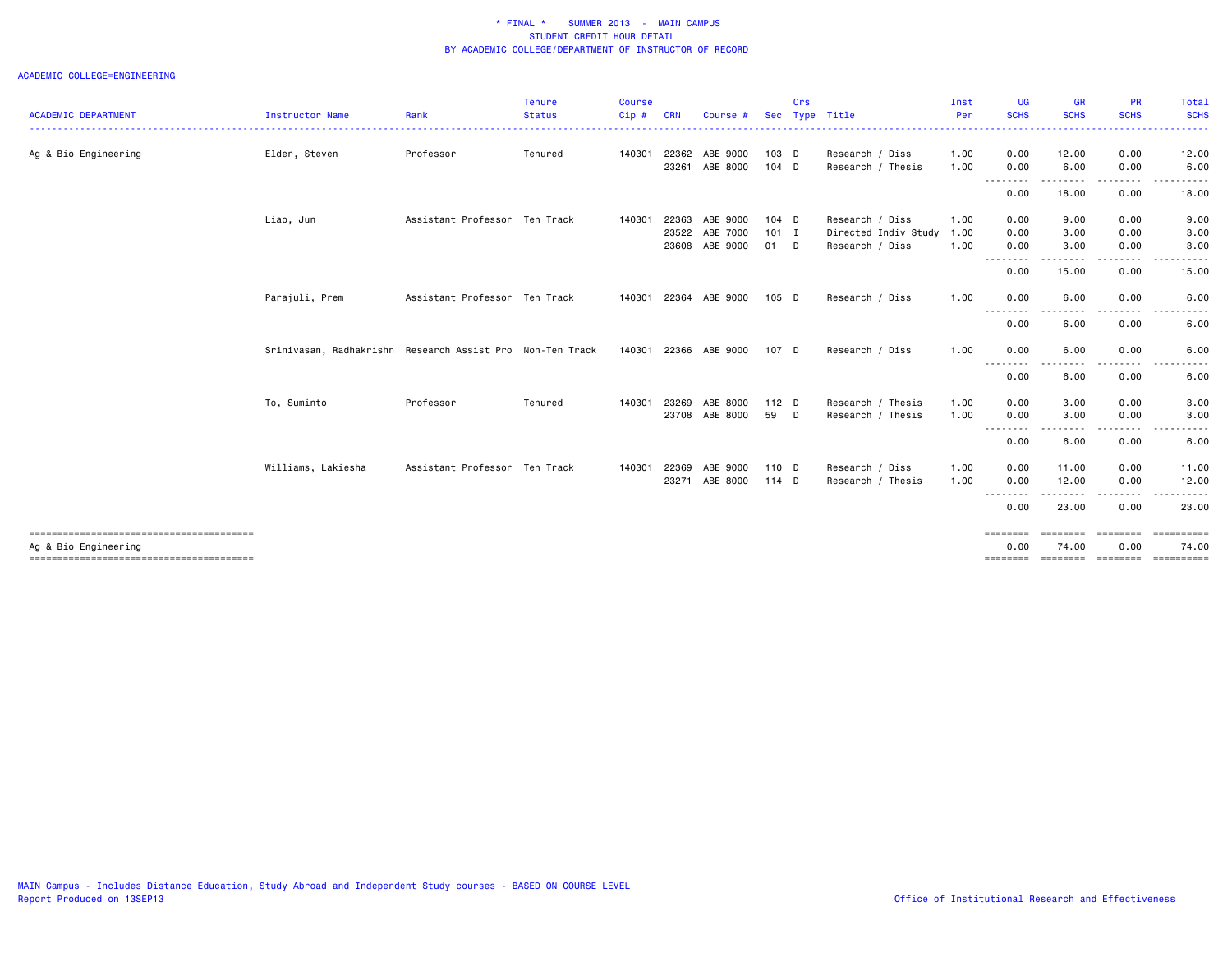| والمحاميات<br>Civil & Environmental Engineering<br>Freyne, Seamus<br>Assistant Professor Ten Track<br>140801 22335<br>CE 8000<br>102 <sub>D</sub><br>1.00<br>0.00<br>3.00<br>0.00<br>3.00<br>Research / Thesis<br>.<br><u>.</u><br>3.00<br>0.00<br>0.00<br>3.00<br>Gude, Veera<br>Assistant Professor Ten Track<br>140801<br>22336<br>CE 8000<br>103 D<br>Research / Thesis<br>1.00<br>0.00<br>3.00<br>0.00<br>3.00<br>22349 CE 9000<br>103 D<br>Research / Diss<br>1.00<br>0.00<br>6.00<br>0.00<br>6.00<br>$\sim$ $\sim$<br>$\sim$ $\sim$ $\sim$<br>.<br>0.00<br>9.00<br>0.00<br>9.00<br>Gullett, Philip<br>140801 21762 CE 3603<br>C<br>Associate Professor Tenured<br>01<br>Structural Mech<br>1.00<br>87.00<br>0.00<br>0.00<br>87.00<br>22422<br>CE 8000<br>504 D<br>Research / Thesis<br>1.00<br>0.00<br>1.00<br>0.00<br>1.00<br>.<br>$\frac{1}{2} \left( \frac{1}{2} \right) \left( \frac{1}{2} \right) \left( \frac{1}{2} \right) \left( \frac{1}{2} \right) \left( \frac{1}{2} \right)$<br>.<br>$\sim$ $\sim$ $\sim$ $\sim$<br>87.00<br>1.00<br>0.00<br>88.00<br>Associate Professor Tenured<br>140801 22351<br>CE 9000<br>105 D<br>Research / Diss<br>0.00<br>9.00<br>0.00<br>9.00<br>Howard, Isaac<br>1.00<br>22437<br>CE 9000<br>505 D<br>Research / Diss<br>0.00<br>1.00<br>0.00<br>10.00<br>10.00<br>CE 4990<br>101 C<br>140899 22888<br>Special Topic In CE<br>12.00<br>0.00<br>0.00<br>12.00<br>1.00<br>22889<br>CE 6990<br>101 C<br>Special Topic In CE<br>1.00<br>0.00<br>9.00<br>0.00<br>9.00<br>.<br>.<br>12.00<br>28.00<br>0.00<br>40.00<br>Li, Xiaopeng<br>Assistant Professor Ten Track<br>140801 22352 CE 9000<br>106 D<br>Research / Diss<br>1.00<br>0.00<br>6.00<br>0.00<br>6.00<br>.<br>.<br>$\sim$ $\sim$<br>$\sim$ $\sim$ $\sim$ $\sim$<br>0.00<br>6.00<br>0.00<br>6.00<br>Martin, James<br>Professor<br>Tenured<br>140801<br>22354<br>CE 9000<br>108 D<br>Research / Diss<br>1.00<br>0.00<br>6.00<br>0.00<br>6.00<br>CE 9000<br>508 D<br>22441<br>Research / Diss<br>1.00<br>0.00<br>1.00<br>0.00<br>1.00<br>د د د د<br>.<br><u>.</u><br>$\sim$ $\sim$<br>.<br>7.00<br>0.00<br>0.00<br>7.00<br>109 D<br>McAnally, William<br>Research Professor<br>140801<br>22342<br>CE 8000<br>Research / Thesis<br>1.00<br>0.00<br>3.00<br>0.00<br>3.00<br>Non-Ten Track<br>22355<br>CE 9000<br>109 D<br>Research / Diss<br>1.00<br>0.00<br>12.00<br>0.00<br>12.00<br>23083 CE 7000<br>502 I<br>Directed Indiv Study 1.00<br>0.00<br>3.00<br>0.00<br>3.00<br>.<br>.<br>$\frac{1}{2} \left( \frac{1}{2} \right) \left( \frac{1}{2} \right) \left( \frac{1}{2} \right) \left( \frac{1}{2} \right) \left( \frac{1}{2} \right)$<br>$\sim$ $\sim$ .<br>.<br>0.00<br>18.00<br>0.00<br>18.00<br>102 I<br>Ramirez Avila, John<br>Non-Faculty<br>23504 CE 7000<br>Directed Indiv Study 1.00<br>0.00<br>3.00<br>0.00<br>3.00<br>Non-Faculty<br>140801<br>$\sim$ $\sim$<br>0.00<br>3.00<br>0.00<br>3.00<br>Taylor, Oliver-Denzil<br>Non-Ten Track<br>140801 21764 CE 8433<br>101 C<br>Advanced Foundations 1.00<br>0.00<br>12.00<br>Lecturer<br>0.00<br>12.00<br>22023<br>CE 8433<br>501 C<br>Advanced Foundations<br>1.00<br>0.00<br>21.00<br>0.00<br>21.00<br>.<br>.<br>.<br>.<br>$\sim$ $\sim$ .<br>0.00<br>33.00<br>0.00<br>33.00 | <b>ACADEMIC DEPARTMENT</b> | Instructor Name | Rank      | <b>Tenure</b><br><b>Status</b> | <b>Course</b><br>Cip# | <b>CRN</b> | Course # |       | Crs | Sec Type Title  | Inst<br>Per | <b>UG</b><br><b>SCHS</b> | <b>GR</b><br><b>SCHS</b> | <b>PR</b><br><b>SCHS</b> | Total<br><b>SCHS</b> |
|--------------------------------------------------------------------------------------------------------------------------------------------------------------------------------------------------------------------------------------------------------------------------------------------------------------------------------------------------------------------------------------------------------------------------------------------------------------------------------------------------------------------------------------------------------------------------------------------------------------------------------------------------------------------------------------------------------------------------------------------------------------------------------------------------------------------------------------------------------------------------------------------------------------------------------------------------------------------------------------------------------------------------------------------------------------------------------------------------------------------------------------------------------------------------------------------------------------------------------------------------------------------------------------------------------------------------------------------------------------------------------------------------------------------------------------------------------------------------------------------------------------------------------------------------------------------------------------------------------------------------------------------------------------------------------------------------------------------------------------------------------------------------------------------------------------------------------------------------------------------------------------------------------------------------------------------------------------------------------------------------------------------------------------------------------------------------------------------------------------------------------------------------------------------------------------------------------------------------------------------------------------------------------------------------------------------------------------------------------------------------------------------------------------------------------------------------------------------------------------------------------------------------------------------------------------------------------------------------------------------------------------------------------------------------------------------------------------------------------------------------------------------------------------------------------------------------------------------------------------------------------------------------------------------------------------------------------------------------------------------------------------------------------------------------------------------------------------------------------------------------------------------------------------------------------------------------------------------------------------------|----------------------------|-----------------|-----------|--------------------------------|-----------------------|------------|----------|-------|-----|-----------------|-------------|--------------------------|--------------------------|--------------------------|----------------------|
|                                                                                                                                                                                                                                                                                                                                                                                                                                                                                                                                                                                                                                                                                                                                                                                                                                                                                                                                                                                                                                                                                                                                                                                                                                                                                                                                                                                                                                                                                                                                                                                                                                                                                                                                                                                                                                                                                                                                                                                                                                                                                                                                                                                                                                                                                                                                                                                                                                                                                                                                                                                                                                                                                                                                                                                                                                                                                                                                                                                                                                                                                                                                                                                                                                            |                            |                 |           |                                |                       |            |          |       |     |                 |             |                          |                          |                          |                      |
|                                                                                                                                                                                                                                                                                                                                                                                                                                                                                                                                                                                                                                                                                                                                                                                                                                                                                                                                                                                                                                                                                                                                                                                                                                                                                                                                                                                                                                                                                                                                                                                                                                                                                                                                                                                                                                                                                                                                                                                                                                                                                                                                                                                                                                                                                                                                                                                                                                                                                                                                                                                                                                                                                                                                                                                                                                                                                                                                                                                                                                                                                                                                                                                                                                            |                            |                 |           |                                |                       |            |          |       |     |                 |             |                          |                          |                          |                      |
|                                                                                                                                                                                                                                                                                                                                                                                                                                                                                                                                                                                                                                                                                                                                                                                                                                                                                                                                                                                                                                                                                                                                                                                                                                                                                                                                                                                                                                                                                                                                                                                                                                                                                                                                                                                                                                                                                                                                                                                                                                                                                                                                                                                                                                                                                                                                                                                                                                                                                                                                                                                                                                                                                                                                                                                                                                                                                                                                                                                                                                                                                                                                                                                                                                            |                            |                 |           |                                |                       |            |          |       |     |                 |             |                          |                          |                          |                      |
|                                                                                                                                                                                                                                                                                                                                                                                                                                                                                                                                                                                                                                                                                                                                                                                                                                                                                                                                                                                                                                                                                                                                                                                                                                                                                                                                                                                                                                                                                                                                                                                                                                                                                                                                                                                                                                                                                                                                                                                                                                                                                                                                                                                                                                                                                                                                                                                                                                                                                                                                                                                                                                                                                                                                                                                                                                                                                                                                                                                                                                                                                                                                                                                                                                            |                            |                 |           |                                |                       |            |          |       |     |                 |             |                          |                          |                          |                      |
|                                                                                                                                                                                                                                                                                                                                                                                                                                                                                                                                                                                                                                                                                                                                                                                                                                                                                                                                                                                                                                                                                                                                                                                                                                                                                                                                                                                                                                                                                                                                                                                                                                                                                                                                                                                                                                                                                                                                                                                                                                                                                                                                                                                                                                                                                                                                                                                                                                                                                                                                                                                                                                                                                                                                                                                                                                                                                                                                                                                                                                                                                                                                                                                                                                            |                            |                 |           |                                |                       |            |          |       |     |                 |             |                          |                          |                          |                      |
|                                                                                                                                                                                                                                                                                                                                                                                                                                                                                                                                                                                                                                                                                                                                                                                                                                                                                                                                                                                                                                                                                                                                                                                                                                                                                                                                                                                                                                                                                                                                                                                                                                                                                                                                                                                                                                                                                                                                                                                                                                                                                                                                                                                                                                                                                                                                                                                                                                                                                                                                                                                                                                                                                                                                                                                                                                                                                                                                                                                                                                                                                                                                                                                                                                            |                            |                 |           |                                |                       |            |          |       |     |                 |             |                          |                          |                          |                      |
|                                                                                                                                                                                                                                                                                                                                                                                                                                                                                                                                                                                                                                                                                                                                                                                                                                                                                                                                                                                                                                                                                                                                                                                                                                                                                                                                                                                                                                                                                                                                                                                                                                                                                                                                                                                                                                                                                                                                                                                                                                                                                                                                                                                                                                                                                                                                                                                                                                                                                                                                                                                                                                                                                                                                                                                                                                                                                                                                                                                                                                                                                                                                                                                                                                            |                            |                 |           |                                |                       |            |          |       |     |                 |             |                          |                          |                          |                      |
|                                                                                                                                                                                                                                                                                                                                                                                                                                                                                                                                                                                                                                                                                                                                                                                                                                                                                                                                                                                                                                                                                                                                                                                                                                                                                                                                                                                                                                                                                                                                                                                                                                                                                                                                                                                                                                                                                                                                                                                                                                                                                                                                                                                                                                                                                                                                                                                                                                                                                                                                                                                                                                                                                                                                                                                                                                                                                                                                                                                                                                                                                                                                                                                                                                            |                            |                 |           |                                |                       |            |          |       |     |                 |             |                          |                          |                          |                      |
|                                                                                                                                                                                                                                                                                                                                                                                                                                                                                                                                                                                                                                                                                                                                                                                                                                                                                                                                                                                                                                                                                                                                                                                                                                                                                                                                                                                                                                                                                                                                                                                                                                                                                                                                                                                                                                                                                                                                                                                                                                                                                                                                                                                                                                                                                                                                                                                                                                                                                                                                                                                                                                                                                                                                                                                                                                                                                                                                                                                                                                                                                                                                                                                                                                            |                            |                 |           |                                |                       |            |          |       |     |                 |             |                          |                          |                          |                      |
|                                                                                                                                                                                                                                                                                                                                                                                                                                                                                                                                                                                                                                                                                                                                                                                                                                                                                                                                                                                                                                                                                                                                                                                                                                                                                                                                                                                                                                                                                                                                                                                                                                                                                                                                                                                                                                                                                                                                                                                                                                                                                                                                                                                                                                                                                                                                                                                                                                                                                                                                                                                                                                                                                                                                                                                                                                                                                                                                                                                                                                                                                                                                                                                                                                            |                            |                 |           |                                |                       |            |          |       |     |                 |             |                          |                          |                          |                      |
|                                                                                                                                                                                                                                                                                                                                                                                                                                                                                                                                                                                                                                                                                                                                                                                                                                                                                                                                                                                                                                                                                                                                                                                                                                                                                                                                                                                                                                                                                                                                                                                                                                                                                                                                                                                                                                                                                                                                                                                                                                                                                                                                                                                                                                                                                                                                                                                                                                                                                                                                                                                                                                                                                                                                                                                                                                                                                                                                                                                                                                                                                                                                                                                                                                            |                            |                 |           |                                |                       |            |          |       |     |                 |             |                          |                          |                          |                      |
|                                                                                                                                                                                                                                                                                                                                                                                                                                                                                                                                                                                                                                                                                                                                                                                                                                                                                                                                                                                                                                                                                                                                                                                                                                                                                                                                                                                                                                                                                                                                                                                                                                                                                                                                                                                                                                                                                                                                                                                                                                                                                                                                                                                                                                                                                                                                                                                                                                                                                                                                                                                                                                                                                                                                                                                                                                                                                                                                                                                                                                                                                                                                                                                                                                            |                            |                 |           |                                |                       |            |          |       |     |                 |             |                          |                          |                          |                      |
|                                                                                                                                                                                                                                                                                                                                                                                                                                                                                                                                                                                                                                                                                                                                                                                                                                                                                                                                                                                                                                                                                                                                                                                                                                                                                                                                                                                                                                                                                                                                                                                                                                                                                                                                                                                                                                                                                                                                                                                                                                                                                                                                                                                                                                                                                                                                                                                                                                                                                                                                                                                                                                                                                                                                                                                                                                                                                                                                                                                                                                                                                                                                                                                                                                            |                            |                 |           |                                |                       |            |          |       |     |                 |             |                          |                          |                          |                      |
|                                                                                                                                                                                                                                                                                                                                                                                                                                                                                                                                                                                                                                                                                                                                                                                                                                                                                                                                                                                                                                                                                                                                                                                                                                                                                                                                                                                                                                                                                                                                                                                                                                                                                                                                                                                                                                                                                                                                                                                                                                                                                                                                                                                                                                                                                                                                                                                                                                                                                                                                                                                                                                                                                                                                                                                                                                                                                                                                                                                                                                                                                                                                                                                                                                            |                            |                 |           |                                |                       |            |          |       |     |                 |             |                          |                          |                          |                      |
|                                                                                                                                                                                                                                                                                                                                                                                                                                                                                                                                                                                                                                                                                                                                                                                                                                                                                                                                                                                                                                                                                                                                                                                                                                                                                                                                                                                                                                                                                                                                                                                                                                                                                                                                                                                                                                                                                                                                                                                                                                                                                                                                                                                                                                                                                                                                                                                                                                                                                                                                                                                                                                                                                                                                                                                                                                                                                                                                                                                                                                                                                                                                                                                                                                            |                            |                 |           |                                |                       |            |          |       |     |                 |             |                          |                          |                          |                      |
|                                                                                                                                                                                                                                                                                                                                                                                                                                                                                                                                                                                                                                                                                                                                                                                                                                                                                                                                                                                                                                                                                                                                                                                                                                                                                                                                                                                                                                                                                                                                                                                                                                                                                                                                                                                                                                                                                                                                                                                                                                                                                                                                                                                                                                                                                                                                                                                                                                                                                                                                                                                                                                                                                                                                                                                                                                                                                                                                                                                                                                                                                                                                                                                                                                            |                            |                 |           |                                |                       |            |          |       |     |                 |             |                          |                          |                          |                      |
|                                                                                                                                                                                                                                                                                                                                                                                                                                                                                                                                                                                                                                                                                                                                                                                                                                                                                                                                                                                                                                                                                                                                                                                                                                                                                                                                                                                                                                                                                                                                                                                                                                                                                                                                                                                                                                                                                                                                                                                                                                                                                                                                                                                                                                                                                                                                                                                                                                                                                                                                                                                                                                                                                                                                                                                                                                                                                                                                                                                                                                                                                                                                                                                                                                            |                            |                 |           |                                |                       |            |          |       |     |                 |             |                          |                          |                          |                      |
|                                                                                                                                                                                                                                                                                                                                                                                                                                                                                                                                                                                                                                                                                                                                                                                                                                                                                                                                                                                                                                                                                                                                                                                                                                                                                                                                                                                                                                                                                                                                                                                                                                                                                                                                                                                                                                                                                                                                                                                                                                                                                                                                                                                                                                                                                                                                                                                                                                                                                                                                                                                                                                                                                                                                                                                                                                                                                                                                                                                                                                                                                                                                                                                                                                            |                            |                 |           |                                |                       |            |          |       |     |                 |             |                          |                          |                          |                      |
|                                                                                                                                                                                                                                                                                                                                                                                                                                                                                                                                                                                                                                                                                                                                                                                                                                                                                                                                                                                                                                                                                                                                                                                                                                                                                                                                                                                                                                                                                                                                                                                                                                                                                                                                                                                                                                                                                                                                                                                                                                                                                                                                                                                                                                                                                                                                                                                                                                                                                                                                                                                                                                                                                                                                                                                                                                                                                                                                                                                                                                                                                                                                                                                                                                            |                            |                 |           |                                |                       |            |          |       |     |                 |             |                          |                          |                          |                      |
|                                                                                                                                                                                                                                                                                                                                                                                                                                                                                                                                                                                                                                                                                                                                                                                                                                                                                                                                                                                                                                                                                                                                                                                                                                                                                                                                                                                                                                                                                                                                                                                                                                                                                                                                                                                                                                                                                                                                                                                                                                                                                                                                                                                                                                                                                                                                                                                                                                                                                                                                                                                                                                                                                                                                                                                                                                                                                                                                                                                                                                                                                                                                                                                                                                            |                            |                 |           |                                |                       |            |          |       |     |                 |             |                          |                          |                          |                      |
|                                                                                                                                                                                                                                                                                                                                                                                                                                                                                                                                                                                                                                                                                                                                                                                                                                                                                                                                                                                                                                                                                                                                                                                                                                                                                                                                                                                                                                                                                                                                                                                                                                                                                                                                                                                                                                                                                                                                                                                                                                                                                                                                                                                                                                                                                                                                                                                                                                                                                                                                                                                                                                                                                                                                                                                                                                                                                                                                                                                                                                                                                                                                                                                                                                            |                            |                 |           |                                |                       |            |          |       |     |                 |             |                          |                          |                          |                      |
|                                                                                                                                                                                                                                                                                                                                                                                                                                                                                                                                                                                                                                                                                                                                                                                                                                                                                                                                                                                                                                                                                                                                                                                                                                                                                                                                                                                                                                                                                                                                                                                                                                                                                                                                                                                                                                                                                                                                                                                                                                                                                                                                                                                                                                                                                                                                                                                                                                                                                                                                                                                                                                                                                                                                                                                                                                                                                                                                                                                                                                                                                                                                                                                                                                            |                            |                 |           |                                |                       |            |          |       |     |                 |             |                          |                          |                          |                      |
|                                                                                                                                                                                                                                                                                                                                                                                                                                                                                                                                                                                                                                                                                                                                                                                                                                                                                                                                                                                                                                                                                                                                                                                                                                                                                                                                                                                                                                                                                                                                                                                                                                                                                                                                                                                                                                                                                                                                                                                                                                                                                                                                                                                                                                                                                                                                                                                                                                                                                                                                                                                                                                                                                                                                                                                                                                                                                                                                                                                                                                                                                                                                                                                                                                            |                            |                 |           |                                |                       |            |          |       |     |                 |             |                          |                          |                          |                      |
|                                                                                                                                                                                                                                                                                                                                                                                                                                                                                                                                                                                                                                                                                                                                                                                                                                                                                                                                                                                                                                                                                                                                                                                                                                                                                                                                                                                                                                                                                                                                                                                                                                                                                                                                                                                                                                                                                                                                                                                                                                                                                                                                                                                                                                                                                                                                                                                                                                                                                                                                                                                                                                                                                                                                                                                                                                                                                                                                                                                                                                                                                                                                                                                                                                            |                            |                 |           |                                |                       |            |          |       |     |                 |             |                          |                          |                          |                      |
|                                                                                                                                                                                                                                                                                                                                                                                                                                                                                                                                                                                                                                                                                                                                                                                                                                                                                                                                                                                                                                                                                                                                                                                                                                                                                                                                                                                                                                                                                                                                                                                                                                                                                                                                                                                                                                                                                                                                                                                                                                                                                                                                                                                                                                                                                                                                                                                                                                                                                                                                                                                                                                                                                                                                                                                                                                                                                                                                                                                                                                                                                                                                                                                                                                            |                            |                 |           |                                |                       |            |          |       |     |                 |             |                          |                          |                          |                      |
|                                                                                                                                                                                                                                                                                                                                                                                                                                                                                                                                                                                                                                                                                                                                                                                                                                                                                                                                                                                                                                                                                                                                                                                                                                                                                                                                                                                                                                                                                                                                                                                                                                                                                                                                                                                                                                                                                                                                                                                                                                                                                                                                                                                                                                                                                                                                                                                                                                                                                                                                                                                                                                                                                                                                                                                                                                                                                                                                                                                                                                                                                                                                                                                                                                            |                            |                 |           |                                |                       |            |          |       |     |                 |             |                          |                          |                          |                      |
|                                                                                                                                                                                                                                                                                                                                                                                                                                                                                                                                                                                                                                                                                                                                                                                                                                                                                                                                                                                                                                                                                                                                                                                                                                                                                                                                                                                                                                                                                                                                                                                                                                                                                                                                                                                                                                                                                                                                                                                                                                                                                                                                                                                                                                                                                                                                                                                                                                                                                                                                                                                                                                                                                                                                                                                                                                                                                                                                                                                                                                                                                                                                                                                                                                            |                            |                 |           |                                |                       |            |          |       |     |                 |             |                          |                          |                          |                      |
|                                                                                                                                                                                                                                                                                                                                                                                                                                                                                                                                                                                                                                                                                                                                                                                                                                                                                                                                                                                                                                                                                                                                                                                                                                                                                                                                                                                                                                                                                                                                                                                                                                                                                                                                                                                                                                                                                                                                                                                                                                                                                                                                                                                                                                                                                                                                                                                                                                                                                                                                                                                                                                                                                                                                                                                                                                                                                                                                                                                                                                                                                                                                                                                                                                            |                            |                 |           |                                |                       |            |          |       |     |                 |             |                          |                          |                          |                      |
|                                                                                                                                                                                                                                                                                                                                                                                                                                                                                                                                                                                                                                                                                                                                                                                                                                                                                                                                                                                                                                                                                                                                                                                                                                                                                                                                                                                                                                                                                                                                                                                                                                                                                                                                                                                                                                                                                                                                                                                                                                                                                                                                                                                                                                                                                                                                                                                                                                                                                                                                                                                                                                                                                                                                                                                                                                                                                                                                                                                                                                                                                                                                                                                                                                            |                            | Truax, Dennis   | Professor | Tenured                        | 140801                | 22356      | CE 9000  | 110 D |     | Research / Diss | 1.00        | 0.00                     | 3.00                     | 0.00                     | 3.00                 |
| 22443 CE 9000<br>510 D<br>Research / Diss<br>1.00<br>0.00<br>6.00<br>0.00<br>6.00<br>.<br>.<br>.<br>-----                                                                                                                                                                                                                                                                                                                                                                                                                                                                                                                                                                                                                                                                                                                                                                                                                                                                                                                                                                                                                                                                                                                                                                                                                                                                                                                                                                                                                                                                                                                                                                                                                                                                                                                                                                                                                                                                                                                                                                                                                                                                                                                                                                                                                                                                                                                                                                                                                                                                                                                                                                                                                                                                                                                                                                                                                                                                                                                                                                                                                                                                                                                                  |                            |                 |           |                                |                       |            |          |       |     |                 |             |                          |                          |                          |                      |
| 9.00<br>0.00<br>0.00<br>9.00                                                                                                                                                                                                                                                                                                                                                                                                                                                                                                                                                                                                                                                                                                                                                                                                                                                                                                                                                                                                                                                                                                                                                                                                                                                                                                                                                                                                                                                                                                                                                                                                                                                                                                                                                                                                                                                                                                                                                                                                                                                                                                                                                                                                                                                                                                                                                                                                                                                                                                                                                                                                                                                                                                                                                                                                                                                                                                                                                                                                                                                                                                                                                                                                               |                            |                 |           |                                |                       |            |          |       |     |                 |             |                          |                          |                          |                      |
| Vahedifard, Farshid<br>Assistant Professor Ten Track<br>140801<br>22357<br>CE 9000<br>Research / Diss<br>1.00<br>0.00<br>3.00<br>0.00<br>3.00<br>111 D                                                                                                                                                                                                                                                                                                                                                                                                                                                                                                                                                                                                                                                                                                                                                                                                                                                                                                                                                                                                                                                                                                                                                                                                                                                                                                                                                                                                                                                                                                                                                                                                                                                                                                                                                                                                                                                                                                                                                                                                                                                                                                                                                                                                                                                                                                                                                                                                                                                                                                                                                                                                                                                                                                                                                                                                                                                                                                                                                                                                                                                                                     |                            |                 |           |                                |                       |            |          |       |     |                 |             |                          |                          |                          |                      |
| 23383<br>CE 7000<br>$101$ I<br>Directed Indiv Study 1.00<br>0.00<br>3.00<br>0.00<br>3.00                                                                                                                                                                                                                                                                                                                                                                                                                                                                                                                                                                                                                                                                                                                                                                                                                                                                                                                                                                                                                                                                                                                                                                                                                                                                                                                                                                                                                                                                                                                                                                                                                                                                                                                                                                                                                                                                                                                                                                                                                                                                                                                                                                                                                                                                                                                                                                                                                                                                                                                                                                                                                                                                                                                                                                                                                                                                                                                                                                                                                                                                                                                                                   |                            |                 |           |                                |                       |            |          |       |     |                 |             |                          |                          |                          |                      |
| د د د د<br>$\omega$ is a $\omega$<br>$\sim$ $\sim$ $\sim$ $\sim$<br>.<br>0.00<br>6.00<br>0.00<br>6.00                                                                                                                                                                                                                                                                                                                                                                                                                                                                                                                                                                                                                                                                                                                                                                                                                                                                                                                                                                                                                                                                                                                                                                                                                                                                                                                                                                                                                                                                                                                                                                                                                                                                                                                                                                                                                                                                                                                                                                                                                                                                                                                                                                                                                                                                                                                                                                                                                                                                                                                                                                                                                                                                                                                                                                                                                                                                                                                                                                                                                                                                                                                                      |                            |                 |           |                                |                       |            |          |       |     |                 |             |                          |                          |                          |                      |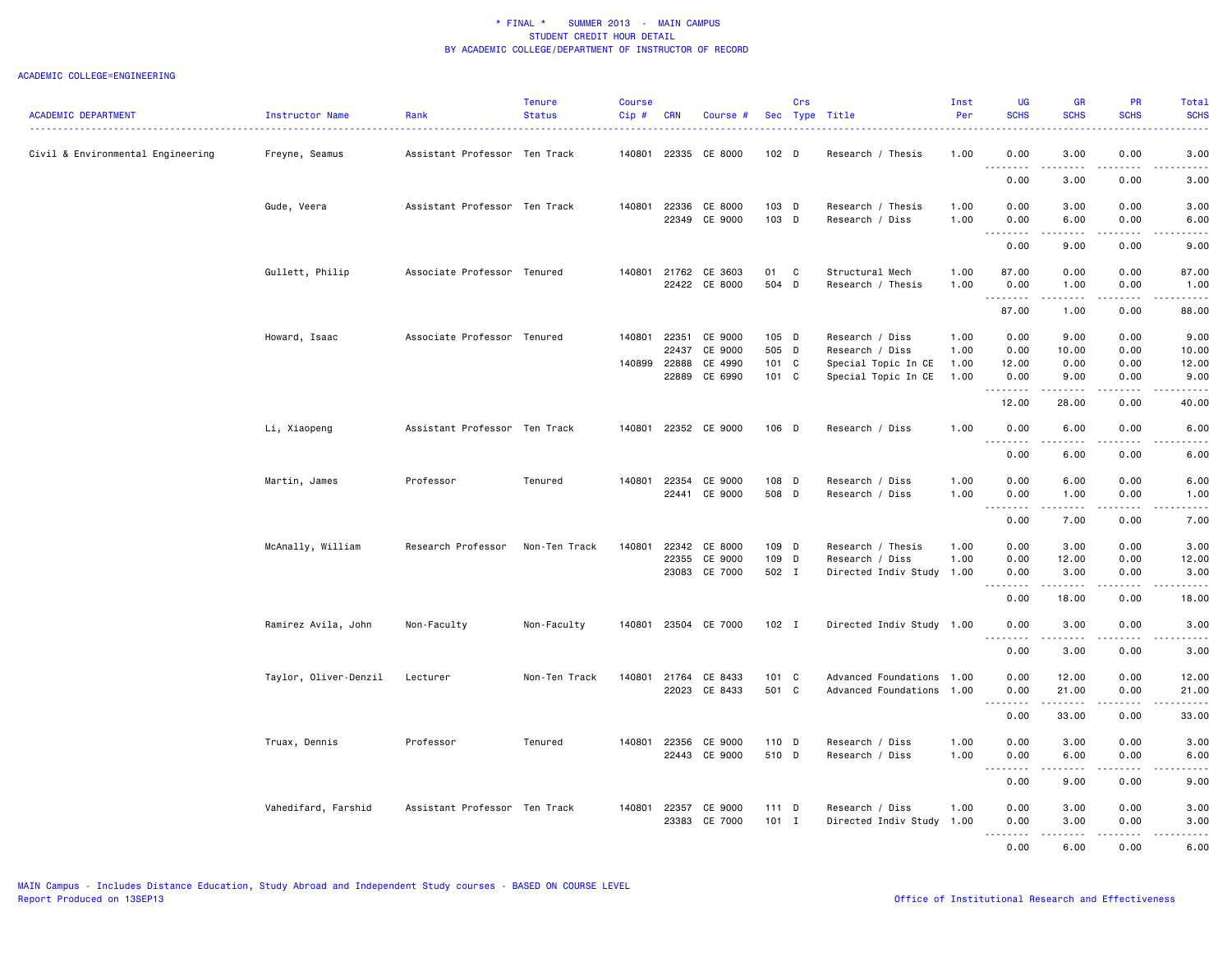| <b>ACADEMIC DEPARTMENT</b>        | <b>Instructor Name</b> | Rank                        | Tenure<br>Status | Course<br>$Cip$ # | CRN   | Course # Sec Type Title |       | Crs |                 | Inst<br>Per | <b>UG</b><br><b>SCHS</b>                                                | <b>GR</b><br><b>SCHS</b> | <b>PR</b><br><b>SCHS</b> | Total<br><b>SCHS</b> |
|-----------------------------------|------------------------|-----------------------------|------------------|-------------------|-------|-------------------------|-------|-----|-----------------|-------------|-------------------------------------------------------------------------|--------------------------|--------------------------|----------------------|
|                                   |                        |                             |                  |                   |       |                         |       |     |                 |             |                                                                         |                          |                          |                      |
| Civil & Environmental Engineering | Zhang, Li              | Associate Professor Tenured |                  | 140801            | 22359 | CE 9000                 | 113 D |     | Research / Diss | 1.00        | 0.00                                                                    | 9.00                     | 0.00                     | 9.00                 |
|                                   |                        |                             |                  |                   |       | 22446 CE 9000           | 513 D |     | Research / Diss | 1.00        | 0.00                                                                    | 3.00                     | 0.00                     | 3.00                 |
|                                   |                        |                             |                  |                   |       |                         |       |     |                 |             | .                                                                       |                          | .                        | .                    |
|                                   |                        |                             |                  |                   |       |                         |       |     |                 |             | 0.00                                                                    | 12.00                    | 0.00                     | 12.00                |
|                                   |                        |                             |                  |                   |       |                         |       |     |                 |             |                                                                         |                          |                          |                      |
|                                   |                        |                             |                  |                   |       |                         |       |     |                 |             | $\qquad \qquad \equiv \equiv \equiv \equiv \equiv \equiv \equiv \equiv$ | :=======                 | ========                 | ==========           |
| Civil & Environmental Engineering |                        |                             |                  |                   |       |                         |       |     |                 |             | 99.00                                                                   | 135,00                   | 0.00                     | 234.00               |
|                                   |                        |                             |                  |                   |       |                         |       |     |                 |             | ========                                                                |                          |                          | ==========           |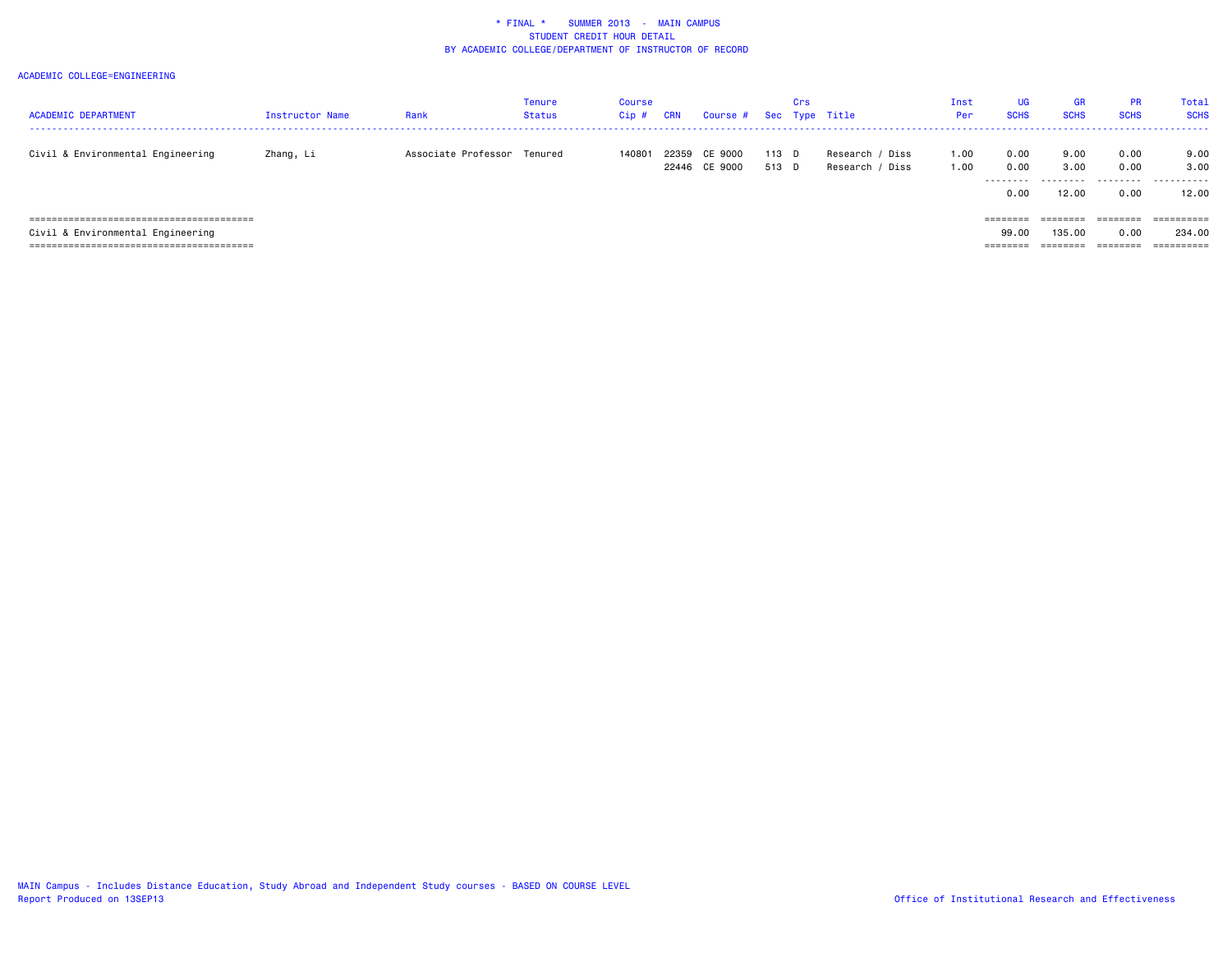| <b>ACADEMIC DEPARTMENT</b>     | <b>Instructor Name</b> | Rank                          | <b>Tenure</b><br><b>Status</b> | Course<br>Cip# | <b>CRN</b>     | Course #              |                  | Crs          | Sec Type Title                     | Inst<br>Per  | <b>UG</b><br><b>SCHS</b>          | <b>GR</b><br><b>SCHS</b> | PR<br><b>SCHS</b> | Total<br><b>SCHS</b> |
|--------------------------------|------------------------|-------------------------------|--------------------------------|----------------|----------------|-----------------------|------------------|--------------|------------------------------------|--------------|-----------------------------------|--------------------------|-------------------|----------------------|
|                                |                        |                               |                                |                |                |                       |                  |              |                                    |              |                                   |                          |                   |                      |
| Computer Science & Engineering | Allen, Edward          | Associate Professor Tenured   |                                | 110101         |                | 22371 CSE 9000        | $101$ D          |              | Research/Diss                      | 1.00         | 0.00<br>.                         | 9.00<br>د د د د          | 0.00<br>.         | 9.00                 |
|                                |                        |                               |                                |                |                |                       |                  |              |                                    |              | 0.00                              | 9.00                     | 0.00              | 9.00                 |
|                                | Anderson, Richard      | Instructor                    | Non-Ten Track                  | 110101         | 20308          | CSE 3813              | 101 C            |              | Intro to Formal Lang 1.00          |              | 27.00                             | 0.00                     | 0.00              | 27.00                |
|                                |                        |                               |                                | 110201         |                | 20306 CSE 2383        | 101 C            |              | Data Struc & Anal of 1.00          |              | 39.00                             | 0.00                     | 0.00              | 39.00                |
|                                |                        |                               |                                |                |                |                       |                  |              |                                    |              | 66.00                             | 0.00                     | 0.00              | 66.00                |
|                                | Banicescu, Ioana       | Professor                     | Tenured                        | 110101         |                | 22372 CSE 9000        | 102 D            |              | Research/Diss                      | 1.00         | 0.00<br>----                      | 6.00                     | 0.00              | 6.00                 |
|                                |                        |                               |                                |                |                |                       |                  |              |                                    |              | 0.00                              | 6.00                     | 0.00              | 6.00                 |
|                                | Bethel, Cindy          | Assistant Professor Ten Track |                                | 110101         |                | 22373 CSE 9000        | 103 D            |              | Research/Diss                      | 1.00         | 0.00                              | 6.00                     | 0.00              | 6.00                 |
|                                |                        |                               |                                |                | 22388          | CSE 8000              | 103 D            |              | Research / Thesis                  | 1.00         | 0.00                              | 1.00                     | 0.00              | 1.00                 |
|                                |                        |                               |                                |                |                |                       |                  |              |                                    |              | <u>.</u><br>0.00                  | $- - - - -$<br>7.00      | .<br>0.00         | $\cdots$<br>7.00     |
|                                |                        |                               |                                |                |                |                       |                  |              |                                    |              |                                   |                          |                   |                      |
|                                | Dampier, David         | Professor                     | Tenured                        | 110101         | 22374<br>22389 | CSE 9000<br>CSE 8000  | $104$ D<br>104 D |              | Research/Diss<br>Research / Thesis | 1.00<br>1.00 | 0.00<br>0.00                      | 33.00<br>22.00           | 0.00<br>0.00      | 33.00<br>22.00       |
|                                |                        |                               |                                |                | 23236          | CSE 7000              | $101$ I          |              | Directed Indiv Study               | 1.00         | 0.00                              | 3.00                     | 0.00              | 3.00                 |
|                                |                        |                               |                                |                | 23250          | CSE 8080              | 501 I            |              | Directed Project Cs                | 1.00         | 0.00                              | 3.00                     | 0.00              | 3.00                 |
|                                |                        |                               |                                |                |                |                       |                  |              |                                    |              | .<br>0.00                         | .<br>61.00               | .<br>0.00         | 61.00                |
|                                | Hansen, Eric           | Associate Professor Tenured   |                                | 110101         | 22376          | CSE 9000              | 106 D            |              | Research/Diss                      | 1.00         | 0.00                              | 18.00                    | 0.00              | 18.00                |
|                                |                        |                               |                                |                | 22391          | CSE 8000              | 106 D            |              | Research / Thesis                  | 1.00         | 0.00                              | 6.00                     | 0.00              | 6.00                 |
|                                |                        |                               |                                |                |                |                       |                  |              |                                    |              | <u>.</u><br>0.00                  | .<br>24.00               | $- - - -$<br>0.00 | 24.00                |
|                                | Jankun-Kelly, T.       | Associate Professor Tenured   |                                | 110101         | 22065          | CSE 6990              | 501 C            |              | Special Topic in CSE 1.00          |              | 0.00                              | 15.00                    | 0.00              | 15.00                |
|                                |                        |                               |                                |                | 22067          | CSE 6990              | 101 C            |              | Special Topic in CSE               | 1.00         | 0.00                              | 18.00                    | 0.00              | 18.00                |
|                                |                        |                               |                                |                | 22377          | CSE 9000              | 107 D            |              | Research/Diss                      | 1.00         | 0.00                              | 6.00                     | 0.00              | 6.00                 |
|                                |                        |                               |                                |                | 119999 22066   | CSE 4990              | 101 C            |              | Special Topic in CS 1.00           |              | 27.00<br>.                        | 0.00                     | 0.00              | 27.00                |
|                                |                        |                               |                                |                |                |                       |                  |              |                                    |              | 27.00                             | 39.00                    | 0.00              | 66.00                |
|                                | Lee, Sarah             | Instructor                    | Non-Ten Track                  | 110201         |                | 20301 CSE 1233        | 01               | $\mathbf{C}$ | Cmptr Prog-C                       | 1.00         | 60.00<br><u>.</u>                 | 0.00                     | 0.00              | 60.00                |
|                                |                        |                               |                                |                |                |                       |                  |              |                                    |              | 60.00                             | 0.00                     | 0.00              | 60.00                |
|                                | Niu, Nan               | Assistant Professor Ten Track |                                | 110101         | 22379          | CSE 9000              | 109 D            |              | Research/Diss                      | 1.00         | 0.00                              | 15.00                    | 0.00              | 15.00                |
|                                |                        |                               |                                |                | 23630          | CSE 7000              | $102$ I          |              | Directed Indiv Study               | 1.00         | 0.00                              | 3.00                     | 0.00              | 3.00                 |
|                                |                        |                               |                                |                |                |                       |                  |              |                                    |              | -----<br>0.00                     | .<br>18.00               | 0.00              | 18.00                |
|                                | Perkins, Andy          | Assistant Professor Ten Track |                                | 110101         |                | 22380 CSE 9000        | 110 D            |              | Research/Diss                      | 1.00         | 0.00                              | 12.00                    | 0.00              | 12.00                |
|                                |                        |                               |                                |                |                |                       |                  |              |                                    |              | 0.00                              | 12.00                    | 0.00              | 12.00                |
|                                | Ramkumar, Mahalingam   | Associate Professor Tenured   |                                | 110101         |                | 22381 CSE 9000        | 111 D            |              | Research/Diss                      | 1.00         | 0.00<br>$\sim$ $\sim$ $\sim$<br>. | 6.00<br>- - -            | 0.00              | 6.00                 |
|                                |                        |                               |                                |                |                |                       |                  |              |                                    |              | 0.00                              | 6.00                     | 0.00              | 6.00                 |
|                                | Reese, Donna           | Professor                     | Tenured                        |                |                | 110101 22375 CSE 9000 | 105 D            |              | Research/Diss                      | 1.00         | 0.00                              | 1.00                     | 0.00              | 1.00                 |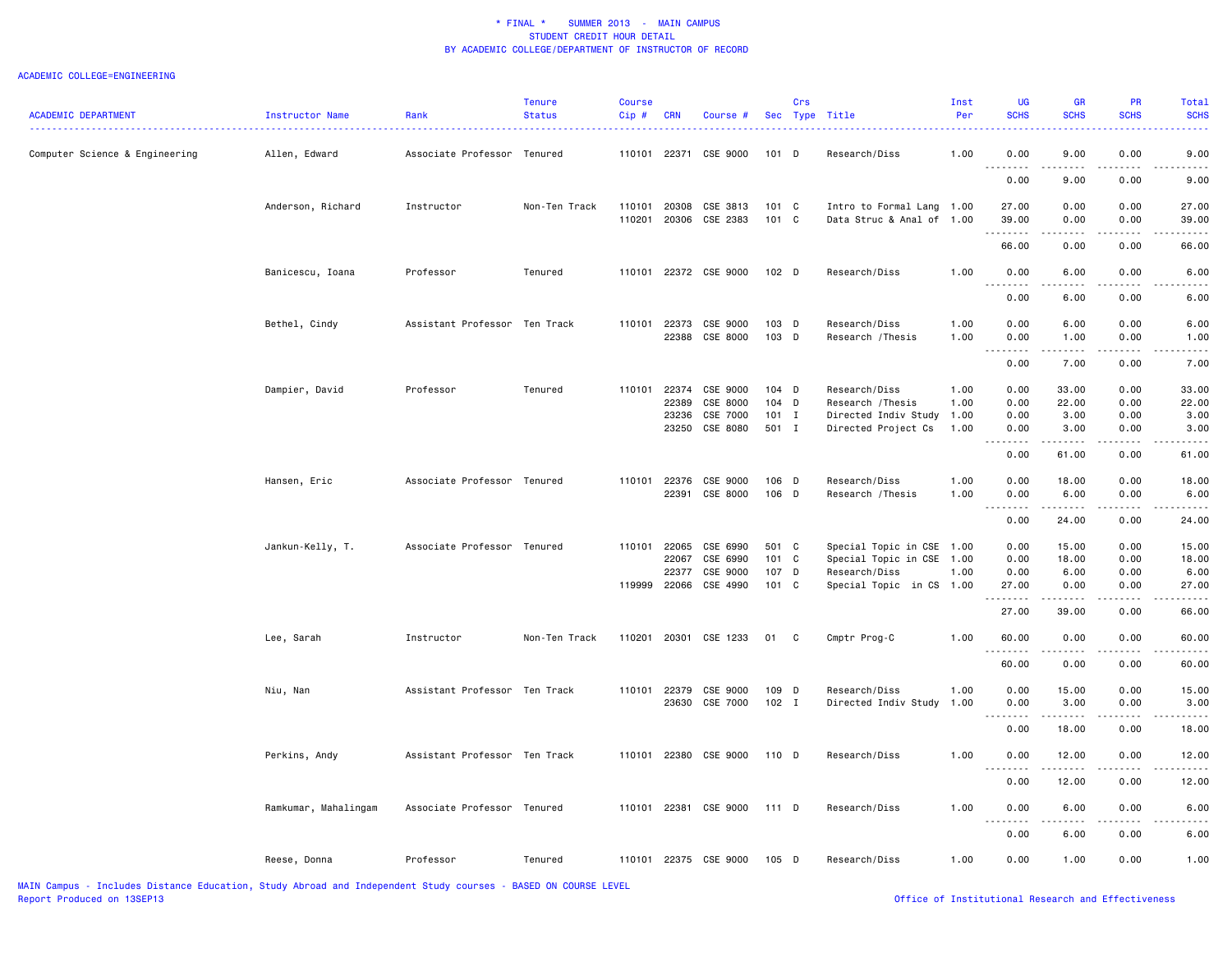| <b>ACADEMIC DEPARTMENT</b>     | <b>Instructor Name</b> | Rank                          | <b>Tenure</b><br><b>Status</b> | <b>Course</b><br>Cip# | <b>CRN</b> | Course #       | Sec     | Crs | Type Title                | Inst<br>Per | UG<br><b>SCHS</b>  | <b>GR</b><br><b>SCHS</b>    | <b>PR</b><br><b>SCHS</b> | Total<br><b>SCHS</b>     |
|--------------------------------|------------------------|-------------------------------|--------------------------------|-----------------------|------------|----------------|---------|-----|---------------------------|-------------|--------------------|-----------------------------|--------------------------|--------------------------|
|                                |                        |                               |                                |                       |            |                |         |     |                           |             |                    |                             |                          |                          |
|                                |                        |                               |                                |                       |            |                |         |     |                           |             | --------<br>0.00   | ---------<br>1.00           | .<br>0.00                | .<br>1.00                |
| Computer Science & Engineering | Stamps, Andrew         | Grad Teach Assist             | Not Applicable                 | 110201                | 20303      | CSE 1384       | 101 C   |     | Intermed Comp Prog        | 1.00        | 24.00              | 0.00                        | 0.00                     | 24.00                    |
|                                |                        |                               |                                |                       | 20304      | CSE 1384       | 102 K   |     | Intermed Comp Prog        | 1.00        | 0.00               | 0.00                        | 0.00                     | 0.00                     |
|                                |                        |                               |                                |                       | 20305      | CSE 1384       | H01 C   |     | Honors Intermed Comp 1.00 |             | 4.00               | 0.00                        | 0.00                     | 4.00                     |
|                                |                        |                               |                                |                       |            |                |         |     |                           |             | 28.00              | 0.00                        | 0.00                     | 28.00                    |
|                                | Swan, John             | Professor                     | Tenured                        | 110101                |            | 22383 CSE 9000 | $113$ D |     | Research/Diss             | 1.00        | 0.00               | 21.00                       | 0.00                     | 21.00                    |
|                                |                        |                               |                                |                       |            |                |         |     |                           |             | --------<br>0.00   | .<br>21.00                  | -----<br>0.00            | . <b>.</b> .<br>21.00    |
|                                | Williams, Byron        | Assistant Professor Ten Track |                                | 110101                | 20326      | CSE 8080       | $122$ I |     | Directed Project Cs       | 1.00        | 0.00               | 6.00                        | 0.00                     | 6.00                     |
|                                |                        |                               |                                |                       | 22384      | CSE 9000       | $114$ D |     | Research/Diss             | 1.00        | 0.00               | 12.00                       | 0.00                     | 12.00                    |
|                                |                        |                               |                                |                       | 22399      | CSE 8000       | $114$ D |     | Research / Thesis         | 1.00        | 0.00<br>--------   | 3.00                        | 0.00                     | 3.00                     |
|                                |                        |                               |                                |                       |            |                |         |     |                           |             | 0.00               | 21.00                       | 0.00                     | 21.00                    |
|                                | Zhang, Song            | Associate Professor           | Tenured                        | 110101                | 20323      | CSE 8080       | 119 I   |     | Directed Project Cs       | 1.00        | 0.00               | 3.00                        | 0.00                     | 3.00                     |
|                                |                        |                               |                                |                       | 22385      | CSE 9000       | 115 D   |     | Research/Diss             | 1.00        | 0.00               | 3.00                        | 0.00                     | 3.00                     |
|                                |                        |                               |                                |                       | 22400      | CSE 8000       | 115 D   |     | Research / Thesis         | 1.00        | 0.00<br>--------   | 1.00                        | 0.00                     | 1.00                     |
|                                |                        |                               |                                |                       |            |                |         |     |                           |             | 0.00               | 7.00                        | 0.00                     | 7.00                     |
| Computer Science & Engineering |                        |                               |                                |                       |            |                |         |     |                           |             | ========<br>181,00 | $=$ = = = = = = =<br>232.00 | ========<br>0.00         | $=$ ==========<br>413.00 |
|                                |                        |                               |                                |                       |            |                |         |     |                           |             | ========           | ========                    | ---------                | ==========               |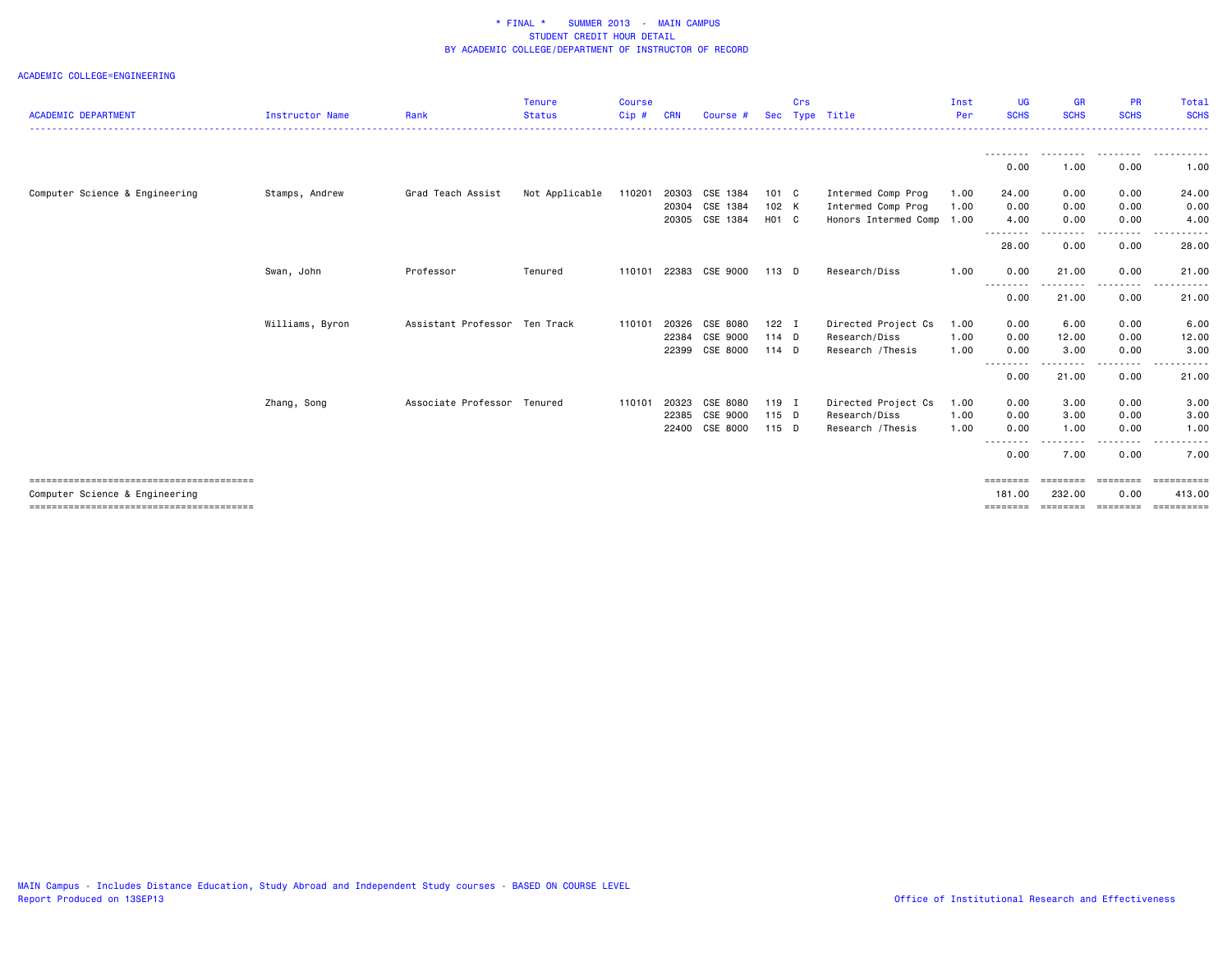| <b>ACADEMIC DEPARTMENT</b>        | Instructor Name       | Rank                              | <b>Tenure</b><br><b>Status</b> | <b>Course</b><br>Cip# | <b>CRN</b> | Course #              |                  | Crs          | Sec Type Title            | Inst<br>Per | <b>UG</b><br><b>SCHS</b> | <b>GR</b><br><b>SCHS</b>                                                                                                          | PR<br><b>SCHS</b> | Total<br><b>SCHS</b> |
|-----------------------------------|-----------------------|-----------------------------------|--------------------------------|-----------------------|------------|-----------------------|------------------|--------------|---------------------------|-------------|--------------------------|-----------------------------------------------------------------------------------------------------------------------------------|-------------------|----------------------|
|                                   |                       |                                   |                                |                       |            |                       |                  |              |                           |             |                          |                                                                                                                                   |                   |                      |
| Electrical & Computer Engineering | Aanstoos, James       | Research Assoc Prof Non-Ten Track |                                | 141001                | 22149      | ECE 4423              | 801 A            |              | Intro to Remote Sens      | 1.00        | 24.00                    | 0.00                                                                                                                              | 0.00              | 24.00                |
|                                   |                       |                                   |                                |                       | 22150      | ECE 6423              | 801 A            |              | Intro to Remote Sens      | 1.00        | 0.00                     | 6.00                                                                                                                              | 0.00              | 6.00                 |
|                                   |                       |                                   |                                |                       |            | 23025 ECE 9000        | 101 D            |              | Research/Diss             | 1.00        | 0.00<br>.                | 3.00<br>$\frac{1}{2} \left( \frac{1}{2} \right) \left( \frac{1}{2} \right) \left( \frac{1}{2} \right) \left( \frac{1}{2} \right)$ | 0.00<br>.         | 3.00                 |
|                                   |                       |                                   |                                |                       |            |                       |                  |              |                           |             | 24.00                    | 9.00                                                                                                                              | 0.00              | 33.00                |
|                                   | Abdelwahed, Sherif    | Associate Professor Tenured       |                                | 141001                |            | 23026 ECE 9000        | 102 <sub>D</sub> |              | Research/Diss             | 1.00        | 0.00<br>.                | 1.00<br>.                                                                                                                         | 0.00<br>.         | 1.00<br>المتمالين    |
|                                   |                       |                                   |                                |                       |            |                       |                  |              |                           |             | 0.00                     | 1.00                                                                                                                              | 0.00              | 1.00                 |
|                                   | Anderson, Derek       | Assistant Professor Ten Track     |                                | 141001                | 22907      | ECE 8000              | 103 D            |              | Research/Thesis           | 1.00        | 0.00                     | 12.00                                                                                                                             | 0.00              | 12.00                |
|                                   |                       |                                   |                                |                       | 23027      | ECE 9000              | 103 D            |              | Research/Diss             | 1.00        | 0.00<br><u>.</u>         | 6.00                                                                                                                              | 0.00              | 6.00                 |
|                                   |                       |                                   |                                |                       |            |                       |                  |              |                           |             | 0.00                     | 18.00                                                                                                                             | 0.00              | 18.00                |
|                                   | Bruce, Jerry          | Associate Professor Tenured       |                                | 141001                |            | 20402 ECE 3413        | 01               | $\mathbf{C}$ | Intro to Electronic       | 1.00        | 33.00<br>.               | 0.00                                                                                                                              | 0.00              | 33.00<br>وعاعات      |
|                                   |                       |                                   |                                |                       |            |                       |                  |              |                           |             | 33.00                    | 0.00                                                                                                                              | 0.00              | 33.00                |
|                                   | Donohoe, John         | Professor                         | Tenured                        | 141001                |            | 23030 ECE 9000        | 106 D            |              | Research/Diss             | 1.00        | 0.00                     | 6.00                                                                                                                              | 0.00              | 6.00                 |
|                                   |                       |                                   |                                |                       |            |                       |                  |              |                           |             | 0.00                     | 6.00                                                                                                                              | 0.00              | 6.00                 |
|                                   | Du, Qian              | Associate Professor Tenured       |                                | 141001                | 23007      | ECE 9000              | 07               | D            | Research/Diss             | 1.00        | 0.00                     | 6.00                                                                                                                              | 0.00              | 6.00                 |
|                                   |                       |                                   |                                |                       | 23517      | ECE 9000              | 507 D            |              | Research/Diss             | 1.00        | 0.00                     | 1.00                                                                                                                              | 0.00              | 1.00                 |
|                                   |                       |                                   |                                |                       |            |                       |                  |              |                           |             | <u>.</u>                 | .                                                                                                                                 | .                 | .                    |
|                                   |                       |                                   |                                |                       |            |                       |                  |              |                           |             | 0.00                     | 7.00                                                                                                                              | 0.00              | 7.00                 |
|                                   | Follett, Randolph     | Assistant Professor Tenured       |                                | 141001                | 20397      | ECE 3183              | 01               | C            | Electric Eng Systems      | 1.00        | 36.00                    | 0.00                                                                                                                              | 0.00              | 36.00                |
|                                   |                       |                                   |                                |                       | 20399      | ECE 3183              | 51               | C            | Electric Eng Systems      | 1.00        | 36.00                    | 0.00                                                                                                                              | 0.00              | 36.00                |
|                                   |                       |                                   |                                |                       | 20405      | ECE 3443              | 51               | $\mathtt{C}$ | Signals and Systems       | 1.00        | 66.00                    | 0.00                                                                                                                              | 0.00              | 66.00                |
|                                   |                       |                                   |                                |                       | 21847      | ECE 3434              | 01               | C            | Adv Electronic Circu 1.00 |             | 40.00<br>.               | 0.00<br>المتمالين                                                                                                                 | 0.00<br>.         | 40.00<br>.           |
|                                   |                       |                                   |                                |                       |            |                       |                  |              |                           |             | 178.00                   | 0.00                                                                                                                              | 0.00              | 178.00               |
|                                   | Fowler, James         | Professor                         | Tenured                        | 141001                | 22985      | ECE 9000              | 59               | D            | Research/Diss             | 1.00        | 0.00                     | 6.00                                                                                                                              | 0.00              | 6.00                 |
|                                   |                       |                                   |                                |                       | 23033      | ECE 9000              | 109 D            |              | Research/Diss             | 1.00        | 0.00<br>.                | 1.00<br>.                                                                                                                         | 0.00<br>.         | 1.00<br>.            |
|                                   |                       |                                   |                                |                       |            |                       |                  |              |                           |             | 0.00                     | 7.00                                                                                                                              | 0.00              | 7.00                 |
|                                   | Fu, Yong              | Assistant Professor Ten Track     |                                | 141001                | 22914      | ECE 8000              | 110 D            |              | Research/Thesis           | 1.00        | 0.00                     | 6.00                                                                                                                              | 0.00              | 6.00                 |
|                                   |                       |                                   |                                |                       | 23010      | ECE 9000              | 10               | D            | Research/Diss             | 1.00        | 0.00                     | 6.00                                                                                                                              | 0.00              | 6.00                 |
|                                   |                       |                                   |                                |                       | 23034      | ECE 9000              | 110 D            |              | Research/Diss             | 1.00        | 0.00<br>.                | 26.00                                                                                                                             | 0.00              | 26.00                |
|                                   |                       |                                   |                                |                       |            |                       |                  |              |                           |             | 0.00                     | 38.00                                                                                                                             | 0.00              | 38.00                |
|                                   | Green, Ryan           | Grad Teach Assist                 | Not Applicable                 |                       |            | 141001 20400 ECE 3313 | 51               | B            | Electromagnetics I        | 1.00        | 18.00<br>.               | 0.00                                                                                                                              | 0.00              | 18.00                |
|                                   |                       |                                   |                                |                       |            |                       |                  |              |                           |             | 18.00                    | 0.00                                                                                                                              | 0.00              | 18.00                |
|                                   | Grzybowski, Stanislaw | Professor                         | Tenured                        | 141001                | 22915      | ECE 8000              | 111 D            |              | Research/Thesis           | 1.00        | 0.00                     | 4.00                                                                                                                              | 0.00              | 4.00                 |
|                                   |                       |                                   |                                |                       | 23011      | ECE 9000              | 11               | D            | Research/Diss             | 1.00        | 0.00                     | 6.00                                                                                                                              | 0.00              | 6.00                 |
|                                   |                       |                                   |                                |                       | 23035      | ECE 9000              | 111 D            |              | Research/Diss             | 1.00        | 0.00                     | 18.00                                                                                                                             | 0.00              | 18.00                |
|                                   |                       |                                   |                                |                       | 23222      | ECE 7000              | $101$ I          |              | Directed Indiv Study      | 1.00        | 0.00                     | 3.00                                                                                                                              | 0.00              | 3.00                 |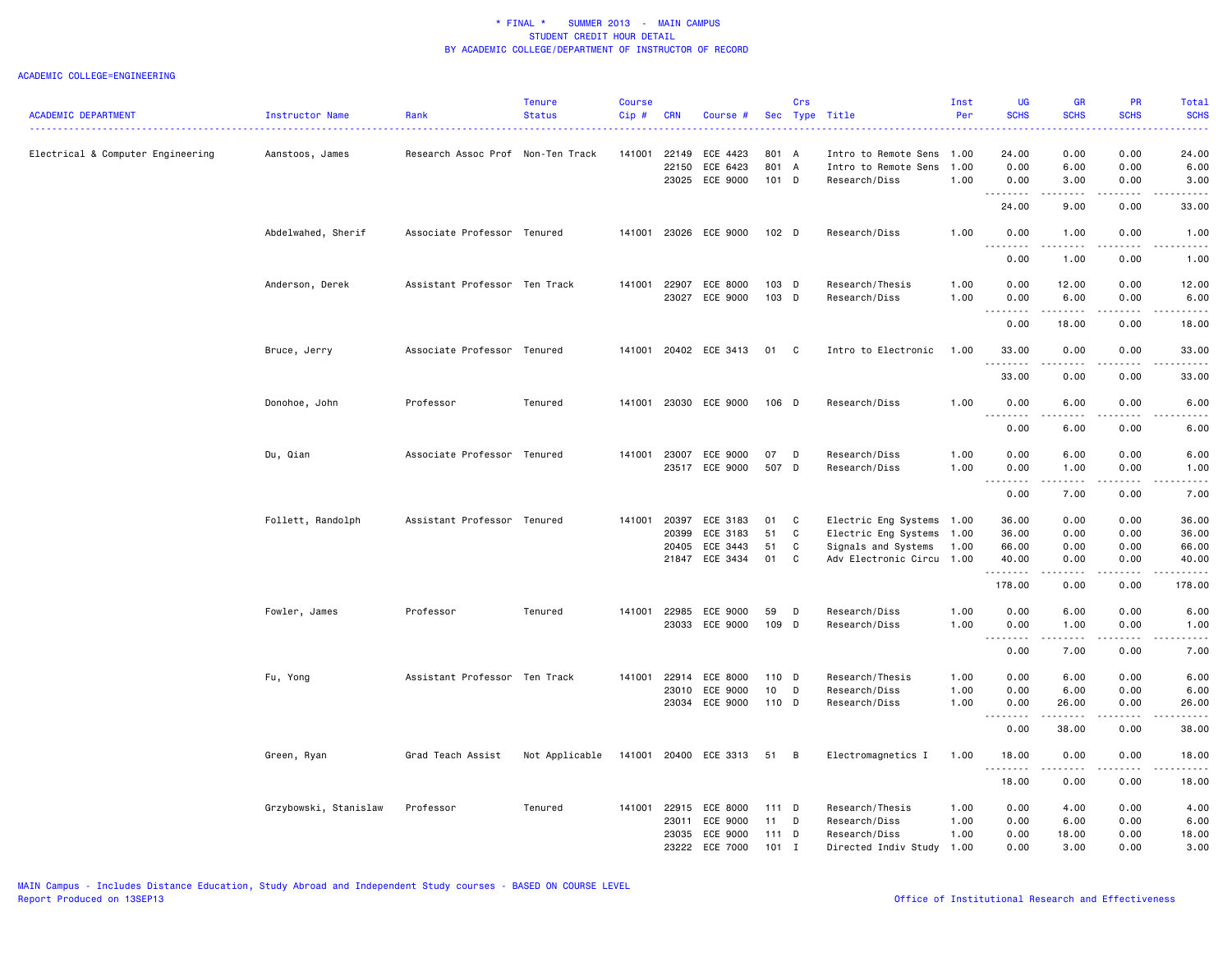|                                   |                                                       |                               | <b>Tenure</b> | <b>Course</b> |              |                       |         | Crs          |                           | Inst | UG                   | <b>GR</b>                                                                                                                         | PR          | Total              |
|-----------------------------------|-------------------------------------------------------|-------------------------------|---------------|---------------|--------------|-----------------------|---------|--------------|---------------------------|------|----------------------|-----------------------------------------------------------------------------------------------------------------------------------|-------------|--------------------|
| <b>ACADEMIC DEPARTMENT</b>        | Instructor Name                                       | Rank                          | <b>Status</b> | Cip#          | <b>CRN</b>   | Course                |         |              | Sec Type Title            | Per  | <b>SCHS</b>          | <b>SCHS</b>                                                                                                                       | <b>SCHS</b> | <b>SCHS</b>        |
|                                   |                                                       |                               |               |               |              |                       |         |              |                           |      | <u>.</u>             | .                                                                                                                                 | <u>.</u>    | <u>.</u>           |
|                                   |                                                       |                               |               |               |              |                       |         |              |                           |      | 0.00                 | 31.00                                                                                                                             | 0.00        | 31.00              |
| Electrical & Computer Engineering | Jones, Bryan                                          | Associate Professor Tenured   |               | 141001        | 20406        | ECE 3724              | 101 C   |              | Microprocessors           | 1.00 | 76.00                | 0.00                                                                                                                              | 0.00        | 76.00              |
|                                   |                                                       |                               |               |               | 20408        | ECE 3724              | 103 K   |              | Microprocessors           | 1.00 | 0.00                 | 0.00                                                                                                                              | 0.00        | 0.00               |
|                                   |                                                       |                               |               |               | 20409        | ECE 3724              | 104 K   |              | Microprocessors           | 1.00 | 0.00                 | 0.00                                                                                                                              | 0.00        | 0.00               |
|                                   |                                                       |                               |               |               | 23036        | ECE 9000              | $112$ D |              | Research/Diss             | 1.00 | 0.00                 | 6.00                                                                                                                              | 0.00        | 6.00               |
|                                   |                                                       |                               |               |               |              |                       |         |              |                           |      | .<br>76.00           | 6.00                                                                                                                              | 0.00        | 82.00              |
|                                   | Karimi-Ghartemani, Maso Associate Professor Ten Track |                               |               |               | 141001 22989 | ECE 9000              | 63      | $\mathsf{D}$ | Research/Diss             | 1.00 | 0.00                 | 12.00                                                                                                                             | 0.00        | 12.00              |
|                                   |                                                       |                               |               |               |              |                       |         |              |                           |      | 0.00                 | 12.00                                                                                                                             | 0.00        | 12.00              |
|                                   | King, Roger                                           | Non-Faculty                   | Tenured       | 141001        | 23038        | ECE 9000              | 114 D   |              | Research/Diss             | 1.00 | 0.00                 | 6.00                                                                                                                              | 0.00        | 6.00               |
|                                   |                                                       |                               |               |               | 23587        | ECE 9000              | 514 D   |              | Research/Diss             | 1.00 | 0.00                 | 1.00                                                                                                                              | 0.00        | 1.00               |
|                                   |                                                       |                               |               | 309999        | 22870        | <b>CME 8000</b>       | $101$ D |              | Research/Thesis           | 1.00 | 0.00                 | 6.00                                                                                                                              | 0.00        | 6.00               |
|                                   |                                                       |                               |               |               | 23666        | <b>CME 9000</b>       | 109 D   |              | Research/Dis              | 1.00 | 0.00                 | 1.00                                                                                                                              | 0.00        | 1.00               |
|                                   |                                                       |                               |               |               |              |                       |         |              |                           |      | <u>.</u><br>0.00     | .<br>14.00                                                                                                                        | .<br>0.00   | 14.00              |
|                                   | Koshka, Yaroslav                                      | Professor                     | Tenured       |               |              | 141001 23039 ECE 9000 | 115 D   |              | Research/Diss             | 1.00 | 0.00                 | 1.00                                                                                                                              | 0.00        | 1.00               |
|                                   |                                                       |                               |               |               |              |                       |         |              |                           |      | -----<br>0.00        | .<br>1.00                                                                                                                         | .<br>0.00   | د د د د<br>1.00    |
|                                   | Li, Pan                                               | Assistant Professor Ten Track |               | 141001        |              | 23016 ECE 9000        | 16      | D            | Research/Diss             | 1.00 | 0.00                 | 12.00                                                                                                                             | 0.00        | 12.00              |
|                                   |                                                       |                               |               |               |              |                       |         |              |                           |      | <u>.</u><br>0.00     | .<br>12.00                                                                                                                        | .<br>0.00   | .<br>12.00         |
|                                   |                                                       |                               |               |               |              |                       |         |              |                           |      |                      |                                                                                                                                   |             |                    |
|                                   | Long, Zhiling                                         | Non-Faculty                   | Non-Faculty   | 141001        | 20403        | ECE 3424              | 01      | B            | Intm Electronic Circ 1.00 |      | 28.00                | 0.00                                                                                                                              | 0.00        | 28.00              |
|                                   |                                                       |                               |               |               | 20404        | ECE 3424              | 02      | B            | Intm Electronic Circ 1.00 |      | 24.00<br>.           | 0.00<br>$\frac{1}{2} \left( \frac{1}{2} \right) \left( \frac{1}{2} \right) \left( \frac{1}{2} \right) \left( \frac{1}{2} \right)$ | 0.00<br>.   | 24.00<br>$- - - -$ |
|                                   |                                                       |                               |               |               |              |                       |         |              |                           |      | 52.00                | 0.00                                                                                                                              | 0.00        | 52.00              |
|                                   | Mazzola, Michael                                      | Professor                     | Tenured       | 141001        | 22921        | ECE 8000              | 117 D   |              | Research/Thesis           | 1.00 | 0.00                 | 6.00                                                                                                                              | 0.00        | 6.00               |
|                                   |                                                       |                               |               |               | 23041        | ECE 9000              | 117 D   |              | Research/Diss             | 1.00 | 0.00                 | 12.00                                                                                                                             | 0.00        | 12.00              |
|                                   |                                                       |                               |               |               |              |                       |         |              |                           |      | .<br>0.00            | 18.00                                                                                                                             | 0.00        | 18.00              |
|                                   |                                                       |                               |               |               |              |                       |         |              |                           |      |                      |                                                                                                                                   |             |                    |
|                                   | Molen, G. Marshall                                    | Professor                     | Tenured       | 141001        | 22946        | ECE 8000              | 18      | D            | Research/Thesis           | 1.00 | 0.00                 | 3.00                                                                                                                              | 0.00        | 3.00               |
|                                   |                                                       |                               |               |               |              | 141901 23588 ME 7000  | $102$ I |              | Directed Indiv Study      | 1.00 | 0.00<br>.<br>$- - -$ | 3.00<br>.                                                                                                                         | 0.00<br>.   | 3.00<br>- - - -    |
|                                   |                                                       |                               |               |               |              |                       |         |              |                           |      | 0.00                 | 6.00                                                                                                                              | 0.00        | 6.00               |
|                                   | Morris, Thomas                                        | Assistant Professor Ten Track |               |               | 141001 22924 | ECE 8000              | $120$ D |              | Research/Thesis           | 1.00 | 0.00                 | 4.00                                                                                                                              | 0.00        | 4.00               |
|                                   |                                                       |                               |               |               | 22948        | ECE 8000              | 20      | D            | Research/Thesis           | 1.00 | 0.00                 | 3.00                                                                                                                              | 0.00        | 3.00               |
|                                   |                                                       |                               |               |               | 22972        | ECE 8000              | 70      | D            | Research/Thesis           | 1.00 | 0.00                 | 3.00                                                                                                                              | 0.00        | 3.00               |
|                                   |                                                       |                               |               |               | 22996        | ECE 9000              | 70      | D            | Research/Diss             | 1.00 | 0.00                 | 1.00                                                                                                                              | 0.00        | 1.00               |
|                                   |                                                       |                               |               |               |              | 23020 ECE 9000        | 20      | D            | Research/Diss             | 1.00 | 0.00                 | 6.00                                                                                                                              | 0.00        | 6.00               |
|                                   |                                                       |                               |               |               |              |                       |         |              |                           |      | .<br>0.00            | .<br>17.00                                                                                                                        | .<br>0.00   | .<br>17.00         |
|                                   | Reese, Robert                                         | Associate Professor           | Tenured       |               |              | 141001 23045 ECE 9000 | $121$ D |              | Research/Diss             | 1.00 | 0.00                 | 6.00                                                                                                                              | 0.00        | 6.00               |
|                                   |                                                       |                               |               |               |              |                       |         |              |                           |      |                      |                                                                                                                                   |             |                    |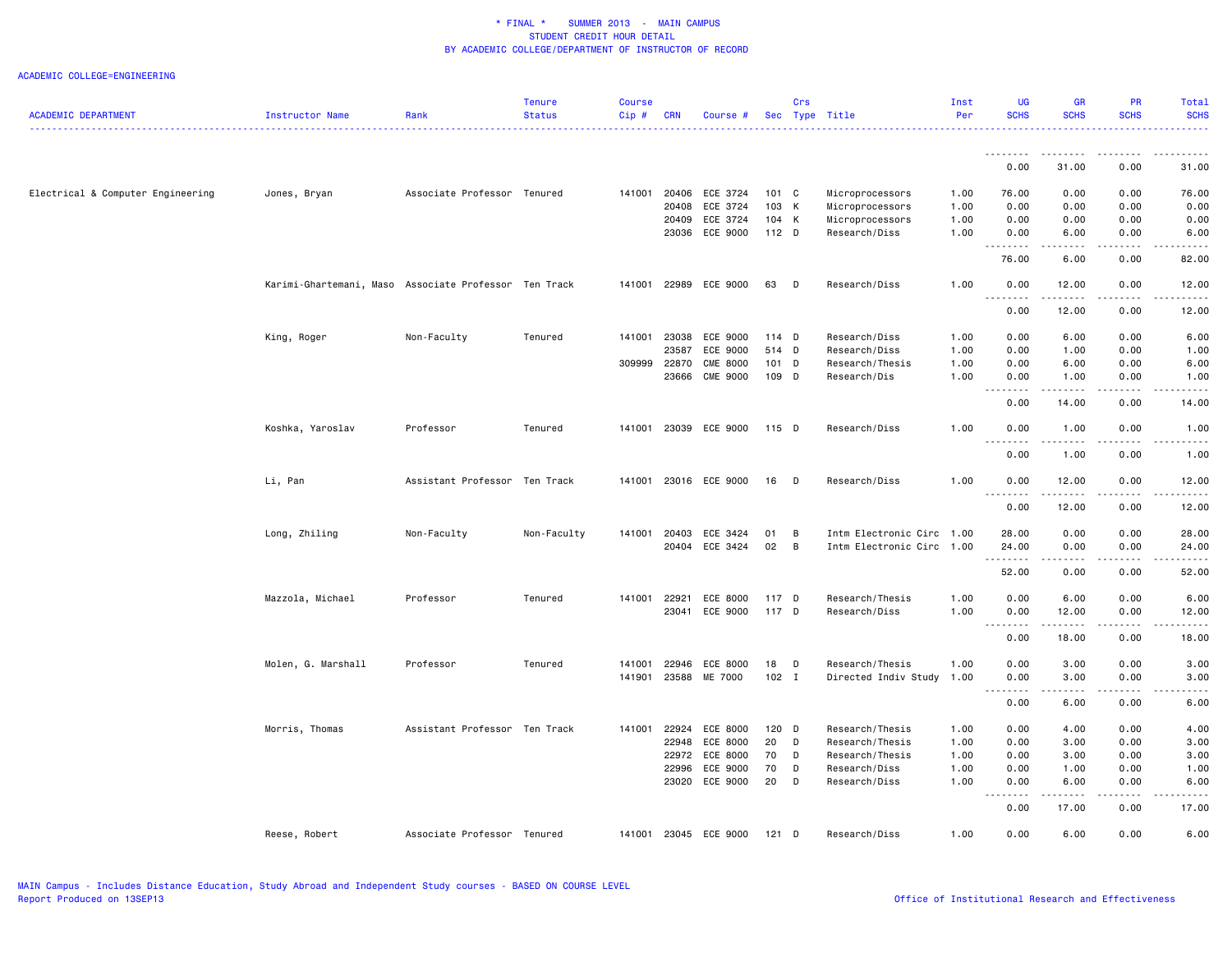|                                   |                                    |                             | <b>Tenure</b> | <b>Course</b> |            |                |         | Crs |                           | Inst | <b>UG</b>         | <b>GR</b>   | <b>PR</b>            | Total            |
|-----------------------------------|------------------------------------|-----------------------------|---------------|---------------|------------|----------------|---------|-----|---------------------------|------|-------------------|-------------|----------------------|------------------|
| <b>ACADEMIC DEPARTMENT</b>        | <b>Instructor Name</b>             | Rank                        | <b>Status</b> | Cip#          | <b>CRN</b> | Course #       |         |     | Sec Type Title            | Per  | <b>SCHS</b>       | <b>SCHS</b> | <b>SCHS</b>          | <b>SCHS</b><br>. |
|                                   |                                    |                             |               |               |            |                |         |     |                           |      |                   |             |                      |                  |
|                                   |                                    |                             |               |               |            |                |         |     |                           |      | 0.00              | 6.00        | .<br>0.00            | 6.00             |
| Electrical & Computer Engineering | Shivakumaraiah, Lokesh Non-Faculty |                             | Non-Faculty   | 309999        | 21640      | ISE 4200       | 811 A   |     | Intl Stu Exch - Prov 1.00 |      | 79.00             | 0.00        | 0.00                 | 79.00            |
|                                   |                                    |                             |               |               | 21645      | ISE 4200       | 828 A   |     | Intl Student Exchang 1.00 |      | 3.00              | 0.00        | 0.00                 | 3.00             |
|                                   |                                    |                             |               |               |            | 21646 ISE 4200 | 829 A   |     | Intl Stu Exch - Prov 1.00 |      | 22.00             | 0.00        | 0.00                 | 22.00            |
|                                   |                                    |                             |               |               |            |                |         |     |                           |      | .<br>104.00       | .<br>0.00   | .<br>0.00            | .<br>104.00      |
|                                   | Topsakal, Erdem                    | Associate Professor Tenured |               | 141001        | 21845      | ECE 3323       | 01 C    |     | Electromagnetics II       | 1.00 | 27.00             | 0.00        | 0.00                 | 27.00            |
|                                   |                                    |                             |               |               | 22926      | ECE 8000       | $122$ D |     | Research/Thesis           | 1.00 | 0.00              | 9.00        | 0.00                 | 9.00             |
|                                   |                                    |                             |               |               |            | 23046 ECE 9000 | $122$ D |     | Research/Diss             | 1.00 | 0.00              | 1.00        | 0.00                 | 1.00             |
|                                   |                                    |                             |               |               |            |                |         |     |                           |      | --------<br>27.00 | 10.00       | . <b>.</b> .<br>0.00 | 37.00            |
|                                   |                                    |                             |               |               |            |                |         |     |                           |      |                   |             |                      |                  |
|                                   | Younan, Nicolas                    | Professor                   | Tenured       | 141001        | 22928      | ECE 8000       | $124$ D |     | Research/Thesis           | 1.00 | 0.00              | 1.00        | 0.00                 | 1.00             |
|                                   |                                    |                             |               |               | 23515      | ECE 8000       | 524 D   |     | Research/Thesis           | 1.00 | 0.00              | 1.00        | 0.00                 | 1.00             |
|                                   |                                    |                             |               |               |            |                |         |     |                           |      | ---------<br>0.00 | .<br>2.00   | ---------<br>0.00    | .<br>2.00        |
|                                   |                                    |                             |               |               |            |                |         |     |                           |      | $=$ = = = = = = = | ========    | ========             | ==========       |
| Electrical & Computer Engineering |                                    |                             |               |               |            |                |         |     |                           |      | 512.00            | 221.00      | 0.00                 | 733.00           |
|                                   |                                    |                             |               |               |            |                |         |     |                           |      | ========          | ---------   | ---------            | ==========       |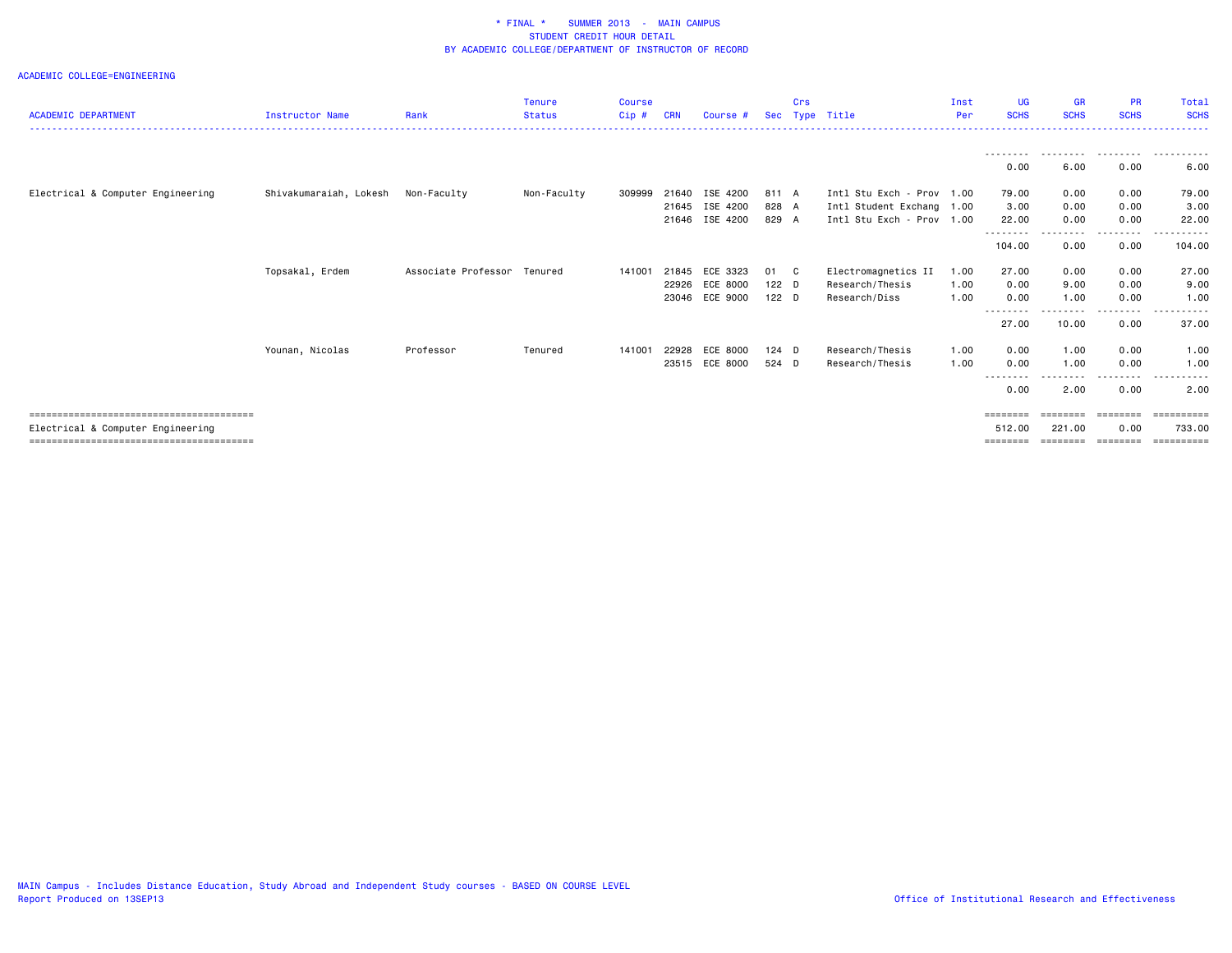| <b>ACADEMIC DEPARTMENT</b> | Instructor Name | Rank                          | Tenure<br>Status | Course<br>Cip# | <b>CRN</b> | Course #       |       | Crs | Sec Type Title | Inst<br>Per: | <b>UG</b><br><b>SCHS</b>                                                | <b>GR</b><br><b>SCHS</b> | <b>PR</b><br><b>SCHS</b> | Total<br><b>SCHS</b> |
|----------------------------|-----------------|-------------------------------|------------------|----------------|------------|----------------|-------|-----|----------------|--------------|-------------------------------------------------------------------------|--------------------------|--------------------------|----------------------|
| General Engineering        | Shontz, Suzanne | Assistant Professor Ten Track |                  | 309999         |            | 23636 CME 9000 | 108 D |     | Research/Dis   | 1.00         | 0.00                                                                    | 6.00<br>                 | 0.00                     | 6.00<br>.            |
|                            |                 |                               |                  |                |            |                |       |     |                |              | 0.00                                                                    | 6.00                     | 0.00                     | 6.00                 |
|                            |                 |                               |                  |                |            |                |       |     |                |              | $\qquad \qquad \equiv \equiv \equiv \equiv \equiv \equiv \equiv \equiv$ | ========                 | ========                 |                      |
| General Engineering        |                 |                               |                  |                |            |                |       |     |                |              | 0.00                                                                    | 6.00                     | 0.00                     | 6.00                 |
|                            |                 |                               |                  |                |            |                |       |     |                |              | ========                                                                | ========                 | ========                 |                      |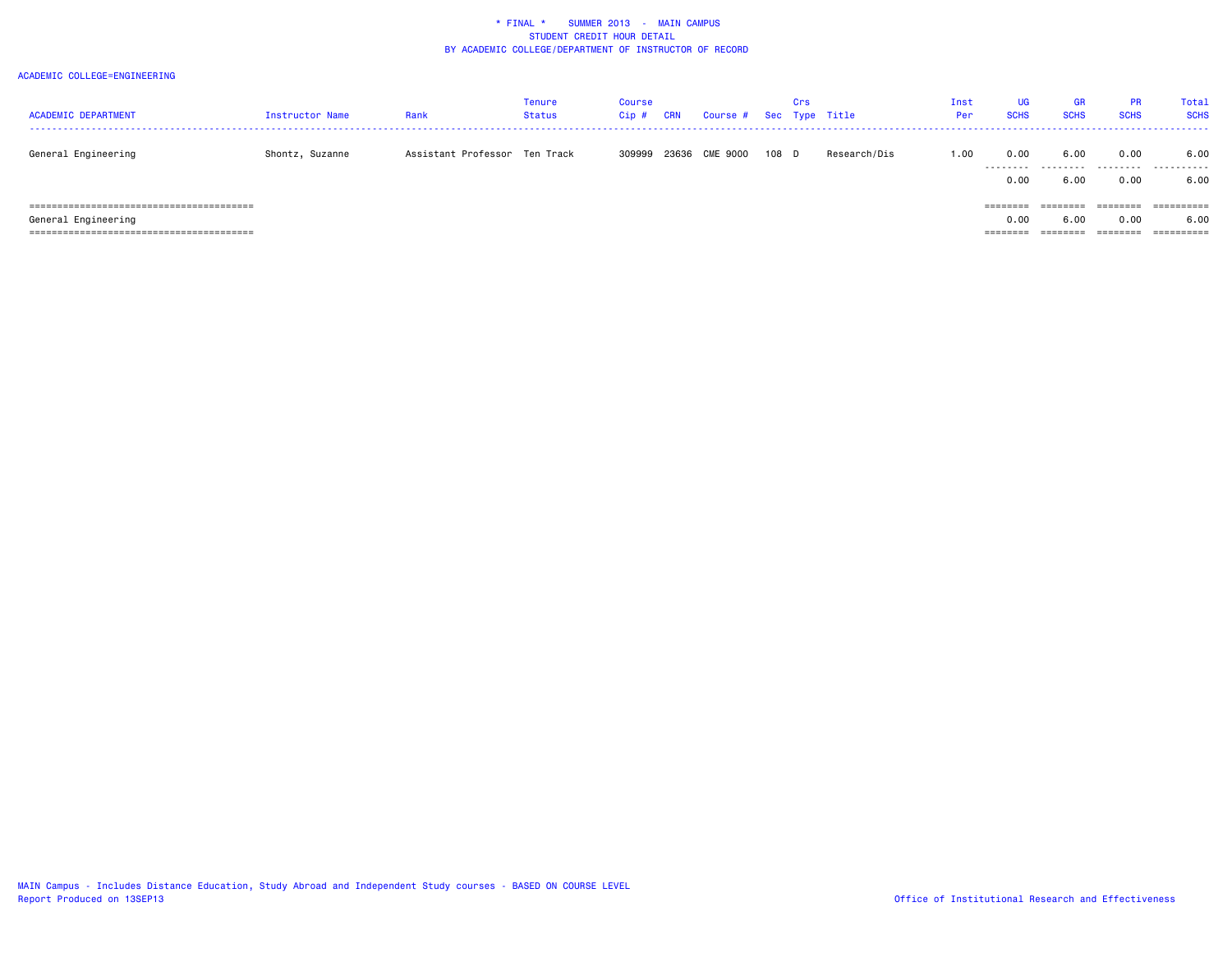|                                  |                        |                                    | <b>Tenure</b> | <b>Course</b> |            |                      |       | Crs          |                              | Inst | <b>UG</b>                               | <b>GR</b>                                                                                                                                                    | <b>PR</b>   | Total                                                                                                                                    |
|----------------------------------|------------------------|------------------------------------|---------------|---------------|------------|----------------------|-------|--------------|------------------------------|------|-----------------------------------------|--------------------------------------------------------------------------------------------------------------------------------------------------------------|-------------|------------------------------------------------------------------------------------------------------------------------------------------|
| <b>ACADEMIC DEPARTMENT</b>       | <b>Instructor Name</b> | Rank                               | <b>Status</b> | Cip#          | <b>CRN</b> | Course #             |       |              | Sec Type Title<br>. <u>.</u> | Per  | <b>SCHS</b>                             | <b>SCHS</b>                                                                                                                                                  | <b>SCHS</b> | <b>SCHS</b><br>$\frac{1}{2} \left( \frac{1}{2} \right) \left( \frac{1}{2} \right) \left( \frac{1}{2} \right) \left( \frac{1}{2} \right)$ |
| Industrial & Systems Engineering | Brown, Larry           | Lecturer                           | Non-Ten Track | 270101        | 20765      | IE 4733              | 01    | C            | Linear Programming I 1.00    |      | 18.00                                   | 0.00                                                                                                                                                         | 0.00        | 18.00                                                                                                                                    |
|                                  |                        |                                    |               |               | 20913      | MA 4733              | 01    | C            | Linear Programming           | 1.00 | 18.00                                   | 0.00                                                                                                                                                         | 0.00        | 18.00                                                                                                                                    |
|                                  |                        |                                    |               |               |            | 20917 MA 6733        | 01    | C            | Linear Programming           | 1.00 | 0.00<br>. <b>.</b>                      | 3.00                                                                                                                                                         | 0.00        | 3.00                                                                                                                                     |
|                                  |                        |                                    |               |               |            |                      |       |              |                              |      | 36.00                                   | .<br>3.00                                                                                                                                                    | .<br>0.00   | .<br>39.00                                                                                                                               |
|                                  | Bullington, Stanley    | Professor                          | Tenured       |               |            | 141701 21755 IE 4753 | 01    | C            | Systems Engr & Analy 1.00    |      | 33.00                                   | 0.00                                                                                                                                                         | 0.00        | 33.00                                                                                                                                    |
|                                  |                        |                                    |               |               | 22170      | IE 6753              | 501 C |              | Systems Engr & Analy         | 1.00 | 0.00                                    | 30.00                                                                                                                                                        | 0.00        | 30.00                                                                                                                                    |
|                                  |                        |                                    |               | 149999        | 20757      | IE 3913              | 001 C |              | Engr Economy I               | 1.00 | 45.00                                   | 0.00                                                                                                                                                         | 0.00        | 45.00                                                                                                                                    |
|                                  |                        |                                    |               |               | 20759      | IE 4333              | 01    | C            | Prod Control Sys I           | 1.00 | 60.00                                   | 0.00                                                                                                                                                         | 0.00        | 60.00                                                                                                                                    |
|                                  |                        |                                    |               |               | 20761      | IE 4543              | 51    | C            | Logistics Engineerin         | 1.00 | 39.00                                   | 0.00                                                                                                                                                         | 0.00        | 39.00                                                                                                                                    |
|                                  |                        |                                    |               |               |            | 20764 IE 4653        | 51    | $\mathtt{C}$ | Ind Qual Control I           | 1.00 | 54.00<br>.                              | 0.00<br>.                                                                                                                                                    | 0.00<br>.   | 54.00<br>.                                                                                                                               |
|                                  |                        |                                    |               |               |            |                      |       |              |                              |      | 231.00                                  | 30.00                                                                                                                                                        | 0.00        | 261.00                                                                                                                                   |
|                                  | Eksioglu, Burak        | Associate Professor Tenured        |               | 141701        |            | 23051 IE 9000        | 551 D |              | Research/DIss                | 1.00 | 0.00<br>.                               | 1.00<br>.                                                                                                                                                    | 0.00<br>.   | 1.00<br>.                                                                                                                                |
|                                  |                        |                                    |               |               |            |                      |       |              |                              |      | 0.00                                    | 1.00                                                                                                                                                         | 0.00        | 1.00                                                                                                                                     |
|                                  | Eksioglu, Sandra       | Associate Professor Tenured        |               | 141701        | 22864      | IE 9000              | 106 D |              | Research/DIss                | 1.00 | 0.00                                    | 9.00                                                                                                                                                         | 0.00        | 9.00                                                                                                                                     |
|                                  |                        |                                    |               |               |            | 23691 IE 7000        | 502 I |              | Directed Indiv Study         | 1.00 | 0.00                                    | 3.00                                                                                                                                                         | 0.00        | 3.00                                                                                                                                     |
|                                  |                        |                                    |               |               |            |                      |       |              |                              |      | .<br>0.00                               | $- - - - -$<br>12.00                                                                                                                                         | .<br>0.00   | .<br>12.00                                                                                                                               |
|                                  | Green, Robert          | Non-Faculty                        | Non-Faculty   | 521003        |            | 20578 EXL 1191       | 101 E |              | Leadership Internshi 1.00    |      | 1.00                                    | 0.00                                                                                                                                                         | 0.00        | 1.00                                                                                                                                     |
|                                  |                        |                                    |               |               |            |                      |       |              |                              |      | .                                       |                                                                                                                                                              |             |                                                                                                                                          |
|                                  |                        |                                    |               |               |            |                      |       |              |                              |      | 1.00                                    | 0.00                                                                                                                                                         | 0.00        | 1.00                                                                                                                                     |
|                                  | Greenwood, Allen       | Professor                          | Tenured       | 141701        | 22598      | IE 9000              | 102 D |              | Research/DIss                | 1.00 | 0.00                                    | 1.00                                                                                                                                                         | 0.00        | 1.00                                                                                                                                     |
|                                  |                        |                                    |               |               | 23161      | IE 9000              | 503 D |              | Research/DIss                | 1.00 | 0.00                                    | 7.00                                                                                                                                                         | 0.00        | 7.00                                                                                                                                     |
|                                  |                        |                                    |               |               | 23164      | IE 8000              | 502 D |              | Research / Thesis            | 1.00 | 0.00                                    | 2.00                                                                                                                                                         | 0.00        | 2.00                                                                                                                                     |
|                                  |                        |                                    |               |               |            | 23680 IE 9000        | 53 D  |              | Research/DIss                | 1.00 | 0.00<br>- - -<br>.                      | 2.00<br>$\frac{1}{2} \left( \frac{1}{2} \right) \left( \frac{1}{2} \right) \left( \frac{1}{2} \right) \left( \frac{1}{2} \right) \left( \frac{1}{2} \right)$ | 0.00<br>.   | 2.00<br>.                                                                                                                                |
|                                  |                        |                                    |               |               |            |                      |       |              |                              |      | 0.00                                    | 12.00                                                                                                                                                        | 0.00        | 12.00                                                                                                                                    |
|                                  | Jannat, Seratun        | Grad Research Assis Not Applicable |               | 149999        |            | 20758 IE 3913        | 51    | C.           | Engr Economy I               | 1.00 | 51.00                                   | 0.00                                                                                                                                                         | 0.00        | 51.00                                                                                                                                    |
|                                  |                        |                                    |               |               |            |                      |       |              |                              |      | 51.00                                   | 0.00                                                                                                                                                         | 0.00        | 51.00                                                                                                                                    |
|                                  | Medal, Hugh            | Assistant Professor Ten Track      |               | 141701        | 22860      | IE 9000              | 02    | D            | Research/DIss                | 1.00 | 0.00                                    | 6.00                                                                                                                                                         | 0.00        | 6.00                                                                                                                                     |
|                                  |                        |                                    |               |               |            | 22865 IE 9000        | 107 D |              | Research/DIss                | 1.00 | 0.00                                    | 6.00                                                                                                                                                         | 0.00        | 6.00                                                                                                                                     |
|                                  |                        |                                    |               |               |            |                      |       |              |                              |      | $\sim$ $\sim$ .<br>. <u>.</u> .<br>0.00 | 12.00                                                                                                                                                        | 0.00        | 12.00                                                                                                                                    |
|                                  | Reeves, Kari           | Associate Professor Tenured        |               | 141701        | 22597      | IE 8000              | 103 D |              | Research / Thesis            | 1.00 | 0.00                                    | 12.00                                                                                                                                                        | 0.00        | 12.00                                                                                                                                    |
|                                  |                        |                                    |               |               | 22599      | IE 9000              | 103 D |              | Research/DIss                | 1.00 | 0.00                                    | 7.00                                                                                                                                                         | 0.00        | 7.00                                                                                                                                     |
|                                  |                        |                                    |               |               | 22653      | IE 7000              | 551 I |              | Directed Indiv Study         | 1.00 | 0.00                                    | 3.00                                                                                                                                                         | 0.00        | 3.00                                                                                                                                     |
|                                  |                        |                                    |               |               |            | 23160 IE 9000        | 502 D |              | Research/DIss                | 1.00 | 0.00<br>.                               | 1.00<br>.                                                                                                                                                    | 0.00<br>.   | 1.00<br>.                                                                                                                                |
|                                  |                        |                                    |               |               |            |                      |       |              |                              |      | 0.00                                    | 23.00                                                                                                                                                        | 0.00        | 23.00                                                                                                                                    |
|                                  | Strawderman, Lesley    | Assistant Professor Ten Track      |               | 141701        | 20769      | IE 6613              | 001 C |              | Eng Statistics I             | 1.00 | 0.00                                    | 9.00                                                                                                                                                         | 0.00        | 9.00                                                                                                                                     |
|                                  |                        |                                    |               |               | 21756      | IE 6613              | 01    | C            | Eng Statistics I             | 1.00 | 0.00                                    | 6.00                                                                                                                                                         | 0.00        | 6.00                                                                                                                                     |
|                                  |                        |                                    |               |               | 22169      | IE 6613              | 501 C |              | Eng Statistics I             | 1.00 | 0.00                                    | 45.00                                                                                                                                                        | 0.00        | 45.00                                                                                                                                    |
|                                  |                        |                                    |               |               | 22466      | IE 7000              | 01    | $\mathbf{I}$ | Directed Indiv Study         | 1.00 | 0.00                                    | 3.00                                                                                                                                                         | 0.00        | 3.00                                                                                                                                     |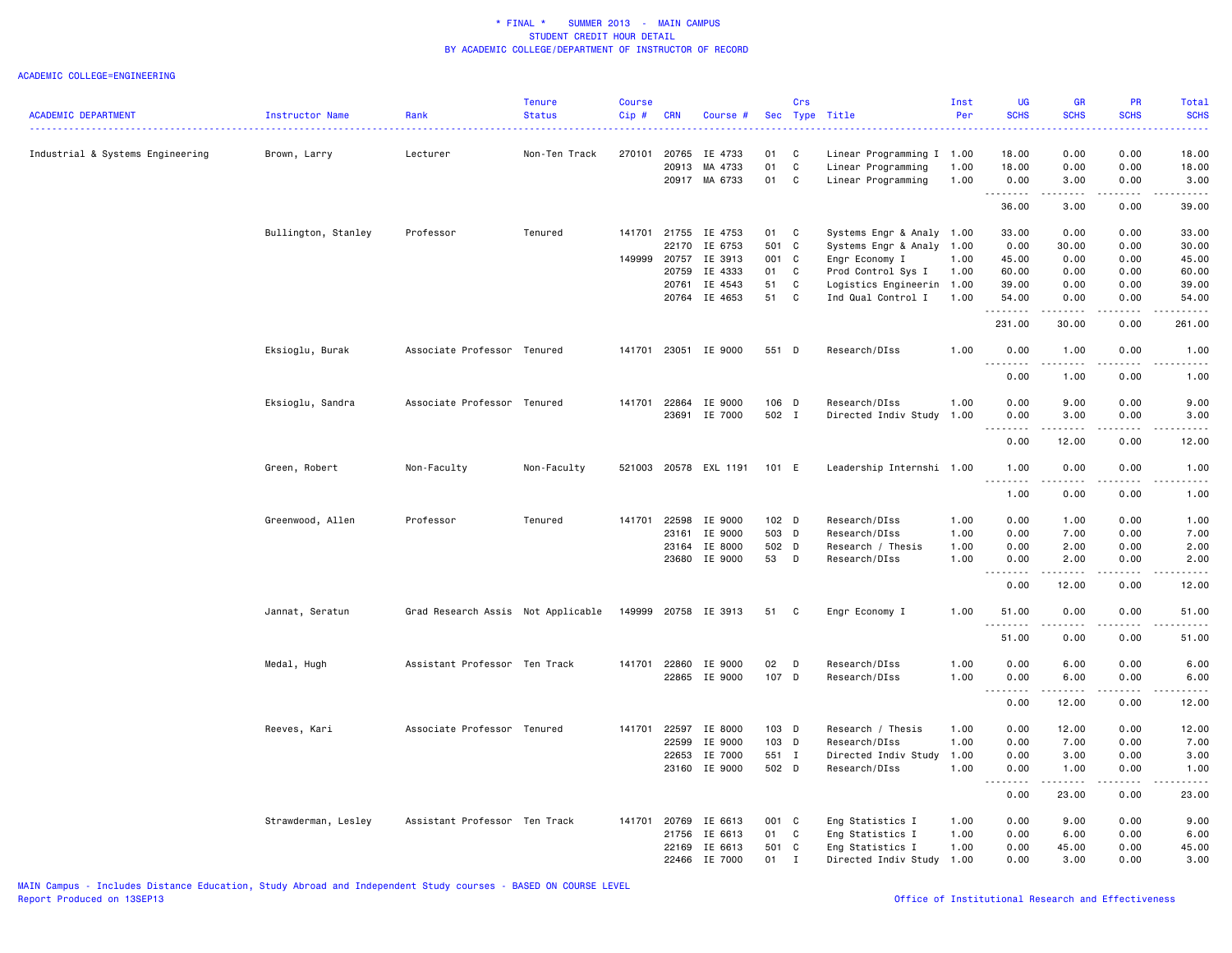| <b>ACADEMIC DEPARTMENT</b>       | <b>Instructor Name</b> | Rank                          | Tenure<br><b>Status</b> | Course<br>$Cip \#$ | <b>CRN</b>                       | Course #                                                                   |                                                     | Crs | Sec Type Title                                                                                                                       | Inst<br>Per                  | <b>UG</b><br><b>SCHS</b>                                  | GR<br><b>SCHS</b>                                     | <b>PR</b><br><b>SCHS</b>                             | Total<br><b>SCHS</b>                                      |
|----------------------------------|------------------------|-------------------------------|-------------------------|--------------------|----------------------------------|----------------------------------------------------------------------------|-----------------------------------------------------|-----|--------------------------------------------------------------------------------------------------------------------------------------|------------------------------|-----------------------------------------------------------|-------------------------------------------------------|------------------------------------------------------|-----------------------------------------------------------|
| Industrial & Systems Engineering | Strawderman, Lesley    | Assistant Professor Ten Track |                         | 141701<br>149999   | 22577<br>22578<br>23053<br>23539 | IE 8000<br>IE 9000<br>IE 7000<br>IE 7000<br>20762 IE 4613<br>21754 IE 4613 | 101 D<br>101 D<br>$101$ I<br>501 I<br>001 C<br>01 C |     | Research / Thesis<br>Research/DIss<br>Directed Indiv Study 1.00<br>Directed Indiv Study 1.00<br>Eng Statistics I<br>Eng Statistics I | 1.00<br>1.00<br>1.00<br>1.00 | 0.00<br>0.00<br>0.00<br>0.00<br>138.00<br>99.00<br>237.00 | 3.00<br>5.00<br>3.00<br>3.00<br>0.00<br>0.00<br>77.00 | 0.00<br>0.00<br>0.00<br>0.00<br>0.00<br>0.00<br>0.00 | 3.00<br>5.00<br>3.00<br>3.00<br>138.00<br>99.00<br>314.00 |
|                                  | Usher, John            | Professor                     | Tenured                 | 141701             |                                  | 23162 IE 9000                                                              | 504 D                                               |     | Research/DIss                                                                                                                        | 1.00                         | 0.00<br>.<br>0.00                                         | 6.00<br>.<br>6.00                                     | 0.00<br>.<br>0.00                                    | 6.00<br>.<br>6.00                                         |
| Industrial & Systems Engineering |                        |                               |                         |                    |                                  |                                                                            |                                                     |     |                                                                                                                                      |                              | ========<br>556.00<br>========                            | 176.00<br>========                                    | ========<br>0.00<br>========                         | eeeeeeee<br>732.00<br>==========                          |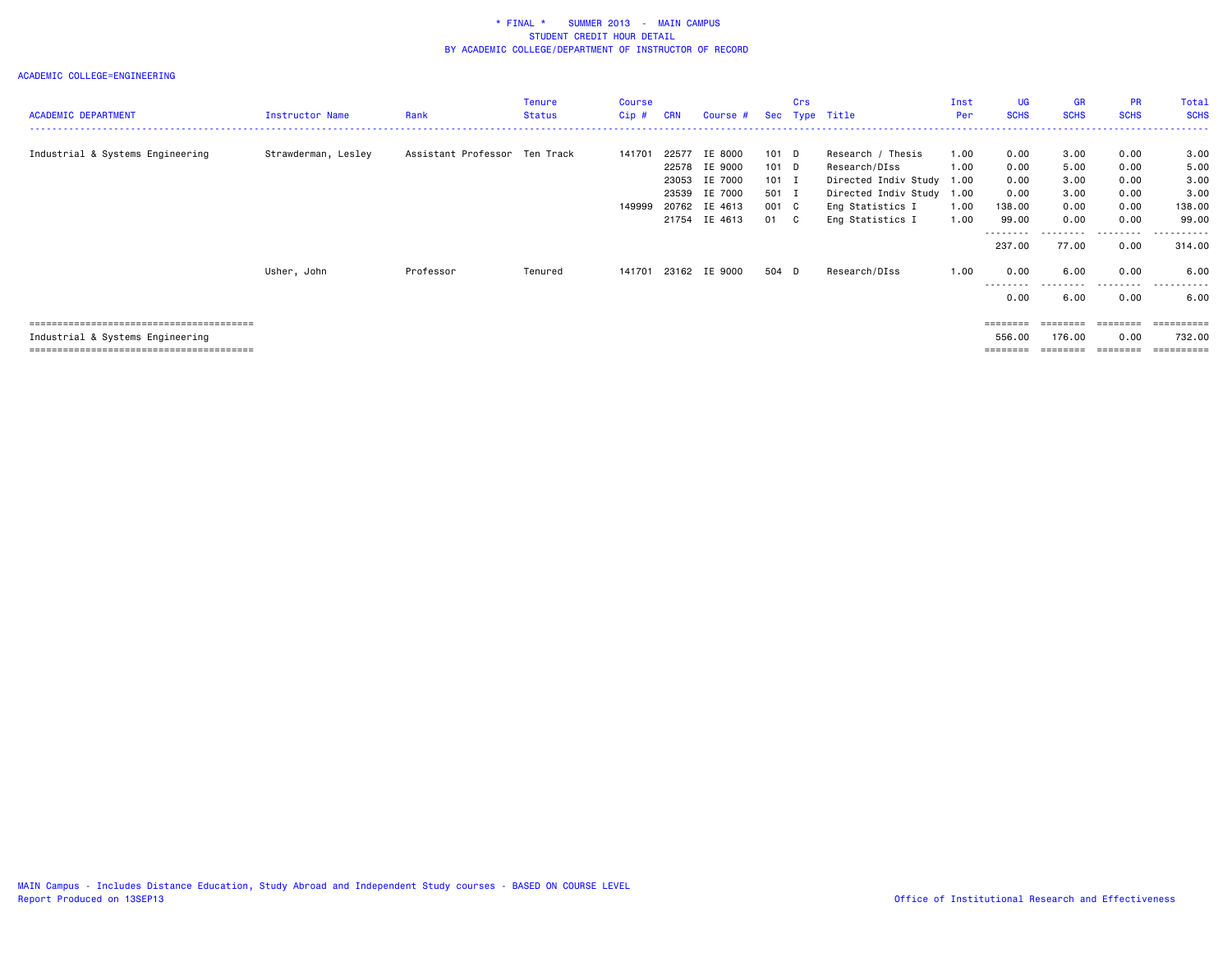| <b>ACADEMIC DEPARTMENT</b> | Instructor Name    | Rank                              | <b>Tenure</b><br><b>Status</b> | Course<br>$Cip$ # | <b>CRN</b>     | Course #                   |                  | Crs    | Sec Type Title                               | Inst<br>Per  | UG<br><b>SCHS</b>                     | <b>GR</b><br><b>SCHS</b>                                                                                  | PR<br><b>SCHS</b> | Total<br><b>SCHS</b>                                                                                                              |
|----------------------------|--------------------|-----------------------------------|--------------------------------|-------------------|----------------|----------------------------|------------------|--------|----------------------------------------------|--------------|---------------------------------------|-----------------------------------------------------------------------------------------------------------|-------------------|-----------------------------------------------------------------------------------------------------------------------------------|
| Mechanical Engineering     | Adebiyi, George    | Lecturer                          | Non-Ten Track                  | 141901            | 20924<br>20926 | ME 3513<br>ME 3523         | 01<br>01         | C<br>C | Thermodynamics I<br>Thermodynamics II        | 1.00<br>1.00 | 81.00<br>69.00                        | 0.00<br>0.00                                                                                              | 0.00<br>0.00      | 81.00<br>69.00                                                                                                                    |
|                            |                    |                                   |                                |                   |                |                            |                  |        |                                              |              | . <b>.</b><br>150.00                  | .<br>0.00                                                                                                 | .<br>0.00         | .<br>150.00                                                                                                                       |
|                            | Bammann, Douglas   | Professor                         | Tenured                        | 141901<br>309999  | 22839<br>23558 | ME 9000<br>CME 9000        | 101 D<br>106 D   |        | Research / Diss<br>Research/Dis              | 1.00<br>1.00 | 0.00<br>0.00                          | 15.00<br>6.00                                                                                             | 0.00<br>0.00      | 15.00<br>6.00                                                                                                                     |
|                            |                    |                                   |                                |                   |                |                            |                  |        |                                              |              | 0.00                                  | 21.00                                                                                                     | 0.00              | 21.00                                                                                                                             |
|                            | Daniewicz, Steven  | Professor                         | Tenured                        | 141901 22841      |                | ME 9000                    | 103 D            |        | Research / Diss                              | 1.00         | 0.00                                  | 6.00                                                                                                      | 0.00              | 6.00                                                                                                                              |
|                            |                    |                                   |                                |                   |                |                            |                  |        |                                              |              | 0.00                                  | .<br>6.00                                                                                                 | 0.00              | 6.00                                                                                                                              |
|                            | El Kadiri, Haitham | Assistant Professor Ten Track     |                                | 141901<br>309999  | 22842<br>23627 | ME 9000<br>CME 9000        | $104$ D<br>107 D |        | Research / Diss<br>Research/Dis              | 1.00<br>1.00 | 0.00<br>0.00                          | 12.00<br>6.00                                                                                             | 0.00<br>0.00      | 12.00<br>6.00                                                                                                                     |
|                            |                    |                                   |                                |                   |                |                            |                  |        |                                              |              | .<br>$\frac{1}{2}$<br>0.00            | . <b>.</b><br>18.00                                                                                       | .<br>0.00         | .<br>18.00                                                                                                                        |
|                            | Felicelli, Sergio  | Professor                         | Tenured                        | 141901            | 22826<br>22843 | ME 8000<br>ME 9000         | 105 D<br>105 D   |        | Research / Thesis<br>Research / Diss         | 1.00<br>1.00 | 0.00<br>0.00                          | 9.00<br>18.00                                                                                             | 0.00<br>0.00      | 9.00<br>18.00                                                                                                                     |
|                            |                    |                                   |                                |                   |                |                            |                  |        |                                              |              | $\sim$ $\sim$ $\sim$<br>-----<br>0.00 | .<br>27.00                                                                                                | .<br>0.00         | .<br>27.00                                                                                                                        |
|                            | Horstemeyer, Mark  | Professor                         | Tenured                        | 141901            | 22827<br>22844 | ME 8000<br>ME 9000         | 106 D<br>106 D   |        | Research / Thesis<br>Research / Diss         | 1.00<br>1.00 | 0.00<br>0.00                          | 2.00<br>42.00                                                                                             | 0.00<br>0.00      | 2.00<br>42.00                                                                                                                     |
|                            |                    |                                   |                                | 309999            | 23718<br>23527 | ME 9000<br><b>CME 9000</b> | 51<br>$104$ D    | D      | Research / Diss<br>Research/Dis              | 1.00<br>1.00 | 0.00<br>0.00                          | 3.00<br>6.00                                                                                              | 0.00<br>0.00      | 3.00<br>6.00                                                                                                                      |
|                            |                    |                                   |                                |                   |                |                            |                  |        |                                              |              | 0.00                                  | 53.00                                                                                                     | 0.00              | 53.00                                                                                                                             |
|                            | Jones, Elborn      | Lecturer                          | Non-Ten Track                  | 141901            |                | 20929 ME 4443              | 101 C            |        | Mech Systems Design                          | 1.00         | 75.00                                 | 0.00                                                                                                      | 0.00              | 75.00                                                                                                                             |
|                            |                    |                                   |                                |                   |                |                            |                  |        |                                              |              | .<br>75.00                            | 0.00                                                                                                      | 0.00              | 75.00                                                                                                                             |
|                            | Knizley, Alta      | Instructor                        | Non-Ten Track                  | 141901 20921      |                | ME 3313                    | 101 C            |        | Heat Transfer                                | 1.00         | 69.00                                 | 0.00                                                                                                      | 0.00              | 69.00                                                                                                                             |
|                            |                    |                                   |                                |                   |                |                            |                  |        |                                              |              | <u>.</u><br>69.00                     | 0.00                                                                                                      | 0.00              | 69.00                                                                                                                             |
|                            | Krishnan, Sundar   | Assistant Professor Ten Track     |                                |                   |                | 141901 22828 ME 8000       | 107 D            |        | Research / Thesis                            | 1.00         | 0.00                                  | 13.00                                                                                                     | 0.00              | 13.00                                                                                                                             |
|                            |                    |                                   |                                |                   |                |                            |                  |        |                                              |              | 0.00                                  | 13.00                                                                                                     | 0.00              | 13.00                                                                                                                             |
|                            | Li, Bin            | Research Assist Pro Non-Ten Track |                                | 141901 23141      |                | ME 9000                    | 118 D            |        | Research / Diss                              | 1.00         | 0.00<br>.                             | 6.00                                                                                                      | 0.00              | 6.00<br>$\frac{1}{2} \left( \frac{1}{2} \right) \left( \frac{1}{2} \right) \left( \frac{1}{2} \right) \left( \frac{1}{2} \right)$ |
|                            |                    |                                   |                                |                   |                |                            |                  |        |                                              |              | 0.00                                  | 6.00                                                                                                      | 0.00              | 6.00                                                                                                                              |
|                            | Mago, Pedro        | Associate Professor Tenured       |                                | 141901            | 22830<br>22847 | ME 8000<br>ME 9000         | 109 D<br>109 D   |        | Research / Thesis<br>Research / Diss         | 1.00<br>1.00 | 0.00<br>0.00                          | 6.00<br>9.00                                                                                              | 0.00<br>0.00      | 6.00<br>9.00                                                                                                                      |
|                            |                    |                                   |                                |                   | 23506          | ME 4000                    | $101$ I          |        | Directed Indiv Study 1.00                    |              | 3.00<br>$\omega$ is a $\omega$        | 0.00<br>$\begin{array}{cccccccccc} \bullet & \bullet & \bullet & \bullet & \bullet & \bullet \end{array}$ | 0.00<br>.         | 3.00<br>$\omega$ is $\omega$ in .                                                                                                 |
|                            |                    |                                   |                                |                   |                |                            |                  |        |                                              |              | 3.00                                  | 15.00                                                                                                     | 0.00              | 18.00                                                                                                                             |
|                            | Marcum, David      | Professor                         | Tenured                        | 141901 22848      |                | ME 9000<br>23543 ME 7000   | 110 D<br>$101$ I |        | Research / Diss<br>Directed Indiv Study 1.00 | 1.00         | 0.00<br>0.00                          | 3.00<br>3.00                                                                                              | 0.00<br>0.00      | 3.00<br>3.00                                                                                                                      |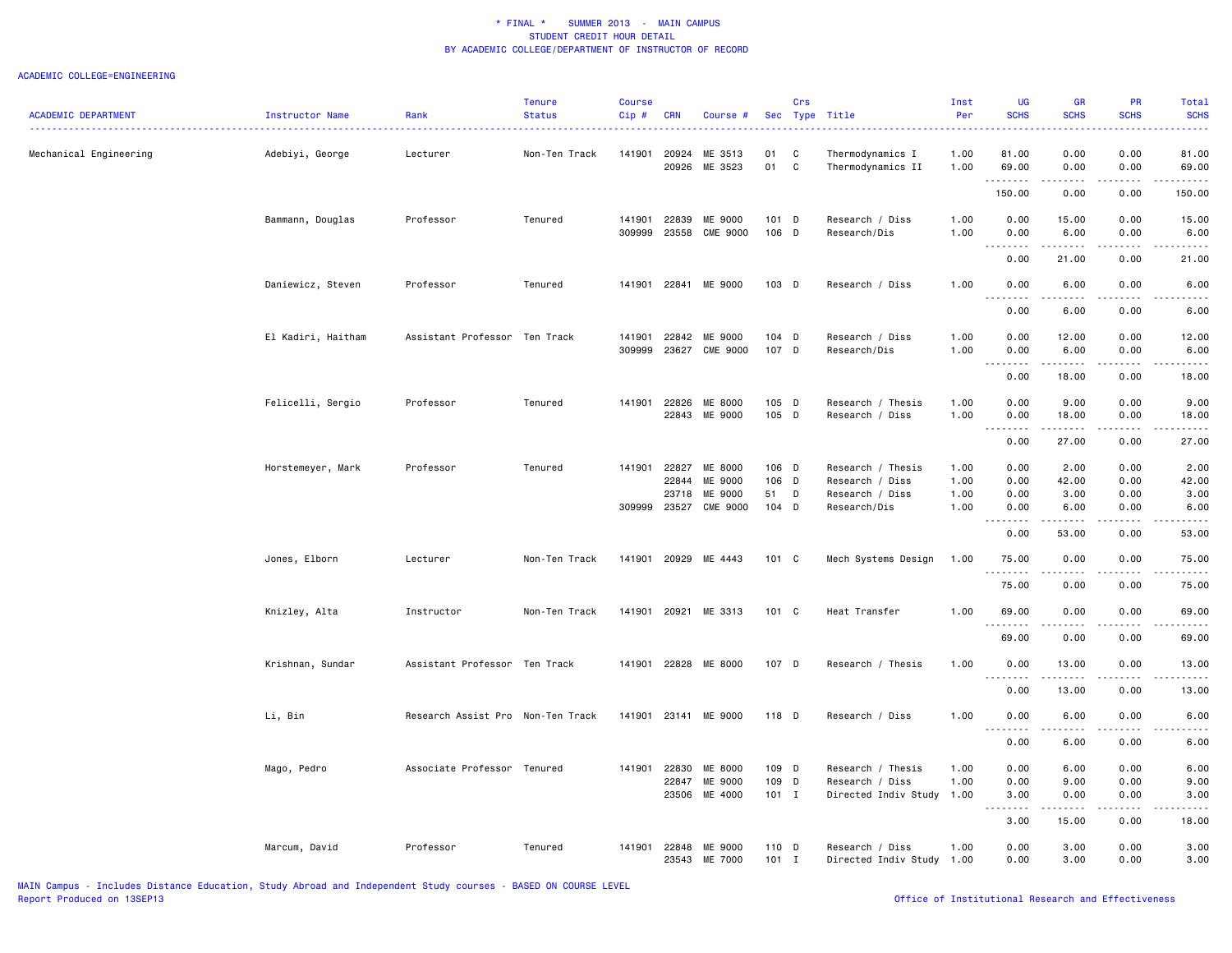| <b>ACADEMIC DEPARTMENT</b>             | Instructor Name                                       | Rank                          | <b>Tenure</b><br><b>Status</b> | <b>Course</b><br>Cip# | CRN   | Course #                 |                | Crs | Sec Type Title                       | Inst<br>Per  | UG<br><b>SCHS</b> | <b>GR</b><br><b>SCHS</b> | <b>PR</b><br><b>SCHS</b> | <b>Total</b><br><b>SCHS</b> |
|----------------------------------------|-------------------------------------------------------|-------------------------------|--------------------------------|-----------------------|-------|--------------------------|----------------|-----|--------------------------------------|--------------|-------------------|--------------------------|--------------------------|-----------------------------|
|                                        |                                                       |                               |                                |                       |       |                          |                |     |                                      |              |                   | .                        |                          |                             |
|                                        |                                                       |                               |                                |                       |       |                          |                |     |                                      |              | 0.00              | 6.00                     | 0.00                     | 6.00                        |
| Mechanical Engineering                 | Myers, Oliver                                         | Assistant Professor Ten Track |                                | 141901                |       | 20928 ME 4403            | $101 \quad C$  |     | Machine Design                       | 1.00         | 33.00             | 0.00                     | 0.00                     | 33.00                       |
|                                        |                                                       |                               |                                |                       |       | 22832 ME 8000            | 111 D          |     | Research / Thesis                    | 1.00         | 0.00              | 1.00                     | 0.00                     | 1.00                        |
|                                        |                                                       |                               |                                |                       | 22849 | ME 9000                  | $111$ D        |     | Research / Diss                      | 1.00         | 0.00<br>.         | 6.00<br>$- - - -$        | 0.00                     | 6.00                        |
|                                        |                                                       |                               |                                |                       |       |                          |                |     |                                      |              | 33.00             | 7.00                     | 0.00                     | 40.00                       |
|                                        | Patton, Richard                                       | Assistant Professor Tenured   |                                | 141901                | 20927 | ME 3613                  | 01 C           |     | System Dynamics                      | 1.00         | 66.00             | 0.00                     | 0.00                     | 66.00                       |
|                                        |                                                       |                               |                                |                       | 20931 | ME 4643                  | 51 C           |     | Intro Vibration/Cont 1.00            |              | 93.00             | 0.00                     | 0.00                     | 93.00                       |
|                                        |                                                       |                               |                                |                       |       | 22833 ME 8000            | 112 D          |     | Research / Thesis                    | 1.00         | 0.00<br>.         | 6.00<br>د د د د          | 0.00<br>.                | 6.00<br>.                   |
|                                        |                                                       |                               |                                |                       |       |                          |                |     |                                      |              | 159.00            | 6.00                     | 0.00                     | 165.00                      |
|                                        | Schneider, Judith                                     | Professor                     | Tenured                        | 141901                | 22834 | ME 8000                  | 113 D          |     | Research / Thesis                    | 1.00         | 0.00              | 1.00                     | 0.00                     | 1.00                        |
|                                        |                                                       |                               |                                |                       | 22851 | ME 9000                  | 113 D          |     | Research / Diss                      | 1.00         | 0.00              | 6.00                     | 0.00                     | 6.00                        |
|                                        |                                                       |                               |                                |                       |       |                          |                |     |                                      |              | .<br>0.00         | .<br>7.00                | .<br>0.00                | 7.00                        |
|                                        |                                                       |                               |                                |                       |       |                          |                |     |                                      |              |                   |                          |                          |                             |
|                                        | Srinivasan, Kalyan Kuma Associate Professor Ten Track |                               |                                | 141901                |       | 22835 ME 8000            | 114 D          |     | Research / Thesis                    | 1.00         | 0.00<br>.         | 18.00<br>.               | 0.00<br>.                | 18.00                       |
|                                        |                                                       |                               |                                |                       |       |                          |                |     |                                      |              | 0.00              | 18.00                    | 0.00                     | 18.00                       |
|                                        | Stone, Tonya                                          | Assistant Professor Ten Track |                                | 141901                |       | 22836 ME 8000            | 115 D          |     | Research / Thesis                    | 1.00         | 0.00              | 6.00                     | 0.00                     | 6.00                        |
|                                        |                                                       |                               |                                |                       | 22853 | ME 9000                  | 115 D          |     | Research / Diss                      | 1.00         | 0.00              | 6.00                     | 0.00                     | 6.00                        |
|                                        |                                                       |                               |                                | 309999                | 23423 | <b>CME 9000</b>          | 102 D          |     | Research/Dis                         | 1.00         | 0.00              | 6.00                     | 0.00                     | 6.00                        |
|                                        |                                                       |                               |                                |                       |       |                          |                |     |                                      |              | .                 | $   -$                   | $- - - - -$              |                             |
|                                        |                                                       |                               |                                |                       |       |                          |                |     |                                      |              | 0.00              | 18.00                    | 0.00                     | 18.00                       |
|                                        | Thompson, Scott                                       | Assistant Professor Ten Track |                                | 141901                | 22837 | ME 8000                  | 116 D          |     | Research / Thesis                    | 1.00         | 0.00              | 6.00                     | 0.00                     | 6.00                        |
|                                        |                                                       |                               |                                |                       |       | 22854 ME 9000            | 116 D          |     | Research / Diss                      | 1.00         | 0.00<br><u>.</u>  | 9.00<br>.                | 0.00<br>-----            | 9.00                        |
|                                        |                                                       |                               |                                |                       |       |                          |                |     |                                      |              | 0.00              | 15.00                    | 0.00                     | 15.00                       |
|                                        | Waggoner, Charles                                     | Research Professor            | Non-Ten Track                  | 141901                |       | 23591 ME 9000            | 119 D          |     | Research / Diss                      | 1.00         | 0.00              | 6.00                     | 0.00                     | 6.00                        |
|                                        |                                                       |                               |                                |                       |       |                          |                |     |                                      |              | --------<br>0.00  | $- - -$<br>6.00          | 0.00                     | 6.00                        |
|                                        |                                                       |                               |                                |                       |       |                          |                |     |                                      |              |                   |                          |                          |                             |
|                                        | Walters, Dibbon                                       | Associate Professor Tenured   |                                | 141901                | 22855 | 22838 ME 8000<br>ME 9000 | 117 D<br>117 D |     | Research / Thesis<br>Research / Diss | 1.00<br>1.00 | 0.00<br>0.00      | 2.00<br>6.00             | 0.00<br>0.00             | 2.00<br>6.00                |
|                                        |                                                       |                               |                                | 309999                |       | 23478 CME 9000           | 103 D          |     | Research/Dis                         | 1.00         | 0.00              | 6.00                     | 0.00                     | 6.00                        |
|                                        |                                                       |                               |                                |                       |       |                          |                |     |                                      |              | .                 | -----                    | .                        | $\frac{1}{2}$               |
|                                        |                                                       |                               |                                |                       |       |                          |                |     |                                      |              | 0.00              | 14.00                    | 0.00                     | 14.00                       |
|                                        |                                                       |                               |                                |                       |       |                          |                |     |                                      |              | ========          | ========                 | ========                 | ==========                  |
| Mechanical Engineering                 |                                                       |                               |                                |                       |       |                          |                |     |                                      |              | 489.00            | 256.00                   | 0.00                     | 745.00                      |
| -------------------------------------- |                                                       |                               |                                |                       |       |                          |                |     |                                      |              | ========          | $=$ ========             | $=$ ========             | ==========                  |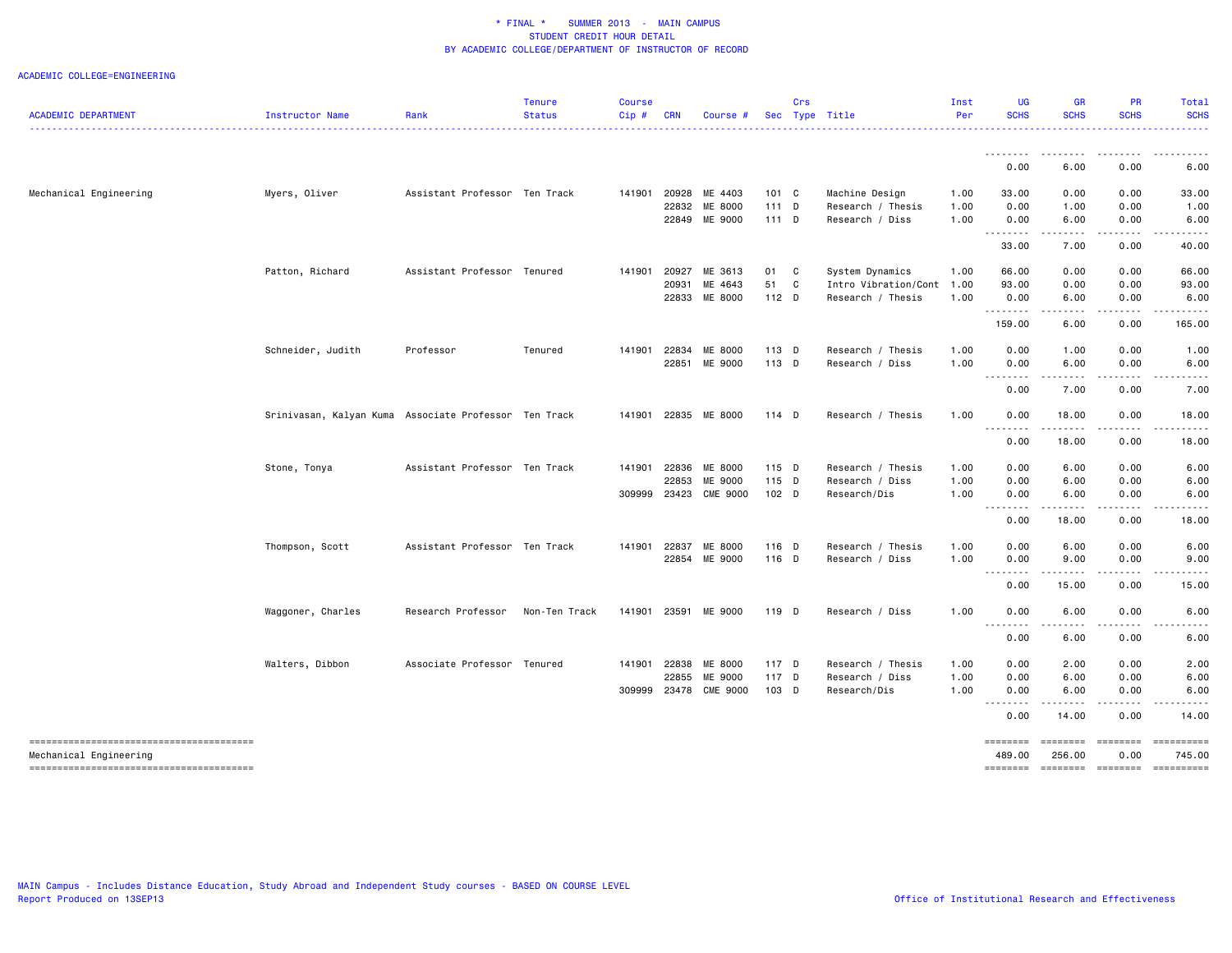#### ACADEMIC COLLEGE=ENGINEERING

| <b>ACADEMIC DEPARTMENT</b>     | Instructor Name   | Rank                          | <b>Tenure</b><br><b>Status</b> | <b>Course</b><br>Cip# | <b>CRN</b> | Course #       |                  | Crs | Sec Type Title            | Inst<br>Per | <b>UG</b><br><b>SCHS</b> | <b>GR</b><br><b>SCHS</b>                                                                                                                                     | PR<br><b>SCHS</b> | <b>Total</b><br><b>SCHS</b> |
|--------------------------------|-------------------|-------------------------------|--------------------------------|-----------------------|------------|----------------|------------------|-----|---------------------------|-------------|--------------------------|--------------------------------------------------------------------------------------------------------------------------------------------------------------|-------------------|-----------------------------|
|                                |                   |                               |                                |                       |            |                |                  |     |                           |             |                          |                                                                                                                                                              |                   |                             |
| School of Chemical Engineering | Bricka, Ray       | Associate Professor Tenured   |                                | 140701                | 20204      | CHE 3413       | 01 C             |     | Eng Materials             | 1.00        | 63.00                    | 0.00                                                                                                                                                         | 0.00              | 63.00                       |
|                                |                   |                               |                                |                       | 20205      | CHE 8713       | $101 \quad C$    |     | Sci Proposal Inst/De      | 1.00        | 0.00                     | 21.00                                                                                                                                                        | 0.00              | 21.00                       |
|                                |                   |                               |                                |                       | 22171      | CHE 8713       | 501 C            |     | Sci Proposal Inst/De      | 1.00        | 0.00                     | 15.00                                                                                                                                                        | 0.00              | 15.00                       |
|                                |                   |                               |                                |                       | 22579      | CHE 8000       | $101$ D          |     | Research / Thesis         | 1.00        | 0.00                     | 1.00                                                                                                                                                         | 0.00              | 1.00                        |
|                                |                   |                               |                                |                       |            | 22587 CHE 9000 | $101$ D          |     | Research/Diss             | 1.00        | 0.00<br>. <b>.</b>       | 7.00<br>$\frac{1}{2} \left( \frac{1}{2} \right) \left( \frac{1}{2} \right) \left( \frac{1}{2} \right) \left( \frac{1}{2} \right) \left( \frac{1}{2} \right)$ | 0.00<br><u>.</u>  | 7.00                        |
|                                |                   |                               |                                |                       |            |                |                  |     |                           |             | 63.00                    | 44.00                                                                                                                                                        | 0.00              | 107.00                      |
|                                | Elmore, Billy     | Associate Professor Tenured   |                                | 140701                |            | 23242 CHE 4000 | 51 I             |     | Directed Indiv Study 1.00 |             | 3.00<br>.                | 0.00<br>----                                                                                                                                                 | 0.00              | 3.00                        |
|                                |                   |                               |                                |                       |            |                |                  |     |                           |             | 3.00                     | 0.00                                                                                                                                                         | 0.00              | 3.00                        |
|                                | French, William   | Associate Professor Tenured   |                                | 140701                |            | 22588 CHE 9000 | 102 <sub>D</sub> |     | Research/Diss             | 1.00        | 0.00                     | 12.00                                                                                                                                                        | 0.00              | 12.00                       |
|                                |                   |                               |                                |                       |            |                |                  |     |                           |             | 0.00                     | 12.00                                                                                                                                                        | 0.00              | 12.00                       |
|                                | Keith, Jason      | Professor                     | Tenured                        | 140701                |            | 22590 CHE 9000 | $104$ D          |     | Research/Diss             | 1.00        | 0.00<br>.                | 3.00<br>.                                                                                                                                                    | 0.00              | 3.00                        |
|                                |                   |                               |                                |                       |            |                |                  |     |                           |             | 0.00                     | 3.00                                                                                                                                                         | 0.00              | 3.00                        |
|                                | Kundu, Santanu    | Assistant Professor Ten Track |                                | 140701                |            | 22591 CHE 9000 | 105 D            |     | Research/Diss             | 1.00        | 0.00<br>.                | 3.00<br>$\frac{1}{2} \left( \frac{1}{2} \right) \left( \frac{1}{2} \right) \left( \frac{1}{2} \right) \left( \frac{1}{2} \right)$                            | 0.00              | 3.00                        |
|                                |                   |                               |                                |                       |            |                |                  |     |                           |             | 0.00                     | 3.00                                                                                                                                                         | 0.00              | 3.00                        |
|                                | Pearson, Larry    | Non-Faculty                   | Non-Faculty                    | 140701                |            | 21765 CHE 3113 | 101 C            |     | Chem En Thermo I          | 1.00        | 33.00                    | 0.00                                                                                                                                                         | 0.00              | 33.00                       |
|                                |                   |                               |                                |                       |            | 21766 CHE 3123 | 101 C            |     | Chem En Thermo II         | 1.00        | 30.00<br>.               | 0.00<br>$\frac{1}{2} \left( \frac{1}{2} \right) \left( \frac{1}{2} \right) \left( \frac{1}{2} \right) \left( \frac{1}{2} \right)$                            | 0.00              | 30.00                       |
|                                |                   |                               |                                |                       |            |                |                  |     |                           |             | 63.00                    | 0.00                                                                                                                                                         | 0.00              | 63.00                       |
|                                | Toghiani, Hossein | Associate Professor Tenured   |                                | 140701                |            | 23728 CHE 9000 | 51 D             |     | Research/Diss             | 1.00        | 0.00                     | 1.00                                                                                                                                                         | 0.00              | 1.00                        |
|                                |                   |                               |                                |                       |            |                |                  |     |                           |             | - - -<br>.<br>0.00       | 1.00                                                                                                                                                         | 0.00              | 1.00                        |
|                                | Walters, Keisha   | Associate Professor Tenured   |                                | 140701                | 22586      | CHE 8000       | 108 D            |     | Research / Thesis         | 1.00        | 0.00                     | 12.00                                                                                                                                                        | 0.00              | 12.00                       |
|                                |                   |                               |                                |                       | 22594      | CHE 9000       | 108 D            |     | Research/Diss             | 1.00        | 0.00                     | 18.00                                                                                                                                                        | 0.00              | 18.00                       |
|                                |                   |                               |                                |                       |            |                |                  |     |                           |             | 0.00                     | 30.00                                                                                                                                                        | 0.00              | 30.00                       |
| School of Chemical Engineering |                   |                               |                                |                       |            |                |                  |     |                           |             | ========<br>129.00       | ========<br>93.00                                                                                                                                            | ========<br>0.00  | ==========<br>222.00        |
|                                |                   |                               |                                |                       |            |                |                  |     |                           |             | ========                 |                                                                                                                                                              |                   | -------- -------- --------- |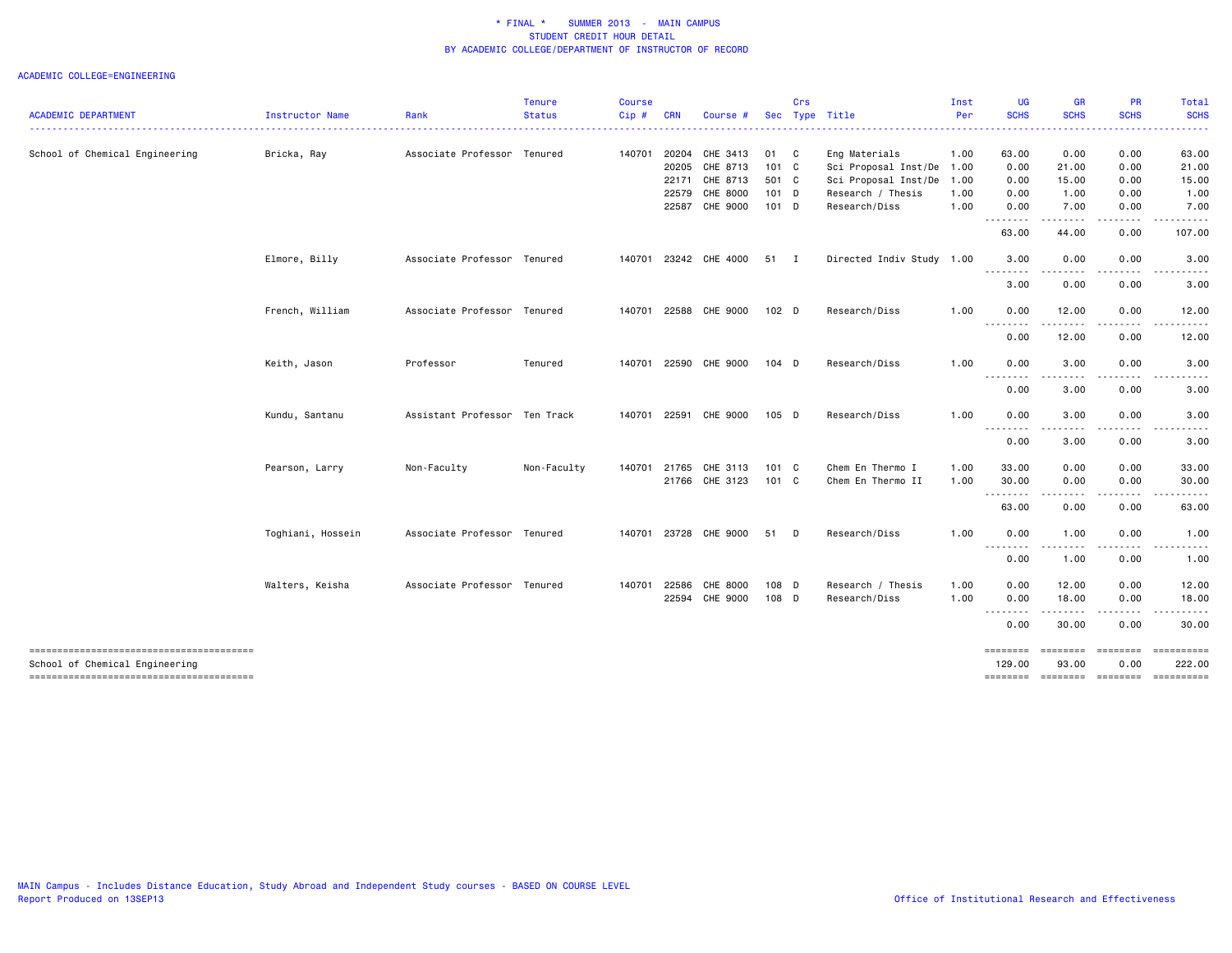|                                                           |                        |                                   | <b>Tenure</b>                 | Course |            |                      |         | Crs |                           | Inst | UG               | <b>GR</b>                                                                                                                                                    | PR               | Total         |
|-----------------------------------------------------------|------------------------|-----------------------------------|-------------------------------|--------|------------|----------------------|---------|-----|---------------------------|------|------------------|--------------------------------------------------------------------------------------------------------------------------------------------------------------|------------------|---------------|
| <b>ACADEMIC DEPARTMENT</b>                                | <b>Instructor Name</b> | Rank                              | <b>Status</b><br>. <u>.</u> . | Cip#   | <b>CRN</b> | Course #             |         |     | Sec Type Title            | Per  | <b>SCHS</b><br>. | <b>SCHS</b><br>$\frac{1}{2} \left( \frac{1}{2} \right) \left( \frac{1}{2} \right) \left( \frac{1}{2} \right) \left( \frac{1}{2} \right)$                     | <b>SCHS</b>      | <b>SCHS</b>   |
| Forest Products                                           | Barnes, H. Michael     | Professor                         | Tenured                       |        |            | 030501 23494 FP 9000 | 102 D   |     | Research / Diss           | 1.00 | 0.00             | 6.00                                                                                                                                                         | 0.00             | 6.00          |
|                                                           |                        |                                   |                               |        |            |                      |         |     |                           |      | <u>.</u><br>0.00 | .<br>6.00                                                                                                                                                    | .<br>0.00        | -----<br>6.00 |
|                                                           | Diehl, Susan           | Professor                         | Tenured                       | 030501 | 22650      | FP 7000              | $101$ I |     | Directed Indiv Study 1.00 |      | 0.00             | 3.00                                                                                                                                                         | 0.00             | 3.00          |
|                                                           |                        |                                   |                               |        | 22651      | FP 7000              | $102$ I |     | Directed Indiv Study      | 1.00 | 0.00             | 3.00                                                                                                                                                         | 0.00             | 3.00          |
|                                                           |                        |                                   |                               |        |            | 23495 FP 9000        | 103 D   |     | Research / Diss           | 1.00 | 0.00<br>-------- | 6.00<br>$\cdots \cdots \cdots$                                                                                                                               | 0.00<br>.        | 6.00          |
|                                                           |                        |                                   |                               |        |            |                      |         |     |                           |      | 0.00             | 12.00                                                                                                                                                        | 0.00             | 12.00         |
|                                                           | Jones, Paul            | Extension Assist Pr Non-Ten Track |                               | 030501 |            | 23497 FP 9000        | 105 D   |     | Research / Diss           | 1.00 | 0.00             | 6.00                                                                                                                                                         | 0.00             | 6.00          |
|                                                           |                        |                                   |                               |        |            |                      |         |     |                           |      | .<br>0.00        | $\frac{1}{2} \left( \frac{1}{2} \right) \left( \frac{1}{2} \right) \left( \frac{1}{2} \right) \left( \frac{1}{2} \right) \left( \frac{1}{2} \right)$<br>6.00 | -----<br>0.00    | 6.00          |
|                                                           | Kitchens, Shane        | Assistant Professor Ten Track     |                               | 030501 |            | 23498 FP 9000        | 106 D   |     | Research / Diss           | 1.00 | 0.00             | 6.00                                                                                                                                                         | 0.00             | 6.00          |
|                                                           |                        |                                   |                               |        |            |                      |         |     |                           |      | .<br>0.00        | $  -$<br>6.00                                                                                                                                                | 0.00             | 6.00          |
|                                                           | Seale, Roy             | Professor                         | Tenured                       | 030501 |            | 23503 FP 9000        | 109 D   |     | Research / Diss           | 1.00 | 0.00             | 6.00                                                                                                                                                         | 0.00             | 6.00          |
|                                                           |                        |                                   |                               |        |            |                      |         |     |                           |      | --------<br>0.00 | 6.00                                                                                                                                                         | 0.00             | 6.00          |
|                                                           | Steele, Philip         | Professor                         | Tenured                       | 030501 |            | 23499 FP 9000        | 107 D   |     | Research / Diss           | 1.00 | 0.00             | 18.00                                                                                                                                                        | 0.00             | 18.00         |
|                                                           |                        |                                   |                               |        |            |                      |         |     |                           |      | .<br>0.00        | 18.00                                                                                                                                                        | 0.00             | 18.00         |
|                                                           | Wan, Hui               | Associate Professor Ten Track     |                               | 030501 |            | 23725 FP 9000        | 51 D    |     | Research / Diss           | 1.00 | 0.00             | 6.00                                                                                                                                                         | 0.00             | 6.00          |
|                                                           |                        |                                   |                               |        |            |                      |         |     |                           |      | --------<br>0.00 | .<br>6.00                                                                                                                                                    | 0.00             | 6.00          |
|                                                           | Zhang, Jilei           | Professor                         | Tenured                       | 030501 | 23490      | FP 8000              | $104$ D |     | Research / Thesis         | 1.00 | 0.00             | 6.00                                                                                                                                                         | 0.00             | 6.00          |
|                                                           |                        |                                   |                               |        |            | 23500 FP 9000        | 108 D   |     | Research / Diss           | 1.00 | 0.00<br><u>.</u> | 6.00                                                                                                                                                         | 0.00             | 6.00          |
|                                                           |                        |                                   |                               |        |            |                      |         |     |                           |      | 0.00             | 12.00                                                                                                                                                        | 0.00             | 12.00         |
| --------------------------------------<br>Forest Products |                        |                                   |                               |        |            |                      |         |     |                           |      | ========<br>0.00 | ========<br>72.00                                                                                                                                            | ========<br>0.00 | 72.00         |
|                                                           |                        |                                   |                               |        |            |                      |         |     |                           |      | ========         | =================                                                                                                                                            |                  | ==========    |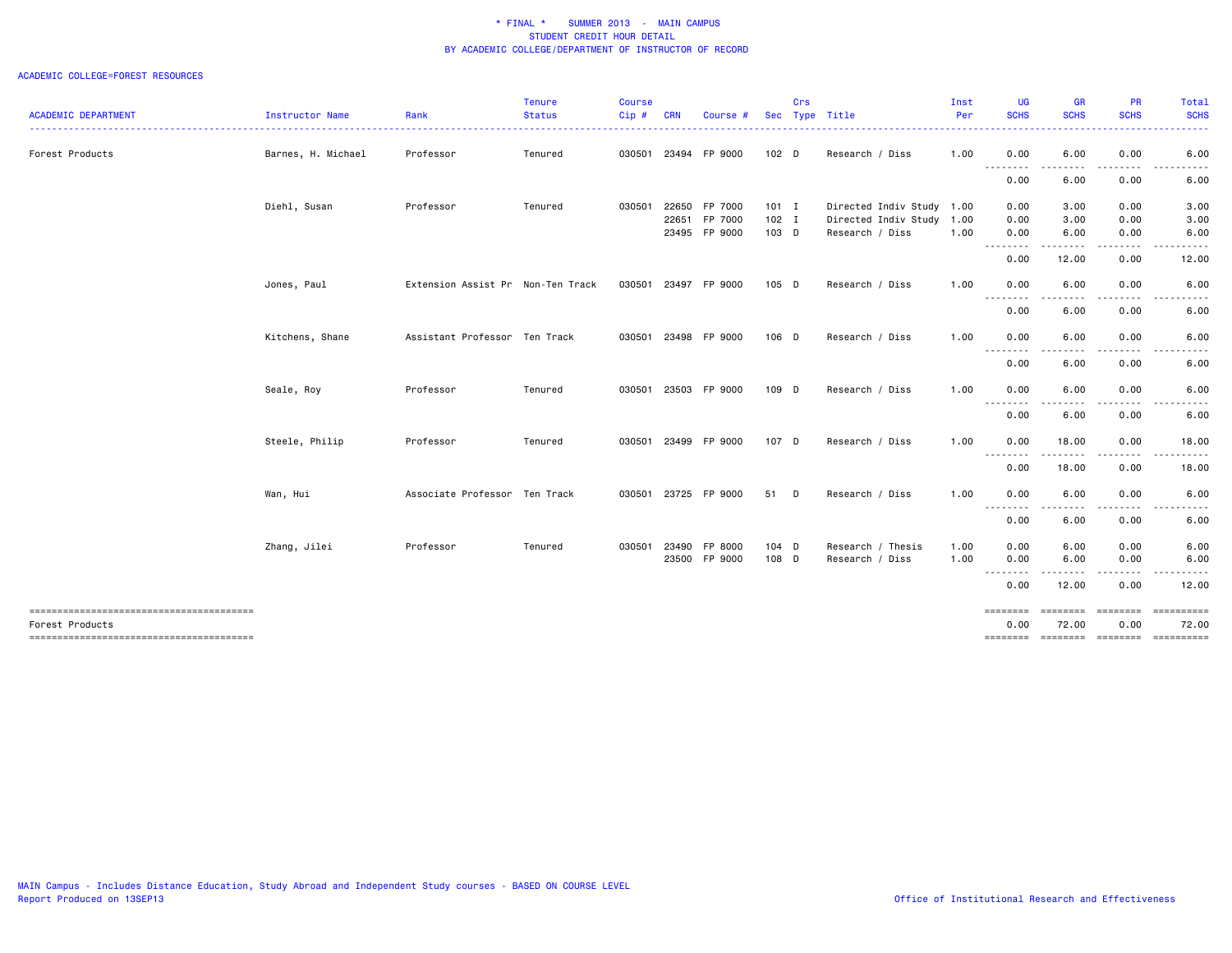| <b>ACADEMIC DEPARTMENT</b> | Instructor Name    | Rank                              | <b>Tenure</b><br><b>Status</b> | <b>Course</b><br>$Cip$ # | <b>CRN</b> | Course #                       |                  | Crs | Sec Type Title                                  | Inst<br>Per  | UG<br><b>SCHS</b>                                                                                                                                            | <b>GR</b><br><b>SCHS</b>     | PR<br><b>SCHS</b> | <b>Total</b><br><b>SCHS</b> |
|----------------------------|--------------------|-----------------------------------|--------------------------------|--------------------------|------------|--------------------------------|------------------|-----|-------------------------------------------------|--------------|--------------------------------------------------------------------------------------------------------------------------------------------------------------|------------------------------|-------------------|-----------------------------|
| Forestry                   | Evans, David       | Professor                         | Tenured                        | 030501                   |            | 22479 F0 8000                  | 101 D            |     | Research / Thesis                               | 1.00         | 0.00                                                                                                                                                         | 7.00                         | 0.00              | 7.00                        |
|                            |                    |                                   |                                |                          |            |                                |                  |     |                                                 |              | .<br>0.00                                                                                                                                                    | .<br>7.00                    | .<br>0.00         | 7.00                        |
|                            | Ezell, Andrew      | Professor                         | Tenured                        | 030501                   |            | 22480 F0 8000                  | 102 D            |     | Research / Thesis                               | 1.00         | 0.00<br>.                                                                                                                                                    | 18.00<br>.                   | 0.00<br>.         | 18.00                       |
|                            |                    |                                   |                                |                          |            |                                |                  |     |                                                 |              | 0.00                                                                                                                                                         | 18.00                        | 0.00              | 18.00                       |
|                            | Fan, Zhaofei       | Assistant Professor Ten Track     |                                | 030501                   |            | 22481 F0 8000<br>22508 FO 9000 | 103 D<br>$111$ D |     | Research / Thesis<br>Research / Diss            | 1.00<br>1.00 | 0.00<br>0.00                                                                                                                                                 | 12.00<br>6.00                | 0.00<br>0.00      | 12.00<br>6.00               |
|                            |                    |                                   |                                |                          |            |                                |                  |     |                                                 |              | $\frac{1}{2} \left( \frac{1}{2} \right) \left( \frac{1}{2} \right) \left( \frac{1}{2} \right) \left( \frac{1}{2} \right) \left( \frac{1}{2} \right)$<br>0.00 | 18.00                        | 0.00              | 18.00                       |
|                            | Frey, Brent        | Assistant Professor Ten Track     |                                |                          |            | 030501 22482 F0 8000           | 104 D            |     | Research / Thesis                               | 1.00         | 0.00<br>.                                                                                                                                                    | 1.00                         | 0.00              | 1.00                        |
|                            |                    |                                   |                                |                          |            |                                |                  |     |                                                 |              | 0.00                                                                                                                                                         | 1.00                         | 0.00              | 1.00                        |
|                            | Grace, Laura       | Professor                         | Tenured                        | 030501                   |            | 20683 FO 4231<br>23655 FO 8293 | 101 L<br>503 D   |     | Intro to Wood Supply 1.00<br>Professional Paper | 1.00         | 29.00<br>0.00                                                                                                                                                | 0.00<br>3.00                 | 0.00<br>0.00      | 29.00<br>3.00               |
|                            |                    |                                   |                                |                          |            |                                |                  |     |                                                 |              | <b></b><br>29.00                                                                                                                                             | المتمالين<br>3.00            | .<br>0.00         | 32.00                       |
|                            | Grado, Stephen     | Professor                         | Tenured                        |                          |            | 030501 22484 F0 8000           | 106 D            |     | Research / Thesis                               | 1.00         | 0.00                                                                                                                                                         | 1.00                         | 0.00              | 1.00                        |
|                            |                    |                                   |                                |                          |            |                                |                  |     |                                                 |              | 0.00                                                                                                                                                         | 1.00                         | 0.00              | 1.00                        |
|                            | Grala, Robert      | Associate Professor Tenured       |                                | 030501                   |            | 22510 FO 9000                  | 113 D            |     | Research / Diss                                 | 1.00         | 0.00<br>.                                                                                                                                                    | 9.00                         | 0.00              | 9.00                        |
|                            |                    |                                   |                                |                          |            |                                |                  |     |                                                 |              | 0.00                                                                                                                                                         | 9.00                         | 0.00              | 9.00                        |
|                            | Grebner, Donald    | Professor                         | Tenured                        |                          |            | 030501 22486 F0 8000           | 108 D            |     | Research / Thesis                               | 1.00         | 0.00                                                                                                                                                         | 6.00                         | 0.00              | 6.00                        |
|                            |                    |                                   |                                |                          |            |                                |                  |     |                                                 |              | 0.00                                                                                                                                                         | 6.00                         | 0.00              | 6.00                        |
|                            | Jeffreys, Jonathan | Non-Faculty                       | Non-Faculty                    |                          |            | 030501 20682 FO 3015           | 101 C            |     | For Desc & Analysis                             | 1.00         | 145.00<br>.<br>145.00                                                                                                                                        | 0.00<br>0.00                 | 0.00<br>0.00      | 145.00<br>145.00            |
|                            | Londo, Andrew      | Extension Professor Non-Ten Track |                                | 030501                   |            | 22489 FO 9000                  | 101 D            |     | Research / Diss                                 | 1.00         | 0.00                                                                                                                                                         | 1.00                         | 0.00              | 1.00                        |
|                            |                    |                                   |                                |                          |            | 22497 F0 8000                  | $111$ D          |     | Research / Thesis                               | 1.00         | 0.00<br>.                                                                                                                                                    | 9.00                         | 0.00              | 9.00                        |
|                            |                    |                                   |                                |                          |            |                                |                  |     |                                                 |              | 0.00                                                                                                                                                         | 10.00                        | 0.00              | 10.00                       |
|                            | Matney, Thomas     | Professor                         | Tenured                        | 030501                   |            | 22490 FO 9000                  | $102$ D          |     | Research / Diss                                 | 1.00         | 0.00<br>.<br>$\sim$ $\sim$ $\sim$                                                                                                                            | 6.00<br>$\sim$ $\sim$ $\sim$ | 0.00              | 6.00                        |
|                            |                    |                                   |                                |                          |            |                                |                  |     |                                                 |              | 0.00                                                                                                                                                         | 6.00                         | 0.00              | 6.00                        |
|                            | Munn, Ian          | Non-Faculty                       | Tenured                        | 030501                   | 22491      | F0 9000<br>22499 F0 8000       | 103 D<br>113 D   |     | Research / Diss<br>Research / Thesis            | 1.00<br>1.00 | 0.00<br>0.00                                                                                                                                                 | 1.00<br>18.00                | 0.00<br>0.00      | 1.00<br>18.00               |
|                            |                    |                                   |                                |                          | 23510      | F0 8293                        | 502 D            |     | Professional Paper                              | 1.00         | 0.00                                                                                                                                                         | 3.00                         | 0.00              | 3.00                        |
|                            |                    |                                   |                                | 030506                   |            | 20680 F0 3003                  | 101 F            |     | Intership in Forestr                            | 1.00         | 3.00<br>.                                                                                                                                                    | 0.00                         | 0.00              | 3.00                        |
|                            |                    |                                   |                                |                          |            |                                |                  |     |                                                 |              | 3.00                                                                                                                                                         | 22.00                        | 0.00              | 25.00                       |
|                            | Roberts, Scott     | Professor                         | Tenured                        |                          |            | 030501 20681 F0 3012           | 101 L            |     | Int Forest Communiti 1.00                       |              | 60.00                                                                                                                                                        | 0.00                         | 0.00              | 60.00                       |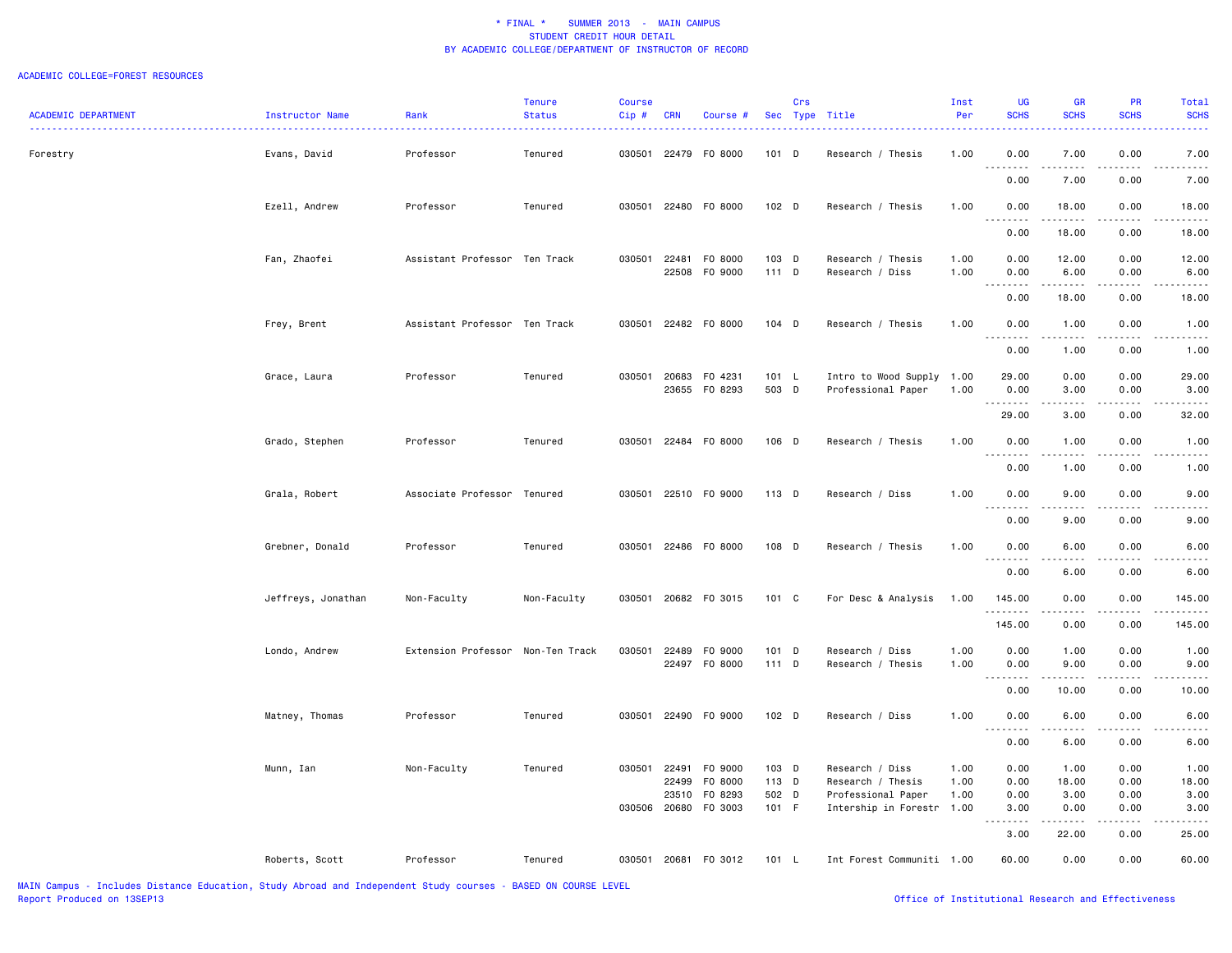|                            |                        |                                   | <b>Tenure</b> | <b>Course</b> |            |               |            | Crs |                           | Inst | <b>UG</b>                        | <b>GR</b>                   | <b>PR</b>               | <b>Total</b>           |
|----------------------------|------------------------|-----------------------------------|---------------|---------------|------------|---------------|------------|-----|---------------------------|------|----------------------------------|-----------------------------|-------------------------|------------------------|
| <b>ACADEMIC DEPARTMENT</b> | <b>Instructor Name</b> | Rank                              | <b>Status</b> | Cip#          | <b>CRN</b> | Course #      | <b>Sec</b> |     | Type Title                | Per  | <b>SCHS</b><br>- - - - - - - - - | <b>SCHS</b><br>. <u>.</u> . | <b>SCHS</b>             | <b>SCHS</b><br>.       |
| Forestry                   | Roberts, Scott         | Professor                         | Tenured       | 030501        |            | 22492 FO 9000 | $104$ D    |     | Research / Diss           | 1.00 | 0.00                             | 9.00                        | 0.00                    | 9.00                   |
|                            |                        |                                   |               |               | 22500      | F0 8000       | $114$ D    |     | Research / Thesis         | 1.00 | 0.00                             | 6.00                        | 0.00                    | 6.00                   |
|                            |                        |                                   |               |               |            | 23600 F0 8000 | 501 D      |     | Research / Thesis         | 1.00 | 0.00<br>--------                 | 1.00<br>----                | 0.00                    | 1.00                   |
|                            |                        |                                   |               |               |            |               |            |     |                           |      | 60.00                            | 16.00                       | 0.00                    | 76.00                  |
|                            | Rousseau, Randall      | Research Assoc Prof Non-Ten Track |               | 030501        | 22501      | F0 8000       | 115 D      |     | Research / Thesis         | 1.00 | 0.00                             | 4.00                        | 0.00                    | 4.00                   |
|                            |                        |                                   |               |               |            | 23532 F0 7000 | $101$ I    |     | Directed Indiv Study 1.00 |      | 0.00                             | 3.00                        | 0.00                    | 3.00                   |
|                            |                        |                                   |               |               |            | 23533 F0 7000 | $102$ I    |     | Directed Indiv Study 1.00 |      | 0.00<br>--------                 | 3.00<br>.                   | 0.00<br>.               | 3.00<br>.              |
|                            |                        |                                   |               |               |            |               |            |     |                           |      | 0.00                             | 10.00                       | 0.00                    | 10.00                  |
|                            | Schultz, Emily         | Professor                         | Tenured       | 030501        | 22494      | F0 9000       | 106 D      |     | Research / Diss           | 1.00 | 0.00                             | 6.00                        | 0.00                    | 6.00                   |
|                            |                        |                                   |               |               |            |               |            |     |                           |      | ---------<br>0.00                | .<br>6.00                   | .<br>0.00               | 6.00                   |
|                            | Sun, Changyou          | Associate Professor Tenured       |               | 030501        |            | 22495 FO 9000 | 107 D      |     | Research / Diss           | 1.00 | 0.00                             | 12.00                       | 0.00                    | 12.00                  |
|                            |                        |                                   |               |               |            |               |            |     |                           |      | --------<br>0.00                 | -----<br>12.00              | -----<br>0.00           | .<br>12.00             |
|                            | Varner, Julian         | Assistant Professor Ten Track     |               | 030501        |            | 22504 FO 8000 | 118 D      |     | Research / Thesis         | 1.00 | 0.00                             | 24.00                       | 0.00                    | 24.00                  |
|                            |                        |                                   |               |               |            |               |            |     |                           |      | --------<br>0.00                 | $\cdots$<br>24.00           | - - - - - - - -<br>0.00 | .<br>$\cdots$<br>24,00 |
|                            |                        |                                   |               |               |            |               |            |     |                           |      | ========                         | ========                    | ========                | -----------            |
| Forestry                   |                        |                                   |               |               |            |               |            |     |                           |      | 237.00                           | 169.00                      | 0.00                    | 406,00                 |
|                            |                        |                                   |               |               |            |               |            |     |                           |      |                                  |                             |                         | ==========             |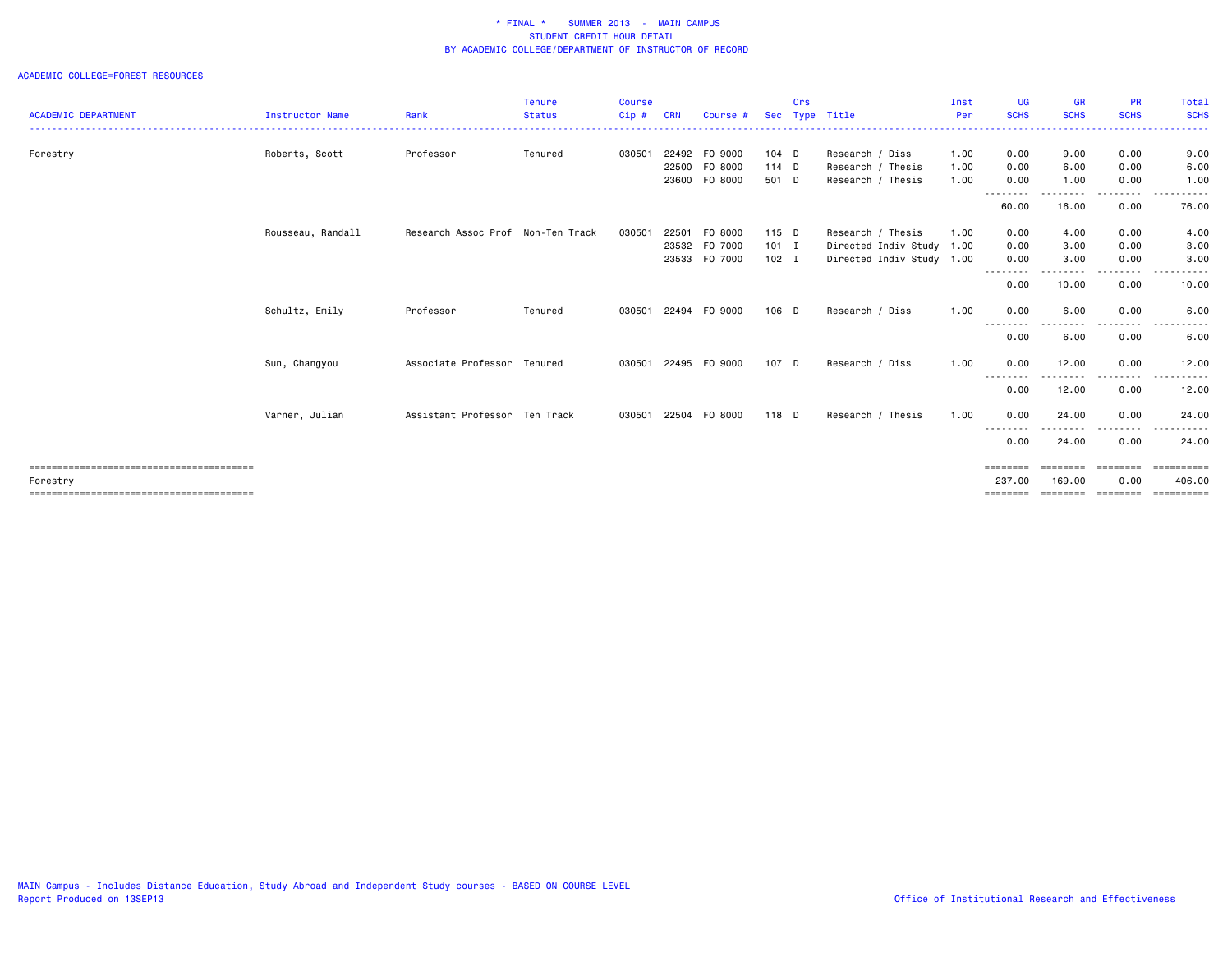|                                   |                   |                                   | <b>Tenure</b> | <b>Course</b> |              |                 |         | Crs |                                      | Inst | UG                                                                                                                                                                              | <b>GR</b>                                                                                                                                                    | PR                          | Total                                                                                                                                                         |
|-----------------------------------|-------------------|-----------------------------------|---------------|---------------|--------------|-----------------|---------|-----|--------------------------------------|------|---------------------------------------------------------------------------------------------------------------------------------------------------------------------------------|--------------------------------------------------------------------------------------------------------------------------------------------------------------|-----------------------------|---------------------------------------------------------------------------------------------------------------------------------------------------------------|
| <b>ACADEMIC DEPARTMENT</b>        | Instructor Name   | Rank                              | <b>Status</b> | Cip#          | <b>CRN</b>   | Course #        |         |     | Sec Type Title                       | Per  | <b>SCHS</b>                                                                                                                                                                     | <b>SCHS</b>                                                                                                                                                  | <b>SCHS</b>                 | <b>SCHS</b>                                                                                                                                                   |
| Wildlife, Fisheries & Aquaculture | Allen, Peter      | Assistant Professor Ten Track     |               | 030601        | 22514        | WFA 8000        | $101$ D |     | Research / Thesis                    | 1.00 | 0.00                                                                                                                                                                            | 6.00                                                                                                                                                         | 0.00                        | 6.00                                                                                                                                                          |
|                                   |                   |                                   |               |               | 22538        | <b>WFA 9000</b> | 101 D   |     | Research / Diss                      | 1.00 | 0.00<br>.                                                                                                                                                                       | 12.00                                                                                                                                                        | 0.00<br>$\frac{1}{2}$       | 12.00<br>$- - - - -$                                                                                                                                          |
|                                   |                   |                                   |               |               |              |                 |         |     |                                      |      | 0.00                                                                                                                                                                            | 18.00                                                                                                                                                        | 0.00                        | 18.00                                                                                                                                                         |
|                                   | Belant, Jerrold   | Associate Professor Ten Track     |               | 030601        | 22515        | <b>WFA 8000</b> | 102 D   |     | Research / Thesis                    | 1.00 | 0.00                                                                                                                                                                            | 18.00                                                                                                                                                        | 0.00                        | 18.00                                                                                                                                                         |
|                                   |                   |                                   |               |               | 22539        | <b>WFA 9000</b> | 102 D   |     | Research / Diss                      | 1.00 | 0.00                                                                                                                                                                            | 19.00                                                                                                                                                        | 0.00                        | 19.00                                                                                                                                                         |
|                                   |                   |                                   |               |               |              |                 |         |     |                                      |      | .                                                                                                                                                                               |                                                                                                                                                              | .                           | والمستحدث                                                                                                                                                     |
|                                   |                   |                                   |               |               |              |                 |         |     |                                      |      | 0.00                                                                                                                                                                            | 37.00                                                                                                                                                        | 0.00                        | 37.00                                                                                                                                                         |
|                                   | Boyd, Christopher | Extension Assoc Pro Non-Ten Track |               | 030601        |              | 23481 WFA 9000  | 123 D   |     | Research / Diss                      | 1.00 | 0.00<br>$\sim$ $\sim$                                                                                                                                                           | 6.00                                                                                                                                                         | 0.00                        | 6.00                                                                                                                                                          |
|                                   |                   |                                   |               |               |              |                 |         |     |                                      |      | 0.00                                                                                                                                                                            | 6.00                                                                                                                                                         | 0.00                        | 6.00                                                                                                                                                          |
|                                   | Davis, John       | Assistant Professor Ten Track     |               | 030601        |              | 22518 WFA 8000  | 105 D   |     | Research / Thesis                    | 1.00 | 0.00<br>$\sim$ $\sim$<br>$  -$                                                                                                                                                  | 26.00                                                                                                                                                        | 0.00                        | 26.00<br>$\frac{1}{2} \left( \frac{1}{2} \right) \left( \frac{1}{2} \right) \left( \frac{1}{2} \right) \left( \frac{1}{2} \right) \left( \frac{1}{2} \right)$ |
|                                   |                   |                                   |               |               |              |                 |         |     |                                      |      | 0.00                                                                                                                                                                            | 26.00                                                                                                                                                        | 0.00                        | 26.00                                                                                                                                                         |
|                                   | Demarais, Stephen | Professor                         | Tenured       |               | 030201 21222 | WFA 3031        | 101 H   |     | Intro Wild/Fish Prac 1.00            |      | 38.00                                                                                                                                                                           | 0.00                                                                                                                                                         | 0.00                        | 38.00                                                                                                                                                         |
|                                   |                   |                                   |               | 030601        | 22519        | <b>WFA 8000</b> | 106 D   |     | Research / Thesis                    | 1.00 | 0.00                                                                                                                                                                            | 1.00                                                                                                                                                         | 0.00                        | 1.00                                                                                                                                                          |
|                                   |                   |                                   |               |               |              | 22542 WFA 9000  | 105 D   |     | Research / Diss                      | 1.00 | 0.00                                                                                                                                                                            | 6.00                                                                                                                                                         | 0.00                        | 6.00                                                                                                                                                          |
|                                   |                   |                                   |               |               |              |                 |         |     |                                      |      | <u>.</u><br>38.00                                                                                                                                                               | .<br>7.00                                                                                                                                                    | $- - - -$<br>0.00           | د د د د د<br>45.00                                                                                                                                            |
|                                   | Dibble, Eric      | Professor                         | Tenured       | 030601        |              | 22543 WFA 9000  | 106 D   |     | Research / Diss                      | 1.00 | 0.00                                                                                                                                                                            | 1.00                                                                                                                                                         | 0.00                        | 1.00                                                                                                                                                          |
|                                   |                   |                                   |               |               |              |                 |         |     |                                      |      | $\sim$ $\sim$ .<br>$\frac{1}{2} \left( \frac{1}{2} \right) \left( \frac{1}{2} \right) \left( \frac{1}{2} \right) \left( \frac{1}{2} \right) \left( \frac{1}{2} \right)$<br>0.00 | .<br>1.00                                                                                                                                                    | .<br>0.00                   | والمستحدث<br>1.00                                                                                                                                             |
|                                   | Jackson, Donald   | Professor                         | Tenured       | 030601        | 22545        | WFA 9000        | 108 D   |     | Research / Diss                      | 1.00 | 0.00                                                                                                                                                                            | 1.00                                                                                                                                                         | 0.00                        | 1.00                                                                                                                                                          |
|                                   |                   |                                   |               |               |              |                 |         |     |                                      |      | $\sim$ $\sim$ $\sim$<br>.<br>0.00                                                                                                                                               | $- - - - -$<br>1.00                                                                                                                                          | .<br>0.00                   | $- - - - -$<br>1.00                                                                                                                                           |
|                                   |                   | Professor                         | Tenured       | 030601        | 22524        | <b>WFA 8000</b> | $111$ D |     |                                      | 1.00 | 0.00                                                                                                                                                                            | 6.00                                                                                                                                                         | 0.00                        | 6.00                                                                                                                                                          |
|                                   | Jones, Jeanne     |                                   |               |               | 22546        | <b>WFA 9000</b> | 109 D   |     | Research / Thesis<br>Research / Diss | 1.00 | 0.00                                                                                                                                                                            | 6.00                                                                                                                                                         | 0.00                        | 6.00                                                                                                                                                          |
|                                   |                   |                                   |               |               |              |                 |         |     |                                      |      | .                                                                                                                                                                               | $- - - - -$                                                                                                                                                  | $\sim$ $\sim$ $\sim$ $\sim$ | $\frac{1}{2}$                                                                                                                                                 |
|                                   |                   |                                   |               |               |              |                 |         |     |                                      |      | 0.00                                                                                                                                                                            | 12.00                                                                                                                                                        | 0.00                        | 12.00                                                                                                                                                         |
|                                   | Jones, Walter     | Extension Assoc Pro Non-Ten Track |               | 030601        |              | 22547 WFA 9000  | 110 D   |     | Research / Diss                      | 1.00 | 0.00<br>.                                                                                                                                                                       | 1.00<br>.                                                                                                                                                    | 0.00<br>.                   | 1.00<br>. <u>.</u>                                                                                                                                            |
|                                   |                   |                                   |               |               |              |                 |         |     |                                      |      | 0.00                                                                                                                                                                            | 1.00                                                                                                                                                         | 0.00                        | 1.00                                                                                                                                                          |
|                                   | Kroger, Robert    | Assistant Professor Ten Track     |               | 030601        | 22527        | <b>WFA 8000</b> | 114 D   |     | Research / Thesis                    | 1.00 | 0.00                                                                                                                                                                            | 5.00                                                                                                                                                         | 0.00                        | 5.00                                                                                                                                                          |
|                                   |                   |                                   |               |               | 22549        | <b>WFA 9000</b> | $112$ D |     | Research / Diss                      | 1.00 | 0.00                                                                                                                                                                            | 12.00                                                                                                                                                        | 0.00                        | 12.00                                                                                                                                                         |
|                                   |                   |                                   |               |               |              |                 |         |     |                                      |      | $\sim$ $\sim$<br>0.00                                                                                                                                                           | 17.00                                                                                                                                                        | 0.00                        | .<br>17.00                                                                                                                                                    |
|                                   | Leopold, Bruce    | Professor                         | Tenured       | 030201        | 21221        | <b>WFA 3000</b> | 101 E   |     | Internship                           | 0.30 | 0.90                                                                                                                                                                            | 0.00                                                                                                                                                         | 0.00                        | 0.90                                                                                                                                                          |
|                                   |                   |                                   |               | 030601        | 22550        | <b>WFA 9000</b> | 113 D   |     | Research / Diss                      | 1.00 | 0.00                                                                                                                                                                            | 6.00                                                                                                                                                         | 0.00                        | 6.00                                                                                                                                                          |
|                                   |                   |                                   |               |               |              |                 |         |     |                                      |      | .<br>$\sim$ $\sim$ $\sim$<br>0.90                                                                                                                                               | $\frac{1}{2} \left( \frac{1}{2} \right) \left( \frac{1}{2} \right) \left( \frac{1}{2} \right) \left( \frac{1}{2} \right) \left( \frac{1}{2} \right)$<br>6.00 | .<br>0.00                   | .<br>6.90                                                                                                                                                     |
|                                   | Martin, James     | Assistant Professor Ten Track     |               | 030601        | 22529        | <b>WFA 8000</b> | 116 D   |     | Research / Thesis                    | 1.00 | 0.00                                                                                                                                                                            | 15.00                                                                                                                                                        | 0.00                        | 15.00                                                                                                                                                         |
|                                   |                   |                                   |               |               | 22551        | <b>WFA 9000</b> | $114$ D |     | Research / Diss                      | 1.00 | 0.00                                                                                                                                                                            | 12.00                                                                                                                                                        | 0.00                        | 12.00                                                                                                                                                         |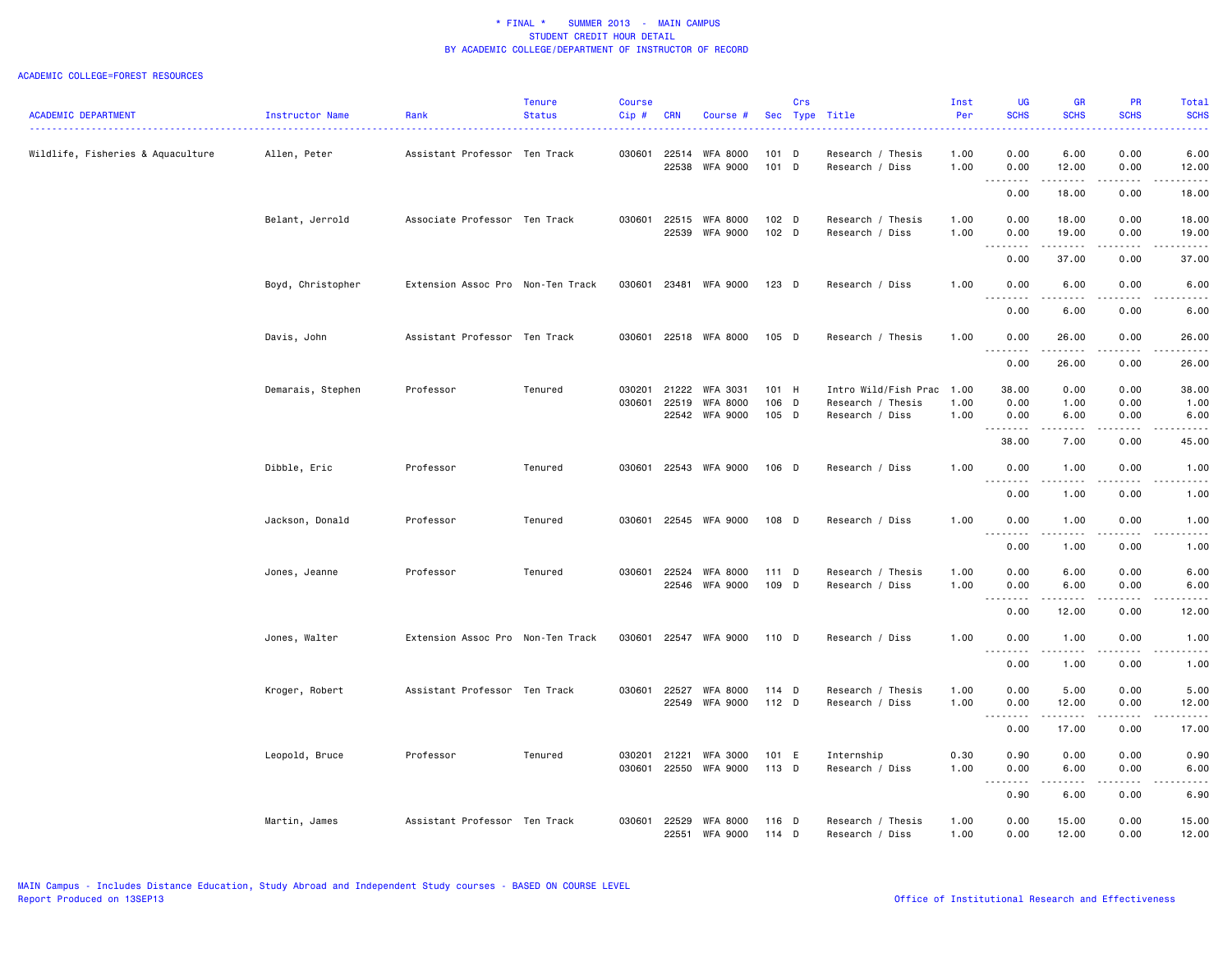|                                        |                     |                                   | <b>Tenure</b> | <b>Course</b> |            |                 |         | Crs |                           | Inst | <b>UG</b>         | <b>GR</b>                      | PR            | <b>Total</b>                  |
|----------------------------------------|---------------------|-----------------------------------|---------------|---------------|------------|-----------------|---------|-----|---------------------------|------|-------------------|--------------------------------|---------------|-------------------------------|
| <b>ACADEMIC DEPARTMENT</b>             | Instructor Name     | Rank                              | <b>Status</b> | Cip#          | <b>CRN</b> | Course #        |         |     | Sec Type Title            | Per  | <b>SCHS</b>       | <b>SCHS</b>                    | <b>SCHS</b>   | <b>SCHS</b>                   |
|                                        |                     |                                   |               |               |            |                 |         |     |                           |      | .<br>0.00         | $\cdots$<br>27.00              | 0.00          | 27.00                         |
|                                        |                     |                                   |               |               |            |                 |         |     |                           |      |                   |                                |               |                               |
| Wildlife, Fisheries & Aquaculture      | Miranda, Leandro    | Non-Employee                      | Non-Faculty   | 030601        |            | 22530 WFA 8000  | 117 D   |     | Research / Thesis         | 1.00 | 0.00<br>، د د د   | 10.00<br>н.                    | 0.00          | 10.00                         |
|                                        |                     |                                   |               |               |            |                 |         |     |                           |      | 0.00              | 10.00                          | 0.00          | 10.00                         |
|                                        | Neal, Jason         | Extension Assoc Pro Non-Ten Track |               | 030601        | 22531      | <b>WFA 8000</b> | 118 D   |     | Research / Thesis         | 1.00 | 0.00              | 18.00                          | 0.00          | 18.00                         |
|                                        |                     |                                   |               |               |            | 22553 WFA 9000  | 116 D   |     | Research / Diss           | 1.00 | 0.00<br>.         | 6.00<br>.                      | 0.00<br>----- | 6.00                          |
|                                        |                     |                                   |               |               |            |                 |         |     |                           |      | 0.00              | 24.00                          | 0.00          | 24.00                         |
|                                        | Riffell, Samuel     | Associate Professor Tenured       |               | 030201        | 21221      | <b>WFA 3000</b> | 101 E   |     | Internship                | 0.70 | 2.10              | 0.00                           | 0.00          | 2.10                          |
|                                        |                     |                                   |               | 030601        | 22402      | <b>WFA 4000</b> | $101$ I |     | Directed Indiv Study      | 1.00 | 3.00              | 0.00                           | 0.00          | 3.00                          |
|                                        |                     |                                   |               |               |            | 22475 WFA 4000  | $102$ I |     | Directed Indiv Study      | 1.00 | 3.00              | 0.00                           | 0.00          | 3.00                          |
|                                        |                     |                                   |               |               |            | 22532 WFA 8000  | 119 D   |     | Research / Thesis         | 1.00 | 0.00              | 12.00                          | 0.00          | 12.00                         |
|                                        |                     |                                   |               |               |            | 22554 WFA 9000  | 117 D   |     | Research / Diss           | 1.00 | 0.00              | 23.00                          | 0.00          | 23.00                         |
|                                        |                     |                                   |               |               |            | 22619 WFA 4000  | 105 I   |     | Directed Indiv Study      | 1.00 | 3.00              | 0.00                           | 0.00          | 3.00                          |
|                                        |                     |                                   |               |               |            | 22652 WFA 4000  | 106 I   |     | Directed Indiv Study 1.00 |      | 3.00<br>.         | 0.00<br>$\cdots \cdots \cdots$ | 0.00<br>.     | 3.00                          |
|                                        |                     |                                   |               |               |            |                 |         |     |                           |      | 14.10             | 35.00                          | 0.00          | 49.10                         |
|                                        | Rush, Scott         | Assistant Professor Ten Track     |               | 030601        |            | 22555 WFA 9000  | 118 D   |     | Research / Diss           | 1.00 | 0.00<br>.         | 6.00                           | 0.00          | 6.00                          |
|                                        |                     |                                   |               |               |            |                 |         |     |                           |      | 0.00              | 6.00                           | 0.00          | 6.00                          |
|                                        | Schramm, Harold     | Non-Employee                      | Non-Faculty   | 030601        | 22534      | <b>WFA 8000</b> | $121$ D |     | Research / Thesis         | 1.00 | 0.00              | 25.00                          | 0.00          | 25.00                         |
|                                        |                     |                                   |               |               |            | 22556 WFA 9000  | 119 D   |     | Research / Diss           | 1.00 | 0.00              | 6.00                           | 0.00          | 6.00                          |
|                                        |                     |                                   |               |               |            |                 |         |     |                           |      | .<br>0.00         | .<br>31.00                     | -----<br>0.00 | 31.00                         |
|                                        | Strickland, Bronson | Extension Assoc Pro Non-Ten Track |               | 030601        |            | 22535 WFA 8000  | $122$ D |     | Research / Thesis         | 1.00 | 0.00              | 6.00                           | 0.00          | 6.00                          |
|                                        |                     |                                   |               |               |            |                 |         |     |                           |      | .                 | .                              | .             |                               |
|                                        |                     |                                   |               |               |            |                 |         |     |                           |      | 0.00              | 6.00                           | 0.00          | 6.00                          |
|                                        | Vilella, Francisco  | Non-Employee                      | Non-Faculty   | 030601        | 22536      | WFA 8000        | 123 D   |     | Research / Thesis         | 1.00 | 0.00              | 24.00                          | 0.00          | 24.00                         |
|                                        |                     |                                   |               |               |            | 22558 WFA 9000  | $121$ D |     | Research / Diss           | 1.00 | 0.00<br>.         | 12.00                          | 0.00          | 12.00                         |
|                                        |                     |                                   |               |               |            |                 |         |     |                           |      | 0.00              | 36.00                          | 0.00          | 36.00                         |
|                                        | Wang, Guiming       | Associate Professor Ten Track     |               | 030601        |            | 22559 WFA 9000  | $122$ D |     | Research / Diss           | 1.00 | 0.00              | 6.00                           | 0.00          | 6.00                          |
|                                        |                     |                                   |               |               |            |                 |         |     |                           |      | .<br>0.00         | 6.00                           | 0.00          | 6.00                          |
| -------------------------------------- |                     |                                   |               |               |            |                 |         |     |                           |      | <b>EDESSED</b>    | ========                       | ========      | ==========                    |
| Wildlife, Fisheries & Aquaculture      |                     |                                   |               |               |            |                 |         |     |                           |      | 53.00<br>======== | 313.00<br>$=$                  | 0.00          | 366.00<br>--------- --------- |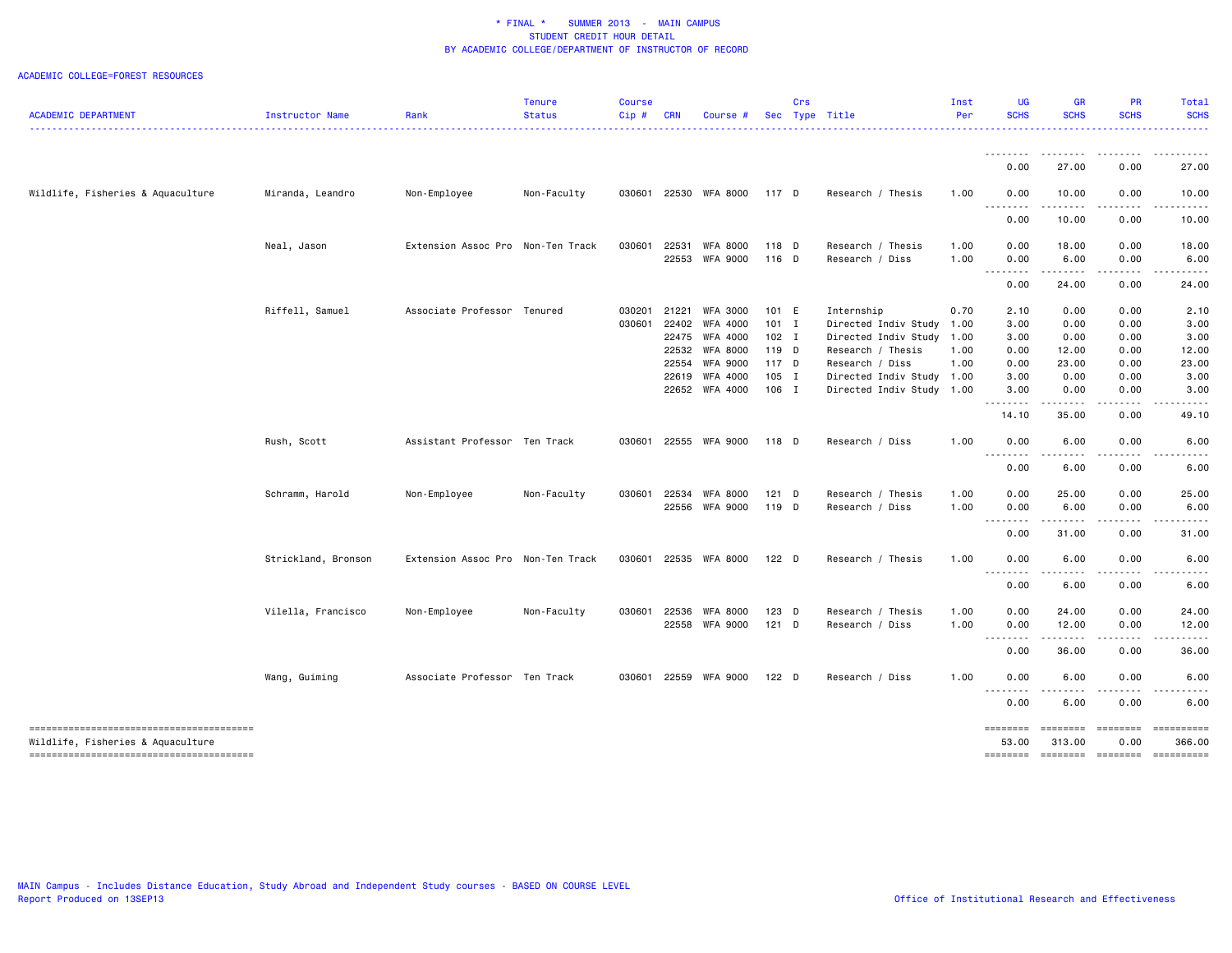| <b>ACADEMIC DEPARTMENT</b>    | Instructor Name    | Rank        | Tenure<br>Status | <b>Course</b><br>Cip# | CRN   | Course # Sec Type Title |    | Crs          |                           | Inst<br>Per | UG<br><b>SCHS</b> | <b>GR</b><br><b>SCHS</b> | <b>PR</b><br><b>SCHS</b> | Total<br><b>SCHS</b>  |
|-------------------------------|--------------------|-------------|------------------|-----------------------|-------|-------------------------|----|--------------|---------------------------|-------------|-------------------|--------------------------|--------------------------|-----------------------|
|                               |                    |             |                  |                       |       |                         |    |              |                           |             |                   |                          |                          |                       |
| Veterinary Medical Technology | Willeford, Bridget | Non-Faculty | Non-Faculty      | 510808                | 20328 | CVM 3051                | 01 | $\mathbf{C}$ | Lab Anim Health Mgt       | 0.50        | 10.00             | 0.00                     | 0.00                     | 10.00                 |
|                               |                    |             |                  |                       | 20329 | CVM 3061                | 01 |              | Lab Anim Tech Skills 0.50 |             | 10.00             | 0.00                     | 0.00                     | 10.00                 |
|                               |                    |             |                  |                       |       |                         |    |              |                           |             | .                 | ---------                | .                        | .                     |
|                               |                    |             |                  |                       |       |                         |    |              |                           |             | 20.00             | 0.00                     | 0.00                     | 20.00                 |
|                               |                    |             |                  |                       |       |                         |    |              |                           |             |                   |                          |                          |                       |
|                               |                    |             |                  |                       |       |                         |    |              |                           |             | ========          | ========                 | ========                 | ==========            |
| Veterinary Medical Technology |                    |             |                  |                       |       |                         |    |              |                           |             | 20.00             | 0.00                     | 0.00                     | 20.00                 |
|                               |                    |             |                  |                       |       |                         |    |              |                           |             | ========          | ========                 | ---------                | $=$ = = = = = = = = = |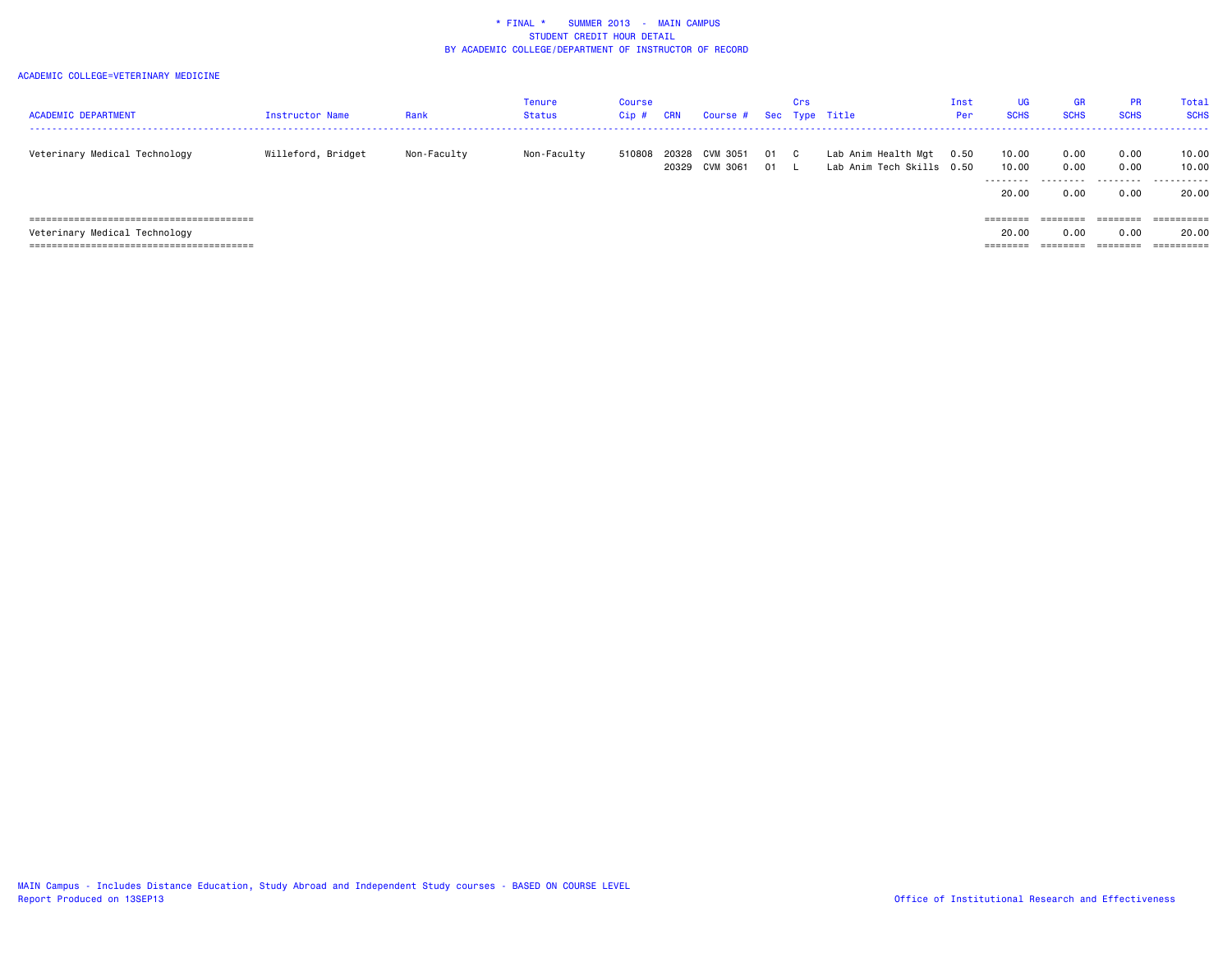|                            |                     |                                   | <b>Tenure</b> | <b>Course</b> |                |                      |                | Crs      |                                           | Inst         | <b>UG</b>                                                                                                                         | <b>GR</b>                                                                                                                                                    | <b>PR</b>                 | Total                         |
|----------------------------|---------------------|-----------------------------------|---------------|---------------|----------------|----------------------|----------------|----------|-------------------------------------------|--------------|-----------------------------------------------------------------------------------------------------------------------------------|--------------------------------------------------------------------------------------------------------------------------------------------------------------|---------------------------|-------------------------------|
| <b>ACADEMIC DEPARTMENT</b> | Instructor Name     | Rank                              | <b>Status</b> | Cip#          | <b>CRN</b>     | Course #             |                | Sec Type | Title                                     | Per          | <b>SCHS</b>                                                                                                                       | <b>SCHS</b>                                                                                                                                                  | <b>SCHS</b>               | <b>SCHS</b>                   |
|                            |                     | Assistant Professor Ten Track     |               | 512501        | 23201          | CVM 9000             | $113$ D        |          | Research / Diss                           | 1.00         | 0.00                                                                                                                              | 7.00                                                                                                                                                         | 0.00                      | 7.00                          |
| Veterinary Medicine        | Archer, Todd        |                                   |               |               | 23275          | <b>CVM 8000</b>      | 106 D          |          | Research / Thesis                         | 1.00         | 0.00                                                                                                                              | 1.00                                                                                                                                                         | 0.00                      | 1.00                          |
|                            |                     |                                   |               |               |                |                      |                |          |                                           |              | 0.00                                                                                                                              | 8.00                                                                                                                                                         | 0.00                      | 8.00                          |
|                            | Bailey, R. Hart     | Professor                         | Tenured       | 512501        |                | 23205 CVM 9000       | 114 D          |          | Research / Diss                           | 1.00         | 0.00                                                                                                                              | 6.00                                                                                                                                                         | 0.00                      | 6.00                          |
|                            |                     |                                   |               |               |                |                      |                |          |                                           |              | 0.00                                                                                                                              | 6.00                                                                                                                                                         | 0.00                      | 6.00                          |
|                            | Betbeze, Caroline   | Clinical Assist Pro Non-Ten Track |               | 512401        | 22877          | <b>CVM 5000</b>      | 102 I          |          | Directed Indiv Study 1.00                 |              | 0.00                                                                                                                              | 0.00                                                                                                                                                         | 2.00                      | 2.00                          |
|                            |                     |                                   |               |               | 22887          | CVM 5000             | 103 I          |          | Directed Indiv Study 1.00                 |              | 0.00                                                                                                                              | 0.00                                                                                                                                                         | 2.00                      | 2.00                          |
|                            |                     |                                   |               |               |                |                      |                |          |                                           |              | .<br>0.00                                                                                                                         | $\frac{1}{2} \left( \frac{1}{2} \right) \left( \frac{1}{2} \right) \left( \frac{1}{2} \right) \left( \frac{1}{2} \right) \left( \frac{1}{2} \right)$<br>0.00 | .<br>4.00                 | .<br>4.00                     |
|                            | Brashier, Michael   | Associate Professor Tenured       |               | 512401        | 20342          | CVM 5266             | 101 C          |          | Equine Med & Surg                         | 1.00         | 0.00                                                                                                                              | 0.00                                                                                                                                                         | 126.00                    | 126.00                        |
|                            |                     |                                   |               |               | 20361          | CVM 5560             | 104 E          |          | Adv Clin Rot 1                            | 1.00         | 0.00                                                                                                                              | 0.00                                                                                                                                                         | 8.00                      | 8.00                          |
|                            |                     |                                   |               |               |                |                      |                |          |                                           |              | .<br>0.00                                                                                                                         | .<br>0.00                                                                                                                                                    | $- - - - - - -$<br>134.00 | $- - - - -$<br>134.00         |
|                            | Brett, James        | Clinical Assoc Prof Non-Ten Track |               | 512401        |                | 22875 CVM 5000       | $101$ I        |          | Directed Indiv Study 1.00                 |              | 0.00                                                                                                                              | 0.00                                                                                                                                                         | 2.00                      | 2.00                          |
|                            |                     |                                   |               |               |                |                      |                |          |                                           |              | 0.00                                                                                                                              | .<br>0.00                                                                                                                                                    | .<br>2.00                 | 2.00                          |
|                            |                     |                                   |               |               |                |                      |                |          |                                           |              |                                                                                                                                   |                                                                                                                                                              |                           |                               |
|                            | Brinkman, Erin      | Clinical Assist Pro Non-Ten Track |               | 512401        | 20338          | CVM 5224             | 101 E          |          | Radiology                                 | 1.00         | 0.00                                                                                                                              | 0.00                                                                                                                                                         | 76.00                     | 76.00                         |
|                            |                     |                                   |               | 512501        | 20349<br>23054 | CVM 5420<br>CVM 8000 | 101 E<br>102 D |          | Adv Rot in Radiology<br>Research / Thesis | 1.00<br>1.00 | 0.00<br>0.00                                                                                                                      | 0.00<br>12.00                                                                                                                                                | 12.00<br>0.00             | 12.00<br>12.00                |
|                            |                     |                                   |               |               |                |                      |                |          |                                           |              | .                                                                                                                                 | ------                                                                                                                                                       | ------                    | $\omega$ is a set of $\omega$ |
|                            |                     |                                   |               |               |                |                      |                |          |                                           |              | 0.00                                                                                                                              | 12.00                                                                                                                                                        | 88.00                     | 100.00                        |
|                            | Bulla, Camillo      | Assistant Professor Ten Track     |               | 512501        | 23203          | CVM 9000             | 01             | D        | Research / Diss                           | 1.00         | 0.00                                                                                                                              | 7.00                                                                                                                                                         | 0.00                      | 7.00                          |
|                            |                     |                                   |               |               | 23589          | CVM 8000             | 112 D          |          | Research / Thesis                         | 1.00         | 0.00<br>.                                                                                                                         | 6.00<br>.                                                                                                                                                    | 0.00<br>.                 | 6.00<br>.                     |
|                            |                     |                                   |               |               |                |                      |                |          |                                           |              | 0.00                                                                                                                              | 13.00                                                                                                                                                        | 0.00                      | 13.00                         |
|                            | Bushby, Philip      | Professor                         | Tenured       | 512401        | 20371          | CVM 5640             | 101 H          |          | Shelter Medicine                          | 1.00         | 0.00                                                                                                                              | 0.00                                                                                                                                                         | 46.00                     | 46.00                         |
|                            |                     |                                   |               | 512501        | 23727          | <b>CVM 8000</b>      | 51             | D        | Research / Thesis                         | 1.00         | 0.00                                                                                                                              | 3.00                                                                                                                                                         | 0.00                      | 3.00                          |
|                            |                     |                                   |               |               |                |                      |                |          |                                           |              | .<br>0.00                                                                                                                         | $\sim$ $\sim$ $\sim$<br>3.00                                                                                                                                 | .<br>46.00                | $\frac{1}{2}$<br>49.00        |
|                            | Carr, Russell       | Associate Professor Tenured       |               | 512501        |                | 23178 CVM 9000       | 103 D          |          | Research / Diss                           | 1.00         | 0.00                                                                                                                              | 6.00                                                                                                                                                         | 0.00                      | 6.00                          |
|                            |                     |                                   |               |               |                |                      |                |          |                                           |              | 0.00                                                                                                                              | 6.00                                                                                                                                                         | 0.00                      | 6.00                          |
|                            |                     |                                   |               |               |                |                      |                |          |                                           |              |                                                                                                                                   |                                                                                                                                                              |                           |                               |
|                            | Chambers, Janice    | Professor                         | Tenured       | 512501        | 23378          | <b>CVM 9000</b>      | 03             | D        | Research / Diss                           | 1.00         | 0.00                                                                                                                              | 5.00                                                                                                                                                         | 0.00                      | 5.00                          |
|                            |                     |                                   |               |               | 23379          | CVM 9000             | 51             | D        | Research / Diss                           | 1.00         | 0.00<br>$\frac{1}{2} \left( \frac{1}{2} \right) \left( \frac{1}{2} \right) \left( \frac{1}{2} \right) \left( \frac{1}{2} \right)$ | 4.00<br>.                                                                                                                                                    | 0.00                      | 4.00<br>----                  |
|                            |                     |                                   |               |               |                |                      |                |          |                                           |              | 0.00                                                                                                                              | 9.00                                                                                                                                                         | 0.00                      | 9.00                          |
|                            | Christiansen, David | Clinical Assist Pro Non-Ten Track |               | 512401        | 20370          | CVM 5580             | 105 E          |          | Adv Clin Rot 3                            | 1.00         | 0.00                                                                                                                              | 0.00                                                                                                                                                         | 6.00                      | 6.00                          |
|                            |                     |                                   |               | 512501        |                | 20344 CVM 5282       | 101 E          |          | Lg Animal/Ambulatory 1.00                 |              | 0.00<br>.                                                                                                                         | 0.00<br>.                                                                                                                                                    | 44.00<br>.                | 44.00<br>.                    |
|                            |                     |                                   |               |               |                |                      |                |          |                                           |              | 0.00                                                                                                                              | 0.00                                                                                                                                                         | 50.00                     | 50.00                         |
|                            | Claude, Andrew      | Assistant Professor Ten Track     |               | 512401        | 20339          | CVM 5234             | 101 E          |          | Anesthesiolgy                             | 1.00         | 0.00                                                                                                                              | 0.00                                                                                                                                                         | 76.00                     | 76.00                         |
|                            |                     |                                   |               |               | 20350          | CVM 5430             | 101 E          |          | Adv Rot in Anesth                         | 1.00         | 0.00                                                                                                                              | 0.00                                                                                                                                                         | 4.00                      | 4.00                          |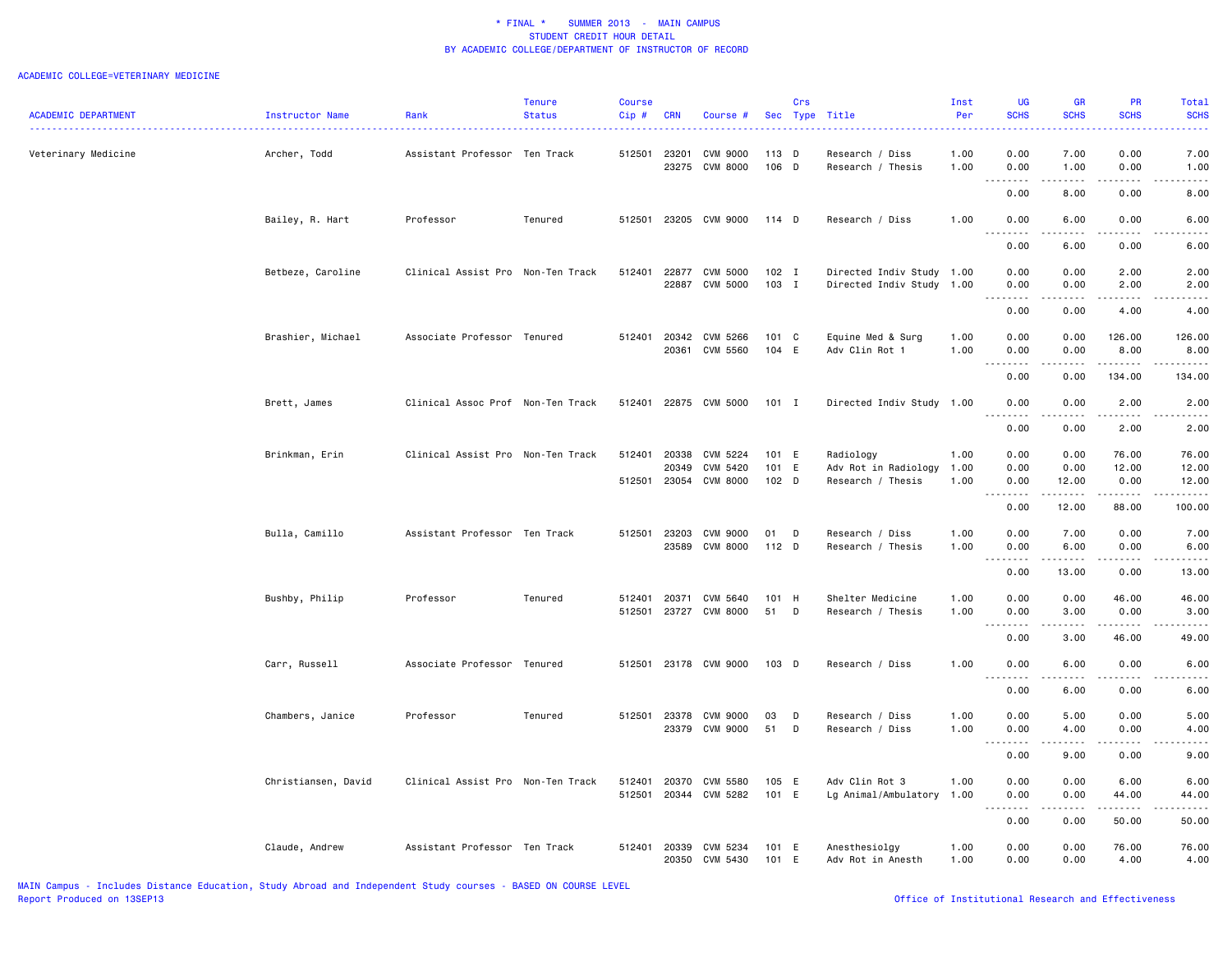| <b>ACADEMIC DEPARTMENT</b> | Instructor Name   | Rank                              | <b>Tenure</b><br>Status | Course<br>Cip# | <b>CRN</b> | Course #                   |                | Crs            | Sec Type Title                         | Inst<br>Per  | UG<br><b>SCHS</b>        | <b>GR</b><br><b>SCHS</b>                                                                                                          | PR<br><b>SCHS</b>    | Total<br><b>SCHS</b> |
|----------------------------|-------------------|-----------------------------------|-------------------------|----------------|------------|----------------------------|----------------|----------------|----------------------------------------|--------------|--------------------------|-----------------------------------------------------------------------------------------------------------------------------------|----------------------|----------------------|
|                            |                   |                                   |                         |                |            |                            |                |                |                                        |              |                          |                                                                                                                                   |                      |                      |
|                            |                   |                                   |                         |                |            |                            |                |                |                                        |              | .<br>0.00                | ----<br>0.00                                                                                                                      | 80.00                | 80.00                |
| Veterinary Medicine        | Cummings, Timothy | Clinical Professor                | Non-Ten Track           | 512501         |            | 20379 CVM 8105             | 101 E          |                | Avian Extern Ship                      | 1.00         | 0.00<br>.                | 5.00<br>$\sim$ $\sim$ $\sim$ $\sim$                                                                                               | 0.00<br>.            | 5.00                 |
|                            |                   |                                   |                         |                |            |                            |                |                |                                        |              | 0.00                     | 5.00                                                                                                                              | 0.00                 | 5.00                 |
|                            | Eells, Jeffrey    | Associate Professor Tenured       |                         | 512501         |            | 23595 CVM 9000             | 119 D          |                | Research / Diss                        | 1.00         | 0.00<br>.                | 6.00<br>.                                                                                                                         | 0.00<br>.            | 6.00                 |
|                            |                   |                                   |                         |                |            |                            |                |                |                                        |              | 0.00                     | 6.00                                                                                                                              | 0.00                 | 6.00                 |
|                            | Epperson, William | Professor                         | Tenured                 | 512501         |            | 23548 CVM 8000             | 108 D          |                | Research / Thesis                      | 1.00         | 0.00                     | 6.00                                                                                                                              | 0.00                 | 6.00                 |
|                            |                   |                                   |                         |                |            |                            |                |                |                                        |              | 0.00                     | 6.00                                                                                                                              | 0.00                 | 6.00                 |
|                            | Eubanks, Diana    | Clinical Assoc Prof Non-Ten Track |                         | 512401         | 20340      | CVM 5246<br>20363 CVM 5570 | 101 E<br>102 E |                | Community Veterinary<br>Adv Clin Rot 2 | 0.50<br>1.00 | 0.00<br>0.00<br><u>.</u> | 0.00<br>0.00<br>.                                                                                                                 | 60.00<br>8.00<br>.   | 60.00<br>8.00        |
|                            |                   |                                   |                         |                |            |                            |                |                |                                        |              | 0.00                     | 0.00                                                                                                                              | 68.00                | 68.00                |
|                            | Fleming, Sherrill | Associate Professor Tenured       |                         |                |            | 512401 20343 CVM 5276      | 101 C          |                | Food Animal Practice 0.50              |              | 0.00<br>$\frac{1}{2}$    | 0.00<br>$\frac{1}{2} \left( \frac{1}{2} \right) \left( \frac{1}{2} \right) \left( \frac{1}{2} \right) \left( \frac{1}{2} \right)$ | 63.00<br>$- - - - -$ | 63.00                |
|                            |                   |                                   |                         |                |            |                            |                |                |                                        |              | 0.00                     | 0.00                                                                                                                              | 63.00                | 63.00                |
|                            | Gardner, Allison  | Clinical Instructor Non-Ten Track |                         | 510808         | 20328      | CVM 3051                   | 01             | $\overline{C}$ | Lab Anim Health Mgt                    | 0.50         | 10.00                    | 0.00                                                                                                                              | 0.00                 | 10.00                |
|                            |                   |                                   |                         |                | 20329      | CVM 3061                   | 01             | L.             | Lab Anim Tech Skills                   | 0.50         | 10.00                    | 0.00                                                                                                                              | 0.00                 | 10.00                |
|                            |                   |                                   |                         |                | 20330      | CVM 3212                   | 001 C          |                | Anesthesiology: Vet T 0.50             |              | 20.00                    | 0.00                                                                                                                              | 0.00                 | 20.00                |
|                            |                   |                                   |                         |                | 20331      | CVM 3221                   | 51 L           |                | Sur Nrs/Anes Mgt Lab                   | 1.00         | 20.00                    | 0.00                                                                                                                              | 0.00                 | 20.00                |
|                            |                   |                                   |                         |                |            | 20332 CVM 3222             | 51 C<br>001 C  |                | Sur Skls & Nurs. VT                    | 1.00         | 40.00                    | 0.00                                                                                                                              | 0.00                 | 40.00                |
|                            |                   |                                   |                         |                |            | 23665 CVM 4003             |                |                | Internship Experienc 1.00              |              | 3.00<br>.<br>103.00      | 0.00<br>$- - -$<br>0.00                                                                                                           | 0.00<br>.<br>0.00    | 3.00<br>103.00       |
|                            | Grace, Sharon     | Clinical Professor                | Non-Ten Track           | 510808         | 20333      | CVM 4102                   | 01             | $\mathbf{C}$   | Prof Develop for Vet 1.00              |              | 40.00                    | 0.00                                                                                                                              | 0.00                 | 40.00                |
|                            |                   |                                   |                         | 512401         | 23159      | CVM 5000                   | $104$ I        |                | Directed Indiv Study 1.00              |              | 0.00                     | 0.00                                                                                                                              | 2.00                 | 2.00                 |
|                            |                   |                                   |                         |                | 23165      | <b>CVM 5000</b>            | 105 I          |                | Directed Indiv Study                   | 1.00         | 0.00                     | 0.00                                                                                                                              | 2.00                 | 2.00                 |
|                            |                   |                                   |                         |                |            | 23175 CVM 5000             | 107 I          |                | Directed Indiv Study 1.00              |              | 0.00                     | 0.00                                                                                                                              | 2.00                 | 2.00                 |
|                            |                   |                                   |                         |                |            | 23218 CVM 5000             | 108 I          |                | Directed Indiv Study 1.00              |              | 0.00<br>.                | 0.00<br>.                                                                                                                         | 2.00                 | 2.00                 |
|                            |                   |                                   |                         |                |            |                            |                |                |                                        |              | 40.00                    | 0.00                                                                                                                              | 8.00                 | 48.00                |
|                            | Griffin, Matthew  | Research Assist Pro Non-Ten Track |                         |                |            | 512501 23605 CVM 9000      | $121$ D        |                | Research / Diss                        | 1.00         | 0.00<br><u>.</u>         | 6.00<br>$\frac{1}{2}$                                                                                                             | 0.00<br>.            | 6.00                 |
|                            |                   |                                   |                         |                |            |                            |                |                |                                        |              | 0.00                     | 6.00                                                                                                                              | 0.00                 | 6.00                 |
|                            | Gunter, Miriam    | Clinical Assist Pro Non-Ten Track |                         | 512401         |            | 20360 CVM 5560             | 103 E          |                | Adv Clin Rot 1                         | 1.00         | 0.00<br>.                | 0.00<br>د د د د                                                                                                                   | 4.00<br>.<br>4.00    | 4.00                 |
|                            | Hanson, Larry     | Professor                         | Tenured                 | 512501         |            | 23241 CVM 9000             | 115 D          |                | Research / Diss                        | 1.00         | 0.00<br>0.00             | 0.00<br>12.00                                                                                                                     | 0.00                 | 4.00<br>12.00        |
|                            |                   |                                   |                         |                |            |                            |                |                |                                        |              | 0.00                     | 12.00                                                                                                                             | 0.00                 | 12.00                |
|                            | Hopper, Richard   | Professor                         | Tenured                 | 512501         |            | 23179 CVM 9000             | $104$ D        |                | Research / Diss                        | 1.00         | 0.00                     | 13.00                                                                                                                             | 0.00                 | 13.00                |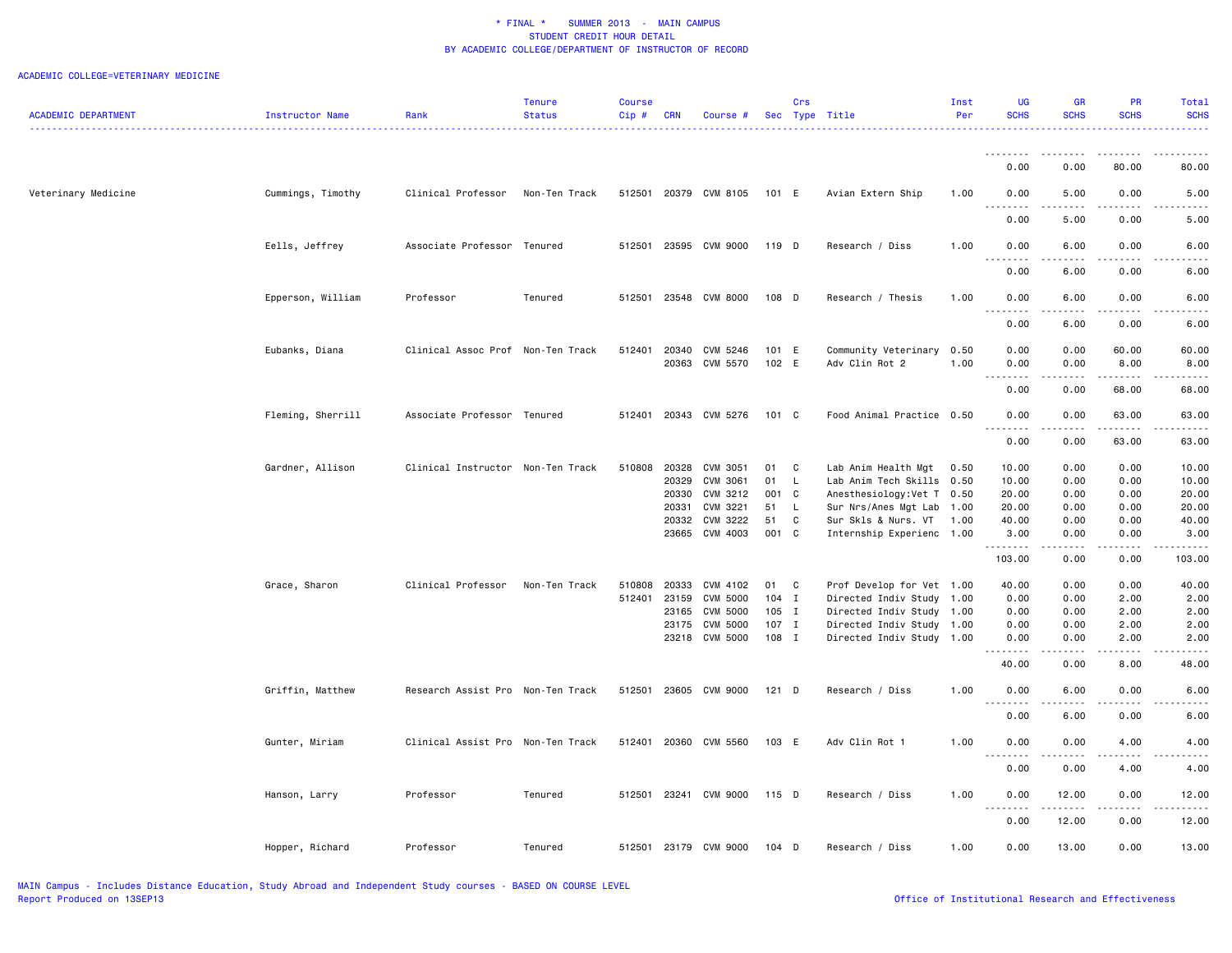|                            |                  |                                   | <b>Tenure</b> | <b>Course</b> |                |                             |                | Crs          |                                | Inst         | UG                                                                                                                                                                    | <b>GR</b>        | <b>PR</b>          | Total             |
|----------------------------|------------------|-----------------------------------|---------------|---------------|----------------|-----------------------------|----------------|--------------|--------------------------------|--------------|-----------------------------------------------------------------------------------------------------------------------------------------------------------------------|------------------|--------------------|-------------------|
| <b>ACADEMIC DEPARTMENT</b> | Instructor Name  | Rank                              | <b>Status</b> | Cip#          | <b>CRN</b>     | Course #                    |                |              | Sec Type Title                 | Per          | <b>SCHS</b>                                                                                                                                                           | <b>SCHS</b>      | <b>SCHS</b>        | <b>SCHS</b>       |
|                            |                  |                                   |               |               |                |                             |                |              |                                |              |                                                                                                                                                                       |                  |                    |                   |
|                            |                  |                                   |               |               |                |                             |                |              |                                |              | --------<br>0.00                                                                                                                                                      | .<br>13.00       | . <b>.</b><br>0.00 | .<br>13.00        |
|                            |                  |                                   |               |               |                |                             |                |              |                                |              |                                                                                                                                                                       |                  |                    |                   |
| Veterinary Medicine        | Hubbard, Sue     | Clinical Professor                | Non-Ten Track |               |                | 512501 20382 CVM 8790       | 101 L          |              | Lab Diag Services              | 1.00         | 0.00<br>.                                                                                                                                                             | 1.00<br><b>.</b> | 0.00<br>.          | 1.00<br>$- - - -$ |
|                            |                  |                                   |               |               |                |                             |                |              |                                |              | 0.00                                                                                                                                                                  | 1.00             | 0.00               | 1.00              |
|                            | Huston, Carla    | Associate Professor Tenured       |               | 512401        |                | 20377 CVM 6180              | 101 C          |              | Emerg Prep Animal He 1.00      |              | 0.00                                                                                                                                                                  | 4.00             | 0.00               | 4.00              |
|                            |                  |                                   |               |               |                |                             |                |              |                                |              |                                                                                                                                                                       |                  |                    |                   |
|                            |                  |                                   |               |               |                |                             |                |              |                                |              | 0.00                                                                                                                                                                  | 4.00             | 0.00               | 4.00              |
|                            | Jack, Sherman    | Professor                         | Tenured       |               |                | 512401 23424 CVM 5000       | 110 I          |              | Directed Indiv Study 1.00      |              | 0.00                                                                                                                                                                  | 0.00             | 2.00               | 2.00              |
|                            |                  |                                   |               |               |                |                             |                |              |                                |              | .<br>0.00                                                                                                                                                             | .<br>0.00        | 2.00               | -----<br>2.00     |
|                            |                  |                                   |               |               |                |                             |                |              |                                |              |                                                                                                                                                                       |                  |                    |                   |
|                            | Johnson, Melanie | Clinical Assist Pro Non-Ten Track |               | 512401        | 20337<br>20359 | CVM 5214<br><b>CVM 5560</b> | 101 E<br>102 E |              | Lab Services<br>Adv Clin Rot 1 | 1.00<br>1.00 | 0.00<br>0.00                                                                                                                                                          | 0.00<br>0.00     | 76.00<br>44.00     | 76.00<br>44.00    |
|                            |                  |                                   |               |               |                |                             |                |              |                                |              | .                                                                                                                                                                     | .                | .                  | .                 |
|                            |                  |                                   |               |               |                |                             |                |              |                                |              | 0.00                                                                                                                                                                  | 0.00             | 120.00             | 120.00            |
|                            | Kern, Margaret   | Non-Faculty                       | Tenured       | 512401        | 20335          | CVM 5106                    | 51<br>51       | $\mathbf{C}$ | First Year Vet. Medi 1.00      |              | 0.00                                                                                                                                                                  | 0.00             | 510.00             | 510.00            |
|                            |                  |                                   |               |               |                | 20336 CVM 5206              |                | $\mathbf{C}$ | Second Year Vet. Med 1.00      |              | 0.00                                                                                                                                                                  | 0.00             | 528.00<br><b></b>  | 528.00<br>.       |
|                            |                  |                                   |               |               |                |                             |                |              |                                |              | 0.00                                                                                                                                                                  | 0.00             | 1038.00            | 1038.00           |
|                            | King, Elmer      | Clinical Assist Pro Non-Ten Track |               |               |                | 512401 20374 CVM 5764       | 101 C          |              | Adv Equine Repro               | 1.00         | 0.00                                                                                                                                                                  | 0.00             | 32.00              | 32.00             |
|                            |                  |                                   |               |               |                |                             |                |              |                                |              | $\sim$ $\sim$ $\sim$<br>.<br>0.00                                                                                                                                     | .<br>0.00        | <u>.</u><br>32.00  | .<br>32.00        |
|                            |                  |                                   |               |               |                |                             |                |              |                                |              |                                                                                                                                                                       |                  |                    |                   |
|                            | Langston, Vernon | Professor                         | Tenured       | 512401        |                | 23746 CVM 5310              | 102 E          |              | SM Critical Care Med 1.00      |              | 0.00<br>المالم المالي                                                                                                                                                 | 0.00<br>- - - -  | 85.00              | 85.00             |
|                            |                  |                                   |               |               |                |                             |                |              |                                |              | 0.00                                                                                                                                                                  | 0.00             | 85.00              | 85.00             |
|                            | Lathan, Patricia | Assistant Professor Ten Track     |               | 512501        |                | 23556 CVM 8000              | 110 D          |              | Research / Thesis              | 1.00         | 0.00                                                                                                                                                                  | 1.00             | 0.00               | 1.00              |
|                            |                  |                                   |               |               |                |                             |                |              |                                |              | .                                                                                                                                                                     | .                | .                  | .                 |
|                            |                  |                                   |               |               |                |                             |                |              |                                |              | 0.00                                                                                                                                                                  | 1.00             | 0.00               | 1.00              |
|                            | Lawrence, Mark   | Non-Faculty                       | Tenured       | 512501        | 23180          | CVM 9000                    | 105 D          |              | Research / Diss                | 1.00         | 0.00                                                                                                                                                                  | 13.00            | 0.00               | 13.00             |
|                            |                  |                                   |               |               | 23681          | <b>CVM 7000</b>             | $101$ I        |              | Directed Indiv Study 1.00      |              | 0.00<br>$\frac{1}{2} \left( \frac{1}{2} \right) \left( \frac{1}{2} \right) \left( \frac{1}{2} \right) \left( \frac{1}{2} \right) \left( \frac{1}{2} \right)$<br>$  -$ | 6.00<br>.        | 0.00<br>.          | 6.00<br>د د د د   |
|                            |                  |                                   |               |               |                |                             |                |              |                                |              | 0.00                                                                                                                                                                  | 19.00            | 0.00               | 19.00             |
|                            | Linford, Robert  | Professor                         | Tenured       | 512501        |                | 22819 CVM 9000              | 101 D          |              | Research / Diss                | 1.00         | 0.00                                                                                                                                                                  | 6.00             | 0.00               | 6.00              |
|                            |                  |                                   |               |               |                |                             |                |              |                                |              |                                                                                                                                                                       |                  |                    |                   |
|                            |                  |                                   |               |               |                |                             |                |              |                                |              | 0.00                                                                                                                                                                  | 6.00             | 0.00               | 6.00              |
|                            | Mackin, Andrew   | Professor                         | Tenured       | 512401        | 20348          | CVM 5380                    | 101 E          |              | Small Anim Int Med             | 1.00         | 0.00                                                                                                                                                                  | 0.00             | 130.00             | 130.00            |
|                            |                  |                                   |               | 512501        | 23202          | CVM 8000                    | 105 D          |              | Research / Thesis              | 1.00         | 0.00                                                                                                                                                                  | 6.00             | 0.00               | 6.00              |
|                            |                  |                                   |               |               | 23634          | CVM 9000                    | $122$ D        |              | Research / Diss                | 1.00         | 0.00<br>.<br>$- - -$                                                                                                                                                  | 6.00<br>.        | 0.00<br>. <b>.</b> | 6.00<br>.         |
|                            |                  |                                   |               |               |                |                             |                |              |                                |              | 0.00                                                                                                                                                                  | 12.00            | 130.00             | 142.00            |
|                            | Mauel, Michael   | Associate Professor Tenured       |               | 512501        |                | 23200 CVM 9000              | 112 D          |              | Research / Diss                | 1.00         | 0.00                                                                                                                                                                  | 6.00             | 0.00               | 6.00              |
|                            |                  |                                   |               |               |                |                             |                |              |                                |              |                                                                                                                                                                       |                  |                    |                   |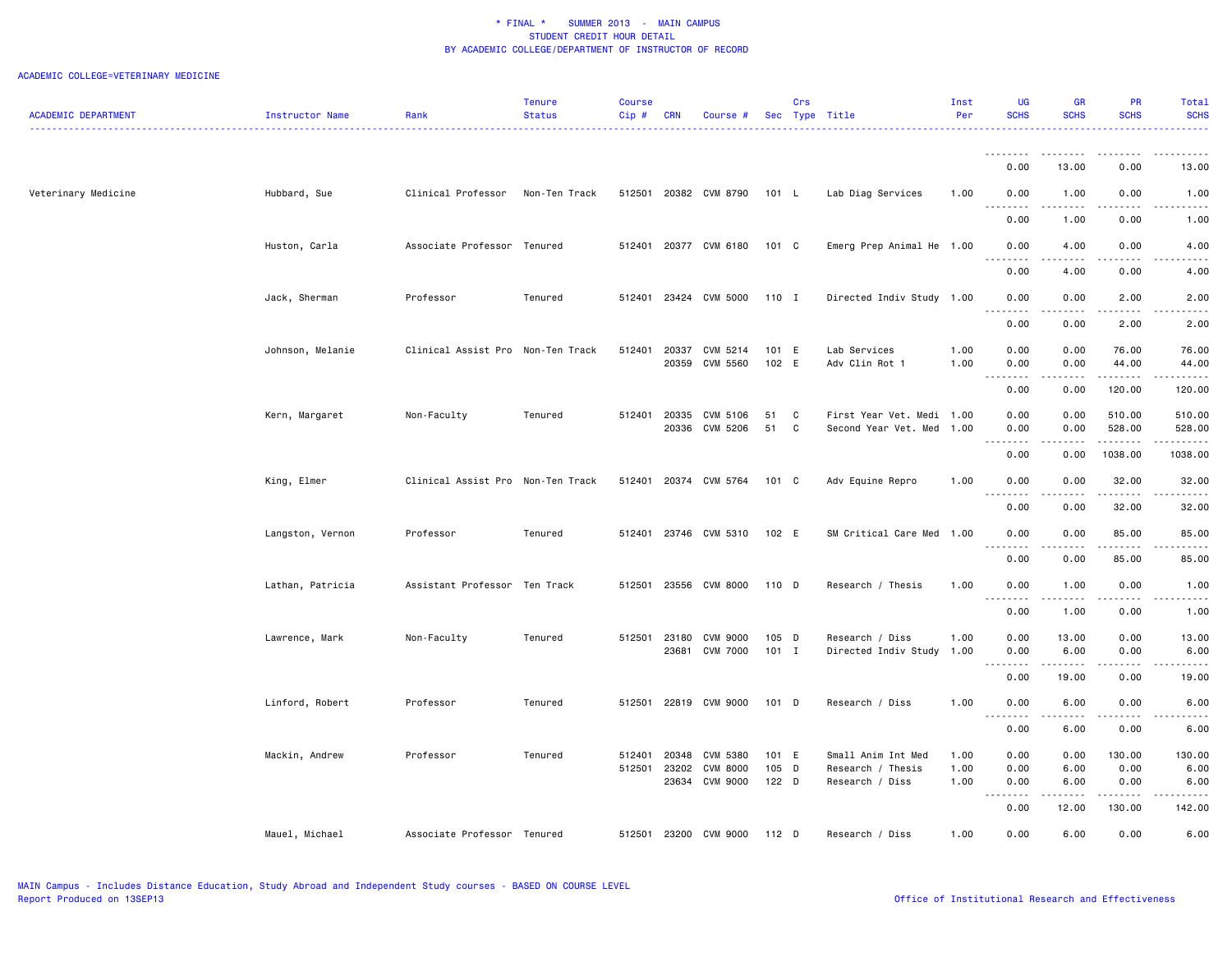|                            |                        |                                   | <b>Tenure</b> | <b>Course</b>    |                |                             |                | Crs |                                          | Inst         |                                             |                                                                                                                                                      |                       | Total                                                                                                                                                |
|----------------------------|------------------------|-----------------------------------|---------------|------------------|----------------|-----------------------------|----------------|-----|------------------------------------------|--------------|---------------------------------------------|------------------------------------------------------------------------------------------------------------------------------------------------------|-----------------------|------------------------------------------------------------------------------------------------------------------------------------------------------|
| <b>ACADEMIC DEPARTMENT</b> | <b>Instructor Name</b> | Rank                              | <b>Status</b> | Cip#             | <b>CRN</b>     | Course #                    |                |     | Sec Type Title                           | Per          | <b>SCHS</b>                                 | <b>SCHS</b>                                                                                                                                          | <b>SCHS</b>           | <b>SCHS</b><br>.                                                                                                                                     |
|                            |                        |                                   |               |                  |                |                             |                |     |                                          |              |                                             |                                                                                                                                                      |                       |                                                                                                                                                      |
|                            |                        |                                   |               |                  |                |                             |                |     |                                          |              | .<br>0.00                                   | .<br>6.00                                                                                                                                            | 0.00                  | 6.00                                                                                                                                                 |
|                            |                        |                                   |               |                  |                |                             |                |     |                                          |              |                                             |                                                                                                                                                      |                       |                                                                                                                                                      |
| Veterinary Medicine        | McLaughlin, Ronald     | Professor                         | Tenured       | 512401<br>512501 | 20373<br>23279 | CVM 5754<br><b>CVM 8000</b> | 101 B<br>107 D |     | Adv Sm Anim Surgery<br>Research / Thesis | 1.00<br>1.00 | 0.00<br>0.00                                | 0.00<br>3.00                                                                                                                                         | 72.00<br>0.00         | 72.00<br>3.00                                                                                                                                        |
|                            |                        |                                   |               |                  |                |                             |                |     |                                          |              | .                                           | $\frac{1}{2} \left( \frac{1}{2} \right) \left( \frac{1}{2} \right) \left( \frac{1}{2} \right) \left( \frac{1}{2} \right) \left( \frac{1}{2} \right)$ | .                     | .                                                                                                                                                    |
|                            |                        |                                   |               |                  |                |                             |                |     |                                          |              | 0.00                                        | 3.00                                                                                                                                                 | 72.00                 | 75.00                                                                                                                                                |
|                            | Meyer, Robert          | Professor                         | Tenured       | 510808           | 20330          | CVM 3212                    | 001 C          |     | Anesthesiology: Vet T 0.50               |              | 20.00<br>وعاديا                             | 0.00                                                                                                                                                 | 0.00                  | 20.00<br>-----                                                                                                                                       |
|                            |                        |                                   |               |                  |                |                             |                |     |                                          |              | 20.00                                       | 0.00                                                                                                                                                 | 0.00                  | 20.00                                                                                                                                                |
|                            | Nanduri, Bindumadhavi  | Assistant Professor Ten Track     |               | 512501           |                | 23181 CVM 9000              | 106 D          |     | Research / Diss                          | 1.00         | 0.00                                        | 6.00                                                                                                                                                 | 0.00                  | 6.00                                                                                                                                                 |
|                            |                        |                                   |               |                  |                |                             |                |     |                                          |              | $\sim$ $\sim$ $\sim$                        |                                                                                                                                                      |                       | -----                                                                                                                                                |
|                            |                        |                                   |               |                  |                |                             |                |     |                                          |              | 0.00                                        | 6.00                                                                                                                                                 | 0.00                  | 6.00                                                                                                                                                 |
|                            | Petrie-Hanson, Lora    | Associate Professor Tenured       |               | 512501           |                | 23185 CVM 9000              | 110 D          |     | Research / Diss                          | 1.00         | 0.00                                        | 13.00                                                                                                                                                | 0.00                  | 13.00                                                                                                                                                |
|                            |                        |                                   |               |                  |                |                             |                |     |                                          |              | .<br>0.00                                   | .<br>13.00                                                                                                                                           | $\frac{1}{2}$<br>0.00 | .<br>13.00                                                                                                                                           |
|                            |                        |                                   |               |                  |                |                             |                |     |                                          |              |                                             |                                                                                                                                                      |                       |                                                                                                                                                      |
|                            | Pharr, Gregory         | Associate Professor Tenured       |               | 512501           | 23720          | CVM 9000                    | 53             | D   | Research / Diss                          | 1.00         | 0.00<br>$\sim$ $\sim$                       | 3.00                                                                                                                                                 | 0.00                  | 3.00                                                                                                                                                 |
|                            |                        |                                   |               |                  |                |                             |                |     |                                          |              | 0.00                                        | 3.00                                                                                                                                                 | 0.00                  | 3.00                                                                                                                                                 |
|                            | Pinchuk, Lesya         | Associate Professor Tenured       |               | 512501           |                | 23550 CVM 8000              | 109 D          |     | Research / Thesis                        | 1.00         | 0.00                                        | 1.00                                                                                                                                                 | 0.00                  | 1.00                                                                                                                                                 |
|                            |                        |                                   |               |                  |                |                             |                |     |                                          |              | $\sim$ $\sim$ $\sim$<br>$- - - - -$<br>0.00 | .<br>1.00                                                                                                                                            | .<br>0.00             | $\frac{1}{2}$<br>1.00                                                                                                                                |
|                            |                        |                                   |               |                  |                |                             |                |     |                                          |              |                                             |                                                                                                                                                      |                       |                                                                                                                                                      |
|                            | Pote, Linda            | Professor                         | Tenured       | 512501           | 23597          | CVM 9000                    | $120$ D        |     | Research / Diss                          | 1.00         | 0.00<br>.                                   | 12.00<br>.                                                                                                                                           | 0.00<br>د د د د       | 12.00<br>.                                                                                                                                           |
|                            |                        |                                   |               |                  |                |                             |                |     |                                          |              | 0.00                                        | 12.00                                                                                                                                                | 0.00                  | 12.00                                                                                                                                                |
|                            | Ray, Joel              | Clinical Assist Pro Non-Ten Track |               | 512401           | 20340          | CVM 5246                    | 101 E          |     | Community Veterinary 0.50                |              | 0.00                                        | 0.00                                                                                                                                                 | 60.00                 | 60.00                                                                                                                                                |
|                            |                        |                                   |               |                  |                |                             |                |     |                                          |              | $\sim$ $\sim$<br>0.00                       | 0.00                                                                                                                                                 | 60.00                 | 60.00                                                                                                                                                |
|                            | Ross, Matthew          | Associate Professor Tenured       |               | 512501           | 23183          | CVM 9000                    | 108 D          |     | Research / Diss                          | 1.00         | 0.00                                        | 9.00                                                                                                                                                 | 0.00                  | 9.00                                                                                                                                                 |
|                            |                        |                                   |               |                  |                |                             |                |     |                                          |              | .                                           |                                                                                                                                                      |                       | $\frac{1}{2} \left( \frac{1}{2} \right) \left( \frac{1}{2} \right) \left( \frac{1}{2} \right) \left( \frac{1}{2} \right) \left( \frac{1}{2} \right)$ |
|                            |                        |                                   |               |                  |                |                             |                |     |                                          |              | 0.00                                        | 9.00                                                                                                                                                 | 0.00                  | 9.00                                                                                                                                                 |
|                            | Seo, Keun Seok         | Research Assist Pro Non-Ten Track |               | 512501           | 23639          | <b>CVM 8000</b>             | 114 D          |     | Research / Thesis                        | 1.00         | 0.00                                        | 6.00                                                                                                                                                 | 0.00                  | 6.00                                                                                                                                                 |
|                            |                        |                                   |               |                  | 23712          | <b>CVM 9000</b>             | 52             | D   | Research / Diss                          | 1.00         | 0.00                                        | 6.00                                                                                                                                                 | 0.00                  | 6.00                                                                                                                                                 |
|                            |                        |                                   |               |                  | 23713          | <b>CVM 8000</b>             | 01             | D   | Research / Thesis                        | 1.00         | 0.00                                        | 3.00                                                                                                                                                 | 0.00<br>.             | 3.00<br>.                                                                                                                                            |
|                            |                        |                                   |               |                  |                |                             |                |     |                                          |              | $\sim$ $\sim$<br>0.00                       | 15.00                                                                                                                                                | 0.00                  | 15.00                                                                                                                                                |
|                            | Smith, Jack            | Associate Professor Tenured       |               | 512401           | 20345          | <b>CVM 5292</b>             | 101 E          |     | Flowood/MVRDL Extern                     | 1.00         | 0.00                                        | 0.00                                                                                                                                                 | 40.00                 | 40.00                                                                                                                                                |
|                            |                        |                                   |               |                  | 20353          | CVM 5510                    | 101 E          |     | Vm An Externship 1                       | 1.00         | 0.00                                        | 0.00                                                                                                                                                 | 104.00                | 104.00                                                                                                                                               |
|                            |                        |                                   |               |                  | 20354          | CVM 5520                    | 101 E          |     | Vm An Externship 2                       | 1.00         | 0.00                                        | 0.00                                                                                                                                                 | 34.00                 | 34.00                                                                                                                                                |
|                            |                        |                                   |               |                  | 20358          | <b>CVM 5560</b>             | 101 E          |     | Adv Clin Rot 1                           | 1.00         | 0.00                                        | 0.00                                                                                                                                                 | 47.00                 | 47.00                                                                                                                                                |
|                            |                        |                                   |               |                  | 20362          | <b>CVM 5570</b>             | 101 E          |     | Adv Clin Rot 2                           | 1.00         | 0.00                                        | 0.00                                                                                                                                                 | 14.00                 | 14.00                                                                                                                                                |
|                            |                        |                                   |               |                  | 20366          | <b>CVM 5580</b>             | 101 E          |     | Adv Clin Rot 3                           | 1.00         | 0.00                                        | 0.00                                                                                                                                                 | 4.00                  | 4.00                                                                                                                                                 |
|                            |                        |                                   |               |                  | 22474          | CVM 5990                    | 102 C          |     | Special Topics in CV 1.00                |              | 0.00                                        | 0.00                                                                                                                                                 | 10.00                 | 10.00                                                                                                                                                |
|                            |                        |                                   |               |                  | 23228          | CVM 5990                    | 103            | C   | Special Topics in CV 1.00                |              | 0.00                                        | 0.00                                                                                                                                                 | 28.00                 | 28.00                                                                                                                                                |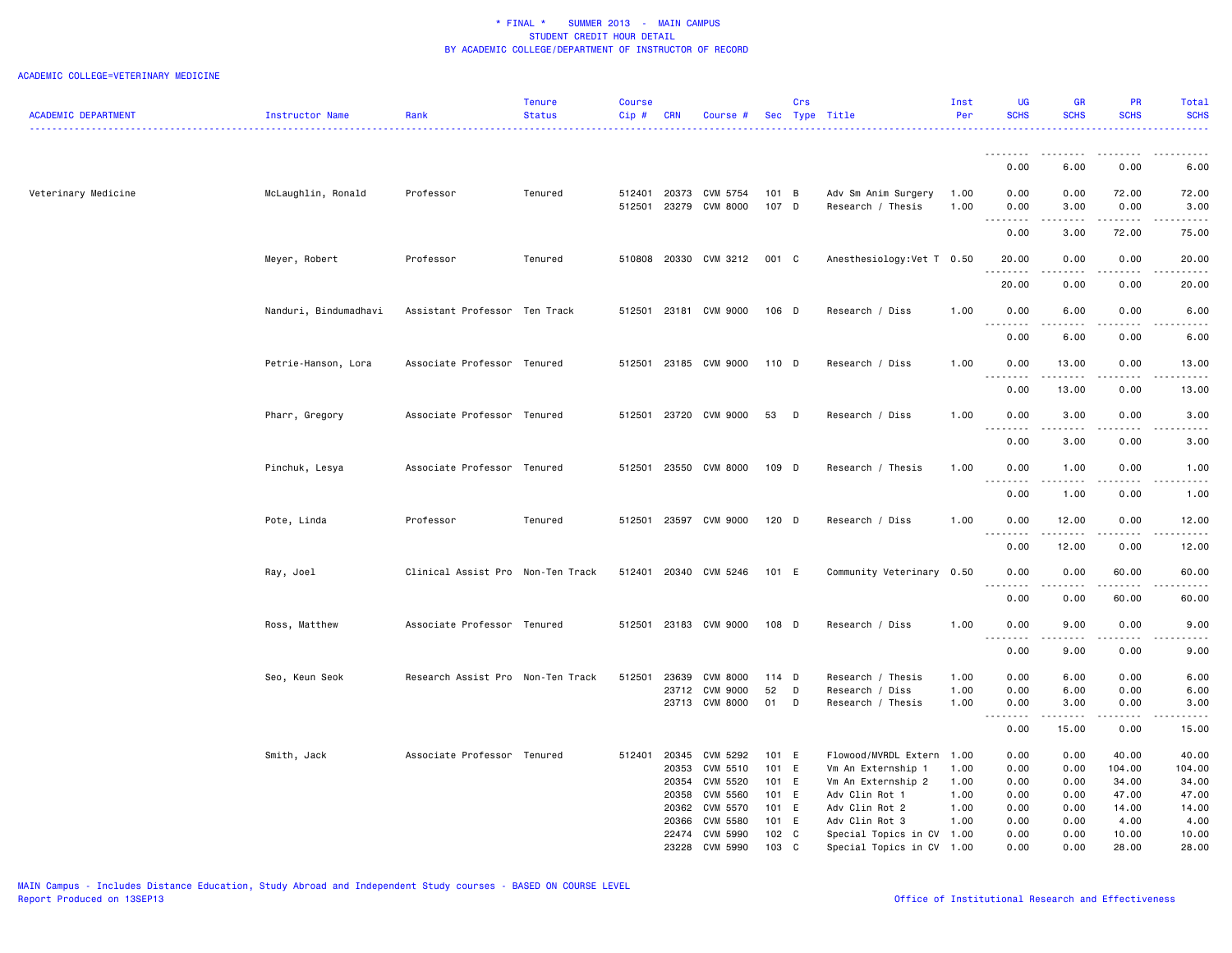|                            |                       |                                   | <b>Tenure</b> | <b>Course</b> |              |                       |            | Crs    |                           | Inst | UG               | <b>GR</b>       | <b>PR</b>      | Total                                                                                                                               |
|----------------------------|-----------------------|-----------------------------------|---------------|---------------|--------------|-----------------------|------------|--------|---------------------------|------|------------------|-----------------|----------------|-------------------------------------------------------------------------------------------------------------------------------------|
| <b>ACADEMIC DEPARTMENT</b> | Instructor Name       | Rank                              | <b>Status</b> | $Cip \#$      | <b>CRN</b>   | Course                | <b>Sec</b> |        | Type Title                | Per  | <b>SCHS</b>      | <b>SCHS</b>     | <b>SCHS</b>    | <b>SCHS</b><br>. <b>.</b>                                                                                                           |
|                            |                       |                                   |               |               |              |                       |            |        |                           |      | <u>.</u>         |                 | .              |                                                                                                                                     |
|                            |                       |                                   |               |               |              |                       |            |        |                           |      | 0.00             | 0.00            | 281.00         | 281.00                                                                                                                              |
| Veterinary Medicine        | Stockler, Ricardo     | Clinical Assist Pro Non-Ten Track |               |               | 512401 20343 | CVM 5276              | 101 C      |        | Food Animal Practice 0.50 |      | 0.00<br>.        | 0.00            | 63.00          | 63.00<br>.                                                                                                                          |
|                            |                       |                                   |               |               |              |                       |            |        |                           |      | 0.00             | .<br>0.00       | -----<br>63.00 | 63.00                                                                                                                               |
|                            | Swiderski, Cyprianna  | Associate Professor Tenured       |               |               |              | 512501 23204 CVM 9000 | 02         | $\Box$ | Research / Diss           | 1.00 | 0.00             | 9.00            | 0.00           | 9.00                                                                                                                                |
|                            |                       |                                   |               |               |              |                       |            |        |                           |      | .<br>0.00        | 9.00            | 0.00           | 9.00                                                                                                                                |
|                            | Syrcle, Jason         | Clinical Assist Pro Non-Ten Track |               |               |              | 512501 20341 CVM 5256 | 101 E      |        | Small Animal Surgery 1.00 |      | 0.00             | 0.00            | 120.00         | 120.00                                                                                                                              |
|                            |                       |                                   |               |               |              |                       |            |        |                           |      | .<br>0.00        | .<br>0.00       | .<br>120.00    | $\begin{array}{cccccccccccccc} \bullet & \bullet & \bullet & \bullet & \bullet & \bullet & \bullet & \bullet \end{array}$<br>120.00 |
|                            | Thomason, John        | Assistant Professor Ten Track     |               |               |              | 512501 23198 CVM 8000 | $104$ D    |        | Research / Thesis         | 1.00 | 0.00             | 6.00            | 0.00           | 6.00                                                                                                                                |
|                            |                       |                                   |               |               |              |                       |            |        |                           |      | <u>.</u><br>0.00 | $- - -$<br>6.00 | 0.00           | 6.00                                                                                                                                |
|                            | Varela-Stokes, Andrea | Assistant Professor Ten Track     |               |               |              | 512501 23184 CVM 9000 | 109 D      |        | Research / Diss           | 1.00 | 0.00             | 6.00            | 0.00           | 6.00                                                                                                                                |
|                            |                       |                                   |               |               |              |                       |            |        |                           |      | --------<br>0.00 | ----<br>6.00    | .<br>0.00      | $\frac{1}{2} \left( \frac{1}{2} \right) \left( \frac{1}{2} \right) \left( \frac{1}{2} \right) \left( \frac{1}{2} \right)$<br>6.00   |
|                            | Wan, Xiufeng          | Associate Professor Ten Track     |               |               |              | 512501 23375 CVM 9000 | 117 D      |        | Research / Diss           | 1.00 | 0.00             | 19.00           | 0.00           | 19.00                                                                                                                               |
|                            |                       |                                   |               |               |              |                       |            |        |                           |      | .<br>0.00        | 19.00           | .<br>0.00      | 19.00                                                                                                                               |
|                            | Wang, Chinling        | Associate Professor Tenured       |               |               |              | 512501 23484 CVM 9000 | 118 D      |        | Research / Diss           | 1.00 | 0.00             | 1.00            | 0.00           | 1.00                                                                                                                                |
|                            |                       |                                   |               |               |              |                       |            |        |                           |      | .<br>0.00        | .<br>1.00       | .<br>0.00      | .<br>1.00                                                                                                                           |
|                            | Wills, Robert         | Professor                         | Tenured       | 512401        | 23374        | CVM 5000              | 109 I      |        | Directed Indiv Study      | 1.00 | 0.00             | 0.00            | 3.00           | 3.00                                                                                                                                |
|                            |                       |                                   |               |               |              | 512501 23176 CVM 9000 | $102$ D    |        | Research / Diss           | 1.00 | 0.00<br><u>.</u> | 7.00<br>.       | 0.00           | 7.00                                                                                                                                |
|                            |                       |                                   |               |               |              |                       |            |        |                           |      | 0.00             | 7.00            | 3.00           | 10.00                                                                                                                               |
|                            |                       |                                   |               |               |              |                       |            |        |                           |      | ========         | <b>SEBSEBER</b> |                |                                                                                                                                     |
| Veterinary Medicine        |                       |                                   |               |               |              |                       |            |        |                           |      | 163.00           | 264.00          | 2553.00        | 2980.00<br>-------- ------- ------- ---------                                                                                       |